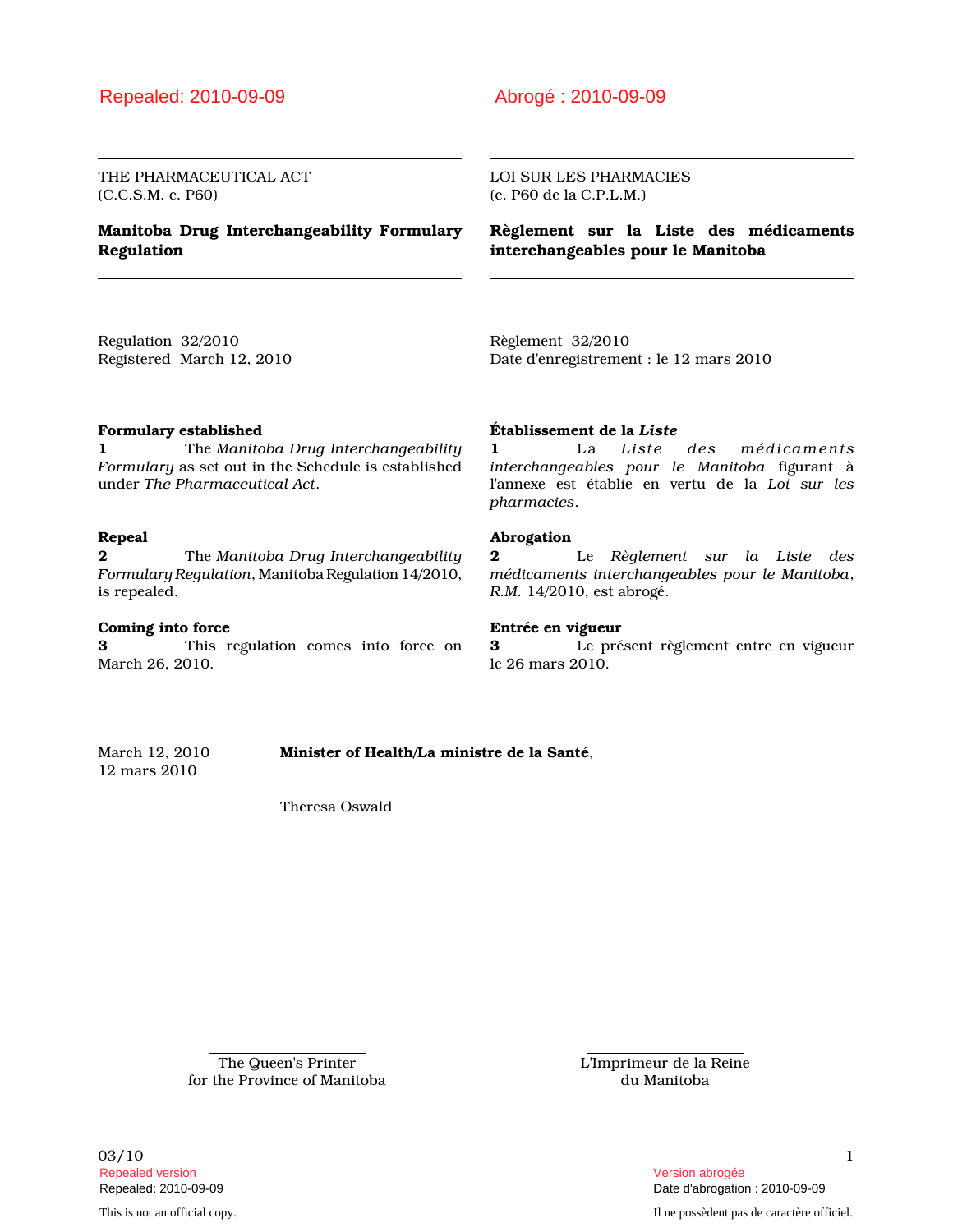SIXTY-THIRD EDITION SCHEDULE SIXTY-THIRD EDITION<br>SOIXANTE-TROISIÈME ÉDITION ANNEXE ANNEXE EN VIGUEUR LE 26 MARS 2010 SOIXANTE-TROISIÈME ÉDITION

P60 - M.R 32/2010 P60 - R.M 32/2010

# LISTE DES MÉDICAMENTS INTERCHANGEABLES POUR LE MANITOBA

|                                                                                              | <b>MANITOBA DRUG INTERCHANGEABILITY FORMULARY</b>                                                                                              |                                                                                                       |                                                                              |                                                                              |  |
|----------------------------------------------------------------------------------------------|------------------------------------------------------------------------------------------------------------------------------------------------|-------------------------------------------------------------------------------------------------------|------------------------------------------------------------------------------|------------------------------------------------------------------------------|--|
|                                                                                              | <b>LISTE DES MÉDICAMENTS INTERCHANGEABLES</b><br><b>POUR LE MANITOBA</b>                                                                       |                                                                                                       |                                                                              |                                                                              |  |
| <b>DIN</b><br><b>NIM</b>                                                                     | <b>Product Name</b><br><b>Produit</b>                                                                                                          | <b>Manufacturer</b><br>Fabricant                                                                      | Price (\$)                                                                   | Prix(\$)                                                                     |  |
|                                                                                              | ACEBUTOLOL HCI - 100 mg - Tablets<br>ACÉBUTOLOL (CHLORHYDRATE D') - 100 mg - comprimés                                                         |                                                                                                       | Per<br>Tablet                                                                | Par<br>comprimé                                                              |  |
| 01926543<br>02147602<br>02036290<br>02237721<br>02237885<br>02204517<br>02165546<br>01910140 | Sectral<br>Apo-Acebutolol<br>Monitan<br>Mylan-Acebutolol<br>Mylan-Acebutolol (Type S)<br>Novo-Acebutolol<br>Nu-Acebutolol<br>Rhotral           | <b>AVE</b><br><b>APX</b><br><b>WAY</b><br>MYL<br><b>MYL</b><br><b>NOP</b><br><b>NXP</b><br><b>ROP</b> | 0.3635<br>0.1793<br>0.1793<br>0.1793<br>0.1793<br>0.1793<br>0.1793<br>0.1793 | 0,3635<br>0,1793<br>0,1793<br>0,1793<br>0,1793<br>0,1793<br>0,1793<br>0,1793 |  |
| 02257599                                                                                     | Sandoz Acebutolol<br>ACEBUTOLOL HCI - 200 mg - Tablets<br>ACÉBUTOLOL (CHLORHYDRATE D') - 200 mg - comprimés                                    | SDZ                                                                                                   | 0.1793<br>Per<br>Tablet                                                      | 0,1793<br>Par<br>comprimé                                                    |  |
| 01926551<br>02147610<br>02237722<br>02237886<br>02204525<br>02165554<br>01910159<br>02257602 | Sectral<br>Apo-Acebutolol<br>Mylan-Acebutolol<br>Mylan-Acebutolol (Type S)<br>Novo-Acebutolol<br>Nu-Acebutolol<br>Rhotral<br>Sandoz Acebutolol | <b>AVE</b><br><b>APX</b><br><b>MYL</b><br><b>MYL</b><br><b>NOP</b><br><b>NXP</b><br><b>ROP</b><br>SDZ | 0.5452<br>0.2684<br>0.2684<br>0.2684<br>0.2684<br>0.2684<br>0.2684<br>0.2684 | 0,5452<br>0,2684<br>0,2684<br>0,2684<br>0,2684<br>0,2684<br>0,2684<br>0,2684 |  |
|                                                                                              | ACEBUTOLOL HCI - 400 mg - Tablets<br>ACÉBUTOLOL (CHLORHYDRATE D') - 400 mg - comprimés                                                         |                                                                                                       | Per<br>Tablet                                                                | Par<br>comprimé                                                              |  |
| 01926578<br>02147629<br>02237723<br>02237887<br>02204533<br>02165562<br>01910167<br>02257610 | Sectral<br>Apo-Acebutolol<br>Mylan-Acebutolol<br>Mylan-Acebutolol (Type S)<br>Novo-Acebutolol<br>Nu-Acebutolol<br>Rhotral<br>Sandoz Acebutolol | <b>AVE</b><br><b>APX</b><br><b>MYL</b><br><b>MYL</b><br><b>NOP</b><br><b>NXP</b><br><b>ROP</b><br>SDZ | 1.0849<br>0.5333<br>0.5333<br>0.5333<br>0.5333<br>0.5333<br>0.5333<br>0.5333 | 1,0849<br>0,5333<br>0,5333<br>0,5333<br>0,5333<br>0,5333<br>0,5333<br>0,5333 |  |
|                                                                                              | ACETAMINOPHEN COMPOUND WITH CODEINE - 8 mg - Tablets<br><b>COMPOSÉ ACÉTAMINOPHÈNE ET CODÉINE - 8 mg - comprimés</b>                            |                                                                                                       | Per<br>Tablet                                                                | Par<br>comprimé                                                              |  |
| 02181061<br>00293490<br>00653233                                                             | Tylenol with Codeine No. 1/Tylenol n° 1 avec codéine<br>Atasol-8<br>ratio-Lenoltec #1/ratio-Lenoltec n° 1                                      | <b>MCL</b><br><b>HOR</b><br><b>RPH</b>                                                                | 0.1365<br>0.0814<br>0.0303                                                   | 0,1365<br>0,0814<br>0,0303                                                   |  |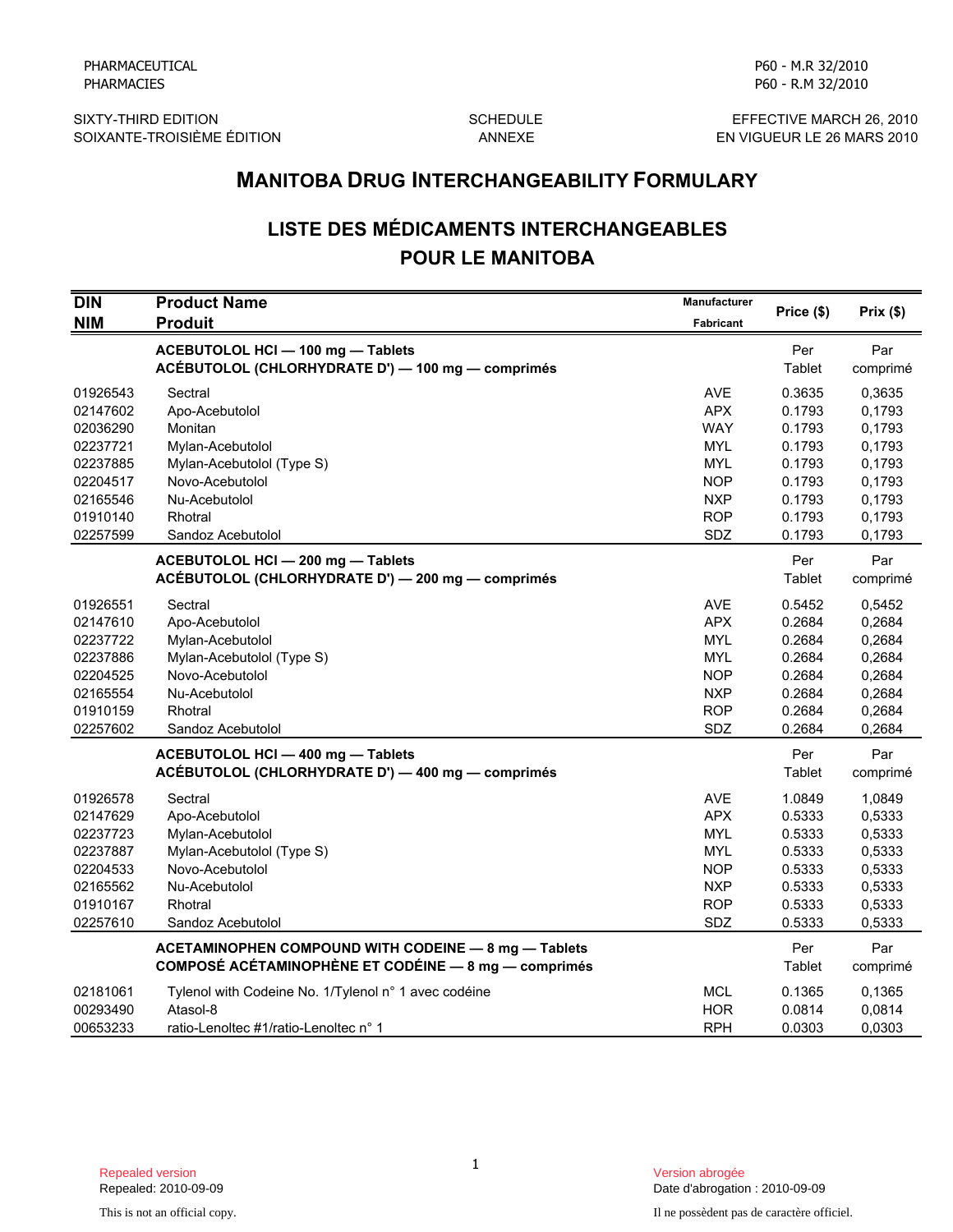| <b>DIN</b>                                                           | <b>Product Name</b>                                                                                                         | <b>Manufacturer</b>                                                              | Price (\$)<br>Prix(\$)                                   |                                                          |
|----------------------------------------------------------------------|-----------------------------------------------------------------------------------------------------------------------------|----------------------------------------------------------------------------------|----------------------------------------------------------|----------------------------------------------------------|
| <b>NIM</b>                                                           | <b>Produit</b>                                                                                                              | Fabricant                                                                        |                                                          |                                                          |
|                                                                      | ACETAMINOPHEN COMPOUND WITH CODEINE - 15 mg - Tablets<br>COMPOSÉ ACÉTAMINOPHÈNE ET CODÉINE - 15 mg - comprimés              |                                                                                  | Per<br>Tablet                                            | Par<br>comprimé                                          |
| 00293504<br>02232388<br>02163934<br>00653241                         | Atasol-15<br>Exdol-15<br>Tylenol with Codeine No. 2/Tylenol n° 2 avec codéine<br>ratio-Lenoltec No. 2/ratio-Lenoltec n° 2   | <b>HOR</b><br>PPI<br>JOI<br><b>RPH</b>                                           | 0.1001<br>0.0837<br>0.0807<br>0.0691                     | 0,1001<br>0,0837<br>0,0807<br>0,0691                     |
|                                                                      | ACETAMINOPHEN COMPOUND WITH CODEINE - 30 mg - Tablets<br>COMPOSÉ ACÉTAMINOPHÈNE ET CODÉINE - 30 mg - comprimés              |                                                                                  | Per<br>Tablet                                            | Par<br>comprimé                                          |
| 02232389<br>00293512<br>02163926<br>00653276                         | Exdol-30<br>Atasol-30<br>Tylenol with Codeine No. 3/Tylenol n° 3 avec codéine<br>ratio-Lenoltec No. 3/ratio-Lenoltec n° 3   | PPI<br><b>HOR</b><br>JOI<br><b>RPH</b>                                           | 0.1753<br>0.1425<br>0.0888<br>0.0760                     | 0,1753<br>0,1425<br>0,0888<br>0,0760                     |
|                                                                      | ACETAMINOPHEN WITH CODEINE - 300 mg - 60 mg - Tablets<br>ACÉTAMINOPHÈNE AVEC CODÉINE - 300 mg - 60 mg - comprimés           |                                                                                  | Per<br>Tablet                                            | Par<br>comprimé                                          |
| 02163918<br>00621463                                                 | Tylenol with Codeine No. 4/Tylenol n° 4 avec codéine<br>ratio-Lenoltec #4/ratio-Lenoltec n° 4                               | JOI<br><b>RPH</b>                                                                | 0.1877<br>0.1605                                         | 0,1877<br>0,1605                                         |
|                                                                      | ACETYLSALICYLIC ACID - 325 mg - Enteric Tablets<br>ACIDE ACÉTYLSALICYLIQUE - 325 mg - comprimés à enrobage<br>entérosoluble |                                                                                  | Per<br>Tablet                                            | Par<br>comprimé                                          |
| 00010332<br>02284529<br>02010526                                     | Entrophen<br>pms-ASA EC<br>Enteric Coated ASA/ASA à enrobage entérosoluble                                                  | PPI<br><b>PMS</b><br><b>VTH</b>                                                  | 0.0308<br>0.0308<br>0.0228                               | 0,0308<br>0,0308<br>0,0228                               |
|                                                                      | ACYCLOVIR - 200 mg - Tablets<br>ACYCLOVIR - 200 mg - comprimés                                                              |                                                                                  | Per<br>Tablet                                            | Par<br>comprimé                                          |
| 00634506<br>02197405<br>02242784<br>02285959<br>02078627<br>02207621 | Zovirax<br>Nu-Acyclovir<br>Mylan-Acyclovir<br>Novo-Acyclovir<br>ratio-Acyclovir<br>Apo-Acyclovir                            | <b>GSK</b><br><b>NXP</b><br><b>MYL</b><br><b>NOP</b><br><b>RPH</b><br><b>APX</b> | 1.4074<br>0.9950<br>0.9662<br>0.9661<br>0.9661<br>0.9660 | 1,4074<br>0,9950<br>0,9662<br>0,9661<br>0,9661<br>0,9660 |
|                                                                      | ACYCLOVIR - 400 mg - Tablets<br>ACYCLOVIR - 400 mg - comprimés                                                              |                                                                                  | Per<br>Tablet                                            | Par<br>comprimé                                          |
| 01911627<br>02197413<br>02242463<br>02078635<br>02285967<br>02207648 | Zovirax<br>Nu-Acyclovir<br>Mylan-Acyclovir<br>ratio-Acyclovir<br>Novo-Acyclovir<br>Apo-Acyclovir                            | <b>GSK</b><br><b>NXP</b><br><b>MYL</b><br><b>RPH</b><br><b>NOP</b><br><b>APX</b> | 2.8357<br>2.0254<br>1.9017<br>1.9017<br>1.9016<br>1.9015 | 2,8357<br>2,0254<br>1,9017<br>1,9017<br>1,9016<br>1,9015 |
|                                                                      | ACYCLOVIR - 800 mg - Tablets<br>ACYCLOVIR - 800 mg - comprimés                                                              |                                                                                  | Per<br>Tablet                                            | Par<br>comprimé                                          |
| 01911635<br>02207656<br>02197421<br>02242464<br>02078651<br>02285975 | Zovirax<br>Apo-Acyclovir<br>Nu-Acyclovir<br>Mylan-Acyclovir<br>ratio-Acyclovir<br>Novo-Acyclovir                            | <b>GSK</b><br><b>APX</b><br><b>NXP</b><br><b>MYL</b><br><b>RPH</b><br><b>NOP</b> | 5.5762<br>3.1415<br>3.1415<br>3.1413<br>3.1413<br>3.1412 | 5,5762<br>3,1415<br>3,1415<br>3,1413<br>3,1413<br>3,1412 |

Date d'abrogation : 2010-09-09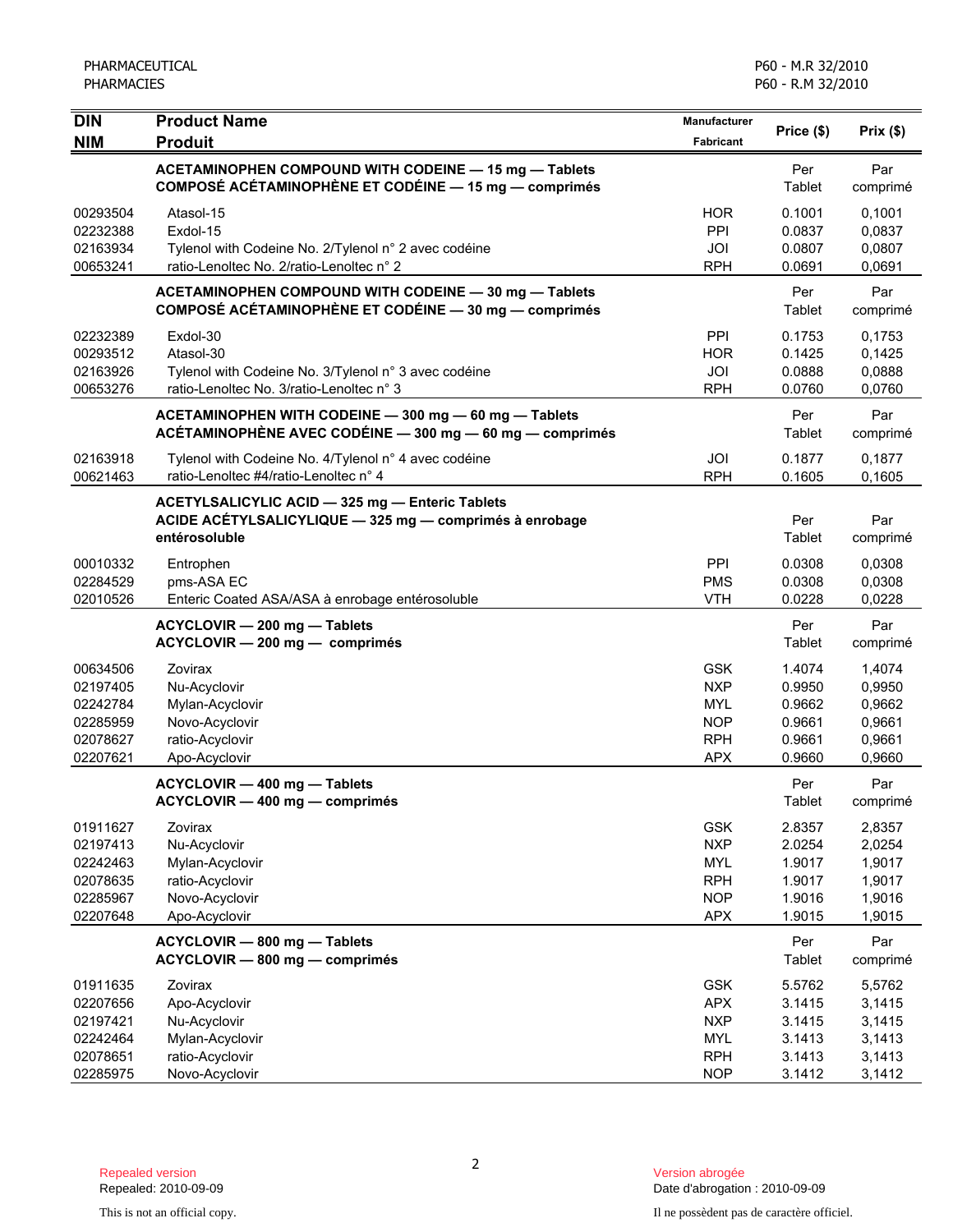| <b>DIN</b><br><b>NIM</b>                                                                                 | <b>Product Name</b><br><b>Produit</b>                                                                                                                                      | Manufacturer<br>Fabricant                                                                                    | Price (\$)                                                                              | Prix(\$)                                                                                |
|----------------------------------------------------------------------------------------------------------|----------------------------------------------------------------------------------------------------------------------------------------------------------------------------|--------------------------------------------------------------------------------------------------------------|-----------------------------------------------------------------------------------------|-----------------------------------------------------------------------------------------|
|                                                                                                          | ALENDRONATE - 5 mg - Tablets<br>ALENDRONATE - 5 mg - comprimés                                                                                                             |                                                                                                              | Per<br>Tablet                                                                           | Par<br>comprimé                                                                         |
| 02233055<br>02248727<br>02288079                                                                         | Fosamax<br>Apo-Alendronate<br>Sandoz Alendronate                                                                                                                           | <b>MFX</b><br><b>APX</b><br>SDZ                                                                              | 1.7286<br>1.1407<br>1.1407                                                              | 1,7286<br>1,1407<br>1,1407                                                              |
|                                                                                                          | ALENDRONATE - 10 mg - Tablets<br>ALENDRONATE - 10 mg - comprimés                                                                                                           |                                                                                                              | Per<br>Tablet                                                                           | Par<br>comprimé                                                                         |
| 02201011<br>02247373<br>02248728<br>02270129<br>02288087                                                 | Fosamax<br>Novo-Alendronate<br>Apo-Alendronate<br>Mylan-Alendronate<br>Sandoz Alendronate                                                                                  | <b>MFX</b><br><b>NOP</b><br><b>APX</b><br><b>MYL</b><br>SDZ                                                  | 2.1942<br>1.3513<br>1.2163<br>1.2163<br>1.2163                                          | 2,1942<br>1,3513<br>1,2163<br>1,2163<br>1,2163                                          |
|                                                                                                          | ALENDRONATE - 40 mg - Tablets<br>ALENDRONATE - 40 mg - comprimés                                                                                                           |                                                                                                              | Per<br>Tablet                                                                           | Par<br>comprimé                                                                         |
| 02201038<br>02258102                                                                                     | Fosamax<br>Co Alendronate                                                                                                                                                  | <b>MFX</b><br>COB                                                                                            | 4.4818<br>2.8707                                                                        | 4,4818<br>2,8707                                                                        |
|                                                                                                          | ALENDRONATE - 70 mg - Tablets<br>ALENDRONATE - 70 mg - comprimés                                                                                                           |                                                                                                              | Per<br>Tablet                                                                           | Par<br>comprimé                                                                         |
| 02245329<br>02258110<br>02248730<br>02286335<br>02261715<br>02273179<br>02284006<br>02275279<br>02288109 | Fosamax<br>Co Alendronate<br>Apo-Alendronate<br>Mylan-Alenedronate<br>Novo-Alendronate<br>pms-Alendronate<br>pms-Alendronate FC<br>ratio-Alendronate<br>Sandoz Alendronate | <b>MFX</b><br>COB<br><b>APX</b><br><b>MYL</b><br><b>NOP</b><br><b>PMS</b><br><b>PMS</b><br><b>RPH</b><br>SDZ | 11.0633<br>6.1331<br>6.1325<br>6.1325<br>6.1325<br>6.1325<br>6.1325<br>6.1325<br>6.1325 | 11,0633<br>6,1331<br>6,1325<br>6,1325<br>6,1325<br>6,1325<br>6,1325<br>6,1325<br>6,1325 |
|                                                                                                          | ALFUZOSIN - 10 mg - Tablets<br>ALFUZOSIN - 10 mg - comprimés                                                                                                               |                                                                                                              | Per<br>Tablet                                                                           | Par<br>comprimé                                                                         |
| 02245565<br>02315866<br>02304678                                                                         | Xatral<br>Apo-Alfuzosin<br>Sandoz Alfuzosin                                                                                                                                | <b>SAA</b><br><b>APX</b><br>SDZ                                                                              | 1.0972<br>0.7450<br>0.7450                                                              | 1,0972<br>0,7450<br>0,7450                                                              |
|                                                                                                          | ALLOPURINOL - 100 mg - Tablets<br>ALLOPURINOL - 100 mg - comprimés                                                                                                         |                                                                                                              | Per<br>Tablet                                                                           | Par<br>comprimé                                                                         |
| 00402818<br>00364282                                                                                     | Apo-Allopurinol<br>Novo-Purol                                                                                                                                              | <b>APX</b><br><b>NOP</b>                                                                                     | 0.0858<br>0.0780                                                                        | 0,0858<br>0,0780                                                                        |
|                                                                                                          | ALLOPURINOL - 200 mg - Tablets<br>ALLOPURINOL - 200 mg - comprimés                                                                                                         |                                                                                                              | Per<br>Tablet                                                                           | Par<br>comprimé                                                                         |
| 00479799<br>00565342                                                                                     | Apo-Allopurinol<br>Novo-Purol                                                                                                                                              | <b>APX</b><br><b>NOP</b>                                                                                     | 0.1430<br>0.1300                                                                        | 0,1430<br>0,1300                                                                        |
|                                                                                                          | ALPRAZOLAM - 0.25 mg - Tablets<br>ALPRAZOLAM - 0,25 mg - comprimés                                                                                                         |                                                                                                              | Per<br>Tablet                                                                           | Par<br>comprimé                                                                         |
| 00548359<br>00865397<br>02137534<br>01913484                                                             | Xanax<br>Apo-Alpraz<br>Mylan-Alprazolam<br>Novo-Alprazol                                                                                                                   | PFI<br><b>APX</b><br><b>MYL</b><br><b>NOP</b>                                                                | 0.2679<br>0.0836<br>0.0836<br>0.0836                                                    | 0,2679<br>0,0836<br>0,0836<br>0,0836                                                    |

Date d'abrogation : 2010-09-09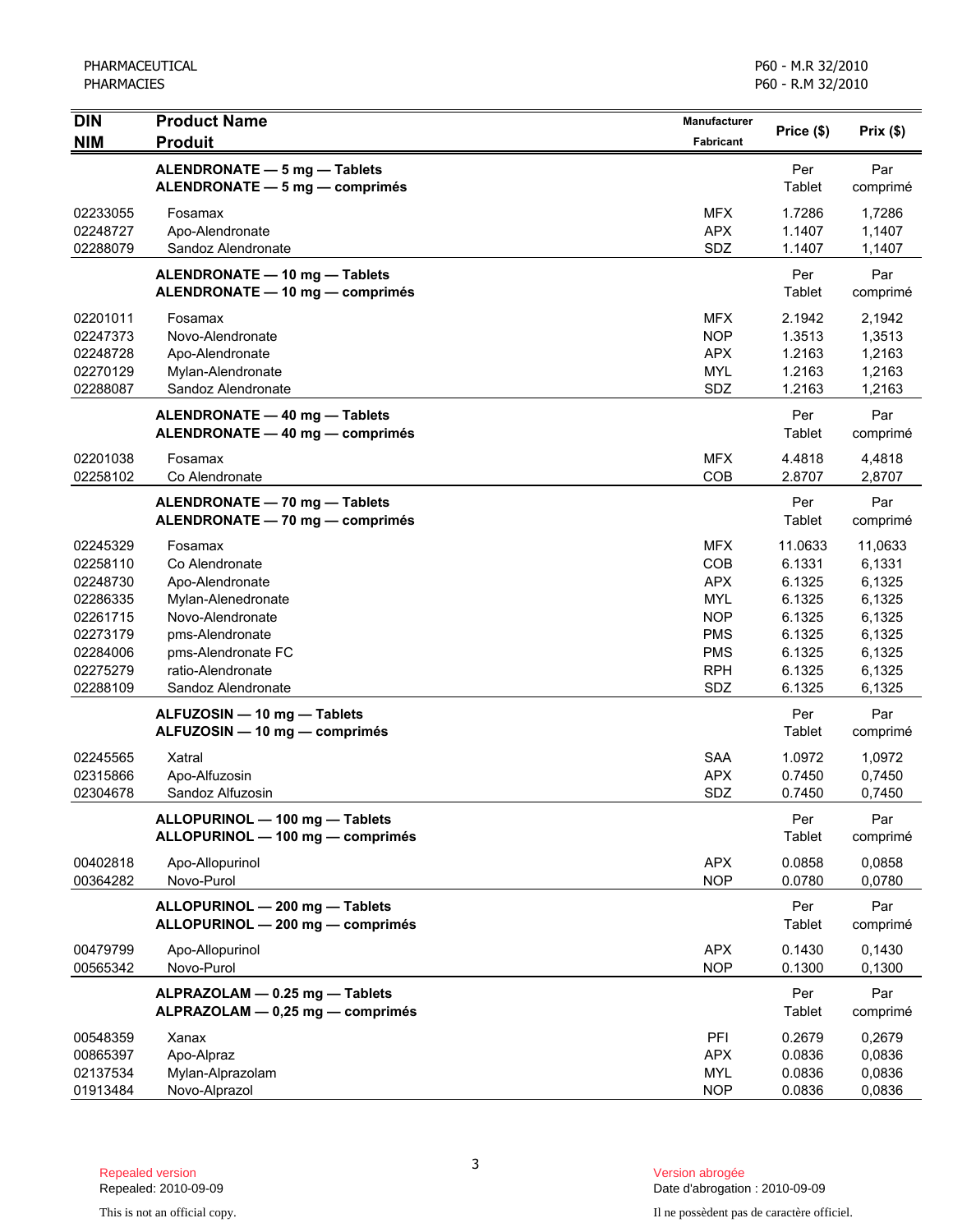| <b>DIN</b><br><b>NIM</b>                     | <b>Product Name</b><br><b>Produit</b>                                                                                                   | Manufacturer<br>Fabricant                            | Price (\$)                           | Prix(\$)                             |
|----------------------------------------------|-----------------------------------------------------------------------------------------------------------------------------------------|------------------------------------------------------|--------------------------------------|--------------------------------------|
|                                              | ALPRAZOLAM - 0.5 mg - Tablets<br>ALPRAZOLAM - 0,5 mg - comprimés                                                                        |                                                      | Per<br>Tablet                        | Par<br>comprimé                      |
| 00548367<br>02137542<br>00865400<br>01913492 | Xanax<br>Mylan-Alprazolam<br>Apo-Alpraz<br>Novo-Alprazol                                                                                | PFI<br><b>MYL</b><br><b>APX</b><br><b>NOP</b>        | 0.3203<br>0.1015<br>0.1012<br>0.1012 | 0,3203<br>0,1015<br>0,1012<br>0,1012 |
|                                              | ALPRAZOLAM - 1 mg - Tablets<br>ALPRAZOLAM - 1 mg - comprimés                                                                            |                                                      | Per<br>Tablet                        | Par<br>comprimé                      |
| 00723770<br>02243611<br>02229813             | Xanax<br>Apo-Alpraz<br>Mylan-Alprazolam                                                                                                 | PFI<br><b>APX</b><br><b>MYL</b>                      | 0.5764<br>0.3409<br>0.3409           | 0,5764<br>0,3409<br>0,3409           |
|                                              | ALPRAZOLAM - 2 mg - Tablets<br>ALPRAZOLAM - 2 mg - comprimés                                                                            |                                                      | Per<br>Tablet                        | Par<br>comprimé                      |
| 00813958<br>02243612<br>02229814             | Xanax<br>Apo-Alpraz<br>Mylan-Alprazolam                                                                                                 | PFI<br><b>APX</b><br><b>MYL</b>                      | 1.0245<br>0.6059<br>0.6059           | 1,0245<br>0,6059<br>0,6059           |
|                                              | AMANTADINE HCI - 100 mg - Capsules<br>AMANTADINE (CHLORHYDRATE D') - 100 mg - capsules                                                  |                                                      | Per<br>Capsule                       | Par<br>capsule                       |
| 01990403<br>02034468<br>02139200             | pms-Amantadine<br>Endantadine<br>Mylan-Amantadine                                                                                       | <b>PMS</b><br><b>END</b><br><b>MYL</b>               | 0.6105<br>0.6079<br>0.5697           | 0.6105<br>0,6079<br>0,5697           |
|                                              | AMCINONIDE - 0.1% - Topical Cream<br>AMCINONIDE - 0,1 % - crème topique                                                                 |                                                      | Per<br>Gram                          | Par<br>gramme                        |
| 02192284<br>02246714<br>02247098             | Cyclocort<br>Amcort<br>ratio-Amcinonide                                                                                                 | <b>STI</b><br><b>TAR</b><br><b>RPH</b>               | 0.5999<br>0.3011<br>0.3011           | 0,5999<br>0,3011<br>0,3011           |
|                                              | AMCINONIDE - 0.1% - Topical Lotion<br>AMCINONIDE - 0,1 % - lotion topique                                                               |                                                      | Per mL                               | Par ml                               |
| 02192276<br>02247097                         | Cyclocort<br>ratio-Amcinonide                                                                                                           | <b>STI</b><br><b>RPH</b>                             | 0.5044<br>0.2500                     | 0,5044<br>0,2500                     |
|                                              | AMCINONIDE - 0.1% - Topical Ointment<br>AMCINONIDE $-$ 0,1 % $-$ pommade topique                                                        |                                                      | Per<br>Gram                          | Par<br>gramme                        |
| 02192268<br>02247096                         | Cyclocort<br>ratio-Amcinonide                                                                                                           | STI<br><b>RPH</b>                                    | 0.5999<br>0.3011                     | 0,5999<br>0,3011                     |
|                                              | AMILORIDE HCI/HYDROCHLOROTHIAZIDE - 5 mg/50 mg - Tablets<br>AMILORIDE (CHLORHYDRATE D')/HYDROCHLOROTHIAZIDE - 5 mg/50 mg -<br>comprimés |                                                      | Per<br>Tablet                        | Par<br>comprimé                      |
| 00886106<br>00784400<br>02257378<br>01937219 | Nu-Amilzide<br>Apo-Amilzide<br>Mylan-Amilazide<br>Novamilor                                                                             | <b>NXP</b><br><b>APX</b><br><b>MYL</b><br><b>NOP</b> | 0.2815<br>0.2109<br>0.2109<br>0.2109 | 0,2815<br>0,2109<br>0,2109<br>0,2109 |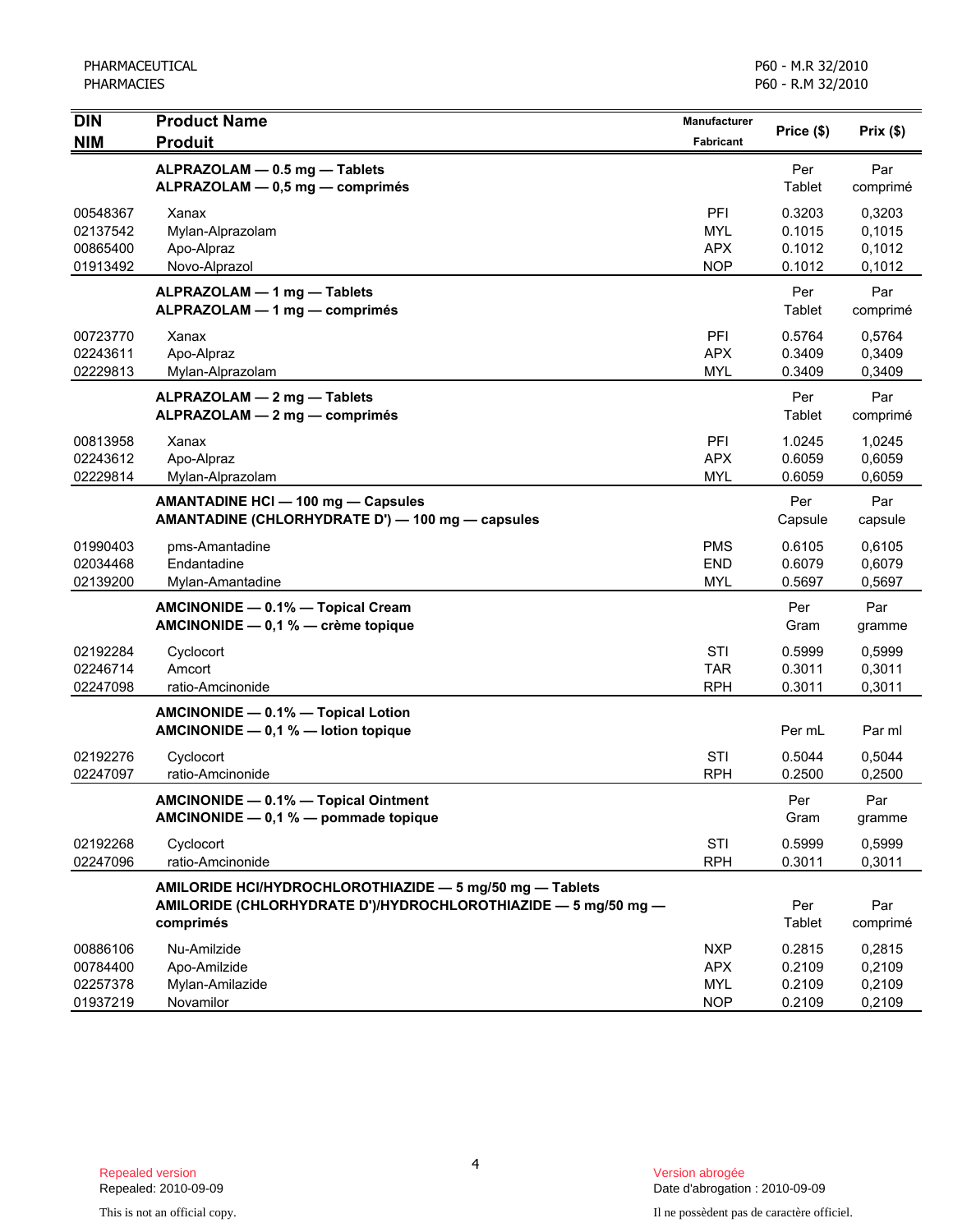| <b>DIN</b>           | <b>Product Name</b>                                                                        | <b>Manufacturer</b> |                  |                  |
|----------------------|--------------------------------------------------------------------------------------------|---------------------|------------------|------------------|
| <b>NIM</b>           | <b>Produit</b>                                                                             | <b>Fabricant</b>    | Price (\$)       | Prix(\$)         |
|                      | AMIODARONE HCI - 200 mg - Tablets<br>AMIODARONE (CHLORHYDRATE D') — 200 mg — comprimés     |                     | Per<br>Tablet    | Par<br>comprimé  |
| 02036282             | Cordarone                                                                                  | <b>WAY</b>          | 2.2648           | 2,2648           |
| 02240604             | Mylan-Amiodarone                                                                           | <b>MYL</b>          | 1.4269           | 1,4269           |
| 02242472             | pms-Amiodarone                                                                             | <b>PMS</b>          | 1.4269           | 1,4269           |
| 02243836             | Sandoz Amiodarone                                                                          | SDZ                 | 1.4268           | 1,4268           |
| 02246194             | Apo-Amiodarone                                                                             | <b>APX</b>          | 1.4268           | 1,4268           |
| 02239835             | Novo-Amiodarone                                                                            | <b>NOP</b>          | 1.4268           | 1,4268           |
| 02240071             | ratio-Amiodarone                                                                           | <b>RPH</b>          | 1.4268           | 1,4268           |
|                      | AMITRIPTYLINE HCI - 10 mg - Tablets<br>AMITRIPTYLINE (CHLORHYDRATE D') - 10 mg - comprimés |                     | Per<br>Tablet    | Par<br>comprimé  |
| 00335053             | Apo-Amitriptyline                                                                          | <b>APX</b>          | 0.0664           | 0,0664           |
| 02247302             | pms-Amitriptyline                                                                          | <b>PMS</b>          | 0.0624           | 0,0624           |
| 00037400             | Novo-Triptyn                                                                               | <b>NOP</b>          | 0.0572           | 0,0572           |
|                      | AMITRIPTYLINE HCI - 25 mg - Tablets<br>AMITRIPTYLINE (CHLORHYDRATE D') - 25 mg - comprimés |                     | Per<br>Tablet    | Par<br>comprimé  |
| 00335061             | Apo-Amitriptyline                                                                          | <b>APX</b>          | 0.1211           | 0,1211           |
| 02247303             | pms-Amitriptyline                                                                          | <b>PMS</b>          | 0.1194           | 0,1194           |
| 00037419             | Novo-Triptyn                                                                               | <b>NOP</b>          | 0.1095           | 0,1095           |
|                      | AMITRIPTYLINE HCI - 50 mg - Tablets<br>AMITRIPTYLINE (CHLORHYDRATE D') - 50 mg - comprimés |                     | Per<br>Tablet    | Par<br>comprimé  |
| 00335088             | Apo-Amitriptyline                                                                          | <b>APX</b>          | 0.2347           | 0,2347           |
| 02247304             | pms-Amitriptyline                                                                          | <b>PMS</b>          | 0.2219           | 0,2219           |
| 00037427             | Novo-Triptyn                                                                               | <b>NOP</b>          | 0.2035           | 0,2035           |
|                      | $AMLODIPINE - 5 mg - Tables$<br>AMLODIPINE - 5 mg - comprimés                              |                     | Per<br>Tablet    | Par<br>comprimé  |
| 00878928<br>02280132 | Norvasc<br>GD-Amlodipine                                                                   | PFI<br><b>GEM</b>   | 1.4057<br>0.5800 | 1,4057<br>0,5800 |
|                      |                                                                                            |                     |                  |                  |
|                      | AMLODIPINE - 10 mg - Tablets<br>AMLODIPINE - 10 mg - comprimés                             |                     | Per<br>Tablet    | Par<br>comprimé  |
| 00878936             | Norvasc                                                                                    | <b>PFI</b>          | 2.0867           | 2,0867           |
| 02280140             | GD-Amlodipine                                                                              | <b>GEM</b>          | 0.8600           | 0,8600           |
|                      | AMOXICILLIN - 250 mg - Capsules<br>AMOXICILLINE - 250 mg - capsules                        |                     | Per<br>Capsule   | Par<br>capsule   |
| 02041294             | Amoxil                                                                                     | <b>WAY</b>          | 0.2079           | 0,2079           |
| 00865567             | Nu-Amoxi                                                                                   | <b>NXP</b>          | 0.1925           | 0,1925           |
| 02238171             | Mylan-Amoxicillin                                                                          | <b>MYL</b>          | 0.1755           | 0,1755           |
| 00406724             | Novamoxin                                                                                  | <b>NOP</b>          | 0.1754           | 0,1754           |
| 00628115             | Apo-Amoxi                                                                                  | <b>APX</b>          | 0.1750           | 0,1750           |
| 02230243             | pms-Amoxicillin                                                                            | <b>PMS</b>          | 0.1750           | 0,1750           |
|                      | AMOXICILLIN - 500 mg - Capsules<br>AMOXICILLINE - 500 mg - capsules                        |                     | Per<br>Capsule   | Par<br>capsule   |
| 00865575             | Nu-Amoxi                                                                                   | <b>NXP</b>          | 0.3911           | 0,3911           |
| 00628123             | Apo-Amoxi                                                                                  | <b>APX</b>          | 0.3417           | 0,3417           |
| 02238172             | Mylan-Amoxicillin                                                                          | <b>MYL</b>          | 0.3417           | 0,3417           |
| 00406716             | Novamoxin                                                                                  | <b>NOP</b>          | 0.3417           | 0,3417           |
| 02230244             | pms-Amoxicillin                                                                            | <b>PMS</b>          | 0.3417           | 0,3417           |

5

Date d'abrogation : 2010-09-09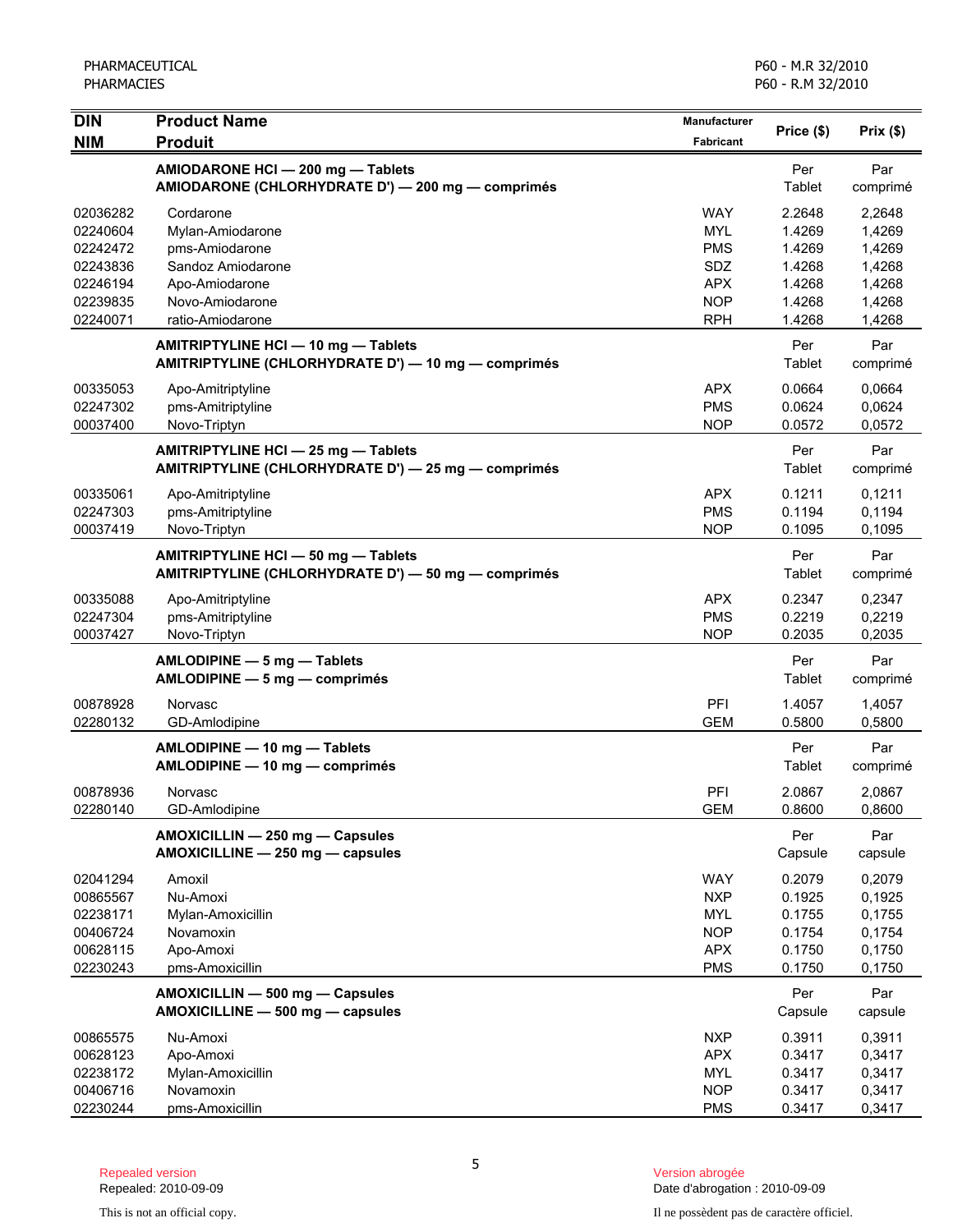| <b>DIN</b> | <b>Product Name</b>                                         | Manufacturer<br>Fabricant | Price (\$) | Prix(\$) |
|------------|-------------------------------------------------------------|---------------------------|------------|----------|
| <b>NIM</b> | <b>Produit</b>                                              |                           |            |          |
|            | AMOXICILLIN - 125 mg/5 mL - Oral Liquid                     |                           |            |          |
|            | AMOXICILLINE - 125 mg/5 ml - liquide oral                   |                           | Per mL     | Par ml   |
| 00865540   | Nu-Amoxi                                                    | <b>NXP</b>                | 0.0388     | 0,0388   |
| 01934171   | Novamoxin Sugar Reduced/Novamoxin à teneur réduite en sucre | <b>NOP</b>                | 0.0360     | 0,0360   |
| 00452149   | Novamoxin                                                   | <b>NOP</b>                | 0.0360     | 0,0360   |
| 00628131   | Apo-Amoxi                                                   | <b>APX</b>                | 0.0353     | 0,0353   |
| 00628131   | Apo-Amoxi Sugar Free/Apo-Amoxi sans sucre                   | <b>APX</b>                | 0.0353     | 0,0353   |
| 02230245   | pms-Amoxicillin                                             | <b>PMS</b>                | 0.0353     | 0,0353   |
|            | AMOXICILLIN - 250 mg/5 mL - Oral Liquid                     |                           |            |          |
|            | AMOXICILLINE - 250 mg/5 ml - liquide oral                   |                           | Per mL     | Par ml   |
| 00865559   | Nu-Amoxi                                                    | <b>NXP</b>                | 0.0602     | 0,0602   |
| 00628158   | Apo-Amoxi                                                   | <b>APX</b>                | 0.0540     | 0,0540   |
| 00628158   | Apo-Amoxi Sugar Free/Apo-Amoxi sans sucre                   | <b>APX</b>                | 0.0540     | 0,0540   |
| 01934163   | Novamoxin Sugar Reduced/Novamoxin à teneur réduite en sucre | <b>NOP</b>                | 0.0540     | 0,0540   |
| 00452130   | Novamoxin                                                   | <b>NOP</b>                | 0.0540     | 0,0540   |
| 02230246   | pms-Amoxicillin                                             | <b>PMS</b>                | 0.0540     | 0,0540   |
|            | AMOXICILLIN/CLAVULANIC ACID - 25 mg/6.25 mg/mL              |                           |            |          |
|            | - Oral Suspension                                           |                           |            |          |
|            | AMOXICILLINE/ACIDE CLAVULANIQUE - 25 mg/6,25 mg/ml -        |                           |            |          |
|            | suspension orale                                            |                           | Per mL     | Par ml   |
| 01916882   | Clavulin 125 F                                              | <b>GSK</b>                | 0.1287     | 0,1287   |
| 02244646   | ratio-ACLAVULANATE                                          | <b>RPH</b>                | 0.0796     | 0,0796   |
| 02243986   | Apo-Amoxi Clav                                              | <b>APX</b>                | 0.0795     | 0,0795   |
|            | AMOXICILLIN/CLAVULANIC ACID - 50 mg/12.5 mg/mL              |                           |            |          |
|            | - Oral Suspension                                           |                           |            |          |
|            | AMOXICILLINE/ACIDE CLAVULANIQUE - 50 mg/12,5 mg/ml -        |                           |            |          |
|            | suspension orale                                            |                           | Per mL     | Par ml   |
| 01916874   | Clavulin 250 F                                              | <b>GSK</b>                | 0.2213     | 0,2213   |
| 02243987   | Apo-Amoxi Clav                                              | <b>APX</b>                | 0.1340     | 0,1340   |
| 02244647   | ratio-ACLAVULANATE                                          | <b>RPH</b>                | 0.1338     | 0,1338   |
|            | AMOXICILLIN/CLAVULANIC ACID - 400 mg/57 mg/5 mL             |                           |            |          |
|            | - Oral Suspension                                           |                           |            |          |
|            | AMOXICILLINE/ACIDE CLAVULANIQUE - 400 mg/57 mg/5 ml -       |                           |            |          |
|            | suspension orale                                            |                           | Per mL     | Par ml   |
| 02238830   | Clavulin                                                    | SMJ                       | 0.3029     | 0,3029   |
| 02288559   | Apo-Amoxi Clav                                              | <b>APX</b>                | 0.1969     | 0,1969   |
|            | AMOXICILLIN/CLAVULANIC ACID - 500 mg/125 mg - Tablets       |                           | Per        | Par      |
|            | AMOXICILLINE/ACIDE CLAVULANIQUE - 500 mg/125 mg - comprimés |                           | Tablet     | comprimé |
| 01916858   | Clavulin-500 F                                              | <b>GSK</b>                | 1.6283     | 1,6283   |
| 02243771   | ratio-ACLAVULANATE                                          | <b>RPH</b>                | 1.0276     | 1,0276   |
| 02243351   | Apo-Amoxi Clav                                              | <b>APX</b>                | 1.0275     | 1,0275   |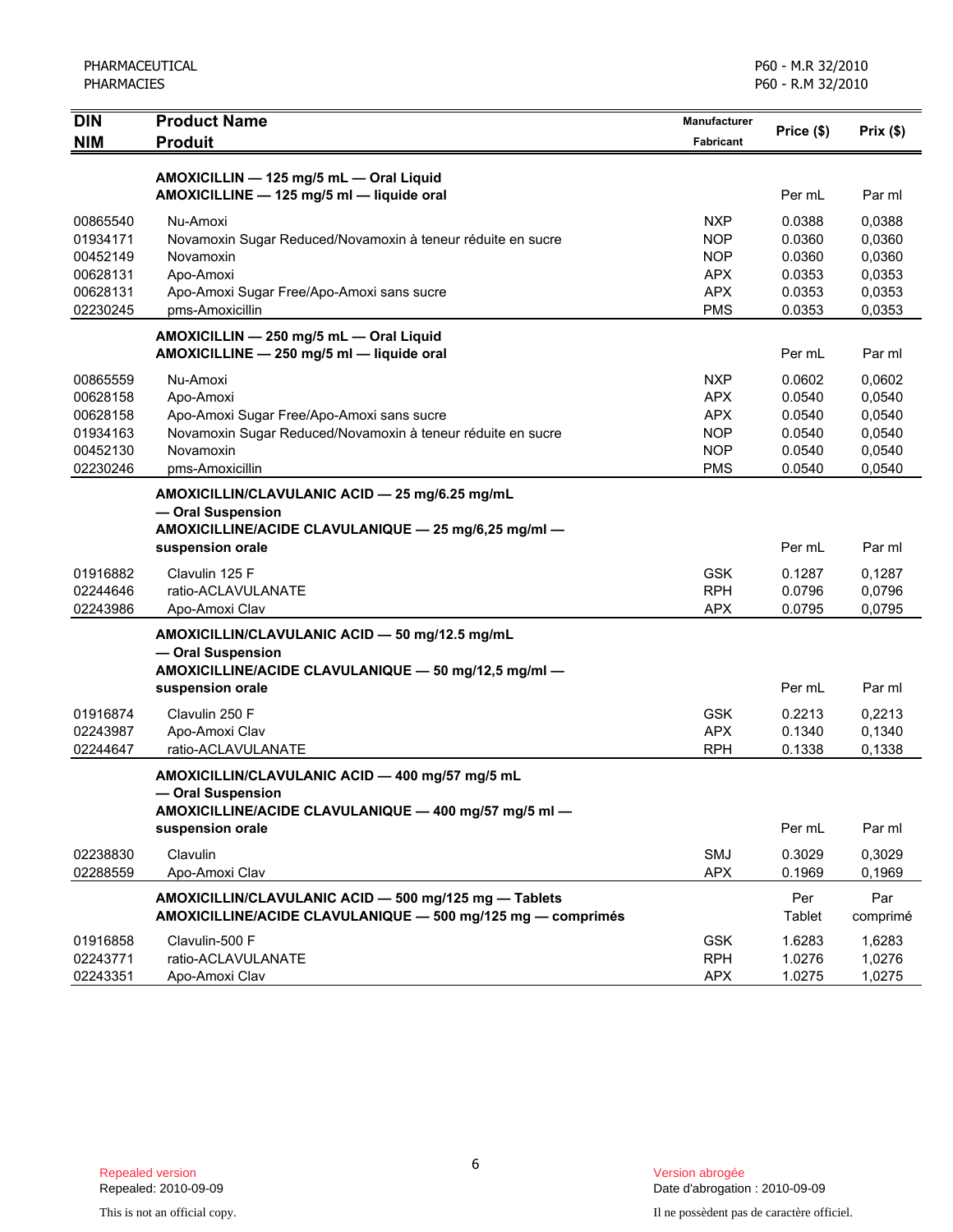| <b>DIN</b> | <b>Product Name</b>                                                                                  | <b>Manufacturer</b> | Price (\$)     | Prix(\$)         |
|------------|------------------------------------------------------------------------------------------------------|---------------------|----------------|------------------|
| <b>NIM</b> | <b>Produit</b>                                                                                       | Fabricant           |                |                  |
|            | AMOXICILLIN/CLAVULANIC ACID - 875 mg/125 mg - Tablets                                                |                     | Per            | Par              |
|            | AMOXICILLINE/ACIDE CLAVULANIQUE - 875 mg/125 mg - comprimés                                          |                     | Tablet         | comprimé         |
| 02238829   | Clavulin-875                                                                                         | <b>GSK</b>          | 2.4424         | 2,4424           |
| 02248138   | Novo-Clavamoxin                                                                                      | <b>NOP</b>          | 1.4013         | 1,4013           |
| 02245623   | Apo-Amoxi Clav                                                                                       | <b>APX</b>          | 1.3872         | 1,3872           |
| 02247021   | ratio-ACLAVULANATE                                                                                   | <b>RPH</b>          | 1.3871         | 1,3871           |
|            | ANAGRELIDE HCI - 0.5 mg - Capsules<br>ANAGRÉLIDE (CHLORHYDRATE D') — 0,5 mg — capsules               |                     | Per<br>Capsule | Par<br>capsule   |
| 02236859   | Agrylin                                                                                              | <b>SHI</b>          | 5.3698         | 5,3698           |
| 02253054   | Mylan-Anagrelide                                                                                     | <b>MYL</b>          | 3.6850         | 3,6850           |
| 02274949   | pms-Anagrelide                                                                                       | <b>PMS</b>          | 3.6841         | 3,6841           |
| 02260107   | Sandoz Anagrelide                                                                                    | SDZ                 | 3.6840         | 3,6840           |
|            | ATENOLOL - 50 mg - Tablets                                                                           |                     | Per            | Par              |
|            | $ATÉNOLOL - 50 mg - comprimés$                                                                       |                     | Tablet         | comprimé         |
| 02039532   | Tenormin                                                                                             | <b>AZC</b>          | 0.6322         | 0,6322           |
| 02267985   | Ran-Atenolol                                                                                         | <b>RAN</b>          | 0.4252         | 0,4252           |
| 02255545   | Co Atenolol                                                                                          | COB                 | 0.3867         | 0,3867           |
| 01912062   | Novo-Atenol                                                                                          | <b>NOP</b>          | 0.3867         | 0,3867           |
| 02171791   | ratio-Atenolol                                                                                       | <b>RPH</b>          | 0.3867         | 0,3867           |
| 00773689   | Apo-Atenol                                                                                           | <b>APX</b>          | 0.3865         | 0,3865           |
| 02229467   | Dom-Atenolol                                                                                         | <b>DOM</b>          | 0.3865         | 0,3865           |
| 00886114   | Nu-Atenol                                                                                            | <b>NXP</b>          | 0.3865         | 0,3865           |
| 02237600   | pms-Atenolol                                                                                         | <b>PMS</b>          | 0.3865         | 0,3865           |
| 02146894   | Mylan-Atenolol                                                                                       | <b>MYL</b>          | 0.3864         | 0,3864           |
| 02231731   | Sandoz Atenolol                                                                                      | SDZ                 | 0.3864         | 0,3864           |
|            | ATENOLOL - 100 mg - Tablets                                                                          |                     | Per            | Par              |
|            | ATÉNOLOL - 100 mg - comprimés                                                                        |                     | Tablet         | comprimé         |
| 02039540   | Tenormin                                                                                             | <b>AZC</b>          | 1.0392         | 1,0392           |
| 02267993   | Ran-Atenolol                                                                                         | <b>RAN</b>          | 0.6991         | 0,6991           |
| 00773697   | Apo-Atenol                                                                                           | <b>APX</b>          | 0.6355         | 0,6355           |
| 02255553   | Co Atenolol                                                                                          | COB                 | 0.6355         | 0,6355           |
| 02229468   | Dom-Atenolol                                                                                         | <b>DOM</b>          | 0.6355         | 0,6355           |
| 02147432   | Mylan-Atenolol                                                                                       | <b>MYL</b>          | 0.6355         | 0,6355           |
| 01912054   | Novo-Atenol                                                                                          | <b>NOP</b>          | 0.6355         | 0,6355           |
| 00886122   | Nu-Atenol                                                                                            | <b>NXP</b>          | 0.6355         | 0,6355           |
| 02237601   | pms-Atenolol                                                                                         | <b>PMS</b>          | 0.6355         | 0,6355           |
| 02171805   | ratio-Atenolol                                                                                       | <b>RPH</b>          | 0.6355         | 0,6355<br>0,6355 |
| 02231733   | Sandoz Atenolol                                                                                      | SDZ                 | 0.6355         |                  |
|            | ATENOLOL/CHLORTHALIDONE - 50 mg/25 mg - Tablets<br>ATÉNOLOL/CHLORTHALIDONE - 50 mg/25 mg - comprimés |                     | Per<br>Tablet  | Par<br>comprimé  |
| 02049961   | Tenoretic                                                                                            | <b>AZC</b>          | 0.7029         | 0,7029           |
| 02248763   | Apo-Atenidone                                                                                        | <b>APX</b>          | 0.4777         | 0,4777           |
| 02302918   | Novo-Atenolthalidone                                                                                 | <b>NOP</b>          | 0.4343         | 0,4343           |
|            | ATENOLOL/CHLORTHALIDONE - 100 mg/25 mg - Tablets                                                     |                     | Per            | Par              |
|            | ATÉNOLOL/CHLORTHALIDONE - 100 mg/25 mg - comprimés                                                   |                     | Tablet         | comprimé         |
| 02049988   | Tenoretic                                                                                            | <b>AZC</b>          | 1.1519         | 1,1519           |
| 02248764   | Apo-Atenidone                                                                                        | <b>APX</b>          | 0.7830         | 0,7830           |
| 02302926   | Novo-Atenolthalidone                                                                                 | <b>NOP</b>          | 0.7118         | 0,7118           |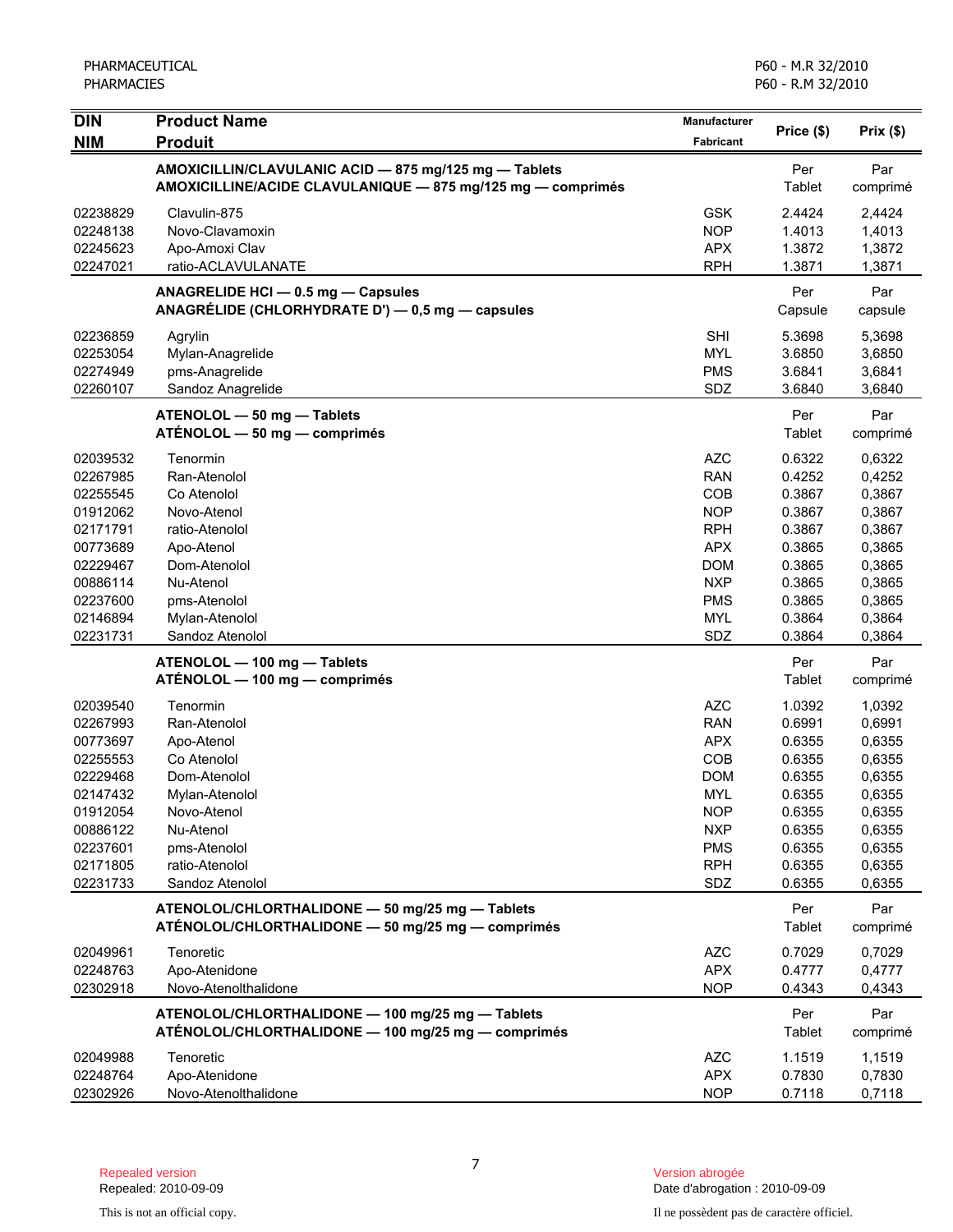| $\overline{D}$       | <b>Product Name</b>                                                                     | Manufacturer             | Price (\$)       | Prix(\$)         |
|----------------------|-----------------------------------------------------------------------------------------|--------------------------|------------------|------------------|
| <b>NIM</b>           | <b>Produit</b>                                                                          | <b>Fabricant</b>         |                  |                  |
|                      | AZATHIOPRINE - 50 mg - Tablets<br>AZATHIOPRINE - 50 mg - comprimés                      |                          | Per<br>Tablet    | Par<br>comprimé  |
|                      |                                                                                         |                          |                  |                  |
| 00004596             | Imuran                                                                                  | <b>GSK</b>               | 1.0580           | 1,0580           |
| 02236799<br>02242907 | ratio-Azathioprine<br>Apo-Azathioprine                                                  | <b>RPH</b><br><b>APX</b> | 0.7095<br>0.5960 | 0,7095<br>0,5960 |
| 02231491             | Mylan-Azathioprine                                                                      | <b>MYL</b>               | 0.5960           | 0,5960           |
| 02236819             | Novo-Azathioprine                                                                       | <b>NOP</b>               | 0.5960           | 0,5960           |
|                      | AZITHROMYCIN - 20 mg/mL - Oral Suspension<br>AZITHROMYCIN - 20 mg/ml - suspension orale |                          | Per mL           | Par ml           |
| 02223716             | Zithromax                                                                               | PFI                      | 1.1712           | 1,1712           |
| 02274388             | pms-Azithromycin                                                                        | <b>PMS</b>               | 0.8214           | 0,8214           |
| 02315157             | Novo-Azithromycin                                                                       | <b>NOP</b>               | 0.7467           | 0,7467           |
| 02332388             | Sandoz Azithromycin                                                                     | SDZ                      | 0.7467           | 0,7467           |
|                      | AZITHROMYCIN - 40 mg/mL - Oral Suspension                                               |                          |                  |                  |
|                      | AZITHROMYCIN - 40 mg/ml - suspension orale                                              |                          | Per mL           | Par ml           |
| 02223724             | Zithromax                                                                               | PFI                      | 1.6596           | 1,6596           |
| 02274396             | pms-Azithromycin                                                                        | <b>PMS</b>               | 1.1636           | 1,1636           |
| 02315165             | Novo-Azithromycin                                                                       | <b>NOP</b>               | 1.0580           | 1,0580           |
| 02332396             | Sandoz Azithromycin                                                                     | SDZ                      | 1.0580           | 1,0580           |
|                      | AZITHROMYCIN - 250 mg - Tablets<br>AZITHROMYCIN - 250 mg - comprimés                    |                          | Per<br>Tablet    | Par<br>comprimé  |
| 02212021             | Zithromax                                                                               | PFI                      | 5.4179           | 5,4179           |
| 02278359             | Mylan-Azithromycin                                                                      | <b>MYL</b>               | 3.4192           | 3,4192           |
| 02255340             | Co Azithromycin                                                                         | <b>COB</b>               | 3.4188           | 3,4188           |
| 02261634             | pms-Azithromycin                                                                        | <b>PMS</b>               | 3.4188           | 3,4188           |
| 02275287             | ratio-Azithromycin                                                                      | <b>RPH</b>               | 3.4188           | 3,4188           |
| 02247423             | Apo-Azithromycin                                                                        | <b>APX</b>               | 3.1084           | 3,1084           |
| 02267845             | Novo-Azithromycin                                                                       | <b>NOP</b>               | 3.1084           | 3,1084           |
| 02265826             | Sandoz Azithromycin                                                                     | SDZ                      | 3.1084           | 3,1084           |
|                      | AZITHROMYCIN - 600 mg - Tablets<br>AZITHROMYCIN - 600 mg - comprimés                    |                          | Per<br>Tablet    | Par<br>comprimé  |
| 02231143             | Zithromax                                                                               | PFI                      | 13.0028          | 13,0028          |
| 02261642             | pms-Azithromycin                                                                        | <b>PMS</b>               | 8.3875           | 8,3875           |
| 02256088             | Co Azithromycin                                                                         | COB                      | 8.3873           | 8.3873           |
|                      | BACLOFEN - 10 mg - Tablets                                                              |                          | Per              | Par              |
|                      | BACLOFÈNE - 10 mg - comprimés                                                           |                          | Tablet           | comprimé         |
| 00455881             | Lioresal                                                                                | <b>NVT</b>               | 0.7017           | 0,7017           |
| 02139332             | Apo-Baclofen                                                                            | <b>APX</b>               | 0.3203           | 0,3203           |
| 02138271             | Dom-Baclofen                                                                            | <b>DOM</b>               | 0.3203           | 0,3203           |
| 02088398             | Mylan-Baclofen                                                                          | <b>MYL</b>               | 0.3203           | 0,3203           |
| 02136090             | Nu-Baclo                                                                                | <b>NXP</b>               | 0.3203           | 0,3203           |
| 02063735             | pms-Baclofen                                                                            | <b>PMS</b>               | 0.3203           | 0,3203           |
| 02236507             | ratio-Baclofen                                                                          | <b>RPH</b>               | 0.3203           | 0,3203           |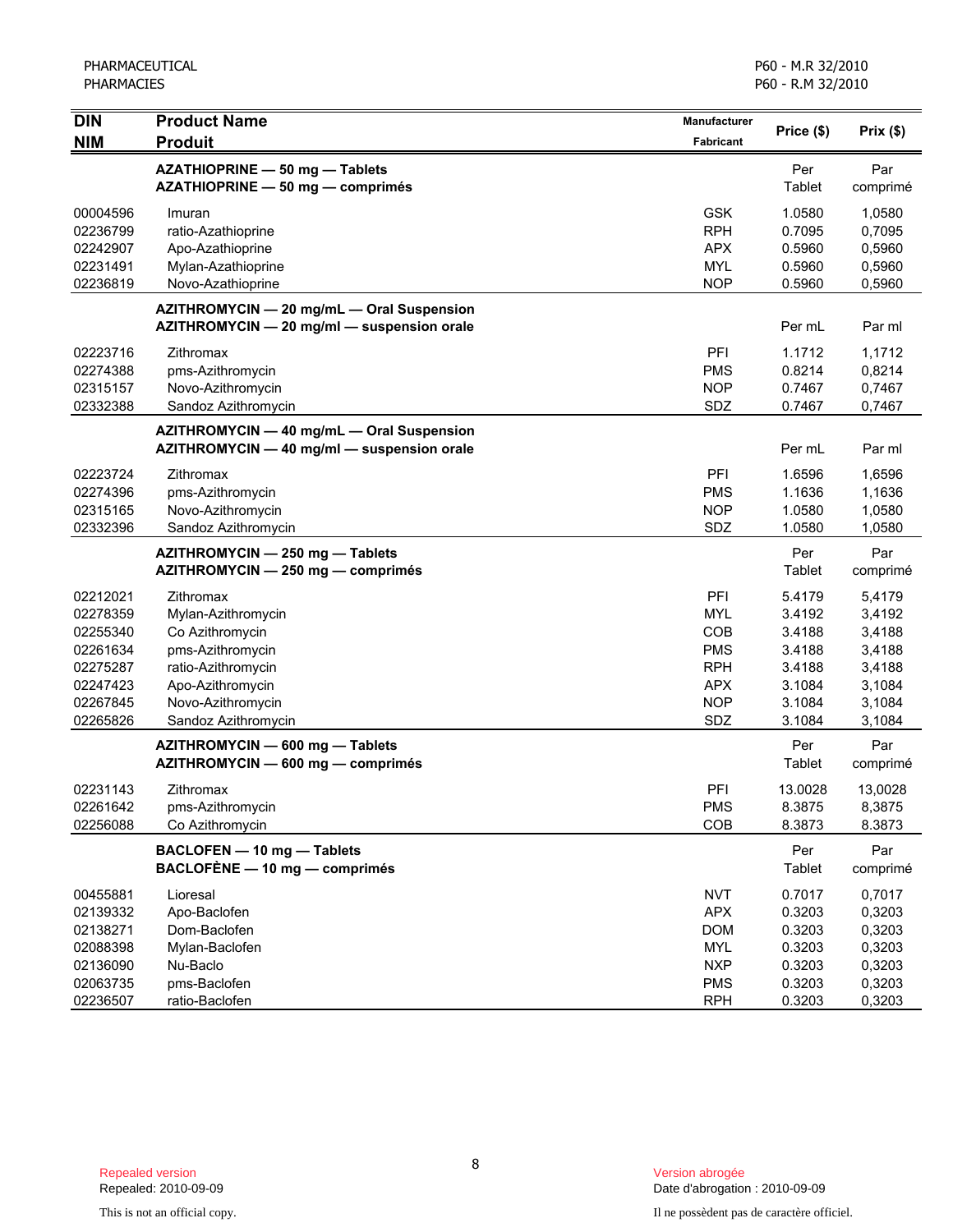| <b>DIN</b>           | <b>Product Name</b>                                          | <b>Manufacturer</b>      | Price (\$)       | Prix(\$)         |
|----------------------|--------------------------------------------------------------|--------------------------|------------------|------------------|
| <b>NIM</b>           | <b>Produit</b>                                               | <b>Fabricant</b>         |                  |                  |
|                      | BACLOFEN - 20 mg - Tablets                                   |                          | Per              | Par              |
|                      | $BACLOFÈNE$ - 20 mg - comprimés                              |                          | Tablet           | comprimé         |
|                      |                                                              |                          |                  |                  |
| 00636576<br>02236508 | Lioresal D.S.<br>ratio-Baclofen                              | <b>NVT</b><br><b>RPH</b> | 1.3657<br>0.6364 | 1,3657<br>0,6364 |
| 02139391             | Apo-Baclofen                                                 | <b>APX</b>               | 0.6234           | 0,6234           |
| 02138298             | Dom-Baclofen                                                 | DOM                      | 0.6234           | 0,6234           |
| 02088401             | Mylan-Baclofen                                               | <b>MYL</b>               | 0.6234           | 0.6234           |
| 02136104             | Nu-Baclo                                                     | <b>NXP</b>               | 0.6234           | 0,6234           |
| 02063743             | pms-Baclofen                                                 | <b>PMS</b>               | 0.6234           | 0,6234           |
|                      | BECLOMETHASONE DIPROPIONATE - 200 Dose - 50 mcg/dose         |                          |                  |                  |
|                      | - Aqueous Nasal Spray                                        |                          |                  |                  |
|                      | BÉCLOMÉTHASONE (DIPROPIONATE DE) - 200 doses - 50 mcg/dose - |                          | Per              | Par              |
|                      | vaporisateur nasal pour solution aqueuse                     |                          | Dose             | dose             |
| 02238796             |                                                              | <b>APX</b>               | 0.0675           | 0.0675           |
| 02238577             | Apo-Beclomethasone<br>Nu-Beclomethasone                      | <b>NXP</b>               | 0.0675           | 0,0675           |
| 00872318             | ratio-Beclomethasone AQ                                      | <b>RPH</b>               | 0.0675           | 0,0675           |
| 02172712             | Mylan-Beclo AQ                                               | <b>MYL</b>               | 0.0674           | 0,0674           |
|                      |                                                              |                          |                  |                  |
|                      | <b>BENAZEPRIL HCI - 5 mg - Tablets</b>                       |                          | Per<br>Tablet    | Par              |
|                      | BENAZEPRIL - 5 mg - comprimés                                |                          |                  | comprimé         |
| 00885835             | Lotensin                                                     | <b>NVT</b>               | 0.8180           | 0.8180           |
| 02290332             | Apo-Benazepril                                               | <b>APX</b>               | 0.5577           | 0,5577           |
|                      | <b>BENAZEPRIL HCI - 10 mg - Tablets</b>                      |                          | Per              | Par              |
|                      | BENAZEPRIL - 10 mg - comprimés                               |                          | Tablet           | comprimé         |
| 00885843             | Lotensin                                                     | <b>NVT</b>               | 0.9673           | 0.9673           |
| 02290340             | Apo-Benazepril                                               | <b>APX</b>               | 0.6595           | 0,6595           |
|                      | <b>BENAZEPRIL HCI - 20 mg - Tablets</b>                      |                          | Per              | Par              |
|                      | BENAZEPRIL - 20 mg - comprimés                               |                          | Tablet           | comprimé         |
| 00885851             | Lotensin                                                     | <b>NVT</b>               | 1.1099           | 1,1099           |
| 02273918             | Apo-Benazepril                                               | <b>APX</b>               | 0.7567           | 0,7567           |
|                      |                                                              |                          |                  |                  |
|                      | <b>BENZOYL PEROXIDE IN WATER - 5% - Gel</b>                  |                          | Per              | Par              |
|                      | BENZOYLE (PEROXYDE DE), BASE AQUEUSE - 5 % - gel             |                          | Gram             | gramme           |
| 01925180             | Benzac W                                                     | GAC                      | 0.1650           | 0,1650           |
| 02214849             | Panoxyl                                                      | STI                      | 0.1368           | 0,1368           |
|                      | BENZYDAMINE HCI - 0.15% - Oral Rinse                         |                          |                  |                  |
|                      | BENZYDAMINE (CHLORHYDRATE DE) - 0,15 % - gargarisme          |                          | Per mL           | Par ml           |
| 01966065             | Tantum                                                       | <b>RIK</b>               | 0.0734           | 0,0734           |
| 02239044             | Apo-Benzydamine                                              | <b>APX</b>               | 0.0320           | 0,0320           |
| 02239537             | Dom-Benzydamine                                              | <b>DOM</b>               | 0.0319           | 0,0319           |
| 02229799             | Novo-Benzydamine                                             | <b>NOP</b>               | 0.0319           | 0,0319           |
| 02229777             | pms-Benzydamine                                              | <b>PMS</b>               | 0.0319           | 0,0319           |
| 02230170             | ratio-Benzydamine                                            | <b>RPH</b>               | 0.0319           | 0,0319           |
| 02310422             | Novo-Benzydamine                                             | <b>NOP</b>               | 0.0290           | 0,0290           |
|                      | <b>BETAHISTINE - 16 mg - Tablets</b>                         |                          | Per              | Par              |
|                      | <b>BETAHISTINE - 16 mg - comprimés</b>                       |                          | Tablet           | comprimé         |
| 02243878             | Serc                                                         | <b>SPH</b>               | 0.4867           | 0,4867           |
| 02280191             | Novo-Betahistine                                             | <b>NOP</b>               | 0.3557           | 0,3557           |
|                      |                                                              |                          |                  |                  |

9

Date d'abrogation : 2010-09-09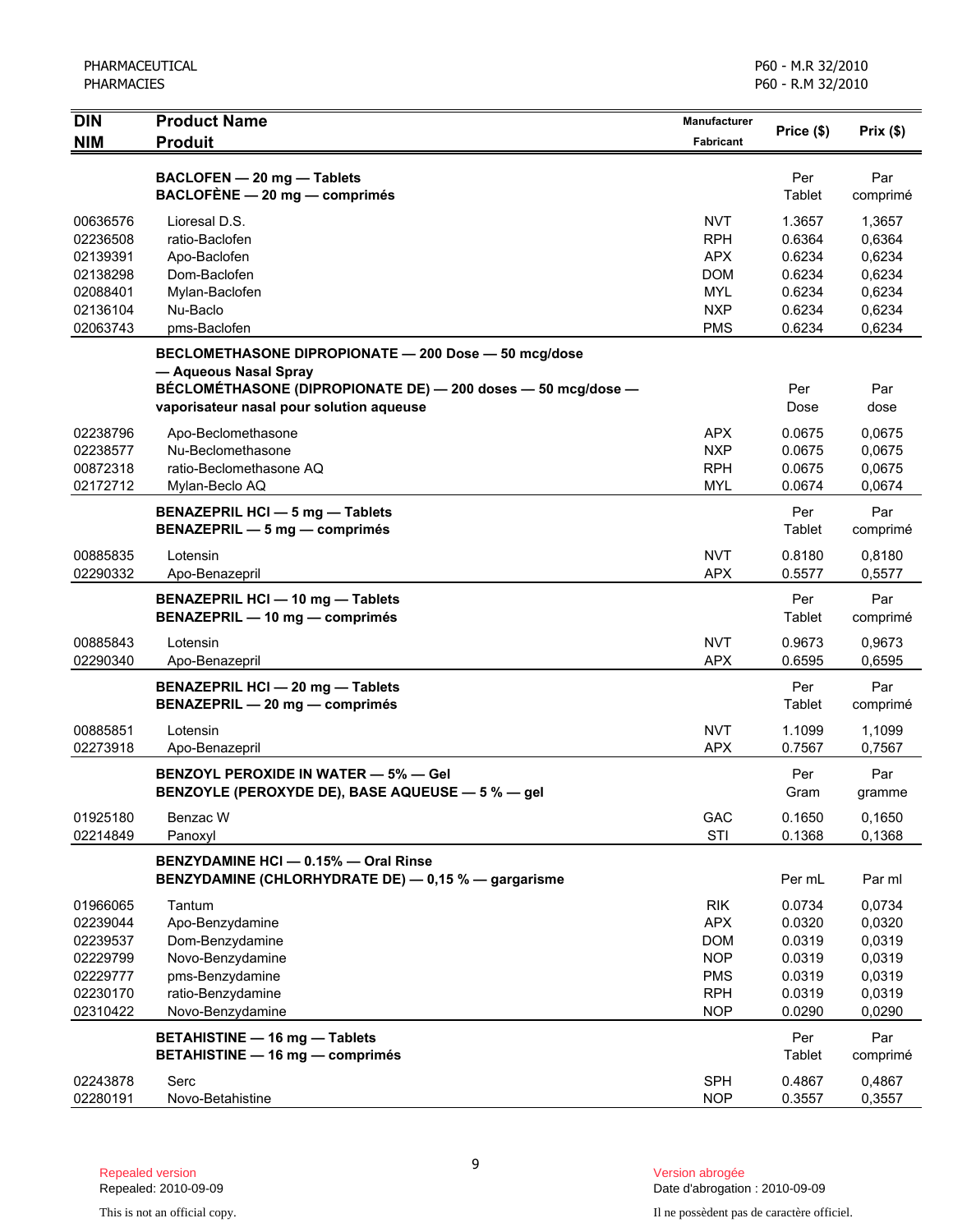| <b>DIN</b>                       | <b>Product Name</b>                                                                                                                                                                                                         | <b>Manufacturer</b>             | Price (\$)                 | Prix(\$)                   |
|----------------------------------|-----------------------------------------------------------------------------------------------------------------------------------------------------------------------------------------------------------------------------|---------------------------------|----------------------------|----------------------------|
| <b>NIM</b>                       | <b>Produit</b>                                                                                                                                                                                                              | <b>Fabricant</b>                |                            |                            |
|                                  | <b>BETAHISTINE - 24 mg - Tablets</b><br><b>BETAHISTINE - 24 mg - comprimés</b>                                                                                                                                              |                                 | Per<br>Tablet              | Par<br>comprimé            |
| 02247998<br>02280205             | Serc<br>Novo-Betahistine                                                                                                                                                                                                    | <b>SPH</b><br><b>NOP</b>        | 0.7300<br>0.4983           | 0,7300<br>0,4893           |
|                                  | BETAMETHASONE DIPROPIONATE - 0.05% - Topical Cream<br>BÉTAMÉTHASONE (DIPROPIONATE DE) - 0,05 % - crème topique                                                                                                              |                                 | Per<br>Gram                | Par<br>gramme              |
| 01925350<br>00804991<br>00323071 | Taro-Sone<br>ratio-Topisone<br>Diprosone                                                                                                                                                                                    | TAR<br><b>RPH</b><br><b>SCH</b> | 0.2369<br>0.2254<br>0.2253 | 0,2369<br>0,2254<br>0,2253 |
|                                  | BETAMETHASONE DIPROPIONATE - 0.05% - Topical Glycol Cream<br>BÉTAMÉTHASONE (DIPROPIONATE DE) — 0,05 % — crème topique<br>à base de glycol                                                                                   |                                 | Per<br>Gram                | Par<br>gramme              |
| 00688622<br>00849650             | Diprolene<br>ratio-Topilene                                                                                                                                                                                                 | <b>SCH</b><br><b>RPH</b>        | 0.5706<br>0.5706           | 0,5706<br>0,5706           |
|                                  | BETAMETHASONE DIPROPIONATE - 0.05% - Topical Glycol Lotion<br>BÉTAMÉTHASONE (DIPROPIONATE DE) - 0,05 % - lotion topique<br>à base de glycol                                                                                 |                                 | Per mL                     | Par ml                     |
| 00862975<br>01927914             | Diprolene<br>ratio-Topilene                                                                                                                                                                                                 | <b>SCH</b><br><b>RPH</b>        | 0.5152<br>0.5152           | 0,5152<br>0,5152           |
|                                  | BETAMETHASONE DIPROPIONATE - 0.05% - Topical Glycol Ointment<br>BÉTAMÉTHASONE (DIPROPIONATE DE) — 0,05 % — pommade topique à<br>base de glycol                                                                              |                                 | Per<br>Gram                | Par<br>gramme              |
| 00629367<br>00849669             | Diprolene<br>ratio-Topilene                                                                                                                                                                                                 | <b>SCH</b><br><b>RPH</b>        | 0.5706<br>0.5706           | 0,5706<br>0,5706           |
|                                  | BETAMETHASONE DIPROPIONATE - 0.05% - Topical Lotion<br>BÉTAMÉTHASONE (DIPROPIONATE DE) - 0,05 % - lotion topique                                                                                                            |                                 | Per mL                     | Par ml                     |
| 00417246<br>00809187             | Diprosone<br>ratio-Topisone                                                                                                                                                                                                 | SCH<br><b>RPH</b>               | 0.2178<br>0.2178           | 0,2178<br>0,2178           |
|                                  | BETAMETHASONE DIPROPIONATE - 0.05% - Topical Ointment<br>BÉTAMÉTHASONE (DIPROPIONATE DE) - 0,05 % - pommade topique                                                                                                         |                                 | Per<br>Gram                | Par<br>gramme              |
| 00344923<br>00805009             | Diprosone<br>ratio-Topisone                                                                                                                                                                                                 | <b>SCH</b><br><b>RPH</b>        | 0.2369<br>0.2369           | 0,2369<br>0,2369           |
|                                  | BETAMETHASONE DIPROPIONATE - 0.5 mg/g and<br>Salicylic Acid 20 mg/g $-$ 0.05% $-$ Lotion<br>BÉTAMÉTHASONE (DIPROPIONATE DE) — 0,5 mg/g et<br>acide salicylique 20 mg/g $-$ 0,05 % $-$ lotion                                |                                 | Per mL                     | Par ml                     |
| 00578428<br>02245688             | Diprosalic<br>ratio-Topisalic                                                                                                                                                                                               | SCH<br><b>RPH</b>               | 0.4683<br>0.3877           | 0,4683<br>0,3877           |
|                                  | BETAMETHASONE DISODIUM PHOSPHATE AND GENTAMICIN<br>SULPHATE - 1 mg/3 mg/mL - Ophthalmic/Otic Solution<br>BÉTAMÉTHASONE (PHOSPHATE DISODIQUE) ET GENTAMICINE<br>(SULFATE DE) - 1 mg/3 mg/ml - solution ophtalmique et otique |                                 | Per mL                     | Par ml                     |
| 00682217<br>02244999             | Garasone<br>Sandoz Pentasone                                                                                                                                                                                                | <b>SCH</b><br>SDZ               | 1.5048<br>1.4095           | 1,5048<br>1,4095           |

Date d'abrogation : 2010-09-09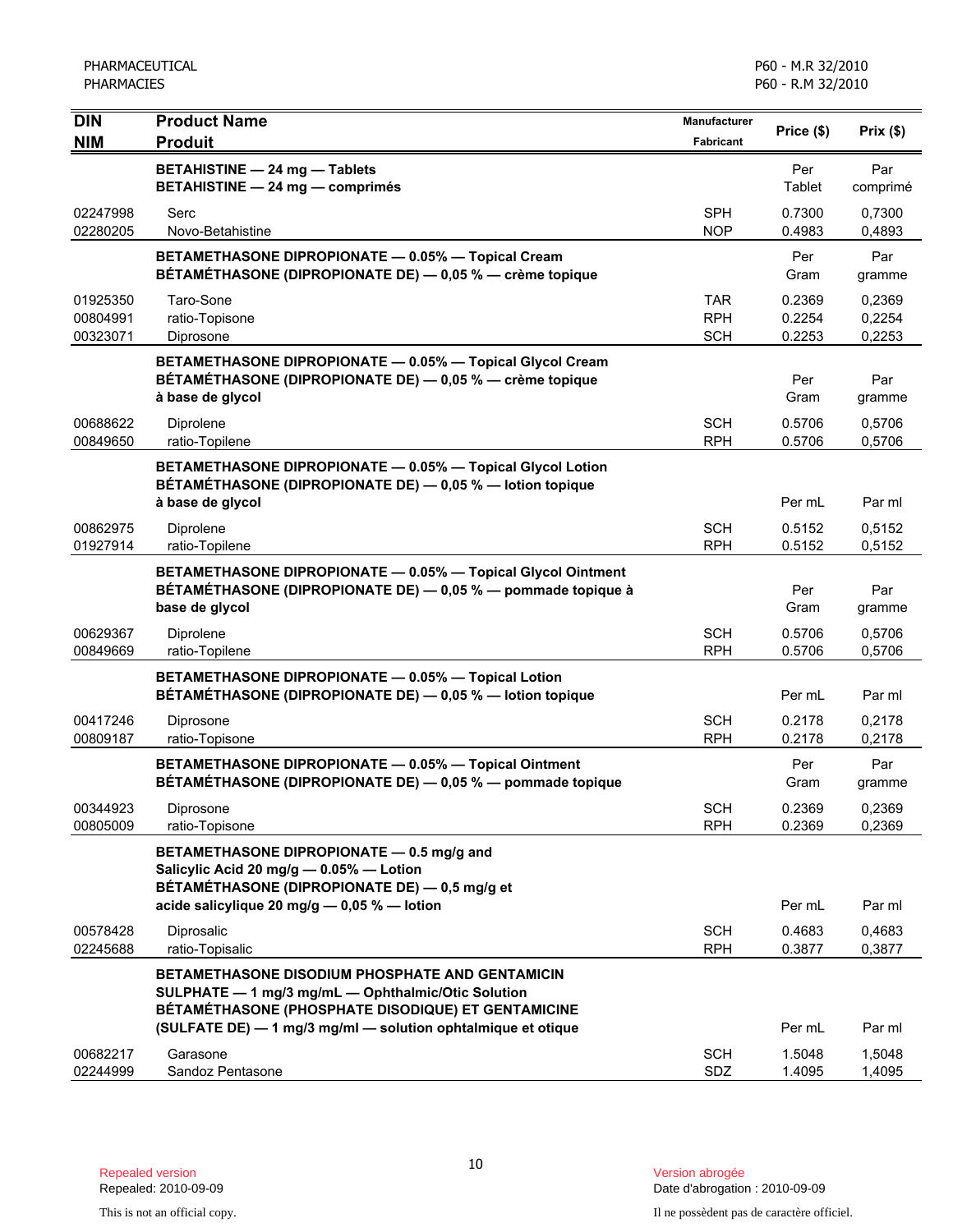| <b>DIN</b>                                                                                   | <b>Product Name</b>                                                                                                                                                                                                    |                                                                                                              |                                                                              |                                                                              |
|----------------------------------------------------------------------------------------------|------------------------------------------------------------------------------------------------------------------------------------------------------------------------------------------------------------------------|--------------------------------------------------------------------------------------------------------------|------------------------------------------------------------------------------|------------------------------------------------------------------------------|
| <b>NIM</b>                                                                                   | <b>Produit</b>                                                                                                                                                                                                         | <b>Fabricant</b>                                                                                             | Price (\$)                                                                   | Prix(\$)                                                                     |
|                                                                                              | <b>BETAMETHASONE DISODIUM PHOSPHATE/BETAMETHASONE</b><br>ACETATE - 3 mg/3 mg/mL - Injectable Suspension<br>BÉTAMÉTHASONE (PHOSPHATE DISODIQUE DE)/BÉTAMÉTHASONE<br>(ACÉTATE DE) - 3 mg/3 mg/ml - suspension injectable |                                                                                                              | Per mL                                                                       | Par ml                                                                       |
| 00028096<br>02237835                                                                         | Celestone Soluspan<br>Betaject                                                                                                                                                                                         | <b>SCH</b><br>SDZ                                                                                            | 12.0904<br>8.5000                                                            | 12,0904<br>8,5000                                                            |
|                                                                                              | BETAMETHASONE-17-VALERATE - 0.05% - Cream<br>BÉTAMÉTHASONE-17 - (VALÉRATE DE) - 0,05 % - crème                                                                                                                         |                                                                                                              | Per<br>Gram                                                                  | Par<br>gramme                                                                |
| 00535427<br>00716618                                                                         | ratio-Ectosone<br>Betaderm                                                                                                                                                                                             | <b>RPH</b><br><b>TAR</b>                                                                                     | 0.0672<br>0.0667                                                             | 0,0672<br>0,0667                                                             |
|                                                                                              | BETAMETHASONE-17-VALERATE - 0.1% - Cream<br>BÉTAMÉTHASONE-17 - (VALÉRATE DE) - 0,1 % - crème                                                                                                                           |                                                                                                              | Per<br>Gram                                                                  | Par<br>gramme                                                                |
| 00535435<br>00716626                                                                         | ratio-Ectosone<br>Betaderm                                                                                                                                                                                             | <b>RPH</b><br><b>TAR</b>                                                                                     | 0.1002<br>0.0993                                                             | 0,1002<br>0,0993                                                             |
|                                                                                              | BETAMETHASONE-17-VALERATE - 0.1% - Scalp Lotion<br>BÉTAMÉTHASONE-17 - (VALÉRATE DE) - 0,1 % - lotion capillaire                                                                                                        |                                                                                                              | Per mL                                                                       | Par ml                                                                       |
| 00716634<br>00653217<br>00027944                                                             | Betaderm<br>ratio-Ectosone<br>Valisone                                                                                                                                                                                 | <b>TAR</b><br><b>RPH</b><br><b>SCH</b>                                                                       | 0.0954<br>0.0939<br>0.0939                                                   | 0,0954<br>0,0939<br>0,0939                                                   |
|                                                                                              | BETAMETHASONE-17-VALERATE - 0.05% - Topical Lotion<br>BÉTAMÉTHASONE-17 - (VALÉRATE DE) - 0,05 % - lotion topique                                                                                                       |                                                                                                              | Per mL                                                                       | Par ml                                                                       |
| 02100185<br>00653209                                                                         | <b>Betnovate</b><br>ratio-Ectosone                                                                                                                                                                                     | <b>RBT</b><br><b>RPH</b>                                                                                     | 0.2090<br>0.2090                                                             | 0,2090<br>0,2090                                                             |
|                                                                                              | BICALUTAMIDE - 50 mg - Tablets<br>BICALUTAMIDE - 50 mg - comprimés                                                                                                                                                     |                                                                                                              | Per<br>Tablet                                                                | Par<br>comprimé                                                              |
| 02184478<br>02277700<br>02275589<br>02274337<br>02270226<br>02276089<br>02296063<br>02302403 | Casodex<br>ratio-Bicalutamide<br>pms-Bicalutamide<br>Co Bicalutamide<br>Novo-Bicalutamide<br>Sandoz Bicalutamide<br>Apo-Bicalutamide<br>Mylan-Bicalutamide                                                             | <b>AZC</b><br><b>RPH</b><br><b>PMS</b><br><b>COB</b><br><b>NOP</b><br><b>SDZ</b><br><b>APX</b><br><b>MYL</b> | 7.0840<br>4.9092<br>4.4631<br>4.4630<br>4.0574<br>4.0574<br>4.0572<br>4.0572 | 7,0840<br>4,9092<br>4,4631<br>4,4630<br>4,0574<br>4,0574<br>4,0572<br>4,0572 |
|                                                                                              | BISACODYL - 5 mg - Enteric Tablets<br>BISACODYL - 5 mg - comprimés à enrobage entérosoluble                                                                                                                            |                                                                                                              | Per<br>Tablet                                                                | Par<br>comprimé                                                              |
| 00254142<br>00545023<br>00587273                                                             | <b>Dulcolax</b><br>Apo-Bisacodyl<br>pms-Bisacodyl                                                                                                                                                                      | <b>BOE</b><br><b>APX</b><br><b>PMS</b>                                                                       | 0.2112<br>0.0594<br>0.0535                                                   | 0,2112<br>0,0594<br>0,0535                                                   |
|                                                                                              | BISACODYL - 10 mg - Suppositories<br>BISACODYL - 10 mg - suppositoires                                                                                                                                                 |                                                                                                              | Per                                                                          | Par<br>Suppository suppositoire                                              |
| 00003875<br>00754595<br>00582883<br>00404802                                                 | <b>Dulcolax</b><br>Apo-Bisacodyl<br>pms-Bisacodyl<br>ratio-Bisacodyl                                                                                                                                                   | <b>BOE</b><br><b>APX</b><br><b>PMS</b><br><b>RPH</b>                                                         | 1.2284<br>0.5995<br>0.5515<br>0.5149                                         | 1,2284<br>0,5995<br>0,5515<br>0,5149                                         |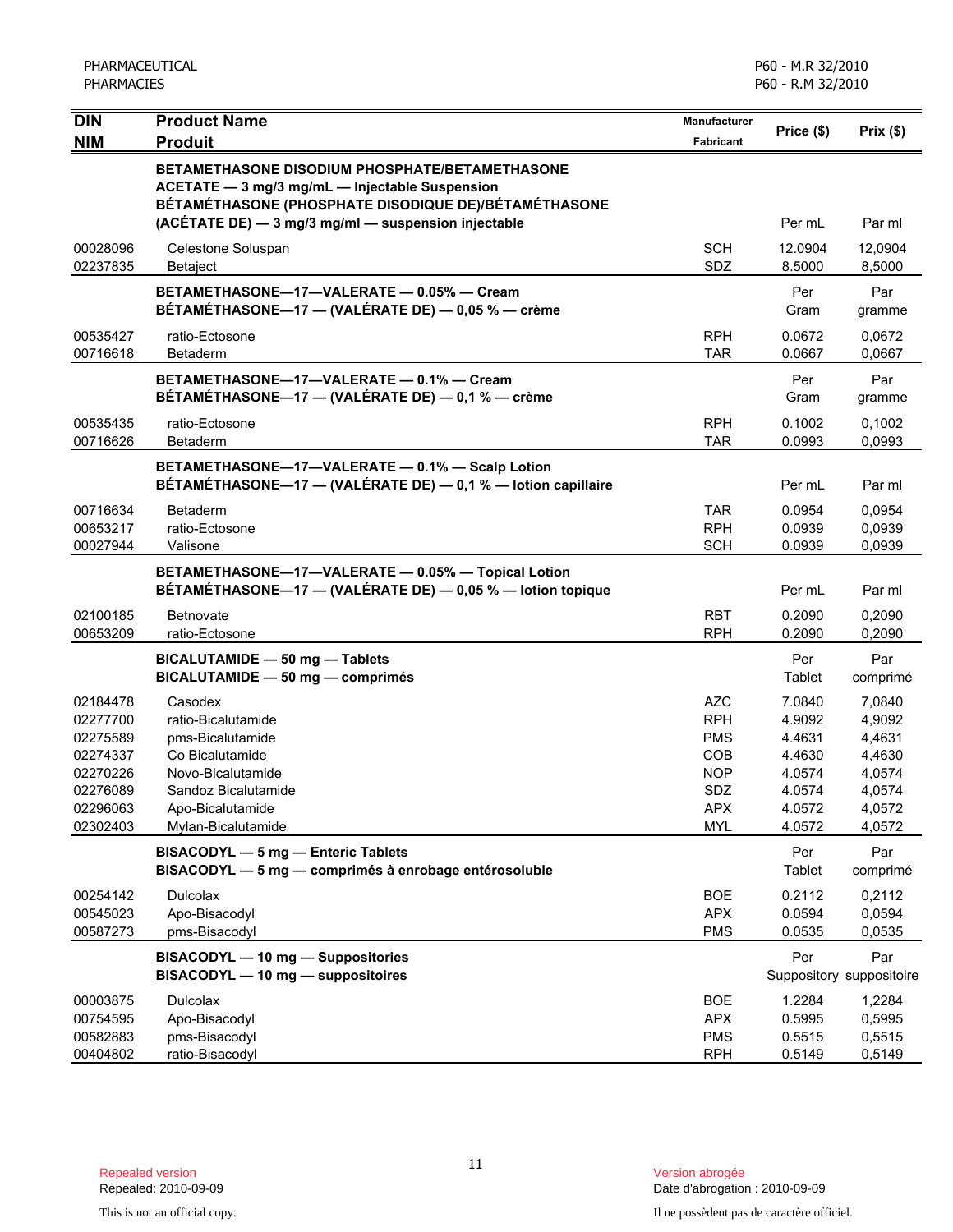| Per<br>Par<br>BISOPROLOL FUMARATE - 5 mg - Tablets<br>BISOPROLOL (FUMARATE DE) - 5 mg - comprimés<br>Tablet<br>comprimé<br><b>BIV</b><br>0.3850<br>02241148<br>0,3850<br>Monocor<br>02256134<br>Apo-Bisoprolol<br><b>APX</b><br>0.2426<br>0,2426<br><b>NOP</b><br>0.2426<br>0,2426<br>02267470<br>Novo-Bisoprolol<br>Sandoz Bisoprolol<br>SDZ<br>02247439<br>0.2426<br>0,2426<br><b>PMS</b><br>02302632<br>pms-Bisoprolol<br>0.2205<br>0,2205<br>BISOPROLOL FUMARATE - 10 mg - Tablets<br>Per<br>Par<br>BISOPROLOL (FUMARATE DE) - 10 mg - comprimés<br>Tablet<br>comprimé<br><b>BIV</b><br>0.6380<br>02241149<br>Monocor<br>0,6380<br><b>APX</b><br>0.4019<br>0,4019<br>02256177<br>Apo-Bisoprolol<br><b>NOP</b><br>0.4019<br>02267489<br>Novo-Bisoprolol<br>0,4019<br>Sandoz Bisoprolol<br>SDZ<br>0.4019<br>0,4019<br>02247440<br>02302640<br>pms-Bisoprolol<br><b>PMS</b><br>0.3654<br>0,3654<br><b>BRIMONIDINE TARTRATE - 0.2% - Ophthalmic Solution</b><br>BRIMONIDINE (TARTRATE DE) - 0,2 % - solution ophtalmique<br>Per mL<br>Par ml<br><b>ALL</b><br>3.6300<br>02236876<br>3,6300<br>Alphagan<br>pms-Brimonidine<br><b>PMS</b><br>02246284<br>2.2880<br>2,2880<br><b>RPH</b><br>2.2880<br>02243026<br>ratio-Brimonidine<br>2,2880<br>Apo-Brimonidine<br><b>APX</b><br>2.2870<br>2,2870<br>02260077<br>SDZ<br>02305429<br>Sandoz Brimonidine<br>2.0800<br>2,0800<br><b>BRIMONIDINE TARTRATE - 0.15% - Ophthalmic Solution</b><br>BRIMONIDINE (TARTRATE DE) - 0,15 % - solution ophtalmique<br>Per mL<br>Par ml<br><b>ALL</b><br>3.6300<br>02248151<br>Alphagan<br>3,6300<br><b>APX</b><br>1.7325<br>02301334<br>Apo-Brimonidine<br>1,7325<br>BROMAZEPAM - 1.5 mg - Tablets<br>Per<br>Par<br>$BROMAZÉPAM - 1,5 mg - comprimés$<br>Tablet<br>comprimé<br>00682314<br><b>HLR</b><br>0.1190<br>0,1190<br>Lectopam<br>02177153<br><b>APX</b><br>0.0762<br>0,0762<br>Apo-Bromazepam<br><b>GPM</b><br>02192705<br>Gen-Bromazepam<br>0.0762<br>0,0762<br><b>BROMAZEPAM - 3 mg - Tablets</b><br>Per<br>Par<br>$BROMAZÉPAM - 3 mg - comprimés$<br>Tablet<br>comprimé<br><b>HLR</b><br>0.1617<br>0,1617<br>00518123<br>Lectopam<br><b>GPM</b><br>0.0971<br>0,0971<br>02192713<br>Gen-Bromazepam<br>02177161<br><b>APX</b><br>0.0970<br>0,0970<br>Apo-Bromazepam<br>Novo-Bromazepam<br><b>NOP</b><br>0.0970<br>0,0970<br>02230584<br><b>BROMAZEPAM - 6 mg - Tablets</b><br>Per<br>Par<br><b>BROMAZÉPAM - 6 mg - comprimés</b><br>Tablet<br>comprimé<br><b>HLR</b><br>0.2362<br>0,2362<br>00518131<br>Lectopam<br><b>APX</b><br>0.1417<br>0,1417<br>02177188<br>Apo-Bromazepam<br>Gen-Bromazepam<br><b>GPM</b><br>0.1417<br>0,1417<br>02192721<br><b>NOP</b><br>02230585<br>Novo-Bromazepam<br>0.1417<br>0,1417 | <b>DIN</b><br><b>NIM</b> | <b>Product Name</b> | <b>Manufacturer</b> | Price (\$) | Prix(\$) |
|------------------------------------------------------------------------------------------------------------------------------------------------------------------------------------------------------------------------------------------------------------------------------------------------------------------------------------------------------------------------------------------------------------------------------------------------------------------------------------------------------------------------------------------------------------------------------------------------------------------------------------------------------------------------------------------------------------------------------------------------------------------------------------------------------------------------------------------------------------------------------------------------------------------------------------------------------------------------------------------------------------------------------------------------------------------------------------------------------------------------------------------------------------------------------------------------------------------------------------------------------------------------------------------------------------------------------------------------------------------------------------------------------------------------------------------------------------------------------------------------------------------------------------------------------------------------------------------------------------------------------------------------------------------------------------------------------------------------------------------------------------------------------------------------------------------------------------------------------------------------------------------------------------------------------------------------------------------------------------------------------------------------------------------------------------------------------------------------------------------------------------------------------------------------------------------------------------------------------------------------------------------------------------------------------------------------------------------------------------------------------------------------------------------------------------------------------------------------------------------------------------------------------------------------------------------------------------------------------------------------------------------------------------------------------------------------------------|--------------------------|---------------------|---------------------|------------|----------|
|                                                                                                                                                                                                                                                                                                                                                                                                                                                                                                                                                                                                                                                                                                                                                                                                                                                                                                                                                                                                                                                                                                                                                                                                                                                                                                                                                                                                                                                                                                                                                                                                                                                                                                                                                                                                                                                                                                                                                                                                                                                                                                                                                                                                                                                                                                                                                                                                                                                                                                                                                                                                                                                                                                            |                          | <b>Produit</b>      | Fabricant           |            |          |
|                                                                                                                                                                                                                                                                                                                                                                                                                                                                                                                                                                                                                                                                                                                                                                                                                                                                                                                                                                                                                                                                                                                                                                                                                                                                                                                                                                                                                                                                                                                                                                                                                                                                                                                                                                                                                                                                                                                                                                                                                                                                                                                                                                                                                                                                                                                                                                                                                                                                                                                                                                                                                                                                                                            |                          |                     |                     |            |          |
|                                                                                                                                                                                                                                                                                                                                                                                                                                                                                                                                                                                                                                                                                                                                                                                                                                                                                                                                                                                                                                                                                                                                                                                                                                                                                                                                                                                                                                                                                                                                                                                                                                                                                                                                                                                                                                                                                                                                                                                                                                                                                                                                                                                                                                                                                                                                                                                                                                                                                                                                                                                                                                                                                                            |                          |                     |                     |            |          |
|                                                                                                                                                                                                                                                                                                                                                                                                                                                                                                                                                                                                                                                                                                                                                                                                                                                                                                                                                                                                                                                                                                                                                                                                                                                                                                                                                                                                                                                                                                                                                                                                                                                                                                                                                                                                                                                                                                                                                                                                                                                                                                                                                                                                                                                                                                                                                                                                                                                                                                                                                                                                                                                                                                            |                          |                     |                     |            |          |
|                                                                                                                                                                                                                                                                                                                                                                                                                                                                                                                                                                                                                                                                                                                                                                                                                                                                                                                                                                                                                                                                                                                                                                                                                                                                                                                                                                                                                                                                                                                                                                                                                                                                                                                                                                                                                                                                                                                                                                                                                                                                                                                                                                                                                                                                                                                                                                                                                                                                                                                                                                                                                                                                                                            |                          |                     |                     |            |          |
|                                                                                                                                                                                                                                                                                                                                                                                                                                                                                                                                                                                                                                                                                                                                                                                                                                                                                                                                                                                                                                                                                                                                                                                                                                                                                                                                                                                                                                                                                                                                                                                                                                                                                                                                                                                                                                                                                                                                                                                                                                                                                                                                                                                                                                                                                                                                                                                                                                                                                                                                                                                                                                                                                                            |                          |                     |                     |            |          |
|                                                                                                                                                                                                                                                                                                                                                                                                                                                                                                                                                                                                                                                                                                                                                                                                                                                                                                                                                                                                                                                                                                                                                                                                                                                                                                                                                                                                                                                                                                                                                                                                                                                                                                                                                                                                                                                                                                                                                                                                                                                                                                                                                                                                                                                                                                                                                                                                                                                                                                                                                                                                                                                                                                            |                          |                     |                     |            |          |
|                                                                                                                                                                                                                                                                                                                                                                                                                                                                                                                                                                                                                                                                                                                                                                                                                                                                                                                                                                                                                                                                                                                                                                                                                                                                                                                                                                                                                                                                                                                                                                                                                                                                                                                                                                                                                                                                                                                                                                                                                                                                                                                                                                                                                                                                                                                                                                                                                                                                                                                                                                                                                                                                                                            |                          |                     |                     |            |          |
|                                                                                                                                                                                                                                                                                                                                                                                                                                                                                                                                                                                                                                                                                                                                                                                                                                                                                                                                                                                                                                                                                                                                                                                                                                                                                                                                                                                                                                                                                                                                                                                                                                                                                                                                                                                                                                                                                                                                                                                                                                                                                                                                                                                                                                                                                                                                                                                                                                                                                                                                                                                                                                                                                                            |                          |                     |                     |            |          |
|                                                                                                                                                                                                                                                                                                                                                                                                                                                                                                                                                                                                                                                                                                                                                                                                                                                                                                                                                                                                                                                                                                                                                                                                                                                                                                                                                                                                                                                                                                                                                                                                                                                                                                                                                                                                                                                                                                                                                                                                                                                                                                                                                                                                                                                                                                                                                                                                                                                                                                                                                                                                                                                                                                            |                          |                     |                     |            |          |
|                                                                                                                                                                                                                                                                                                                                                                                                                                                                                                                                                                                                                                                                                                                                                                                                                                                                                                                                                                                                                                                                                                                                                                                                                                                                                                                                                                                                                                                                                                                                                                                                                                                                                                                                                                                                                                                                                                                                                                                                                                                                                                                                                                                                                                                                                                                                                                                                                                                                                                                                                                                                                                                                                                            |                          |                     |                     |            |          |
|                                                                                                                                                                                                                                                                                                                                                                                                                                                                                                                                                                                                                                                                                                                                                                                                                                                                                                                                                                                                                                                                                                                                                                                                                                                                                                                                                                                                                                                                                                                                                                                                                                                                                                                                                                                                                                                                                                                                                                                                                                                                                                                                                                                                                                                                                                                                                                                                                                                                                                                                                                                                                                                                                                            |                          |                     |                     |            |          |
|                                                                                                                                                                                                                                                                                                                                                                                                                                                                                                                                                                                                                                                                                                                                                                                                                                                                                                                                                                                                                                                                                                                                                                                                                                                                                                                                                                                                                                                                                                                                                                                                                                                                                                                                                                                                                                                                                                                                                                                                                                                                                                                                                                                                                                                                                                                                                                                                                                                                                                                                                                                                                                                                                                            |                          |                     |                     |            |          |
|                                                                                                                                                                                                                                                                                                                                                                                                                                                                                                                                                                                                                                                                                                                                                                                                                                                                                                                                                                                                                                                                                                                                                                                                                                                                                                                                                                                                                                                                                                                                                                                                                                                                                                                                                                                                                                                                                                                                                                                                                                                                                                                                                                                                                                                                                                                                                                                                                                                                                                                                                                                                                                                                                                            |                          |                     |                     |            |          |
|                                                                                                                                                                                                                                                                                                                                                                                                                                                                                                                                                                                                                                                                                                                                                                                                                                                                                                                                                                                                                                                                                                                                                                                                                                                                                                                                                                                                                                                                                                                                                                                                                                                                                                                                                                                                                                                                                                                                                                                                                                                                                                                                                                                                                                                                                                                                                                                                                                                                                                                                                                                                                                                                                                            |                          |                     |                     |            |          |
|                                                                                                                                                                                                                                                                                                                                                                                                                                                                                                                                                                                                                                                                                                                                                                                                                                                                                                                                                                                                                                                                                                                                                                                                                                                                                                                                                                                                                                                                                                                                                                                                                                                                                                                                                                                                                                                                                                                                                                                                                                                                                                                                                                                                                                                                                                                                                                                                                                                                                                                                                                                                                                                                                                            |                          |                     |                     |            |          |
|                                                                                                                                                                                                                                                                                                                                                                                                                                                                                                                                                                                                                                                                                                                                                                                                                                                                                                                                                                                                                                                                                                                                                                                                                                                                                                                                                                                                                                                                                                                                                                                                                                                                                                                                                                                                                                                                                                                                                                                                                                                                                                                                                                                                                                                                                                                                                                                                                                                                                                                                                                                                                                                                                                            |                          |                     |                     |            |          |
|                                                                                                                                                                                                                                                                                                                                                                                                                                                                                                                                                                                                                                                                                                                                                                                                                                                                                                                                                                                                                                                                                                                                                                                                                                                                                                                                                                                                                                                                                                                                                                                                                                                                                                                                                                                                                                                                                                                                                                                                                                                                                                                                                                                                                                                                                                                                                                                                                                                                                                                                                                                                                                                                                                            |                          |                     |                     |            |          |
|                                                                                                                                                                                                                                                                                                                                                                                                                                                                                                                                                                                                                                                                                                                                                                                                                                                                                                                                                                                                                                                                                                                                                                                                                                                                                                                                                                                                                                                                                                                                                                                                                                                                                                                                                                                                                                                                                                                                                                                                                                                                                                                                                                                                                                                                                                                                                                                                                                                                                                                                                                                                                                                                                                            |                          |                     |                     |            |          |
|                                                                                                                                                                                                                                                                                                                                                                                                                                                                                                                                                                                                                                                                                                                                                                                                                                                                                                                                                                                                                                                                                                                                                                                                                                                                                                                                                                                                                                                                                                                                                                                                                                                                                                                                                                                                                                                                                                                                                                                                                                                                                                                                                                                                                                                                                                                                                                                                                                                                                                                                                                                                                                                                                                            |                          |                     |                     |            |          |
|                                                                                                                                                                                                                                                                                                                                                                                                                                                                                                                                                                                                                                                                                                                                                                                                                                                                                                                                                                                                                                                                                                                                                                                                                                                                                                                                                                                                                                                                                                                                                                                                                                                                                                                                                                                                                                                                                                                                                                                                                                                                                                                                                                                                                                                                                                                                                                                                                                                                                                                                                                                                                                                                                                            |                          |                     |                     |            |          |
|                                                                                                                                                                                                                                                                                                                                                                                                                                                                                                                                                                                                                                                                                                                                                                                                                                                                                                                                                                                                                                                                                                                                                                                                                                                                                                                                                                                                                                                                                                                                                                                                                                                                                                                                                                                                                                                                                                                                                                                                                                                                                                                                                                                                                                                                                                                                                                                                                                                                                                                                                                                                                                                                                                            |                          |                     |                     |            |          |
|                                                                                                                                                                                                                                                                                                                                                                                                                                                                                                                                                                                                                                                                                                                                                                                                                                                                                                                                                                                                                                                                                                                                                                                                                                                                                                                                                                                                                                                                                                                                                                                                                                                                                                                                                                                                                                                                                                                                                                                                                                                                                                                                                                                                                                                                                                                                                                                                                                                                                                                                                                                                                                                                                                            |                          |                     |                     |            |          |
|                                                                                                                                                                                                                                                                                                                                                                                                                                                                                                                                                                                                                                                                                                                                                                                                                                                                                                                                                                                                                                                                                                                                                                                                                                                                                                                                                                                                                                                                                                                                                                                                                                                                                                                                                                                                                                                                                                                                                                                                                                                                                                                                                                                                                                                                                                                                                                                                                                                                                                                                                                                                                                                                                                            |                          |                     |                     |            |          |
|                                                                                                                                                                                                                                                                                                                                                                                                                                                                                                                                                                                                                                                                                                                                                                                                                                                                                                                                                                                                                                                                                                                                                                                                                                                                                                                                                                                                                                                                                                                                                                                                                                                                                                                                                                                                                                                                                                                                                                                                                                                                                                                                                                                                                                                                                                                                                                                                                                                                                                                                                                                                                                                                                                            |                          |                     |                     |            |          |
|                                                                                                                                                                                                                                                                                                                                                                                                                                                                                                                                                                                                                                                                                                                                                                                                                                                                                                                                                                                                                                                                                                                                                                                                                                                                                                                                                                                                                                                                                                                                                                                                                                                                                                                                                                                                                                                                                                                                                                                                                                                                                                                                                                                                                                                                                                                                                                                                                                                                                                                                                                                                                                                                                                            |                          |                     |                     |            |          |
|                                                                                                                                                                                                                                                                                                                                                                                                                                                                                                                                                                                                                                                                                                                                                                                                                                                                                                                                                                                                                                                                                                                                                                                                                                                                                                                                                                                                                                                                                                                                                                                                                                                                                                                                                                                                                                                                                                                                                                                                                                                                                                                                                                                                                                                                                                                                                                                                                                                                                                                                                                                                                                                                                                            |                          |                     |                     |            |          |
|                                                                                                                                                                                                                                                                                                                                                                                                                                                                                                                                                                                                                                                                                                                                                                                                                                                                                                                                                                                                                                                                                                                                                                                                                                                                                                                                                                                                                                                                                                                                                                                                                                                                                                                                                                                                                                                                                                                                                                                                                                                                                                                                                                                                                                                                                                                                                                                                                                                                                                                                                                                                                                                                                                            |                          |                     |                     |            |          |
|                                                                                                                                                                                                                                                                                                                                                                                                                                                                                                                                                                                                                                                                                                                                                                                                                                                                                                                                                                                                                                                                                                                                                                                                                                                                                                                                                                                                                                                                                                                                                                                                                                                                                                                                                                                                                                                                                                                                                                                                                                                                                                                                                                                                                                                                                                                                                                                                                                                                                                                                                                                                                                                                                                            |                          |                     |                     |            |          |
|                                                                                                                                                                                                                                                                                                                                                                                                                                                                                                                                                                                                                                                                                                                                                                                                                                                                                                                                                                                                                                                                                                                                                                                                                                                                                                                                                                                                                                                                                                                                                                                                                                                                                                                                                                                                                                                                                                                                                                                                                                                                                                                                                                                                                                                                                                                                                                                                                                                                                                                                                                                                                                                                                                            |                          |                     |                     |            |          |
|                                                                                                                                                                                                                                                                                                                                                                                                                                                                                                                                                                                                                                                                                                                                                                                                                                                                                                                                                                                                                                                                                                                                                                                                                                                                                                                                                                                                                                                                                                                                                                                                                                                                                                                                                                                                                                                                                                                                                                                                                                                                                                                                                                                                                                                                                                                                                                                                                                                                                                                                                                                                                                                                                                            |                          |                     |                     |            |          |
|                                                                                                                                                                                                                                                                                                                                                                                                                                                                                                                                                                                                                                                                                                                                                                                                                                                                                                                                                                                                                                                                                                                                                                                                                                                                                                                                                                                                                                                                                                                                                                                                                                                                                                                                                                                                                                                                                                                                                                                                                                                                                                                                                                                                                                                                                                                                                                                                                                                                                                                                                                                                                                                                                                            |                          |                     |                     |            |          |
|                                                                                                                                                                                                                                                                                                                                                                                                                                                                                                                                                                                                                                                                                                                                                                                                                                                                                                                                                                                                                                                                                                                                                                                                                                                                                                                                                                                                                                                                                                                                                                                                                                                                                                                                                                                                                                                                                                                                                                                                                                                                                                                                                                                                                                                                                                                                                                                                                                                                                                                                                                                                                                                                                                            |                          |                     |                     |            |          |
|                                                                                                                                                                                                                                                                                                                                                                                                                                                                                                                                                                                                                                                                                                                                                                                                                                                                                                                                                                                                                                                                                                                                                                                                                                                                                                                                                                                                                                                                                                                                                                                                                                                                                                                                                                                                                                                                                                                                                                                                                                                                                                                                                                                                                                                                                                                                                                                                                                                                                                                                                                                                                                                                                                            |                          |                     |                     |            |          |
|                                                                                                                                                                                                                                                                                                                                                                                                                                                                                                                                                                                                                                                                                                                                                                                                                                                                                                                                                                                                                                                                                                                                                                                                                                                                                                                                                                                                                                                                                                                                                                                                                                                                                                                                                                                                                                                                                                                                                                                                                                                                                                                                                                                                                                                                                                                                                                                                                                                                                                                                                                                                                                                                                                            |                          |                     |                     |            |          |
|                                                                                                                                                                                                                                                                                                                                                                                                                                                                                                                                                                                                                                                                                                                                                                                                                                                                                                                                                                                                                                                                                                                                                                                                                                                                                                                                                                                                                                                                                                                                                                                                                                                                                                                                                                                                                                                                                                                                                                                                                                                                                                                                                                                                                                                                                                                                                                                                                                                                                                                                                                                                                                                                                                            |                          |                     |                     |            |          |
|                                                                                                                                                                                                                                                                                                                                                                                                                                                                                                                                                                                                                                                                                                                                                                                                                                                                                                                                                                                                                                                                                                                                                                                                                                                                                                                                                                                                                                                                                                                                                                                                                                                                                                                                                                                                                                                                                                                                                                                                                                                                                                                                                                                                                                                                                                                                                                                                                                                                                                                                                                                                                                                                                                            |                          |                     |                     |            |          |
|                                                                                                                                                                                                                                                                                                                                                                                                                                                                                                                                                                                                                                                                                                                                                                                                                                                                                                                                                                                                                                                                                                                                                                                                                                                                                                                                                                                                                                                                                                                                                                                                                                                                                                                                                                                                                                                                                                                                                                                                                                                                                                                                                                                                                                                                                                                                                                                                                                                                                                                                                                                                                                                                                                            |                          |                     |                     |            |          |
|                                                                                                                                                                                                                                                                                                                                                                                                                                                                                                                                                                                                                                                                                                                                                                                                                                                                                                                                                                                                                                                                                                                                                                                                                                                                                                                                                                                                                                                                                                                                                                                                                                                                                                                                                                                                                                                                                                                                                                                                                                                                                                                                                                                                                                                                                                                                                                                                                                                                                                                                                                                                                                                                                                            |                          |                     |                     |            |          |
|                                                                                                                                                                                                                                                                                                                                                                                                                                                                                                                                                                                                                                                                                                                                                                                                                                                                                                                                                                                                                                                                                                                                                                                                                                                                                                                                                                                                                                                                                                                                                                                                                                                                                                                                                                                                                                                                                                                                                                                                                                                                                                                                                                                                                                                                                                                                                                                                                                                                                                                                                                                                                                                                                                            |                          |                     |                     |            |          |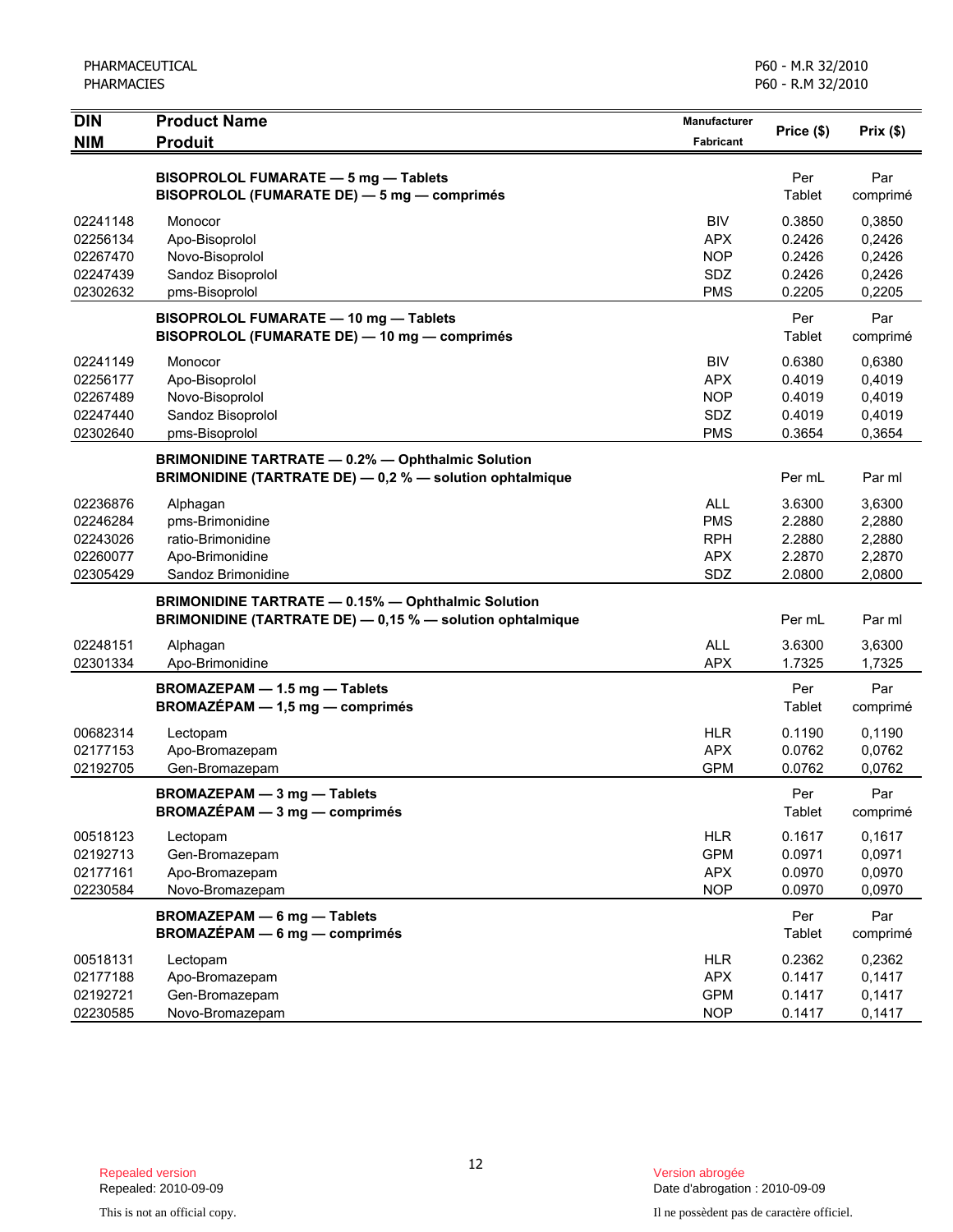| <b>DIN</b><br><b>NIM</b>                                                                     | <b>Product Name</b><br><b>Produit</b>                                                                                                        | Manufacturer<br>Fabricant                                                                             | Price (\$)                                                                   | Prix(\$)                                                                     |
|----------------------------------------------------------------------------------------------|----------------------------------------------------------------------------------------------------------------------------------------------|-------------------------------------------------------------------------------------------------------|------------------------------------------------------------------------------|------------------------------------------------------------------------------|
|                                                                                              | <b>BROMOCRIPTINE MESYLATE - 2.5 mg - Tablets</b><br>BROMOCRIPTINE (MÉSYLATE DE) - 2,5 mg - comprimés                                         |                                                                                                       | Per<br>Tablet                                                                | Par<br>comprimé                                                              |
| 02238636<br>02231702<br>02087324                                                             | Dom-Bromocriptine<br>pms-Bromocriptine<br>Apo-Bromocriptine                                                                                  | <b>DOM</b><br><b>PMS</b><br><b>APX</b>                                                                | 0.5999<br>0.5999<br>0.5998                                                   | 0,5999<br>0,5999<br>0,5998                                                   |
|                                                                                              | <b>BROMOCRIPTINE MESYLATE - 5 mg - Capsules</b><br><b>BROMOCRIPTINE (MÉSYLATE DE) — 5 mg — capsules</b>                                      |                                                                                                       | Per<br>Capsule                                                               | Par<br>capsule                                                               |
| 00568643<br>02238637<br>02236949<br>02230454                                                 | Parlodel<br>Dom-Bromocriptine<br>pms-Bromocriptine<br>Apo-Bromocriptine                                                                      | NVT<br><b>DOM</b><br><b>PMS</b><br><b>APX</b>                                                         | 2.0173<br>1.0683<br>1.0683<br>1.0682                                         | 2,0173<br>1,0683<br>1,0683<br>1,0682                                         |
|                                                                                              | BUDESONIDE - 120 Dose - 64 mcg - Aqueous Nasal Spray<br>BUDÉSONIDE - 120 doses - 64 mcg - vaporisateur nasal pour<br>solution aqueuse        |                                                                                                       | Per<br>Dose                                                                  | Par<br>dose                                                                  |
| 02231923<br>02241003                                                                         | <b>Rhinocort Aqua</b><br>Mylan-Budesonide AQ                                                                                                 | <b>AZC</b><br><b>MYL</b>                                                                              | 0.0935<br>0.0843                                                             | 0,0935<br>0,0843                                                             |
|                                                                                              | <b>BUPROPION HCI-100 mg-Sustained Release Tablets</b><br><b>BUPROPION (CHLORHYDRATE DE) - 100 mg</b><br>- comprimés à libération progressive |                                                                                                       | Per<br>Tablet                                                                | Par<br>comprimé                                                              |
| 02285657<br>02275074                                                                         | ratio-Bupropion SR<br>Sandoz Bupropion SR                                                                                                    | <b>RPH</b><br>SDZ                                                                                     | 0.4106<br>0.4106                                                             | 0,4106<br>0,4106                                                             |
|                                                                                              | <b>BUPROPION HCI-150 mg-Sustained Release Tablets</b><br><b>BUPROPION (CHLORHYDRATE DE) - 150 mg</b><br>- comprimés à libération progressive |                                                                                                       | Per<br>Tablet                                                                | Par<br>comprimé                                                              |
| 02237825<br>02285665<br>02260239<br>02275082                                                 | <b>Wellbutrin SR</b><br>ratio-Bupropion SR<br>Novo-Bupropion SR<br>Sandoz Bupropion SR                                                       | <b>BPC</b><br>RPH<br><b>NOP</b><br>SDZ                                                                | 1.0111<br>0.5544<br>0.5040<br>0.5040                                         | 1,0111<br>0,5544<br>0,5040<br>0,5040                                         |
|                                                                                              | <b>BUSPIRONE - 10 mg - Tablets</b><br>BUSPIRONE - 10 mg - comprimés                                                                          |                                                                                                       | Per<br>Tablet                                                                | Par<br>comprimé                                                              |
| 00603821<br>02230874<br>02207672<br>02232564<br>02230942<br>02237858<br>02211076<br>02231492 | <b>Buspar</b><br>Mylan-Buspirone<br>Nu-Buspirone<br>Dom-Buspirone<br>pms-Buspirone<br>ratio-Buspirone<br>Apo-Buspirone<br>Novo-Buspirone     | SQU<br><b>MYL</b><br><b>NXP</b><br><b>DOM</b><br><b>PMS</b><br><b>RPH</b><br><b>APX</b><br><b>NOP</b> | 1.1701<br>0.7970<br>0.7970<br>0.7174<br>0.7174<br>0.7174<br>0.7173<br>0.7173 | 1,1701<br>0,7970<br>0,7970<br>0,7174<br>0,7174<br>0,7174<br>0,7173<br>0,7173 |
|                                                                                              | BUTORPHANOL TARTRATE - 10 mg/mL - Nasal Spray<br>BUTORPHANOL (TARTRATE DE) - 10 mg/ml - vaporisateur nasal                                   |                                                                                                       | Per mL                                                                       | Par ml                                                                       |
| 02113031<br>02244508<br>02242504                                                             | Stadol NS<br>pms-Butorphanol<br>Apo-Butorphanol                                                                                              | SQU<br><b>PMS</b><br><b>APX</b>                                                                       | 26.1800<br>18.3300<br>18.3200                                                | 26,1800<br>18,3300<br>18,3200                                                |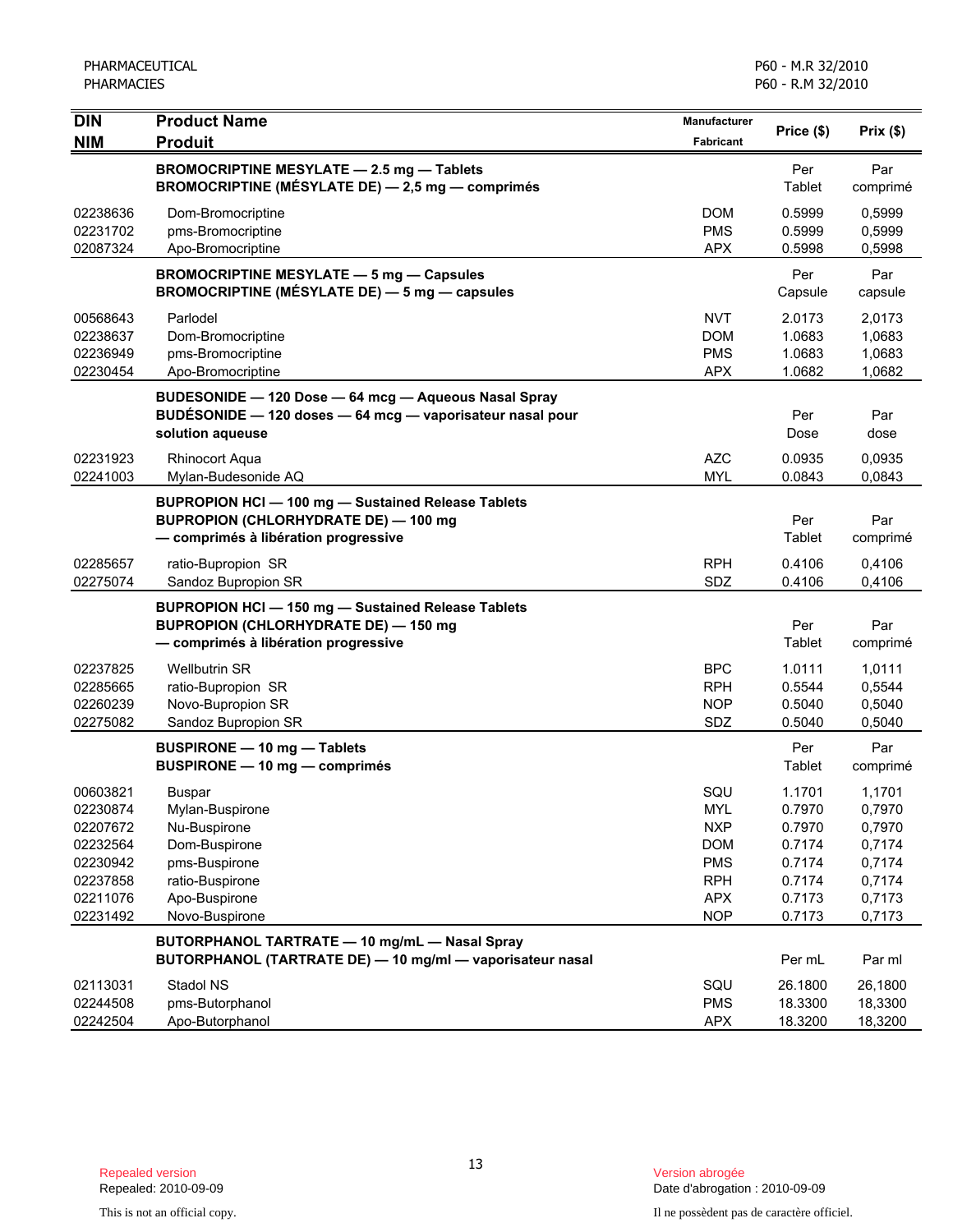| <b>DIN</b>           | <b>Product Name</b>                                                                                                                                                        | Manufacturer             |                   |                     |
|----------------------|----------------------------------------------------------------------------------------------------------------------------------------------------------------------------|--------------------------|-------------------|---------------------|
| <b>NIM</b>           | <b>Produit</b>                                                                                                                                                             | Fabricant                | Price (\$)        | Prix(\$)            |
|                      | CABERGOLINE - 0.5 mg - Tablets<br>CABERGOLINE - 0.5 mg - comprimés                                                                                                         |                          | Per<br>Tablet     | Par<br>comprimé     |
| 02242471<br>02301407 | <b>Dostinex</b><br>Co Cabergoline                                                                                                                                          | PNU<br>COB               | 14.3330<br>8.8550 | 14,3330<br>8,8550   |
|                      | CALCITONIN (Salmon Synthetic) - 200 IU - Nasal Spray<br>CALCITONINE DE SAUMON SYNTHÉTIQUE - 200 UI - vaporisateur nasal                                                    |                          | Per<br>Spray      | Par<br>vaporisation |
| 02240775             | Miacalcin                                                                                                                                                                  | <b>NVT</b>               | 2.2963            | 2,2963              |
| 02247585             | Apo-Calcitonin                                                                                                                                                             | <b>APX</b>               | 1.8979            | 1,8979              |
| 02261766             | Sandoz Calcitonin                                                                                                                                                          | SDZ                      | 1.8979            | 1,8979              |
|                      | <b>CALCIUM CARBONATE - Equivalent to 500 mg Elemental Calcium - Tablets</b><br>CALCIUM (CARBONATE DE) — quantité équivalant à 500 mg de calcium<br>élémentaire - comprimés |                          | Per<br>Tablet     | Par<br>comprimé     |
| 02042991             | Os-Cal                                                                                                                                                                     | <b>WAY</b>               | 0.1407            | 0,1407              |
| 00682039             | Apo-Cal                                                                                                                                                                    | <b>APX</b>               | 0.0410            | 0,0410              |
| 80001408             | Calcium                                                                                                                                                                    | <b>NOP</b>               | 0.0319            | 0,0319              |
|                      | CAPTOPRIL - 12.5 mg - Tablets<br>CAPTOPRIL - 12,5 mg - comprimés                                                                                                           |                          | Per<br>Tablet     | Par<br>comprimé     |
| 00893595             | Apo-Capto                                                                                                                                                                  | <b>APX</b>               | 0.2332            | 0,2332              |
| 00695661             | Capoten                                                                                                                                                                    | SQU                      | 0.2332            | 0,2332              |
| 02242788             | Captopril                                                                                                                                                                  | <b>ZYM</b>               | 0.2332            | 0,2332              |
| 02238551             | Dom-Captopril                                                                                                                                                              | <b>DOM</b>               | 0.2332            | 0,2332              |
| 02163551             | Mylan-Captopril                                                                                                                                                            | <b>MYL</b>               | 0.2332            | 0,2332              |
| 01942964             | Novo-Captopril                                                                                                                                                             | <b>NOP</b>               | 0.2332            | 0,2332              |
| 01913824<br>02230203 | Nu-Capto<br>pms-Captopril                                                                                                                                                  | <b>NXP</b><br><b>PMS</b> | 0.2332<br>0.2332  | 0,2332<br>0,2332    |
| 00851639             | ratio-Captopril                                                                                                                                                            | <b>RPH</b>               | 0.2332            | 0,2332              |
|                      | CAPTOPRIL - 25 mg - Tablets                                                                                                                                                |                          | Per               | Par                 |
|                      | CAPTOPRIL - 25 mg - comprimés                                                                                                                                              |                          | Tablet            | comprimé            |
| 00893609             | Apo-Capto                                                                                                                                                                  | <b>APX</b>               | 0.3300            | 0,3300              |
| 00851833             | ratio-Captopril                                                                                                                                                            | <b>RPH</b>               | 0.3330            | 0,3330              |
| 00546283<br>02242789 | Capoten                                                                                                                                                                    | SQU                      | 0.3300            | 0,3300              |
| 02238552             | Captopril<br>Dom-Captopril                                                                                                                                                 | <b>ZYM</b><br><b>DOM</b> | 0.3300<br>0.3300  | 0,3300<br>0,3300    |
| 02163578             | Mylan-Captopril                                                                                                                                                            | <b>MYL</b>               | 0.3300            | 0,3300              |
| 01913832             | Nu-Capto                                                                                                                                                                   | <b>NXP</b>               | 0.3300            | 0,3300              |
| 01942972             | Novo-Captopril                                                                                                                                                             | <b>NOP</b>               | 0.3300            | 0,3300              |
| 02230204             | pms-Captopril                                                                                                                                                              | <b>PMS</b>               | 0.3300            | 0,3300              |
|                      | CAPTOPRIL - 50 mg - Tablets<br>CAPTOPRIL - 50 mg - comprimés                                                                                                               |                          | Per<br>Tablet     | Par<br>comprimé     |
| 00893617             | Apo-Capto                                                                                                                                                                  | <b>APX</b>               | 0.6149            | 0,6149              |
| 00546291             | Capoten                                                                                                                                                                    | SQU                      | 0.6149            | 0,6149              |
| 02242790             | Captopril                                                                                                                                                                  | ZYM                      | 0.6149            | 0,6149              |
| 02238553             | Dom-Captopril                                                                                                                                                              | <b>DOM</b>               | 0.6149            | 0,6149              |
| 02163586             | Mylan-Captopril                                                                                                                                                            | <b>MYL</b>               | 0.6149            | 0,6149              |
| 01942980             | Novo-Captopril                                                                                                                                                             | <b>NOP</b>               | 0.6149            | 0,6149              |
| 01913840<br>02230205 | Nu-Capto<br>pms-Captopril                                                                                                                                                  | <b>NXP</b><br><b>PMS</b> | 0.6149<br>0.6149  | 0,6149<br>0,6149    |
| 00851647             | ratio-Captopril                                                                                                                                                            | <b>RPH</b>               | 0.6149            | 0,6149              |

Date d'abrogation : 2010-09-09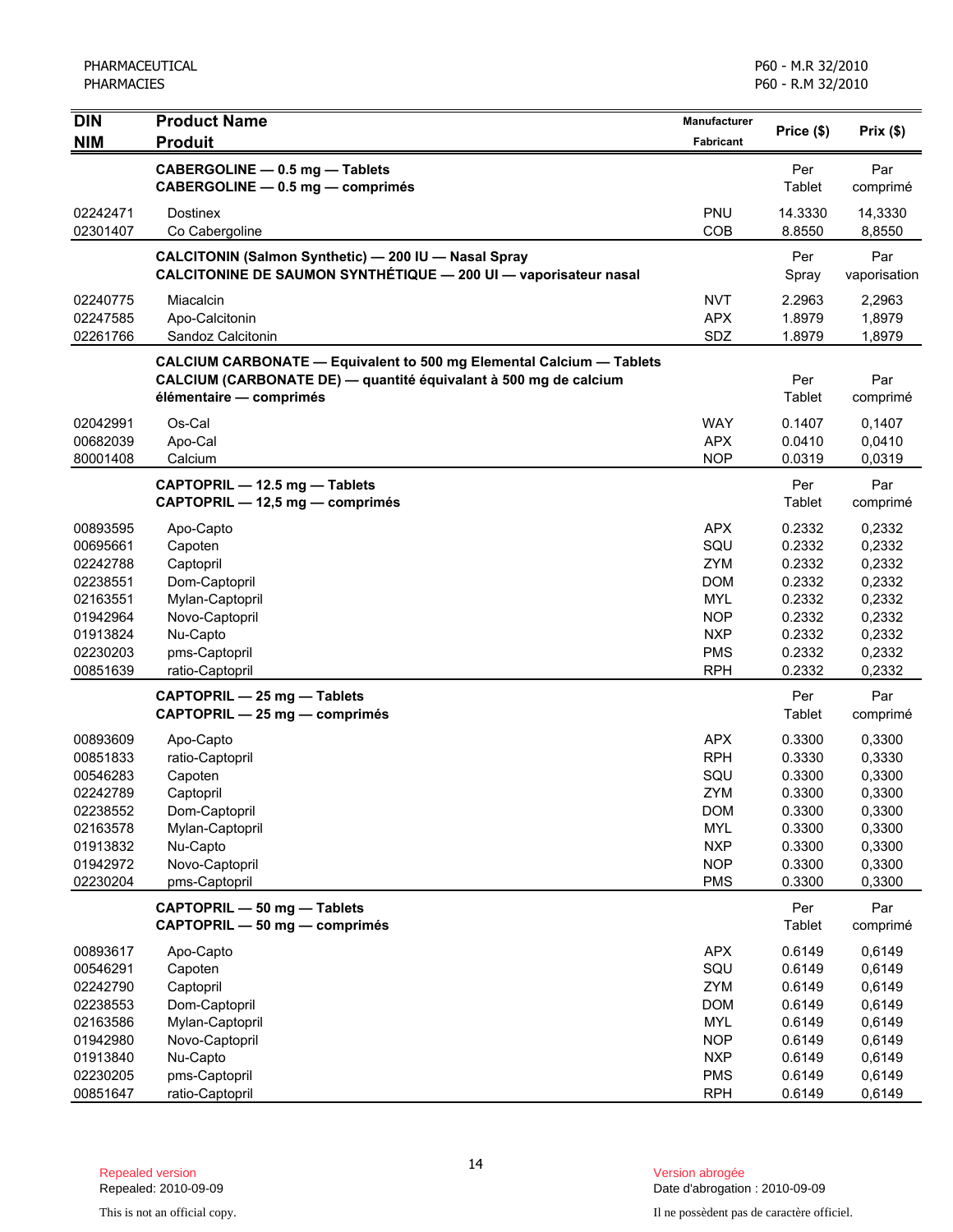| DIN                                          | <b>Product Name</b>                                                                                                      | Manufacturer                                         | Price (\$)                           | Prix(\$)                             |
|----------------------------------------------|--------------------------------------------------------------------------------------------------------------------------|------------------------------------------------------|--------------------------------------|--------------------------------------|
| <b>NIM</b>                                   | <b>Produit</b>                                                                                                           | <b>Fabricant</b>                                     |                                      |                                      |
|                                              | CAPTOPRIL - 100 mg - Tablets<br>CAPTOPRIL - 100 mg - comprimés                                                           |                                                      | Per<br>Tablet                        | Par<br>comprimé                      |
| 00893625<br>02242791<br>02238554<br>02163594 | Apo-Capto<br>Captopril<br>Dom-Captopril<br>Mylan-Captopril                                                               | <b>APX</b><br>ZYM<br><b>DOM</b><br><b>MYL</b>        | 1.1435<br>1.1435<br>1.1435<br>1.1435 | 1,1435<br>1,1435<br>1,1435<br>1,1435 |
| 01942999<br>01913859<br>02230206             | Novo-Captopril<br>Nu-Capto<br>pms-Captopril                                                                              | <b>NOP</b><br><b>NXP</b><br><b>PMS</b>               | 1.1435<br>1.1435<br>1.1435           | 1,1435<br>1,1435<br>1,1435           |
| 00851655<br>00546305                         | ratio-Captopril<br>Capoten                                                                                               | <b>RPH</b><br>SQU                                    | 1.1435<br>1.1434                     | 1,1435<br>1,1434                     |
|                                              | <b>CARBAMAZEPINE - 100 mg - Chewable Tablets</b><br>CARBAMAZEPINE - 100 mg - comprimés masticables                       |                                                      | Per<br>Tablet                        | Par<br>comprimé                      |
| 00369810<br>02244403<br>02231542<br>02261855 | Tegretol<br>Taro-Carbamazepine<br>pms-Carbamazepine<br>Sandoz Carbamazepine                                              | <b>NVT</b><br><b>TAR</b><br><b>PMS</b><br>SDZ        | 0.1670<br>0.0942<br>0.0847<br>0.0847 | 0,1670<br>0,0942<br>0,0847<br>0.0847 |
|                                              | CARBAMAZEPINE - 200 mg - Chewable Tablets<br>CARBAMAZÉPINE - 200 mg - comprimés masticables                              |                                                      | Per<br>Tablet                        | Par<br>comprimé                      |
| 00665088<br>02244404<br>02231540<br>02261863 | Tegretol<br>Taro-Carbamazepine<br>pms-Carbamazepine<br>Sandoz Carbamazepine                                              | <b>NVT</b><br><b>TAR</b><br><b>PMS</b><br>SDZ        | 0.3295<br>0.1858<br>0.1672<br>0.1672 | 0,3295<br>0,1858<br>0,1672<br>0,1672 |
|                                              | <b>CARBAMAZEPINE - 200 mg - Sustained Release Tablets</b><br>CARBAMAZÉPINE - 200 mg - comprimés à libération progressive |                                                      | Per<br>Tablet                        | Par<br>comprimé                      |
| 00773611<br>02231543<br>02241882<br>02261839 | Tegretol CR/Tégrétol CR<br>pms-Carbamazepine CR<br>Mylan-Carbamazepine CR<br>Sandoz Carbamazepine CR                     | <b>NVT</b><br><b>PMS</b><br><b>MYL</b><br>SDZ        | 0.4090<br>0.2472<br>0.2075<br>0.2075 | 0,4090<br>0,2472<br>0,2075<br>0,2075 |
|                                              | <b>CARBAMAZEPINE - 400 mg - Sustained Release Tablets</b><br>CARBAMAZÉPINE - 400 mg - comprimés à libération progressive |                                                      | Per<br>Tablet                        | Par<br>comprimé                      |
| 00755583<br>02231544<br>02241883<br>02261847 | <b>Tegretol CR</b><br>pms-Carbamazepine CR<br>Mylan-Carbamazepine CR<br>Sandoz Carbamazepine CR                          | <b>NVT</b><br><b>PMS</b><br><b>MYL</b><br>SDZ        | 0.8179<br>0.4944<br>0.4152<br>0.4152 | 0,8179<br>0,4944<br>0,4152<br>0,4152 |
|                                              | CARBAMAZEPINE - 200 mg - Tablets<br>CARBAMAZÉPINE - 200 mg - comprimés                                                   |                                                      | Per<br>Tablet                        | Par<br>comprimé                      |
| 00010405<br>00504742<br>02042568<br>00402699 | Tegretol<br>Mazepine<br>Nu-Carbamazepine<br>Apo-Carbamazepine                                                            | <b>NVT</b><br><b>ICN</b><br><b>NXP</b><br><b>APX</b> | 0.4057<br>0.1372<br>0.0961<br>0.0875 | 0,4057<br>0,1372<br>0,0961<br>0,0875 |
| 00782718                                     | Novo-Carbamaz                                                                                                            | <b>NOP</b>                                           | 0.0875                               | 0,0875                               |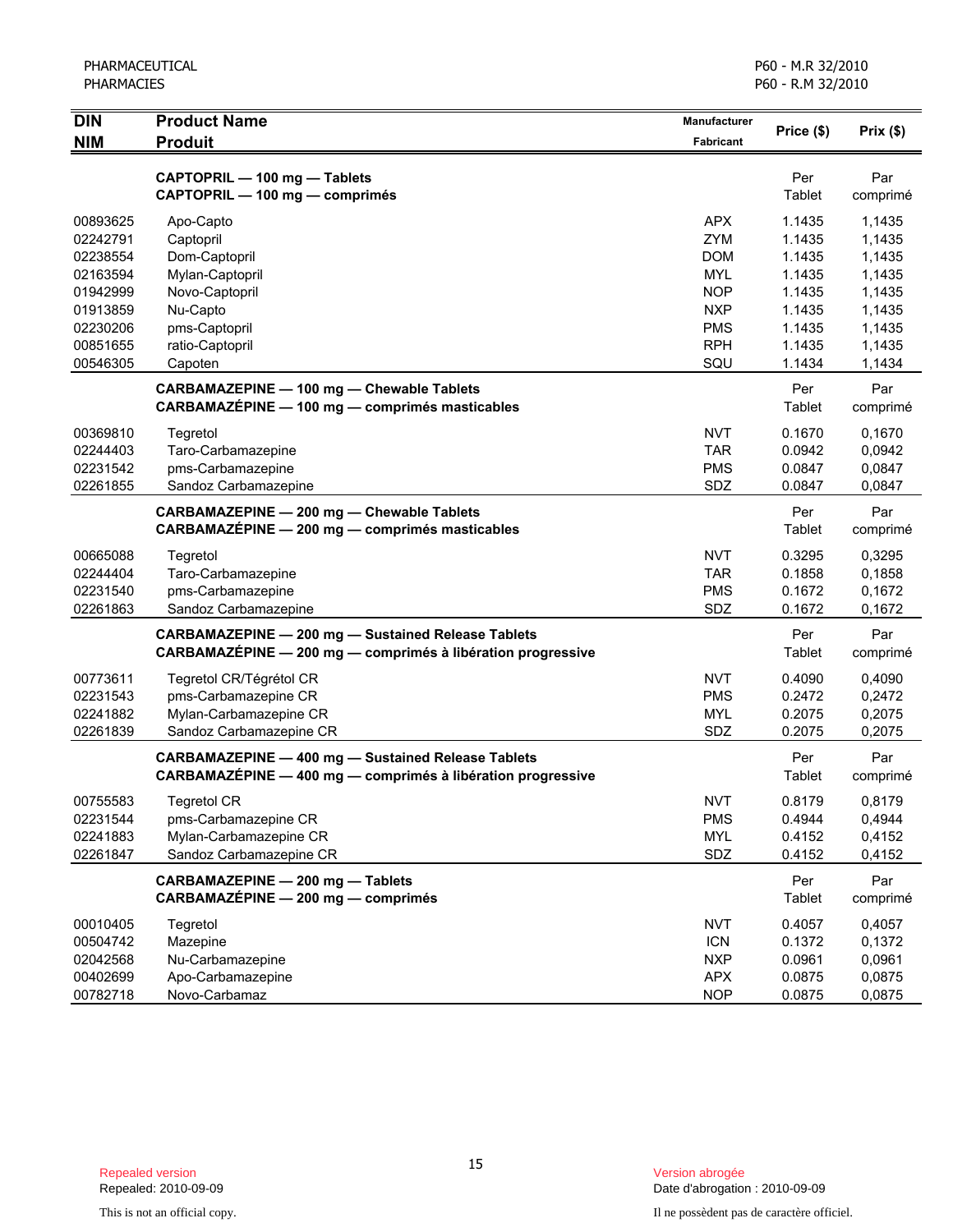| <b>DIN</b>                                   | <b>Product Name</b>                                                            | Manufacturer                                         | Price (\$)                           | Prix $(\$)$                          |
|----------------------------------------------|--------------------------------------------------------------------------------|------------------------------------------------------|--------------------------------------|--------------------------------------|
| <b>NIM</b>                                   | <b>Produit</b>                                                                 | <b>Fabricant</b>                                     |                                      |                                      |
|                                              | CARVEDILOL - 3.125 mg - Tablets<br>CARVEDILOL - 3,125 mg - comprimés           |                                                      | Per<br>Tablet                        | Par<br>comprimé                      |
| 02268027<br>02247933<br>02245914<br>02252309 | Ran-Carvedilol<br>Apo-Carvedilol<br>pms-Carvedilol<br>ratio-Carvedilol         | <b>RAN</b><br><b>APX</b><br><b>PMS</b><br><b>RPH</b> | 0.9682<br>0.8801<br>0.8801<br>0.8801 | 0,9682<br>0,8801<br>0,8801<br>0,8801 |
|                                              | CARVEDILOL - 6.25 mg - Tablets<br>CARVEDILOL - 6,25 mg - comprimés             |                                                      | Per<br>Tablet                        | Par<br>comprimé                      |
| 02268035<br>02247934<br>02245915<br>02252317 | Ran-Carvedilol<br>Apo-Carvedilol<br>pms-Carvedilol<br>ratio-Carvedilol         | <b>RAN</b><br><b>APX</b><br><b>PMS</b><br><b>RPH</b> | 0.9682<br>0.8801<br>0.8801<br>0.8801 | 0,9682<br>0,8801<br>0,8801<br>0,8801 |
|                                              | CARVEDILOL - 12.5 mg - Tablets<br>CARVEDILOL - 12,5 mg - comprimés             |                                                      | Per<br>Tablet                        | Par<br>comprimé                      |
| 02268043<br>02247935<br>02245916<br>02252325 | Ran-Carvedilol<br>Apo-Carvedilol<br>pms-Carvedilol<br>ratio-Carvedilol         | <b>RAN</b><br><b>APX</b><br><b>PMS</b><br><b>RPH</b> | 0.9682<br>0.8801<br>0.8801<br>0.8801 | 0,9682<br>0,8801<br>0,8801<br>0,8801 |
|                                              | CARVEDILOL - 25 mg - Tablets<br>CARVEDILOL - 25 mg - comprimés                 |                                                      | Per<br>Tablet                        | Par<br>comprimé                      |
| 02268051<br>02247936<br>02245917<br>02252333 | Ran-Carvedilol<br>Apo-Carvedilol<br>pms-Carvedilol<br>ratio-Carvedilol         | <b>RAN</b><br><b>APX</b><br><b>PMS</b><br><b>RPH</b> | 0.9682<br>0.8801<br>0.8801<br>0.8801 | 0,9682<br>0,8801<br>0,8801<br>0,8801 |
|                                              | CEFACLOR - 250 mg - Capsules<br>$CEFACLOR - 250$ mg $-$ capsules               |                                                      | Per<br>Capsule                       | Par<br>capsule                       |
| 00465186<br>02231432<br>02230263             | Ceclor<br>Nu-Cefaclor<br>Apo-Cefaclor                                          | <b>PML</b><br><b>NXP</b><br><b>APX</b>               | 1.1228<br>1.0667<br>0.9697           | 1,1228<br>1,0667<br>0,9697           |
|                                              | CEFACLOR - 500 mg - Capsules<br>$CEFACLOR - 500$ mg $-$ capsules               |                                                      | Per<br>Capsule                       | Par<br>capsule                       |
| 00465194<br>02231433<br>02230264             | Ceclor<br>Nu-Cefaclor<br>Apo-Cefaclor                                          | <b>PML</b><br><b>NXP</b><br><b>APX</b>               | 2.2044<br>2.1230<br>1.9300           | 2,2044<br>2,1230<br>1,9300           |
|                                              | CEFACLOR - 375 mg/5 mL - Suspension<br>CÉFACLOR $-$ 375 mg/5 ml $-$ suspension |                                                      | Per mL                               | Par ml                               |
| 00832804<br>02237502                         | Ceclor<br>Apo-Cefaclor                                                         | <b>PML</b><br><b>APX</b>                             | 0.3160<br>0.2211                     | 0,3160<br>0,2211                     |
|                                              | CEFADROXIL - 500 mg - Capsules<br>CÉFADROXIL - 500 mg - capsules               |                                                      | Per<br>Capsule                       | Par<br>capsule                       |
| 02240774<br>02235134                         | Apo-Cefadroxil<br>Novo-Cefadroxil                                              | <b>APX</b><br><b>NOP</b>                             | 0.9263<br>0.9263                     | 0,9263<br>0,9263                     |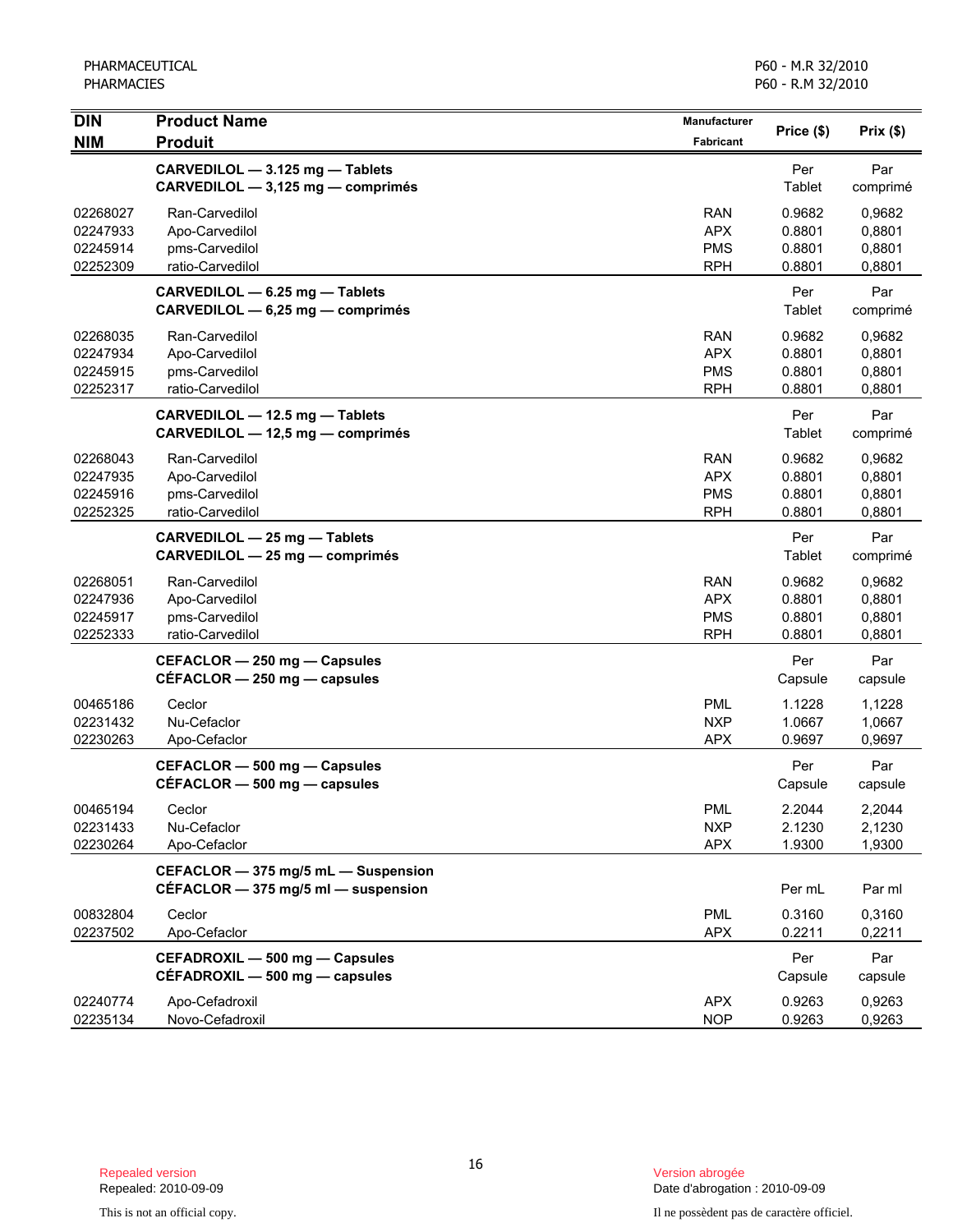| <b>DIN</b>                                   | <b>Product Name</b>                                                           | Manufacturer                           | Price (\$)                           | Prix(\$)                             |
|----------------------------------------------|-------------------------------------------------------------------------------|----------------------------------------|--------------------------------------|--------------------------------------|
| <b>NIM</b>                                   | <b>Produit</b>                                                                | Fabricant                              |                                      |                                      |
|                                              | CEFAZOLIN - 1 g - Powder for Injection<br>CEFAZOLIN - 1 g - poudre injectable |                                        | Per<br>Vial                          | Par<br>ampoule                       |
| 02108127<br>02297205<br>02308959             | Cefazolin for Injection<br>Cefazolin for Injection<br>Cefazolin for Injection | <b>NOP</b><br><b>APX</b><br>SDZ        | 6.3000<br>6.0000<br>6.0000           | 6,3000<br>6,0000<br>6,0000           |
|                                              | CEFPROZIL - 125 mg/5 mL - Suspension<br>CEFPROZIL - 125 mg/5 mL - suspension  |                                        | Per mL                               | Par ml                               |
| 02163675<br>02293943<br>02303426             | Cefzil<br>Apo-Cefprozil<br>Sandoz Cefprozil                                   | SQU<br><b>APX</b><br>SDZ               | 0.1863<br>0.1107<br>0.1107           | 0,1863<br>0,1107<br>0,1107           |
|                                              | CEFPROZIL - 250 mg/5 mL - Suspension<br>CEFPROZIL - 250 mg/5 mL - suspension  |                                        | Per mL                               | Par ml                               |
| 02163683<br>02293951<br>02293579<br>02303434 | Cefzil<br>Apo-Cefprozil<br>Ran-Cefprozil<br>Sandoz Cefprozil                  | SQU<br><b>APX</b><br><b>RAN</b><br>SDZ | 0.3725<br>0.2213<br>0.2213<br>0.2213 | 0,3725<br>0,2213<br>0,2213<br>0,2213 |
|                                              | CEFPROZIL - 250 mg - Tablets<br>CEFPROZIL - 250 mg - comprimés                |                                        | Per<br>Tablet                        | Par<br>comprimé                      |
| 02163659<br>02292998<br>02293528<br>02302179 | Cefzil<br>Apo-Cefprozil<br>Ran-Cefprozil<br>Sandoz Cefprozil                  | SQU<br><b>APX</b><br><b>RAN</b><br>SDZ | 1.9060<br>1.1329<br>1.1329<br>1.1329 | 1,9060<br>1,1329<br>1,1329<br>1,1329 |
|                                              | CEFPROZIL - 500 mg - Tablets<br>CEFPROZIL - 500 mg - comprimés                |                                        | Per<br>Tablet                        | Par<br>comprimé                      |
| 02163667<br>02293005<br>02293536<br>02302187 | Cefzil<br>Apo-Cefprozil<br>Ran-Cefprozil<br>Sandoz Cefprozil                  | SQU<br><b>APX</b><br><b>RAN</b><br>SDZ | 3.7372<br>2.2214<br>2.2214<br>2.2214 | 3,7372<br>2,2214<br>2,2214<br>2,2214 |
|                                              | CEFTRIAXONE - 250 mg - Injection<br>CEFTRIAXONE - 250 mg - injection          |                                        | Per mL                               | Par ml                               |
| 00657387<br>02292866                         | Rocephin<br>Ceftriaxone                                                       | <b>HLR</b><br><b>APX</b>               | 12.4163<br>7.5300                    | 12,4163<br>7,5300                    |
|                                              | CEFTRIAXONE - 1 g - Injection<br>CEFTRIAXONE - 1 g - injection                |                                        | Per mL                               | Par ml                               |
| 00657417<br>02292874<br>02292270             | Rocephin<br>Ceftriaxone<br>Sandoz Ceftriaxone                                 | <b>HLR</b><br><b>APX</b><br>SDZ        | 47.3080<br>23.8000<br>23.8000        | 47,3080<br>23,8000<br>23,8000        |
|                                              | CEFTRIAXONE - 2 g - Injection<br>CEFTRIAXONE - 2 g - injection                |                                        | Per mL                               | Par ml                               |
| 00657409<br>02292882<br>02292289             | Rocephin<br>Ceftriaxone<br>Sandoz Ceftriaxone                                 | <b>HLR</b><br><b>APX</b><br>SDZ        | 72.4369<br>46.9000<br>46.9000        | 72,4369<br>46,9000<br>46,9000        |

Date d'abrogation : 2010-09-09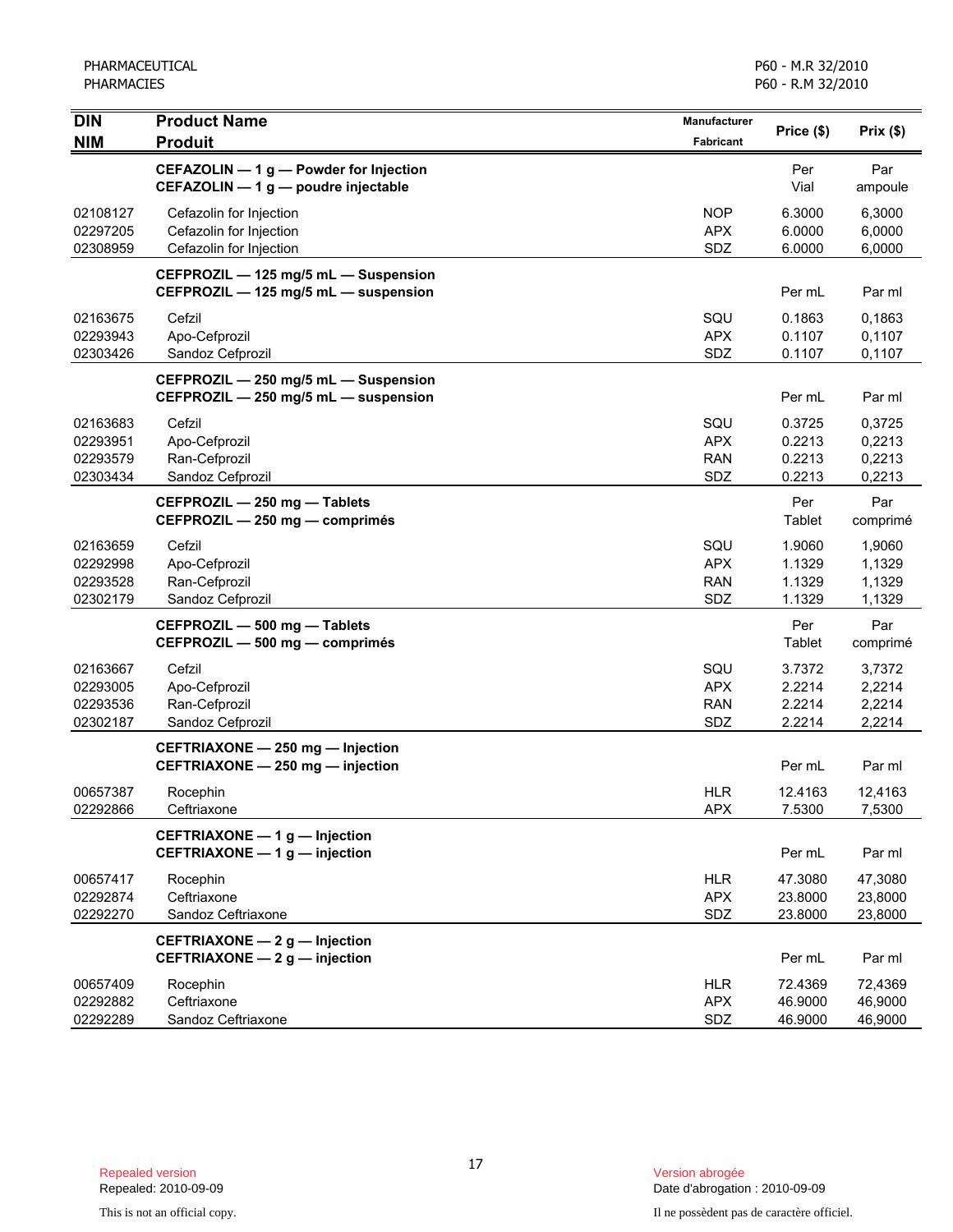| <b>DIN</b> | <b>Product Name</b>                                                | Manufacturer     | Price (\$) | Prix(\$) |
|------------|--------------------------------------------------------------------|------------------|------------|----------|
| <b>NIM</b> | <b>Produit</b>                                                     | <b>Fabricant</b> |            |          |
|            | CEFUROXIME AXETIL - 250 mg - Tablets                               |                  | Per        | Par      |
|            | CÉFUROXIME AXÉTIL - 250 mg - comprimés                             |                  | Tablet     | comprimé |
| 02212277   | Ceftin                                                             | GSK              | 1.7806     | 1,7806   |
| 02244393   | Apo-Cefuroxime                                                     | <b>APX</b>       | 1.1145     | 1,1145   |
| 02242656   | ratio-Cefuroxime                                                   | RPH              | 1.1145     | 1,1145   |
|            | CEFUROXIME AXETIL - 500 mg - Tablets                               |                  | Per        | Par      |
|            | CÉFUROXIME AXÉTIL - 500 mg - comprimés                             |                  | Tablet     | comprimé |
| 02212285   | Ceftin                                                             | <b>GSK</b>       | 3.5274     | 3,5274   |
| 02242657   | ratio-Cefuroxime                                                   | <b>RPH</b>       | 2.2079     | 2,2079   |
| 02244394   | Apo-Cefuroxime                                                     | <b>APX</b>       | 2.2078     | 2,2078   |
|            | CEPHALEXIN - 250 mg - Tablets                                      |                  | Per        | Par      |
|            | CÉPHALEXINE - 250 mg - comprimés                                   |                  | Tablet     | comprimé |
| 00403628   | Keflex                                                             | LIL              | 0.3516     | 0,3516   |
| 00865877   | Nu-Cephalex                                                        | <b>NXP</b>       | 0.2475     | 0,2475   |
| 00768723   | Apo-Cephalex                                                       | <b>APX</b>       | 0.2250     | 0,2250   |
| 00583413   | Novo-Lexin                                                         | <b>NOP</b>       | 0.2250     | 0,2250   |
| 02177781   | pms-Cephalexin                                                     | <b>PMS</b>       | 0.2250     | 0,2250   |
|            | CEPHALEXIN - 500 mg - Tablets                                      |                  | Per        | Par      |
|            | CEPHALEXINE - 500 mg - comprimés                                   |                  | Tablet     | comprimé |
| 00244392   | Keflex                                                             | LIL              | 0.7050     | 0,7050   |
| 00865885   | Nu-Cephalex                                                        | <b>NXP</b>       | 0.4950     | 0,4950   |
| 00768715   | Apo-Cephalex                                                       | <b>APX</b>       | 0.4500     | 0,4500   |
| 00583421   | Novo-Lexin                                                         | <b>NOP</b>       | 0.4500     | 0,4500   |
|            | CHLORDIAZEPOXIDE HCI/CLIDINIUM BROMIDE - 5 mg/2.5 mg - Capsules    |                  |            |          |
|            | CHLORDIAZEPOXIDE (CHLORHYDRATE DE)/BROMURE DE CLIDINIUM —          |                  | Per        | Par      |
|            | $5 \text{ mg}/2, 5 \text{ mg}$ - capsules                          |                  | Capsule    | capsule  |
| 00115630   | Librax                                                             | <b>ICN</b>       | 0.2945     | 0,2945   |
| 00618454   | Apo-Chlorax                                                        | <b>APX</b>       | 0.2330     | 0,2330   |
|            | CHLORPROPAMIDE - 250 mg - Tablets                                  |                  | Per        | Par      |
|            | CHLORPROPAMIDE - 250 mg - comprimés                                |                  | Tablet     | comprimé |
| 00024716   | Diabinese/Diabinèse                                                | PFI              | 0.2092     | 0,2092   |
| 00312711   | Apo-Chlorpropamide                                                 | <b>APX</b>       | 0.0460     | 0,0460   |
|            | CHOLESTYRAMINE RESIN (ANHYDROUS) - 4 g/Dose - Oral Powder          |                  | Per        | Par      |
|            | CHOLESTYRAMINE (RÉSINE ANHYDRE DE) - 4 g/dose - poudre orale       |                  | Dose       | dose     |
| 00890960   | pms-Cholestyramine Light-Pouch/pms-Cholestyramine léger, en sachet | <b>PMS</b>       | 1.5068     | 1,5068   |
| 02210320   | pms-Cholestyramine Regular Pouch/pms-Cholestyramine ordinaire,     | <b>PMS</b>       | 1.5068     | 1,5068   |
|            | en sachet                                                          |                  |            |          |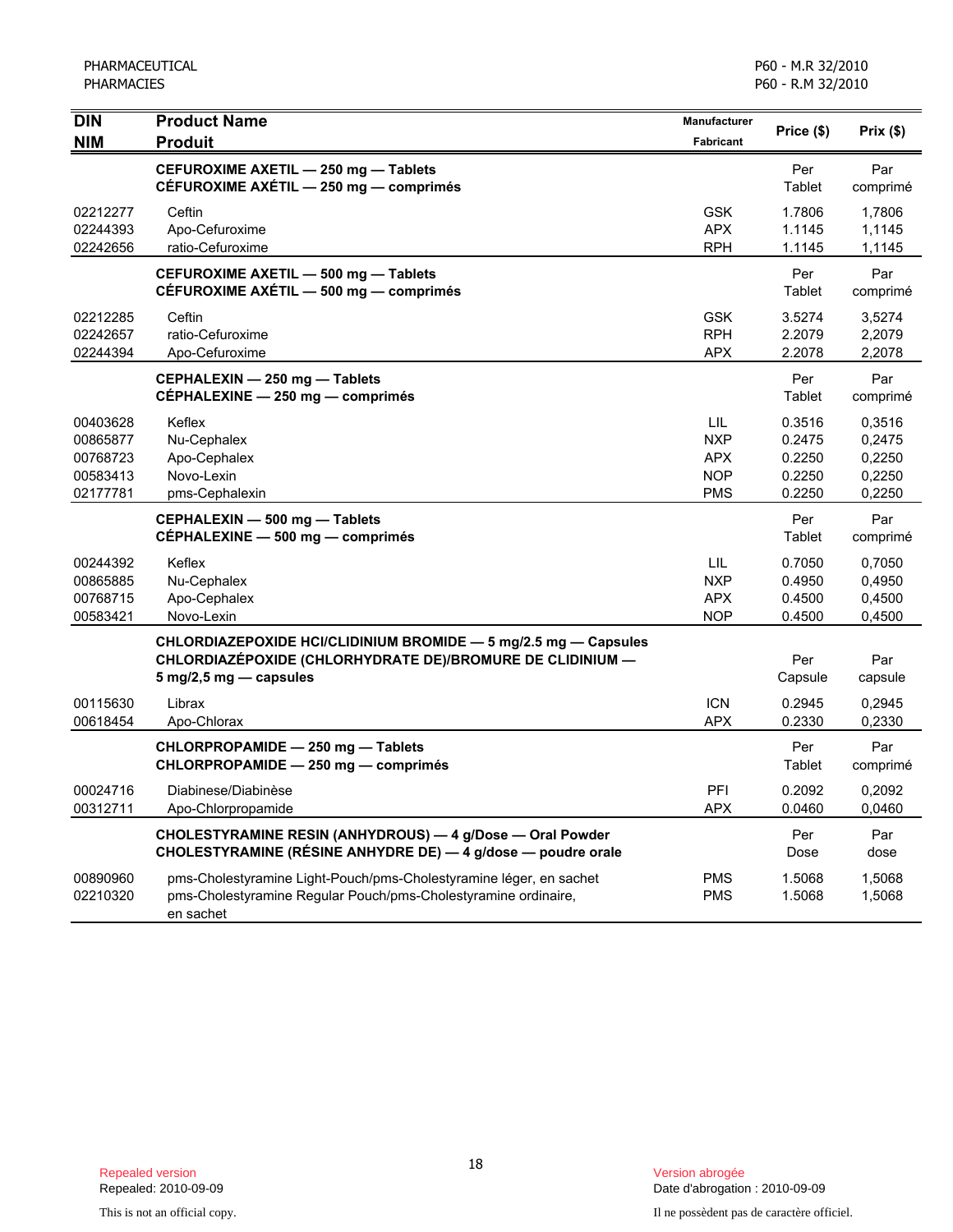| <b>DIN</b><br><b>NIM</b>                                             | <b>Product Name</b><br><b>Produit</b>                                                                                | Manufacturer<br>Fabricant                                                        | Price (\$)                                               | Prix(\$)                                                 |
|----------------------------------------------------------------------|----------------------------------------------------------------------------------------------------------------------|----------------------------------------------------------------------------------|----------------------------------------------------------|----------------------------------------------------------|
|                                                                      | CILAZAPRIL/HYDROCHLOROTHIAZIDE - 5 mg/12.5 mg - Tablets<br>CILAZAPRIL/HYDROCHLOROTHIAZIDE - 5 mg/12.5 mg - comprimés |                                                                                  | Per<br>Tablet                                            | Par<br>comprimé                                          |
| 02181479<br>02284987<br>02313731                                     | <b>Inhibace Plus</b><br>Apo-Cilazapril/HCTZ<br>Novo-Cilazapril/HCTZ                                                  | <b>HLR</b><br><b>APX</b><br><b>NOP</b>                                           | 0.9443<br>0.6254<br>0.6254                               | 0,9443<br>0,6254<br>0,6254                               |
|                                                                      | CILAZAPRIL MONOHYDRATE - 1 mg - Tablets<br>CILAZAPRIL MONOHYDRATE DE - 1 mg - comprimés                              |                                                                                  | Per<br>Tablet                                            | Par<br>comprimé                                          |
| 01911465<br>02283778<br>02280442<br>02291134<br>02266350             | Inhibace<br>Mylan-Cilazapril<br>pms-Cilazapril<br>Apo-Cilazapril<br>Novo-Cilazapril                                  | <b>HLR</b><br><b>MYL</b><br><b>PMS</b><br><b>APX</b><br><b>NOP</b>               | 0.7054<br>0.4543<br>0.4089<br>0.3717<br>0.3717           | 0,7054<br>0,4543<br>0,4089<br>0,3717<br>0,3717           |
|                                                                      | CILAZAPRIL MONOHYDRATE - 2.5 mg - Tablets<br>CILAZAPRIL MONOHYDRATE DE - 2,5 mg - comprimés                          |                                                                                  | Per<br>Tablet                                            | Par<br>comprimé                                          |
| 01911473<br>02283786<br>02280450<br>02291142<br>02285215<br>02266369 | Inhibace<br>Mylan-Cilazapril<br>pms-Cilazapril<br>Apo-Cilazapril<br>Co Cilazapril<br>Novo-Cilazapril                 | <b>HLR</b><br><b>MYL</b><br><b>PMS</b><br><b>APX</b><br>COB<br><b>NOP</b>        | 0.7997<br>0.5236<br>0.4713<br>0.4284<br>0.4284<br>0.4284 | 0,7997<br>0,5236<br>0,4713<br>0,4284<br>0,4284<br>0,4284 |
|                                                                      | CILAZAPRIL MONOHYDRATE - 5 mg - Tablets<br>CILAZAPRIL MONOHYDRATE DE - 5 mg - comprimés                              |                                                                                  | Per<br>Tablet                                            | Par<br>comprimé                                          |
| 01911481<br>02283794<br>02280469<br>02291150<br>02285223<br>02266377 | Inhibace<br>Mylan-Cilazapril<br>pms-Cilazapril<br>Apo-Cilazapril<br>Co Cilazapril<br>Novo-Cilazapril                 | <b>HLR</b><br><b>MYL</b><br><b>PMS</b><br><b>APX</b><br>COB<br><b>NOP</b>        | 0.9290<br>0.6083<br>0.5475<br>0.4977<br>0.4977<br>0.4977 | 0,9290<br>0,6083<br>0,5475<br>0,4977<br>0,4977<br>0,4977 |
|                                                                      | CIMETIDINE - 300 mg - Tablets<br>CIMÉTIDINE - 300 mg - comprimés                                                     |                                                                                  | Per<br>Tablet                                            | Par<br>comprimé                                          |
| 01916815<br>02229718<br>00487872<br>02227444<br>00582417<br>00865818 | Tagamet<br>pms-Cimetidine<br>Apo-Cimetidine<br>Mylan-Cimetidine<br>Novo-Cimetidine<br>Nu-Cimet                       | <b>GSK</b><br><b>PMS</b><br><b>APX</b><br>MYL<br><b>NOP</b><br><b>NXP</b>        | 0.3689<br>0.0948<br>0.0946<br>0.0946<br>0.0946<br>0.0946 | 0,3689<br>0,0948<br>0,0946<br>0,0946<br>0,0946<br>0,0946 |
|                                                                      | CIMETIDINE - 400 mg - Tablets<br>CIMÉTIDINE - 400 mg - comprimés                                                     |                                                                                  | Per<br>Tablet                                            | Par<br>comprimé                                          |
| 01916785<br>00600059<br>02227452<br>00603678<br>00865826<br>02229719 | Tagamet<br>Apo-Cimetidine<br>Mylan-Cimetidine<br>Novo-Cimetidine<br>Nu-Cimet<br>pms-Cimetidine                       | <b>GSK</b><br><b>APX</b><br><b>MYL</b><br><b>NOP</b><br><b>NXP</b><br><b>PMS</b> | 0.6035<br>0.1485<br>0.1485<br>0.1485<br>0.1485<br>0.1485 | 0,6035<br>0,1485<br>0,1485<br>0,1485<br>0,1485<br>0,1485 |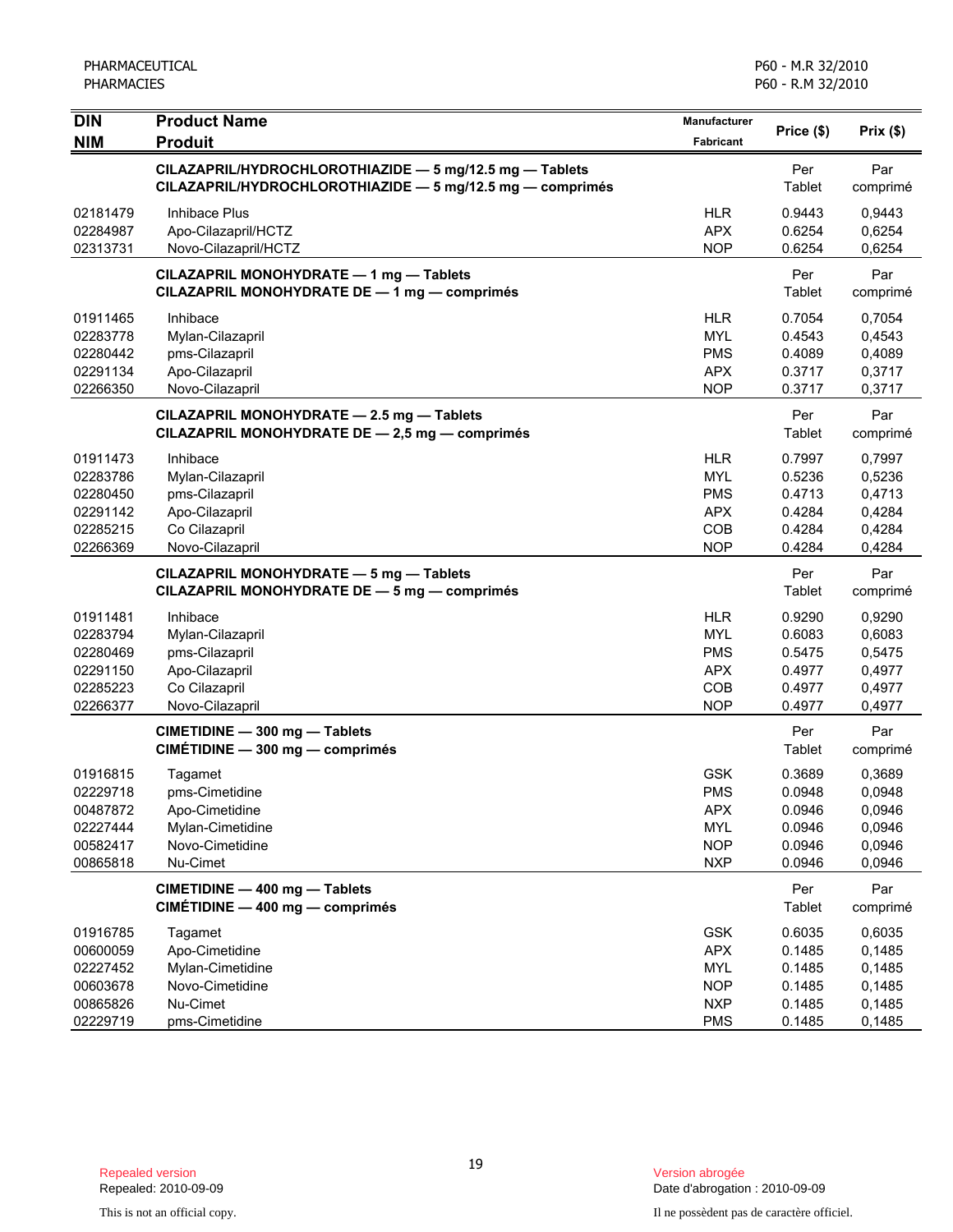| <b>DIN</b><br><b>NIM</b> | <b>Product Name</b><br><b>Produit</b>                                                       | Manufacturer<br>Fabricant | Price (\$)           | Prix(\$)        |
|--------------------------|---------------------------------------------------------------------------------------------|---------------------------|----------------------|-----------------|
|                          |                                                                                             |                           |                      |                 |
|                          | CIMETIDINE - 600 mg - Tablets<br>CIMÉTIDINE - 600 mg - comprimés                            |                           | Per<br>Tablet        | Par<br>comprimé |
| 01916777                 | Tagamet                                                                                     | <b>GSK</b>                | 0.7013               | 0,7013          |
| 00600067                 | Apo-Cimetidine                                                                              | <b>APX</b>                | 0.1892               | 0,1892          |
| 02227460                 | Mylan-Cimetidine                                                                            | <b>MYL</b>                | 0.1892               | 0,1892          |
| 00603686                 | Novo-Cimetidine                                                                             | <b>NOP</b>                | 0.1892               | 0,1892          |
| 00865834                 | Nu-Cimet                                                                                    | <b>NXP</b>                | 0.1892               | 0,1892          |
|                          | CIMETIDINE - 800 mg - Tablets<br>CIMÉTIDINE - 800 mg - comprimés                            |                           | Per<br>Tablet        | Par<br>comprimé |
| 00749494                 | Apo-Cimetidine                                                                              | <b>APX</b>                | 0.2783               | 0,2783          |
| 02227479                 | Mylan-Cimetidine                                                                            | <b>MYL</b>                | 0.2783               | 0,2783          |
| 00663727                 | Novo-Cimetidine                                                                             | <b>NOP</b>                | 0.2783               | 0,2783          |
| 02229721                 | pms-Cimetidine                                                                              | <b>PMS</b>                | 0.2783               | 0,2783          |
|                          | CIPROFLOXACIN - 0.3% - Ophthalmic Solution<br>CIPROFLOXACINE - 0,3 % - solution ophtalmique |                           | Per<br>mL            | Par<br>ml       |
| 01945270                 | Ciloxan                                                                                     | <b>ALC</b>                | 2.2814               | 2,2814          |
| 02263130                 | Apo-Ciproflox                                                                               | <b>APX</b>                | 1.2408               | 1,2408          |
| 02253933                 | pms-Ciprofloxacin                                                                           | <b>PMS</b>                | 1.2408               | 1,2408          |
|                          | CIPROFLOXACIN - 250 mg - Tablets<br>CIPROFLOXACINE - 250 mg - comprimés                     |                           | Per<br><b>Tablet</b> | Par<br>comprimé |
| 02155958                 | Cipro                                                                                       | BAY                       | 2.7217               | 2,7217          |
| 02267934                 | Ran-Ciprofloxacin                                                                           | <b>RAN</b>                | 1.8813               | 1,8813          |
| 02247339                 | Co Ciprofloxacin                                                                            | COB                       | 1.5392               | 1,5392          |
| 02245647                 | Mylan-Ciprofloxacin                                                                         | <b>MYL</b>                | 1.5392               | 1,5392          |
| 02248437                 | pms-Ciprofloxacin                                                                           | <b>PMS</b>                | 1.5392               | 1,5392          |
| 02266962                 | Taro-Ciprofloxacin                                                                          | <b>TAR</b>                | 1.5392               | 1,5392          |
| 02229521                 | Apo-Ciproflox                                                                               | <b>APX</b>                | 1.5391               | 1,5391          |
| 02246825                 | ratio-Ciprofloxacin                                                                         | <b>RPH</b>                | 1.5391               | 1,5391          |
| 02161737                 | Novo-Ciprofloxacin                                                                          | <b>NOP</b>                | 1.3992               | 1,3992          |
| 02303728                 | Ran-Ciproflox                                                                               | <b>RAN</b>                | 1.3992               | 1,3992          |
| 02248756                 | Sandoz Ciprofloxacin                                                                        | SDZ                       | 1.3992               | 1,3992          |
|                          | CIPROFLOXACIN - 500 mg - Tablets<br>CIPROFLOXACINE — 500 mg — comprimés                     |                           | Per<br>Tablet        | Par<br>comprimé |
| 02155966                 | Cipro                                                                                       | BAY                       | 3.0707               | 3,0707          |
| 02267942                 | Ran-Ciprofloxacin                                                                           | <b>RAN</b>                | 2.1224               | 2,1224          |
| 02266970                 | Taro-Ciprofloxacin                                                                          | <b>TAR</b>                | 1.7366               | 1,7366          |
| 02229522                 | Apo-Ciproflox                                                                               | <b>APX</b>                | 1.7365               | 1,7365          |
| 02247340                 | Co Ciprofloxacin                                                                            | COB                       | 1.7365               | 1,7365          |
| 02245648                 | Mylan-Ciprofloxacin                                                                         | <b>MYL</b>                | 1.7365               | 1,7365          |
| 02248438                 | pms-Ciprofloxacin                                                                           | <b>PMS</b>                | 1.7365               | 1,7365          |
| 02246826                 | ratio-Ciprofloxacin                                                                         | <b>RPH</b>                | 1.7365               | 1,7365          |
| 02161745                 | Novo-Ciprofloxacin                                                                          | <b>NOP</b>                | 1.5786               | 1,5786          |
| 02303736                 | Ran-Ciproflox                                                                               | <b>RAN</b>                | 1.5786               | 1,5786          |
| 02248757                 | Sandoz Ciprofloxacin                                                                        | SDZ                       | 1.5786               | 1,5786          |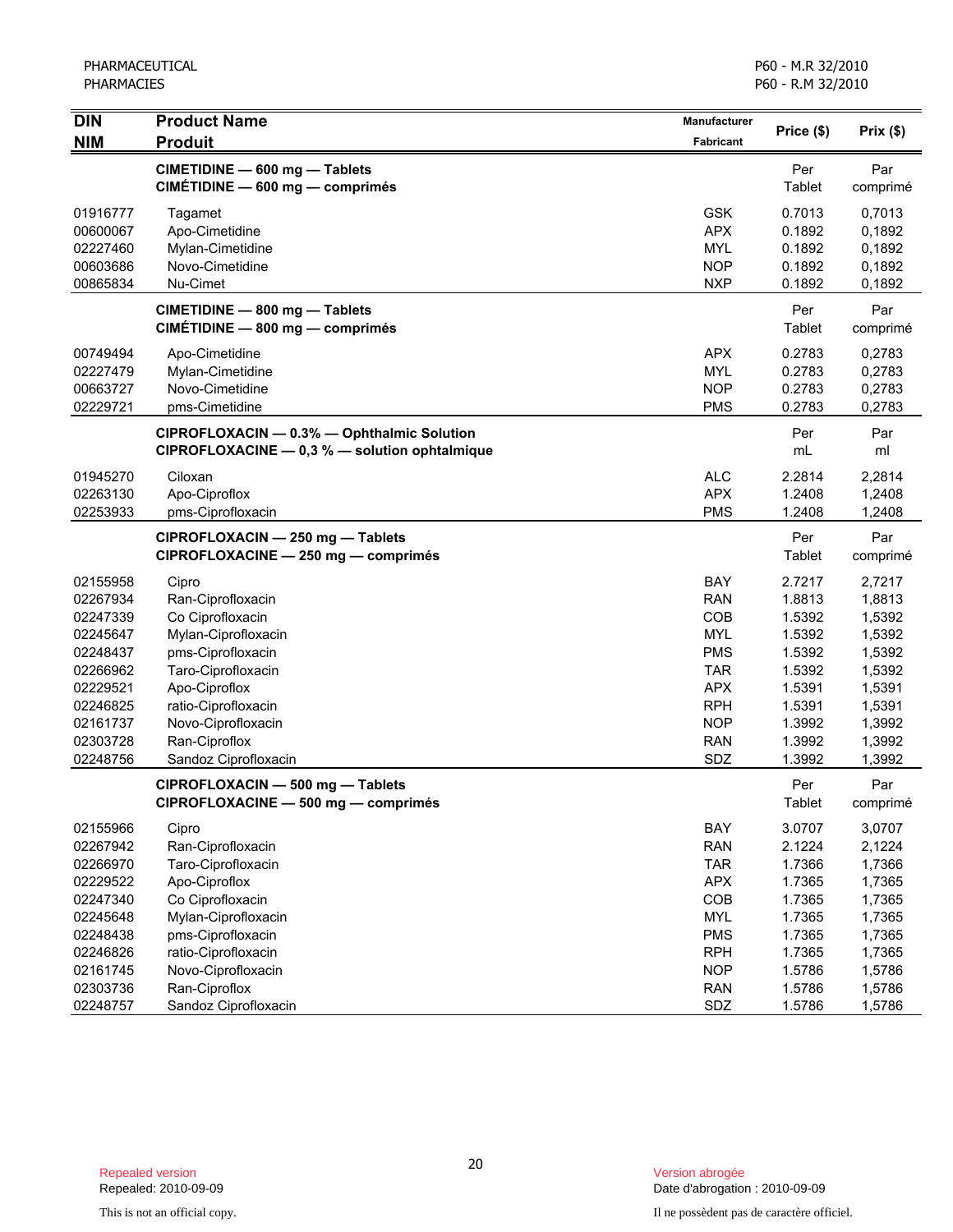| <b>DIN</b> | <b>Product Name</b>                                                     | Manufacturer     | Price (\$)    |                 |
|------------|-------------------------------------------------------------------------|------------------|---------------|-----------------|
| <b>NIM</b> | <b>Produit</b>                                                          | <b>Fabricant</b> |               | Prix(\$)        |
|            | CIPROFLOXACIN - 750 mg - Tablets<br>CIPROFLOXACINE - 750 mg - comprimés |                  | Per<br>Tablet | Par<br>comprimé |
| 02155974   | Cipro                                                                   | BAY              | 5.4068        | 5,4068          |
| 02267950   | Ran-Ciprofloxacin                                                       | <b>RAN</b>       | 4.0029        | 4,0029          |
| 02247341   | Co Ciprofloxacin                                                        | COB              | 3.2752        | 3,2752          |
| 02245649   | Mylan-Ciprofloxacin                                                     | <b>MYL</b>       | 3.2752        | 3,2752          |
| 02248439   | pms-Ciprofloxacin                                                       | <b>PMS</b>       | 3.2752        | 3,2752          |
| 02229523   | Apo-Ciproflox                                                           | <b>APX</b>       | 3.2751        | 3,2751          |
| 02246827   | ratio-Ciprofloxacin                                                     | <b>RPH</b>       | 3.2751        | 3,2751          |
| 02161753   | Novo-Ciprofloxacin                                                      | <b>NOP</b>       | 2.9774        | 2,9774          |
| 02303744   | Ran-Ciproflox                                                           | <b>RAN</b>       | 2.9774        | 2,9774          |
| 02248758   | Sandoz Ciprofloxacin                                                    | SDZ              | 2.9774        | 2,9774          |
|            | CITALOPRAM - 20 mg - Tablets                                            |                  | Per           | Par             |
|            | CITALOPRAM - 20 mg - comprimés                                          |                  | Tablet        | comprimé        |
| 02239607   | Celexa                                                                  | <b>LUD</b>       | 1.4649        | 1,4649          |
| 02268000   | Ran-Citalopram                                                          | <b>RAN</b>       | 1.0588        | 1,0588          |
| 02248050   | Co Citalopram                                                           | COB              | 0.9625        | 0,9625          |
| 02246594   | Mylan-Citalopram                                                        | <b>MYL</b>       | 0.9625        | 0,9625          |
| 02251558   | Novo-Citalopram                                                         | <b>NOP</b>       | 0.9625        | 0,9625          |
| 02252112   | ratio-Citalopram                                                        | <b>RPH</b>       | 0.9625        | 0,9625          |
| 02306239   | Citalopram-Odan                                                         | <b>ODN</b>       | 0.8750        | 0,8750          |
| 02304686   | Mint-Citalopram                                                         | <b>MPH</b>       | 0.8750        | 0,8750          |
| 02285622   | Ran-Citalopram                                                          | <b>RAN</b>       | 0.8750        | 0,8750          |
| 02246056   | Apo-Citalopram                                                          | <b>APX</b>       | 0.8250        | 0,8250          |
| 02313405   | Jamp-Citalopram                                                         | <b>JPC</b>       | 0.8250        | 0,8250          |
| 02293218   | Novo-Citalopram                                                         | <b>NOP</b>       | 0.8250        | 0,8250          |
| 02248010   | pms-Citalopram                                                          | <b>PMS</b>       | 0.8250        | 0,8250          |
| 02248170   | Sandoz Citalopram                                                       | SDZ              | 0.8250        | 0,8250          |
|            | CITALOPRAM - 40 mg - Tablets                                            |                  | Per           | Par             |
|            | CITALOPRAM - 40 mg - comprimés                                          |                  | Tablet        | comprimé        |
| 02239608   | Celexa                                                                  | <b>LUD</b>       | 1.4649        | 1,4649          |
| 02268019   | Ran-Citalopram                                                          | <b>RAN</b>       | 1.0588        | 1,0588          |
| 02248051   | Co Citalopram                                                           | COB              | 0.9625        | 0,9625          |
| 02246595   | Mylan-Citalopram                                                        | <b>MYL</b>       | 0.9625        | 0,9625          |
| 02251566   | Novo-Citalopram                                                         | <b>NOP</b>       | 0.9625        | 0,9625          |
| 02252120   | ratio-Citalopram                                                        | <b>RPH</b>       | 0.9625        | 0,9625          |
| 02306247   | Citalopram-Odan                                                         | ODN              | 0.8750        | 0,8750          |
| 02304694   | Mint-Citalopram                                                         | <b>MPH</b>       | 0.8750        | 0,8750          |
| 02285630   | Ran-Citalopram                                                          | <b>RAN</b>       | 0.8750        | 0,8750          |
| 02246057   | Apo-Citalopram                                                          | <b>APX</b>       | 0.8250        | 0,8250          |
| 02313413   | Jamp-Citalopram                                                         | <b>JPC</b>       | 0.8250        | 0,8250          |
| 02293226   | Novo-Citalopram                                                         | <b>NOP</b>       | 0.8250        | 0,8250          |
| 02248011   | pms-Citalopram                                                          | <b>PMS</b>       | 0.8250        | 0,8250          |
| 02248171   | Sandoz Citalopram                                                       | SDZ              | 0.8250        | 0,8250          |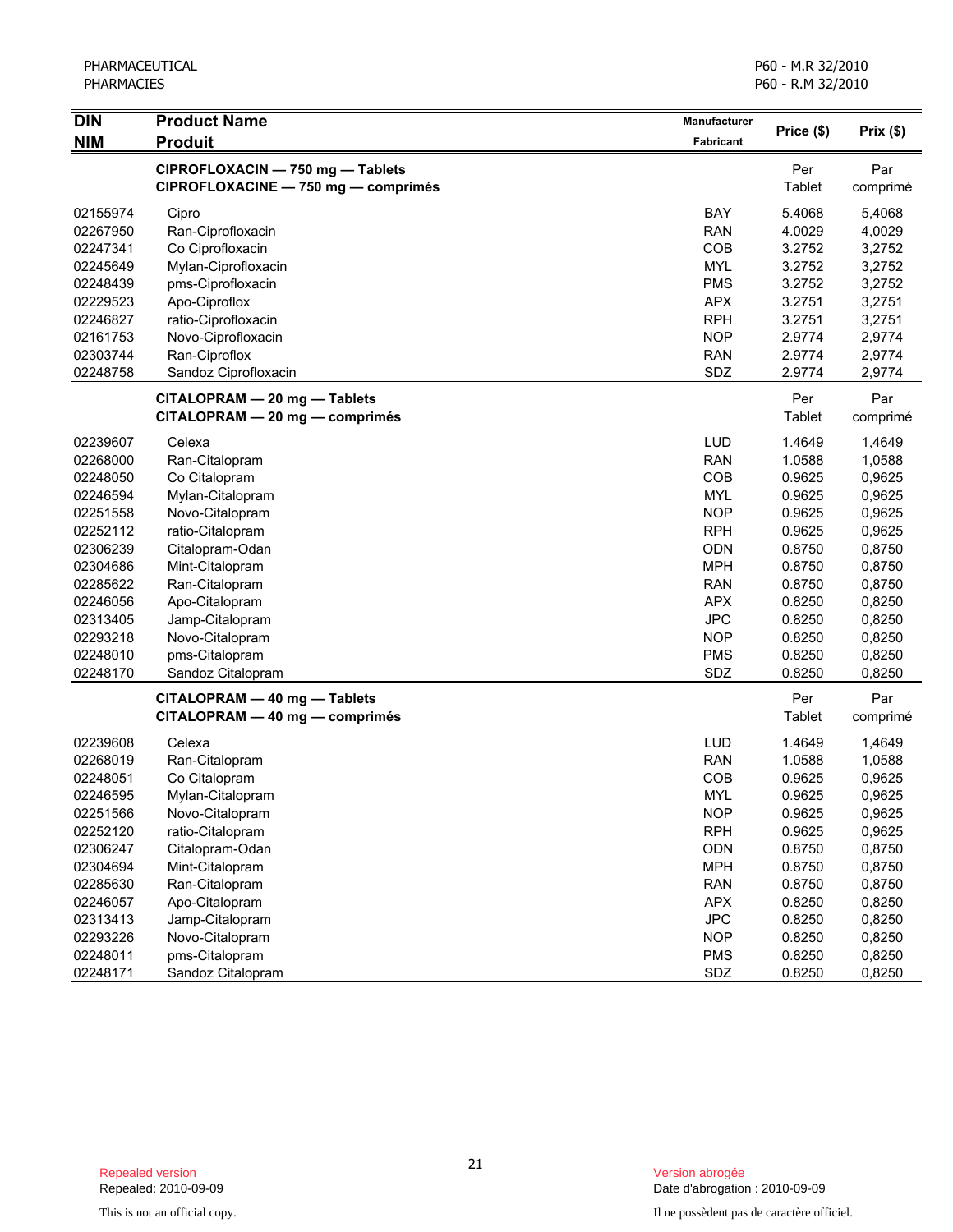| <b>DIN</b><br><b>NIM</b>                                             | <b>Product Name</b><br><b>Produit</b>                                                                                       | Manufacturer<br>Fabricant                                                 | Price (\$)                                               | Prix(\$)                                                 |
|----------------------------------------------------------------------|-----------------------------------------------------------------------------------------------------------------------------|---------------------------------------------------------------------------|----------------------------------------------------------|----------------------------------------------------------|
|                                                                      | CLARITHROMYCIN - 250 mg - Tablets<br><b>CLARITHROMYCIN - 250 mg - comprimés</b>                                             |                                                                           | Per<br>Tablet                                            | Par<br>comprimé                                          |
| 01984853<br>02274744<br>02248856<br>02247573<br>02247818             | <b>Biaxin</b><br>Apo-Clarithromycin<br>Mylan-Clarithromycin<br>pms-Clarithromycin<br>ratio-Clarithromycin                   | ABB<br><b>APX</b><br><b>MYL</b><br><b>PMS</b><br><b>RPH</b>               | 1.8136<br>1.1005<br>1.1005<br>1.1005<br>1.1005           | 1,8136<br>1,1005<br>1,1005<br>1,1005<br>1,1005           |
| 02266539                                                             | Sandoz Clarithronycin<br><b>CLARITHROMYCIN - 500 mg - Tablets</b>                                                           | SDZ                                                                       | 1.1005<br>Per                                            | 1,1005<br>Par                                            |
|                                                                      | <b>CLARITHROMYCIN - 500 mg - comprimés</b>                                                                                  |                                                                           | Tablet                                                   | comprimé                                                 |
| 02126710<br>02274752<br>02248857<br>02247574<br>02247819<br>02266547 | Biaxin<br>Apo-Clarithromycin<br>Mylan-Clarithromycin<br>pms-Clarithromycin<br>ratio-Clarithromycin<br>Sandoz Clarithromycin | ABB<br><b>APX</b><br><b>MYL</b><br><b>PMS</b><br><b>RPH</b><br>SDZ        | 3.5846<br>2.2009<br>2.2009<br>2.2009<br>2.2009<br>2.2009 | 3,5846<br>2.2009<br>2.2009<br>2.2009<br>2.2009<br>2,2009 |
|                                                                      | <b>CLINDAMYCIN - 1% - Topical Solution</b><br><b>CLINDAMYCINE - 1% - solution d'actualité</b>                               |                                                                           | Per mL                                                   | Par ml                                                   |
| 00582301<br>02266938                                                 | Dalacin T<br>Taro-Clindamycin                                                                                               | <b>UPJ</b><br><b>TAR</b>                                                  | 0.3352<br>0.2486                                         | 0,3352<br>0,2486                                         |
|                                                                      | <b>CLINDAMYCIN HCI - 150 mg - Capsules</b><br>CLINDAMYCINE (CHLORHYDRATE DE) - 150 mg - capsules                            |                                                                           | Per<br>Capsule                                           | Par<br>capsule                                           |
| 00030570<br>02241709<br>02130033<br>02245232<br>02258331<br>02294826 | Dalacin C<br>Novo-Clindamycin<br>ratio-Clindamycin<br>Apo-Clindamycin<br>Mylan-Clindamycin<br>pms-Clindamycin               | PFI<br><b>NOP</b><br><b>RPH</b><br><b>APX</b><br><b>MYL</b><br><b>PMS</b> | 0.9765<br>0.5976<br>0.5433<br>0.5380<br>0.5379<br>0.4890 | 0,9765<br>0,5976<br>0,5433<br>0,5380<br>0,5379<br>0,4890 |
|                                                                      | <b>CLINDAMYCIN HCI - 300 mg - Capsules</b><br>CLINDAMYCINE (CHLORHYDRATE DE) - 300 mg - capsules                            |                                                                           | Per<br>Capsule                                           | Par<br>capsule                                           |
| 02182866<br>02241710<br>02192659<br>02245233<br>02258358<br>02294834 | Dalacin C<br>Novo-Clindamycin<br>ratio-Clindamycin<br>Apo-Clindamycin<br>Mylan-Clindamycin<br>pms-Clindamycin               | PFI<br><b>NOP</b><br><b>RPH</b><br><b>APX</b><br><b>MYL</b><br><b>PMS</b> | 1.9531<br>1.1954<br>1.0867<br>1.0759<br>1.0758<br>0.9780 | 1,9531<br>1,1954<br>1,0867<br>1,0759<br>1,0758<br>0,9780 |
|                                                                      | CLOBAZAM - 10 mg - Tablets<br>CLOBAZAM - 10 mg - comprimés                                                                  |                                                                           | Per<br>Tablet                                            | Par<br>comprimé                                          |
| 02221799<br>02238334<br>02244638<br>02244474<br>02238797             | Frisium<br>Novo-Clobazam<br>Apo-Clobazam<br>pms-Clobazam<br>ratio-Clobazam                                                  | <b>AVE</b><br><b>NOP</b><br><b>APX</b><br><b>PMS</b><br><b>RPH</b>        | 0.4833<br>0.2633<br>0.2369<br>0.2369<br>0.2369           | 0,4833<br>0,2633<br>0,2369<br>0,2369<br>0,2369           |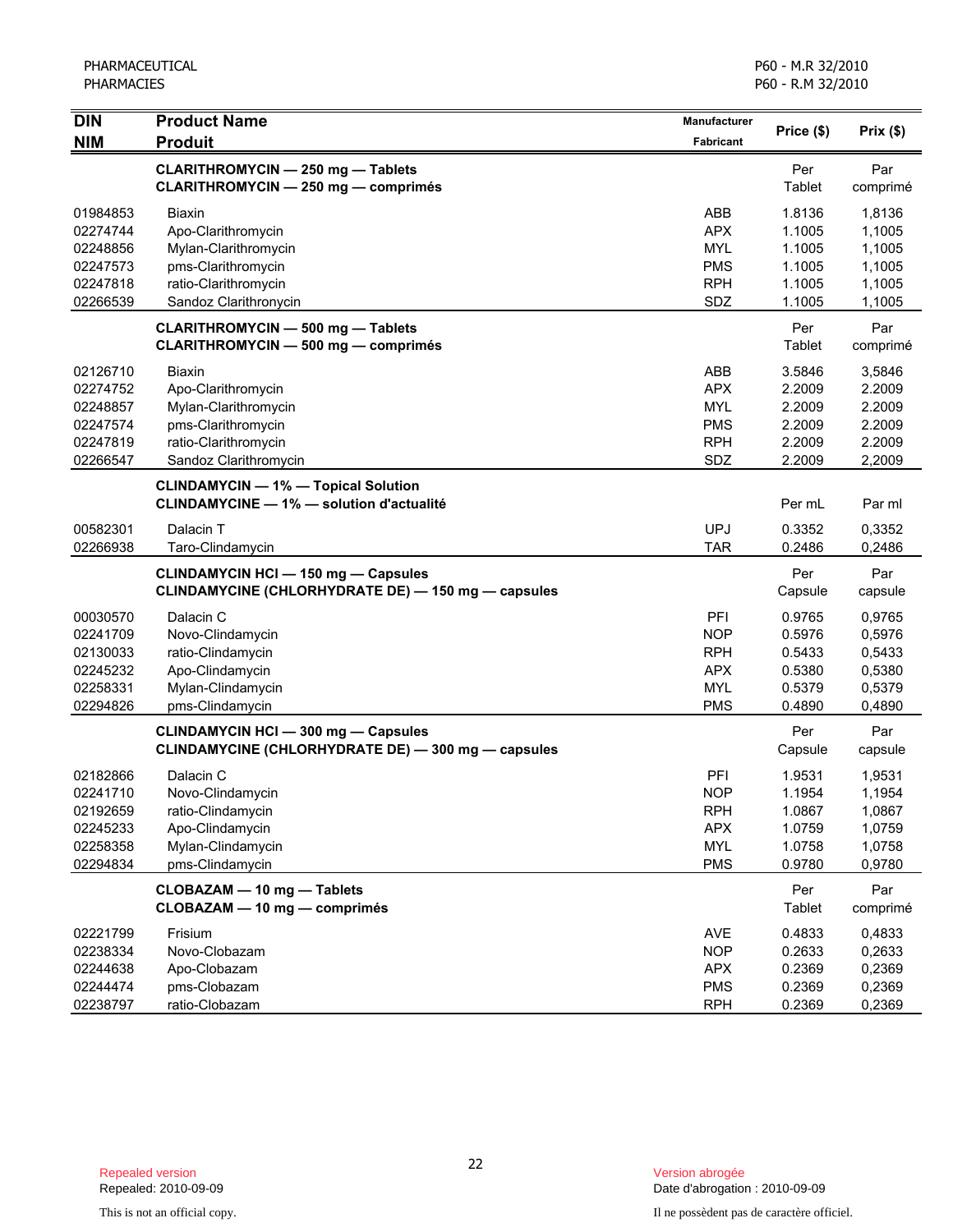| PHARMACEUTICAL |
|----------------|
| PHARMACIES     |

| <b>DIN</b><br><b>NIM</b> | <b>Product Name</b><br><b>Produit</b>                                                                           | Manufacturer<br><b>Fabricant</b> | Price (\$)       | Prix(\$)         |
|--------------------------|-----------------------------------------------------------------------------------------------------------------|----------------------------------|------------------|------------------|
|                          |                                                                                                                 |                                  |                  |                  |
|                          | CLOBETASOL-17-PROPIONATE - 0.05% - Cream<br>CLOBÉTASOL-17 - (PROPIONATE DE) - 0,05 % - crème                    |                                  | Per<br>Gram      | Par<br>gramme    |
| 02213265                 | Dermovate                                                                                                       | <b>TPT</b>                       | 0.8243           | 0,8243           |
| 02093162                 | Novo-Clobetasol                                                                                                 | <b>NOP</b>                       | 0.4475           | 0,4475           |
| 01910272                 | ratio-Clobetasol                                                                                                | <b>RPH</b>                       | 0.4475           | 0,4475           |
| 02245523                 | Taro-Clobetasol                                                                                                 | TAR.                             | 0.4474           | 0,4474           |
| 02232191<br>02024187     | pms-Clobetasol                                                                                                  | <b>PMS</b>                       | 0.4474<br>0.4473 | 0,4474           |
|                          | Mylan-Clobetasol                                                                                                | <b>MYL</b>                       |                  | 0,4473           |
|                          | CLOBETASOL-17-PROPIONATE - 0.05% - Ointment<br>CLOBÉTASOL-17 - (PROPIONATE DE) - 0,05 % - pommade               |                                  | Per<br>Gram      | Par<br>gramme    |
| 02213273                 | Dermovate                                                                                                       | <b>TPT</b>                       | 0.8243           | 0,8243           |
| 02126192                 | Novo-Clobetasol                                                                                                 | <b>NOP</b>                       | 0.4475           | 0,4475           |
| 01910280                 | ratio-Clobetasol                                                                                                | <b>RPH</b>                       | 0.4475           | 0,4475           |
| 02245524                 | Taro-Clobetasol                                                                                                 | <b>TAR</b>                       | 0.4474           | 0,4474           |
| 02232193                 | pms-Clobetasol                                                                                                  | <b>PMS</b>                       | 0.4474           | 0,4474           |
| 02026767                 | Mylan-Clobetasol                                                                                                | <b>MYL</b>                       | 0.4473           | 0,4473           |
|                          | CLOBETASOL-17-PROPIONATE - 0.05% - Scalp Lotion<br>CLOBÉTASOL-17 - (PROPIONATE DE) - 0,05 % - lotion capillaire |                                  | Per mL           | Par ml           |
|                          |                                                                                                                 | <b>TPT</b>                       |                  |                  |
| 02213281<br>02245522     | Dermovate<br>Taro-Clobetasol                                                                                    | TAR                              | 0.7942<br>0.3922 | 0,7942<br>0,3922 |
| 02216213                 | Mylan-Clobetasol                                                                                                | <b>MYL</b>                       | 0.3922           | 0,3922           |
| 02232195                 | pms-Clobetasol                                                                                                  | <b>PMS</b>                       | 0.3922           | 0,3922           |
| 01910299                 | ratio-Clobetasol                                                                                                | <b>RPH</b>                       | 0.3922           | 0,3922           |
|                          | CLODRONATE DISODIUM - 400 mg - Capsules                                                                         |                                  | Per              | Par              |
|                          | CLODRONATE DISODIQUE - 400 mg - capsules                                                                        |                                  | Capsule          | capsule          |
| 01927078                 | Ostac                                                                                                           | <b>HLR</b>                       | 2.0608           | 2,0608           |
| 02245828                 | Clasteon                                                                                                        | <b>ORX</b>                       | 1.3291           | 1,3291           |
|                          | <b>CLOMIPHENE CITRATE - 50 mg - Tablets</b>                                                                     |                                  | Per              | Par              |
|                          | <b>CLOMIPHENE (CITRATE DE) — 50 mg — comprimés</b>                                                              |                                  | Tablet           | comprimé         |
| 02091879                 | Clomid                                                                                                          | <b>AVE</b>                       | 5.9503           | 5,9503           |
| 00893722                 | Serophene                                                                                                       | <b>SRO</b>                       | 5.2261           | 5,2261           |
|                          | <b>CLOMIPRAMINE HCI - 10 mg - Tablets</b>                                                                       |                                  | Per              | Par              |
|                          | CLOMIPRAMINE (CHLORHYDRATE DE) - 10 mg - comprimés                                                              |                                  | Tablet           | comprimé         |
| 00330566                 | Anafranil                                                                                                       | <b>ORX</b>                       | 0.2840           | 0,2840           |
| 02040786                 | Apo-Clomipramine                                                                                                | <b>APX</b>                       | 0.1789           | 0,1789           |
| 02244816                 | Co Clomipramine                                                                                                 | COB                              | 0.1789           | 0,1789           |
|                          | <b>CLOMIPRAMINE HCI - 25 mg - Tablets</b>                                                                       |                                  | Per              | Par              |
|                          | CLOMIPRAMINE (CHLORHYDRATE DE) - 25 mg - comprimés                                                              |                                  | Tablet           | comprimé         |
| 00324019                 | Anafranil                                                                                                       | <b>ORX</b>                       | 0.3868           | 0,3868           |
| 02040778                 | Apo-Clomipramine                                                                                                | <b>APX</b>                       | 0.2437           | 0,2437           |
| 02244817                 | Co Clomipramine                                                                                                 | COB                              | 0.2437           | 0,2437           |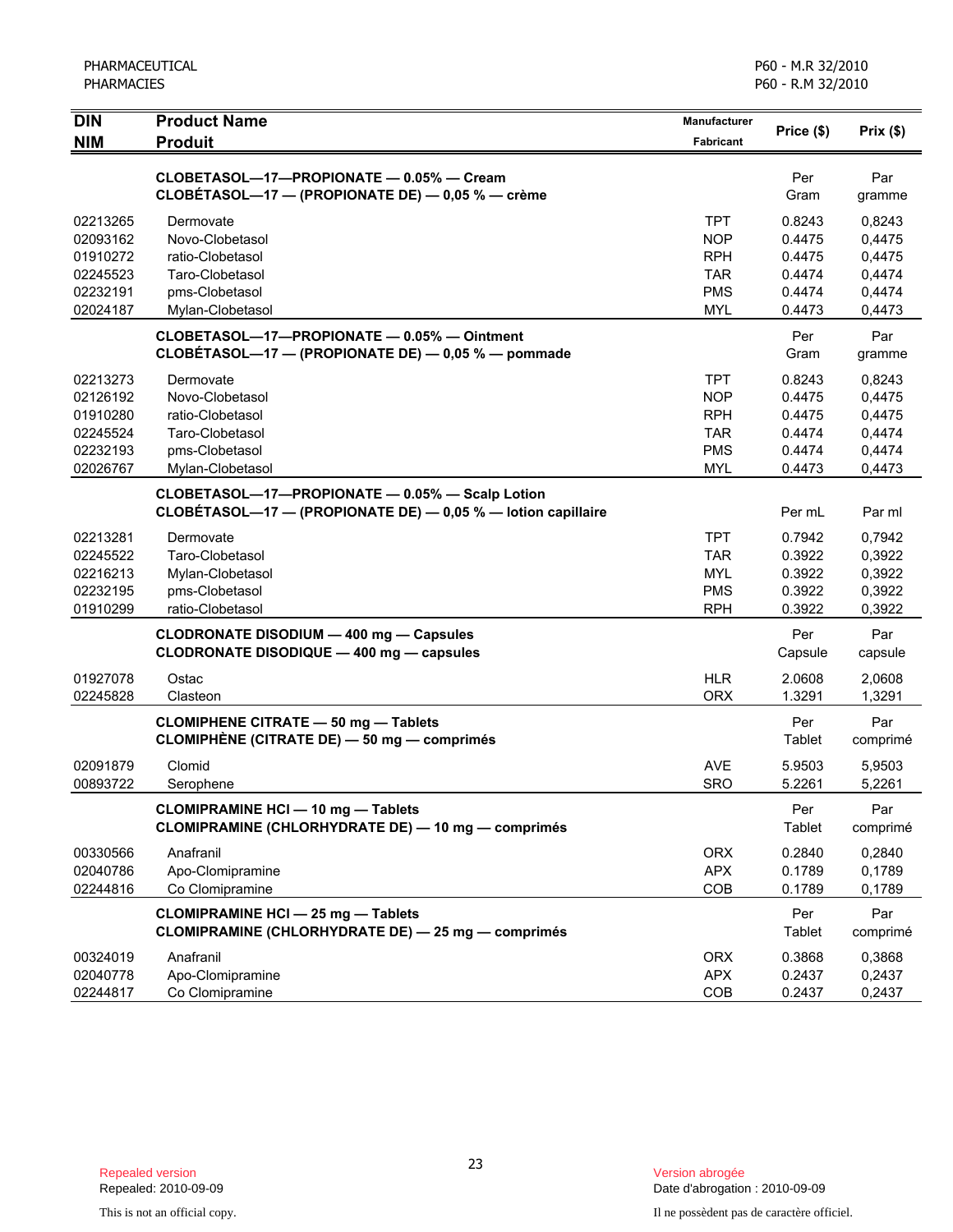| <b>DIN</b>                                                                                                           | <b>Product Name</b>                                                                                                                                                                   | <b>Manufacturer</b>                                                                                                        | Price (\$)                                                                                       | Prix(\$)                                                                                         |
|----------------------------------------------------------------------------------------------------------------------|---------------------------------------------------------------------------------------------------------------------------------------------------------------------------------------|----------------------------------------------------------------------------------------------------------------------------|--------------------------------------------------------------------------------------------------|--------------------------------------------------------------------------------------------------|
| <b>NIM</b>                                                                                                           | <b>Produit</b>                                                                                                                                                                        | <b>Fabricant</b>                                                                                                           |                                                                                                  |                                                                                                  |
|                                                                                                                      | <b>CLOMIPRAMINE HCI - 50 mg - Tablets</b><br>CLOMIPRAMINE (CHLORHYDRATE DE) - 50 mg - comprimés                                                                                       |                                                                                                                            | Per<br>Tablet                                                                                    | Par<br>comprimé                                                                                  |
| 00402591<br>02040751<br>02244818                                                                                     | Anafranil<br>Apo-Clomipramine<br>Co Clomipramine                                                                                                                                      | <b>ORX</b><br><b>APX</b><br>COB                                                                                            | 0.7122<br>0.4486<br>0.4486                                                                       | 0.7122<br>0,4486<br>0,4486                                                                       |
|                                                                                                                      | CLONAZEPAM - 0.5 mg - Tablets<br>CLONAZÉPAM - 0,5 mg - comprimés                                                                                                                      |                                                                                                                            | Per<br>Tablet                                                                                    | Par<br>comprimé                                                                                  |
| 00382825<br>02177889<br>02270641<br>02224100<br>02230950<br>02239024<br>02048701<br>02207818<br>02103656<br>02233960 | Rivotril<br>Apo-Clonazepam<br>Co Clonazepam<br>Dom-Clonazepam-R<br>Mylan-Clonazepam<br>Novo-Clonazepam<br>pms-Clonazepam<br>pms-Clonazepam-R<br>ratio-Clonazepam<br>Sandoz Clonazepam | <b>HLR</b><br><b>APX</b><br>COB<br><b>DOM</b><br><b>MYL</b><br><b>NOP</b><br><b>PMS</b><br><b>PMS</b><br><b>RPH</b><br>SDZ | 0.2137<br>0.1283<br>0.1283<br>0.1283<br>0.1283<br>0.1283<br>0.1283<br>0.1283<br>0.1283<br>0.1283 | 0,2137<br>0,1283<br>0,1283<br>0,1283<br>0,1283<br>0,1283<br>0,1283<br>0,1283<br>0,1283<br>0,1283 |
|                                                                                                                      | <b>CLONAZEPAM - 1 mg - Tablets</b><br><b>CLONAZÉPAM - 1 mg - comprimés</b>                                                                                                            |                                                                                                                            | Per<br>Tablet                                                                                    | Par<br>comprimé                                                                                  |
| 02048728<br>02270668<br>02233982                                                                                     | pms-Clonazepam<br>Co Clonazepam<br>Sandoz Clonazepam                                                                                                                                  | <b>PMS</b><br>COB<br>SDZ                                                                                                   | 0.2274<br>0.2046<br>0.2046                                                                       | 0,2274<br>0,2046<br>0,2046                                                                       |
|                                                                                                                      | CLONAZEPAM - 2 mg - Tablets<br>$CLONAZÉPAM - 2 mg - comprimés$                                                                                                                        |                                                                                                                            | Per<br>Tablet                                                                                    | Par<br>comprimé                                                                                  |
| 00382841<br>02177897<br>02270676<br>02131013<br>02230951<br>02239025<br>02048736<br>02103737<br>02233985             | Rivotril<br>Apo-Clonazepam<br>Co Clonazepam<br>Dom-Clonazepam<br>Mylan-Clonazepam<br>Novo-Clonazepam<br>pms-Clonazepam<br>ratio-Clonazepam<br>Sandoz Clonazepam                       | <b>HLR</b><br><b>APX</b><br>COB<br><b>DOM</b><br><b>MYL</b><br><b>NOP</b><br><b>PMS</b><br><b>RPH</b><br>SDZ               | 0.3685<br>0.2211<br>0.2211<br>0.2211<br>0.2211<br>0.2211<br>0.2211<br>0.2211<br>0.2211           | 0,3685<br>0,2211<br>0,2211<br>0,2211<br>0,2211<br>0,2211<br>0,2211<br>0,2211<br>0,2211           |
|                                                                                                                      | CLONIDINE HCI - 0.025 mg - Tablets<br>CLONIDINE (CHLORHYDRATE DE) - 0,025 mg - comprimés                                                                                              |                                                                                                                            | Per<br>Tablet                                                                                    | Par<br>comprimé                                                                                  |
| 00519251<br>02248732<br>02304163                                                                                     | Dixarit<br>Apo-Clonidine<br>Novo-Clonidine                                                                                                                                            | <b>BOE</b><br><b>APX</b><br><b>NOP</b>                                                                                     | 0.2992<br>0.1999<br>0.1817                                                                       | 0,2992<br>0,1999<br>0,1817                                                                       |
|                                                                                                                      | CLONIDINE HCI - 0.1 mg - Tablets<br>CLONIDINE (CHLORHYDRATE DE) - 0,1 mg - comprimés                                                                                                  |                                                                                                                            | Per<br>Tablet                                                                                    | Par<br>comprimé                                                                                  |
| 00259527<br>00868949<br>02046121<br>01913786                                                                         | Catapres<br>Apo-Clonidine<br>Novo-Clonidine<br>Nu-Clonidine                                                                                                                           | <b>BOE</b><br><b>APX</b><br><b>NOP</b><br><b>NXP</b>                                                                       | 0.2038<br>0.1942<br>0.1942<br>0.1942                                                             | 0,2038<br>0,1942<br>0,1942<br>0,1942                                                             |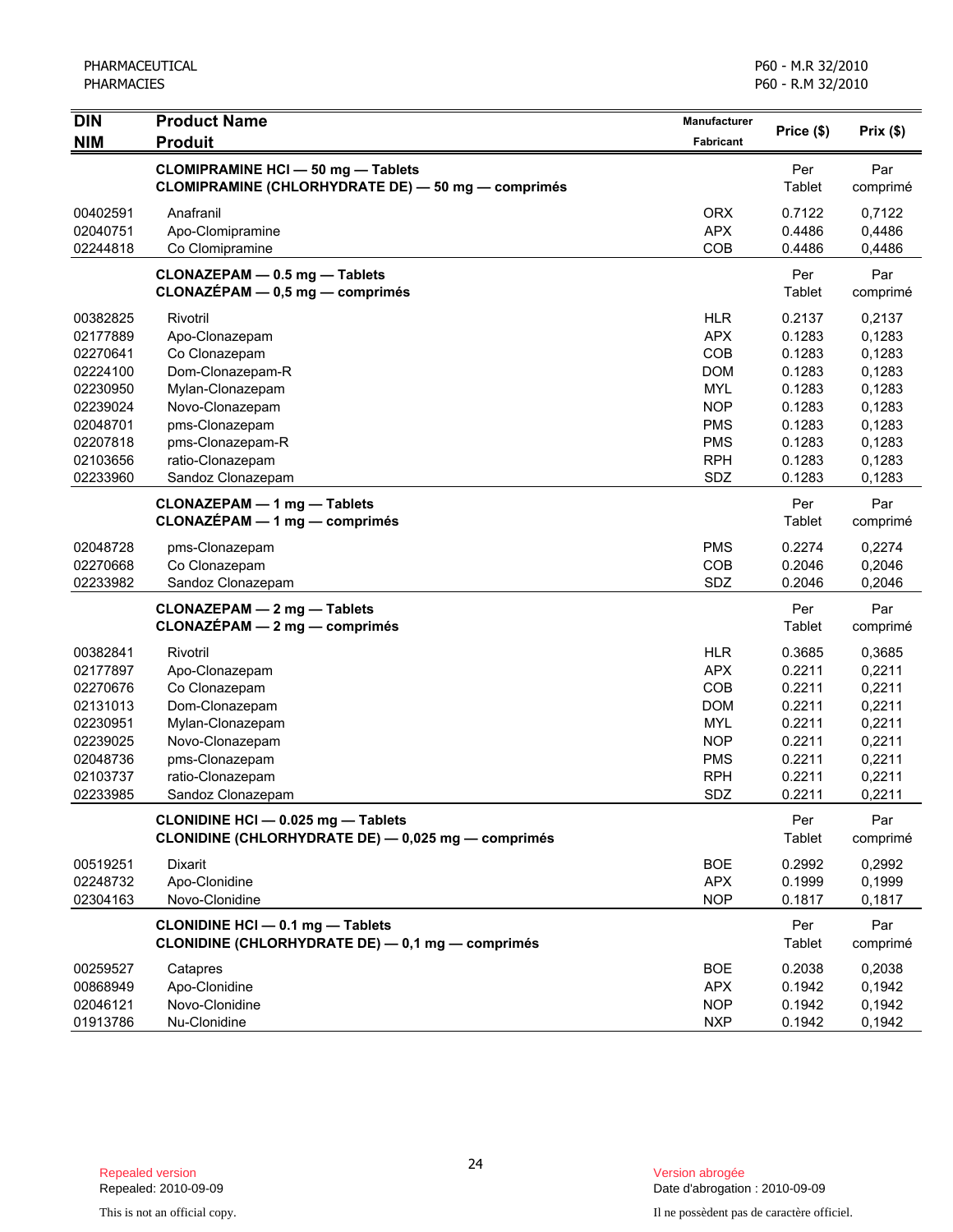| <b>DIN</b>           | <b>Product Name</b>                                                                         | Manufacturer             | Price (\$)       | Prix(\$)         |
|----------------------|---------------------------------------------------------------------------------------------|--------------------------|------------------|------------------|
| <b>NIM</b>           | <b>Produit</b>                                                                              | <b>Fabricant</b>         |                  |                  |
|                      | <b>CLONIDINE HCI - 0.2 mg - Tablets</b><br>CLONIDINE (CHLORHYDRATE DE) - 0,2 mg - comprimés |                          | Per<br>Tablet    | Par<br>comprimé  |
| 00291889             | Catapres                                                                                    | <b>BOE</b>               | 0.3637           | 0,3637           |
| 00868957             | Apo-Clonidine                                                                               | <b>APX</b>               | 0.3464           | 0,3464           |
| 02046148             | Novo-Clonidine                                                                              | <b>NOP</b>               | 0.3464           | 0,3464           |
| 01913220             | Nu-Clonidine                                                                                | <b>NXP</b>               | 0.3464           | 0,3464           |
|                      | <b>CLOTRIMAZOLE - 1% - Topical Cream</b><br>CLOTRIMAZOLE - 1 % - crème topique              |                          | Per<br>Gram      | Par<br>gramme    |
| 02150867<br>00812382 | Canesten<br>Clotrimaderm                                                                    | <b>BAY</b><br><b>TAR</b> | 0.3374<br>0.2054 | 0,3374<br>0,2054 |
|                      | <b>CLOTRIMAZOLE - 1% - Vaginal Cream</b><br>CLOTRIMAZOLE - 1 % - crème vaginale             |                          | Per<br>Gram      | Par<br>gramme    |
|                      |                                                                                             |                          |                  |                  |
| 02150891<br>00812366 | Canesten<br>Clotrimaderm                                                                    | BAY<br><b>TAR</b>        | 0.2192<br>0.1994 | 0,2192<br>0,1994 |
|                      |                                                                                             |                          |                  |                  |
|                      | <b>CLOTRIMAZOLE - 2% - Vaginal Cream</b>                                                    |                          | Per              | Par              |
|                      | CLOTRIMAZOLE - 2 % - crème vaginale                                                         |                          | Gram             | gramme           |
| 02150905             | Canesten                                                                                    | <b>BAY</b>               | 0.4383           | 0,4383           |
| 00812374             | Clotrimaderm                                                                                | <b>TAR</b>               | 0.3987           | 0,3987           |
|                      | CLOXACILLIN - 250 mg - Capsules                                                             |                          | Per              | Par              |
|                      | CLOXACILLINE - 250 mg - capsules                                                            |                          | Capsule          | capsule          |
| 00717584             | Nu-Cloxi                                                                                    | <b>NXP</b>               | 0.2035           | 0,2035           |
| 00337765             | Novocloxin                                                                                  | <b>NOP</b>               | 0.1887           | 0,1887           |
| 00618292             | Apo-Cloxi                                                                                   | <b>APX</b>               | 0.1850           | 0,1850           |
|                      | <b>CLOXACILLIN - 500 mg - Capsules</b>                                                      |                          | Per              | Par              |
|                      | CLOXACILLINE - 500 mg - capsules                                                            |                          | Capsule          | capsule          |
|                      | Nu-Cloxi                                                                                    | <b>NXP</b>               |                  |                  |
| 00717592<br>00337773 | Novocloxin                                                                                  | <b>NOP</b>               | 0.4043<br>0.3697 | 0,4043<br>0,3697 |
| 00618284             | Apo-Cloxi                                                                                   | <b>APX</b>               | 0.3675           | 0,3675           |
|                      |                                                                                             |                          |                  |                  |
|                      | CLOXACILLIN - 125 mg/5 mL - Oral Liquid<br>CLOXACILLINE - 125 mg/ 5 ml - liquide oral       |                          | Per mL           | Par ml           |
| 00717630             | Nu-Cloxi                                                                                    | <b>NXP</b>               | 0.0495           | 0,0495           |
| 00337757             | Novocloxin                                                                                  | <b>NOP</b>               | 0.0452           | 0,0452           |
| 00644633             | Apo-Cloxi                                                                                   | <b>APX</b>               | 0.0450           | 0,0450           |
|                      | CLOZAPINE - 25 mg - Tablets<br>CLOZAPINE - 25 mg - comprimés                                |                          | Per<br>Tablet    | Par<br>comprimé  |
| 00894737             | Clozaril                                                                                    | <b>NVT</b>               | 1.0362           | 1,0362           |
| 02247243             | Mylan-Clozapine                                                                             | <b>MYL</b>               | 0.6594           | 0,6594           |
| 02248034             | Apo-Clozapine                                                                               | <b>APX</b>               | 0.6594           | 0,6594           |
|                      | CLOZAPINE - 100 mg - Tablets                                                                |                          | Per              | Par              |
|                      | CLOZAPINE - 100 mg - comprimés                                                              |                          | Tablet           | comprimé         |
| 00894745             | Clozaril                                                                                    | <b>NVT</b>               | 4.1558           |                  |
| 02247244             | Mylan-Clozapine                                                                             | <b>MYL</b>               | 2.6446           | 4,1558<br>2,6446 |
| 02248035             | Apo-Clozapine                                                                               | <b>APX</b>               | 2.6446           | 2,6446           |

Date d'abrogation : 2010-09-09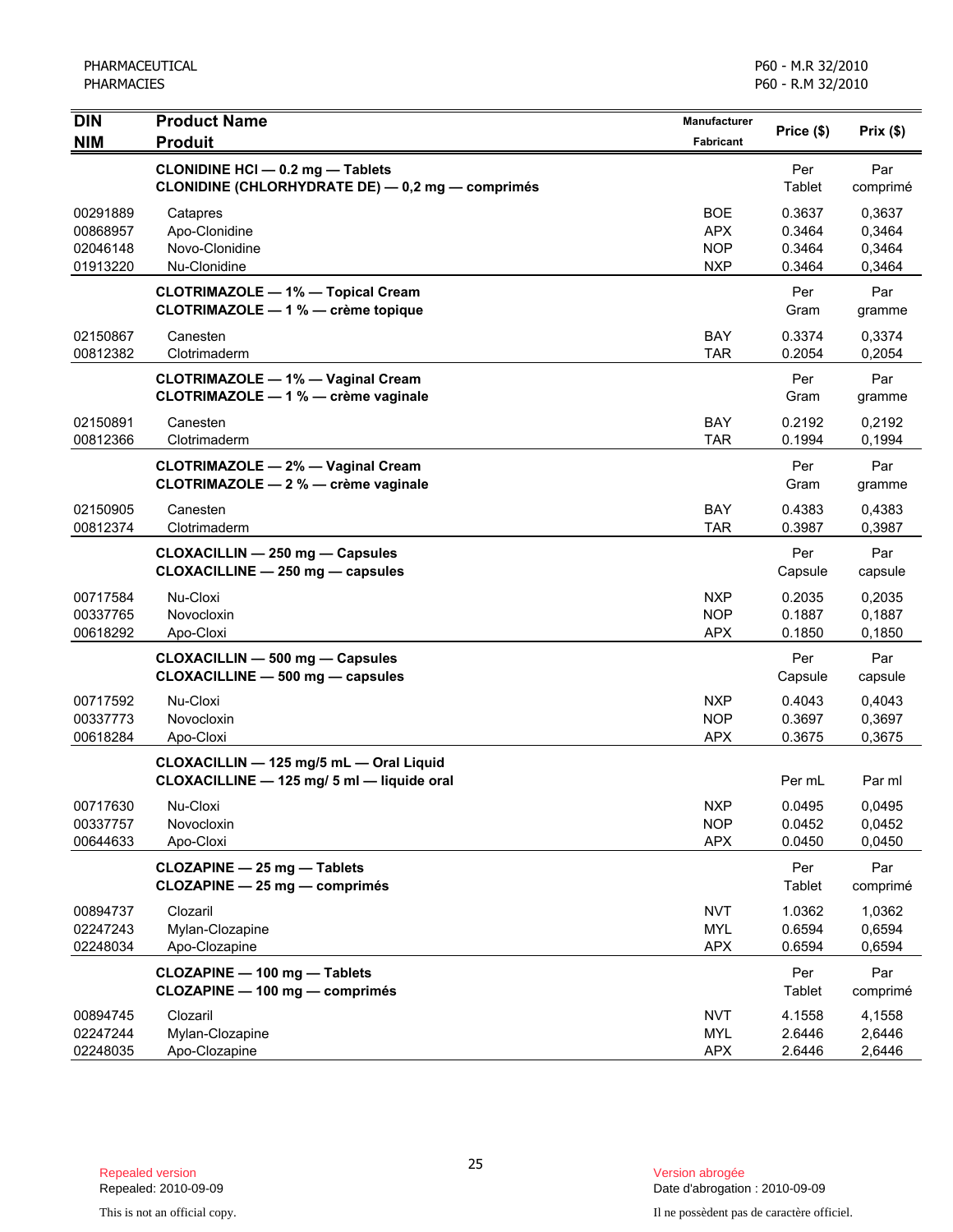| <b>DIN</b> | <b>Product Name</b>                                                                                   | <b>Manufacturer</b> |                | Prix(\$)        |
|------------|-------------------------------------------------------------------------------------------------------|---------------------|----------------|-----------------|
| <b>NIM</b> | <b>Produit</b>                                                                                        | Fabricant           | Price (\$)     |                 |
|            | CYANOCOBALAMIN - 1 mg/mL - Injection<br>CYANOCOBALAMINE - 1 mg/ml - injection                         |                     | Per mL         | Par ml          |
| 01987003   | Cyanocobalamin/Cyanocobalamine                                                                        | <b>CYI</b>          | 0.4950         | 0,4950          |
| 00521515   | Vitamin $B_{12}$ /Vitamine $B_{12}$                                                                   | SDZ                 | 0.4950         | 0,4950          |
|            | <b>CYCLOBENZAPRINE HCI - 10 mg - Tablets</b><br>CYCLOBENZAPRINE (CHLORHYDRATE DE) - 10 mg - comprimés |                     | Per<br>Tablet  | Par<br>comprimé |
| 02177145   | Apo-Cyclobenzaprine                                                                                   | <b>APX</b>          | 0.4142         | 0,4142          |
| 02238633   | Dom-Cyclobenzaprine                                                                                   | <b>DOM</b>          | 0.4142         | 0,4142          |
| 02231353   | Mylan-Cyclobenzaprine                                                                                 | <b>MYL</b>          | 0.4142         | 0,4142          |
| 02080052   | Novo-Cycloprine                                                                                       | <b>NOP</b>          | 0.4142         | 0,4142          |
| 02171848   | Nu-Cyclobenzaprine                                                                                    | <b>NXP</b>          | 0.4142         | 0,4142          |
| 02212048   | pms-Cyclobenzaprine                                                                                   | <b>PMS</b>          | 0.4142         | 0,4142          |
| 02236506   | ratio-Cyclobenzaprine                                                                                 | <b>RPH</b>          | 0.4142         | 0,4142          |
|            | CYCLOSPORINE - 25 mg - Capsules<br>CYCLOSPORINE - 25 mg - capsules                                    |                     | Per<br>Capsule | Par<br>capsule  |
| 02150689   | Neoral                                                                                                | <b>NVT</b>          | 1.5950         | 1,5950          |
| 02247073   | Sandoz Cyclosporine                                                                                   | SDZ                 | 1.3750         | 1,3750          |
|            | CYCLOSPORINE - 50 mg - Capsules<br>CYCLOSPORINE - 50 mg - capsules                                    |                     | Per<br>Capsule | Par<br>capsule  |
| 02150662   | Neoral                                                                                                | <b>NVT</b>          | 3.1097         | 3,1097          |
| 02247074   | Sandoz Cyclosporine                                                                                   | SDZ                 | 2.7500         | 2,7500          |
|            | CYCLOSPORINE - 100 mg - Capsules<br>CYCLOSPORINE - 100 mg - capsules                                  |                     | Per<br>Capsule | Par<br>capsule  |
| 02150670   | Neoral                                                                                                | <b>NVT</b>          | 6.2216         | 6,2216          |
| 02242821   | Sandoz Cyclosporine                                                                                   | SDZ                 | 5.5000         | 5,5000          |
|            | CYCLOSPORINE - 100 mg/mL - Oral Solution<br>CYCLOSPORINE - 100 mg/ml - solution orale                 |                     | Per mL         | Par ml          |
| 02150697   | Neoral                                                                                                | <b>NVT</b>          | 5.5304         | 5,5304          |
| 02244324   | Apo-Cyclosporine                                                                                      | <b>APX</b>          | 3.7707         | 3,7707          |
|            | <b>CYPROTERONE ACETATE - 50 mg - Tablets</b><br>CYPROTÉRONE (ACÉTATE DE) — 50 mg — comprimés          |                     | Per<br>Tablet  | Par<br>comprimé |
| 02229449   | Alti-CPA                                                                                              | <b>ALT</b>          | 1.8444         | 1,8444          |
| 02229723   | Mylan-Cyproterone                                                                                     | <b>MYL</b>          | 1.6769         | 1,6769          |
| 02232872   | Novo-Cyproterone                                                                                      | <b>NOP</b>          | 1.6601         | 1,6601          |
| 02245898   | Apo-Cyproterone                                                                                       | <b>APX</b>          | 1.5495         | 1,5495          |
| 00704431   | Androcur                                                                                              | <b>BEX</b>          | 1.5494         | 1,5494          |
|            | CYPROTERONE ACETATE/ETHINYL ESTRADIOL - 2 mg/0.035 mg -<br><b>Tablets</b>                             |                     | Per            | Par             |
|            | CYPROTÉRONE (ACÉTATE DE)/ETHINYL ESTRADIOL - 2 mg/0.035 mg<br>— comprimés                             |                     | Tablet         | comprimé        |
| 02233542   | Diane-35                                                                                              | BAY                 | 1.5704         | 1,5704          |
| 02290308   | Cyestra-35                                                                                            | <b>PMS</b>          | 1.1114         | 1,1114          |
| 02309556   | Novo-Cyproterone/Ethinyl Estradiol                                                                    | <b>NOP</b>          | 1.1114         | 1,1114          |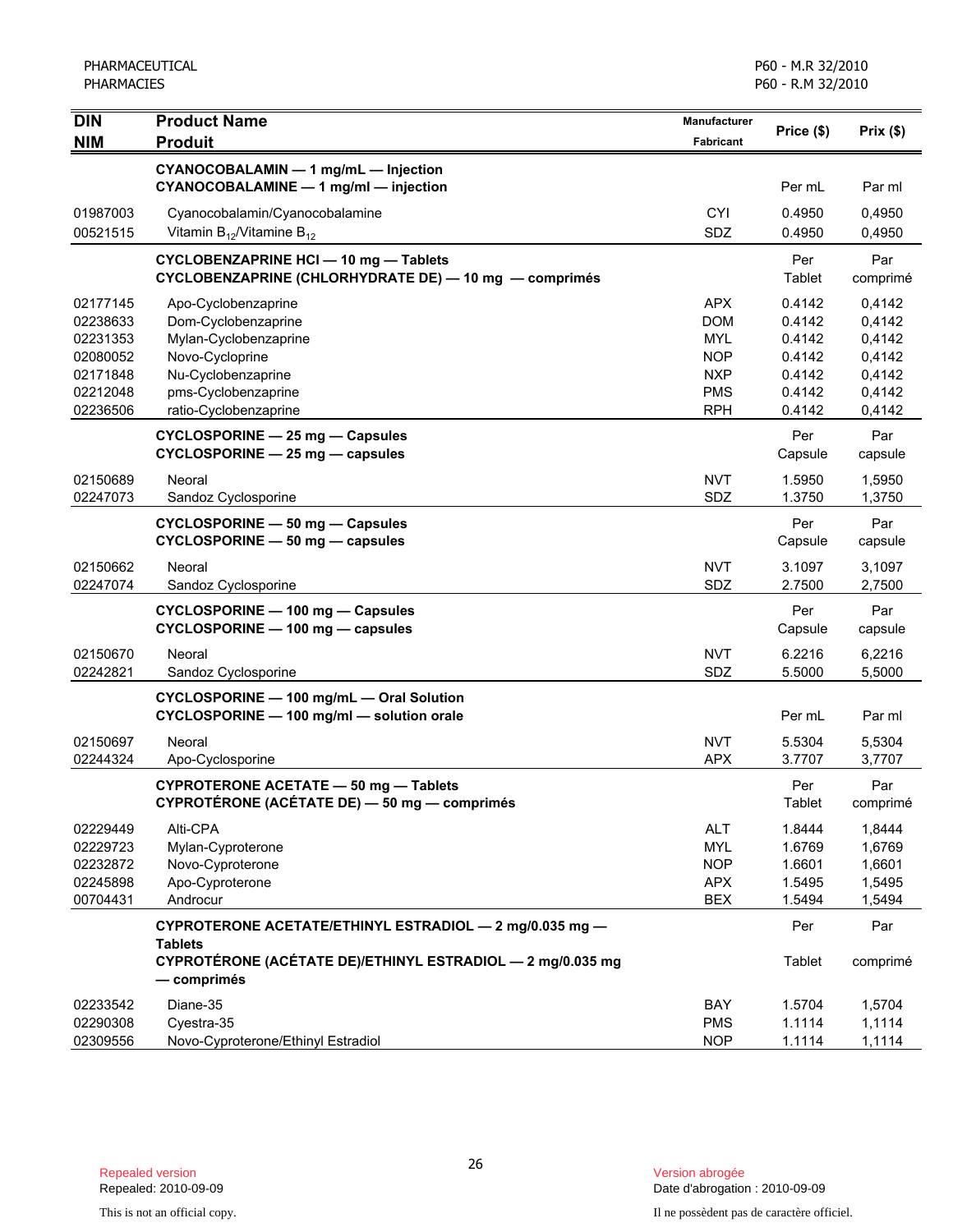| <b>DIN</b>                                               | <b>Product Name</b>                                                                                              | Manufacturer                                                       | Price (\$)                                     | Prix(\$)                                       |
|----------------------------------------------------------|------------------------------------------------------------------------------------------------------------------|--------------------------------------------------------------------|------------------------------------------------|------------------------------------------------|
| <b>NIM</b>                                               | <b>Produit</b>                                                                                                   | <b>Fabricant</b>                                                   |                                                |                                                |
|                                                          | DEFEROXAMINE MESYLATE - 500 mg - Powder for Injection<br>DÉFÉROXAMINE (MÉSYLATE DE) - 500 mg - poudre injectable |                                                                    | Per<br>Vial                                    | Par<br>ampoule                                 |
| 01981242<br>02242055<br>02241600                         | Desferal<br>pms-Deferoxamine<br>Desferrioxamine Mesilate/Désférrioxamine (Mésilate)                              | <b>NVT</b><br><b>PMS</b><br>HOI                                    | 14.7158<br>10.7800<br>8.9980                   | 14,7158<br>10,7800<br>8,9980                   |
|                                                          | <b>DESIPRAMINE HCI - 25 mg - Tablets</b><br>DÉSIPRAMINE (CHLORHYDRATE DE) - 25 mg - comprimés                    |                                                                    | Per<br>Tablet                                  | Par<br>comprimé                                |
| 02216256<br>02130092<br>01946269<br>02211947<br>01948784 | Apo-Desipramine<br>Dom-Desipramine<br>pms-Desipramine<br>Nu-Desipramine<br>ratio-Desipramine                     | <b>APX</b><br><b>DOM</b><br><b>PMS</b><br><b>NXP</b><br><b>RPH</b> | 0.3804<br>0.2799<br>0.2799<br>0.2798<br>0.2798 | 0,3804<br>0,2799<br>0,2799<br>0,2798<br>0,2798 |
|                                                          | <b>DESIPRAMINE HCI - 50 mg - Tablets</b><br>DÉSIPRAMINE (CHLORHYDRATE DE) - 50 mg - comprimés                    |                                                                    | Per<br>Tablet                                  | Par<br>comprimé                                |
| 02216264<br>02130106<br>01946277<br>02211955<br>01948792 | Apo-Desipramine<br>Dom-Desipramine<br>pms-Desipramine<br>Nu-Desipramine<br>ratio-Desipramine                     | <b>APX</b><br><b>DOM</b><br><b>PMS</b><br><b>NXP</b><br><b>RPH</b> | 0.6704<br>0.4521<br>0.4521<br>0.4520<br>0.4520 | 0,6704<br>0,4521<br>0,4521<br>0,4520<br>0,4520 |
|                                                          | <b>DESMOPRESSIN ACETATE - 10 mcg - Spray</b><br>DESMOPRESSINE (ACÉTATE DE) - 10 mcg - vaporisateur               |                                                                    | Per mL                                         | Par ml                                         |
| 00836362<br>02242465                                     | <b>DDAVP</b><br>Apo-Desmopressin                                                                                 | <b>FEI</b><br><b>APX</b>                                           | 20.7680<br>14.1600                             | 20,7680<br>14,1600                             |
|                                                          | DESMOPRESSIN ACETATE - 0.1 mg - Tablet<br>DESMOPRESSINE (ACÉTATE DE) - 0.1 mg - comprimés                        |                                                                    | Per<br>Tablet                                  | Par<br>comprimé                                |
| 00824305<br>02287730<br>02284030                         | <b>DDAVP</b><br>Novo-Desmopressin<br>Apo-Desmopressin                                                            | FEI<br><b>NOP</b><br><b>APX</b>                                    | 1.5267<br>0.9913<br>0.9913                     | 1,5267<br>0,9913<br>0,9913                     |
|                                                          | DESMOPRESSIN ACETATE - 0.2 mg - Tablet<br>DESMOPRESSINE (ACÉTATE DE) - 0.2 mg - comprimés                        |                                                                    | Per<br>Tablet                                  | Par<br>comprimé                                |
| 00824143<br>02287749<br>02284049                         | <b>DDAVP</b><br>Novo-Desmopressin<br>Apo-Desmopressin                                                            | FEI<br><b>NOP</b><br><b>APX</b>                                    | 3.0530<br>1.9826<br>1.9826                     | 3,0530<br>1,9826<br>1,9826                     |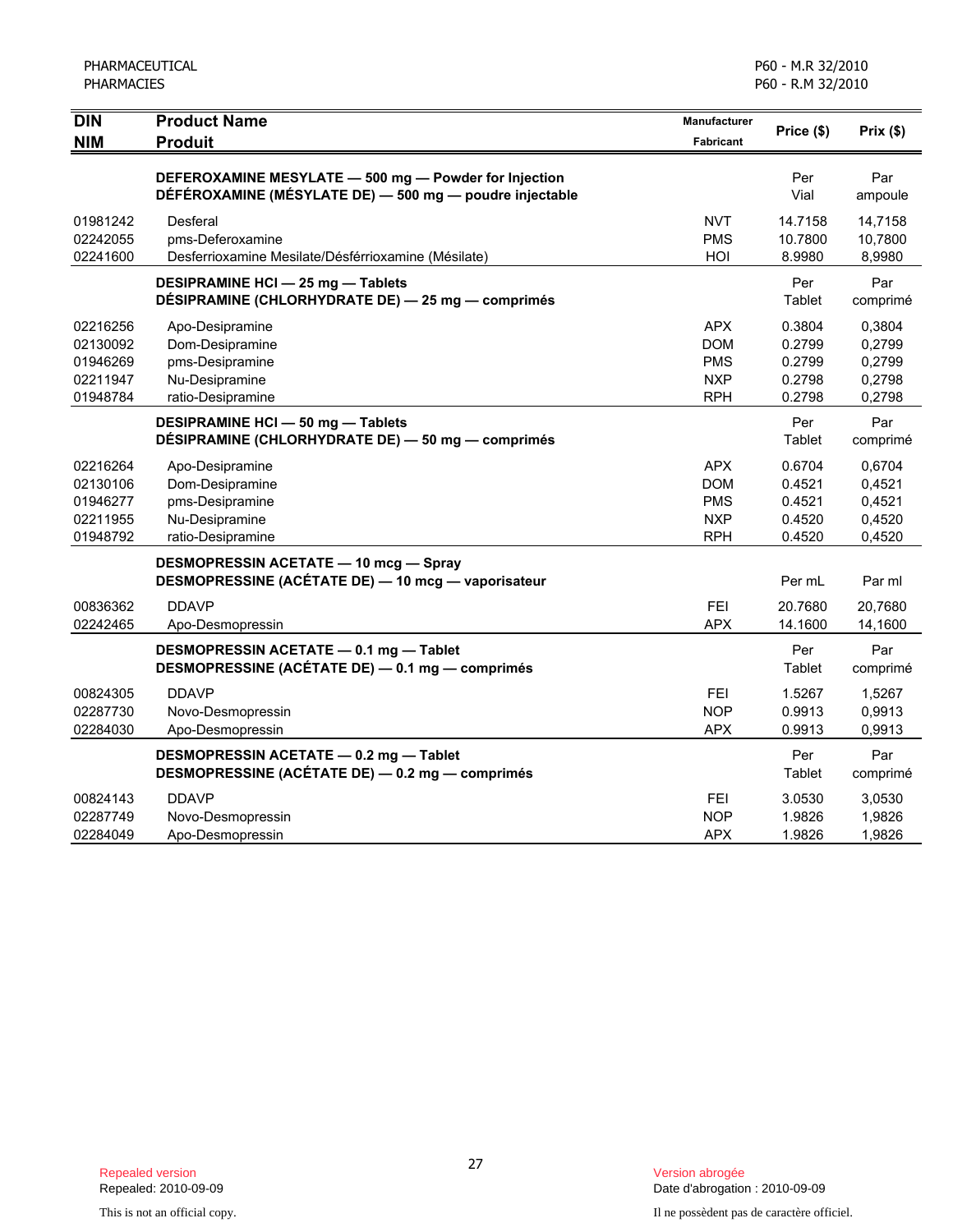| <b>DIN</b>                                   | <b>Product Name</b>                                                                                                     | <b>Manufacturer</b>                                  | Price (\$)                           | Prix(\$)                             |
|----------------------------------------------|-------------------------------------------------------------------------------------------------------------------------|------------------------------------------------------|--------------------------------------|--------------------------------------|
| <b>NIM</b>                                   | <b>Produit</b>                                                                                                          | Fabricant                                            |                                      |                                      |
|                                              | DESOGESTREL/ETHINYL ESTRADIOL - 0.15 mg/0.03 mg - Tablet<br>DESOGESTREL/ETHINYL ESTRADIOL - 0.15 mg/0.03 mg - comprimés |                                                      | Per<br>Tablet                        | Par<br>comprimé                      |
| 02042487<br>02317192                         | Marvelon 21<br>Apri 21                                                                                                  | <b>ORG</b><br><b>APX</b>                             | 0.7417<br>0.4375                     | 0,7417<br>0,4375                     |
|                                              | DESOGESTREL/ETHINYL ESTRADIOL - 0.15 mg/0.03 mg - Tablet<br>DESOGESTREL/ETHINYL ESTRADIOL - 0.15 mg/0.03 mg - comprimés |                                                      | Per<br>Tablet                        | Par<br>comprimé                      |
| 02042479<br>02317206                         | Marvelon 28<br>Apri 28                                                                                                  | <b>ORG</b><br><b>APX</b>                             | 0.5562<br>0.3281                     | 0,5562<br>0,3281                     |
|                                              | DEXAMETHASONE - 0.5 mg - Tablets<br>DEXAMÉTHASONE - 0,5 mg - comprimés                                                  |                                                      | Per<br>Tablet                        | Par<br>comprimé                      |
| 02261081<br>00295094<br>01964976<br>02240684 | Apo-Dexamethasone<br>Dexasone<br>pms-Dexamethasone<br>ratio-Dexamethasone                                               | <b>APX</b><br><b>ICN</b><br><b>PMS</b><br><b>RPH</b> | 0.2167<br>0.2168<br>0.2167<br>0.2167 | 0,2167<br>0,2168<br>0,2167<br>0,2167 |
|                                              | DEXAMETHASONE - 0.75 mg - Tablets<br>DEXAMÉTHASONE - 0,75 mg - comprimés                                                |                                                      | Per<br>Tablet                        | Par<br>comprimé                      |
| 00285471<br>01964968<br>02240685             | Dexasone<br>pms-Dexamethasone<br>ratio-Dexamethasone                                                                    | <b>ICN</b><br><b>PMS</b><br><b>RPH</b>               | 0.4950<br>0.4950<br>0.4950           | 0,4950<br>0,4950<br>0,4950           |
|                                              | DEXAMETHASONE - 4 mg - Tablets<br>DEXAMETHASONE - 4 mg - comprimés                                                      |                                                      | Per<br>Tablet                        | Par<br>comprimé                      |
| 01964070<br>02250055<br>02240687<br>00489158 | pms-Dexamethasone<br>Apo-Dexamethasone<br>ratio-Dexamethasone<br>Dexasone                                               | <b>PMS</b><br><b>APX</b><br><b>RPH</b><br><b>ICN</b> | 0.8444<br>0.8440<br>0.8440<br>0.8441 | 0,8444<br>0,8440<br>0,8440<br>0,8441 |
|                                              | DIAZEPAM - 2 mg - Tablets<br>$DIAZÉPAM - 2 mg - comprimés$                                                              |                                                      | Per<br>Tablet                        | Par<br>comprimé                      |
| 02247490<br>00405329                         | pms-Diazepam<br>Apo-Diazepam                                                                                            | <b>PMS</b><br><b>APX</b>                             | 0.0671<br>0.0559                     | 0.0671<br>0,0559                     |
|                                              | DIAZEPAM - 5 mg - Tablets<br>$DIAZÉPAM - 5 mg - comprimés$                                                              |                                                      | Per<br>Tablet                        | Par<br>comprimé                      |
| 00013285<br>00013765<br>02247491<br>00362158 | Valium<br>Vivol<br>pms-Diazepam<br>Apo-Diazepam                                                                         | <b>HLR</b><br><b>AXX</b><br><b>PMS</b><br><b>APX</b> | 0.1652<br>0.0965<br>0.0990<br>0.0715 | 0,1652<br>0,0965<br>0,0990<br>0,0715 |
|                                              | DIAZEPAM - 10 mg - Tablets<br>$DIAZÉPAM - 10 mg - comprimés$                                                            |                                                      | Per<br>Tablet                        | Par<br>comprimé                      |
| 00013293<br>00013773<br>02247492<br>00405337 | Valium<br>Vivol<br>pms-Diazepam<br>Apo-Diazepam                                                                         | <b>HLR</b><br><b>AXX</b><br><b>PMS</b><br><b>APX</b> | 0.1590<br>0.1582<br>0.1144<br>0.0954 | 0,1590<br>0,1582<br>0,1144<br>0,0954 |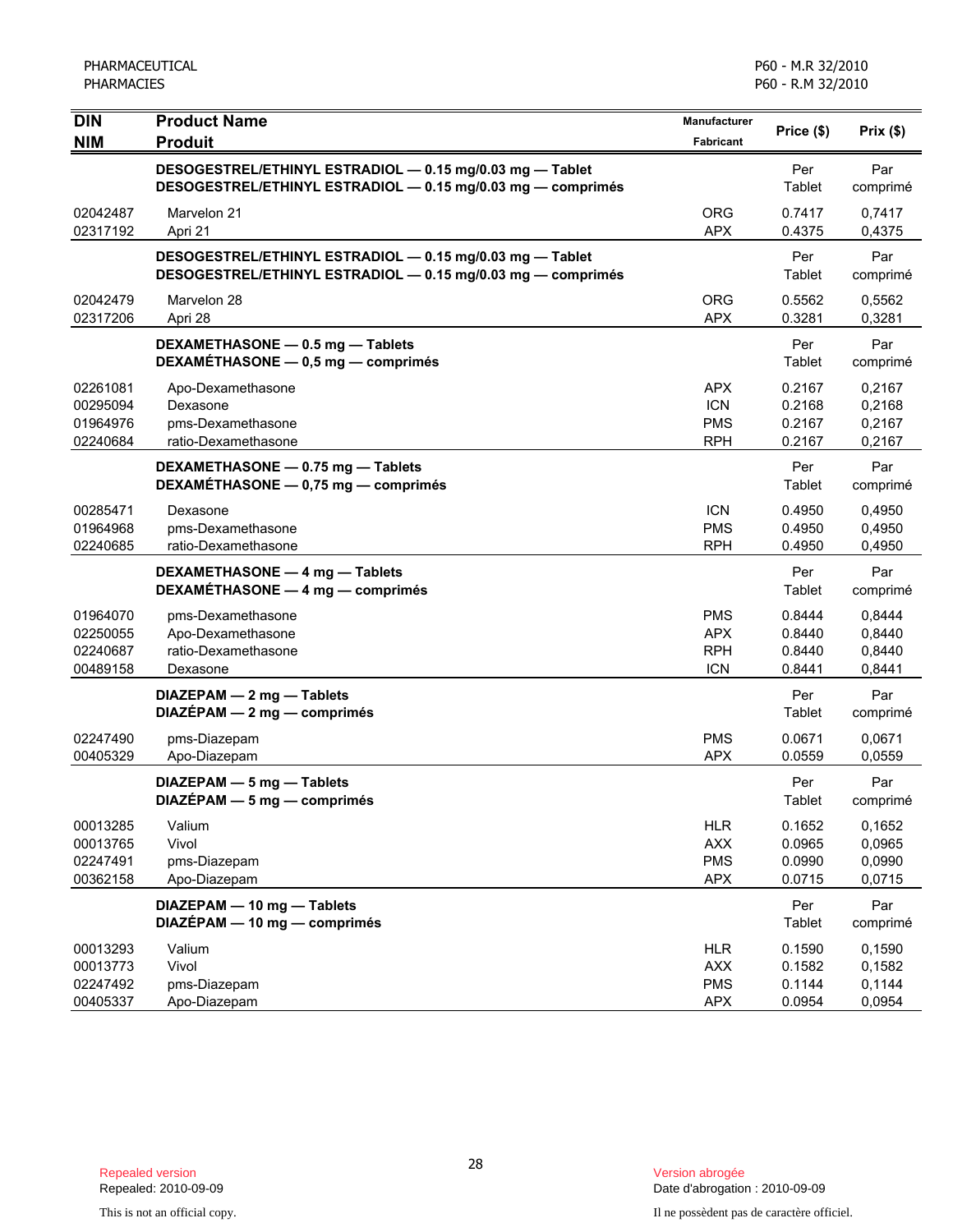| <b>DIN</b><br><b>NIM</b>                                                                     | <b>Product Name</b><br><b>Produit</b>                                                                                                  | Manufacturer<br>Fabricant                                                                             | Price (\$)                                                                   | Prix(\$)                                                                     |
|----------------------------------------------------------------------------------------------|----------------------------------------------------------------------------------------------------------------------------------------|-------------------------------------------------------------------------------------------------------|------------------------------------------------------------------------------|------------------------------------------------------------------------------|
|                                                                                              | DICLOFENAC POTASSIUM - 50 mg - Tablets<br>DICLOFÉNAC POTASSIQUE - 50 mg - comprimés                                                    |                                                                                                       | Per<br>Tablet                                                                | Par<br>comprimé                                                              |
| 00881635<br>02239753<br>02243433<br>02239355<br>02261774                                     | Voltaren Rapide<br>pms-Diclofenac-K<br>Apo-Diclo Rapide<br>Novo-Difenac-K<br>Sandoz Diclofenac Rapide                                  | <b>NVT</b><br><b>PMS</b><br><b>APX</b><br><b>NOP</b><br><b>SDZ</b>                                    | 0.8706<br>0.5115<br>0.4331<br>0.4331<br>0.4331                               | 0,8706<br>0,5115<br>0,4331<br>0,4331<br>0,4331                               |
|                                                                                              | DICLOFENAC SODIUM - 25 mg - Enteric Coated Tablets<br>DICLOFÉNAC SODIQUE - 25 mg - comprimés à enrobage entérosoluble                  |                                                                                                       | Per<br>Tablet                                                                | Par<br>comprimé                                                              |
| 00886017<br>02231662<br>02231502<br>00839175<br>00808539<br>02261952<br>02302616             | Nu-Diclo<br>Dom-Diclofenac<br>pms-Diclofenac<br>Apo-Diclo<br>Novo-Difenac<br>Sandoz Diclofenac<br>pms-Diclofenac                       | <b>NXP</b><br><b>DOM</b><br><b>PMS</b><br><b>APX</b><br><b>NOP</b><br>SDZ<br><b>PMS</b>               | 0.2166<br>0.2093<br>0.2093<br>0.2092<br>0.2092<br>0.2092<br>0.1902           | 0,2166<br>0,2093<br>0,2093<br>0,2092<br>0,2092<br>0,2092<br>0,1902           |
|                                                                                              | DICLOFENAC SODIUM - 50 mg - Enteric Coated Tablets<br>DICLOFÉNAC SODIQUE - 50 mg - comprimés à enrobage entérosoluble                  |                                                                                                       | Per<br>Tablet                                                                | Par<br>comprimé                                                              |
| 00514012<br>02231663<br>00808547<br>02231503<br>00839183<br>00886025<br>02261960<br>02302624 | Voltaren<br>Dom-Diclofenac<br>Novo-Difenac<br>pms-Diclofenac<br>Apo-Diclo<br>Nu-Diclo<br>Sandoz Diclofenac<br>pms-Diclofenac           | <b>NVT</b><br><b>DOM</b><br><b>NOP</b><br><b>PMS</b><br><b>APX</b><br><b>NXP</b><br>SDZ<br><b>PMS</b> | 0.9082<br>0.4331<br>0.4331<br>0.4331<br>0.4330<br>0.4330<br>0.4330<br>0.3937 | 0,9082<br>0,4331<br>0,4331<br>0,4331<br>0,4330<br>0,4330<br>0,4330<br>0,3937 |
|                                                                                              | DICLOFENAC SODIUM - 75 mg - Slow Release Tablets<br>DICLOFENAC SODIQUE - 75 mg - comprimés à libération progressive                    |                                                                                                       | Per<br>Tablet                                                                | Par<br>comprimé                                                              |
| 00782459<br>02162814<br>02228203<br>02231664<br>02158582<br>02231504<br>02261901             | <b>Voltaren SR</b><br>Apo-Diclo SR<br>Nu-Diclo SR<br>Dom-Diclofenac SR<br>Novo-Difenac SR<br>pms-Diclofenac SR<br>Sandoz Diclofenac SR | <b>NVT</b><br><b>APX</b><br><b>NXP</b><br><b>DOM</b><br><b>NOP</b><br><b>PMS</b><br>SDZ               | 1.2762<br>0.6280<br>0.6280<br>0.6277<br>0.6277<br>0.6277<br>0.6277           | 1,2762<br>0,6280<br>0,6280<br>0,6277<br>0,6277<br>0,6277<br>0,6277           |
|                                                                                              | DICLOFENAC SODIUM - 100 mg - Slow Release Tablets<br>DICLOFÉNAC SODIQUE - 100 mg - comprimés à libération progressive                  |                                                                                                       | Per<br>Tablet                                                                | Par<br>comprimé                                                              |
| 00590827<br>02228211<br>02231665<br>02231505<br>02048698<br>02091194<br>02261944             | Voltaren SR<br>Nu-Diclo SR<br>Dom-Diclofenac SR<br>pms-Diclofenac SR<br>Novo-Difenac SR<br>Apo-Diclo SR<br>Sandoz Diclofenac SR        | <b>NVT</b><br><b>NXP</b><br><b>DOM</b><br><b>PMS</b><br><b>NOP</b><br><b>APX</b><br>SDZ               | 1.8190<br>0.8853<br>0.8662<br>0.8662<br>0.8661<br>0.8660<br>0.8660           | 1,8190<br>0,8853<br>0,8662<br>0,8662<br>0,8661<br>0,8660<br>0,8660           |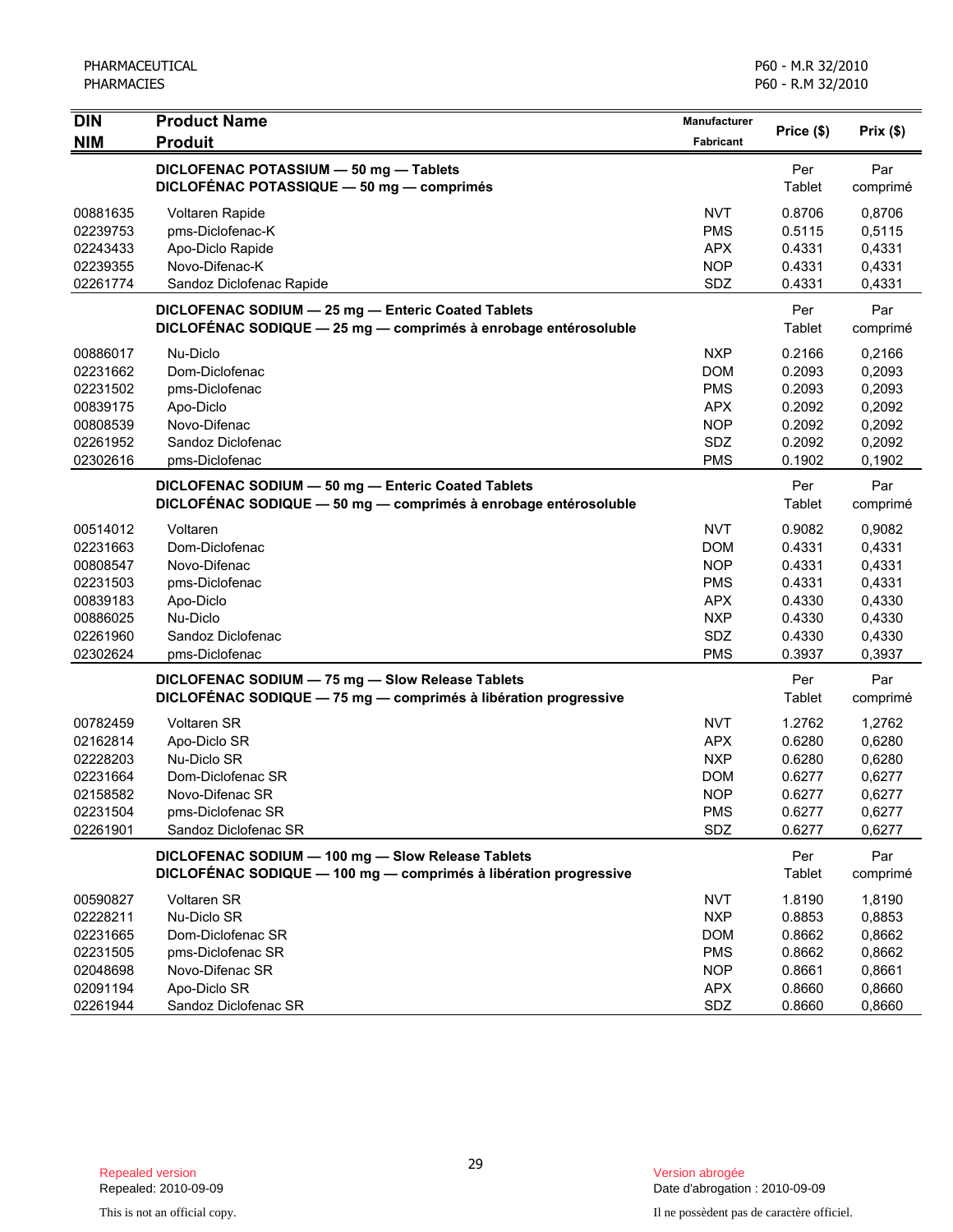| <b>DIN</b><br><b>NIM</b>                                             | <b>Product Name</b><br><b>Produit</b>                                                                                          | Manufacturer<br><b>Fabricant</b>                                          | Price (\$)                                               | Prix $($ \$)                                             |
|----------------------------------------------------------------------|--------------------------------------------------------------------------------------------------------------------------------|---------------------------------------------------------------------------|----------------------------------------------------------|----------------------------------------------------------|
|                                                                      | DICLOFENAC SODIUM - 50 mg - Suppositories<br>DICLOFÉNAC SODIQUE - 50 mg - suppositoires                                        |                                                                           | Per                                                      | Par<br>Suppository suppositoire                          |
| 00632724<br>02231506<br>02241224<br>02261928                         | Voltaren<br>pms-Diclofenac<br>Sab-Diclofenac<br>Sandoz Diclofenac                                                              | <b>NVT</b><br><b>PMS</b><br><b>SIL</b><br>SDZ                             | 1.3637<br>0.6861<br>0.6861<br>0.6861                     | 1,3637<br>0,6861<br>0,6861<br>0,6861                     |
|                                                                      | DICLOFENAC SODIUM - 100 mg - Suppositories<br>DICLOFENAC SODIQUE - 100 mg - suppositoires                                      |                                                                           | Per                                                      | Par<br>Suppository suppositoire                          |
| 00632732<br>02231508<br>02241225<br>02261936                         | Voltaren<br>pms-Diclofenac<br>Sab-Diclofenac<br>Sandoz Diclofenac                                                              | <b>NVT</b><br><b>PMS</b><br>SIL<br>SDZ                                    | 1.8356<br>0.9237<br>0.9237<br>0.9237                     | 1,8356<br>0,9237<br>0,9237<br>0,9237                     |
|                                                                      | DIFLUNISAL - 250 mg - Tablets<br>DIFLUNISAL - 250 mg - comprimés                                                               |                                                                           | Per<br>Tablet                                            | Par<br>comprimé                                          |
| 02039486<br>02058405<br>02048493                                     | Apo-Diflunisal<br>Nu-Diflunisal<br>Novo-Diflunisal                                                                             | <b>APX</b><br><b>NXP</b><br><b>NOP</b>                                    | 0.6211<br>0.6211<br>0.5647                               | 0,6211<br>0.6211<br>0,5647                               |
|                                                                      | DIFLUNISAL - 500 mg - Tablets<br>DIFLUNISAL - 500 mg - comprimés                                                               |                                                                           | Per<br>Tablet                                            | Par<br>comprimé                                          |
| 02039494<br>02058413                                                 | Apo-Diflunisal<br>Nu-Diflunisal                                                                                                | <b>APX</b><br><b>NXP</b>                                                  | 0.7150<br>0.7150                                         | 0,7150<br>0,7150                                         |
|                                                                      | DIHYDROERGOTAMINE MESYLATE - 1 mg/mL - Injection<br>DIHYDROERGOTAMINE (MÉSYLATE DE LA) - 1 mg/ml - injection                   |                                                                           | Per mL                                                   | Par ml                                                   |
| 00027243<br>02241163                                                 | Dihydroergotamine (DHE)<br>Dihydroergotamine Mesylate/Dihydroergotamine (mésylate)                                             | <b>SMI</b><br><b>SIL</b>                                                  | 4.6420<br>4.0847                                         | 4,6420<br>4,0847                                         |
|                                                                      | DILTIAZEM HCI-120 mg-Controlled Delivery Capsules<br>DILTIAZEM (CHLORHYDRATE DE) - 120 mg - capsules à libération<br>contrôlée |                                                                           | Per<br>Capsule                                           | Par<br>capsule                                           |
| 02097249<br>02231052<br>02230997<br>02242538<br>02229781<br>02243338 | Cardizem CD<br>Nu-Diltiaz CD<br>Apo-Diltiaz CD<br>Novo-Diltazem CD<br>ratio-Diltiazem CD<br>Sandoz Diltiazem CD                | <b>MRR</b><br><b>NXP</b><br><b>APX</b><br><b>NOP</b><br><b>RPH</b><br>SDZ | 1.5526<br>0.9955<br>0.8823<br>0.8823<br>0.8823<br>0.8823 | 1,5526<br>0,9955<br>0,8823<br>0,8823<br>0,8823<br>0,8823 |
|                                                                      | DILTIAZEM HCI-180 mg-Controlled Delivery Capsules<br>DILTIAZEM (CHLORHYDRATE DE) - 180 mg - capsules à libération<br>contrôlée |                                                                           | Per<br>Capsule                                           | Par<br>capsule                                           |
| 02097257<br>02231053<br>02230998<br>02242539<br>02229782<br>02243339 | Cardizem CD<br>Nu-Diltiaz CD<br>Apo-Diltiaz CD<br>Novo-Diltazem CD<br>ratio-Diltiazem CD<br>Sandoz Diltiazem CD                | <b>MRR</b><br><b>NXP</b><br><b>APX</b><br><b>NOP</b><br><b>RPH</b><br>SDZ | 2.0609<br>1.3215<br>1.1711<br>1.1711<br>1.1711<br>1.1711 | 2,0609<br>1,3215<br>1,1711<br>1,1711<br>1,1711<br>1,1711 |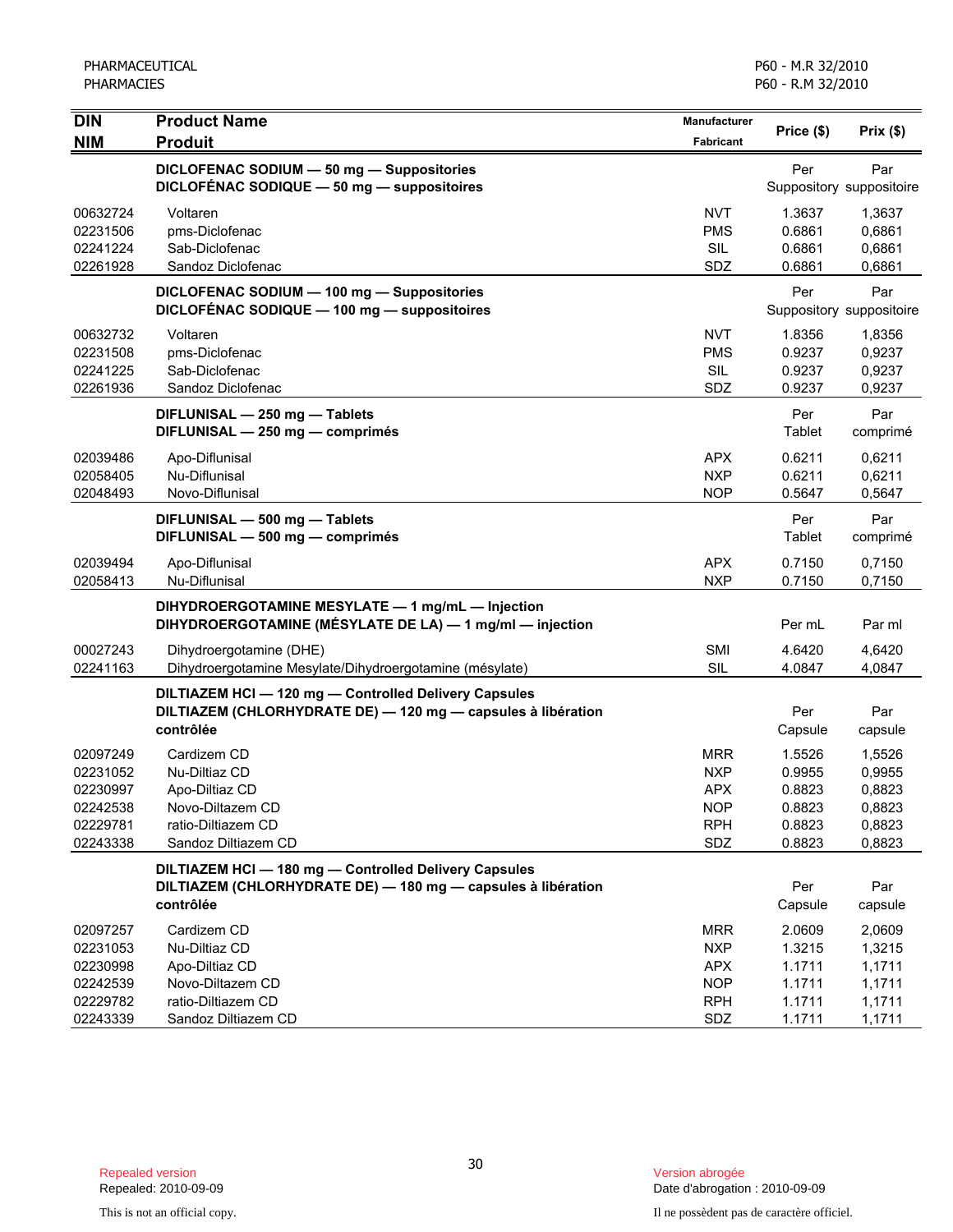| <b>DIN</b><br><b>NIM</b>                                             | <b>Product Name</b><br><b>Produit</b>                                                                                               | <b>Manufacturer</b><br>Fabricant                                          | Price (\$)                                               | Prix(\$)                                                 |
|----------------------------------------------------------------------|-------------------------------------------------------------------------------------------------------------------------------------|---------------------------------------------------------------------------|----------------------------------------------------------|----------------------------------------------------------|
|                                                                      | DILTIAZEM HCI-240 mg-Controlled Delivery Capsules<br>DILTIAZEM (CHLORHYDRATE DE) - 240 mg - capsules à libération<br>contrôlée      |                                                                           | Per<br>Capsule                                           | Par<br>capsule                                           |
| 02097265<br>02231054<br>02230999<br>02242540<br>02229783<br>02243340 | Cardizem CD<br>Nu-Diltiaz CD<br>Apo-Diltiaz CD<br>Novo-Diltazem CD<br>ratio-Diltiazem CD<br>Sandoz Diltiazem CD                     | <b>MRR</b><br><b>NXP</b><br><b>APX</b><br><b>NOP</b><br><b>RPH</b><br>SDZ | 2.7335<br>1.7529<br>1.5533<br>1.5533<br>1.5533<br>1.5533 | 2,7335<br>1,7529<br>1,5533<br>1,5533<br>1,5533<br>1,5533 |
|                                                                      | DILTIAZEM HCI - 300 mg - Controlled Delivery Capsules<br>DILTIAZEM (CHLORHYDRATE DE) - 300 mg - capsules à libération<br>contrôlée  |                                                                           | Per<br>Capsule                                           | Par<br>capsule                                           |
| 02097273<br>02229526<br>02242541<br>02229784<br>02243341             | Cardizem CD<br>Apo-Diltiaz CD<br>Novo-Diltazem CD<br>ratio-Diltiazem CD<br>Sandoz Diltiazem CD                                      | <b>MRR</b><br>APX.<br><b>NOP</b><br><b>RPH</b><br>SDZ                     | 3.4170<br>1.9417<br>1.9417<br>1.9417<br>1.9417           | 3,4170<br>1,9417<br>1,9417<br>1,9417<br>1,9417           |
|                                                                      | DILTIAZEM HCI - 120 mg - Extended Release Capsules<br>DILTIAZEM (CHLORHYDRATE DE) - 120 mg - tablettes prolongées<br>de relâchement |                                                                           | Per<br>Tablet                                            | Par<br>comprimé                                          |
| 02231150<br>02291037<br>02271605<br>02245918                         | Tiazac ER<br>Apo-Diltiaz TZ<br>Novo-Diltiazem ER<br>Sandoz Diltiazem T                                                              | <b>BIV</b><br><b>APX</b><br><b>NOP</b><br>SDZ                             | 0.9339<br>0.5094<br>0.5094<br>0.5094                     | 0,9339<br>0,5094<br>0,5094<br>0,5094                     |
|                                                                      | DILTIAZEM HCI - 180 mg - Extended Release Capsules<br>DILTIAZEM (CHLORHYDRATE DE) - 180 mg - tablettes prolongées<br>de relâchement |                                                                           | Per<br>Tablet                                            | Par<br>comprimé                                          |
| 02231151<br>02291045<br>02271613<br>02245919                         | Tiazac ER<br>Apo-Diltiaz TZ<br>Novo-Diltiazem ER<br>Sandoz Diltiazem T                                                              | <b>BIV</b><br><b>APX</b><br><b>NOP</b><br><b>SDZ</b>                      | 1.2712<br>0.6761<br>0.6761<br>0.6761                     | 1,2712<br>0,6761<br>0,6761<br>0,6761                     |
|                                                                      | DILTIAZEM HCI-240 mg-Extended Release Capsules<br>DILTIAZEM (CHLORHYDRATE DE) - 240 mg - tablettes prolongées<br>de relâchement     |                                                                           | Per<br>Tablet                                            | Par<br>comprimé                                          |
| 02231152<br>02291053<br>02271621<br>02245920                         | Tiazac ER<br>Apo-Diltiaz TZ<br>Novo-Diltiazem ER<br>Sandoz Diltiazem T                                                              | <b>BIV</b><br><b>APX</b><br><b>NOP</b><br>SDZ                             | 1.6861<br>0.8968<br>0.8968<br>0.8968                     | 1,6861<br>0,8968<br>0,8968<br>0,8968                     |
|                                                                      | DILTIAZEM HCI-300 mg-Extended Release Capsules<br>DILTIAZEM (CHLORHYDRATE DE) - 300 mg - tablettes prolongées<br>de relâchement     |                                                                           | Per<br>Tablet                                            | Par<br>comprimé                                          |
| 02231154<br>02291061<br>02271648<br>02245921                         | Tiazac ER<br>Apo-Diltiaz TZ<br>Novo-Diltiazem ER<br>Sandoz Diltiazem T                                                              | BIV<br><b>APX</b><br><b>NOP</b><br>SDZ                                    | 2.0553<br>1.1210<br>1.1210<br>1.1210                     | 2,0553<br>1,1210<br>1,1210<br>1,1210                     |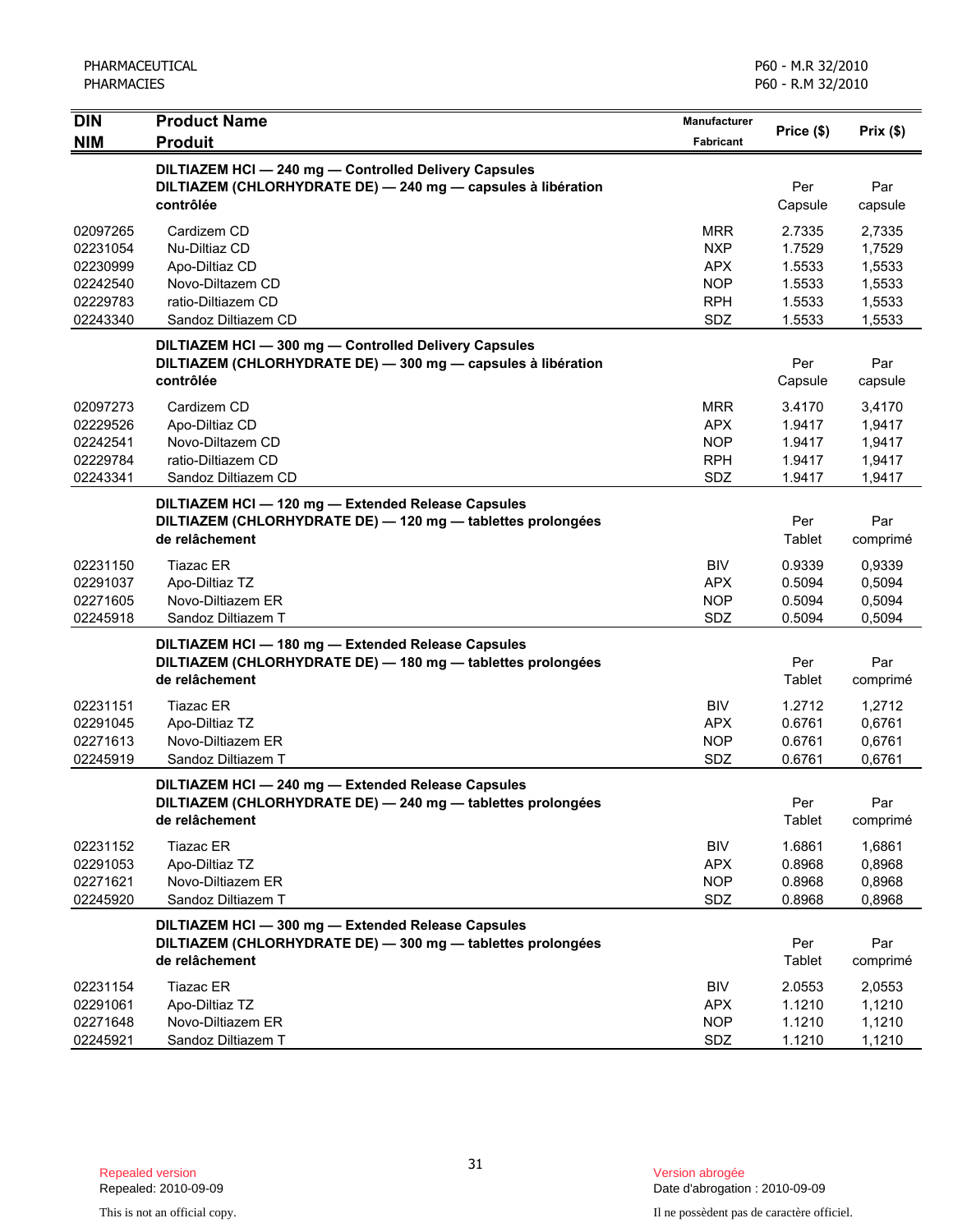| <b>DIN</b>                                                           | <b>Product Name</b>                                                                                                                 | <b>Manufacturer</b>                                                       | Price (\$)                                               | Prix(\$)                                                 |
|----------------------------------------------------------------------|-------------------------------------------------------------------------------------------------------------------------------------|---------------------------------------------------------------------------|----------------------------------------------------------|----------------------------------------------------------|
| <b>NIM</b>                                                           | <b>Produit</b>                                                                                                                      | Fabricant                                                                 |                                                          |                                                          |
|                                                                      | DILTIAZEM HCI - 360 mg - Extended Release Capsules<br>DILTIAZEM (CHLORHYDRATE DE) - 360 mg - tablettes prolongées<br>de relâchement |                                                                           | Per<br>Tablet                                            | Par<br>comprimé                                          |
| 02231155<br>02291088<br>02271656<br>02245922                         | <b>Tiazac ER</b><br>Apo-Diltiaz TZ<br>Novo-Diltiazem ER<br>Sandoz Diltiazem T                                                       | <b>BIV</b><br><b>APX</b><br><b>NOP</b><br>SDZ                             | 2.5424<br>1.3522<br>1.3522<br>1.3522                     | 2,5424<br>1,3522<br>1,3522<br>1,3522                     |
|                                                                      | DILTIAZEM HCI - 30 mg - Tablets<br>DILTIAZEM (CHLORHYDRATE DE) - 30 mg - comprimés                                                  |                                                                           | Per<br>Tablet                                            | Par<br>comprimé                                          |
| 02097370<br>00771376<br>00862924<br>00886068                         | Cardizem<br>Apo-Diltiaz<br>Novo-Diltazem<br>Nu-Diltiaz                                                                              | <b>MRR</b><br><b>APX</b><br><b>NOP</b><br><b>NXP</b>                      | 0.4087<br>0.2283<br>0.2283<br>0.2283                     | 0,4087<br>0,2283<br>0,2283<br>0,2283                     |
|                                                                      | DILTIAZEM HCI - 60 mg - Tablets<br>DILTIAZEM (CHLORHYDRATE DE) - 60 mg - comprimés                                                  |                                                                           | Per<br>Tablet                                            | Par<br>comprimé                                          |
| 00771384<br>00862932<br>00886076                                     | Apo-Diltiaz<br>Novo-Diltazem<br>Nu-Diltiaz                                                                                          | <b>APX</b><br><b>NOP</b><br><b>NXP</b>                                    | 0.4001<br>0.4001<br>0.4001                               | 0,4001<br>0,4001<br>0,4001                               |
|                                                                      | DIMENHYDRINATE - 50 mg - Tablets<br>DIMENHYDRINATE - 50 mg - comprimés                                                              |                                                                           | Per<br>Tablet                                            | Par<br>comprimé                                          |
| 00013803<br>00021423<br>00363766                                     | Gravol<br>Novo-Dimenate<br>Apo-Dimenhydrinate                                                                                       | <b>HOR</b><br><b>NOP</b><br><b>APX</b>                                    | 0.1412<br>0.0414<br>0.0248                               | 0.1412<br>0,0414<br>0,0248                               |
|                                                                      | DIMETHYL SULFOXIDE - 500 mg/g - Injection<br>DIMÉTHYLSULFOXIDE - 500 mg/g - injection                                               |                                                                           | Per mL                                                   | Par ml                                                   |
| 00493392<br>02243231                                                 | Rimso-50<br>Dimethyl Sulfoxide/Diméthylsulfoxide                                                                                    | <b>SHI</b><br>SIL                                                         | 1.2210<br>1.0989                                         | 1,2210<br>1,0989                                         |
|                                                                      | DIPYRIDAMOLE - 50 mg - Tablets<br>DIPYRIDAMOLE - 50 mg - comprimés                                                                  |                                                                           | Per<br>Tablet                                            | Par<br>comprimé                                          |
| 00067393<br>00895652                                                 | Persantine<br>Apo-Dipyridamole-FC                                                                                                   | <b>BOE</b><br><b>APX</b>                                                  | 0.4267<br>0.2932                                         | 0,4267<br>0,2932                                         |
|                                                                      | DIPYRIDAMOLE - 75 mg - Tablets<br>DIPYRIDAMOLE - 75 mg - comprimés                                                                  |                                                                           | Per<br><b>Tablet</b>                                     | Par<br>comprimé                                          |
| 00452092<br>00895660                                                 | Persantine<br>Apo-Dipyridamole-FC                                                                                                   | <b>BOE</b><br><b>APX</b>                                                  | 0.5746<br>0.4397                                         | 0,5746<br>0,4397                                         |
|                                                                      | DIVALPROEX SODIUM - 125 mg - Enteric Coated Tablets<br>DIVALPROEX SODIQUE - 125 mg - comprimés à enrobage entérosoluble             |                                                                           | Per<br>Tablet                                            | Par<br>comprimé                                          |
| 00596418<br>02244138<br>02239517<br>02239698<br>02265133<br>02239701 | Epival<br>pms-Divalproex<br>Nu-Divalproex<br>Apo-Divalproex<br>Mylan-Divalproex<br>Novo-Divalproex                                  | ABB<br><b>PMS</b><br><b>NXP</b><br><b>APX</b><br><b>MYL</b><br><b>NOP</b> | 0.3034<br>0.1683<br>0.1680<br>0.1515<br>0.1515<br>0.1377 | 0,3034<br>0,1683<br>0,1680<br>0,1515<br>0,1515<br>0,1377 |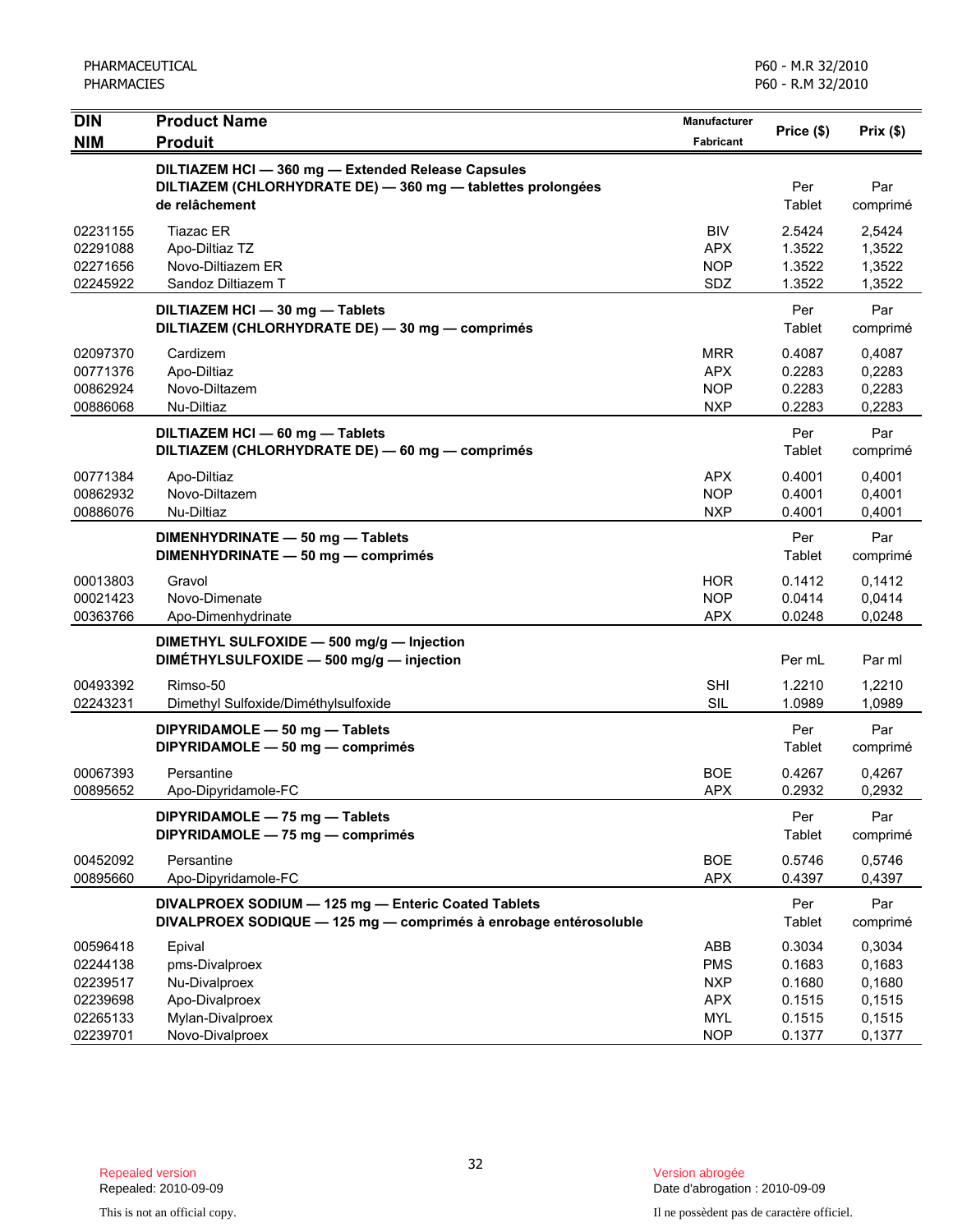| <b>DIN</b> | <b>Product Name</b>                                              | <b>Manufacturer</b> | Price (\$) | Prix(\$) |
|------------|------------------------------------------------------------------|---------------------|------------|----------|
| <b>NIM</b> | <b>Produit</b>                                                   | Fabricant           |            |          |
|            | DIVALPROEX SODIUM - 250 mg - Enteric Coated Tablets              |                     | Per        | Par      |
|            | DIVALPROEX SODIQUE - 250 mg - comprimés à enrobage entérosoluble |                     | Tablet     | comprimé |
| 00596426   | Epival                                                           | ABB                 | 0.5453     | 0,5453   |
| 02239518   | Nu-Divalproex                                                    | <b>NXP</b>          | 0.3025     | 0,3025   |
| 02244139   | pms-Divalproex                                                   | <b>PMS</b>          | 0.3025     | 0,3025   |
| 02239699   | Apo-Divalproex                                                   | <b>APX</b>          | 0.2723     | 0,2723   |
| 02265141   | Mylan-Divalproex                                                 | <b>MYL</b>          | 0.2723     | 0,2723   |
| 02239702   | Novo-Divalproex                                                  | <b>NOP</b>          | 0.2475     | 0,2475   |
|            | DIVALPROEX SODIUM - 500 mg - Enteric Coated Tablets              |                     | Per        | Par      |
|            | DIVALPROEX SODIQUE - 500 mg - comprimés à enrobage entérosoluble |                     | Tablet     | comprimé |
| 00596434   | Epival                                                           | ABB                 | 1.0912     | 1,0912   |
| 02244140   | pms-Divalproex                                                   | <b>PMS</b>          | 0.6053     | 0,6053   |
| 02239519   | Nu-Divalproex                                                    | <b>NXP</b>          | 0.6050     | 0,6050   |
| 02239700   | Apo-Divalproex                                                   | <b>APX</b>          | 0.5447     | 0,5447   |
| 02265168   | Mylan-Divalproex                                                 | <b>MYL</b>          | 0.5447     | 0,5447   |
| 02239703   | Novo-Divalproex                                                  | <b>NOP</b>          | 0.4952     | 0,4952   |
|            | DOCUSATE CALCIUM - 240 mg - Capsules                             |                     | Per        | Par      |
|            | DOCUSATE CALCIQUE - 240 mg - capsules                            |                     | Capsule    | capsule  |
| 00012491   | Surfak                                                           | <b>MRR</b>          | 0.2305     | 0,2305   |
| 00664553   | pms-Docusate Calcium                                             | <b>PMS</b>          | 0.1416     | 0,1416   |
| 01912747   | Docusate Calcium/Docusate calcique                               | <b>ABT</b>          | 0.1100     | 0,1100   |
| 00722855   | Docusate Calcium/Docusate calcique                               | <b>TAR</b>          | 0.1100     | 0,1100   |
| 00809055   | ratio-Docusate Calcium                                           | <b>RPH</b>          | 0.1100     | 0,1100   |
| 00842044   | Novo-Docusate Calcium                                            | <b>NOP</b>          | 0.0898     | 0,0898   |
|            | DOCUSATE SODIUM - 100 mg - Capsules                              |                     | Per        | Par      |
|            | DOCUSATE SODIQUE - 100 mg - capsules                             |                     | Capsule    | capsule  |
| 01932365   | Regulex                                                          | <b>WHB</b>          | 0.2382     | 0,2382   |
| 02106256   | Colace                                                           | <b>WSP</b>          | 0.1724     | 0,1724   |
| 02020084   | Novo-Docusate Sodium                                             | <b>NOP</b>          | 0.0517     | 0,0517   |
| 00716731   | Docusate Sodium/Docusate sodique                                 | <b>TAR</b>          | 0.0440     | 0,0440   |
| 02245079   | Apo-Docusate Sodium                                              | <b>APX</b>          | 0.0422     | 0,0422   |
| 00703494   | pms-Docusate Sodium                                              | <b>PMS</b>          | 0.0422     | 0,0422   |
| 00514888   | Selax                                                            | <b>ODN</b>          | 0.0383     | 0,0383   |
| 00870196   | ratio-Docusate Sodium                                            | <b>RPH</b>          | 0.0330     | 0,0330   |
|            | DOCUSATE SODIUM - 20 mg/5 mL - Oral Liquid                       |                     |            |          |
|            | DOCUSATE SODIQUE - 20 mg/5 ml - liquide oral                     |                     | Per mL     | Par ml   |
| 02086018   | Colace                                                           | <b>WSP</b>          | 0.0260     | 0,0260   |
| 00703508   | pms-Docusate Sodium                                              | <b>PMS</b>          | 0.0198     | 0,0198   |
| 00870226   | ratio-Docusate Sodium                                            | <b>RPH</b>          | 0.0198     | 0,0198   |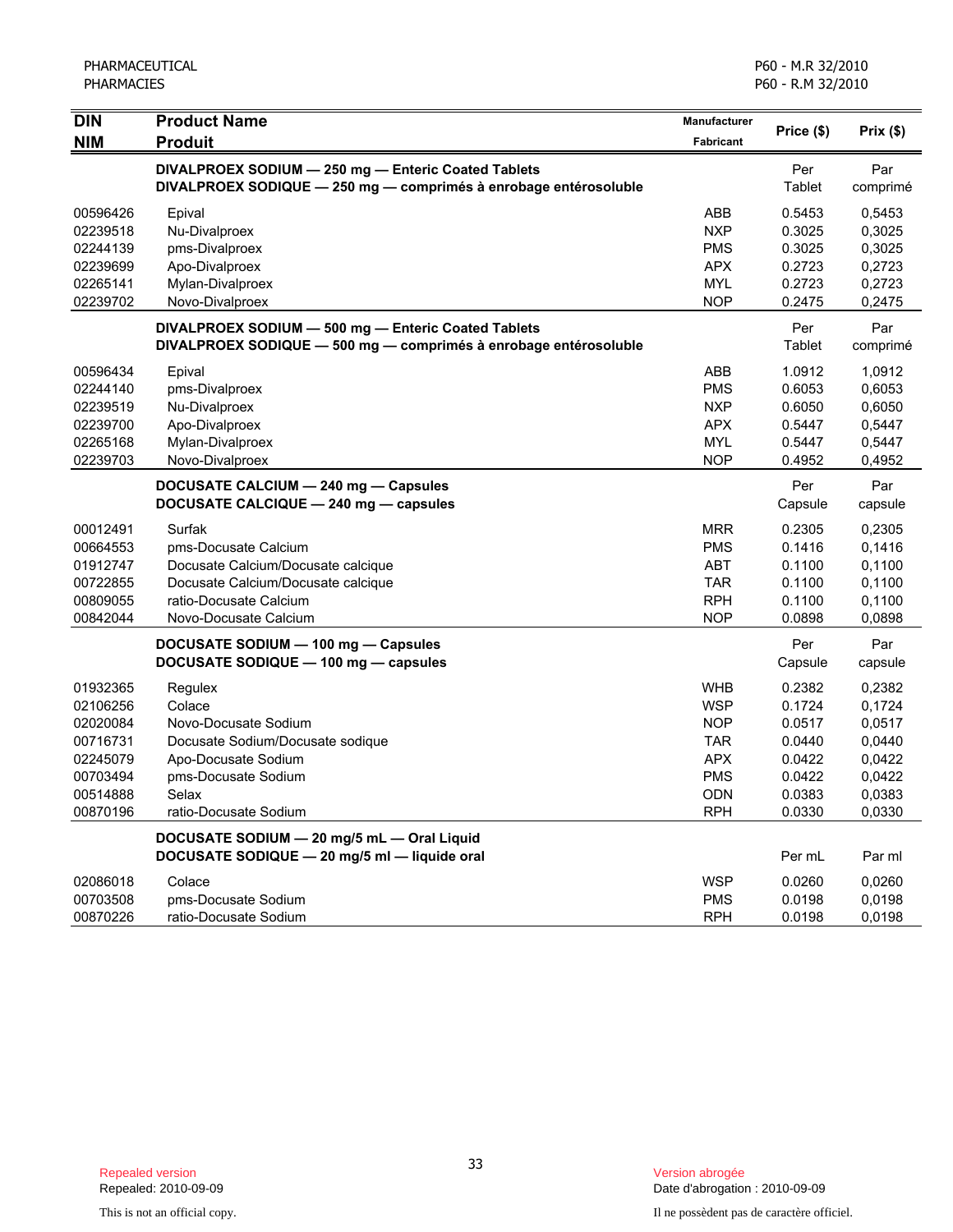| DIN                                                      | <b>Product Name</b>                                                                   | Manufacturer                                                | Price (\$)                                     | Prix(\$)                                       |
|----------------------------------------------------------|---------------------------------------------------------------------------------------|-------------------------------------------------------------|------------------------------------------------|------------------------------------------------|
| <b>NIM</b>                                               | <b>Produit</b>                                                                        | <b>Fabricant</b>                                            |                                                |                                                |
|                                                          | DOMPERIDONE MALEATE - 10 mg - Tablets<br>DOMPÉRIDONE (MALÉATE DE) - 10 mg - comprimés |                                                             | Per<br>Tablet                                  | Par<br>comprimé                                |
| 02268078<br>02103613<br>02238315                         | Ran-Domperidone<br>Apo-Domperidone<br>Dom-Domperidone                                 | <b>RAN</b><br><b>APX</b><br><b>DOM</b>                      | 0.1811<br>0.1646<br>0.1646                     | 0,1811<br>0,1646<br>0,1646                     |
| 02278669<br>02157195<br>02231477<br>02236466             | Mylan-Domperidone<br>Novo-Domperidone<br>Nu-Domperidone<br>pms-Domperidone            | <b>MYL</b><br><b>NOP</b><br><b>NXP</b><br><b>PMS</b>        | 0.1646<br>0.1646<br>0.1646<br>0.1646           | 0,1646<br>0,1646<br>0,1646<br>0,1646           |
| 01912070                                                 | ratio-Domperidone                                                                     | <b>RPH</b>                                                  | 0.1646                                         | 0,1646                                         |
|                                                          | DOXAZOSIN MESYLATE - 1 mg - Tablets<br>DOXAZOSINE (MÉSYLATE DE) - 1 mg - comprimés    |                                                             | Per<br>Tablet                                  | Par<br>comprimé                                |
| 01958100<br>02240588<br>02240498<br>02242728<br>02244527 | Cardura-1<br>Apo-Doxazosin<br>Mylan-Doxazosin<br>Novo-Doxazosin<br>pms-Doxazosin      | PFI<br><b>APX</b><br><b>MYL</b><br><b>NOP</b><br><b>PMS</b> | 0.6232<br>0.3812<br>0.3812<br>0.3812<br>0.3812 | 0,6232<br>0,3812<br>0,3812<br>0,3812<br>0,3812 |
|                                                          | DOXAZOSIN MESYLATE - 2 mg - Tablets<br>DOXAZOSINE (MÉSYLATE DE) - 2 mg - comprimés    |                                                             | Per<br>Tablet                                  | Par<br>comprimé                                |
| 01958097<br>02240589<br>02240499<br>02242729<br>02244528 | Cardura-2<br>Apo-Doxazosin<br>Mylan-Doxazosin<br>Novo-Doxazosin<br>pms-Doxazosin      | PFI<br><b>APX</b><br><b>MYL</b><br><b>NOP</b><br><b>PMS</b> | 0.7475<br>0.4574<br>0.4574<br>0.4574<br>0.4574 | 0,7475<br>0,4574<br>0,4574<br>0,4574<br>0,4574 |
|                                                          | DOXAZOSIN MESYLATE - 4 mg - Tablets<br>DOXAZOSINE (MÉSYLATE DE) — 4 mg — comprimés    |                                                             | Per<br>Tablet                                  | Par<br>comprimé                                |
| 01958119<br>02240590<br>02240500<br>02242730<br>02244529 | Cardura-4<br>Apo-Doxazosin<br>Mylan-Doxazosin<br>Novo-Doxazosin<br>pms-Doxazosin      | PFI<br><b>APX</b><br><b>MYL</b><br><b>NOP</b><br><b>PMS</b> | 0.9719<br>0.5946<br>0.5946<br>0.5946<br>0.5946 | 0,9719<br>0,5946<br>0,5946<br>0,5946<br>0,5946 |
|                                                          | DOXEPIN HCI - 10 mg - Capsules<br>DOXEPINE (CHLORHYDRATE DE) - 10 mg - capsules       |                                                             | Per<br>Capsule                                 | Par<br>capsule                                 |
| 00024325<br>02049996                                     | Sinequan<br>Apo-Doxepin                                                               | PFI<br><b>APX</b>                                           | 0.2841<br>0.1889                               | 0,2841<br>0,1889                               |
|                                                          | DOXEPIN HCI - 25 mg - Capsules<br>DOXÉPINE (CHLORHYDRATE DE) - 25 mg - capsules       |                                                             | Per<br>Capsule                                 | Par<br>capsule                                 |
| 00024333<br>02050005<br>01913425                         | Sinequan<br>Apo-Doxepin<br>Novo-Doxepin                                               | PFI<br><b>APX</b><br><b>NOP</b>                             | 0.3486<br>0.2354<br>0.2140                     | 0,3486<br>0,2354<br>0,2140                     |
|                                                          | DOXEPIN HCI - 50 mg - Capsules<br>DOXÉPINE (CHLORHYDRATE DE) - 50 mg - capsules       |                                                             | Per<br>Capsule                                 | Par<br>capsule                                 |
| 00024341<br>02050013<br>01913433                         | Sinequan<br>Apo-Doxepin<br>Novo-Doxepin                                               | PFI<br><b>APX</b><br><b>NOP</b>                             | 0.6467<br>0.4368<br>0.3971                     | 0,6467<br>0,4368<br>0,3971                     |

Date d'abrogation : 2010-09-09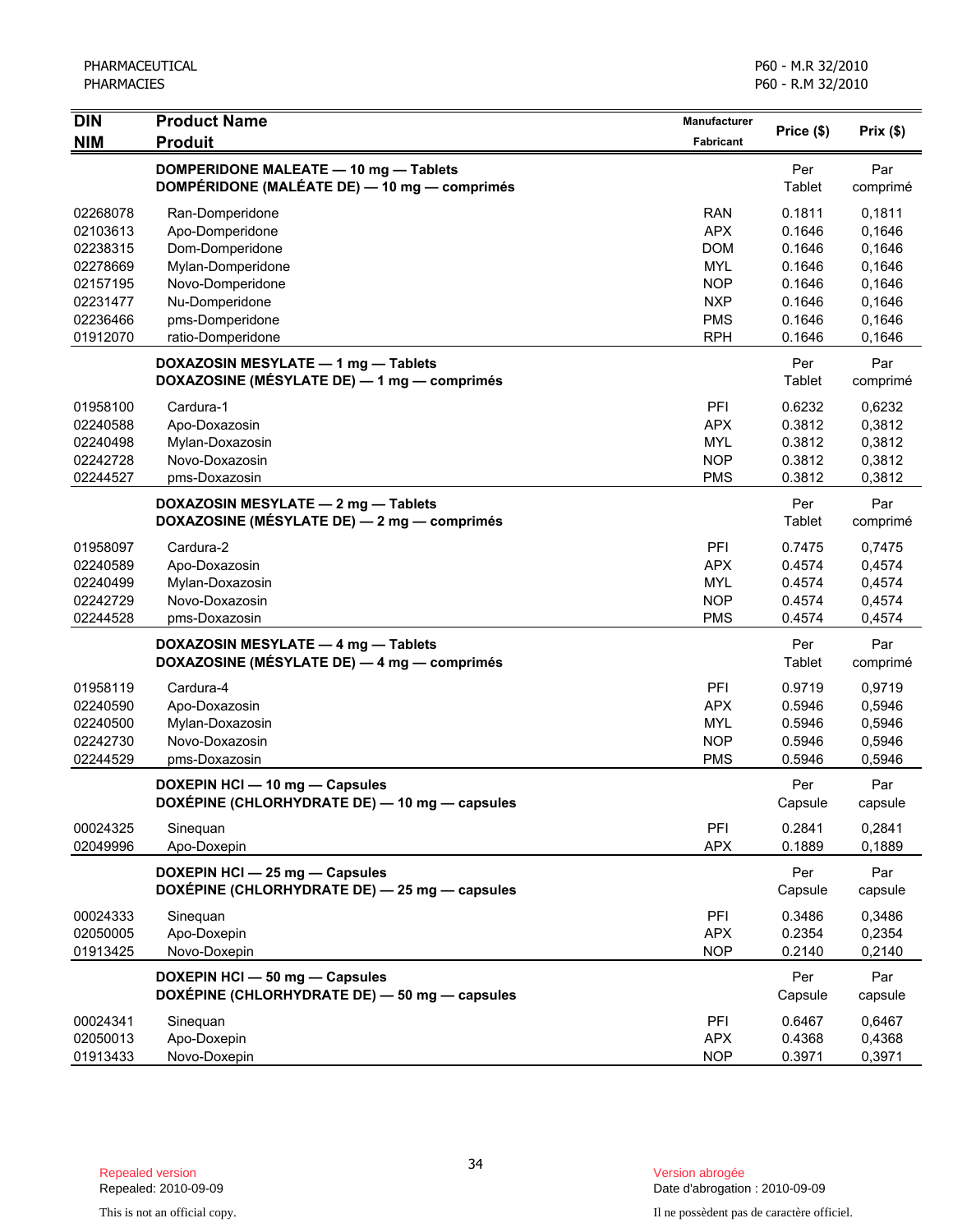| <b>DIN</b><br><b>NIM</b> | <b>Product Name</b><br><b>Produit</b>                                             | Manufacturer<br>Fabricant | Price (\$)       | Prix(\$)         |
|--------------------------|-----------------------------------------------------------------------------------|---------------------------|------------------|------------------|
|                          | DOXEPIN HCI - 75 mg - Capsules                                                    |                           | Per              | Par              |
|                          | DOXÉPINE (CHLORHYDRATE DE) - 75 mg - capsules                                     |                           | Capsule          | capsule          |
| 00400750                 | Sinequan                                                                          | PFI                       | 0.9285           | 0,9285           |
| 02050021<br>01913441     | Apo-Doxepin<br>Novo-Doxepin                                                       | <b>APX</b><br><b>NOP</b>  | 0.6272<br>0.5702 | 0,6272<br>0,5702 |
|                          | DOXEPIN HCI - 100 mg - Capsules                                                   |                           | Per              | Par              |
|                          | DOXÉPINE (CHLORHYDRATE DE) - 100 mg - capsules                                    |                           | Capsule          | capsule          |
| 00326925                 | Sinequan                                                                          | PFI                       | 1.2232           | 1,2232           |
| 02050048                 | Apo-Doxepin                                                                       | <b>APX</b>                | 0.8264           | 0,8264           |
| 01913468                 | Novo-Doxepin                                                                      | <b>NOP</b>                | 0.7513           | 0,7513           |
|                          | DOXEPIN HCI - 150 mg - Capsules<br>DOXÉPINE (CHLORHYDRATE DE) - 150 mg - capsules |                           | Per<br>Capsule   | Par<br>capsule   |
| 00584274                 | Sineguan                                                                          | PFI                       | 1.5557           | 1,5557           |
| 02050056                 | Apo-Doxepin                                                                       | <b>APX</b>                | 1.2397           | 1,2397           |
| 01913476                 | Novo-Doxepin                                                                      | <b>NOP</b>                | 1.1270           | 1,1270           |
|                          | DOXYCYCLINE - 100 mg - Capsules                                                   |                           | Per              | Par              |
|                          | DOXYCYCLINE - 100 mg - capsules                                                   |                           | Capsule          | capsule          |
| 00740713                 | Apo-Doxy                                                                          | <b>APX</b>                | 0.6446           | 0,6446           |
| 00817120                 | Doxycin                                                                           | <b>GPM</b>                | 0.6446           | 0,6446           |
| 00725250                 | Novo-Doxylin                                                                      | <b>NOP</b>                | 0.6446           | 0,6446           |
| 02044668                 | Nu-Doxycycline                                                                    | <b>NXP</b>                | 0.6446           | 0,6446           |
| 02289539                 | pms-Doxycycline                                                                   | <b>PMS</b>                | 0.5860           | 0,5860           |
|                          | DOXYCYCLINE - 100 mg - Tablets                                                    |                           | Per              | Par              |
|                          | DOXYCYCLINE - 100 mg - comprimés                                                  |                           | Tablet           | comprimé         |
| 00874256                 | Apo-Doxy                                                                          | <b>APX</b>                | 0.6446           | 0,6446           |
| 00860751<br>02158574     | Doxycin                                                                           | <b>GPM</b><br><b>NOP</b>  | 0.6446<br>0.6446 | 0,6446           |
| 02091232                 | Novo-Doxylin<br>ratio-Doxycycline                                                 | <b>RPH</b>                | 0.6446           | 0,6446<br>0,6446 |
| 02289466                 | pms-Doxycycline                                                                   | <b>PMS</b>                | 0.5860           | 0,5860           |
|                          | <b>ENALAPRIL - 2.5 mg - Tablets</b>                                               |                           | Per              | Par              |
|                          | $ENALAPRIL - 2.5 mg - comprimés$                                                  |                           | Tablet           | comprimé         |
| 00851795                 | Vasotec                                                                           | MFX                       | 0.8319           | 0.8319           |
| 02020025                 | Apo-Enalapril                                                                     | <b>APX</b>                | 0.5425           | 0,5425           |
| 02291878                 | Co Enalapril                                                                      | COB                       | 0.5425           | 0,5425           |
| 02300036                 | Mylan-Enalapril                                                                   | <b>MYL</b>                | 0.5425           | 0,5425           |
| 02300680                 | Novo-Enalapril                                                                    | <b>NOP</b>                | 0.5425           | 0,5425           |
| 02300079                 | pms-Enalapril                                                                     | <b>PMS</b>                | 0.5425           | 0.5425           |
| 02299984                 | ratio-Enalapril                                                                   | <b>RPH</b>                | 0.5425           | 0,5425           |
| 02299933<br>02300117     | Sandoz Enalapril<br>Taro-Enalapril                                                | SDZ<br><b>TAR</b>         | 0.5425<br>0.5425 | 0,5425<br>0,5425 |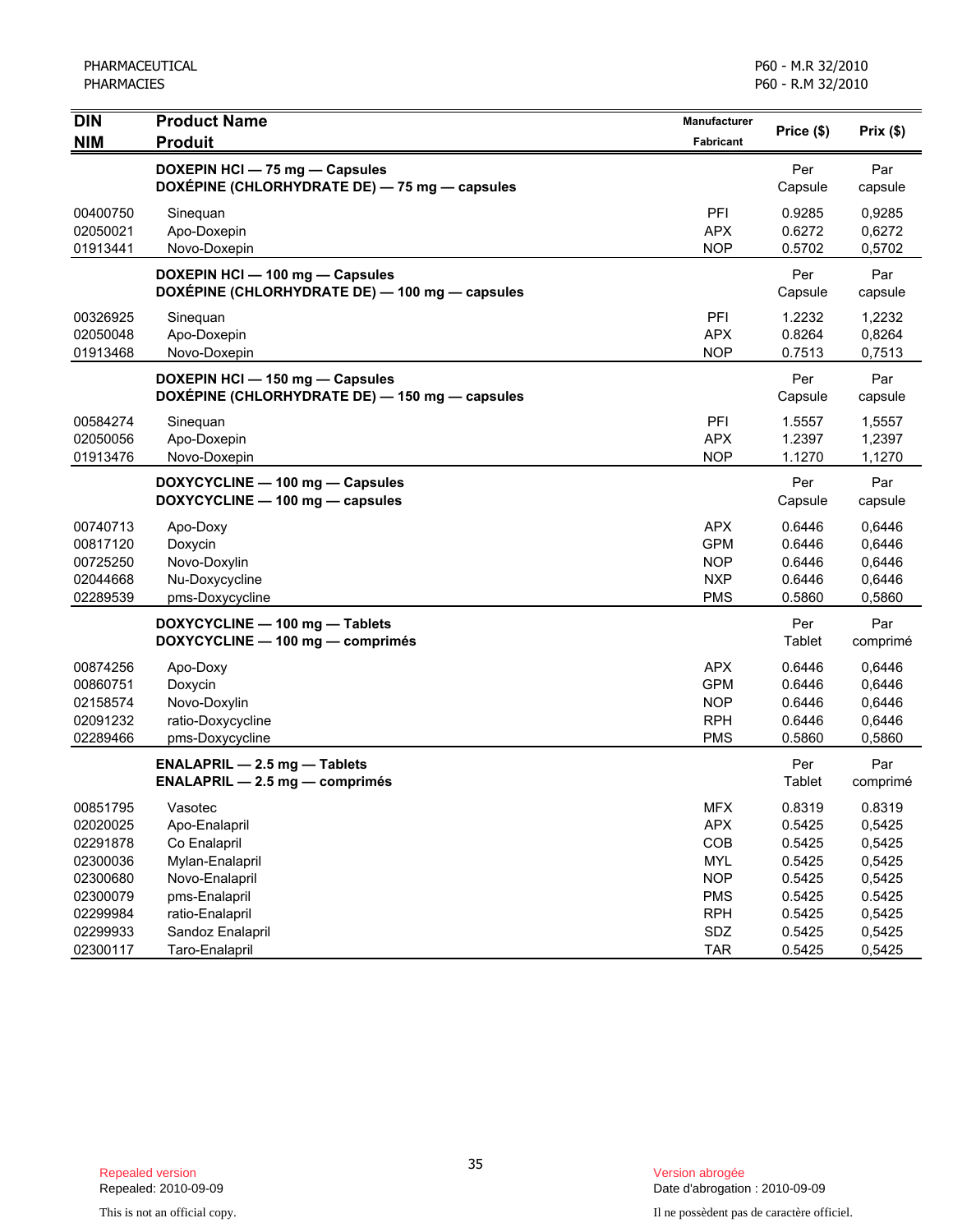| <b>DIN</b> | <b>Product Name</b>                                                 | Manufacturer | Price (\$) | Prix(\$) |
|------------|---------------------------------------------------------------------|--------------|------------|----------|
| <b>NIM</b> | <b>Produit</b>                                                      | Fabricant    |            |          |
|            | <b>ENALAPRIL - 5 mg - Tablets</b>                                   |              | Per        | Par      |
|            | $ENALAPRIL - 5 mg - comprimés$                                      |              | Tablet     | comprimé |
| 00708879   | Vasotec                                                             | <b>MFX</b>   | 0.9841     | 0,9841   |
| 02019884   | Apo-Enalapril                                                       | <b>APX</b>   | 0.6418     | 0,6418   |
| 02291886   | Co Enalapril                                                        | COB          | 0.6418     | 0,6418   |
| 02300044   | Mylan-Enalapril                                                     | <b>MYL</b>   | 0.6418     | 0,6418   |
| 02233005   | Novo-Enalapril                                                      | <b>NOP</b>   | 0.6418     | 0,6418   |
| 02300087   | pms-Enalapril                                                       | <b>PMS</b>   | 0.6418     | 0,6418   |
| 02299992   | ratio-Enalapril                                                     | <b>RPH</b>   | 0.6418     | 0,6418   |
| 02299941   | Sandoz Enalapril                                                    | SDZ          | 0.6418     | 0,6418   |
| 02300125   | Taro-Enalapril                                                      | <b>TAR</b>   | 0.6418     | 0,6418   |
|            | <b>ENALAPRIL - 10 mg - Tablets</b>                                  |              | Per        | Par      |
|            | <b>ENALAPRIL — 10 mg — comprimés</b>                                |              | Tablet     | comprimé |
| 00670901   | Vasotec                                                             | <b>MFX</b>   | 1.1826     | 1,1826   |
| 02019892   | Apo-Enalapril                                                       | <b>APX</b>   | 0.7712     | 0,7712   |
| 02291894   | Co Enalapril                                                        | COB          | 0.7712     | 0,7712   |
| 02300052   | Mylan-Enalapril                                                     | <b>MYL</b>   | 0.7712     | 0,7712   |
| 02233006   | Novo-Enalapril                                                      | <b>NOP</b>   | 0.7712     | 0,7712   |
| 02300095   | pms-Enalapril                                                       | <b>PMS</b>   | 0.7712     | 0,7712   |
| 02300001   | ratio-Enalapril                                                     | <b>RPH</b>   | 0.7712     | 0,7712   |
| 02299968   | Sandoz Enalapril                                                    | SDZ          | 0.7712     | 0,7712   |
| 02300133   | Taro-Enalapril                                                      | <b>TAR</b>   | 0.7712     | 0,7712   |
|            | <b>ENALAPRIL - 20 mg - Tablets</b>                                  |              | Per        | Par      |
|            | <b>ENALAPRIL - 20 mg - comprimés</b>                                |              | Tablet     | comprimé |
| 00670928   | Vasotec                                                             | <b>MFX</b>   | 1.4268     | 1,4268   |
| 02019906   | Apo-Enalapril                                                       | <b>APX</b>   | 0.9305     | 0,9305   |
| 02291908   | Co Enalapril                                                        | COB          | 0.9305     | 0,9305   |
| 02300060   | Mylan-Enalapril                                                     | <b>MYL</b>   | 0.9305     | 0,9305   |
| 02233007   | Novo-Enalapril                                                      | <b>NOP</b>   | 0.9305     | 0,9305   |
| 02300109   | pms-Enalapril                                                       | <b>PMS</b>   | 0.9305     | 0,9305   |
| 02300028   | ratio-Enalapril                                                     | <b>RPH</b>   | 0.9305     | 0,9305   |
| 02299976   | Sandoz Enalapril                                                    | SDZ          | 0.9305     | 0,9305   |
| 02300141   | Taro-Enalapril                                                      | <b>TAR</b>   | 0.9305     | 0,9305   |
|            | ENALAPRIL/HYDROCHLOROTHIAZIDE - 5 mg/12.5 mg - Tablets              |              | Per        | Par      |
|            | ENALAPRIL/HYDROCHLOROTHIAZIDE - 5 mg/12.5 mg - comprimés            |              | Tablet     | comprimé |
| 02242826   | Vaseretic                                                           | <b>MFX</b>   | 0.9695     | 0,9695   |
| 02300222   | Novo-Enalapril/HCTZ                                                 | <b>NOP</b>   | 0.6417     | 0,6417   |
|            |                                                                     |              |            |          |
|            | ENALAPRIL/HYDROCHLOROTHIAZIDE - 10 mg/25 mg - Tablets               |              | Per        | Par      |
|            | ENALAPRIL/HYDROCHLOROTHIAZIDE - 10 mg/25 mg - comprimés             |              | Tablet     | comprimé |
| 00657298   | Vaseretic                                                           | <b>MFX</b>   | 1.1998     | 1,1998   |
| 02300230   | Novo-Enalapril/HCTZ                                                 | <b>NOP</b>   | 0.7712     | 0.7712   |
|            | <b>ERYTHROMYCIN BASE - 250 mg - Enteric Pellet Capsules</b>         |              | Per        | Par      |
|            | ÉRYTHROMYCINE (BASE) — 250 mg — capsules de granules entérosolubles |              | Capsule    | capsule  |
| 00607142   | Eryc                                                                | PFI          | 0.5297     | 0,5297   |
| 00726672   | Apo-Erythro E-C                                                     | <b>APX</b>   | 0.3900     | 0,3900   |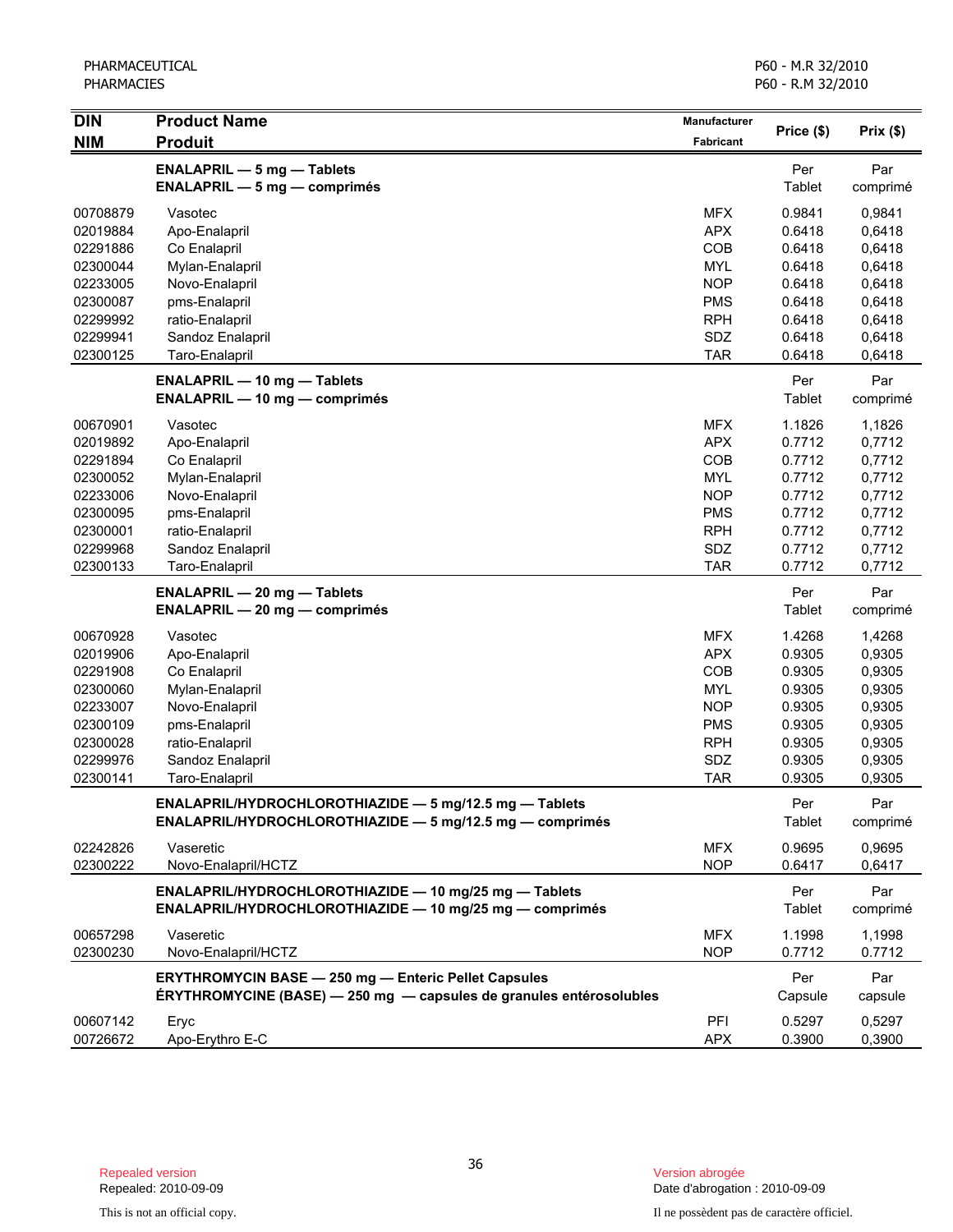| <b>DIN</b><br><b>NIM</b>                     | <b>Product Name</b><br><b>Produit</b>                                                                                                                   | Manufacturer<br>Fabricant                     | Price (\$)                               | Prix(\$)                                 |
|----------------------------------------------|---------------------------------------------------------------------------------------------------------------------------------------------------------|-----------------------------------------------|------------------------------------------|------------------------------------------|
|                                              | <b>ERYTHROMYCIN BASE - 333 mg - Enteric Pellet Capsules</b><br>ÉRYTHROMYCINE (BASE) - 333 mg - capsules de granules entérosolubles                      |                                               | Per<br>Capsule                           | Par<br>capsule                           |
| 00873454<br>01925938                         | Eryc<br>Apo-Erythro E-C                                                                                                                                 | PFI<br><b>APX</b>                             | 0.5884<br>0.4332                         | 0,5884<br>0,4332                         |
|                                              | ESTRADIOL-17B - 50 mcg - Transdermal Patch<br>ESTRADIOL-17B - 50 mcg - timbre transdermique                                                             |                                               | Per<br>Patch                             | Par<br>timbre                            |
| 02244000<br>02246967                         | Estradot<br>Sandoz Estradiol Derm                                                                                                                       | <b>NVT</b><br><b>SDZ</b>                      | 3.0030<br>2.4530                         | 3,0030<br>2,4530                         |
|                                              | ESTRADIOL-17B - 75 mcg - Transdermal Patch<br>ESTRADIOL-17B - 75 mcg - timbre transdermique                                                             |                                               | Per<br>Patch                             | Par<br>timbre                            |
| 02244001<br>02246968                         | Estradot<br>Sandoz Estradiol Derm                                                                                                                       | <b>NVT</b><br>SDZ                             | 3.2244<br>2.6290                         | 3,2244<br>2,6290                         |
|                                              | ESTRADIOL-17B - 100 mcg - Transdermal Patch<br>ESTRADIOL-17B - 100 mcg - timbre transdermique                                                           |                                               | Per<br>Patch                             | Par<br>timbre                            |
| 02244002<br>02246969                         | Estradot<br>Sandoz Estradiol Derm                                                                                                                       | <b>NVT</b><br><b>SDZ</b>                      | 3.4045<br>2.7720                         | 3,4045<br>2,7720                         |
|                                              | ETHINYL ESTRADIOL/LEVONORGESTREL - 0.15 mg/0.03 mg - Tablets<br>ETHINYL ESTRADIOL/LEVONORGESTREL - 0.15 mg/0.03 mg - comprimés                          |                                               | Per<br>Tablet                            | Par<br>comprimé                          |
| 02042320<br>02295946                         | Min Ovral<br>Portia 21                                                                                                                                  | <b>WAY</b><br><b>APX</b>                      | 0.7596<br>0.4636                         | 0,7596<br>0,4636                         |
|                                              | ETHINYL ESTRADIOL/LEVONORGESTREL - 0.15 mg/0.03 mg - Tablets<br>ETHINYL ESTRADIOL/LEVONORGESTREL - 0.15 mg/0.03 mg - comprimés                          |                                               | Per<br>Tablet                            | Par<br>comprimé                          |
| 02042339<br>02295954                         | Min Ovral<br>Portia 28                                                                                                                                  | <b>WAY</b><br><b>APX</b>                      | 0.5697<br>0.3477                         | 0,5697<br>0,3477                         |
|                                              | ETHINYL ESTRADIOL/LEVONORGESTREL - 20 mcg/100 mcg - Tablets<br>ETHINYL ESTRADIOL/LEVONORGESTREL - 20 mcg/100 mcg - comprimés                            |                                               | Per<br>Tablet                            | Par<br>comprimé                          |
| 02236974<br>02298538                         | Alesse<br>Aviane 21                                                                                                                                     | <b>WAY</b><br><b>APX</b>                      | 0.7596<br>0.4636                         | 0,7596<br>0,4636                         |
|                                              | ETHINYL ESTRADIOL/LEVONORGESTREL - 20 mcg/100 mcg - Tablets<br>ETHINYL ESTRADIOL/LEVONORGESTREL - 20 mcg/100 mcg - comprimés                            |                                               | Per<br>Tablet                            | Par<br>comprimé                          |
| 02236975<br>02298546                         | Alesse<br>Aviane 28                                                                                                                                     | <b>WAY</b><br><b>APX</b>                      | 0.5697<br>0.3477                         | 0,5697<br>0,3477                         |
|                                              | ETIDRONATE DISODIUM/CALCIUM CARBONATE - 400 mg/500 mg -<br><b>Tablets</b><br>ÉTIDRONATE DISODIQUE/CALCIUM (CARBONATE DE) — 400 mg/500 mg —<br>comprimés |                                               | Per<br>Kit                               | Par<br>trousse                           |
| 02176017<br>02263866<br>02247323<br>02324199 | Didrocal<br>Co Etidrocal<br>Mylan-Eti-Cal Carepac<br>Novo-Etidronatecal                                                                                 | <b>PGP</b><br>COB<br><b>MYL</b><br><b>NOP</b> | 46.1780<br>29.9900<br>29.9900<br>29.9900 | 46,1780<br>29,9900<br>29,9900<br>29,9900 |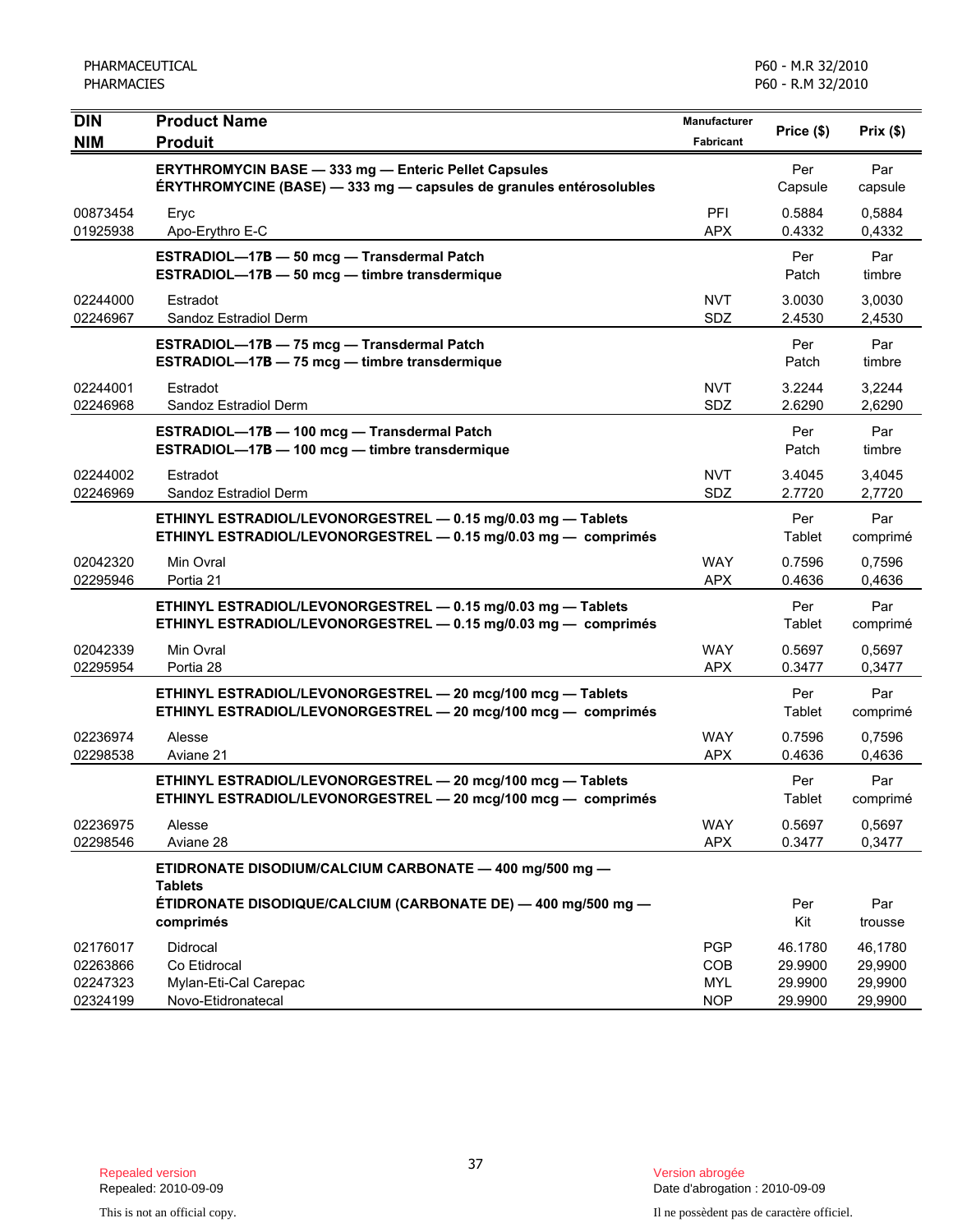| <b>DIN</b>                                               | <b>Product Name</b>                                                                                      | <b>Manufacturer</b>                                                | Price (\$)                                     | Prix(\$)                                       |
|----------------------------------------------------------|----------------------------------------------------------------------------------------------------------|--------------------------------------------------------------------|------------------------------------------------|------------------------------------------------|
| <b>NIM</b>                                               | <b>Produit</b>                                                                                           | <b>Fabricant</b>                                                   |                                                |                                                |
|                                                          | ETIDRONATE DISODIUM - 200 mg - Tablets<br><b>ÉTIDRONATE DISODIQUE — 200 mg — comprimés</b>               |                                                                    | Per<br>Tablet                                  | Par<br>comprimé                                |
| 02248686<br>02245330                                     | Co Etidronate<br>Mylan-Etidronate                                                                        | COB<br><b>MYL</b>                                                  | 1.0093<br>0.9082                               | 1,0093<br>0,9082                               |
|                                                          | FAMCICLOVIR - 125 mg - Tablets<br>FAMCICLOVIR - 125 mg - comprimés                                       |                                                                    | Per<br>Tablet                                  | Par<br>comprimé                                |
| 02229110<br>02278081<br>02292025<br>02305682<br>02278634 | Famvir<br>pms-Famciclovir<br>Apo-Famciclovir<br>Co Famciclovir<br>Sandoz Famciclovir                     | <b>NVT</b><br><b>PMS</b><br><b>APX</b><br>COB<br>SDZ               | 3.0723<br>2.2264<br>2.0240<br>2.0240<br>2.0240 | 3,0723<br>2,2264<br>2,0240<br>2,0240<br>2,0240 |
|                                                          | FAMCICLOVIR - 250 mg - Tablets<br>FAMCICLOVIR - 250 mg - comprimés                                       |                                                                    | Per<br>Tablet                                  | Par<br>comprimé                                |
| 02229129<br>02278103<br>02292041<br>02305690<br>02278642 | Famvir<br>pms-Famciclovir<br>Apo-Famciclovir<br>Co Famciclovir<br>Sandoz Famciclovir                     | <b>NVT</b><br><b>PMS</b><br><b>APX</b><br><b>COB</b><br>SDZ        | 4.1672<br>2.9920<br>2.7200<br>2.7200<br>2.7200 | 4,1672<br>2,9920<br>2,7200<br>2,7200<br>2,7200 |
|                                                          | FAMCICLOVIR - 500 mg - Tablets<br>FAMCICLOVIR - 500 mg - comprimés                                       |                                                                    | Per<br>Tablet                                  | Par<br>comprimé                                |
| 02177102<br>02278111<br>02292068<br>02305704<br>02278650 | Famvir<br>pms-Famciclovir<br>Apo-Famciclovir<br>Co Famciclovir<br>Sandoz Famciclovir                     | <b>NVT</b><br><b>PMS</b><br><b>APX</b><br>COB<br>SDZ               | 7.4387<br>4.6508<br>4.2280<br>4.2280<br>4.2280 | 7,4387<br>4,6508<br>4,2280<br>4,2280<br>4,2280 |
|                                                          | <b>FAMOTIDINE - 20 mg - Tablets</b><br>FAMOTIDINE - 20 mg - comprimés                                    |                                                                    | Per<br><b>Tablet</b>                           | Par<br>comprimé                                |
| 00710121<br>01953842<br>02196018<br>02022133<br>02024195 | Pepcid<br>Apo-Famotidine<br>Mylan-Famotidine<br>Novo-Famotidine<br>Nu-Famotidine                         | <b>MFX</b><br><b>APX</b><br><b>MYL</b><br><b>NOP</b><br><b>NXP</b> | 1.1696<br>0.6486<br>0.6486<br>0.6486<br>0.6486 | 1,1696<br>0,6486<br>0,6486<br>0,6486<br>0,6486 |
|                                                          | <b>FAMOTIDINE - 40 mg - Tablets</b><br>FAMOTIDINE - 40 mg - comprimés                                    |                                                                    | Per<br>Tablet                                  | Par<br>comprimé                                |
| 00710113<br>02196026<br>01953834<br>02022141<br>02024209 | Pepcid<br>Mylan-Famotidine<br>Apo-Famotidine<br>Novo-Famotidine<br>Nu-Famotidine                         | <b>MFX</b><br><b>MYL</b><br><b>APX</b><br><b>NOP</b><br><b>NXP</b> | 2.1270<br>1.1675<br>1.1673<br>1.1673<br>1.1673 | 2,1270<br>1,1675<br>1,1673<br>1,1673<br>1,1673 |
|                                                          | FELODIPINE - 2.5 mg - Extended Release Tablets<br>FÉLODIPINE - 2,5 mg - comprimés à libération prolongée |                                                                    | Per<br>Tablet                                  | Par<br>comprimé                                |
| 02221985<br>02057778                                     | Renedil<br>Plendil                                                                                       | <b>AVE</b><br><b>AZC</b>                                           | 0.5717<br>0.5600                               | 0,5717<br>0,5600                               |

Date d'abrogation : 2010-09-09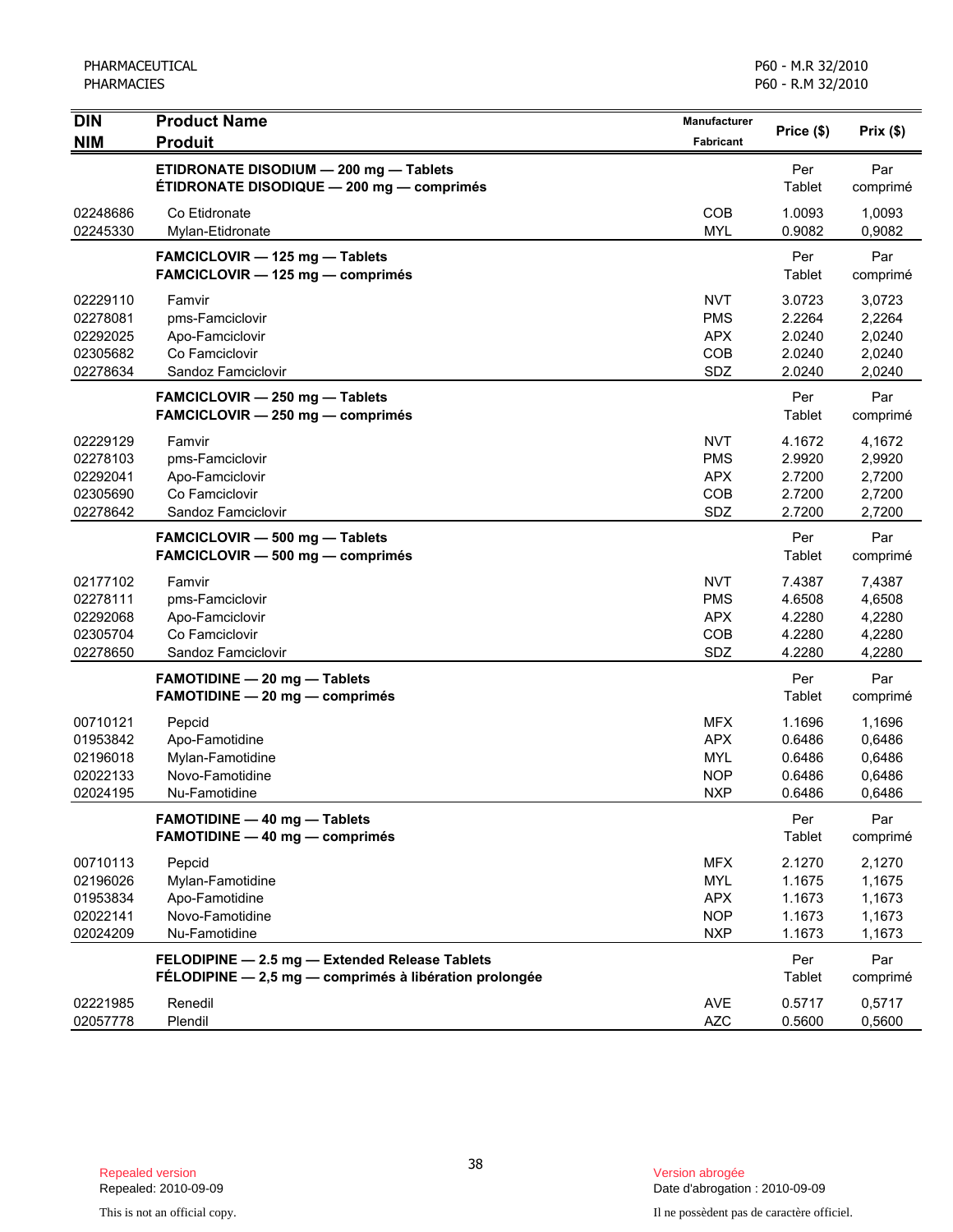| <b>DIN</b><br><b>NIM</b>                                                         | <b>Product Name</b><br><b>Produit</b>                                                                                                                                                          | Manufacturer<br>Fabricant                                                                      | Price (\$)                                                         | Prix(\$)                                                           |
|----------------------------------------------------------------------------------|------------------------------------------------------------------------------------------------------------------------------------------------------------------------------------------------|------------------------------------------------------------------------------------------------|--------------------------------------------------------------------|--------------------------------------------------------------------|
|                                                                                  | FELODIPINE - 5 mg - Extended Release Tablets<br>FÉLODIPINE - 5 mg - comprimés à libération prolongée                                                                                           |                                                                                                | Per<br>Tablet                                                      | Par<br>comprimé                                                    |
| 02221993<br>00851779<br>02280264                                                 | Renedil<br>Plendil<br>Sandoz Felodipine                                                                                                                                                        | AVE<br><b>AZC</b><br>SDZ                                                                       | 0.7951<br>0.7477<br>0.5097                                         | 0.7951<br>0,7477<br>0,5097                                         |
|                                                                                  | FELODIPINE - 10 mg - Extended Release Tablets<br>FÉLODIPINE - 10 mg - comprimés à libération prolongée                                                                                         |                                                                                                | Per<br>Tablet                                                      | Par<br>comprimé                                                    |
| 02222000<br>00851787<br>02280272                                                 | Renedil<br>Plendil<br>Sandoz Felodipine                                                                                                                                                        | <b>AVE</b><br><b>AZC</b><br>SDZ                                                                | 1.1918<br>1.1217<br>0.7647                                         | 1,1918<br>1,1217<br>0,7647                                         |
|                                                                                  | FENOFIBRATE - 67 mg - Capsules<br>$FÉNOFIBRATE - 67 mg - capsules$                                                                                                                             |                                                                                                | Per<br>Capsule                                                     | Par<br>capsule                                                     |
| 02230283<br>02243180<br>02243551                                                 | Lipidil Micro<br>Apo-Feno-Micro<br>Novo-Fenofibrate Micronized/Novo-Fenofibrate (micronisé)                                                                                                    | FFR.<br><b>APX</b><br><b>NOP</b>                                                               | 0.6380<br>0.4759<br>0.4758                                         | 0,6380<br>0,4759<br>0,4758                                         |
|                                                                                  | FENOFIBRATE - 100 mg - Capsules<br>FÉNOFIBRATE - 100 mg - capsules                                                                                                                             |                                                                                                | Per<br>Capsule                                                     | Par<br>capsule                                                     |
| 02225980<br>02223600                                                             | Apo-Fenofibrate<br>Nu-Fenofibrate                                                                                                                                                              | APX<br><b>NXP</b>                                                                              | 0.6105<br>0.6105                                                   | 0,6105<br>0,6105                                                   |
|                                                                                  | FENOFIBRATE - 200 mg - Capsules<br>FÉNOFIBRATE - 200 mg - capsules                                                                                                                             |                                                                                                | Per<br>Capsule                                                     | Par<br>capsule                                                     |
| 02240210<br>02239864<br>02146959<br>02243552<br>02231780<br>02273551<br>02250039 | Gen-Fenofibrate Micro<br>Apo-Feno-Micro<br>Lipidil-Micro<br>Novo-Fenofibrate Micronized/Novo-Fenofibrate (micronisé)<br>pms-Fenofibrate Micro<br>pms-Fenofibrate Micro<br>ratio-Fenofibrate MC | <b>GPM</b><br><b>APX</b><br><b>FFR</b><br><b>NOP</b><br><b>PMS</b><br><b>PMS</b><br><b>RPH</b> | 1.3310<br>1.1979<br>1.1979<br>1.1979<br>1.1979<br>1.1979<br>1.1979 | 1,3310<br>1,1979<br>1,1979<br>1,1979<br>1,1979<br>1,1979<br>1,1979 |
|                                                                                  | FENOFIBRATE - 100 mg - Tablets<br>FENOFIBRATE - 100 mg - comprimés                                                                                                                             |                                                                                                | Per<br>Tablet                                                      | Par<br>comprimé                                                    |
| 02241601<br>02246859<br>02289083<br>02288044                                     | Lipidil Supra<br>Apo-Feno Super<br>Novo-Fenofibrate-S<br>Sandoz Fenofibrate S                                                                                                                  | <b>FFR</b><br><b>APX</b><br><b>NOP</b><br>SDZ                                                  | 1.2495<br>0.8663<br>0.7877<br>0.7877                               | 1,2495<br>0,8663<br>0,7877<br>0,7877                               |
|                                                                                  | FENOFIBRATE - 160 mg - Tablets<br>FENOFIBRATE - 160 mg - comprimés                                                                                                                             |                                                                                                | Per<br>Tablet                                                      | Par<br>comprimé                                                    |
| 02241602<br>02246860<br>02250004<br>02289091<br>02288052                         | Lipidil Supra<br>Apo-Feno Super<br>Fenomax<br>Novo-Fenofibrate-S<br>Sandoz Fenofibrate S                                                                                                       | <b>FFR</b><br><b>APX</b><br><b>ORX</b><br><b>NOP</b><br>SDZ                                    | 1.3976<br>0.9317<br>0.9317<br>0.8470<br>0.8470                     | 1,3976<br>0,9317<br>0,9317<br>0,8470<br>0,8470                     |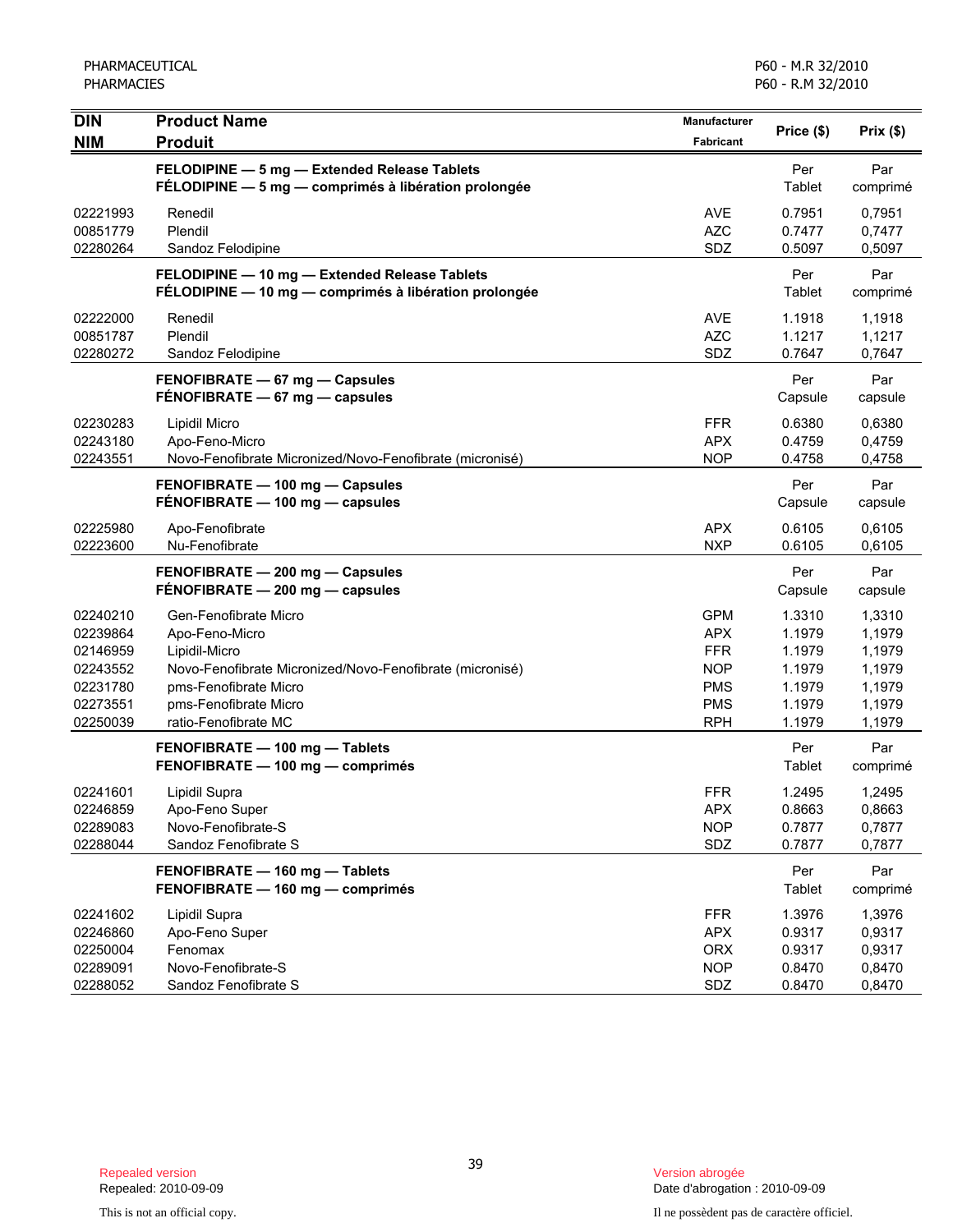| <b>DIN</b>                                                                       | <b>Product Name</b>                                                                                                         | Manufacturer                                                                     |                                                                           | Prix(\$)                                                                  |
|----------------------------------------------------------------------------------|-----------------------------------------------------------------------------------------------------------------------------|----------------------------------------------------------------------------------|---------------------------------------------------------------------------|---------------------------------------------------------------------------|
| <b>NIM</b>                                                                       | <b>Produit</b>                                                                                                              | <b>Fabricant</b>                                                                 | Price (\$)                                                                |                                                                           |
|                                                                                  | FENTANYL - 12 mcg - Transdermal Patch<br>FENTANYL - 12 mcg - timbre transdermique                                           |                                                                                  | Per<br>Patch                                                              | Par<br>timbre                                                             |
| 02280345<br>02330105<br>02311925<br>02327112                                     | Duragesic<br>Ran-Fentanyl Matrix<br>ratio-Fentanyl<br>Sandoz Fentanyl MTX                                                   | <b>JAN</b><br><b>RAN</b><br><b>RPH</b><br>SDZ                                    | 4.9098<br>3.1980<br>3.1980<br>3.1980                                      | 4,9098<br>3,1980<br>3,1980<br>3,1980                                      |
|                                                                                  | FENTANYL - 25 mcg - Transdermal Patch<br>FENTANYL - 25 mcg - timbre transdermique                                           |                                                                                  | Per<br>Patch                                                              | Par<br>timbre                                                             |
| 02275813<br>01937383<br>02249391<br>02282941<br>02314630<br>02330113<br>02327120 | Duragesic MAT<br>Duragesic<br>Ran-Fentanyl<br>ratio-Fentanyl<br>Novo-Fentanyl<br>Ran-Fentanyl Matrix<br>Sandoz Fentanyl MTX | JAN<br>JAN<br><b>RAN</b><br><b>RPH</b><br><b>NOP</b><br><b>RAN</b><br>SDZ        | 11.4980<br>11.4972<br>7.1995<br>6.5450<br>5.9500<br>5.9500<br>5.9500      | 11,4980<br>11,4972<br>7,1995<br>6,5450<br>5,9500<br>5,9500<br>5,9500      |
|                                                                                  | FENTANYL - 50 mcg - Transdermal Patch<br>FENTANYL - 50 mcg - timbre transdermique                                           |                                                                                  | Per<br>Patch                                                              | Par<br>timbre                                                             |
| 02275821<br>01937391<br>02249413<br>02282968<br>02314649<br>02330121<br>02327147 | Duragesic MAT<br>Duragesic<br>Ran-Fentanyl<br>ratio-Fentanyl<br>Novo-Fentanyl<br>Ran-Fentanyl Matrix<br>Sandoz Fentanyl MTX | <b>JAN</b><br>JAN<br><b>RAN</b><br><b>RPH</b><br><b>NOP</b><br><b>RAN</b><br>SDZ | 21.6360<br>21.6348<br>13.5520<br>12.3200<br>11.2000<br>11.2000<br>11.2000 | 21,6360<br>21,6348<br>13,5520<br>12,3200<br>11,2000<br>11,2000<br>11,2000 |
|                                                                                  | FENTANYL - 75 mcg - Transdermal Patch<br>FENTANYL - 75 mcg - timbre transdermique                                           |                                                                                  | Per<br>Patch                                                              | Par<br>timbre                                                             |
| 02275848<br>01937405<br>02249421<br>02282976<br>02314657<br>02330148<br>02327155 | Duragesic MAT<br>Duragesic<br>Ran-Fentanyl<br>ratio-Fentanyl<br>Novo-Fentanyl<br>Ran-Fentanyl Matrix<br>Sandoz Fentanyl MTX | JAN<br><b>JAN</b><br><b>RAN</b><br><b>RPH</b><br><b>NOP</b><br><b>RAN</b><br>SDZ | 30.4300<br>30.4282<br>19.0575<br>17.3250<br>15.7500<br>15.7500<br>15.7500 | 30,4300<br>30,4282<br>19,0575<br>17,3250<br>15,7500<br>15,7500<br>15,7500 |
|                                                                                  | FENTANYL - 100 mcg - Transdermal Patch<br>FENTANYL - 100 mcg - timbre transdermique                                         |                                                                                  | Per<br>Patch                                                              | Par<br>timbre                                                             |
| 02275856<br>01937413<br>02249448<br>02282984<br>02314665<br>02330156<br>02327163 | Duragesic MAT<br>Duragesic<br>Ran-Fentanyl<br>ratio-Fentanyl<br>Novo-Fentanyl<br>Ran-Fentanyl Matrix<br>Sandoz Fentanyl MTX | JAN<br><b>JAN</b><br><b>RAN</b><br><b>RPH</b><br><b>NOP</b><br><b>RAN</b><br>SDZ | 37.8760<br>37.8752<br>23.7160<br>21.5600<br>19.6000<br>19.6000<br>19.6000 | 37,8760<br>37,8752<br>23,7160<br>21,5600<br>19,6000<br>19,6000<br>19,6000 |
|                                                                                  | FERROUS GLUCONATE - 300 mg - Tablets<br>FER (GLUCONATE DE) - 300 mg - comprimés                                             |                                                                                  | Per<br>Tablet                                                             | Par<br>comprimé                                                           |
| 00545031<br>00031097<br>00021458                                                 | Apo-Ferrous Gluconate<br>Jamp-Ferrous Gluconate<br>Novo-Ferrogluc                                                           | <b>APX</b><br><b>JPC</b><br><b>NOP</b>                                           | 0.0404<br>0.0367<br>0.0254                                                | 0,0404<br>0,0367<br>0,0254                                                |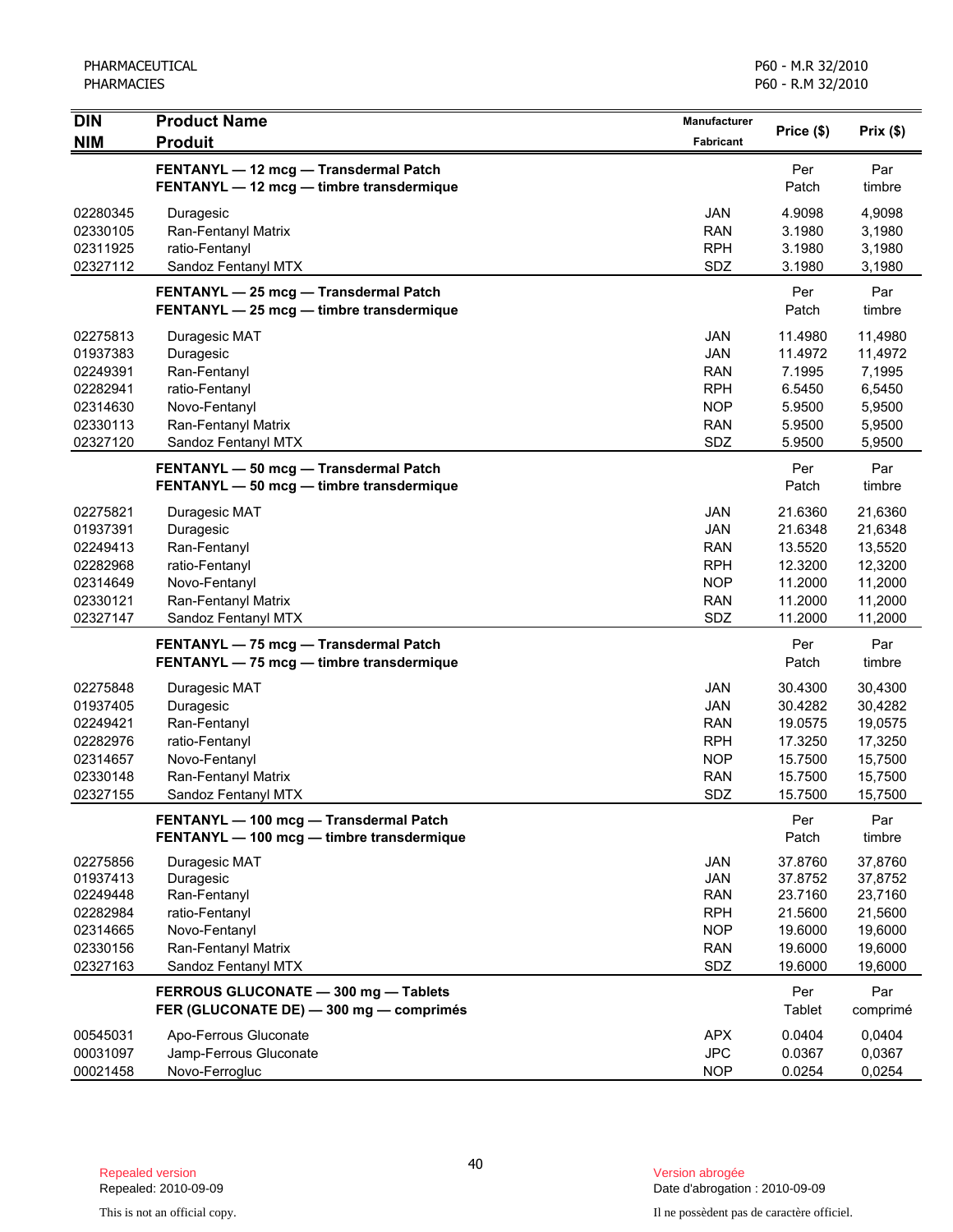| <b>DIN</b>                                                           | <b>Product Name</b>                                                                                               | <b>Manufacturer</b>                                                       | Price (\$)                                               | Prix(\$)                                                 |
|----------------------------------------------------------------------|-------------------------------------------------------------------------------------------------------------------|---------------------------------------------------------------------------|----------------------------------------------------------|----------------------------------------------------------|
| <b>NIM</b>                                                           | <b>Produit</b>                                                                                                    | Fabricant                                                                 |                                                          |                                                          |
|                                                                      | FLECAINIDE - 50 mg - Tablets<br>FLECAINIDE - 50 mg - comprimés                                                    |                                                                           | Per<br>Tablet                                            | Par<br>comprimé                                          |
| 01966197<br>02275538                                                 | Tambocor<br>Apo-Flecainide                                                                                        | <b>MMH</b><br><b>APX</b>                                                  | 0.5802<br>0.3956                                         | 0,5802<br>0,3956                                         |
|                                                                      | FLECAINIDE - 100 mg - Tablets<br>FLECAINIDE - 100 mg - comprimés                                                  |                                                                           | Per<br>Tablet                                            | Par<br>comprimé                                          |
| 01966200<br>02275546                                                 | Tambocor<br>Apo-Flecainide                                                                                        | <b>MMH</b><br><b>APX</b>                                                  | 1.1604<br>0.7912                                         | 1,1604<br>0,7912                                         |
|                                                                      | FLUCONAZOLE - 50 mg - Tablets<br>FLUCONAZOLE - 50 mg - comprimés                                                  |                                                                           | Per<br>Tablet                                            | Par<br>comprimé                                          |
| 02245643<br>02237370<br>02245292<br>02236978<br>02249294<br>02281260 | pms-Fluconazole<br>Apo-Fluconazole<br>Mylan-Fluconazole<br>Novo-Fluconazole<br>Taro-Fluconazole<br>Co Fluconazole | <b>PMS</b><br><b>APX</b><br><b>MYL</b><br><b>NOP</b><br><b>TAR</b><br>COB | 3.8214<br>3.4393<br>3.4393<br>3.4393<br>3.4393<br>3.1266 | 3,8214<br>3,4393<br>3,4393<br>3,4393<br>3,4393<br>3,1266 |
|                                                                      | FLUCONAZOLE - 100 mg - Tablets<br>FLUCONAZOLE - 100 mg - comprimés                                                |                                                                           | Per<br>Tablet                                            | Par<br>comprimé                                          |
| 02245644<br>02245293<br>02237371<br>02249308<br>02236979<br>02281279 | pms-Fluconazole<br>Mylan-Fluconazole<br>Apo-Fluconazole<br>Taro-Fluconazole<br>Novo-Fluconazole<br>Co Fluconazole | <b>PMS</b><br><b>MYL</b><br><b>APX</b><br><b>TAR</b><br><b>NOP</b><br>COB | 6.7791<br>6.1013<br>6.1012<br>6.1012<br>6.1011<br>5.5466 | 6,7791<br>6,1013<br>6,1012<br>6,1012<br>6,1011<br>5,5466 |
|                                                                      | FLUCONAZOLE - 150 mg - Capsules<br>FLUCONAZOLE - 150 mg - capsules                                                |                                                                           | Per<br>Capsule                                           | Par<br>capsule                                           |
| 02141442<br>02245697<br>02282348<br>02241895<br>02323419             | Diflucan<br>Mylan-Fluconazole<br>pms-Fluconazole<br>Apo-Fluconazole<br>Co Fluconazole                             | PFI<br><b>MYL</b><br><b>PMS</b><br><b>APX</b><br>COB                      | 16.0124<br>10.1090<br>10.1090<br>10.1035<br>9.1850       | 16,0124<br>10,1090<br>10,1090<br>10,1035<br>9,1850       |
|                                                                      | FLUCONAZOLE - 2 mg/mL - Injection<br>FLUCONAZOLE - 2 mg/ml - injection                                            |                                                                           | Per<br>mL                                                | Par<br>ml                                                |
| 00891835<br>02247922<br>02247749                                     | Diflucan<br>Fluconazole<br>Fluconazole Omega                                                                      | PFI<br><b>NOP</b><br>OMA                                                  | 0.5823<br>0.5093<br>0.4026                               | 0,5823<br>0,5093<br>0,4026                               |
|                                                                      | FLUNISOLIDE - 0.025% - Nasal Solution<br>FLUNISOLIDE - 0,025 % - solution nasale                                  |                                                                           | Per<br>Dose                                              | Par<br>dose                                              |
| 02162687<br>00878790<br>01927167<br>02239288                         | Rhinalar<br>ratio-Flunisolide<br>Rhinaris-F<br>Apo-Flunisolide                                                    | <b>HLR</b><br><b>RPH</b><br><b>PMS</b><br><b>APX</b>                      | 0.0872<br>0.0654<br>0.0610<br>0.0594                     | 0,0872<br>0,0654<br>0,0610<br>0,0594                     |
|                                                                      | FLUOCINONIDE - 0.05% - Gel<br>FLUOCINONIDE $-$ 0,05 % $-$ gel                                                     |                                                                           | Per<br>Gram                                              | Par<br>gramme                                            |
| 02161974<br>02236997                                                 | Topsyn<br>Lyderm                                                                                                  | <b>MDC</b><br><b>TPT</b>                                                  | 0.5638<br>0.3762                                         | 0,5638<br>0,3762                                         |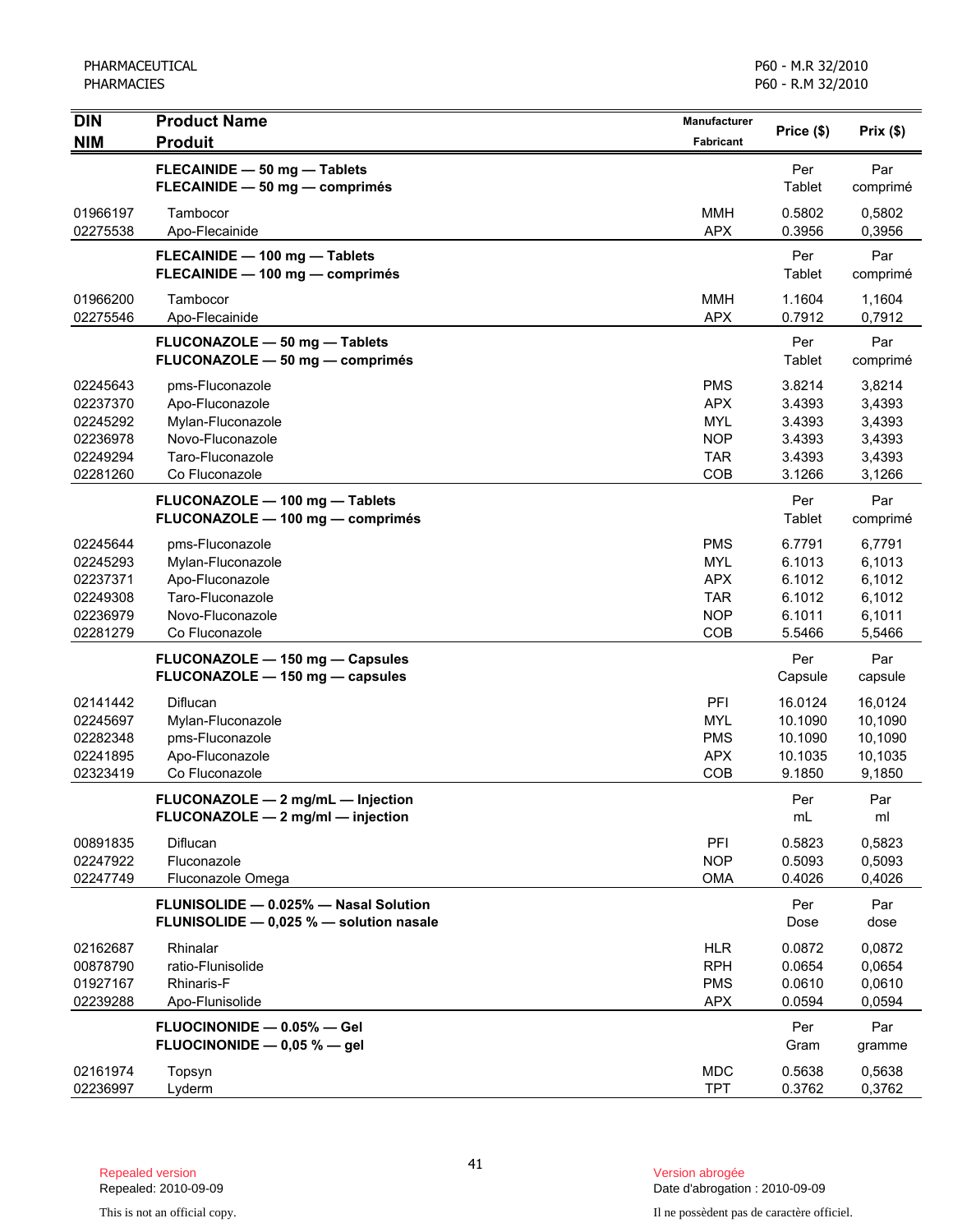| <b>DIN</b> | <b>Product Name</b>                              | Manufacturer | Price (\$) | Prix(\$) |
|------------|--------------------------------------------------|--------------|------------|----------|
| <b>NIM</b> | <b>Produit</b>                                   | Fabricant    |            |          |
|            | FLUOCINONIDE - 0.05% - Ointment                  |              | Per        | Par      |
|            | FLUOCINONIDE - 0,05 % - pommade                  |              | Gram       | gramme   |
| 02161966   | Lidex                                            | <b>MDC</b>   | 0.5565     | 0,5565   |
| 02236996   | Lyderm                                           | <b>TPT</b>   | 0.3707     | 0,3707   |
|            | FLUOCINONIDE - 0.05% - Topical Cream             |              | Per        | Par      |
|            | FLUOCINONIDE - 0,05 % - crème topique            |              | Gram       | gramme   |
| 02161923   | Lidex                                            | <b>MDC</b>   | 0.5078     | 0,5078   |
| 00716863   | Lyderm                                           | <b>TPT</b>   | 0.5075     | 0,5075   |
|            | FLUOROMETHOLONE - 0.1% - Ophthalmic Suspension   |              |            |          |
|            | FLUOROMÉTHOLONE - 0,1 % - suspension ophtalmique |              | Per mL     | Par ml   |
| 00247855   | FML 0.1%/FML 0,1 %                               | <b>ALL</b>   | 2.8028     | 2,8028   |
| 02238568   | pms-Fluorometholone                              | <b>PMS</b>   | 1.8513     | 1,8513   |
|            | <b>FLUOXETINE - 10 mg - Capsules</b>             |              | Per        | Par      |
|            | FLUOXÉTINE - 10 mg - capsules                    |              | Capsule    | capsule  |
| 02018985   | Prozac                                           | LIL          | 2.0217     | 2,0217   |
| 02177617   | Dom-Fluoxetine                                   | <b>DOM</b>   | 1.2951     | 1,2951   |
| 02237813   | Mylan-Fluoxetine                                 | <b>MYL</b>   | 1.2951     | 1,2951   |
| 02192756   | Nu-Fluoxetine                                    | <b>NXP</b>   | 1.2951     | 1,2951   |
| 02177579   | pms-Fluoxetine                                   | <b>PMS</b>   | 1.2951     | 1,2951   |
| 02242177   | Co Fluoxetine                                    | <b>RED</b>   | 1.2951     | 1,2951   |
| 02216353   | Apo-Fluoxetine                                   | <b>APX</b>   | 1.2950     | 1,2950   |
| 02216582   | Novo-Fluoxetine                                  | <b>NOP</b>   | 1.2950     | 1,2950   |
| 02241371   | ratio-Fluoxetine                                 | <b>RPH</b>   | 1.2950     | 1,2950   |
| 02243486   | Sandoz Fluoxetine                                | SDZ          | 1.2950     | 1,2950   |
|            | FLUOXETINE - 20 mg - Capsules                    |              | Per        | Par      |
|            | FLUOXÉTINE - 20 mg - capsules                    |              | Capsule    | capsule  |
| 00636622   | Prozac                                           | LIL          | 2.0233     | 2,0233   |
| 02177587   | pms-Fluoxetine                                   | <b>PMS</b>   | 1.1917     | 1,1917   |
| 02237814   | Mylan-Fluoxetine                                 | <b>MYL</b>   | 1.1124     | 1,1124   |
| 02192764   | Nu-Fluoxetine                                    | <b>NXP</b>   | 1.1124     | 1,1124   |
| 02242178   | Co Fluoxetine                                    | RED          | 1.1124     | 1,1124   |
| 02216361   | Apo-Fluoxetine                                   | <b>APX</b>   | 1.1123     | 1,1123   |
| 02216590   | Novo-Fluoxetine                                  | <b>NOP</b>   | 1.1123     | 1,1123   |
| 02241374   | ratio-Fluoxetine                                 | <b>RPH</b>   | 1.1123     | 1,1123   |
| 02243487   | Sandoz Fluoxetine                                | SDZ          | 1.1123     | 1,1123   |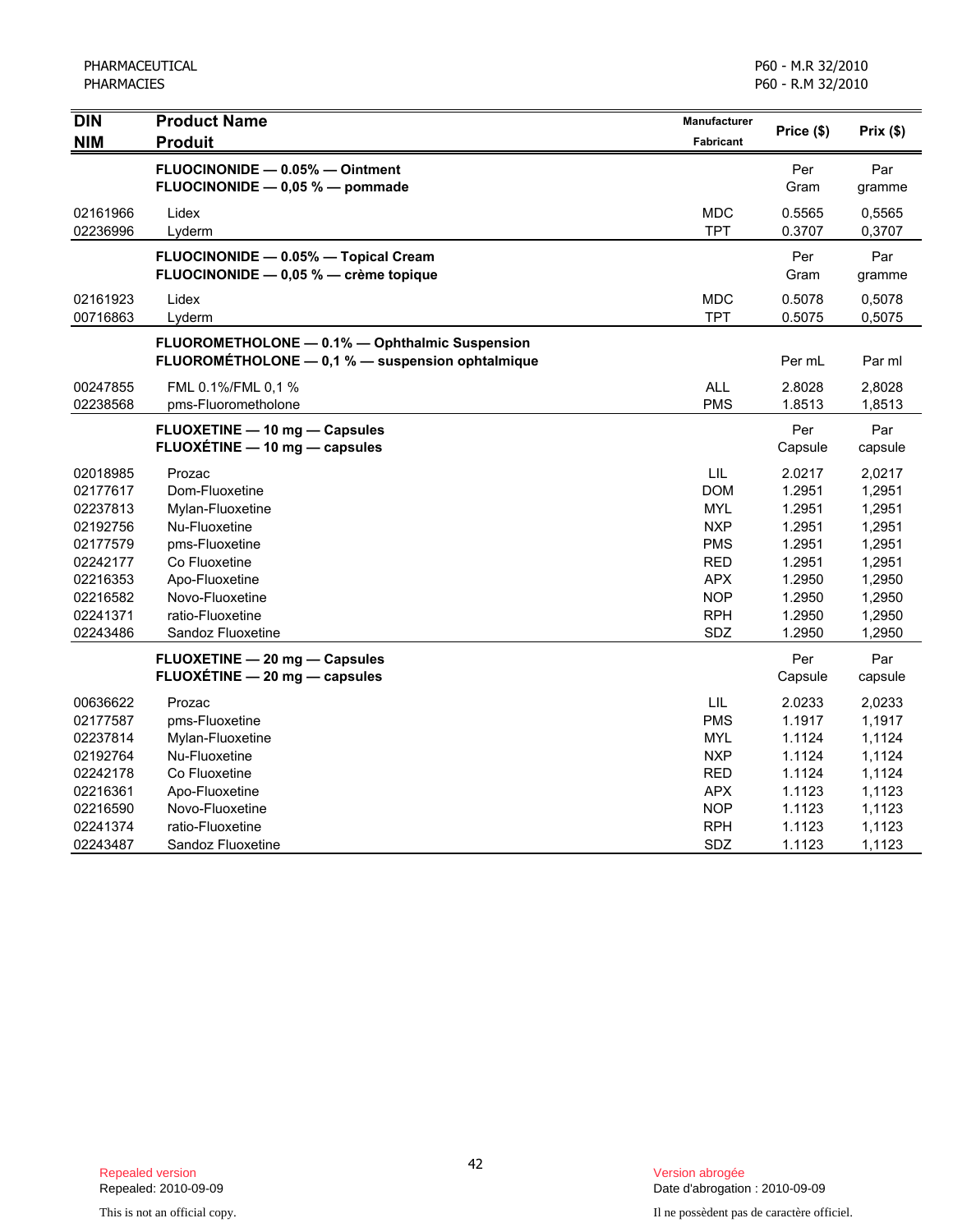| <b>DIN</b>                                                                                   | <b>Product Name</b>                                                                                                                            | Manufacturer                                                                                   |                                                                              |                                                                              |
|----------------------------------------------------------------------------------------------|------------------------------------------------------------------------------------------------------------------------------------------------|------------------------------------------------------------------------------------------------|------------------------------------------------------------------------------|------------------------------------------------------------------------------|
| <b>NIM</b>                                                                                   | <b>Produit</b>                                                                                                                                 | Fabricant                                                                                      | Price (\$)                                                                   | Prix(\$)                                                                     |
|                                                                                              | FLUPHENAZINE DECANOATE - 100 mg/mL - Injection<br>FLUPHÉNAZINE (DÉCANOATE DE) - 100 mg/ml - injection                                          |                                                                                                | Per mL                                                                       | Par ml                                                                       |
| 02241928<br>00755575                                                                         | pms-Fluphenazine Decanoate<br>Modecate Concentrate/Modecate concentré                                                                          | <b>PMS</b><br>SQU                                                                              | 32.7600<br>32.7580                                                           | 32,7600<br>32,7580                                                           |
|                                                                                              | FLURBIPROFEN - 50 mg - Tablets<br>FLURBIPROFÈNE - 50 mg - comprimés                                                                            |                                                                                                | Per<br>Tablet                                                                | Par<br>comprimé                                                              |
| 00647942<br>02020661<br>01912046<br>02100509                                                 | Ansaid<br>Nu-Flurbiprofen<br>Apo-Flurbiprofen<br>Novo-Flurprofen                                                                               | PFI<br><b>NXP</b><br><b>APX</b><br><b>NOP</b>                                                  | 0.5637<br>0.3415<br>0.2820<br>0.2820                                         | 0,5637<br>0,3415<br>0,2820<br>0,2820                                         |
|                                                                                              | FLURBIPROFEN - 100 mg - Tablets<br>FLURBIPROFÈNE - 100 mg - comprimés                                                                          |                                                                                                | Per<br>Tablet                                                                | Par<br>comprimé                                                              |
| 00600792<br>02020688<br>00675199<br>01912038<br>02100517                                     | Ansaid<br>Nu-Flurbiprofen<br>ratio-Flurbiprofen<br>Apo-Flurbiprofen<br>Novo-Flurprofen                                                         | PFI<br><b>NXP</b><br><b>RPH</b><br><b>APX</b><br><b>NOP</b>                                    | 0.7379<br>0.5170<br>0.5170<br>0.3859<br>0.3859                               | 0,7379<br>0,5170<br>0,5170<br>0,3859<br>0,3859                               |
|                                                                                              | FLUTAMIDE - 250 mg - Tablets<br>FLUTAMIDE - 250 mg - comprimés                                                                                 |                                                                                                | Per<br>Tablet                                                                | Par<br>comprimé                                                              |
| 02230104<br>02238560<br>00637726<br>02230089                                                 | pms-Flutamide<br>Apo-Flutamide<br>Euflex<br>Novo-Flutamide                                                                                     | <b>PMS</b><br><b>APX</b><br><b>SCH</b><br><b>NOP</b>                                           | 1.6537<br>1.4883<br>1.4883<br>1.4883                                         | 1,6537<br>1,4883<br>1,4883<br>1,4883                                         |
|                                                                                              | FLUTICASONE - 120 Dose - 50 mcg - Nasal Spray<br>FLUTICASONE - 120 doses - 50mcg - vaporisateur nasal                                          |                                                                                                | Per<br>Dose                                                                  | Par<br>dose                                                                  |
| 02213672<br>02294745                                                                         | Flonase<br>Apo-Fluticasone                                                                                                                     | <b>GSK</b><br><b>APX</b>                                                                       | 0.2749<br>0.1830                                                             | 0,2749<br>0,1830                                                             |
|                                                                                              | FLUVOXAMINE MALEATE - 50 mg - Tablets<br>FLUVOXAMINE (MALÉATE DE) - 50 mg - comprimés                                                          |                                                                                                | Per<br>Tablet                                                                | Par<br>comprimé                                                              |
| 01919342<br>02240682<br>02231329<br>02218453<br>02255529<br>02239953<br>02231192<br>02247054 | Luvox<br>pms-Fluvoxamine<br>Apo-Fluvoxamine<br>ratio-Fluvoxamine<br>Co Fluvoxamine<br>Novo-Fluvoxamine<br>Nu-Fluvoxamine<br>Sandoz Fluvoxamine | <b>SPH</b><br><b>PMS</b><br><b>APX</b><br><b>RPH</b><br>COB<br><b>NOP</b><br><b>NXP</b><br>SDZ | 0.9262<br>0.6053<br>0.5447<br>0.5447<br>0.5447<br>0.5447<br>0.5447<br>0.5447 | 0,9262<br>0,6053<br>0,5447<br>0,5447<br>0,5447<br>0,5447<br>0,5447<br>0,5447 |
|                                                                                              | FLUVOXAMINE MALEATE - 100 mg - Tablets<br>FLUVOXAMINE (MALÉATE DE) - 100 mg - comprimés                                                        |                                                                                                | Per<br>Tablet                                                                | Par<br>comprimé                                                              |
| 01919369<br>02240683<br>02231330<br>02218461<br>02255537<br>02239954<br>02231193             | Luvox<br>pms-Fluvoxamine<br>Apo-Fluvoxamine<br>ratio-Fluvoxamine<br>Co Fluvoxamine<br>Novo-Fluvoxamine<br>Nu-Fluvoxamine                       | <b>SPH</b><br><b>PMS</b><br><b>APX</b><br><b>RPH</b><br><b>COB</b><br><b>NOP</b><br><b>NXP</b> | 1.6647<br>0.9793<br>0.9792<br>0.9792<br>0.9792<br>0.9792<br>0.9792           | 1,6647<br>0,9793<br>0,9792<br>0,9792<br>0,9792<br>0,9792<br>0,9792           |
| 02247055                                                                                     | Sandoz Fluvoxamine                                                                                                                             | SDZ                                                                                            | 0.9792                                                                       | 0,9792                                                                       |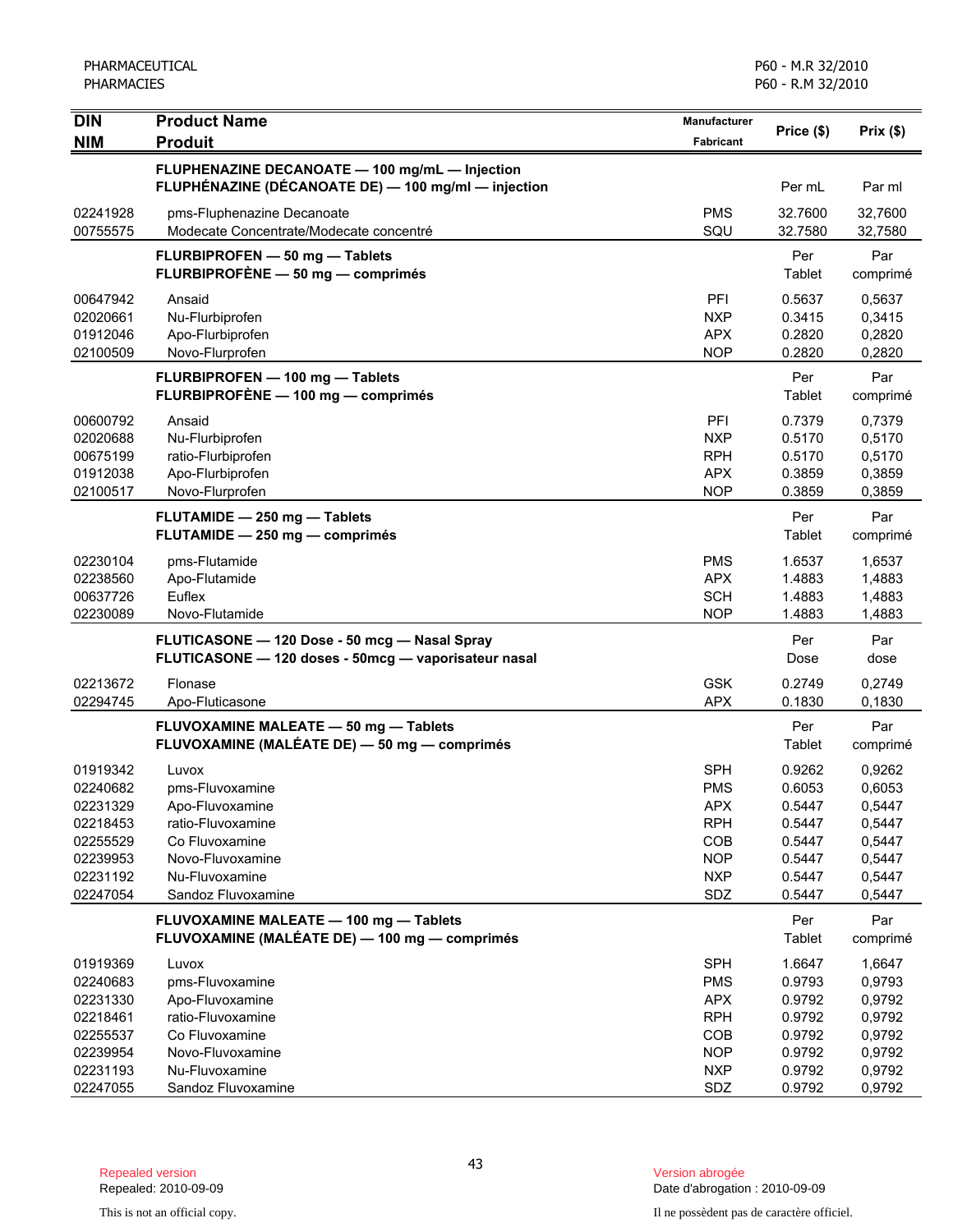| <b>DIN</b><br><b>NIM</b>                                             | <b>Product Name</b><br><b>Produit</b>                                                                                                                                                                                                  | Manufacturer<br><b>Fabricant</b>                                   | Price (\$)                                               | Prix(\$)                                                 |
|----------------------------------------------------------------------|----------------------------------------------------------------------------------------------------------------------------------------------------------------------------------------------------------------------------------------|--------------------------------------------------------------------|----------------------------------------------------------|----------------------------------------------------------|
|                                                                      | FOSINOPRIL SODIUM - 10 mg - Tablets<br>FOSINOPRIL SODIQUE - 10 mg - comprimés                                                                                                                                                          |                                                                    | Per<br>Tablet                                            | Par<br>comprimé                                          |
| 01907107<br>02247802<br>02266008<br>02262401<br>02242733<br>02255944 | Monopril<br>Novo-Fosinopril<br>Apo-Fosinopril<br>Mylan-Fosinopril<br>Lin-Fosinopril<br>pms-Fosinopril                                                                                                                                  | SQU<br><b>NOP</b><br><b>APX</b><br><b>MYL</b><br>LIN<br><b>PMS</b> | 0.9583<br>0.6083<br>0.5475<br>0.5475<br>0.5475<br>0.5475 | 0,9583<br>0,6083<br>0,5475<br>0,5475<br>0,5475<br>0,5475 |
|                                                                      | FOSINOPRIL SODIUM - 20 mg - Tablets<br>FOSINOPRIL SODIQUE - 20 mg - comprimés                                                                                                                                                          |                                                                    | Per<br>Tablet                                            | Par<br>comprimé                                          |
| 01907115<br>02247803<br>02266016<br>02262428<br>02242734<br>02255952 | Monopril<br>Novo-Fosinopril<br>Apo-Fosinopril<br>Mylan-Fosinopril<br>Lin-Fosinopril<br>pms-Fosinopril                                                                                                                                  | SQU<br><b>NOP</b><br><b>APX</b><br>MYL<br>LIN<br><b>PMS</b>        | 1.1523<br>0.7315<br>0.6584<br>0.6584<br>0.6584<br>0.6584 | 1,1523<br>0,7315<br>0,6584<br>0,6584<br>0,6584<br>0,6584 |
|                                                                      | FRAMYCETIN SULFATE/ESCULIN/HYDROCORTISONE/DIBUCAINE HCI<br>$-$ 10 mg/10 mg/5 mg/5 mg $-$ Ointment<br>FRAMYCÉTINE (SULFATE DE)/ESCULINE/HYDROCORTISONE/<br>DIBUCAÏNE (CHLORHYDRATE DE) - 10 mg/10 mg/5 mg/5 mg/ - pommade               |                                                                    | Per<br>Gram                                              | Par<br>gramme                                            |
| 02223252<br>02247322<br>02242527                                     | Proctosedyl<br>Proctol<br>Sandoz Proctomyxin HC                                                                                                                                                                                        | <b>AXC</b><br><b>ODN</b><br>SDZ                                    | 0.9314<br>0.5960<br>0.5960                               | 0,9314<br>0,5960<br>0,5960                               |
|                                                                      | <b>FRAMYCETIN SULFATE/ESCULIN/HYDROCORTISONE/DIBUCAINE HCI</b><br>- 10 mg/10 mg/5 mg/5 mg - Suppositories<br>FRAMYCÉTINE (SULFATE DE)/ESCULINE/HYDROCORTISONE/<br>DIBUCAÏNE (CHLORHYDRATE DE) - 10 mg/10 mg/5 mg/5 mg/ - suppositoires |                                                                    | Per                                                      | Par<br>Suppository suppositoire                          |
| 02223260<br>02247882<br>02242528                                     | Proctosedyl<br>Proctol<br>Sandoz Proctomyxin HC                                                                                                                                                                                        | <b>AXC</b><br><b>ODN</b><br>SDZ                                    | 1.0817<br>0.7925<br>0.7925                               | 1,0817<br>0,7925<br>0,7925                               |
|                                                                      | <b>FRAMYCETIN SULFATE/GRAMICIDIN/DEXAMETHASONE -</b><br>5 mg/0.05 mg/0.5 mg per mL - Otic/Ophthalmic Solution<br>FRAMYCÉTINE (SULFATE DE)/GRAMICIDINE/DEXAMÉTHASONE<br>5 mg/0,05 mg/0,5 mg par ml - solution otique et ophtalmique     |                                                                    | Per<br>mL                                                | Par<br>ml                                                |
| 02224623<br>02247920                                                 | Sofracort<br>Sandoz Opticort                                                                                                                                                                                                           | <b>AVT</b><br><b>SDZ</b>                                           | 1.9662<br>1.4675                                         | 1,9662<br>1,4675                                         |
|                                                                      | FUROSEMIDE - 20 mg - Tablets<br>FUROSÉMIDE - 20 mg - comprimés                                                                                                                                                                         |                                                                    | Per<br>Tablet                                            | Par<br>comprimé                                          |
| 02224690<br>00396788<br>00337730<br>02247493                         | Lasix<br>Apo-Furosemide<br>Novosemide<br>pms-Furosemide                                                                                                                                                                                | <b>AVE</b><br><b>APX</b><br><b>NOP</b><br><b>PMS</b>               | 0.0922<br>0.0490<br>0.0490<br>0.0446                     | 0,0922<br>0,0490<br>0,0490<br>0,0446                     |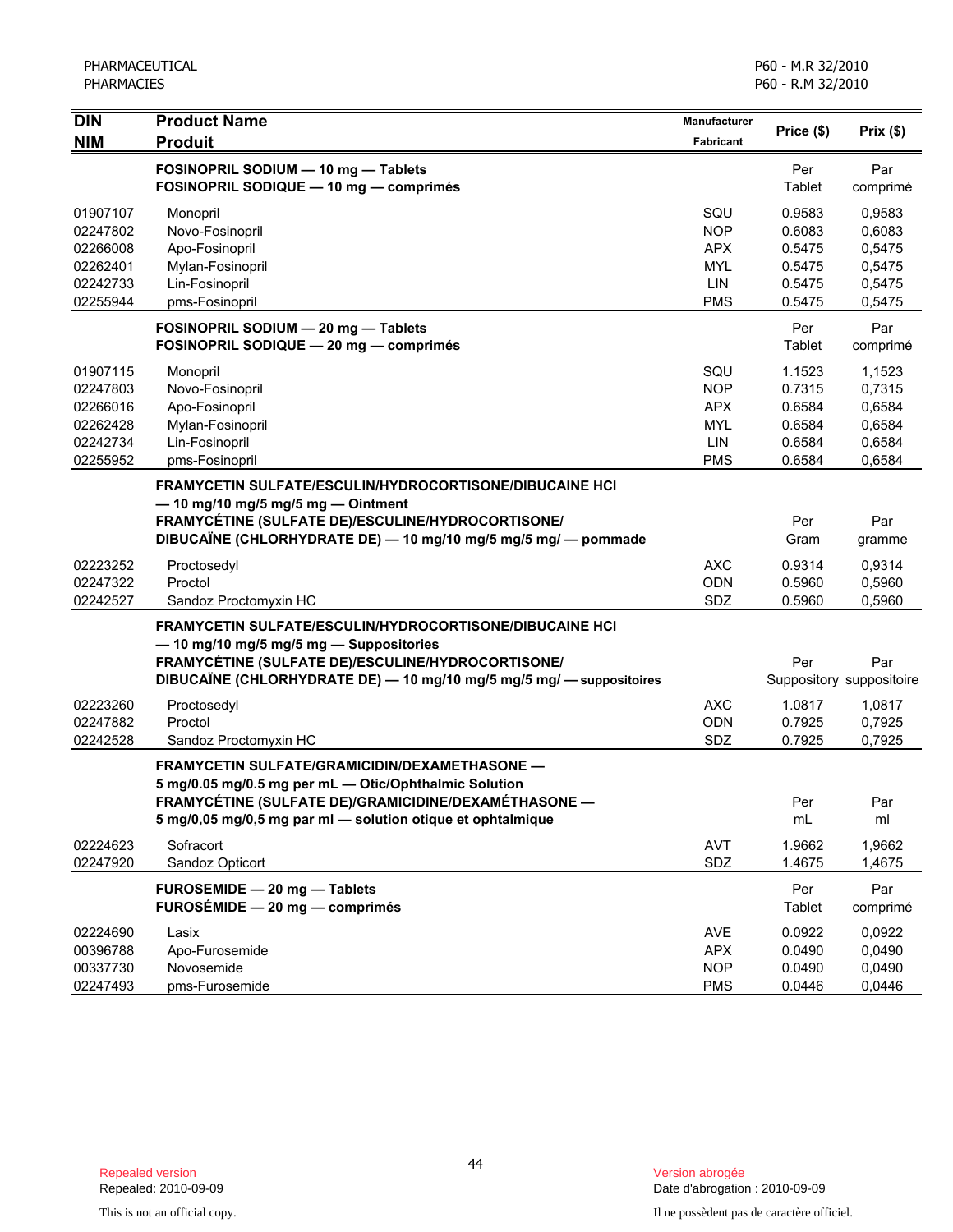| <b>DIN</b>                                                                                   | <b>Product Name</b>                                                                                                                         | Manufacturer                                                                                   | Price (\$)                                                                   | Prix(\$)                                                                     |
|----------------------------------------------------------------------------------------------|---------------------------------------------------------------------------------------------------------------------------------------------|------------------------------------------------------------------------------------------------|------------------------------------------------------------------------------|------------------------------------------------------------------------------|
| <b>NIM</b>                                                                                   | <b>Produit</b>                                                                                                                              | Fabricant                                                                                      |                                                                              |                                                                              |
|                                                                                              | FUROSEMIDE - 40 mg - Tablets<br>FUROSÉMIDE - 40 mg - comprimés                                                                              |                                                                                                | Per<br>Tablet                                                                | Par<br>comprimé                                                              |
| 02224704<br>00362166<br>00337749<br>02247494                                                 | Lasix<br>Apo-Furosemide<br>Novosemide<br>pms-Furosemide                                                                                     | <b>AVE</b><br><b>APX</b><br><b>NOP</b><br><b>PMS</b>                                           | 0.1415<br>0.0737<br>0.0737<br>0.0670                                         | 0,1415<br>0,0737<br>0,0737<br>0,0670                                         |
|                                                                                              | FUROSEMIDE - 80 mg - Tablets<br>FUROSÉMIDE - 80 mg - comprimés                                                                              |                                                                                                | Per<br>Tablet                                                                | Par<br>comprimé                                                              |
| 00707570<br>00765953                                                                         | Apo-Furosemide<br>Novosemide                                                                                                                | <b>APX</b><br><b>NOP</b>                                                                       | 0.1342<br>0.1342                                                             | 0,1342<br>0,1342                                                             |
|                                                                                              | GABAPENTIN - 100 mg - Capsules<br>GABAPENTINE - 100 mg - capsules                                                                           |                                                                                                | Per<br>Capsule                                                               | Par<br>capsule                                                               |
| 02084260<br>02243446<br>02244304                                                             | <b>Neurontin</b><br>pms-Gabapentin<br>Apo-Gabapentin                                                                                        | PFI<br><b>PMS</b><br><b>APX</b>                                                                | 0.4578<br>0.3080<br>0.2772                                                   | 0,4578<br>0,3080<br>0,2772                                                   |
| 02256142<br>02248259<br>02260883<br>02244513                                                 | Co Gabapentin<br>Mylan-Gabapentin<br>ratio-Gabapentin<br>Novo-Gabapentin                                                                    | COB<br>MYL<br><b>RPH</b><br><b>NOP</b>                                                         | 0.2772<br>0.2772<br>0.2772<br>0.2520                                         | 0,2772<br>0,2772<br>0,2772<br>0,2520                                         |
| 02319055                                                                                     | Ran-Gabapentin<br>GABAPENTIN - 300 mg - Capsules<br>GABAPENTINE - 300 mg - capsules                                                         | <b>RAN</b>                                                                                     | 0.2520<br>Per<br>Capsule                                                     | 0,2520<br>Par<br>capsule                                                     |
| 02084279<br>02243447<br>02244305<br>02256150<br>02248260<br>02260891<br>02244514<br>02319063 | Neurontin<br>pms-Gabapentin<br>Apo-Gabapentin<br>Co Gabapentin<br>Mylan-Gabapentin<br>ratio-Gabapentin<br>Novo-Gabapentin<br>Ran-Gabapentin | PFI<br><b>PMS</b><br><b>APX</b><br>COB<br><b>MYL</b><br><b>RPH</b><br><b>NOP</b><br><b>RAN</b> | 1.1131<br>0.7493<br>0.6743<br>0.6743<br>0.6743<br>0.6743<br>0.6130<br>0.6130 | 1,1131<br>0,7493<br>0,6743<br>0,6743<br>0,6743<br>0,6743<br>0,6130<br>0,6130 |
|                                                                                              | GABAPENTIN - 400 mg - Capsules<br>GABAPENTINE - 400 mg - capsules                                                                           |                                                                                                | Per<br>Capsule                                                               | Par<br>capsule                                                               |
| 02084287<br>02243448<br>02244306<br>02256169<br>02248261<br>02260905<br>02244515<br>02319071 | Neurontin<br>pms-Gabapentin<br>Apo-Gabapentin<br>Co Gabapentin<br>Mylan-Gabapentin<br>ratio-Gabapentin<br>Novo-Gabapentin<br>Ran-Gabapentin | PFI<br><b>PMS</b><br><b>APX</b><br>COB<br><b>MYL</b><br><b>RPH</b><br><b>NOP</b><br><b>RAN</b> | 1.3265<br>0.8924<br>0.8036<br>0.8036<br>0.8036<br>0.8036<br>0.7305<br>0.7305 | 1,3265<br>0,8924<br>0,8036<br>0,8036<br>0,8036<br>0,8036<br>0,7305<br>0,7305 |
|                                                                                              | GABAPENTIN - 600 mg - Tablets<br>GABAPENTINE - 600 mg - comprimés                                                                           |                                                                                                | Per<br>Tablet                                                                | Par<br>comprimé                                                              |
| 02239717<br>02255898<br>02293358<br>02248457                                                 | Neurontin<br>pms-Gabapentin<br>Apo-Gabapentin<br>Novo-Gabapentin                                                                            | PFI<br><b>PMS</b><br><b>APX</b><br><b>NOP</b>                                                  | 1.9898<br>1.4350<br>1.3045<br>1.3045                                         | 1,9898<br>1,4350<br>1,3045<br>1,3045                                         |

Date d'abrogation : 2010-09-09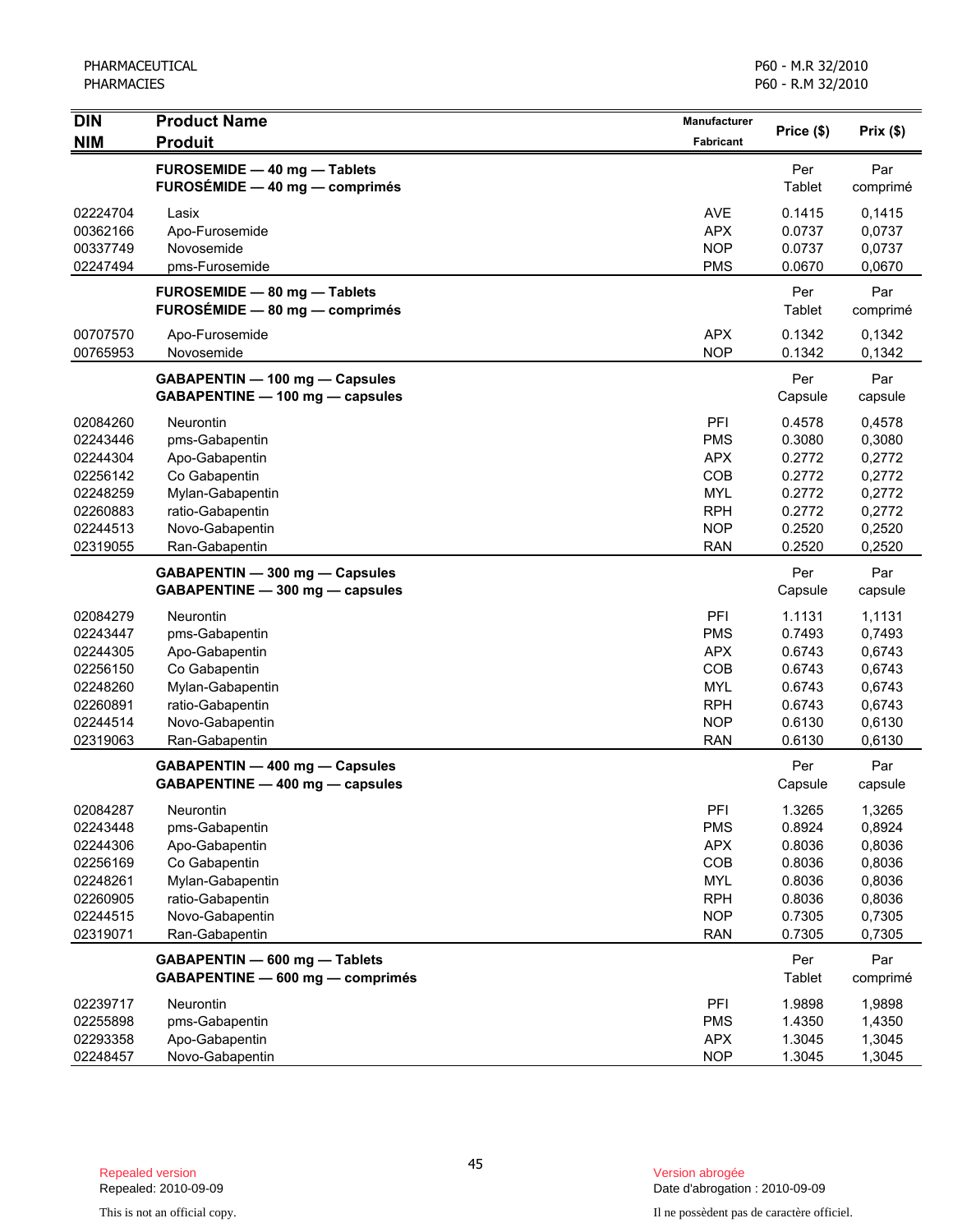| <b>DIN</b>           | <b>Product Name</b>                                                                                                           | Manufacturer             |                  |                  |
|----------------------|-------------------------------------------------------------------------------------------------------------------------------|--------------------------|------------------|------------------|
| <b>NIM</b>           | <b>Produit</b>                                                                                                                | <b>Fabricant</b>         | Price (\$)       | Prix(\$)         |
|                      | GEMFIBROZIL - 300 mg - Capsules<br>GEMFIBROZIL - 300 mg - capsules                                                            |                          | Per<br>Capsule   | Par<br>capsule   |
| 00599026             | Lopid                                                                                                                         | PFI                      | 0.5668           | 0,5668           |
| 02185407             | Mylan-Gemfibrozil                                                                                                             | <b>MYL</b>               | 0.3261           | 0,3261           |
| 02239951             | pms-Gemfibrozil                                                                                                               | <b>PMS</b>               | 0.3261           | 0,3261           |
| 01979574             | Apo-Gemfibrozil                                                                                                               | <b>APX</b>               | 0.3260           | 0,3260           |
| 02241704             | Novo-Gemfibrozil                                                                                                              | <b>NOP</b>               | 0.3260           | 0,3260           |
| 02058456             | Nu-Gemfibrozil                                                                                                                | <b>NXP</b>               | 0.3260           | 0,3260           |
|                      | GEMFIBROZIL - 600 mg - Tablets<br>GEMFIBROZIL - 600 mg - comprimés                                                            |                          | Per<br>Tablet    | Par<br>comprimé  |
| 00659606             | Lopid                                                                                                                         | PFI                      | 1.1345           | 1,1345           |
| 01979582             | Apo-Gemfibrozil                                                                                                               | <b>APX</b>               | 0.8272           | 0,8272           |
| 02230580             | Dom-Gemfibrozil                                                                                                               | <b>DOM</b>               | 0.8272           | 0,8272           |
| 02230476             | Mylan-Gemfibrozil                                                                                                             | <b>MYL</b>               | 0.8272           | 0,8272           |
| 02142074             | Novo-Gemfibrozil                                                                                                              | <b>NOP</b>               | 0.8272           | 0,8272           |
| 02058464             | Nu-Gemfibrozil                                                                                                                | <b>NXP</b>               | 0.8272           | 0,8272           |
| 02230183             | pms-Gemfibrozil                                                                                                               | <b>PMS</b>               | 0.8272           | 0,8272           |
|                      | <b>GENTAMICIN SULFATE - 5 mg/mL - Ophthalmic Solution</b><br><b>GENTAMICINE (SULFATE DE) - 5 mg/ml - solution ophtalmique</b> |                          | Per mL           | Par ml           |
| 00436771             | Alcomicin                                                                                                                     | <b>ALC</b>               | 0.5830           | 0,5830           |
| 00512192             | Garamycin                                                                                                                     | <b>SCH</b>               | 0.4510           | 0,4510           |
| 00776521             | pms-Gentamicin                                                                                                                | <b>PMS</b>               | 0.4466           | 0,4466           |
| 02229440             | Sandoz Gentamicin                                                                                                             | SDZ                      | 0.4466           | 0,4466           |
|                      | <b>GENTAMICIN SULFATE - 0.3% - Ophthalmic Ointment</b><br>GENTAMICINE (SULFATE DE) - 0,3 % - pommade ophtalmique              |                          | Per<br>Gram      | Par<br>gramme    |
| 00028339             | Garamycin                                                                                                                     | <b>SCH</b>               | 1.2572           | 1,2572           |
| 02230888             | Sandoz Gentamicin                                                                                                             | SDZ                      | 1.2572           | 1,2572           |
|                      | <b>GENTAMICIN SULFATE - 5 mg/mL - Otic Solution</b>                                                                           |                          |                  |                  |
|                      | <b>GENTAMICINE (SULFATE DE) - 5 mg/ml - solution otique</b>                                                                   |                          | Per mL           | Par ml           |
| 02230889             | pms-Gentamicin                                                                                                                | <b>PMS</b>               | 1.2166           | 1,2166           |
| 00512184             | Garamycin                                                                                                                     | <b>SCH</b>               | 1.1352           | 1,1352           |
| 02229441             | Sandoz Gentamicin                                                                                                             | SDZ                      | 1.1352           | 1,1352           |
|                      | GLICLAZIDE - 30 mg - Tablets<br>GLICLAZIDE - 30 mg - comprimés                                                                |                          | Per<br>Tablet    | Par<br>comprimé  |
| 02242987<br>02297795 | Diamicron MR<br>Apo-Gliclazide MR                                                                                             | <b>SEV</b><br><b>APX</b> | 0.1547<br>0.1405 | 0,1547<br>0,1405 |
|                      | GLICLAZIDE - 80 mg - Tablets<br>GLICLAZIDE - 80 mg - comprimés                                                                |                          | Per<br>Tablet    | Par<br>comprimé  |
| 00765996             | Diamicron                                                                                                                     | SEV                      | 0.4098           | 0,4098           |
| 02155850             | ratio-Gliclazide                                                                                                              | <b>RPH</b>               | 0.3073           | 0,3073           |
| 02245247             | Apo-Gliclazide                                                                                                                | <b>APX</b>               | 0.3070           | 0,3070           |
| 02229519             | Mylan-Gliclazide                                                                                                              | <b>MYL</b>               | 0.3069           | 0,3069           |
| 02238103             | Novo-Gliclazide                                                                                                               | <b>NOP</b>               | 0.3069           | 0,3069           |
| 02294400             | pms-Gliclazide                                                                                                                | <b>PMS</b>               | 0.2790           | 0,2790           |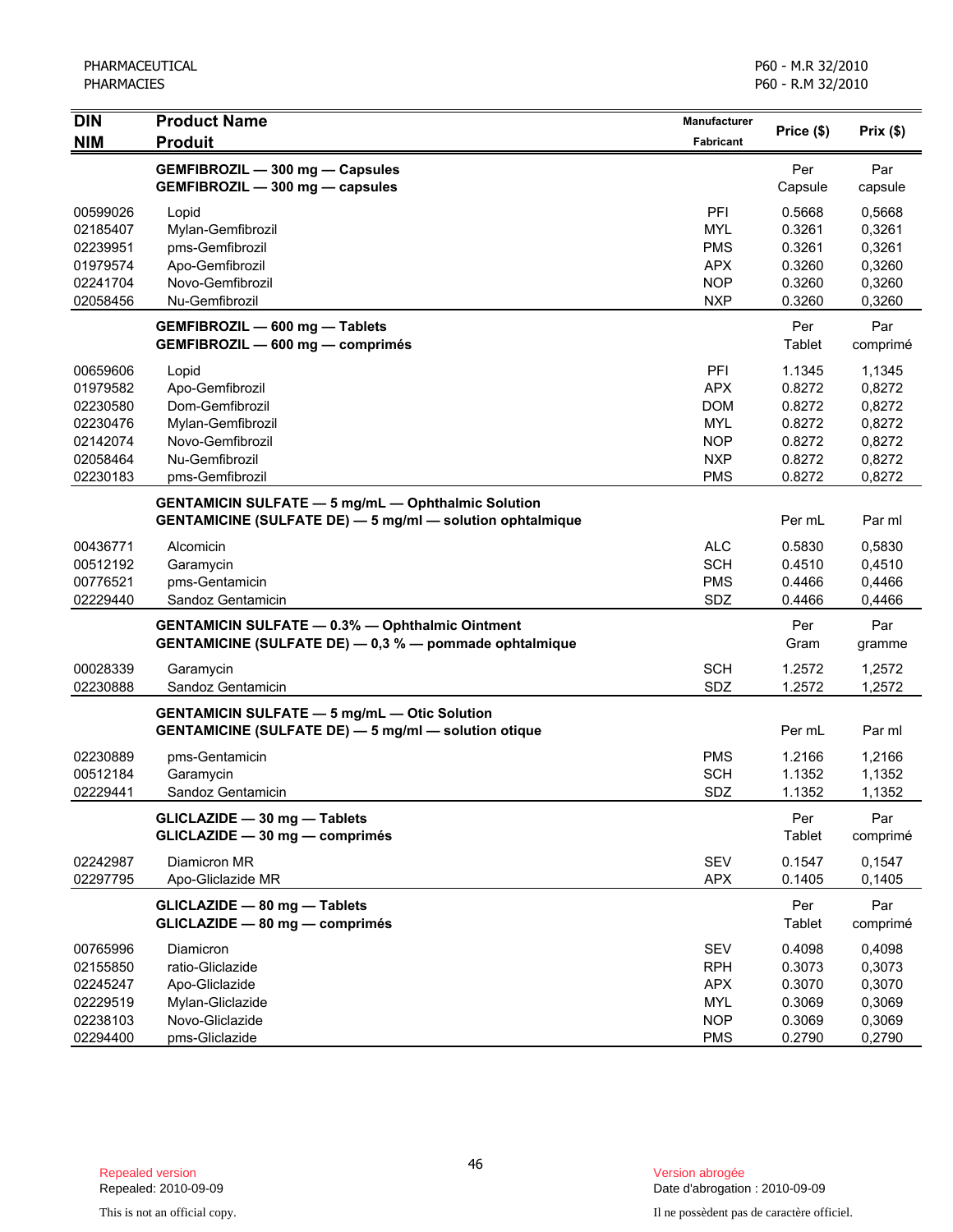| <b>DIN</b>           | <b>Product Name</b>                                                      | Manufacturer             | Price (\$)       | Prix(\$)         |
|----------------------|--------------------------------------------------------------------------|--------------------------|------------------|------------------|
| <b>NIM</b>           | <b>Produit</b>                                                           | Fabricant                |                  |                  |
|                      | <b>GLIMEPIRIDE - 1 mg - Tablets</b>                                      |                          | Per              | Par              |
|                      | <b>GLIMEPIRIDE - 1 mg - comprimés</b>                                    |                          | Tablet           | comprimé         |
| 02245272             | Amaryl                                                                   | <b>AVE</b>               | 0.8915           | 0,8915           |
| 02273101             | ratio-Glimepiride                                                        | <b>RPH</b>               | 0.5390           | 0,5390           |
| 02295377             | Apo-Glimepiride                                                          | <b>APX</b>               | 0.4900           | 0,4900           |
| 02269589             | Sandoz Glimerpiride                                                      | SDZ                      | 0.4900           | 0,4900           |
| 02273756             | Novo-Glimepiride                                                         | <b>NOP</b>               | 0.4851           | 0,4851           |
|                      | <b>GLIMEPIRIDE - 2 mg - Tablets</b>                                      |                          | Per              | Par              |
|                      | $GLIMEPIRIDE - 2 mg - comprimés$                                         |                          | Tablet           | comprimé         |
| 02245273             | Amaryl                                                                   | <b>AVE</b>               | 0.9808           | 0,9808           |
| 02273128             | ratio-Glimepiride                                                        | <b>RPH</b>               | 0.5390           | 0,5390           |
| 02295385             | Apo-Glimepiride                                                          | <b>APX</b>               | 0.4900           | 0,4900           |
| 02269597             | Sandoz Glimerpiride                                                      | SDZ                      | 0.4900           | 0,4900           |
| 02273764             | Novo-Glimepiride                                                         | <b>NOP</b>               | 0.4851           | 0,4851           |
|                      | <b>GLIMEPIRIDE - 4 mg - Tablets</b>                                      |                          | Per              | Par              |
|                      | <b>GLIMEPIRIDE - 4 mg - comprimés</b>                                    |                          | Tablet           | comprimé         |
| 02245274             | Amaryl                                                                   | <b>AVE</b>               | 1.0697           | 1,0697           |
| 02273136             | ratio-Glimepiride                                                        | <b>RPH</b>               | 0.5390           | 0,5390           |
| 02295393             | Apo-Glimepiride                                                          | <b>APX</b>               | 0.4900           | 0,4900           |
| 02269619             | Sandoz Glimerpiride                                                      | SDZ                      | 0.4900           | 0,4900           |
| 02273772             | Novo-Glimepiride                                                         | <b>NOP</b>               | 0.4851           | 0,4851           |
|                      | GLYBURIDE - 2.5 mg - Tablets                                             |                          | Per              | Par              |
|                      | GLYBURIDE - 2,5 mg - comprimés                                           |                          | Tablet           | comprimé         |
| 02224550             | Diabeta                                                                  | <b>AVE</b>               | 0.1412           | 0,1412           |
| 02234513             | Dom-Glyburide                                                            | <b>DOM</b>               | 0.0433           | 0,0433           |
| 00720933             | Euglucon                                                                 | <b>HLR</b>               | 0.0433           | 0,0433           |
| 02236733             | pms-Glyburide                                                            | <b>PMS</b>               | 0.0433           | 0,0433           |
| 01913654             | Apo-Glyburide                                                            | <b>APX</b>               | 0.0432           | 0,0432           |
| 00808733             | Mylan-Glybe                                                              | <b>MYL</b>               | 0.0432           | 0,0432           |
| 01913670             | Novo-Glyburide                                                           | <b>NOP</b>               | 0.0432           | 0,0432           |
| 02020734             | Nu-Glyburide                                                             | <b>NXP</b>               | 0.0432           | 0,0432           |
| 01900927<br>02248008 | ratio-Glyburide<br>Sandoz Glyburide                                      | <b>RPH</b><br>SDZ        | 0.0432<br>0.0432 | 0,0432<br>0,0432 |
|                      |                                                                          |                          |                  |                  |
|                      | <b>GLYBURIDE - 5 mg - Tablets</b><br><b>GLYBURIDE - 5 mg - comprimés</b> |                          | Per<br>Tablet    | Par<br>comprimé  |
|                      |                                                                          |                          |                  |                  |
| 02224569             | Diabeta                                                                  | AVE                      | 0.2527           | 0,2527           |
| 02234514             | Dom-Glyburide                                                            | <b>DOM</b>               | 0.0752           | 0,0752           |
| 00720941<br>02236734 | Euglucon                                                                 | <b>HLR</b><br><b>PMS</b> | 0.0752<br>0.0752 | 0,0752<br>0,0752 |
| 01913662             | pms-Glyburide<br>Apo-Glyburide                                           | <b>APX</b>               | 0.0751           | 0,0751           |
| 00808741             | Mylan-Glybe                                                              | <b>MYL</b>               | 0.0751           | 0,0751           |
| 01913689             | Novo-Glyburide                                                           | <b>NOP</b>               | 0.0751           | 0,0751           |
| 02020742             | Nu-Glyburide                                                             | <b>NXP</b>               | 0.0751           | 0,0751           |
| 01900935             | ratio-Glyburide                                                          | <b>RPH</b>               | 0.0751           | 0,0751           |
| 02248009             | Sandoz Glyburide                                                         | SDZ                      | 0.0751           | 0,0751           |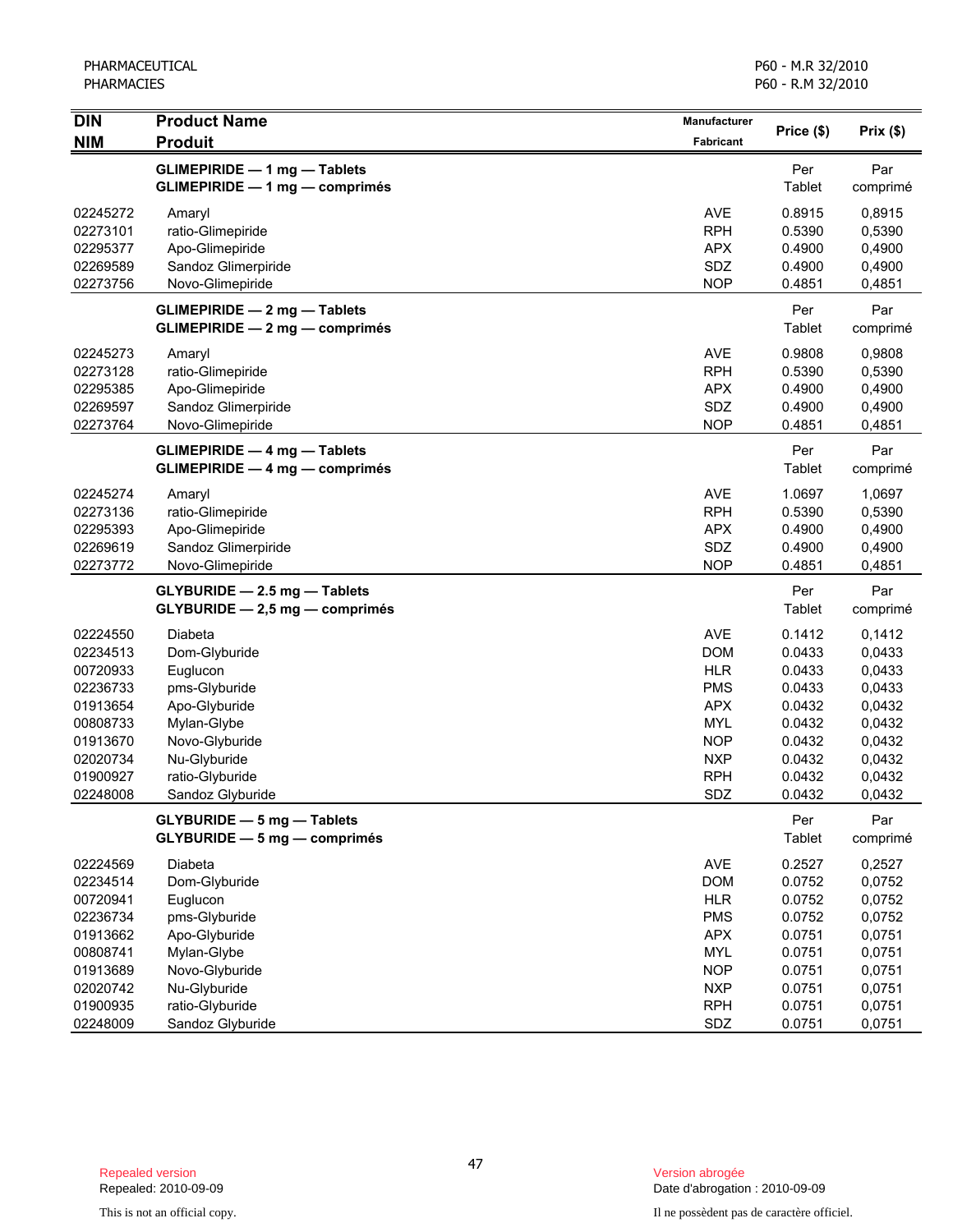PHARMACEUTICAL PHARMACIES

| <b>DIN</b>                       | <b>Product Name</b>                                                                           | Manufacturer                           | Price (\$)                 | Prix(\$)                   |
|----------------------------------|-----------------------------------------------------------------------------------------------|----------------------------------------|----------------------------|----------------------------|
| <b>NIM</b>                       | <b>Produit</b>                                                                                | Fabricant                              |                            |                            |
|                                  | HALOPERIDOL - 0.5 mg - Tablets<br>$HALOPÉRIDOL - 0,5 mg - comprimés$                          |                                        | Per<br>Tablet              | Par<br>comprimé            |
| 00396796<br>00363685             | Apo-Haloperidol<br>Novo-Peridol                                                               | <b>APX</b><br><b>NOP</b>               | 0.0396<br>0.0396           | 0.0396<br>0,0396           |
|                                  | HALOPERIDOL - 1 mg - Tablets<br>HALOPERIDOL - 1 mg - comprimés                                |                                        | Per<br>Tablet              | Par<br>comprimé            |
| 00552143<br>00396818<br>00363677 | ratio-Haloperidol<br>Apo-Haloperidol<br>Novo-Peridol                                          | <b>RPH</b><br><b>APX</b><br><b>NOP</b> | 0.0676<br>0.0675<br>0.0675 | 0,0676<br>0,0675<br>0,0675 |
|                                  | HALOPERIDOL - 2 mg - Tablets<br>HALOPÉRIDOL - 2 mg - comprimés                                |                                        | Per<br>Tablet              | Par<br>comprimé            |
| 00396826<br>00363669             | Apo-Haloperidol<br>Novo-Peridol                                                               | <b>APX</b><br><b>NOP</b>               | 0.1155<br>0.1155           | 0.1155<br>0.1155           |
|                                  | HALOPERIDOL - 5 mg - Tablets<br>HALOPERIDOL - 5 mg - comprimés                                |                                        | Per<br>Tablet              | Par<br>comprimé            |
| 00396834<br>00363650             | Apo-Haloperidol<br>Novo-Peridol                                                               | <b>APX</b><br><b>NOP</b>               | 0.1636<br>0.1636           | 0.1636<br>0.1636           |
|                                  | HALOPERIDOL - 10 mg - Tablets<br>HALOPÉRIDOL - 10 mg - comprimés                              |                                        | Per<br>Tablet              | Par<br>comprimé            |
| 00728306<br>00463698<br>00713449 | ratio-Haloperidol<br>Apo-Haloperidol<br>Novo-Peridol                                          | <b>RPH</b><br><b>APX</b><br><b>NOP</b> | 0.2722<br>0.1463<br>0.1463 | 0,2722<br>0,1463<br>0.1463 |
|                                  | HYDRALAZINE HCI - 10 mg - Tablets<br>HYDRALAZINE (CHLORHYDRATE D') - 10 mg - comprimés        |                                        | Per<br>Tablet              | Par<br>comprimé            |
| 00441619<br>01913204<br>00759465 | Apo-Hydralazine<br>Nu-Hydral<br>Novo-Hylazin                                                  | <b>APX</b><br><b>NXP</b><br><b>NOP</b> | 0.1129<br>0.1129<br>0.1026 | 0,1129<br>0,1129<br>0.1026 |
|                                  | <b>HYDRALAZINE HCI - 50 mg - Tablets</b><br>HYDRALAZINE (CHLORHYDRATE D') - 50 mg - comprimés |                                        | Per<br>Tablet              | Par<br>comprimé            |
| 00441635<br>02004836<br>00759481 | Apo-Hydralazine<br>Nu-Hydral<br>Novo-Hylazin                                                  | <b>APX</b><br><b>NXP</b><br><b>NOP</b> | 0.3047<br>0.3047<br>0.2770 | 0,3047<br>0,3047<br>0,2770 |
|                                  | HYDROCHLOROTHIAZIDE - 12.5 mg - Tablets<br>HYDROCHLOROTHIAZIDE - 12.5 mg - comprimés          |                                        | Per<br>Tablet              | Par<br>comprimé            |
| 02274086<br>02327856             | pms-Hydrochlorothiazide<br>Apo-Hydro                                                          | <b>PMS</b><br><b>APX</b>               | 0.0339<br>0.0322           | 0,0339<br>0,0322           |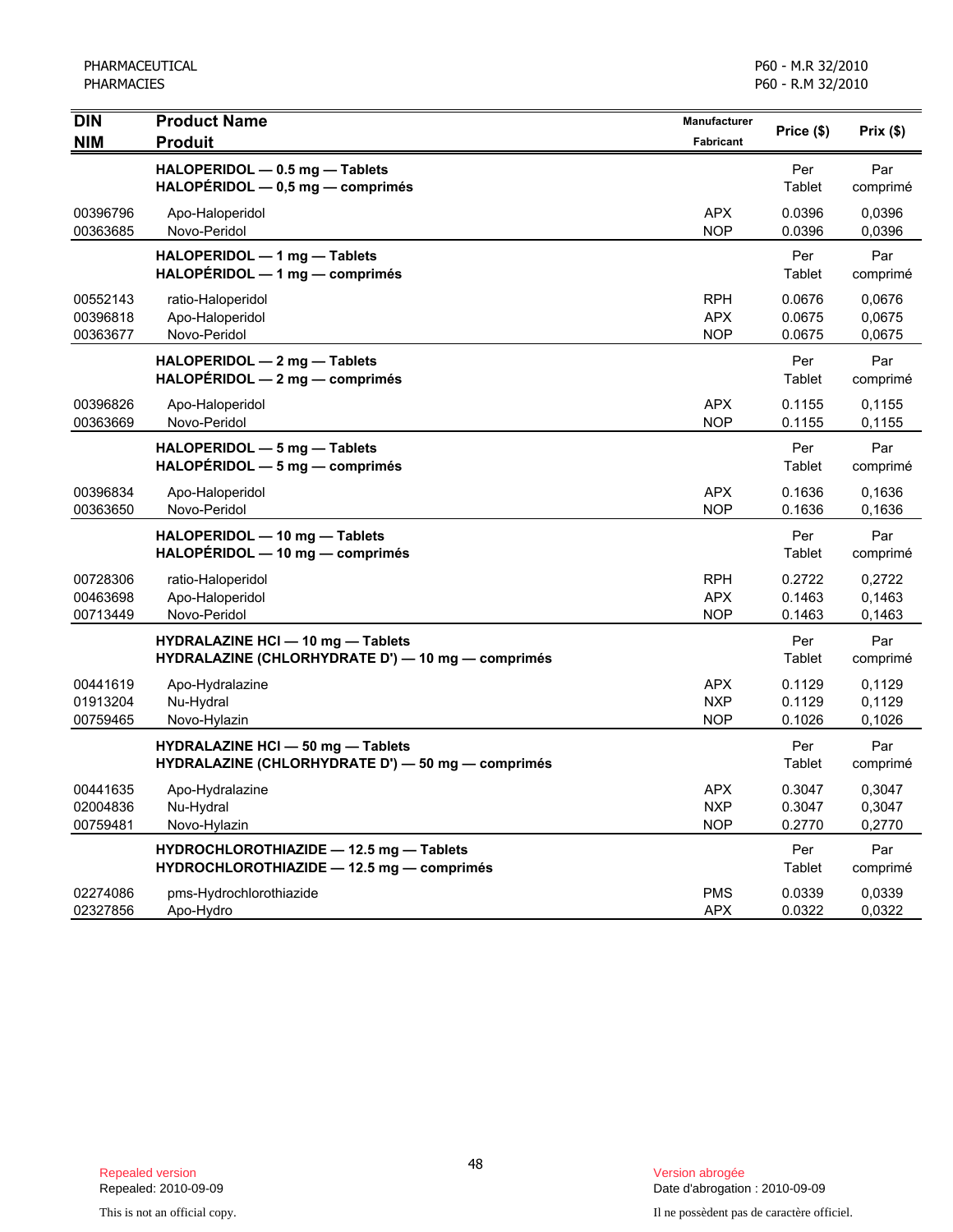| DIN<br><b>NIM</b>                | <b>Product Name</b><br><b>Produit</b>                                                                 | Manufacturer<br>Fabricant              | Price (\$)                 | Prix(\$)                   |
|----------------------------------|-------------------------------------------------------------------------------------------------------|----------------------------------------|----------------------------|----------------------------|
|                                  | HYDROCHLOROTHIAZIDE - 25 mg - Tablets<br>HYDROCHLOROTHIAZIDE - 25 mg - comprimés                      |                                        | Per<br>Tablet              | Par<br>comprimé            |
| 00326844<br>02247386<br>00021474 | Apo-Hydro<br>pms-Hydrochlorothiazide<br>Novohydrazide                                                 | <b>APX</b><br><b>PMS</b><br><b>NOP</b> | 0.0523<br>0.0523<br>0.0474 | 0,0523<br>0,0523<br>0,0474 |
|                                  | HYDROCHLOROTHIAZIDE - 50 mg - Tablets<br>HYDROCHLOROTHIAZIDE - 50 mg - comprimés                      |                                        | Per<br>Tablet              | Par<br>comprimé            |
| 02247387<br>00312800<br>00021482 | pms-Hydrochlorothiazide<br>Apo-Hydro<br>Novohydrazide                                                 | <b>PMS</b><br><b>APX</b><br><b>NOP</b> | 0.0726<br>0.0715<br>0.0649 | 0,0726<br>0,0715<br>0,0649 |
|                                  | HYDROCORTISONE - 100 mg/60 mL - Enema<br>HYDROCORTISONE - 100 mg/60 ml - lavement                     |                                        | Per<br>Package             | Par<br>paquet              |
| 02112736<br>00230316             | Cortenema<br>Hycort                                                                                   | <b>AXC</b><br><b>ICN</b>               | 6.7760<br>5.6572           | 6.7760<br>5,6572           |
|                                  | HYDROMORPHONE HCI - 2 mg/mL - Injection<br>HYDROMORPHONE (CHLORHYDRATE D') - 2 mg/ml - injection      |                                        | Per mL                     | Par ml                     |
| 00627100<br>02145901             | Dilaudid<br>Hydromorphone                                                                             | <b>PFR</b><br>SDZ                      | 1.5510<br>1.3640           | 1,5510<br>1,3640           |
|                                  | HYDROMORPHONE HCI - 10 mg/mL - Injection<br>HYDROMORPHONE (CHLORHYDRATE D') - 10 mg/ml - injection    |                                        | Per mL                     | Par ml                     |
| 00622133<br>02145928             | Dilaudid HP<br>Hydromorphone HP 10                                                                    | <b>PFR</b><br>SDZ                      | 3.7400<br>3.3253           | 3,7400<br>3,3253           |
|                                  | HYDROMORPHONE HCI - 20 mg/mL - Injection<br>HYDROMORPHONE (CHLORHYDRATE D') - 20 mg/ml - injection    |                                        | Per mL                     | Par ml                     |
| 02146118<br>02145936             | Dilaudid HP Plus<br>Hydromorphone HP 20                                                               | <b>PFR</b><br>SDZ                      | 5.7640<br>5.3020           | 5,7640<br>5,3020           |
|                                  | HYDROMORPHONE HCI - 50 mg/mL - Injection<br>HYDROMORPHONE (CHLORHYDRATE D') - 50 mg/ml - injection    |                                        | Per mL                     | Par ml                     |
| 02145863<br>02146126             | Dilaudid XP Plus<br>Hydromorphone HP 50                                                               | <b>PFR</b><br>SDZ                      | 15.2955<br>14.4650         | 15,2955<br>14,4650         |
|                                  | HYDROMORPHONE HCI - 1 mg/mL - Oral Liquid<br>HYDROMORPHONE (CHLORHYDRATE D') - 1 mg/ml - liquide oral |                                        | Per mL                     | Par ml                     |
| 00786535<br>01916386             | Dilaudid<br>pms-Hydromorphone                                                                         | <b>PFR</b><br><b>PMS</b>               | 0.0871<br>0.0665           | 0,0871<br>0,0665           |
|                                  | HYDROMORPHONE HCI - 1 mg - Tablets<br>HYDROMORPHONE (CHLORHYDRATE D') - 1 mg - comprimés              |                                        | Per<br>Tablet              | Par<br>comprimé            |
| 00885444<br>00705438             | pms-Hydromorphone<br>Dilaudid                                                                         | <b>PMS</b><br><b>PFR</b>               | 0.1243<br>0.1055           | 0,1243<br>0,1055           |
|                                  | HYDROMORPHONE HCI - 2 mg - Tablets<br>HYDROMORPHONE (CHLORHYDRATE D') - 2 mg - comprimés              |                                        | Per<br>Tablet              | Par<br>comprimé            |
| 00125083<br>00885436             | <b>Dilaudid</b><br>pms-Hydromorphone                                                                  | <b>PFR</b><br><b>PMS</b>               | 0.1559<br>0.1559           | 0,1559<br>0,1559           |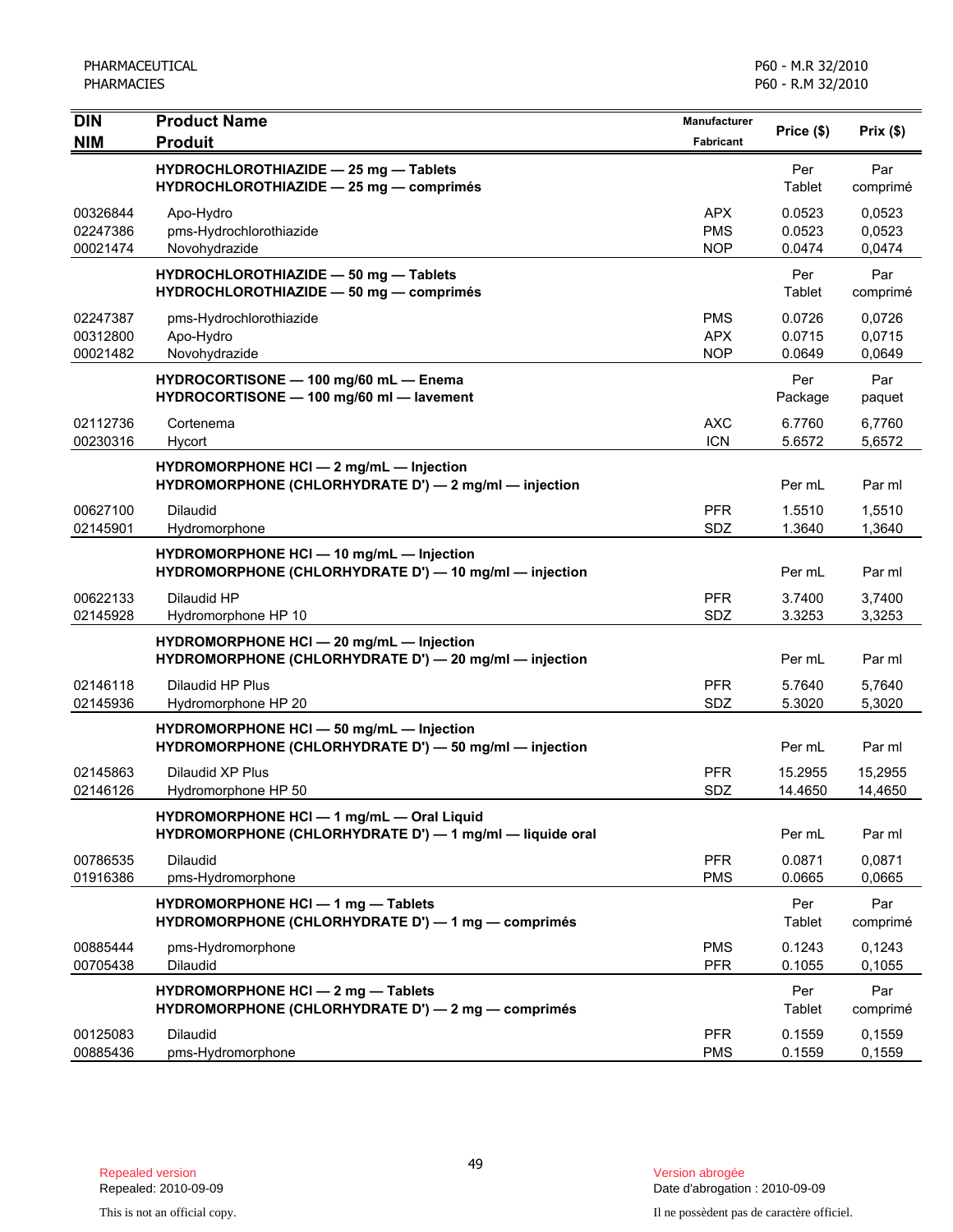| <b>DIN</b><br><b>NIM</b>         | <b>Product Name</b><br><b>Produit</b>                                                                 | Manufacturer<br><b>Fabricant</b>       | Price (\$)                 | Prix(\$)                   |
|----------------------------------|-------------------------------------------------------------------------------------------------------|----------------------------------------|----------------------------|----------------------------|
|                                  | <b>HYDROMORPHONE HCI - 4 mg - Tablets</b><br>HYDROMORPHONE (CHLORHYDRATE D') - 4 mg - comprimés       |                                        | Per<br>Tablet              | Par<br>comprimé            |
| 00885401<br>00125121             | pms-Hydromorphone<br><b>Dilaudid</b>                                                                  | <b>PMS</b><br><b>PFR</b>               | 0.2612<br>0.2464           | 0,2612<br>0,2464           |
|                                  | HYDROMORPHONE HCI - 8 mg - Tablets<br>HYDROMORPHONE (CHLORHYDRATE D') — 8 mg — comprimés              |                                        | Per<br>Tablet              | Par<br>comprimé            |
| 00885428<br>00786543             | pms-Hydromorphone<br>Dilaudid                                                                         | <b>PMS</b><br><b>PFR</b>               | 0.4572<br>0.3881           | 0,4572<br>0,3881           |
|                                  | HYDROXYCHLOROQUINE SULFATE - 200 mg - Tablets<br>HYDROXYCHLOROQUINE (SULFATE D') - 200 mg - comprimés |                                        | Per<br>Tablet              | Par<br>comprimé            |
| 02017709<br>02246691<br>02252600 | Plaquenil<br>Apo-Hydroxyquine<br>Mylan-Hydroxychloroquine                                             | <b>SAW</b><br><b>APX</b><br><b>MYL</b> | 0.6355<br>0.4420<br>0.4035 | 0.6355<br>0,4420<br>0,4035 |
|                                  | HYDROXYUREA - 500 mg - Capsules<br>$HYDROXYURÉE - 500 mg - capsules$                                  |                                        | Per<br>Capsule             | Par<br>capsule             |
| 00465283<br>02247937<br>02242920 | Hydrea<br>Apo-Hydroxyurea<br>Mylan-Hydroxyurea                                                        | SQU<br><b>APX</b><br><b>MYL</b>        | 1.1224<br>1.1223<br>1.1223 | 1,1224<br>1,1223<br>1,1223 |
|                                  | HYDROXYZINE HCI - 10 mg - Capsules<br>HYDROXYZINE (CHLORHYDRATE D') - 10 mg - capsules                |                                        | Per<br>Capsule             | Par<br>capsule             |
| 00646059<br>00738824             | Apo-Hydroxyzine<br>Novo-Hydroxyzin                                                                    | <b>APX</b><br><b>NOP</b>               | 0.1228<br>0.1116           | 0,1228<br>0,1116           |
|                                  | HYDROXYZINE HCI - 25 mg - Capsules<br>HYDROXYZINE (CHLORHYDRATE D') - 25 mg - capsules                |                                        | Per<br>Capsule             | Par<br>capsule             |
| 00646024<br>00738832             | Apo-Hydroxyzine<br>Novo-Hydroxyzin                                                                    | <b>APX</b><br><b>NOP</b>               | 0.1568<br>0.1425           | 0,1568<br>0,1425           |
|                                  | HYDROXYZINE HCI - 50 mg - Capsules<br>HYDROXYZINE (CHLORHYDRATE D') - 50 mg - capsules                |                                        | Per<br>Capsule             | Par<br>capsule             |
| 00646016<br>00738840             | Apo-Hydroxyzine<br>Novo-Hydroxyzin                                                                    | <b>APX</b><br><b>NOP</b>               | 0.2275<br>0.2068           | 0,2275<br>0,2068           |
|                                  | HYDROXYZINE HCI - 10 mg/5 mL - Oral Syrup<br>HYDROXYZINE (CHLORHYDRATE D') - 10 mg/5 ml - sirop oral  |                                        | Per mL                     | Par ml                     |
| 00024694<br>00741817             | Atarax<br>pms-Hydroxyzine                                                                             | PFI<br><b>PMS</b>                      | 0.0565<br>0.0458           | 0,0565<br>0,0458           |
|                                  | <b>IMIPRAMINE HCI - 25 mg - Tablets</b><br>IMIPRAMINE (CHLORHYDRATE D') - 25 mg - comprimés           |                                        | Per<br>Tablet              | Par<br>comprimé            |
| 00010472<br>00312797             | Tofranil<br>Apo-Imipramine                                                                            | <b>NVT</b><br><b>APX</b>               | 0.2862<br>0.2353           | 0,2862<br>0,2353           |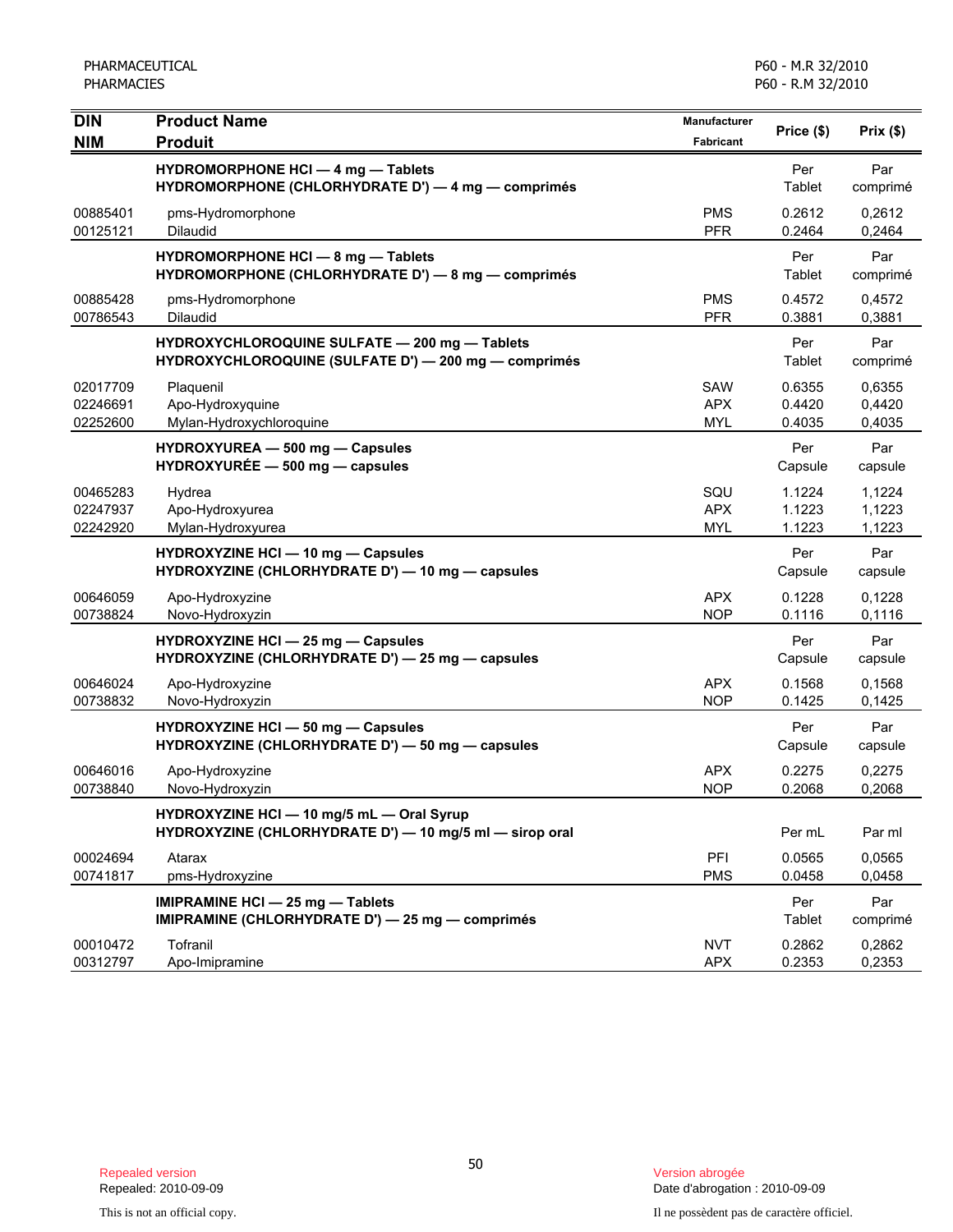| <b>DIN</b>                                                                                   | <b>Product Name</b>                                                                                                                      | Manufacturer                                                                                                 | Price (\$)                                                                   | Prix $($ \$)                                                                 |
|----------------------------------------------------------------------------------------------|------------------------------------------------------------------------------------------------------------------------------------------|--------------------------------------------------------------------------------------------------------------|------------------------------------------------------------------------------|------------------------------------------------------------------------------|
| <b>NIM</b>                                                                                   | <b>Produit</b>                                                                                                                           | Fabricant                                                                                                    |                                                                              |                                                                              |
|                                                                                              | <b>IMIPRAMINE HCI - 50 mg - Tablets</b><br>IMIPRAMINE (CHLORHYDRATE D') - 50 mg - comprimés                                              |                                                                                                              | Per<br>Tablet                                                                | Par<br>comprimé                                                              |
| 00010480<br>00326852                                                                         | Tofranil<br>Apo-Imipramine                                                                                                               | <b>NVT</b><br><b>APX</b>                                                                                     | 0.5584<br>0.3807                                                             | 0,5584<br>0,3807                                                             |
|                                                                                              | INDAPAMIDE - 1.25 mg - Tablets<br>INDAPAMIDE $- 1,25$ mg $-$ comprimés                                                                   |                                                                                                              | Per<br>Tablet                                                                | Par<br>comprimé                                                              |
| 02179709<br>02245246<br>02239913<br>02240067<br>02239619<br>02227339                         | Lozide<br>Apo-Indapamide<br>Dom-Indapamide<br>Mylan-Inapamide<br>pms-Indapamide<br>ratio-Indapamide                                      | <b>SEV</b><br><b>APX</b><br><b>DOM</b><br><b>MYL</b><br><b>PMS</b><br><b>RPH</b>                             | 0.3277<br>0.2065<br>0.2065<br>0.2065<br>0.2065<br>0.2065                     | 0,3277<br>0,2065<br>0,2065<br>0,2065<br>0,2065<br>0,2065                     |
|                                                                                              | $INDAPAMIDE - 2.5 mg - Tables$<br>$INDAPAMIDE - 2,5 mg - comprimés$                                                                      |                                                                                                              | Per<br>Tablet                                                                | Par<br>comprimé                                                              |
| 00564966<br>02223678<br>02153483<br>02223597<br>02239917<br>02231184<br>02239620<br>02049341 | Lozide<br>Apo-Indapamide<br>Mylan-Indapamide<br>Nu-Indapamide<br>Dom-Indapamide<br>Novo-Indapamide<br>pms-Indapamide<br>ratio-Indapamide | <b>SER</b><br><b>APX</b><br><b>MYL</b><br><b>NXP</b><br><b>DOM</b><br><b>NOP</b><br><b>PMS</b><br><b>RPH</b> | 0.5200<br>0.3276<br>0.3276<br>0.3276<br>0.3275<br>0.3275<br>0.3275<br>0.3275 | 0,5200<br>0,3276<br>0,3276<br>0,3276<br>0,3275<br>0,3275<br>0,3275<br>0,3275 |
|                                                                                              | INDOMETHACIN - 25 mg - Capsules<br>INDOMÉTHACINE $-$ 25 mg $-$ capsules                                                                  |                                                                                                              | Per<br>Capsule                                                               | Par<br>capsule                                                               |
| 00016039<br>02143364<br>02204541<br>00611158<br>00337420<br>00865850                         | Indocid<br>ratio-Indomethacin<br>Rhodacine<br>Apo-Indomethacin<br>Novo-Methacin<br>Nu-Indo                                               | <b>MFX</b><br><b>RPH</b><br><b>ROP</b><br><b>APX</b><br><b>NOP</b><br><b>NXP</b>                             | 0.3255<br>0.1183<br>0.0959<br>0.0958<br>0.0958<br>0.0958                     | 0,3255<br>0,1183<br>0,0959<br>0,0958<br>0,0958<br>0,0958                     |
|                                                                                              | INDOMETHACIN - 50 mg - Capsules<br>INDOMÉTHACINE - 50 mg - capsules                                                                      |                                                                                                              | Per<br>Capsule                                                               | Par<br>capsule                                                               |
| 00016047<br>02143372<br>02204568<br>00611166<br>00337439<br>00865869                         | Indocid<br>ratio-Indomethacin<br>Rhodacine<br>Apo-Indomethacin<br>Novo-Methacin<br>Nu-Indo                                               | <b>MFX</b><br><b>RPH</b><br><b>ROP</b><br><b>APX</b><br><b>NOP</b><br><b>NXP</b>                             | 0.5287<br>0.2052<br>0.1663<br>0.1662<br>0.1662<br>0.1662                     | 0,5287<br>0,2052<br>0,1663<br>0,1662<br>0,1662<br>0,1662                     |
|                                                                                              | <b>INDOMETHACIN - 100 mg - Suppositories</b><br><b>INDOMÉTHACINE - 100 mg - suppositoires</b>                                            |                                                                                                              | Per                                                                          | Par<br>Suppository suppositoire                                              |
| 01934139<br>02231800                                                                         | ratio-Indomethacin<br>Sandoz Indomethacin                                                                                                | <b>RPH</b><br>SDZ                                                                                            | 0.9812<br>0.9812                                                             | 0,9812<br>0,9812                                                             |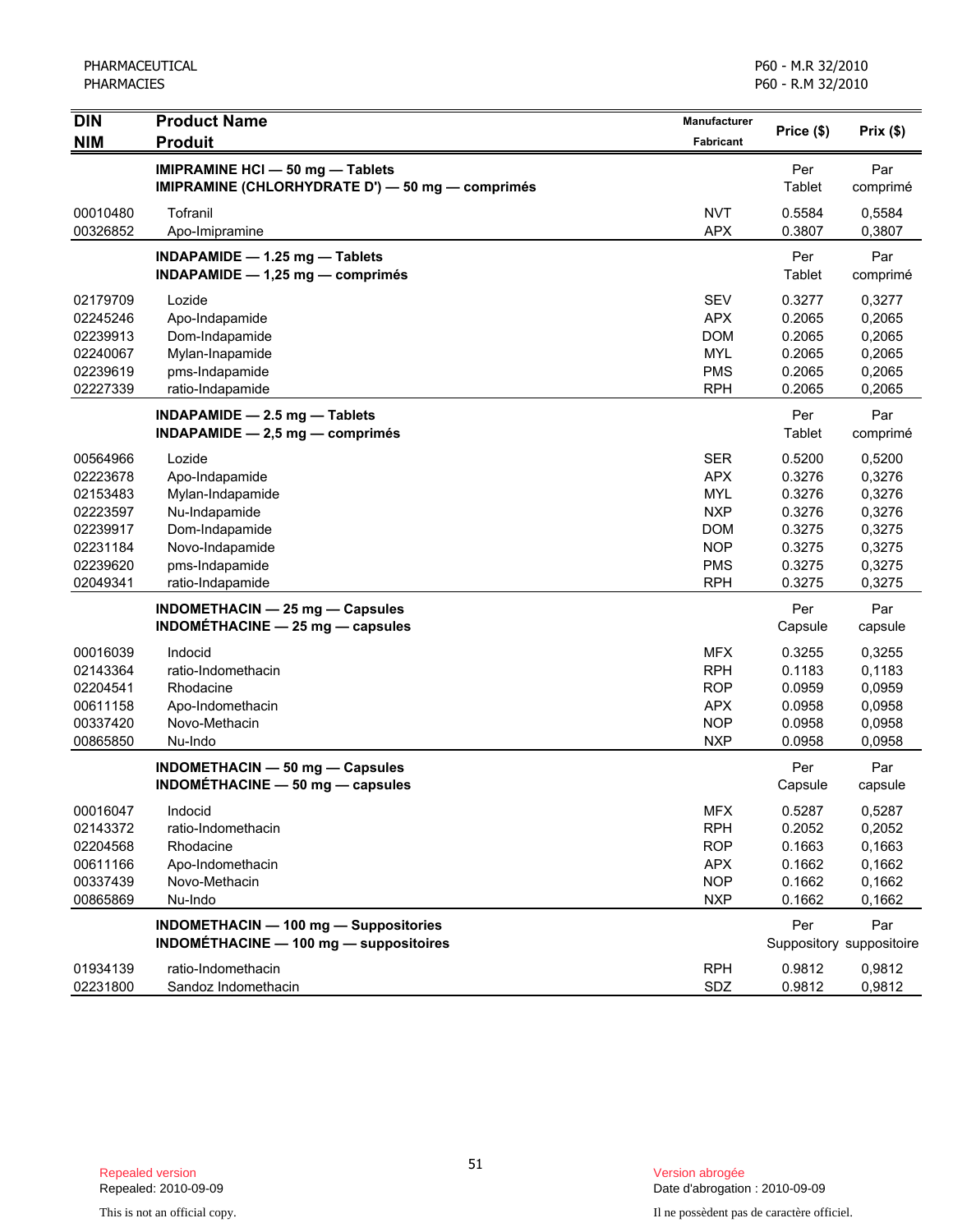| <b>DIN</b> | <b>Product Name</b>                                                                                                                    | Manufacturer | Price (\$)    | Prix(\$)        |
|------------|----------------------------------------------------------------------------------------------------------------------------------------|--------------|---------------|-----------------|
| <b>NIM</b> | <b>Produit</b>                                                                                                                         | Fabricant    |               |                 |
|            | <b>IPRATROPIUM BROMIDE - 250 mcg/mL - Inhalation Solution</b>                                                                          |              |               |                 |
|            | <b>IPRATROPIUM (BROMURE D') — 250 mcg/ml — solution pour inhalation</b>                                                                |              | Per mL        | Par ml          |
| 02210479   | Novo-Ipramide                                                                                                                          | <b>NOP</b>   | 0.7235        | 0,7235          |
| 02231136   | pms-Ipratropium                                                                                                                        | <b>PMS</b>   | 0.7233        | 0,7233          |
| 02126222   | Apo-Ipravent                                                                                                                           | <b>APX</b>   | 0.6083        | 0,6083          |
| 02239131   | Mylan-Ipratropium                                                                                                                      | <b>MYL</b>   | 0.6083        | 0,6083          |
| 02097141   | ratio-Ipratropium                                                                                                                      | <b>RPH</b>   | 0.6083        | 0,6083          |
|            | IPRATROPIUM BROMIDE - 125 mcg/mL - Unit Dose Vial<br>IPRATROPIUM (BROMURE D') - 125 mcg/ml - ampoule monodose                          |              | Per mL        | Par ml          |
| 02231135   | pms-Ipratropium                                                                                                                        | <b>PMS</b>   | 0.4158        | 0,4158          |
| 02097176   | ratio-Ipratropium UDV                                                                                                                  | <b>RPH</b>   | 0.4158        | 0,4158          |
|            | <b>IPRATROPIUM BROMIDE - 250 mcg/mL - Unit Dose Vial</b>                                                                               |              |               |                 |
|            | IPRATROPIUM (BROMURE D') - 250 mcg/ml - ampoule monodose                                                                               |              | Per mL        | Par ml          |
| 02216221   | Mylan-Ipratropium                                                                                                                      | <b>MYL</b>   | 0.8316        | 0,8316          |
| 02231244   | pms-Ipratropium (1 mL)/pms-Ipratropium (1 ml)                                                                                          | <b>PMS</b>   | 0.8316        | 0,8316          |
| 02231245   | pms-Ipratropium (2 mL)/pms-Ipratropium (2 ml)                                                                                          | <b>PMS</b>   | 0.8316        | 0,8316          |
| 02231494   | Apo-Ipravent                                                                                                                           | <b>APX</b>   | 0.8305        | 0,8305          |
| 02097168   | ratio-Ipratropium UDV                                                                                                                  | <b>RPH</b>   | 0.8305        | 0,8305          |
|            | <b>IPRATROPIUM BROMIDE - 0.03% - Nasal Spray</b>                                                                                       |              |               |                 |
|            | IPRATROPIUM (BROMURE D') - 0,03 % - vaporisateur nasal                                                                                 |              | Per mL        | Par ml          |
| 02163705   | Atrovent                                                                                                                               | <b>BOE</b>   | 1.0923        | 1,0923          |
| 02239627   | pms-Ipratropium                                                                                                                        | <b>PMS</b>   | 0.7124        | 0,7124          |
| 02240072   | ratio-Ipratropium                                                                                                                      | <b>RPH</b>   | 0.6477        | 0,6477          |
| 02246083   | Apo-Ipravent                                                                                                                           | <b>APX</b>   | 0.6433        | 0,6433          |
|            | <b>IPRATROPIUM BROMIDE - 0.06% - Nasal Spray</b>                                                                                       |              |               |                 |
|            | IPRATROPIUM (BROMURE D') - 0,06 % - vaporisateur nasal                                                                                 |              | Per mL        | Par ml          |
| 02163713   | Atrovent                                                                                                                               | <b>BOE</b>   | 2.0416        | 2,0416          |
| 02246084   | Apo-Ipravent                                                                                                                           | <b>APX</b>   | 1.4900        | 1,4900          |
|            | IPRATROPIUM BROMIDE/SALBUTAMOL - 0.2 mg/1 mg/mL - Unit Dose Vial<br>IPRATROPIUM BROMIDE/SALBUTAMOL - 0,2 mg/1 mg/ml - ampoule monodose |              | Per mL        | Par ml          |
| 02231675   | <b>Combivent UDV</b>                                                                                                                   | <b>BOE</b>   | 0.6459        | 0,6459          |
| 02243789   | ratio-Ipra Sal UDV                                                                                                                     | <b>RPH</b>   | 0.4069        | 0,4069          |
| 02272695   | Gen-Combo Sterinebs                                                                                                                    | <b>GPM</b>   | 0.3700        | 0,3700          |
|            | ISOSORBIDE-5-MONOHYDRATE - 60 mg - Tablets<br>ISOSORBIDE-5-MONOHYDRATE - 60 mg - comprimés                                             |              | Per<br>Tablet | Par<br>comprimé |
| 02126559   | Imdur                                                                                                                                  | <b>AZC</b>   | 0.7249        | 0,7249          |
| 02272830   | Apo-ISMN                                                                                                                               | <b>APX</b>   | 0.5445        | 0,5445          |
| 02301288   | pms-ISMN                                                                                                                               | <b>PMS</b>   | 0.4950        | 0,4950          |
|            | ISOTRENTOIN - 10 mg - Capsules                                                                                                         |              | Per           | Par             |
|            | ISOTRENTOIN - 10 mg - capsules                                                                                                         |              | Capsule       | capsule         |
| 00582344   | Accutane                                                                                                                               | <b>HLR</b>   | 1.0245        | 1,0245          |
| 02257955   | Clarus                                                                                                                                 | <b>MYL</b>   | 1.0245        | 1,0245          |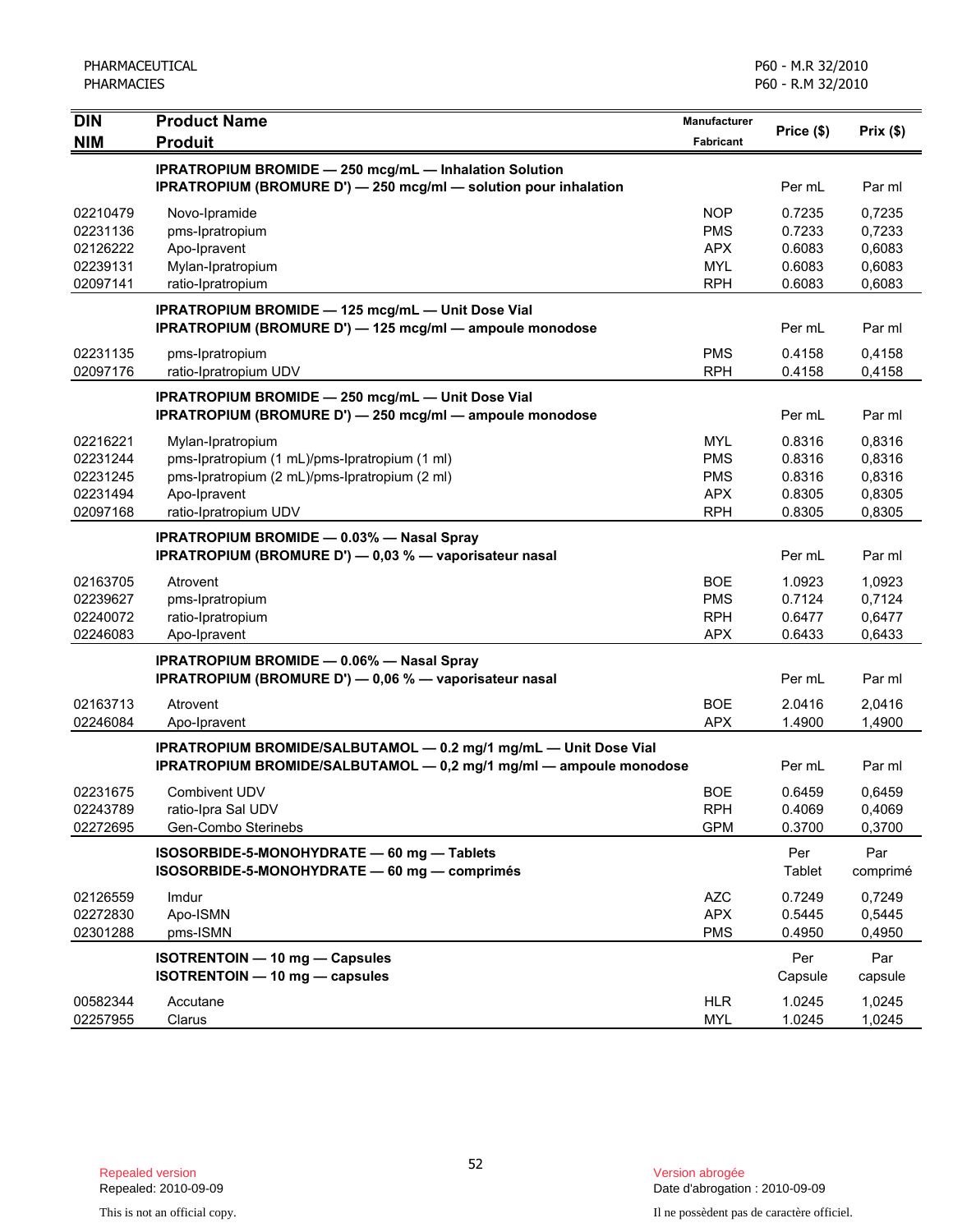| DIN                                          | <b>Product Name</b>                                                                                               | Manufacturer                                         | Price (\$)                           | Prix(\$)                             |
|----------------------------------------------|-------------------------------------------------------------------------------------------------------------------|------------------------------------------------------|--------------------------------------|--------------------------------------|
| <b>NIM</b>                                   | <b>Produit</b>                                                                                                    | <b>Fabricant</b>                                     |                                      |                                      |
|                                              | <b>ISOTRENTOIN - 40 mg - Capsules</b><br>ISOTRENTOIN - 40 mg - capsules                                           |                                                      | Per<br>Capsule                       | Par<br>capsule                       |
| 00582352<br>02257963                         | Accutane<br>Clarus                                                                                                | <b>HLR</b><br><b>MYL</b>                             | 2.0904<br>2.0904                     | 2,0904<br>2,0904                     |
|                                              | KETOCONAZOLE - 2% - Cream<br>KÉTOCONAZOLE - 2 % - crème                                                           |                                                      | Per<br>Gram                          | Par<br>gramme                        |
| 00703974<br>02245662                         | Nizoral<br>Ketoderm                                                                                               | <b>MCL</b><br><b>TPT</b>                             | 0.5232<br>0.3484                     | 0,5232<br>0,3484                     |
|                                              | KETOCONAZOLE - 200 mg - Tablets<br>KÉTOCONAZOLE - 200 mg - comprimés                                              |                                                      | Per<br>Tablet                        | Par<br>comprimé                      |
| 02237235<br>02231061<br>02122197             | Apo-Ketoconazole<br>Novo-Ketoconazole<br>Nu-Ketocon                                                               | <b>APX</b><br><b>NOP</b><br><b>NXP</b>               | 1.3019<br>1.3019<br>1.3019           | 1,3019<br>1,3019<br>1,3019           |
|                                              | KETOPROFEN - 100 mg - Enteric Coated Tablets<br>KÉTOPROFÈNE - 100 mg - comprimés à enrobage entérosoluble         |                                                      | Per<br>Tablet                        | Par<br>comprimé                      |
| 01926365<br>00842664                         | Orudis E-100<br>Apo-Keto-E                                                                                        | <b>AVE</b><br><b>APX</b>                             | 0.7901<br>0.6823                     | 0.7901<br>0,6823                     |
|                                              | KETOROLAC TROMETHAMINE - 30 mg/mL - Injection<br>KÉTOROLAC (TROMÉTHAMINE DE) - 30 mg/ml - injection               |                                                      | Per mL                               | Par ml                               |
| 02162652<br>02239944                         | Toradol<br>Ketorolac Tromethamine/Trométhamine de kétorolac                                                       | <b>HLR</b><br><b>SIL</b>                             | 4.7014<br>3.9930                     | 4,7014<br>3,9930                     |
|                                              | KETOROLAC TROMETHAMINE - 0.5% - Ophthalmic Solution<br>KÉTOROLAC (TROMÉTHAMINE DE) - 0,5 % - solution ophtalmique |                                                      | Per mL                               | Par ml                               |
| 01968300<br>02245821<br>02247461             | Acular<br>Apo-Ketorolac<br>ratio-Ketorolac                                                                        | <b>ALL</b><br><b>APX</b><br><b>RPH</b>               | 3.6960<br>2.4650<br>2.2180           | 3,6960<br>2,4650<br>2,2180           |
|                                              | KETOROLAC TROMETHAMINE - 10 mg - Tablets<br>KÉTOROLAC (TROMÉTHAMINE DE) — 10 mg — comprimés                       |                                                      | Per<br>Tablet                        | Par<br>comprimé                      |
| 02162660<br>02229080<br>02230201<br>02237910 | Toradol<br>Apo-Ketorolac<br>Novo-Ketorolac<br>Nu-Ketorolac                                                        | <b>HLR</b><br><b>APX</b><br><b>NOP</b><br><b>NXP</b> | 0.7318<br>0.5005<br>0.5005<br>0.5005 | 0,7318<br>0,5005<br>0,5005<br>0,5005 |
|                                              | KETOTIFEN FUMARATE - 1 mg/5 mL - Oral Liquid<br>KÉTOTIFÈNE (FUMARATE DE) — 1 mg/5 ml — liquide oral               |                                                      | Per mL                               | Par ml                               |
| 02176084<br>02231679                         | Novo-Ketotifen<br>pms-Ketotifen                                                                                   | <b>NOP</b><br><b>PMS</b>                             | 0.1463<br>0.1463                     | 0,1463<br>0,1463                     |
|                                              | LACTULOSE - 667 mg/mL - Oral Liquid<br>LACTULOSE - 667 mg/ml - liquide oral                                       |                                                      | Per mL                               | Par ml                               |
| 02242814<br>00703486<br>00854409             | Apo-Lactulose<br>pms-Lactulose<br>ratio-Lactulose                                                                 | <b>APX</b><br><b>PMS</b><br><b>RPH</b>               | 0.0160<br>0.0160<br>0.0160           | 0,0160<br>0,0160<br>0,0160           |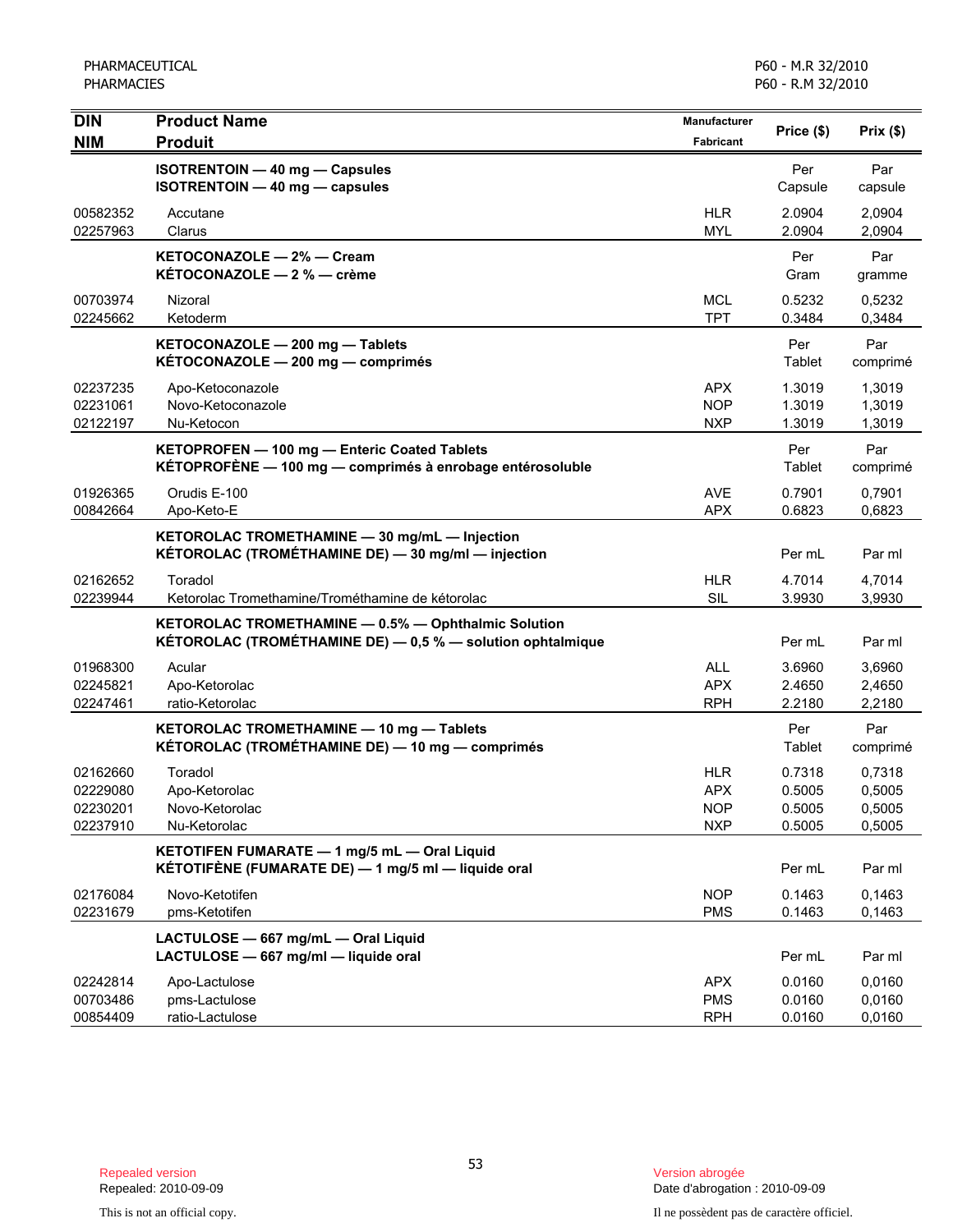| DIN                                                                  | <b>Product Name</b>                                                                                          | Manufacturer                                                                     | Price (\$)                                                | Prix(\$)                                                  |
|----------------------------------------------------------------------|--------------------------------------------------------------------------------------------------------------|----------------------------------------------------------------------------------|-----------------------------------------------------------|-----------------------------------------------------------|
| <b>NIM</b>                                                           | <b>Produit</b>                                                                                               | <b>Fabricant</b>                                                                 |                                                           |                                                           |
|                                                                      | LAMOTRIGINE - 25 mg - Tablets<br>LAMOTRIGINE - 25 mg - comprimés                                             |                                                                                  | Per<br>Tablet                                             | Par<br>comprimé                                           |
| 02142082<br>02245208<br>02265494<br>02248232<br>02246897<br>02243352 | Lamictal<br>Apo-Lamotrigine<br>Mylan-Lamotrigine<br>Novo-Lamotrigine<br>pms-Lamotrigine<br>ratio-Lamotrigine | <b>GSK</b><br><b>APX</b><br><b>MYL</b><br><b>NOP</b><br><b>PMS</b><br><b>RPH</b> | 0.4117<br>0.2297<br>0.2297<br>0.2297<br>0.2297<br>0.2297  | 0,4117<br>0,2297<br>0,2297<br>0,2297<br>0,2297<br>0,2297  |
|                                                                      | LAMOTRIGINE - 100 mg - Tablets<br>LAMOTRIGINE - 100 mg - comprimés                                           |                                                                                  | Per<br>Tablet                                             | Par<br>comprimé                                           |
| 02142104<br>02245209<br>02265508<br>02248233<br>02246898<br>02243353 | Lamictal<br>Apo-Lamotrigine<br>Mylan-Lamotrigine<br>Novo-Lamotrigine<br>pms-Lamotrigine<br>ratio-Lamotrigine | <b>GSK</b><br><b>APX</b><br><b>MYL</b><br><b>NOP</b><br><b>PMS</b><br><b>RPH</b> | 1.6434<br>0.9189<br>0.9189<br>0.9189<br>0.9189<br>0.9189  | 1,6434<br>0,9189<br>0,9189<br>0,9189<br>0,9189<br>0,9189  |
|                                                                      | LAMOTRIGINE - 150 mg - Tablets<br>LAMOTRIGINE - 150 mg - comprimés                                           |                                                                                  | Per<br>Tablet                                             | Par<br>comprimé                                           |
| 02142112<br>02248234<br>02245210<br>02265516<br>02246899<br>02246963 | Lamictal<br>Novo-Lamotrigine<br>Apo-Lamotrigine<br>Mylan-Lamotrigine<br>pms-Lamotrigine<br>ratio-Lamotrigine | <b>GSK</b><br><b>NOP</b><br><b>APX</b><br><b>MYL</b><br><b>PMS</b><br><b>RPH</b> | 2.4224<br>1.3784<br>1.3783<br>1.3783<br>1.3783<br>1.3783  | 2,4224<br>1,3784<br>1,3783<br>1,3783<br>1,3783<br>1,3783  |
|                                                                      | LANSOPRAZOLE-15 mg - Capsules<br>LANSOPRAZOLE - 15 mg - capsules                                             |                                                                                  | Per<br>Capsule                                            | Par<br>capsule                                            |
| 02165503<br>02280515                                                 | Prevacid<br>Novo-Lansoprazole DR                                                                             | ABB<br><b>NOP</b>                                                                | 2.3100<br>1.5000                                          | 2,3100<br>1,5000                                          |
|                                                                      | LANSOPRAZOLE-30 mg - Capsules<br>LANSOPRAZOLE - 30 mg - capsules                                             |                                                                                  | Per<br>Capsule                                            | Par<br>capsule                                            |
| 02165511<br>02280523                                                 | Prevacid<br>Novo-Lansoprazole DR                                                                             | ABB<br><b>NOP</b>                                                                | 2.3100<br>1.5000                                          | 2,3100<br>1,5000                                          |
|                                                                      | LEFLUNOMIDE - 10 mg - Tablets<br>LEFLUNOMIDE - 10 mg - comprimés                                             |                                                                                  | Per<br>Tablet                                             | Par<br>comprimé                                           |
| 02241888<br>02288265<br>02256495<br>02283964<br>02319225<br>02261251 | Arava<br>pms-Leflunomide<br>Apo-Leflunomide<br>Sandoz Leflunomide<br>Mylan-Leflunomide<br>Novo-Leflunomide   | <b>AVT</b><br><b>PMS</b><br><b>APX</b><br>SDZ<br><b>MYL</b><br><b>NOP</b>        | 11.6303<br>6.6459<br>6.6458<br>6.6458<br>6.0417<br>6.0417 | 11,6303<br>6,6459<br>6,6458<br>6,6458<br>6,0417<br>6,0417 |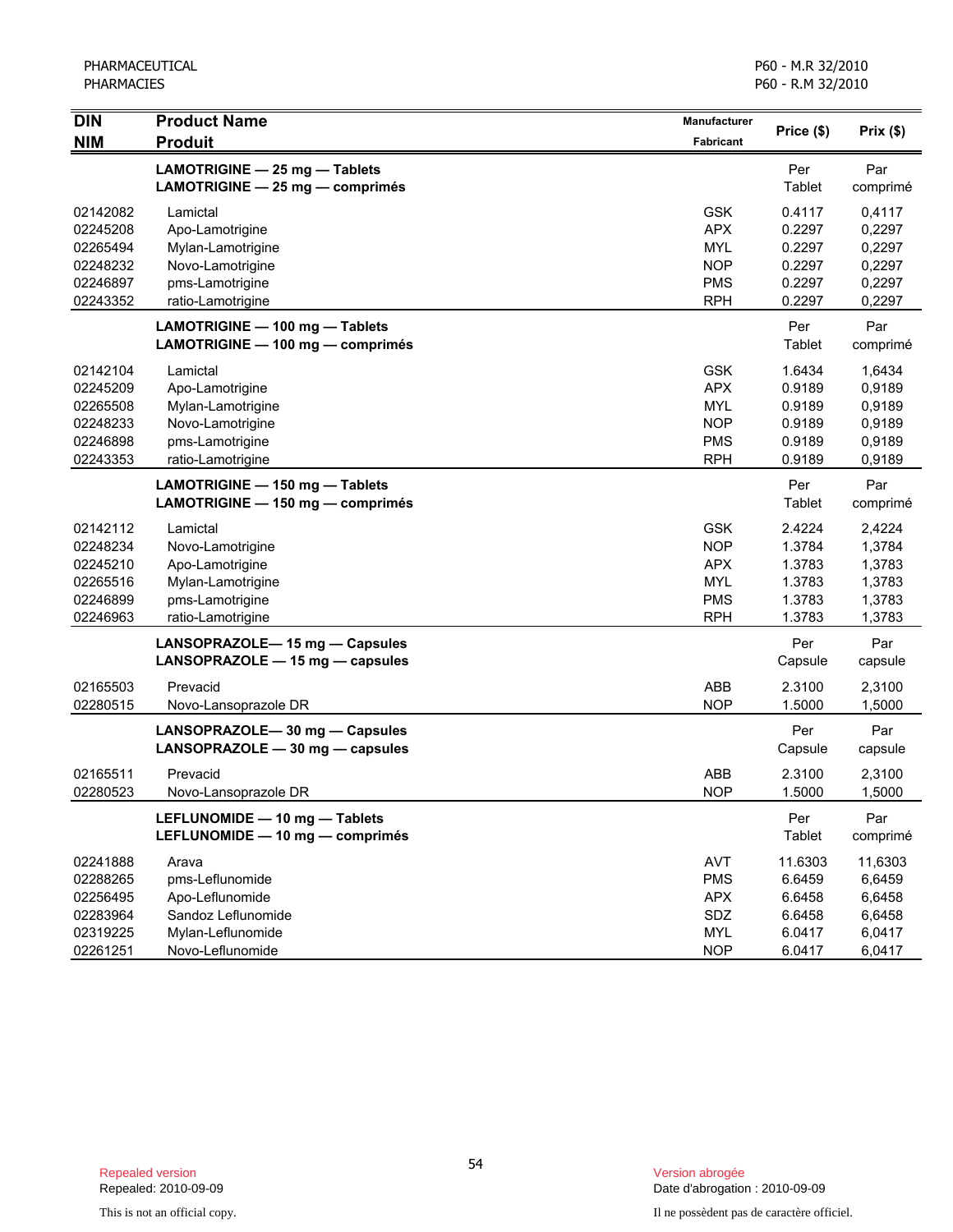| <b>DIN</b> | <b>Product Name</b>                                                                                            | <b>Manufacturer</b> | Price (\$)    | Prix(\$)        |
|------------|----------------------------------------------------------------------------------------------------------------|---------------------|---------------|-----------------|
| <b>NIM</b> | <b>Produit</b>                                                                                                 | <b>Fabricant</b>    |               |                 |
|            | LEFLUNOMIDE - 20 mg - Tablets<br>LEFLUNOMIDE - 20 mg - comprimés                                               |                     | Per<br>Tablet | Par<br>comprimé |
| 02241889   | Arava                                                                                                          | <b>AVT</b>          | 11.6303       | 11,6303         |
| 02288273   | pms-Leflunomide                                                                                                | <b>PMS</b>          | 6.6459        | 6,6459          |
| 02256509   | Apo-Leflunomide                                                                                                | <b>APX</b>          | 6.6458        | 6,6458          |
| 02283972   | Sandoz Leflunomide                                                                                             | SDZ                 | 6.6458        | 6,6458          |
| 02319233   | Mylan-Leflunomide                                                                                              | <b>MYL</b>          | 6.0417        | 6.0417          |
| 02261278   | Novo-Leflunomide                                                                                               | <b>NOP</b>          | 6.0417        | 6,0417          |
|            | LEVETIRACETAM - 250 mg - Tablets<br>LEVETIRACETAM - 250 mg - comprimés                                         |                     | Per<br>Tablet | Par<br>comprimé |
| 02247027   | Keppra                                                                                                         | <b>UCB</b>          | 1.7600        | 1,7600          |
| 02285924   | Apo-Levetiracetam                                                                                              | <b>APX</b>          | 1.2293        | 1,2293          |
| 02274183   | Co Levetiracetam                                                                                               | COB                 | 1.2293        | 1,2293          |
| 02296101   | pms-Levetiracetam                                                                                              | <b>PMS</b>          | 1.1175        | 1,1175          |
|            | LEVETIRACETAM - 500 mg - Tablets                                                                               |                     | Per           | Par             |
|            | LEVETIRACETAM - 500 mg - comprimés                                                                             |                     | Tablet        | comprimé        |
| 02247028   | Keppra                                                                                                         | <b>UCB</b>          | 2.1450        | 2,1450          |
| 02285932   | Apo-Levetiracetam                                                                                              | <b>APX</b>          | 1.5015        | 1,5015          |
| 02274191   | Co Levetiracetam                                                                                               | COB                 | 1.5015        | 1,5015          |
| 02296128   | pms-Levetiracetam                                                                                              | <b>PMS</b>          | 1.3650        | 1,3650          |
|            | LEVETIRACETAM - 750 mg - Tablets<br>LEVETIRACETAM - 750 mg - comprimés                                         |                     | Per<br>Tablet | Par<br>comprimé |
| 02247029   | Keppra                                                                                                         | <b>UCB</b>          | 2.9700        | 2,9700          |
| 02285940   | Apo-Levetiracetam                                                                                              | <b>APX</b>          | 2.1368        | 2,1368          |
| 02274205   | Co Levetiracetam                                                                                               | COB                 | 2.1368        | 2,1368          |
| 02296136   | pms-Levetiracetam                                                                                              | <b>PMS</b>          | 1.9425        | 1,9425          |
|            | LEVOBUNOLOL HCI - 0.25% - Ophthalmic Solution<br>LEVOBUNOLOL (CHLORHYDRATE DE) - 0,25 % - solution ophtalmique |                     | Per mL        | Par ml          |
| 00751286   | Betagan                                                                                                        | <b>ALL</b>          | 2.4728        | 2,4728          |
| 02031159   | ratio-Levobunolol                                                                                              | <b>RPH</b>          | 1.2936        | 1,2936          |
| 02241715   | Sandoz Levobunolol                                                                                             | SDZ                 | 1.2936        | 1,2936          |
|            | LEVOBUNOLOL HCI - 0.5% - Ophthalmic Solution<br>LÉVOBUNOLOL (CHLORHYDRATE DE) - 0,5 % - solution ophtalmique   |                     | Per mL        | Par ml          |
| 00637661   | Betagan                                                                                                        | <b>ALL</b>          | 3.6190        | 3,6190          |
| 02237991   | pms-Levobunolol                                                                                                | <b>PMS</b>          | 1.7886        | 1,7886          |
| 02031167   | ratio-Levobunolol                                                                                              | <b>RPH</b>          | 1.7116        | 1,7116          |
| 02241716   | Sandoz Levobunolol                                                                                             | SDZ                 | 1.7116        | 1,7116          |
|            | LEVODOPA/CARBIDOPA - 100 mg/10 mg - Tablets<br>LÉVODOPA/CARBIDOPA - 100 mg/10 mg - comprimés                   |                     | Per<br>Tablet | Par<br>comprimé |
| 00355658   | Sinemet                                                                                                        | <b>MFX</b>          | 0.4783        | 0,4783          |
| 02182831   | Nu-Levocarb                                                                                                    | <b>NXP</b>          | 0.3300        | 0,3300          |
| 02244494   | Novo-Levocarbidopa                                                                                             | <b>NOP</b>          | 0.2783        | 0,2783          |
| 02195933   | Apo-Levocarb                                                                                                   | <b>APX</b>          | 0.2602        | 0,2602          |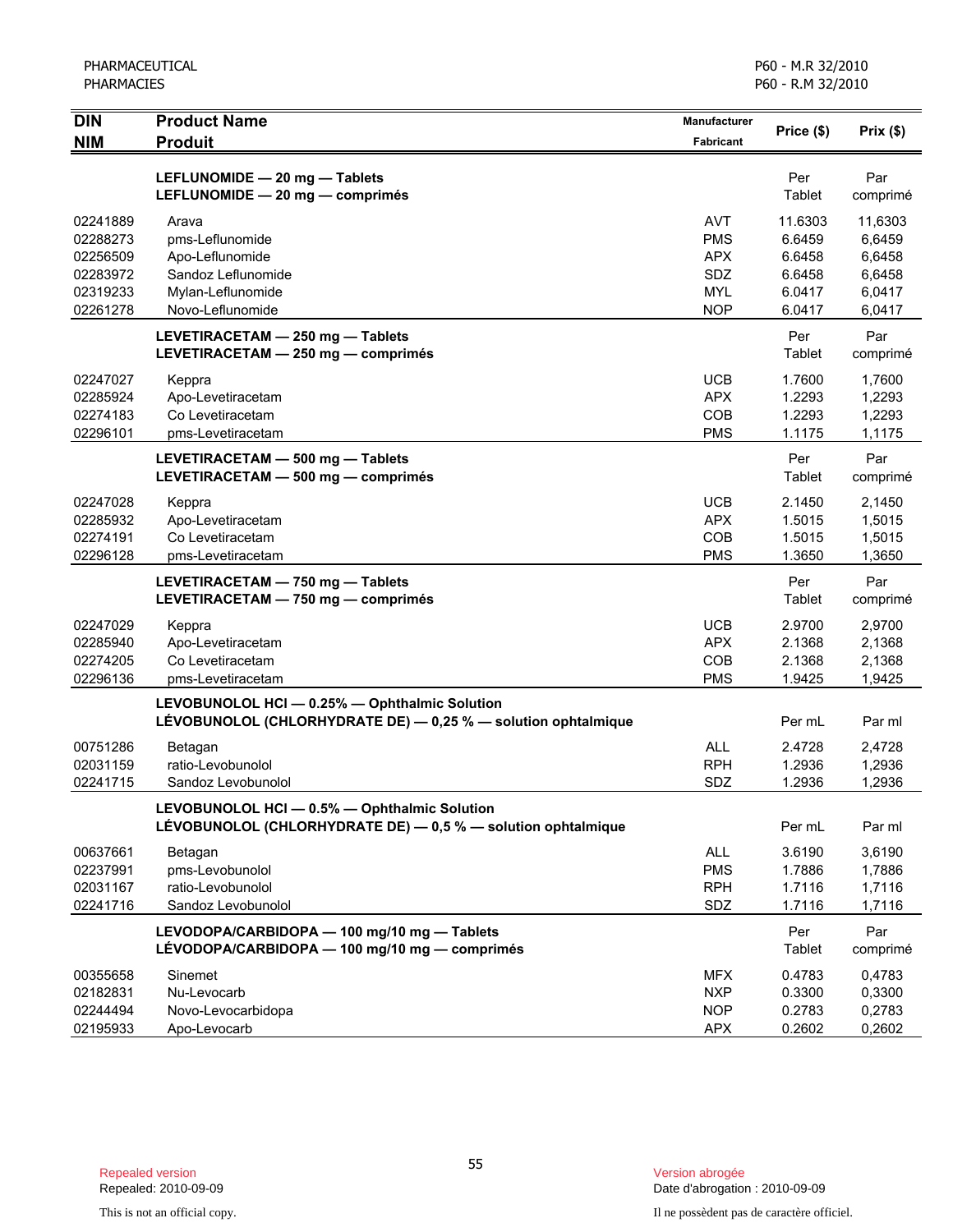| <b>DIN</b> | <b>Product Name</b>                                                                          | Manufacturer     | Price (\$)    | Prix(\$)        |
|------------|----------------------------------------------------------------------------------------------|------------------|---------------|-----------------|
| <b>NIM</b> | <b>Produit</b>                                                                               | <b>Fabricant</b> |               |                 |
|            | LEVODOPA/CARBIDOPA - 100 mg/25 mg - Tablets<br>LÉVODOPA/CARBIDOPA - 100 mg/25 mg - comprimés |                  | Per<br>Tablet | Par<br>comprimé |
| 00513997   | Sinemet                                                                                      | <b>MFX</b>       | 0.7142        | 0,7142          |
| 02182823   | Nu-Levocarb                                                                                  | <b>NXP</b>       | 0.4928        | 0,4928          |
| 02244495   | Novo-Levocarbidopa                                                                           | <b>NOP</b>       | 0.4164        | 0,4164          |
| 02195941   | Apo-Levocarb                                                                                 | <b>APX</b>       | 0.3885        | 0,3885          |
|            | LEVODOPA/CARBIDOPA - 250 mg/25 mg - Tablets<br>LÉVODOPA/CARBIDOPA - 250 mg/25 mg - comprimés |                  | Per<br>Tablet | Par<br>comprimé |
| 00328219   | Sinemet                                                                                      | <b>MFX</b>       | 0.8002        | 0,8002          |
| 02182858   | Nu-Levocarb                                                                                  | <b>NXP</b>       | 0.5500        | 0,5500          |
| 02126184   | ratio-Levodopa/Carbidopa                                                                     | <b>RPH</b>       | 0.5500        | 0,5500          |
| 02244496   | Novo-Levocarbidopa                                                                           | <b>NOP</b>       | 0.4648        | 0,4648          |
| 02195968   | Apo-Levocarb                                                                                 | <b>APX</b>       | 0.4337        | 0,4337          |
|            | LEVOFLOXACIN - 250 mg - Tablets<br>LEVOFLOXACIN - 250 mg - comprimés                         |                  | Per<br>Tablet | Par<br>comprimé |
| 02236841   | Levaquin                                                                                     | <b>JAN</b>       | 5.2968        | 5,2968          |
| 02298635   | Sandoz Levofloxacin                                                                          | SDZ              | 3.3132        | 3,3132          |
| 02284707   | Apo-Levofloxacin                                                                             | <b>APX</b>       | 3.1080        | 3,1080          |
| 02315424   | Co Levofloxacin                                                                              | COB              | 3.1080        | 3,1080          |
| 02313979   | Mylan-Levofloxacin                                                                           | <b>MYL</b>       | 3.1080        | 3,1080          |
| 02248262   | Novo-Levofloxacin                                                                            | <b>NOP</b>       | 3.1080        | 3,1080          |
| 02284677   | pms-Levofloxacin                                                                             | <b>PMS</b>       | 3.1080        | 3,1080          |
|            | LEVOFLOXACIN - 500 mg - Tablets                                                              |                  | Per           | Par             |
|            | LEVOFLOXACIN - 500 mg - comprimés                                                            |                  | Tablet        | comprimé        |
| 02236842   | Levaquin                                                                                     | <b>JAN</b>       | 6.0357        | 6,0357          |
| 02298643   | Sandoz Levofloxacin                                                                          | SDZ              | 3.7387        | 3,3132          |
| 02284715   | Apo-Levofloxacin                                                                             | <b>APX</b>       | 3.5070        | 3,5070          |
| 02315432   | Co Levofloxacin                                                                              | COB              | 3.5070        | 3,5070          |
| 02313987   | Mylan-Levofloxacin                                                                           | <b>MYL</b>       | 3.5070        | 3,5070          |
| 02248263   | Novo-Levofloxacin                                                                            | <b>NOP</b>       | 3.5070        | 3,5070          |
| 02284685   | pms-Levofloxacin                                                                             | <b>PMS</b>       | 3.5070        | 3,5070          |
|            | $LISINOPRIL - 5 mg - Tables$<br>LISINOPRIL - 5 mg - comprimés                                |                  | Per<br>Tablet | Par<br>comprimé |
| 00839388   | Prinivil                                                                                     | <b>MFX</b>       | 0.6285        | 0,6285          |
| 02217481   | Apo-Lisinopril                                                                               | <b>APX</b>       | 0.5927        | 0,5927          |
| 02049333   | Zestril                                                                                      | <b>AZC</b>       | 0.5927        | 0,5927          |
| 02271443   | Co Lisinopril                                                                                | COB              | 0.5388        | 0,5388          |
| 02274833   | Mylan-Lisinopril                                                                             | <b>MYL</b>       | 0.5388        | 0,5388          |
| 02285061   | Novo-Lisinopril (Type P)                                                                     | <b>NOP</b>       | 0.5388        | 0,5388          |
| 02285118   | Novo-Lisinopril (Type Z)                                                                     | <b>NOP</b>       | 0.5388        | 0,5388          |
| 02292203   | pms-Lisinopril                                                                               | <b>PMS</b>       | 0.5388        | 0,5388          |
| 02294230   | Ran-Lisinopril                                                                               | <b>RAN</b>       | 0.5388        | 0,5388          |
| 02256797   | ratio-Lisinopril P                                                                           | <b>RPH</b>       | 0.5388        | 0,5388          |
| 02299879   | ratio-Lisinopril Z                                                                           | <b>RPH</b>       | 0.5388        | 0,5388          |
| 02289199   | Sandoz Lisinopril                                                                            | SDZ              | 0.5388        | 0,5388          |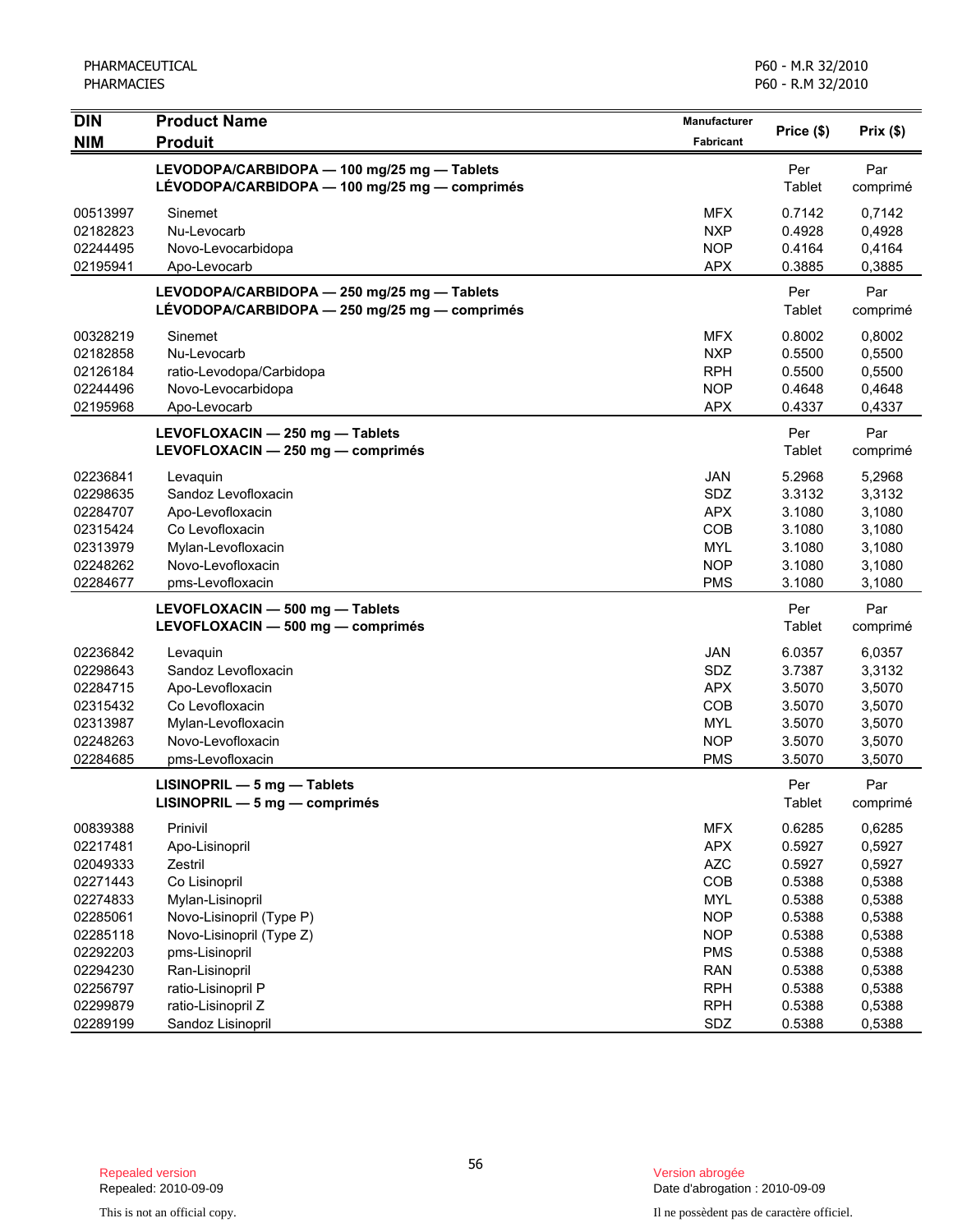| <b>DIN</b> | <b>Product Name</b>                                        | <b>Manufacturer</b> | Price (\$)    |          |
|------------|------------------------------------------------------------|---------------------|---------------|----------|
| <b>NIM</b> | <b>Produit</b>                                             | Fabricant           |               | Prix(\$) |
|            | LISINOPRIL - 10 mg - Tablets                               |                     | Per           | Par      |
|            | LISINOPRIL - 10 mg - comprimés                             |                     | Tablet        | comprimé |
| 00839396   | Prinivil                                                   | <b>MFX</b>          | 0.7551        | 0,7551   |
| 02049376   | Zestril                                                    | <b>AZC</b>          | 0.7124        | 0,7124   |
| 02217503   | Apo-Lisinopril                                             | <b>APX</b>          | 0.7121        | 0,7121   |
| 02271451   | Co Lisinopril                                              | COB                 | 0.6474        | 0,6474   |
| 02274841   | Mylan-Lisinopril                                           | <b>MYL</b>          | 0.6474        | 0,6474   |
| 02285088   | Novo-Lisinopril (Type P)                                   | <b>NOP</b>          | 0.6474        | 0,6474   |
| 02285126   | Novo-Lisinopril (Type Z)                                   | <b>NOP</b>          | 0.6474        | 0,6474   |
| 02292211   | pms-Lisinopril                                             | <b>PMS</b>          | 0.6474        | 0.6474   |
| 02294249   | Ran-Lisinopril                                             | <b>RAN</b>          | 0.6474        | 0,6474   |
| 02256800   | ratio-Lisinopril P                                         | <b>RPH</b>          | 0.6474        | 0.6474   |
| 02299887   | ratio-Lisinopril Z                                         | <b>RPH</b>          | 0.6474        | 0.6474   |
| 02289202   | Sandoz Lisinopril                                          | SDZ                 | 0.6474        | 0.6474   |
|            | LISINOPRIL - 20 mg - Tablets                               |                     | Per           | Par      |
|            | LISINOPRIL - 20 mg - comprimés                             |                     | Tablet        | comprimé |
| 00839418   | Prinivil                                                   | <b>MFX</b>          | 0.9079        | 0,9079   |
| 02049384   | Zestril                                                    | <b>AZC</b>          | 0.8560        | 0,8560   |
| 02217511   | Apo-Lisinopril                                             | <b>APX</b>          | 0.8557        | 0,8557   |
| 02271478   | Co Lisinopril                                              | COB                 | 0.7779        | 0,7779   |
| 02274868   | Mylan-Lisinopril                                           | <b>MYL</b>          | 0.7779        | 0,7779   |
| 02285096   | Novo-Lisinopril (Type P)                                   | <b>NOP</b>          | 0.7779        | 0,7779   |
| 02285134   | Novo-Lisinopril (Type Z)                                   | <b>NOP</b>          | 0.7779        | 0,7779   |
| 02292238   | pms-Lisinopril                                             | <b>PMS</b>          | 0.7779        | 0,7779   |
| 02294257   | Ran-Lisinopril                                             | <b>RAN</b>          | 0.7779        | 0,7779   |
| 02256819   | ratio-Lisinopril P                                         | <b>RPH</b>          | 0.7779        | 0,7779   |
| 02299895   | ratio-Lisinopril Z                                         | <b>RPH</b>          | 0.7779        | 0,7779   |
| 02289229   | Sandoz Lisinopril                                          | SDZ                 | 0.7779        | 0,7779   |
|            | LISINOPRIL/HYDROCHLOROTHIAZIDE - 10 mg/12.5 mg - Tablets   |                     | Per           | Par      |
|            | LISINOPRIL/HYDROCHLOROTHIAZIDE - 10 mg/12,5 mg - comprimés |                     | Tablet        | comprimé |
| 02103729   | Zestoretic                                                 | <b>AZC</b>          | 0.9171        | 0,9171   |
| 02108194   | Prinzide                                                   | <b>MFX</b>          | 0.7782        | 0,7782   |
| 02261979   | Apo-Lisinopril/HCTZ                                        | <b>APX</b>          | 0.5835        | 0,5835   |
| 02297736   | Mylan-Lisinopril HCTZ                                      | <b>MYL</b>          | 0.5835        | 0,5835   |
| 02301768   | Novo-Lisinopril/HCTZN(Type Z)                              | <b>NOP</b>          | 0.5835        | 0,5835   |
| 02302136   | Novo-Lisinopril/HCTZN(Type P)                              | <b>NOP</b>          | 0.5835        | 0,5835   |
| 02302365   | Sandoz Lisinopril HCT                                      | SDZ                 | 0.5835        | 0.5835   |
|            | LISINOPRIL/HYDROCHLOROTHIAZIDE - 20 mg/12.5 mg - Tablets   |                     | Per           | Par      |
|            | LISINOPRIL/HYDROCHLOROTHIAZIDE - 20 mg/12,5 mg - comprimés |                     | <b>Tablet</b> | comprimé |
| 02045737   | Zestoretic                                                 | <b>AZC</b>          | 1.1019        | 1,1019   |
| 00884413   | Prinzide                                                   | <b>MFX</b>          | 0.9350        | 0,9350   |
| 02261987   | Apo-Lisinopril/HCTZ                                        | <b>APX</b>          | 0.7011        | 0,7011   |
| 02297744   | Mylan-Lisinopril HCTZ                                      | <b>MYL</b>          | 0.7011        | 0,7011   |
| 02301776   | Novo-Lisinopril/HCTZN(Type Z)                              | <b>NOP</b>          | 0.7011        | 0,7011   |
| 02302144   | Novo-Lisinopril/HCTZN(Type P)                              | <b>NOP</b>          | 0.7011        | 0,7011   |
| 02302373   | Sandoz Lisinopril HCT                                      | SDZ                 | 0.7011        | 0,7011   |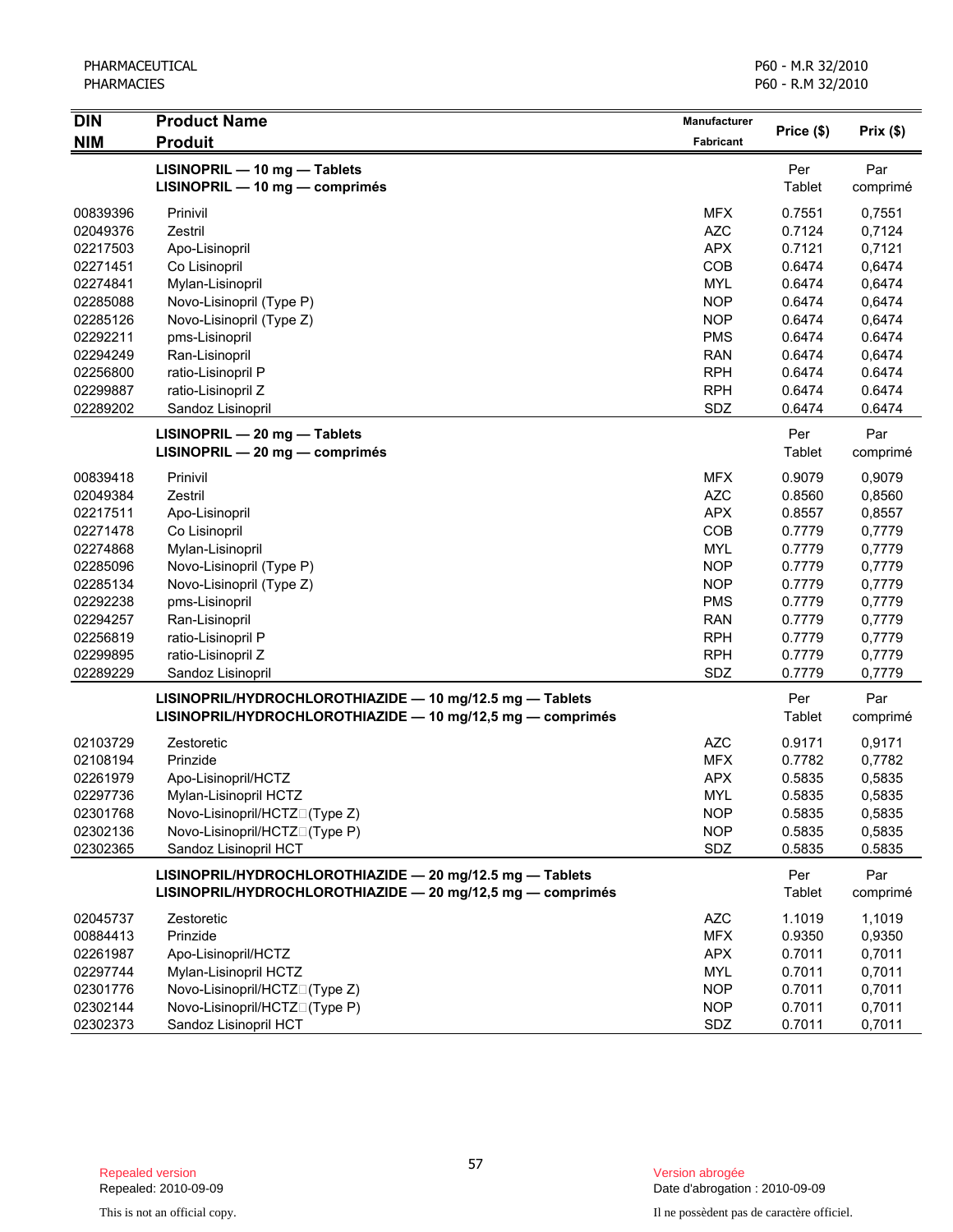| <b>DIN</b>                                                                       | <b>Product Name</b>                                                                                                 | <b>Manufacturer</b>                                                                     | Price (\$)                                                         |                                                                    |
|----------------------------------------------------------------------------------|---------------------------------------------------------------------------------------------------------------------|-----------------------------------------------------------------------------------------|--------------------------------------------------------------------|--------------------------------------------------------------------|
| <b>NIM</b>                                                                       | <b>Produit</b>                                                                                                      | Fabricant                                                                               |                                                                    | Prix(\$)                                                           |
|                                                                                  | LISINOPRIL/HYDROCHLOROTHIAZIDE - 20 mg/25 mg - Tablets<br>LISINOPRIL/HYDROCHLOROTHIAZIDE - 20 mg/25 mg - comprimés  |                                                                                         | Per<br>Tablet                                                      | Par<br>comprimé                                                    |
| 02045729<br>00884421<br>02261995<br>02297752<br>02301784                         | Zestoretic<br>Prinzide<br>Apo-Lisinopril/HCTZ<br>Mylan-Lisinopril HCTZ<br>Novo-Lisinopril/HCTZN(Type Z)             | AZC<br><b>MFX</b><br><b>APX</b><br><b>MYL</b><br><b>NOP</b>                             | 1.1019<br>0.8252<br>0.7011<br>0.7011<br>0.7011                     | 1,1019<br>0,8252<br>0,7011<br>0,7011<br>0,7011                     |
| 02302152<br>02302381                                                             | Novo-Lisinopril/HCTZN(Type P)<br>Sandoz Lisnopril HCT                                                               | <b>NOP</b><br>SDZ                                                                       | 0.7011<br>0.7011                                                   | 0,7011<br>0,7011                                                   |
|                                                                                  | LITHIUM CARBONATE - 150 mg - Capsules<br>LITHIUM (CARBONATE DE) - 150 mg - capsules                                 |                                                                                         | Per<br>Capsule                                                     | Par<br>capsule                                                     |
| 00461733<br>02216132<br>02242837                                                 | Carbolith<br>pms-Lithium Carbonate<br>Apo-Lithium Carbonate                                                         | <b>VAL</b><br><b>PMS</b><br><b>APX</b>                                                  | 0.1256<br>0.0697<br>0.0585                                         | 0,1256<br>0,0697<br>0,0585                                         |
|                                                                                  | LITHIUM CARBONATE - 150 mg - Capsules<br>LITHIUM (CARBONATE DE) - 150 mg - capsules                                 |                                                                                         | Per<br>Capsule                                                     | Par<br>capsule                                                     |
| 02013231<br>02242837                                                             | Lithane<br>Apo-Lithium Carbonate                                                                                    | PFI<br><b>APX</b>                                                                       | 0.1041<br>0.0585                                                   | 0,1041<br>0.0585                                                   |
|                                                                                  | LITHIUM CARBONATE - 300 mg - Capsules<br>LITHIUM (CARBONATE DE) - 300 mg - capsules                                 |                                                                                         | Per<br>Capsule                                                     | Par<br>capsule                                                     |
| 00236683<br>02216140<br>02242838                                                 | Carbolith<br>pms-Lithium Carbonate<br>Apo-Lithium Carbonate                                                         | <b>VAL</b><br><b>PMS</b><br><b>APX</b>                                                  | 0.0975<br>0.0731<br>0.0614                                         | 0.0975<br>0,0731<br>0,0614                                         |
|                                                                                  | LITHIUM CARBONATE - 300 mg - Capsules<br>LITHIUM (CARBONATE DE) - 300 mg - capsules                                 |                                                                                         | Per<br>Capsule                                                     | Par<br>capsule                                                     |
| 00406775<br>02242838                                                             | Lithane<br>Apo-Lithium Carbonate                                                                                    | PFI<br><b>APX</b>                                                                       | 0.1118<br>0.0614                                                   | 0,1118<br>0,0614                                                   |
|                                                                                  | LITHIUM CARBONATE - 600 mg - Capsules<br>LITHIUM (CARBONATE DE) - 600 mg - capsules                                 |                                                                                         | Per<br>Capsule                                                     | Par<br>capsule                                                     |
| 02011239<br>02216159                                                             | Carbolith<br>pms-Lithium Carbonate                                                                                  | <b>VAL</b><br><b>PMS</b>                                                                | 0.1700<br>0.1496                                                   | 0,1700<br>0,1496                                                   |
|                                                                                  | LOPERAMIDE - 2 mg - Tablets<br>LOPÉRAMIDE $-2$ mg $-$ comprimés                                                     |                                                                                         | Per<br>Tablet                                                      | Par<br>comprimé                                                    |
| 02183862<br>02229552<br>02228351<br>02212005<br>02132591<br>02257564<br>02256452 | Imodium<br>Diarr-eze<br>pms-Loperamide<br>Apo-Loperamide<br>Novo-Loperamide<br>Sandoz Loperamide<br>Jamp-Loperamide | <b>MCL</b><br><b>PMS</b><br><b>PMS</b><br><b>APX</b><br><b>NOP</b><br>SDZ<br><b>JPC</b> | 0.5184<br>0.3593<br>0.2717<br>0.2713<br>0.2713<br>0.2713<br>0.2600 | 0,5184<br>0,3593<br>0,2717<br>0,2713<br>0,2713<br>0,2713<br>0,2600 |
|                                                                                  | LORATADINE - 10 mg - Tablets<br>LORATADINE - 10 mg - comprimés                                                      |                                                                                         | Per<br>Tablet                                                      | Par<br>comprimé                                                    |
| 00782696<br>02243880                                                             | Claritin<br>Apo-Loratadine                                                                                          | <b>SCH</b><br><b>APX</b>                                                                | 0.9192<br>0.6895                                                   | 0,9192<br>0,6895                                                   |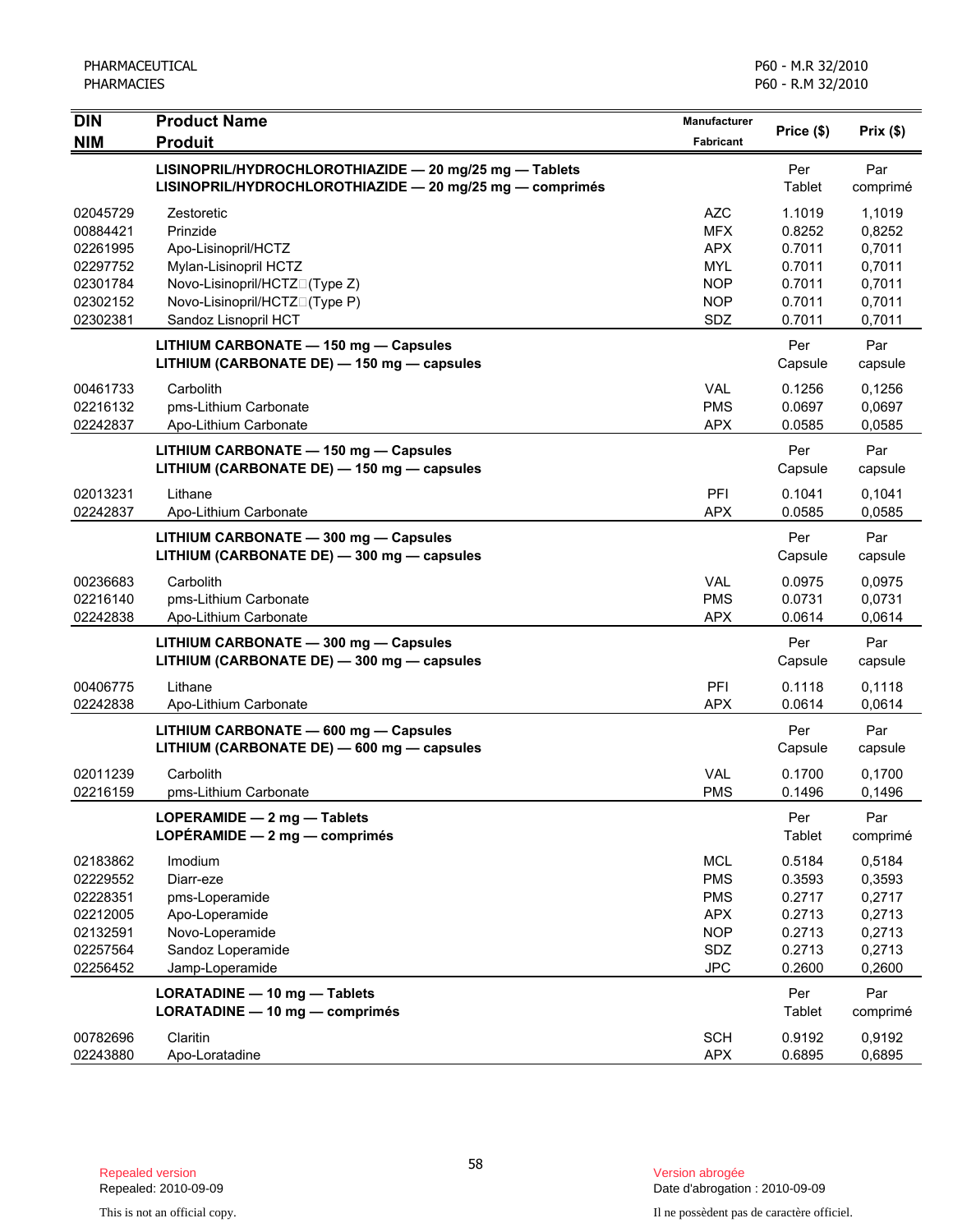| $\overline{D}$<br><b>NIM</b> | <b>Product Name</b><br><b>Produit</b>                           | Manufacturer<br><b>Fabricant</b> | Price (\$)       | Prix(\$)         |
|------------------------------|-----------------------------------------------------------------|----------------------------------|------------------|------------------|
|                              | LORAZEPAM - 0.5 mg - Oral Tablets                               |                                  | Per              | Par              |
|                              | LORAZÉPAM - 0,5 mg - comprimés oraux                            |                                  | Tablet           | comprimé         |
| 00728187                     | pms-Lorazepam                                                   | <b>PMS</b>                       | 0.0514           | 0,0514           |
| 00655740                     | Apo-Lorazepam                                                   | <b>APX</b>                       | 0.0395           | 0,0395           |
| 02041413                     | Ativan                                                          | <b>WAY</b>                       | 0.0395           | 0,0395           |
| 00711101                     | Novo-Lorazem                                                    | <b>NOP</b>                       | 0.0359           | 0,0359           |
|                              | LORAZEPAM - 1 mg - Oral Tablets                                 |                                  | Per              | Par              |
|                              | LORAZÉPAM - 1 mg - comprimés oraux                              |                                  | Tablet           | comprimé         |
| 02041421                     | Ativan                                                          | <b>WAY</b>                       | 0.0930           | 0,0930           |
| 00728195                     | pms-Lorazepam                                                   | <b>PMS</b>                       | 0.0524           | 0,0524           |
| 00655759                     | Apo-Lorazepam                                                   | <b>APX</b>                       | 0.0492           | 0,0492           |
| 00637742                     | Novo-Lorazem                                                    | <b>NOP</b>                       | 0.0447           | 0,0447           |
|                              | LORAZEPAM - 2 mg - Oral Tablets                                 |                                  | Per              | Par              |
|                              | LORAZÉPAM - 2 mg - comprimés oraux                              |                                  | Tablet           | comprimé         |
| 02041448                     | Apo-Lorazepam                                                   | <b>WAY</b>                       | 0.1460           | 0,1460           |
| 00728209                     | pms-Lorazepam                                                   | <b>PMS</b>                       | 0.0851           | 0,0851           |
| 00655767                     | Apo-Lorazepam                                                   | <b>APX</b>                       | 0.0769           | 0,0769           |
| 00637750                     | Novo-Lorazem                                                    | <b>NOP</b>                       | 0.0699           | 0,0699           |
|                              | LOVASTATIN - 20 mg - Tablets                                    |                                  | Per              | Par              |
|                              | LOVASTATINE - 20 mg - comprimés                                 |                                  | Tablet           | comprimé         |
| 00795860                     | Mevacor                                                         | <b>MFX</b>                       | 2.1643           | 2,1643           |
| 02246013                     | pms-Lovastatin                                                  | <b>PMS</b>                       | 1.5235           | 1,5235           |
| 02267969                     | Ran-Lovastatin                                                  | <b>RAN</b>                       | 1.3197           | 1,3197           |
| 02220172                     | Apo-Lovastatin                                                  | <b>APX</b>                       | 1.1998           | 1,1998           |
| 02248572                     | Co Lovastatin                                                   | COB                              | 1.1998           | 1,1998           |
| 02243127                     | Mylan-Lovastatin                                                | <b>MYL</b>                       | 1.1998           | 1,1998           |
| 02245822<br>02246542         | ratio-Lovastatin<br>Novo-Lovastatin                             | <b>RPH</b><br><b>NOP</b>         | 1.1998<br>1.1997 | 1,1998<br>1,1997 |
| 02247056                     | Sandoz Lovastatin                                               | SDZ                              | 1.1997           | 1,1997           |
|                              |                                                                 |                                  |                  |                  |
|                              | LOVASTATIN - 40 mg - Tablets<br>LOVASTATINE - 40 mg - comprimés |                                  | Per<br>Tablet    | Par<br>comprimé  |
|                              |                                                                 |                                  |                  |                  |
| 00795852                     | Mevacor                                                         | <b>MFX</b>                       | 3.9534<br>2.8100 | 3,9534           |
| 02246014<br>02267977         | pms-Lovastatin<br>Ran-Lovastatin                                | <b>PMS</b><br><b>RAN</b>         | 2.4342           | 2,8100<br>2,4342 |
| 02220180                     | Apo-Lovastatin                                                  | <b>APX</b>                       | 2.2129           | 2,2129           |
| 02248573                     | Co Lovastatin                                                   | COB                              | 2.2129           | 2,2129           |
| 02243129                     | Mylan-Lovastatin                                                | <b>MYL</b>                       | 2.2129           | 2,2129           |
| 02246543                     | Novo-Lovastatin                                                 | <b>NOP</b>                       | 2.2129           | 2,2129           |
| 02245823                     | ratio-Lovastatin                                                | <b>RPH</b>                       | 2.2129           | 2,2129           |
| 02247057                     | Sandoz Lovastatin                                               | SDZ                              | 2.2129           | 2,2129           |
|                              | LOXAPINE SUCCINATE - 50 mg - Tablets                            |                                  | Per              | Par              |
|                              | LOXAPINE (SUCCINATE DE) - 50 mg - comprimés                     |                                  | Tablet           | comprimé         |
| 02170035                     | Loxapac                                                         | <b>WAY</b>                       | 0.8113           | 0,8113           |
| 02230840                     | pms-Loxapine                                                    | <b>PMS</b>                       | 0.6085           | 0,6085           |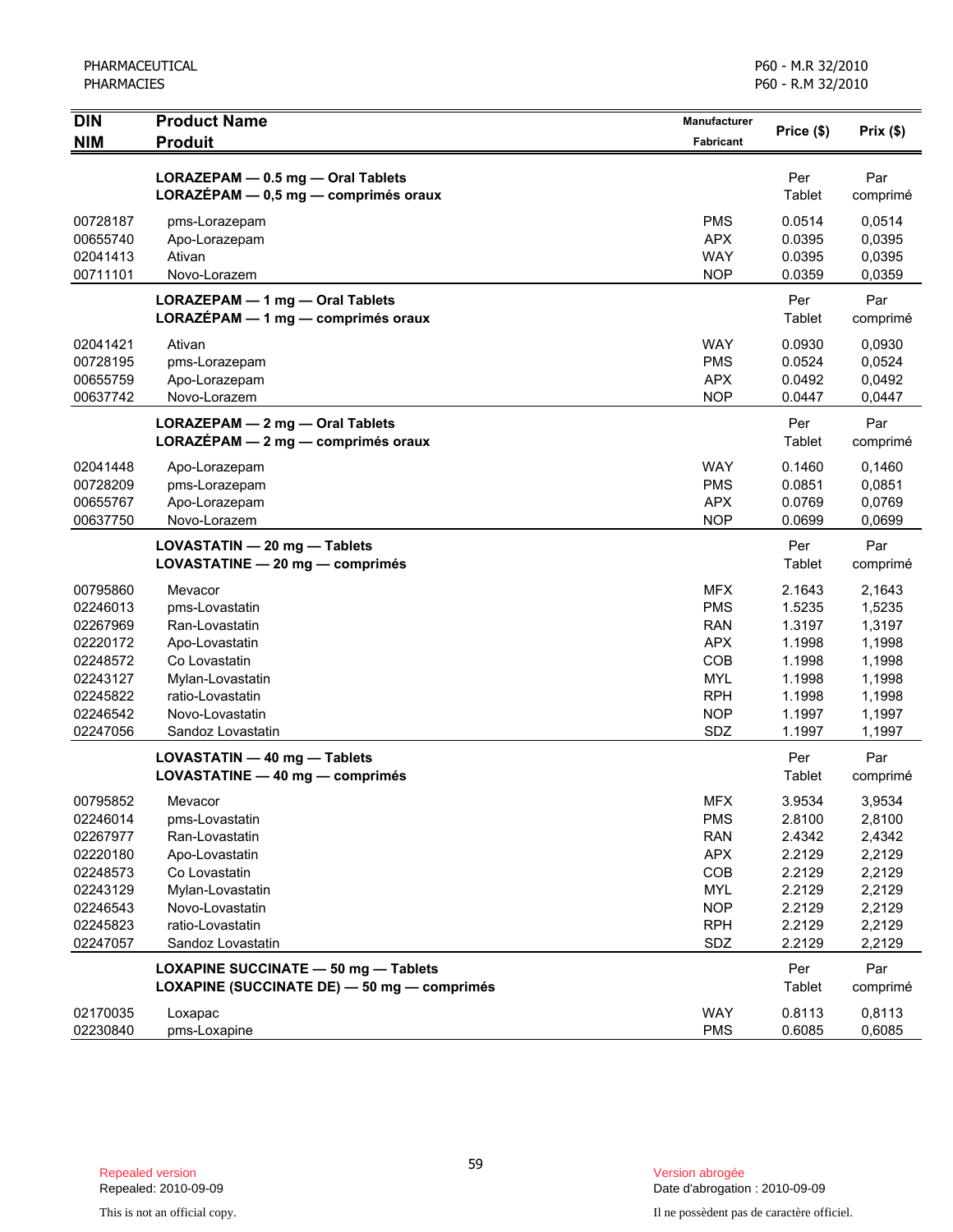| <b>DIN</b> | <b>Product Name</b>                                      | Manufacturer     | Price (\$)    | Prix(\$) |
|------------|----------------------------------------------------------|------------------|---------------|----------|
| <b>NIM</b> | <b>Produit</b>                                           | <b>Fabricant</b> |               |          |
|            | MEDROXYPROGESTERONE ACETATE - 150 mg/mL - Injection      |                  | Per           | Par      |
|            | MÉDROXYPROGESTÉRONE (ACÉTATE DE) - 150 mg/mL - injection |                  | Vial          | ampoule  |
| 00585092   | Depo-Provera                                             | <b>UPJ</b>       | 29.8425       | 29,8425  |
| 02322250   | Medroxyprogesterone Acetate Injectable Suspension        | SDZ              | 22.0000       | 22,0000  |
|            | MEDROXYPROGESTERONE ACETATE - 2.5 mg - Tablets           |                  | Per           | Par      |
|            | MÉDROXYPROGESTÉRONE (ACÉTATE DE) - 2,5 mg - comprimés    |                  | Tablet        | comprimé |
| 00708917   | Provera                                                  | PFI              | 0.1762        | 0,1762   |
| 02229838   | Gen-Medroxy                                              | <b>GPM</b>       | 0.0874        | 0,0874   |
| 02244726   | Apo-Medroxy                                              | <b>APX</b>       | 0.0873        | 0,0873   |
| 02221284   | Novo-Medrone                                             | <b>NOP</b>       | 0.0873        | 0,0873   |
| 02246627   | pms-Medroxyprogesterone                                  | <b>PMS</b>       | 0.0873        | 0,0873   |
|            | MEDROXYPROGESTERONE ACETATE - 5 mg - Tablets             |                  | Per           | Par      |
|            | MÉDROXYPROGESTÉRONE (ACÉTATE DE) - 5 mg - comprimés      |                  | Tablet        | comprimé |
| 00030937   | Provera                                                  | PFI              | 0.3483        | 0,3483   |
| 02229839   | Gen-Medroxy                                              | <b>GPM</b>       | 0.1726        | 0,1726   |
| 02221292   | Novo-Medrone                                             | <b>NOP</b>       | 0.1726        | 0,1726   |
| 02246628   | pms-Medroxyprogesterone                                  | <b>PMS</b>       | 0.1726        | 0,1726   |
| 02244727   | Apo-Medroxy                                              | <b>APX</b>       | 0.1725        | 0,1725   |
|            | MEDROXYPROGESTERONE ACETATE - 10 mg - Tablets            |                  | Per           | Par      |
|            | MÉDROXYPROGESTÉRONE (ACÉTATE DE) — 10 mg — comprimés     |                  | Tablet        | comprimé |
| 00729973   | Provera                                                  | PFI              | 0.7067        | 0,7067   |
| 02277298   | Apo-Medroxy                                              | <b>APX</b>       | 0.3486        | 0,3486   |
| 02229840   | Gen-Medroxy                                              | <b>GPM</b>       | 0.3486        | 0,3486   |
| 02221306   | Novo-Medrone                                             | <b>NOP</b>       | 0.3486        | 0,3486   |
| 02246629   | pms-Medroxyprogesterone                                  | <b>PMS</b>       | 0.3486        | 0,3486   |
|            | MEDROXYPROGESTERONE ACETATE - 100 mg - Tablets           |                  | Per           | Par      |
|            | MÉDROXYPROGESTÉRONE (ACÉTATE DE) - 100 mg - comprimés    |                  | Tablet        | comprimé |
| 00030945   | Provera                                                  | <b>UPJ</b>       | 1.3700        | 1,3700   |
| 02267640   | Apo-Medroxy                                              | <b>APX</b>       | 0.9153        | 0,9153   |
|            | MEFLOQUINE HCI - 250 mg - Tablets                        |                  | Per           | Par      |
|            | MEFLOQUINE (CHLORHYDRATE DE) - 250 mg - comprimés        |                  | Tablet        | comprimé |
| 02018055   | Lariam                                                   | <b>HLR</b>       | 5.3061        | 5,3061   |
| 02244366   | Apo-Mefloquine                                           | <b>APX</b>       | 3.6950        | 3,6950   |
|            | MEGESTROL - 40 mg - Tablets                              |                  | Per           | Par      |
|            | $MÉGESTROL - 40 mg - comprimés$                          |                  | <b>Tablet</b> | comprimé |
| 02195917   | Apo-Megestrol                                            | <b>APX</b>       | 1.0073        | 1,0073   |
| 02185415   | Nu-Megestrol                                             | <b>NXP</b>       | 1.0073        | 1,0073   |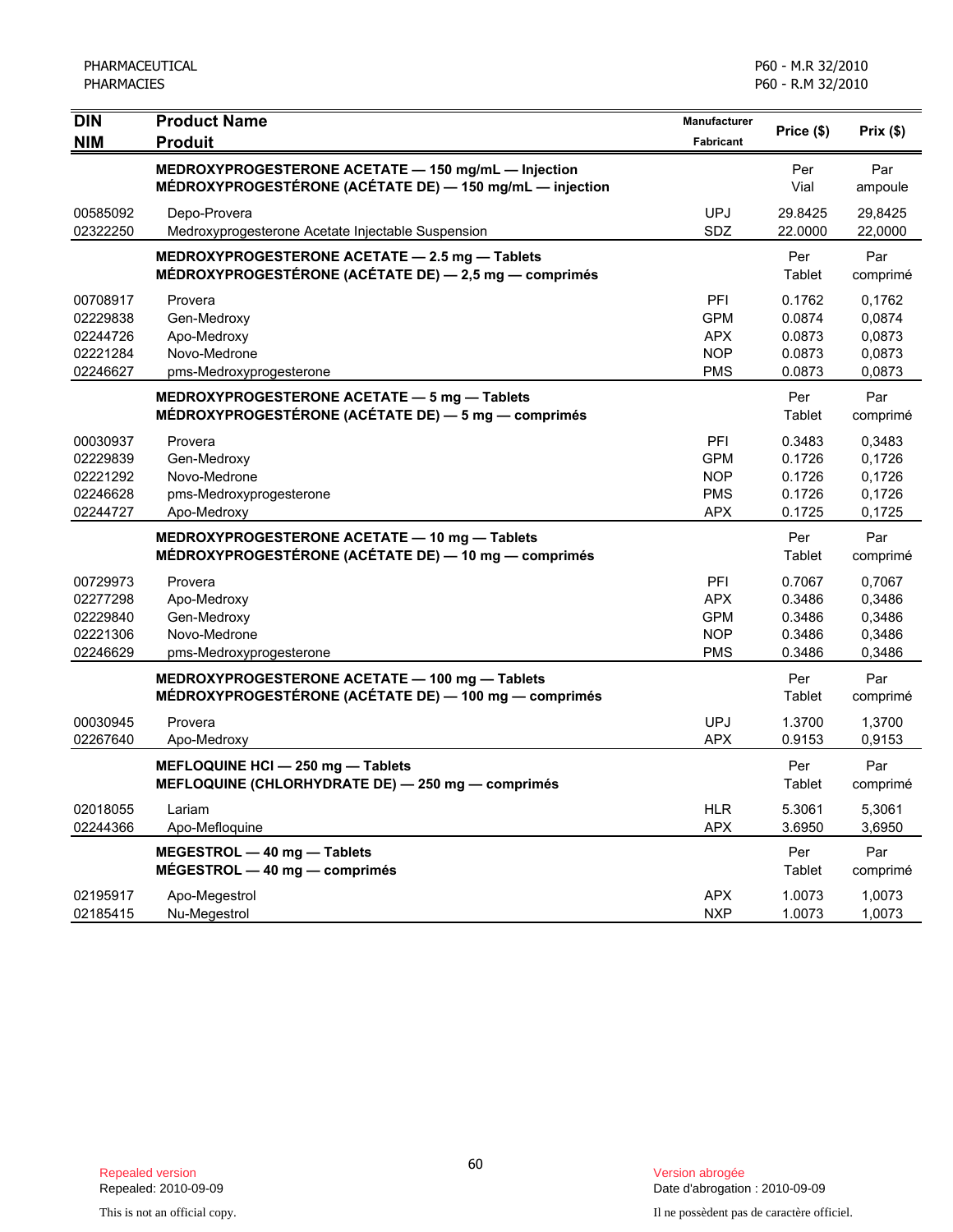| <b>DIN</b> | <b>Product Name</b>                                                                   | Manufacturer     | Price (\$)    | Prix(\$)        |
|------------|---------------------------------------------------------------------------------------|------------------|---------------|-----------------|
| <b>NIM</b> | <b>Produit</b>                                                                        | <b>Fabricant</b> |               |                 |
|            | MEGESTROL - 160 mg - Tablets                                                          |                  | Per           | Par             |
|            | $MÉGESTROL - 160 mg - comprimés$                                                      |                  | Tablet        | comprimé        |
| 02195925   | Apo-Megestrol                                                                         | <b>APX</b>       | 4.2630        | 4,2630          |
| 02185423   | Nu-Megestrol                                                                          | <b>NXP</b>       | 4.2630        | 4,2630          |
|            | MELOXICAM - 7.5 mg - Tablets                                                          |                  | Per           | Par             |
|            | $MÉLOXICAM - 7,5 mg - comprimés$                                                      |                  | Tablet        | comprimé        |
| 02242785   | <b>Mobicox</b>                                                                        | <b>BOE</b>       | 0.8812        | 0,8812          |
| 02248973   | Apo-Meloxicam                                                                         | <b>APX</b>       | 0.5405        | 0,5405          |
| 02250012   | Co Meloxicam                                                                          | COB              | 0.5405        | 0,5405          |
| 02255987   | Mylan-Meloxicam                                                                       | <b>MYL</b>       | 0.5405        | 0,5405          |
| 02258315   | Novo-Meloxicam                                                                        | <b>NOP</b>       | 0.5405        | 0,5405          |
| 02248267   | pms-Meloxicam                                                                         | <b>PMS</b>       | 0.5405        | 0,5405          |
| 02247889   | ratio-Meloxicam                                                                       | <b>RPH</b>       | 0.5405        | 0,5405          |
|            | $MELOXICAM - 15 mg - Tables$                                                          |                  | Per           | Par             |
|            | $MELOXICAM - 15 mg - comprimés$                                                       |                  | Tablet        | comprimé        |
| 02242786   | <b>Mobicox</b>                                                                        | <b>BOE</b>       | 1.0167        | 1,0167          |
| 02248974   | Apo-Meloxicam                                                                         | <b>APX</b>       | 0.6237        | 0,6237          |
| 02250020   | Co Meloxicam                                                                          | COB              | 0.6237        | 0,6237          |
| 02255995   | Mylan-Meloxicam                                                                       | <b>MYL</b>       | 0.6237        | 0,6237          |
| 02258323   | Novo-Meloxicam                                                                        | <b>NOP</b>       | 0.6237        | 0,6237          |
| 02248268   | pms-Meloxicam                                                                         | <b>PMS</b>       | 0.6237        | 0,6237          |
| 02248031   | ratio-Meloxicam                                                                       | <b>RPH</b>       | 0.6237        | 0,6237          |
|            | METFORMIN HCI-500 mg-Tablets                                                          |                  | Per           | Par             |
|            | METFORMINE (CHLORHYDRATE DE) - 500 mg - comprimés                                     |                  | Tablet        | comprimé        |
| 02099233   | Glucophage                                                                            | <b>AVE</b>       | 0.2942        | 0,2942          |
| 02269031   | Ran-Metformin                                                                         | <b>RAN</b>       | 0.1472        | 0,1472          |
| 02167786   | Apo-Metformin                                                                         | <b>APX</b>       | 0.1338        | 0,1338          |
| 02257726   | Co Metformin                                                                          | COB              | 0.1338        | 0,1338          |
| 02148765   | Mylan-Metformin                                                                       | <b>MYL</b>       | 0.1338        | 0,1338          |
| 02229516   | Glycon                                                                                | <b>ICN</b>       | 0.1338        | 0,1338          |
| 02242794   | Zym-Metformin                                                                         | <b>ZYM</b>       | 0.1338        | 0,1338          |
| 02045710   | Novo-Metformin                                                                        | <b>NOP</b>       | 0.1338        | 0,1338          |
| 02162822   | Nu-Metformin                                                                          | <b>NXP</b>       | 0.1338        | 0,1338          |
| 02223562   | pms-Metformin                                                                         | <b>PMS</b>       | 0.1338        | 0,1338          |
| 02242974   | ratio-Metformin                                                                       | <b>RPH</b>       | 0.1338        | 0,1338          |
| 02246820   | Sandoz Metformin FC                                                                   | SDZ              | 0.1338        | 0,1338          |
|            | METFORMIN HCI - 850 mg - Tablets<br>METFORMINE (CHLORHYDRATE DE) - 850 mg - comprimés |                  | Per<br>Tablet | Par<br>comprimé |
| 02162849   | Glucophage                                                                            | <b>AVE</b>       | 0.3727        | 0,3727          |
| 02269058   | Ran-Metformin                                                                         | <b>RAN</b>       | 0.2525        | 0,2525          |
| 02229785   | Apo-Metformin                                                                         | <b>APX</b>       | 0.2299        | 0,2299          |
| 02257734   | Co Metformin                                                                          | COB              | 0.2299        | 0,2299          |
| 02229656   | Mylan-Metformin                                                                       | <b>MYL</b>       | 0.2299        | 0,2299          |
| 02242793   | Zym-Metformin                                                                         | <b>ZYM</b>       | 0.2299        | 0,2299          |
| 02230475   | Novo-Metformin                                                                        | <b>NOP</b>       | 0.2299        | 0,2299          |
| 02229517   | Nu-Metformin                                                                          | <b>NXP</b>       | 0.2299        | 0,2299          |
| 02242589   | pms-Metformin                                                                         | <b>PMS</b>       | 0.2299        | 0,2299          |
| 02242931   | ratio-Metformin                                                                       | <b>RPH</b>       | 0.2299        | 0,2299          |
| 02246821   | Sandoz Metformin FC                                                                   | SDZ              | 0.2299        | 0,2299          |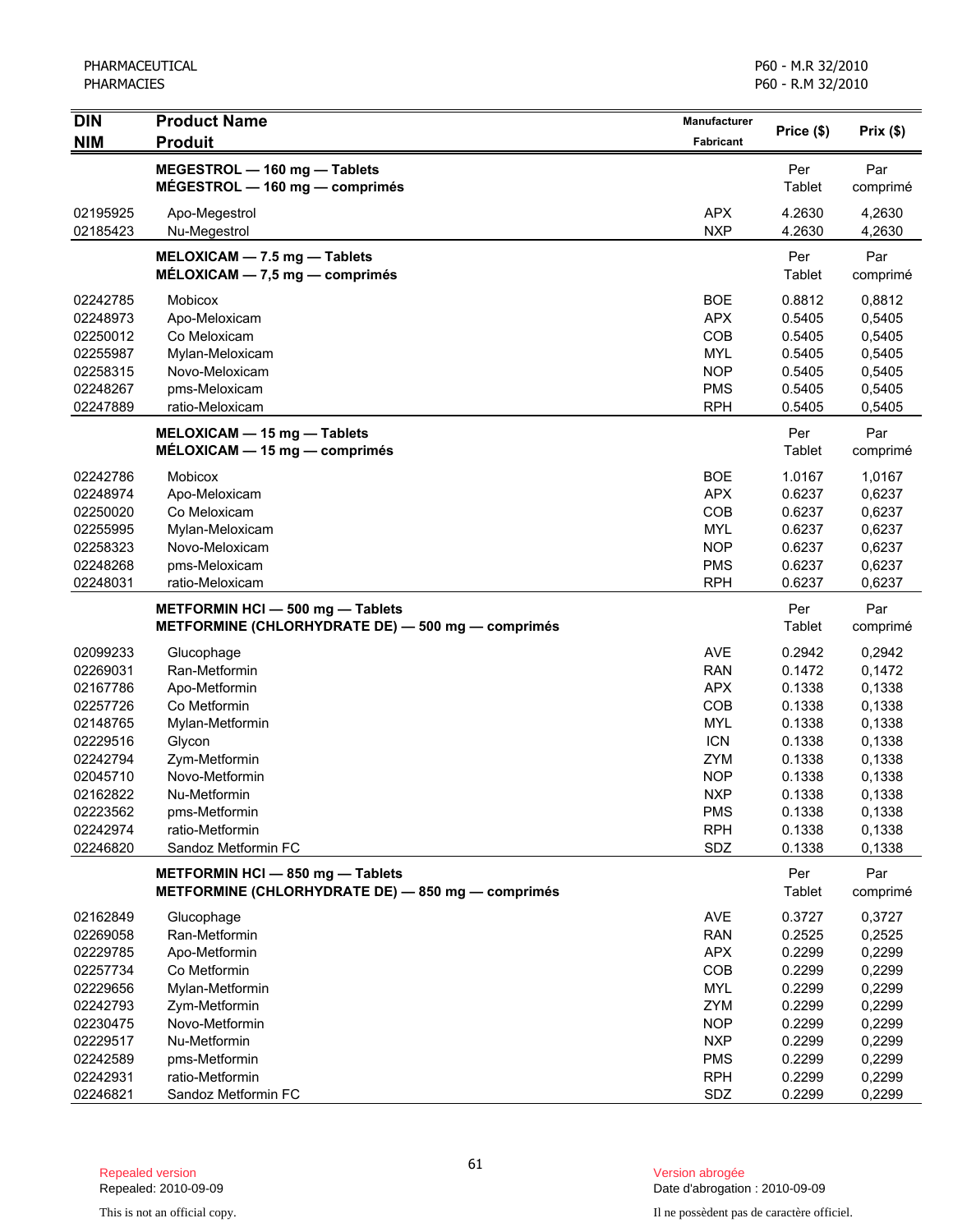| <b>DIN</b>                       | <b>Product Name</b>                                                                                | <b>Manufacturer</b>                    | Price (\$)                 | Prix(\$)                   |
|----------------------------------|----------------------------------------------------------------------------------------------------|----------------------------------------|----------------------------|----------------------------|
| <b>NIM</b>                       | <b>Produit</b>                                                                                     | <b>Fabricant</b>                       |                            |                            |
|                                  | METHOTREXATE - 2.5 mg - Tablets<br>MÉTHOTREXATE $-2,5$ mg $-$ comprimés                            |                                        | Per<br>Tablet              | Par<br>comprimé            |
| 02182963<br>02170698<br>02244798 | Apo-Methotrexate<br>Methotrexate/Méthotrexate<br>ratio-Methotrexate                                | HOI<br><b>WAY</b><br><b>RPH</b>        | 0.6958<br>0.6958<br>0.6958 | 0,6958<br>0,6958<br>0,6958 |
|                                  | METHYLCELLULOSE - 0.5% - Ophthalmic Solution<br>MÉTHYLCELLULOSE $-$ 0,5 % $-$ solution ophtalmique |                                        | Per mL                     | Par ml                     |
| 00000809<br>00889806             | <b>Isopto Tears</b><br>Sandoz Eyelube                                                              | <b>ALC</b><br><b>SDZ</b>               | 0.3748<br>0.3403           | 0,3748<br>0,3403           |
|                                  | METHYLCELLULOSE - 1% - Ophthalmic Solution<br>MÉTHYLCELLULOSE - 1 % - solution ophtalmique         |                                        | Per mL                     | Par ml                     |
| 00000817<br>00874965             | <b>Isopto Tears</b><br>Sandoz Eyelube                                                              | <b>ALC</b><br>SDZ                      | 0.4642<br>0.4224           | 0,4642<br>0,4224           |
|                                  | METHYLPHENIDATE - 5 mg - Tablets<br>MÉTHYLPHÉNIDATE $-5$ mg $-$ comprimés                          |                                        | Per<br>Tablet              | Par<br>comprimé            |
| 02273950<br>02234749             | Apo-Methylphenidate<br>pms-Methylphenidate                                                         | <b>APX</b><br><b>PMS</b>               | 0.1042<br>0.1042           | 0.1042<br>0,1042           |
|                                  | METHYLPHENIDATE - 10 mg - Tablets<br>MÉTHYLPHÉNIDATE $-$ 10 mg $-$ comprimés                       |                                        | Per<br>Tablet              | Par<br>comprimé            |
| 00005606<br>00584991<br>02249324 | Ritalin<br>pms-Methylphenidate<br>Apo-Methylphenidate                                              | <b>NVT</b><br><b>PMS</b><br><b>APX</b> | 0.3713<br>0.2083<br>0.1749 | 0,3713<br>0,2083<br>0,1749 |
|                                  | METHYLPHENIDATE - 20 mg - Tablets<br>MÉTHYLPHÉNIDATE - 20 mg - comprimés                           |                                        | Per<br>Tablet              | Par<br>comprimé            |
| 00005614<br>00585009<br>02249332 | <b>Ritalin</b><br>pms-Methylphenidate<br>Apo-Methylphenidate                                       | <b>NVT</b><br><b>PMS</b><br><b>APX</b> | 0.6487<br>0.4013<br>0.3890 | 0,6487<br>0,4013<br>0,3890 |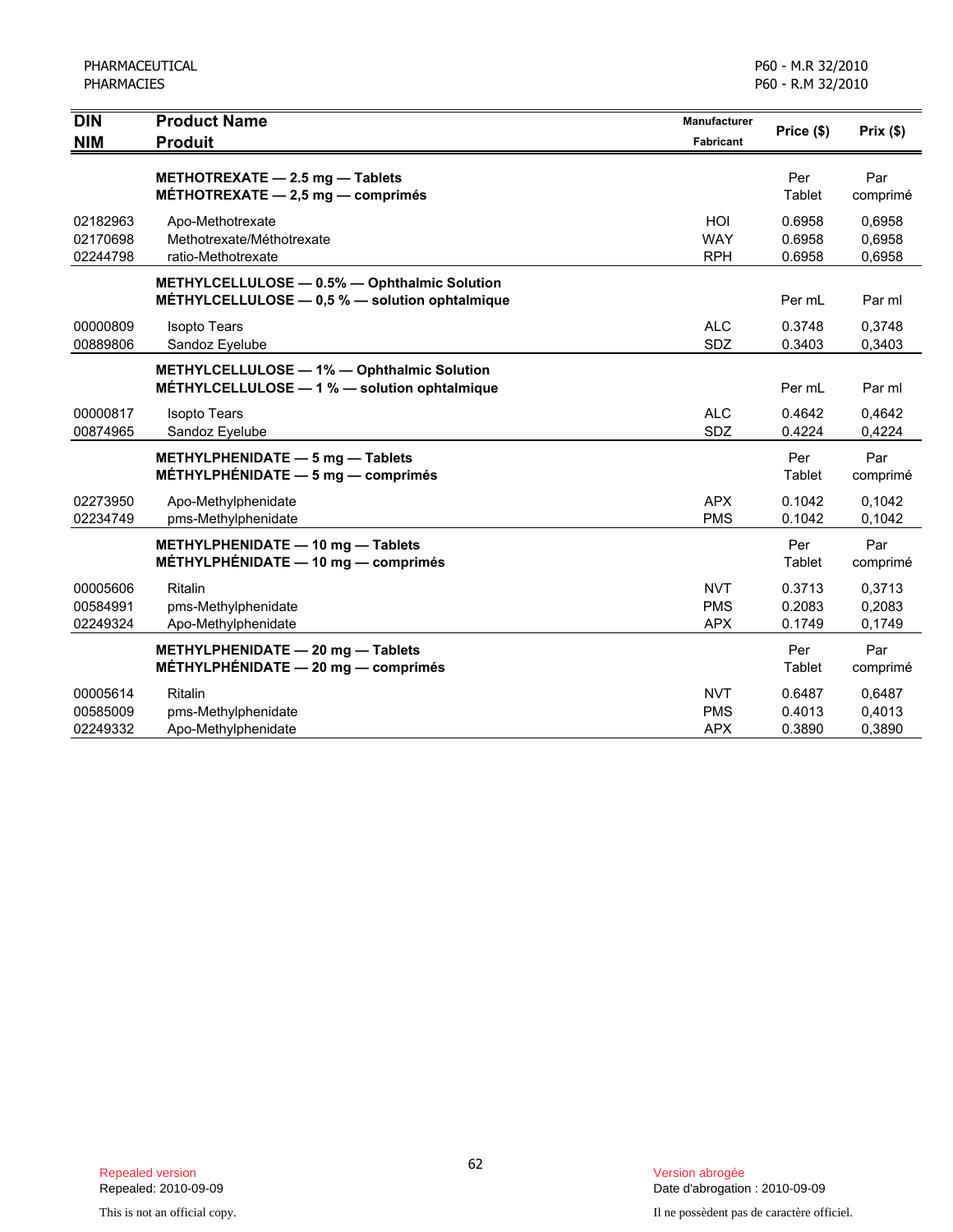| <b>DIN</b><br><b>NIM</b>         | <b>Product Name</b><br><b>Produit</b>                                                                                                                    | Manufacturer<br><b>Fabricant</b>       | Price (\$)                 | Prix(\$)                   |
|----------------------------------|----------------------------------------------------------------------------------------------------------------------------------------------------------|----------------------------------------|----------------------------|----------------------------|
|                                  | METHYLPHENIDATE - 20 mg - Sustained Release Tablets<br><b>MÉTHYLPHÉNIDATE - 20 mg - comprimés à libération progressive</b>                               |                                        | Per<br>Tablet              | Par<br>comprimé            |
| 00632775<br>02266687<br>02320312 | <b>Ritalin SR</b><br>Apo-Methylphenidate SR<br>Sandoz Methylphenidate SR                                                                                 | <b>NVT</b><br><b>APX</b><br>SDZ        | 0.6514<br>0.4229<br>0.4229 | 0.6514<br>0,4229<br>0,4229 |
|                                  | METHYLPREDNISOLONE ACETATE - 40 mg/mL - Injection<br>MÉTHYLPREDNISOLONE (ACÉTATE DE) - 40 mg/ml - injection                                              |                                        | Per<br>mL                  | Par<br>ml                  |
| 00030759<br>02245400             | Depo-Medrol<br>Methylprednisolone Acetate/Méthylprednisolone (acétate de)                                                                                | <b>PFI</b><br>SDZ                      | 5.8740<br>4.7250           | 5,8740<br>4,7250           |
|                                  | METHYLPREDNISOLONE ACETATE - 40 mg/mL - Injection<br>(with preservative)<br>MÉTHYLPREDNISOLONE (ACÉTATE DE) - 40 mg/ml - injection<br>(avec préservatif) |                                        | Per<br>mL                  | Par<br>ml                  |
| 01934333<br>02245407             | Depo-Medrol<br>Methylprednisolone Acetate/Méthylprednisolone (acétate de)                                                                                | PFI<br>SDZ                             | 5.6210<br>4.5150           | 5,6210<br>4,5150           |
|                                  | METHYLPREDNISOLONE ACETATE - 80 mg/mL - Injection<br>MÉTHYLPREDNISOLONE (ACÉTATE DE) - 80 mg/ml - injection                                              |                                        | Per<br>mL                  | Par<br>ml                  |
| 00030767<br>02245406             | Depo-Medrol<br>Methylprednisolone Acetate/Méthylprednisolone (acétate de)                                                                                | <b>PFI</b><br>SDZ                      | 11.2420<br>9.0300          | 11,2420<br>9,0300          |
|                                  | METHYLPREDNISOLONE ACETATE - 80 mg/mL - Injection<br>(with preservative)<br>MÉTHYLPREDNISOLONE (ACÉTATE DE) - 80 mg/ml - injection<br>(avec préservatif) |                                        | Per<br>mL                  | Par<br>ml                  |
| 01934341<br>02245408             | Depo-Medrol<br>Methylprednisolone Acetate/Méthylprednisolone (acétate de)                                                                                | PFI<br>SDZ                             | 8.6860<br>6.9900           | 8,6860<br>6,9900           |
|                                  | METOCLOPRAMIDE HCI - 5 mg - Tablets<br>MÉTOCLOPRAMIDE (CHLORHYDRATE DE) - 5 mg - comprimés                                                               |                                        | Per<br>Tablet              | Par<br>comprimé            |
| 02143275<br>00842826<br>02230431 | Nu-Metoclopramide<br>Apo-Metoclop<br>pms-Metoclopramide                                                                                                  | <b>NXP</b><br><b>APX</b><br><b>PMS</b> | 0.0750<br>0.0612<br>0.0612 | 0,0750<br>0,0612<br>0,0612 |
|                                  | METOCLOPRAMIDE HCI - 10 mg - Tablets<br>MÉTOCLOPRAMIDE (CHLORHYDRATE DE) - 10 mg - comprimés                                                             |                                        | Per<br><b>Tablet</b>       | Par<br>comprimé            |
| 02143283<br>02230432<br>00842834 | Nu-Metoclopramide<br>pms-Metoclopramide<br>Apo-Metoclop                                                                                                  | <b>NXP</b><br><b>PMS</b><br><b>APX</b> | 0.0706<br>0.0706<br>0.0641 | 0,0706<br>0,0706<br>0,0641 |
|                                  | METOPROLOL TARTRATE - 25 mg - Tablets<br>MÉTOPROLOL (TARTRATE DE) - 25 mg - comprimés                                                                    |                                        |                            |                            |
| 02246010<br>02261898<br>02248855 | Apo-Metoprolol<br>Novo-Metoprol<br>pms-Metoprolol-L                                                                                                      | <b>APX</b><br><b>NOP</b><br><b>PMS</b> | 0.0707<br>0.0707<br>0.0707 | 0,0707<br>0,0707<br>0,0707 |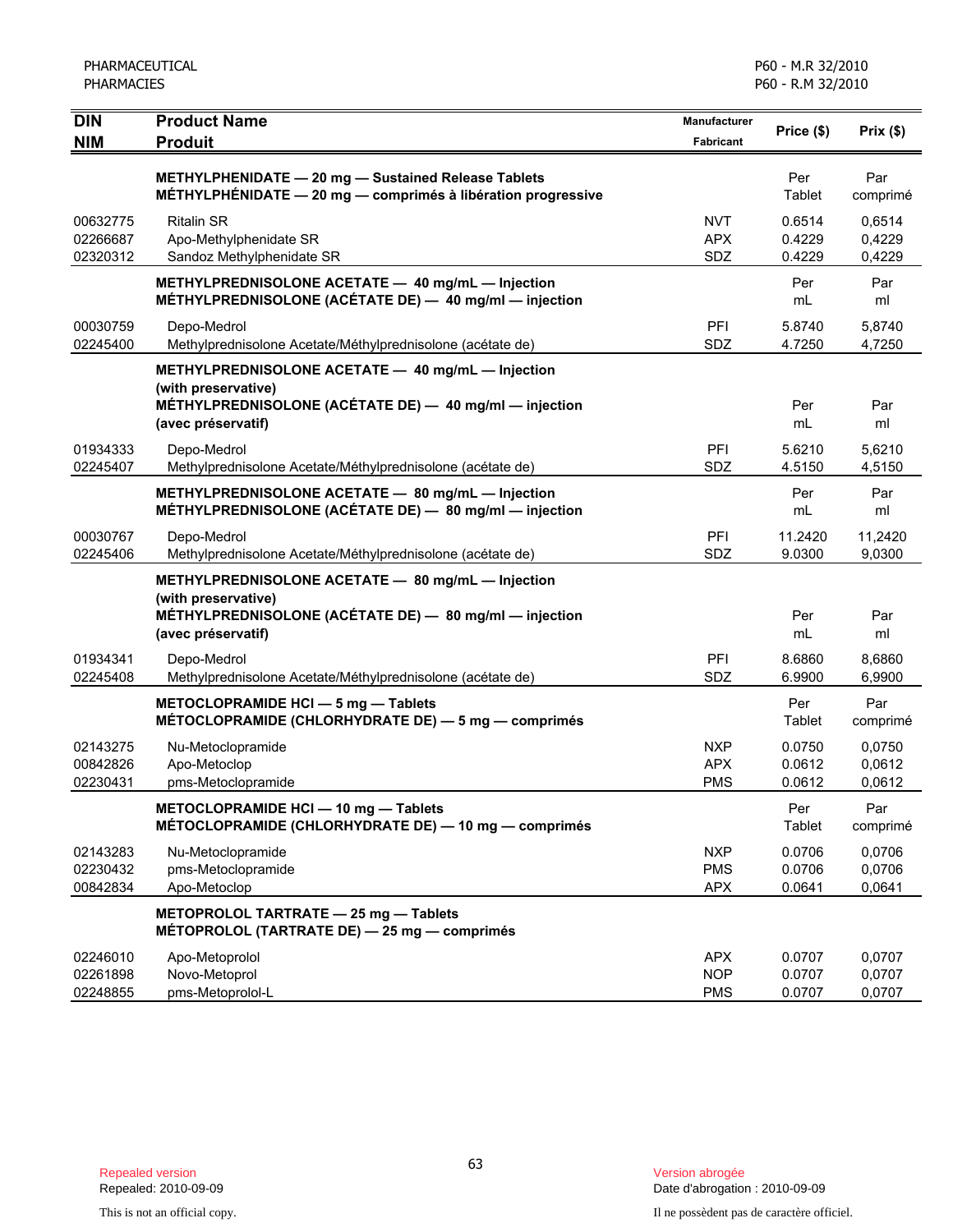| PHARMACEUTICAL<br><b>PHARMACIES</b> |                                                                                          |                           | P60 - M.R 32/2010<br>P60 - R.M 32/2010 |                 |
|-------------------------------------|------------------------------------------------------------------------------------------|---------------------------|----------------------------------------|-----------------|
| <b>DIN</b><br><b>NIM</b>            | <b>Product Name</b><br><b>Produit</b>                                                    | Manufacturer<br>Fabricant | Price (\$)                             | Prix(\$)        |
|                                     | METOPROLOL TARTRATE - 50 mg - Tablets<br>MÉTOPROLOL (TARTRATE DE) - 50 mg - comprimés    |                           | Per<br>Tablet                          | Par<br>comprimé |
| 00397423                            |                                                                                          | <b>NVT</b>                | 0.2919                                 | 0,2919          |
| 00402605                            | Lopresor<br>Betaloc                                                                      | <b>AST</b>                | 0.2547                                 | 0,2547          |
| 00618632                            | Apo-Metoprolol                                                                           | <b>APX</b>                | 0.1348                                 | 0,1348          |
| 00749354                            | Apo-Metoprolol (Type L)                                                                  | <b>APX</b>                | 0.1348                                 | 0,1348          |
| 02172550                            | Dom-Metoprolol-B                                                                         | <b>DOM</b>                | 0.1348                                 | 0,1348          |
| 02231121                            | Dom-Metoprolol-L                                                                         | <b>DOM</b>                | 0.1348                                 | 0,1348          |
| 02174545                            | Mylan-Metoprolol (Type L)                                                                | <b>MYL</b>                | 0.1348                                 | 0,1348          |
| 00648035                            | Novo-Metoprol                                                                            | <b>NOP</b>                | 0.1348                                 | 0,1348          |
| 00842648                            | Novo-Metoprol (uncoated)/Novo-Metoprol (non enrobé)                                      | <b>NOP</b>                | 0.1348                                 | 0,1348          |
| 00865605                            | Nu-Metop                                                                                 | <b>NXP</b>                | 0.1348                                 | 0,1348          |
| 02145413                            | pms-Metoprolol-B                                                                         | <b>PMS</b>                | 0.1348                                 | 0,1348          |
| 02230803                            | pms-Metoprolol-L                                                                         | <b>PMS</b>                | 0.1348                                 | 0,1348          |
| 02247875                            | Sandoz Metoprolol                                                                        | SDZ                       | 0.1348                                 | 0,1348          |
|                                     |                                                                                          |                           |                                        |                 |
|                                     | METOPROLOL TARTRATE - 100 mg - Tablets                                                   |                           | Per                                    | Par             |
|                                     | MÉTOPROLOL (TARTRATE DE) - 100 mg - comprimés                                            |                           | Tablet                                 | comprimé        |
| 00397431                            | Lopresor                                                                                 | <b>NVT</b>                | 0.5987                                 | 0,5987          |
| 00402540                            | <b>Betaloc</b>                                                                           | <b>AST</b>                | 0.4362                                 | 0,4362          |
| 02172569                            | Dom-Metoprolol-B                                                                         | <b>DOM</b>                | 0.2446                                 | 0,2446          |
| 02231122                            | Dom-Metoprolol-L                                                                         | <b>DOM</b>                | 0.2446                                 | 0,2446          |
| 02145421                            | pms-Metoprolol-B                                                                         | <b>PMS</b>                | 0.2446                                 | 0,2446          |
| 02230804                            | pms-Metoprolol-L                                                                         | <b>PMS</b>                | 0.2446                                 | 0,2446          |
| 00618640                            | Apo-Metoprolol                                                                           | <b>APX</b>                | 0.2445                                 | 0,2445          |
| 00751170                            | Apo-Metoprolol (Type L)                                                                  | <b>APX</b>                | 0.2445                                 | 0,2445          |
| 02174553                            | Mylan-Metoprolol (Type L)                                                                | <b>MYL</b>                | 0.2445                                 | 0,2445          |
| 00648043                            | Novo-Metoprol                                                                            | <b>NOP</b>                | 0.2445                                 | 0,2445          |
| 00842656                            | Novo-Metoprol (uncoated)/Novo-Metoprol (non enrobé)                                      | <b>NOP</b>                | 0.2445                                 | 0,2445          |
| 00865613                            | Nu-Metop                                                                                 | <b>NXP</b>                | 0.2445                                 | 0,2445          |
| 02247876                            | Sandoz Metoprolol                                                                        | SDZ                       | 0.2445                                 | 0,2445          |
|                                     | METOPROLOL TARTRATE - 100 mg - Tablets                                                   |                           | Per                                    | Par             |
|                                     | MÉTOPROLOL (TARTRATE DE) — 100 mg — comprimés                                            |                           | Tablet                                 | comprimé        |
| 00658855                            | Lopressor SR                                                                             | <b>GEI</b>                | 0.3270                                 | 0,3270          |
| 02285169                            | Apo-Metoprolol SR                                                                        | <b>APX</b>                | 0.2021                                 | 0,2021          |
| 02303396                            | Sandoz Metoprolol SR                                                                     | SDZ                       | 0.2021                                 | 0,2021          |
|                                     | METOPROLOL TARTRATE - 200 mg - Tablets                                                   |                           | Per                                    | Par             |
|                                     | MÉTOPROLOL (TARTRATE DE) - 200 mg - comprimés                                            |                           | Tablet                                 | comprimé        |
| 00534560                            | Lopressor SR                                                                             | <b>GEI</b>                | 0.5933                                 | 0,5933          |
| 02285177                            | Apo-Metoprolol SR                                                                        | <b>APX</b>                | 0.3668                                 | 0,3668          |
| 02303418                            | Sandoz Metoprolol SR                                                                     | SDZ                       | 0.3668                                 | 0,3668          |
|                                     | MICONAZOLE NITRATE - 2% - Topical Cream<br>MICONAZOLE (NITRATE DE) - 2 % - crème topique |                           | Per<br>Gram                            | Par<br>gramme   |
| 02126567                            | <b>Monistat Derm</b>                                                                     | <b>MCL</b>                | 0.3703                                 | 0,3703          |
| 02085852                            | Micatin                                                                                  | <b>MCL</b>                | 0.3146                                 | 0,3146          |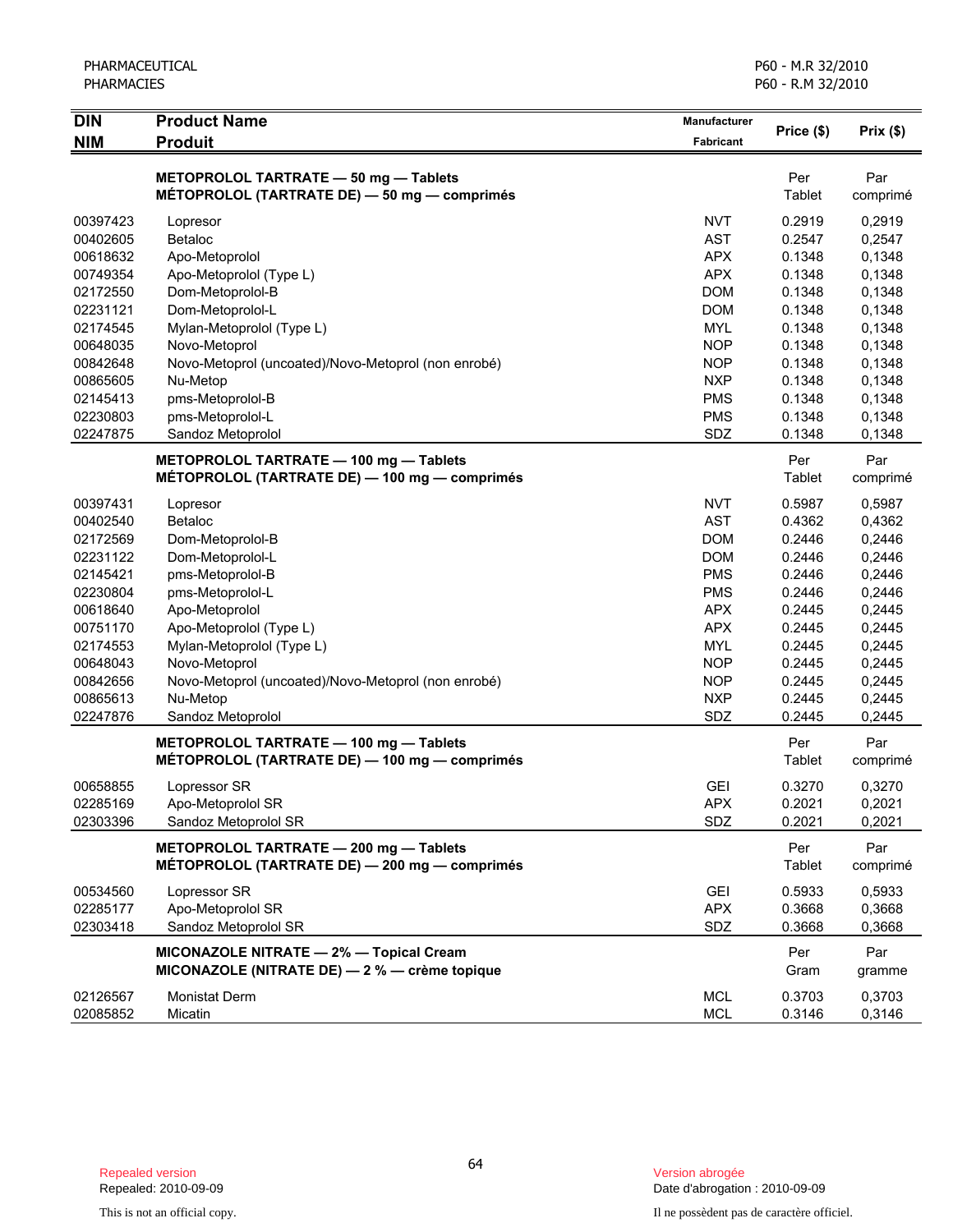PHARMACEUTICAL PHARMACIES

| <b>DIN</b> | <b>Product Name</b>                               | <b>Manufacturer</b> | Price (\$)    | Prix(\$) |
|------------|---------------------------------------------------|---------------------|---------------|----------|
| <b>NIM</b> | <b>Produit</b>                                    | <b>Fabricant</b>    |               |          |
|            | MIDODRINE - 2.5 mg - Tablets                      |                     | Per           | Par      |
|            | $MIDORDINE - 2.5 mg - comprimés$                  |                     | Tablet        | comprimé |
| 01934392   | Amatine                                           | <b>SHI</b>          | 0.5638        | 0,5638   |
| 02278677   | Apo-Midodrine                                     | <b>APX</b>          | 0.3378        | 0,3378   |
|            | $MIDODRINE - 5 mg - Tables$                       |                     | Per           | Par      |
|            | $MIDORDINE - 5 mg - comprimés$                    |                     | Tablet        | comprimé |
| 01934406   | Amatine                                           | <b>SHI</b>          | 0.9524        | 0,9524   |
| 02278685   | Apo-Midodrine                                     | <b>APX</b>          | 0.5630        | 0,5630   |
|            | MINOCYCLINE HCI - 50 mg - Capsules                |                     | Per           | Par      |
|            | MINOCYCLINE (CHLORHYDRATE DE) - 50 mg - capsules  |                     | Capsule       | capsule  |
| 02173514   | Minocin                                           | <b>STI</b>          | 0.6741        | 0,6741   |
| 01914138   | ratio-Minocycline                                 | <b>RPH</b>          | 0.5889        | 0,5889   |
| 02084090   | Apo-Minocycline                                   | <b>APX</b>          | 0.5885        | 0,5885   |
| 02230735   | Mylan-Minocycline                                 | <b>MYL</b>          | 0.5885        | 0,5885   |
| 02108143   | Novo-Minocycline                                  | <b>NOP</b>          | 0.5885        | 0,5885   |
| 02239238   | pms-Minocycline                                   | <b>PMS</b>          | 0.5885        | 0,5885   |
| 02237313   | Sandoz Minocycline                                | <b>SDZ</b>          | 0.5885        | 0,5885   |
| 02294419   | pms-Minocycline                                   | <b>PMS</b>          | 0.5350        | 0,5350   |
|            | MINOCYCLINE HCI - 100 mg - Capsules               |                     | Per           | Par      |
|            | MINOCYCLINE (CHLORHYDRATE DE) - 100 mg - capsules |                     | Capsule       | capsule  |
| 02173506   | Minocin                                           | <b>STI</b>          | 1.3007        | 1,3007   |
| 02239239   | pms-Minocycline                                   | <b>PMS</b>          | 1.1366        | 1,1366   |
| 02084104   | Apo-Minocycline                                   | <b>APX</b>          | 1.1365        | 1,1365   |
| 02230736   | Mylan-Minocycline                                 | <b>MYL</b>          | 1.1365        | 1,1365   |
| 02108151   | Novo-Minocycline                                  | <b>NOP</b>          | 1.1365        | 1,1365   |
| 01914146   | ratio-Minocycline                                 | <b>RPH</b>          | 1.1365        | 1,1365   |
| 02237314   | Sandoz Minocycline                                | SDZ                 | 1.1365        | 1,1365   |
| 02294427   | pms-Minocycline                                   | <b>PMS</b>          | 1.0332        | 1,0332   |
|            | MINOXIDIL - 2% - Topical Solution                 |                     |               |          |
|            | MINOXIDIL $-2$ % $-$ solution topique             |                     | Per mL        | Par ml   |
| 00708925   | Rogaine                                           | <b>UPJ</b>          | 0.8810        | 0,8810   |
| 00885754   | Apo-Gain                                          | <b>APX</b>          | 0.5133        | 0,5133   |
|            | MIRTAZAPINE - 15 mg - Tablets                     |                     | Per           | Par      |
|            | MIRTAZAPINE - 15 mg - comprimés                   |                     | <b>Tablet</b> | comprimé |
| 02273942   | pms-Mirtazapine                                   | <b>PMS</b>          | 0.4125        | 0,4125   |
| 02286610   | Apo-Mirtazapine                                   | <b>APX</b>          | 0.4125        | 0.4125   |
| 02250594   | Sandoz Mirtazapine                                | SDZ                 | 0.4125        | 0,4125   |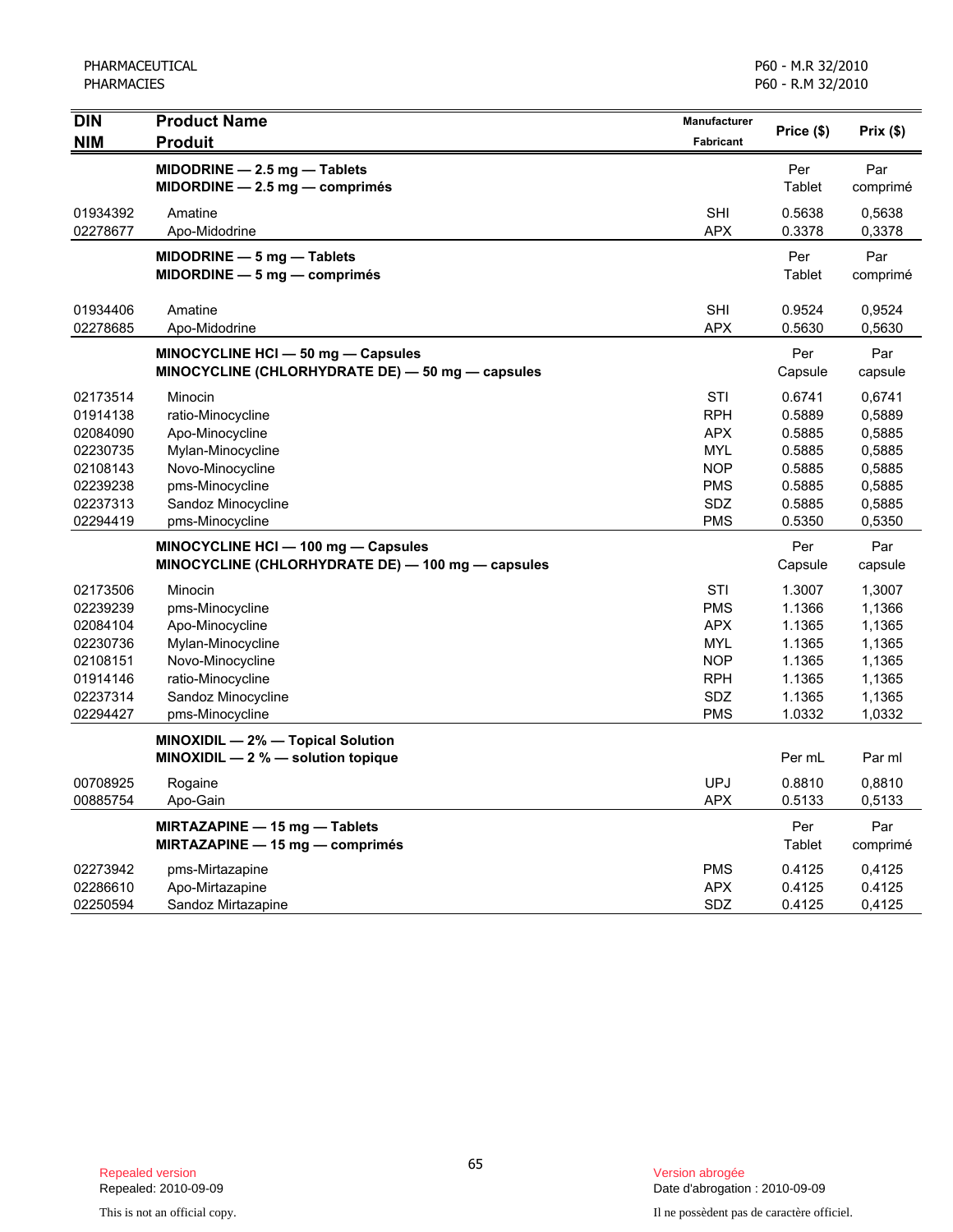| <b>DIN</b>                                                                                   | <b>Product Name</b>                                                                                                                                    | Manufacturer                                                                            |                                                                              |                                                                              |
|----------------------------------------------------------------------------------------------|--------------------------------------------------------------------------------------------------------------------------------------------------------|-----------------------------------------------------------------------------------------|------------------------------------------------------------------------------|------------------------------------------------------------------------------|
| <b>NIM</b>                                                                                   | <b>Produit</b>                                                                                                                                         | <b>Fabricant</b>                                                                        | Price (\$)                                                                   | Prix(\$)                                                                     |
|                                                                                              | MIRTAZAPINE - 30 mg - Tablets<br>MIRTAZAPINE - 30 mg - comprimés                                                                                       |                                                                                         | Per<br>Tablet                                                                | Par<br>comprimé                                                              |
| 02243910<br>02259354<br>02286629<br>02274361<br>02256118<br>02248762<br>02270927<br>02267292 | Remeron<br>Novo-Mirtazapine<br>Apo-Mirtazapine<br>Co Mirtazapine<br>Mylan-Mirtazapine<br>pms-Mirtazapine<br>ratio-Mirtazapine<br>Sandoz Mirtazapine FC | ORG<br><b>NOP</b><br><b>APX</b><br>COB<br><b>MYL</b><br><b>PMS</b><br><b>RPH</b><br>SDZ | 1.3640<br>0.8593<br>0.8580<br>0.8580<br>0.8580<br>0.8580<br>0.8580<br>0.8580 | 1,3640<br>0,8593<br>0,8580<br>0,8580<br>0,8580<br>0,8580<br>0,8580<br>0,8580 |
| 02250608                                                                                     | Sandoz Mirtazapine                                                                                                                                     | SDZ                                                                                     | 0.8580                                                                       | 0,8580                                                                       |
| 02248542                                                                                     | <b>MIRTAZAPINE - 15 mg - Tablets</b><br>MIRTAZAPINE $-$ 15 mg $-$ comprimés<br>Remeron RD                                                              | <b>ORG</b>                                                                              | Per<br>Tablet<br>0.4505                                                      | Par<br>comprimé<br>0,4505                                                    |
| 02279894                                                                                     | Novo-Mirtazapine OD                                                                                                                                    | <b>NOP</b>                                                                              | 0.3003                                                                       | 0,3003                                                                       |
|                                                                                              | MIRTAZAPINE - 30 mg - Tablets<br>MIRTAZAPINE - 30 mg - comprimés                                                                                       |                                                                                         | Per<br>Tablet                                                                | Par<br>comprimé                                                              |
| 02248543<br>02279908                                                                         | Remeron RD<br>Novo-Mirtazapine OD                                                                                                                      | <b>ORG</b><br><b>NOP</b>                                                                | 0.9009<br>0.6006                                                             | 0,9009<br>0,6006                                                             |
|                                                                                              | MIRTAZAPINE - 45 mg - Tablets<br>MIRTAZAPINE - 45 mg - comprimés                                                                                       |                                                                                         | Per<br>Tablet                                                                | Par<br>comprimé                                                              |
| 02248544<br>02279916                                                                         | Remeron RD<br>Novo-Mirtazapine OD                                                                                                                      | <b>ORG</b><br><b>NOP</b>                                                                | 1.3514<br>0.9009                                                             | 1,3514<br>0,9009                                                             |
|                                                                                              | MISOPROSTOL - 200 mcg - Tablets<br>MISOPROSTOL - 200 mcg - comprimés                                                                                   |                                                                                         | Per<br>Tablet                                                                | Par<br>comprimé                                                              |
| 00632600<br>02244125<br>02244023                                                             | Cytotec<br>pms-Misoprostol<br>Apo-Misoprostol                                                                                                          | PFI<br><b>PMS</b><br><b>APX</b>                                                         | 0.5180<br>0.4734<br>0.4303                                                   | 0,5180<br>0,4734<br>0,4303                                                   |
|                                                                                              | MOCLOBEMIDE - 100 mg - Tablets<br>$MOCLOBÉMIDE - 100 mg - comprimés$                                                                                   |                                                                                         | Per<br>Tablet                                                                | Par<br>comprimé                                                              |
| 00899348<br>02232148<br>02239746<br>02237111                                                 | Manerix<br>Apo-Moclobemide<br>Novo-Moclobemide<br>Nu-Moclobemide                                                                                       | <b>HLR</b><br><b>APX</b><br><b>NOP</b><br><b>NXP</b>                                    | 0.4400<br>0.2772<br>0.2772<br>0.2772                                         | 0,4400<br>0,2772<br>0,2772<br>0,2772                                         |
|                                                                                              | MOCLOBEMIDE - 150 mg - Tablets<br>$MOCLOBÉMIDE - 150 mg - comprimés$                                                                                   |                                                                                         | Per<br>Tablet                                                                | Par<br>comprimé                                                              |
| 00899356<br>02218410<br>02243218<br>02232150<br>02239747<br>02237112                         | Manerix<br>ratio-Moclobemide<br>pms-Moclobemide<br>Apo-Moclobemide<br>Novo-Moclobemide<br>Nu-Moclobemide                                               | MEA<br><b>RPH</b><br><b>PMS</b><br><b>APX</b><br><b>NOP</b><br><b>NXP</b>               | 0.6533<br>0.4785<br>0.4020<br>0.4019<br>0.4019<br>0.4019                     | 0,6533<br>0,4785<br>0,4020<br>0,4019<br>0,4019<br>0,4019                     |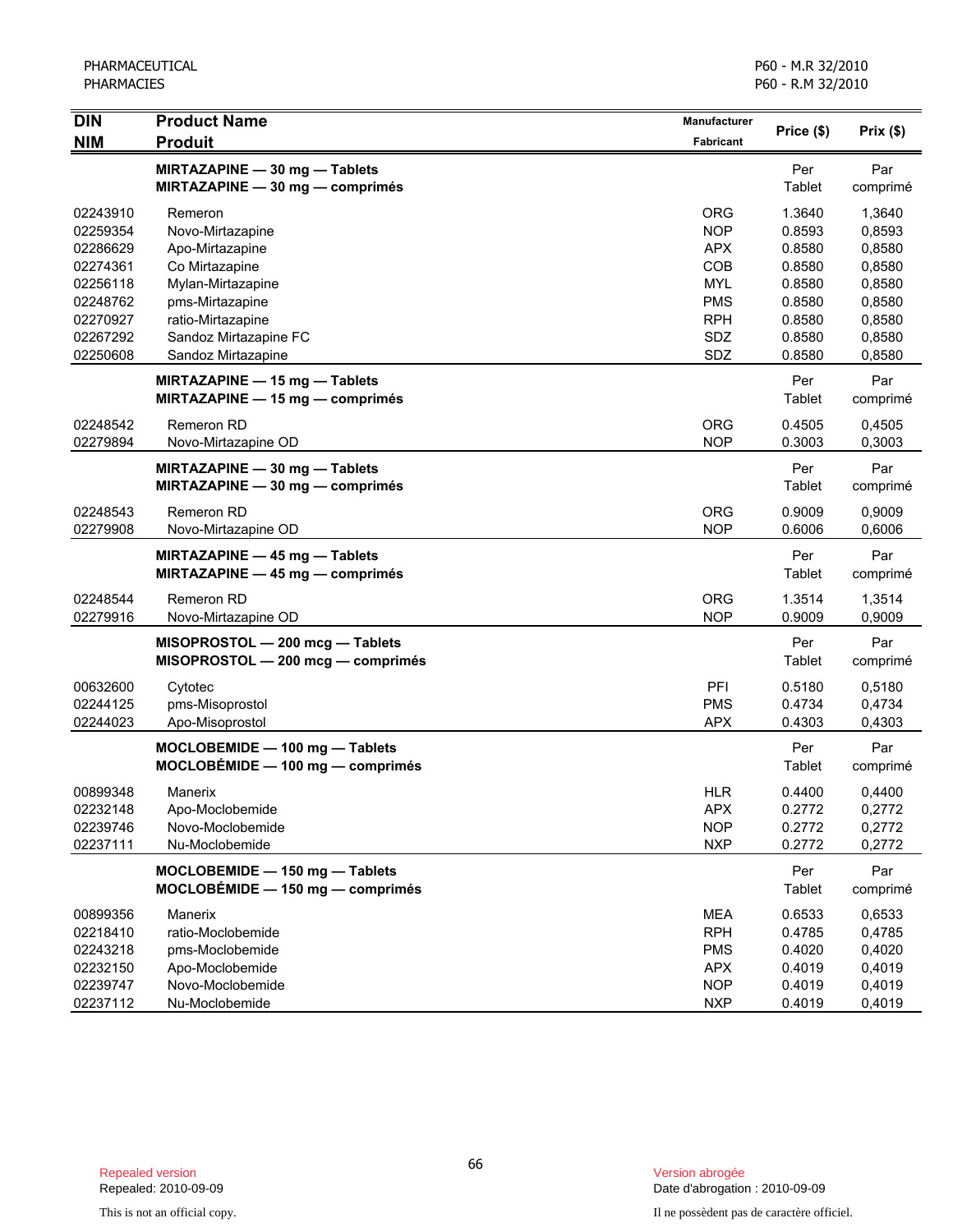| <b>DIN</b>                                               | <b>Product Name</b>                                                                                          | <b>Manufacturer</b>                                         | Price (\$)                                     | Prix(\$)                                       |
|----------------------------------------------------------|--------------------------------------------------------------------------------------------------------------|-------------------------------------------------------------|------------------------------------------------|------------------------------------------------|
| <b>NIM</b>                                               | <b>Produit</b>                                                                                               | Fabricant                                                   |                                                |                                                |
|                                                          | MOCLOBEMIDE - 300 mg - Tablets<br>$MOCLOBÉMIDE - 300 mg - comprimés$                                         |                                                             | Per<br>Tablet                                  | Par<br>comprimé                                |
| 02166747<br>02243219<br>02240456<br>02239748             | Manerix<br>pms-Moclobemide<br>Apo-Moclobemide<br>Novo-Moclobemide                                            | <b>MEA</b><br><b>PMS</b><br><b>APX</b><br><b>NOP</b>        | 1.2830<br>0.8771<br>0.7894<br>0.7894           | 1,2830<br>0,8771<br>0,7894<br>0,7894           |
|                                                          | MODAFINIL - 100 mg - Tablets<br>MODAFINIL - 100 mg - comprimés                                               |                                                             | Per<br>Tablet                                  | Par<br>comprimé                                |
| 02239665<br>02285398                                     | Alertec<br>Apo-Modafinil                                                                                     | <b>SHI</b><br><b>APX</b>                                    | 1.3630<br>0.9293                               | 1,3630<br>0,9293                               |
|                                                          | <b>MOMETASONE FUROATE - 0.1% - Topical Ointment</b><br>MOMÉTASONE (FUROATE DE) $-$ 0,1 % $-$ pommade topique |                                                             | Per<br>gram                                    | Par<br>gramme                                  |
| 00851736<br>02270862<br>02244769<br>02248130<br>02264749 | Elocom<br>pms-Mometasone<br>pms-Mometasone<br>ratio-Mometasone<br>Taro-Mometasone                            | <b>SCH</b><br><b>PMS</b><br><b>PMS</b><br><b>RPH</b><br>TAR | 0.7080<br>0.3843<br>0.3843<br>0.3842<br>0.3842 | 0,7080<br>0,3843<br>0,3843<br>0,3842<br>0,3842 |
|                                                          | MORPHINE - 1 mg/mL - Oral Liquid<br>MORPHINE $-1$ mg/ml $-$ liquide oral                                     |                                                             | Per mL                                         | Par ml                                         |
| 00607762<br>00591467                                     | ratio-Morphine<br><b>Statex</b>                                                                              | <b>RPH</b><br><b>PMS</b>                                    | 0.0220<br>0.0220                               | 0,0220<br>0,0220                               |
|                                                          | MORPHINE - 5 mg/mL - Oral Liquid<br>$MORPHINE - 5$ mg/ml $-$ liquide oral                                    |                                                             | Per mL                                         | Par ml                                         |
| 00607770<br>00591475                                     | ratio-Morphine<br><b>Statex</b>                                                                              | <b>RPH</b><br><b>PMS</b>                                    | 0.0885<br>0.0884                               | 0.0885<br>0,0884                               |
|                                                          | MORPHINE - 10 mg/mL - Oral Liquid<br>MORPHINE - 10 mg/ml - liquide oral                                      |                                                             | Per mL                                         | Par ml                                         |
| 00690783<br>00632503                                     | ratio-Morphine<br>M.O.S.                                                                                     | <b>RPH</b><br><b>ICN</b>                                    | 0.2022<br>0.2022                               | 0,2022<br>0,2022                               |
|                                                          | MORPHINE - 20 mg/mL - Oral Liquid<br>$MORPHINE - 20$ mg/ml - liquide oral                                    |                                                             | Per mL                                         | Par ml                                         |
| 00690791<br>00621935                                     | ratio-Morphine<br>Statex                                                                                     | <b>RPH</b><br><b>PMS</b>                                    | 0.5478<br>0.5478                               | 0,5478<br>0,5478                               |
|                                                          | <b>MORPHINE SULFATE - 5 mg - Tablets</b><br>MORPHINE (SULFATE DE) - 5 mg - comprimés                         |                                                             | Per<br>Tablet                                  | Par<br>comprimé                                |
| 02014203<br>00594652<br>02009773                         | <b>MS IR</b><br><b>Statex</b><br>M.O.S. Sulfate 5                                                            | <b>PFR</b><br><b>PMS</b><br><b>ICN</b>                      | 0.1320<br>0.1210<br>0.1210                     | 0,1320<br>0,1210<br>0,1210                     |
|                                                          | MORPHINE SULFATE - 10 mg - Tablets<br>MORPHINE (SULFATE DE) - 10 mg - comprimés                              |                                                             | Per<br><b>Tablet</b>                           | Par<br>comprimé                                |
| 02014211<br>00594644<br>02009765                         | <b>MS IR</b><br><b>Statex</b><br>M.O.S. Sulfate 10                                                           | <b>PFR</b><br><b>PMS</b><br><b>ICN</b>                      | 0.2051<br>0.1870<br>0.1870                     | 0,2051<br>0,1870<br>0,1870                     |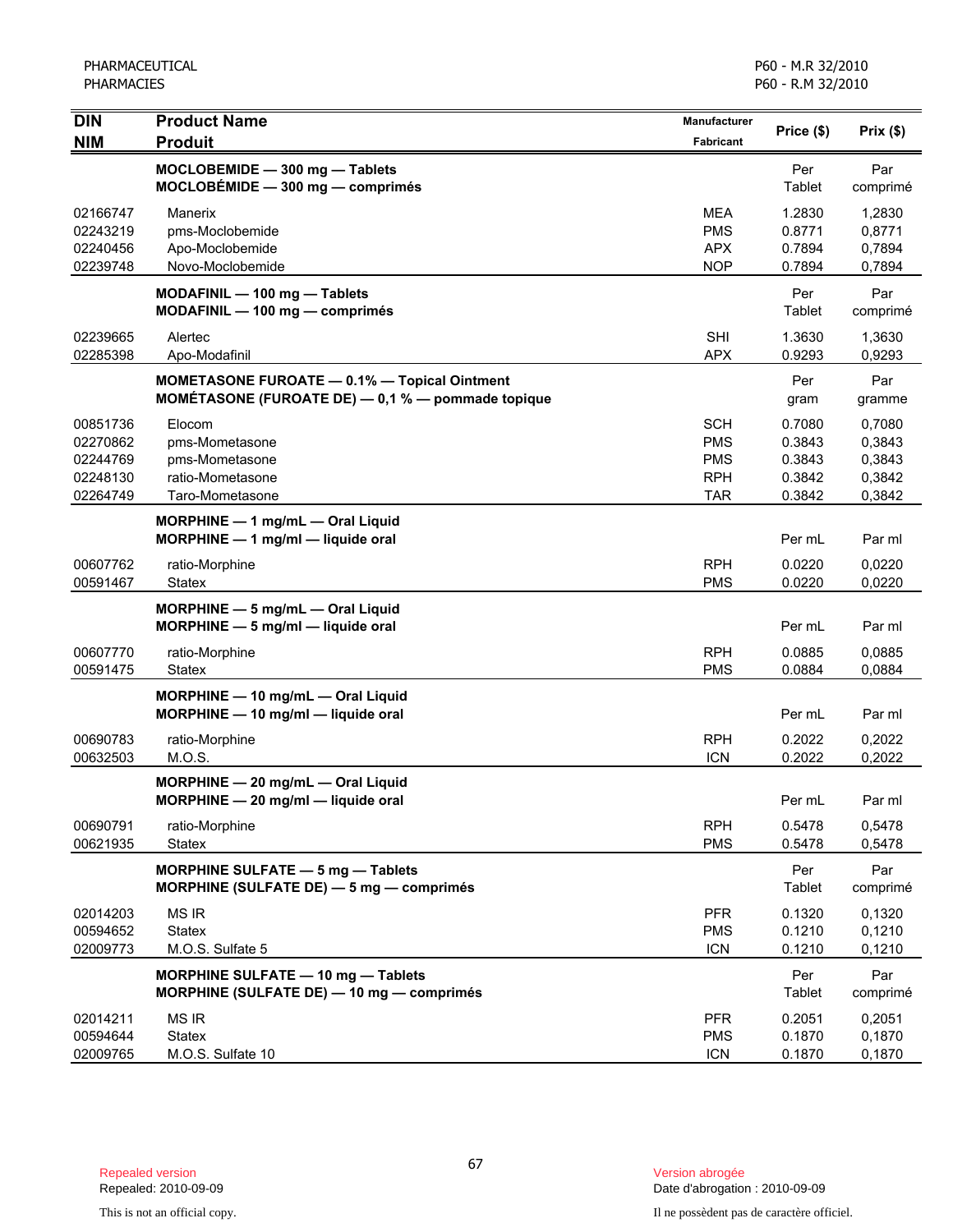| <b>DIN</b><br><b>NIM</b>                     | <b>Product Name</b><br><b>Produit</b>                                                                                             | <b>Manufacturer</b><br><b>Fabricant</b>              | Price (\$)                           | Prix(\$)                             |
|----------------------------------------------|-----------------------------------------------------------------------------------------------------------------------------------|------------------------------------------------------|--------------------------------------|--------------------------------------|
|                                              | <b>MORPHINE SULFATE - 25 mg - Tablets</b><br>MORPHINE (SULFATE DE) - 25 mg - comprimés                                            |                                                      | Per<br>Tablet                        | Par<br>comprimé                      |
| 00594636<br>02009749                         | <b>Statex</b><br>M.O.S. Sulfate 25                                                                                                | <b>PMS</b><br><b>ICN</b>                             | 0.2475<br>0.2475                     | 0,2475<br>0,2475                     |
|                                              | <b>MORPHINE SULFATE - 50 mg - Tablets</b><br>MORPHINE (SULFATE DE) - 50 mg - comprimés                                            |                                                      | Per<br>Tablet                        | Par<br>comprimé                      |
| 00675962<br>02009706                         | <b>Statex</b><br>M.O.S. Sulfate 50                                                                                                | <b>PMS</b><br><b>ICN</b>                             | 0.3795<br>0.3795                     | 0,3795<br>0,3795                     |
|                                              | <b>MORPHINE SULFATE - 15 mg - Sustained Release Tablets</b><br>MORPHINE (SULFATE DE) - 15 mg - comprimés à libération progressive |                                                      | Per<br>Tablet                        | Par<br>comprimé                      |
| 02015439<br>02245284<br>02244790<br>02302764 | <b>MS Contin SRT</b><br>pms-Morphine Sulfate SR<br>ratio-Morphine SR<br>Novo-Morphine SR                                          | <b>PFR</b><br><b>PMS</b><br><b>RPH</b><br><b>NOP</b> | 0.7139<br>0.4585<br>0.4585<br>0.3751 | 0,7139<br>0,4585<br>0,4585<br>0,3751 |
|                                              | MORPHINE SULFATE - 30 mg - Sustained Release Tablets<br>MORPHINE (SULFATE DE) - 30 mg - comprimés à libération progressive        |                                                      | Per<br>Tablet                        | Par<br>comprimé                      |
| 02014297<br>02245285<br>02244791<br>02302772 | <b>MS Contin SRT</b><br>pms-Morphine Sulfate SR<br>ratio-Morphine SR<br>Novo-Morphine SR                                          | <b>PFR</b><br><b>PMS</b><br><b>RPH</b><br><b>NOP</b> | 1.0778<br>0.6923<br>0.6922<br>0.5664 | 1,0778<br>0,6923<br>0,6922<br>0,5664 |
|                                              | <b>MORPHINE SULFATE - 60 mg - Sustained Release Tablets</b><br>MORPHINE (SULFATE DE) - 60 mg - comprimés à libération progressive |                                                      | Per<br>Tablet                        | Par<br>comprimé                      |
| 02014300<br>02245286<br>02244792<br>02302780 | <b>MS Contin SRT</b><br>pms-Morphine Sulfate SR<br>ratio-Morphine SR<br>Novo-Morphine SR                                          | <b>PFR</b><br><b>PMS</b><br><b>RPH</b><br><b>NOP</b> | 1.9000<br>1.2204<br>1.2203<br>0.9984 | 1,9000<br>1,2204<br>1,2203<br>0,9984 |
|                                              | MORPHINE SULFATE - 100 mg - Sustained Release Tablets<br>MORPHINE (SULFATE DE) - 100 mg - comprimés à libération progressive      |                                                      | Per<br>Tablet                        | Par<br>comprimé                      |
| 02014319<br>02302799<br>02245287             | <b>MS Contin</b><br>Novo-Morphine SR<br>pms-Morphine Sulfate SR                                                                   | <b>PFR</b><br><b>NOP</b><br><b>PMS</b>               | 2.9820<br>1.9364<br>1.9364           | 2,9820<br>1,9364<br>1,9364           |
|                                              | MORPHINE SULFATE - 200 mg - Sustained Release Tablets<br>MORPHINE (SULFATE DE) - 200 mg - comprimés à libération progressive      |                                                      | Per<br>Tablet                        | Par<br>comprimé                      |
| 02014327<br>02302802<br>02245288             | <b>MS Contin</b><br>Novo-Morphine SR<br>pms-Morphine Sulfate SR                                                                   | <b>PFR</b><br><b>NOP</b><br><b>PMS</b>               | 5.4619<br>3.5999<br>3.5999           | 5,4619<br>3,5999<br>3,5999           |
|                                              | NABUMETONE - 500 mg - Tablets<br>NABUMÉTONE - 500 mg - comprimés                                                                  |                                                      | Per<br>Tablet                        | Par<br>comprimé                      |
| 02083531<br>02238639<br>02244563<br>02240867 | Relafen<br>Apo-Nabumetone<br>Mylan-Nabumetone<br>Novo-Nabumetone                                                                  | <b>GSK</b><br><b>APX</b><br><b>MYL</b><br><b>NOP</b> | 0.7108<br>0.5528<br>0.5528<br>0.5528 | 0,7108<br>0,5528<br>0,5528<br>0,5528 |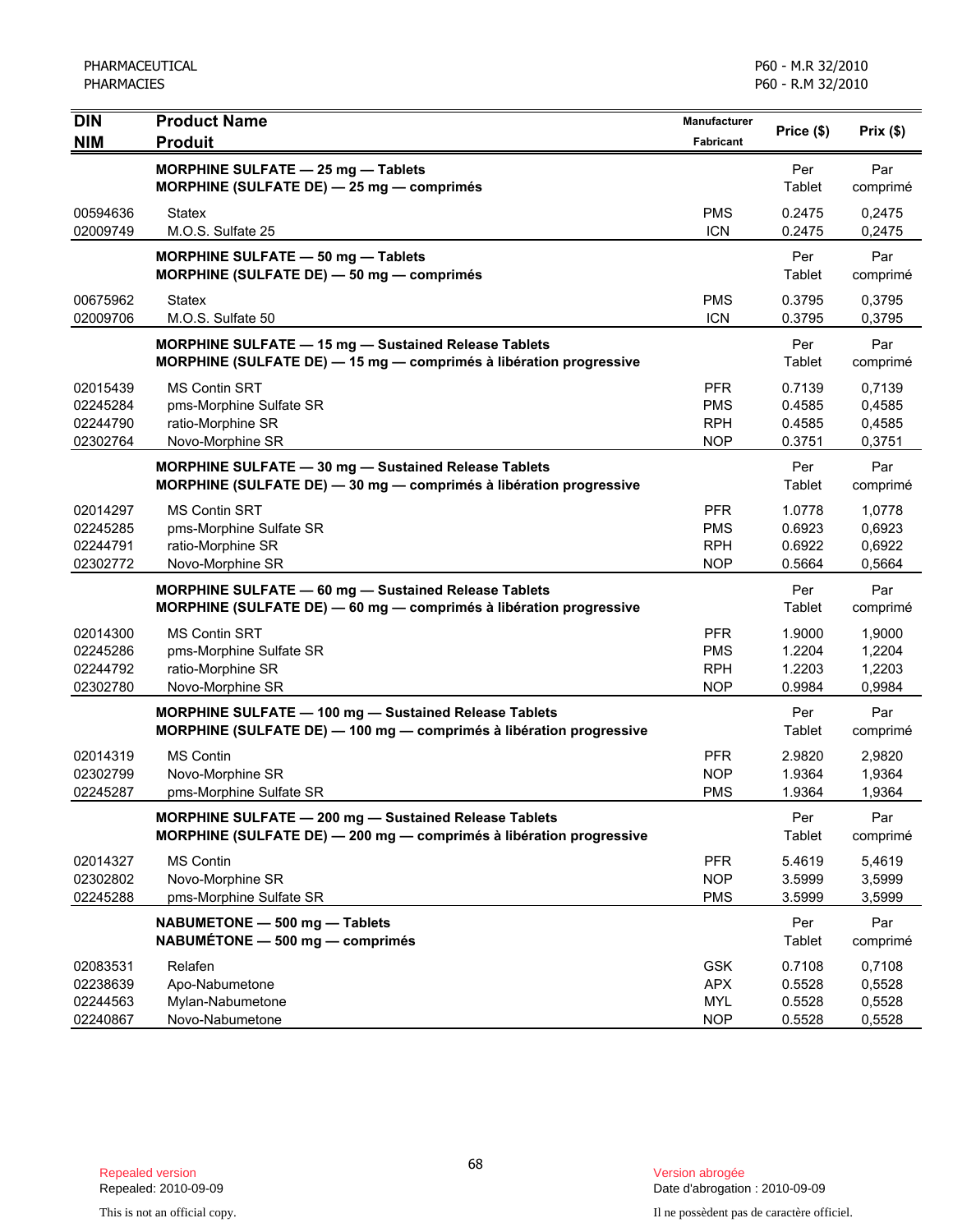| <b>DIN</b>                                               | <b>Product Name</b>                                                                                          | Manufacturer                                                       | Price (\$)                                     | Prix(\$)                                       |
|----------------------------------------------------------|--------------------------------------------------------------------------------------------------------------|--------------------------------------------------------------------|------------------------------------------------|------------------------------------------------|
| <b>NIM</b>                                               | <b>Produit</b>                                                                                               | <b>Fabricant</b>                                                   |                                                |                                                |
|                                                          | NADOLOL - 40 mg - Tablets<br>NADOLOL - 40 mg - comprimés                                                     |                                                                    | Per<br>Tablet                                  | Par<br>comprimé                                |
| 00782505<br>00607126<br>02126753                         | Apo-Nadol<br>Corgard<br>Novo-Nadolol                                                                         | <b>APX</b><br>SQU<br><b>NOP</b>                                    | 0.2712<br>0.2712<br>0.2712                     | 0,2712<br>0,2712<br>0,2712                     |
|                                                          | NADOLOL - 80 mg - Tablets<br>NADOLOL - 80 mg - comprimés                                                     |                                                                    | Per<br>Tablet                                  | Par<br>comprimé                                |
| 00782467<br>02126761                                     | Apo-Nadolol<br>Novo-Nadolol                                                                                  | <b>APX</b><br><b>NOP</b>                                           | 0.3867<br>0.3867                               | 0,3867<br>0,3867                               |
|                                                          | NAPHAZOLINE HCI - 0.1% - Ophthalmic Solution<br>NAPHAZOLINE (CHLORHYDRATE DE) - 0,1 % - solution ophtalmique |                                                                    | Per mL                                         | Par ml                                         |
| 00001147<br>00390283                                     | Albalon<br>Naphcon Forte                                                                                     | <b>ALL</b><br><b>ALC</b>                                           | 0.4430<br>0.4232                               | 0,4430<br>0,4232                               |
|                                                          | NAPROXEN - 250 mg - Enteric Coated Tablets<br>NAPROXEN - 250 mg - comprimés à enrobage entérosoluble         |                                                                    | Per<br>Tablet                                  | Par<br>comprimé                                |
| 02162792<br>02246699<br>02243312                         | Naprosyn E<br>Apo-Naproxen EC<br>Novo-Naprox EC                                                              | HLR.<br><b>APX</b><br><b>NOP</b>                                   | 0.4420<br>0.3119<br>0.3119                     | 0,4420<br>0,3119<br>0,3119                     |
|                                                          | NAPROXEN - 375 mg - Enteric Coated Tablets<br>NAPROXEN - 375 mg - comprimés à enrobage entérosoluble         |                                                                    | Per<br>Tablet                                  | Par<br>comprimé                                |
| 02162415<br>02243313<br>02246700<br>02243432<br>02294702 | Naprosyn E<br>Novo-Naprox EC<br>Apo-Naproxen EC<br>Mylan-Naproxen EC<br>pms-Naproxen EC                      | <b>HLR</b><br><b>NOP</b><br><b>APX</b><br><b>MYL</b><br><b>PMS</b> | 0.5794<br>0.4055<br>0.4043<br>0.4043<br>0.3675 | 0,5794<br>0,4055<br>0,4043<br>0,4043<br>0,3675 |
|                                                          | NAPROXEN - 500 mg - Enteric Coated Tablets<br>NAPROXEN - 500 mg - comprimés à enrobage entérosoluble         |                                                                    | Per<br>Tablet                                  | Par<br>comprimé                                |
| 02162423<br>02241024<br>02246701<br>02243314<br>02294710 | Naprosyn E<br>Mylan-Naproxen EC<br>Apo-Naproxen EC<br>Novo-Naprox EC<br>pms-Naproxen EC                      | HLR<br><b>MYL</b><br><b>APX</b><br><b>NOP</b><br><b>PMS</b>        | 1.0465<br>0.7584<br>0.7583<br>0.7583<br>0.6894 | 1,0465<br>0,7584<br>0,7583<br>0,7583<br>0,6894 |
|                                                          | NAPROXEN - 250 mg - Tablets<br>NAPROXEN - 250 mg - comprimés                                                 |                                                                    | Per<br>Tablet                                  | Par<br>comprimé                                |
| 02162474<br>00522651<br>00565350<br>00865648             | Naprosyn<br>Apo-Naproxen<br>Novo-Naprox<br>Nu-Naprox                                                         | <b>HLR</b><br><b>APX</b><br><b>NOP</b><br><b>NXP</b>               | 0.4315<br>0.1175<br>0.1175<br>0.1175           | 0,4315<br>0,1175<br>0,1175<br>0,1175           |
|                                                          | NAPROXEN - 375 mg - Tablets<br>NAPROXEN - 375 mg - comprimés                                                 |                                                                    | Per<br>Tablet                                  | Par<br>comprimé                                |
| 02162482<br>00600806<br>00627097<br>00865656             | Naprosyn<br>Apo-Naproxen<br>Novo-Naprox<br>Nu-Naprox                                                         | <b>HLR</b><br><b>APX</b><br><b>NOP</b><br><b>NXP</b>               | 0.5627<br>0.1604<br>0.1604<br>0.1604           | 0,5627<br>0,1604<br>0,1604<br>0,1604           |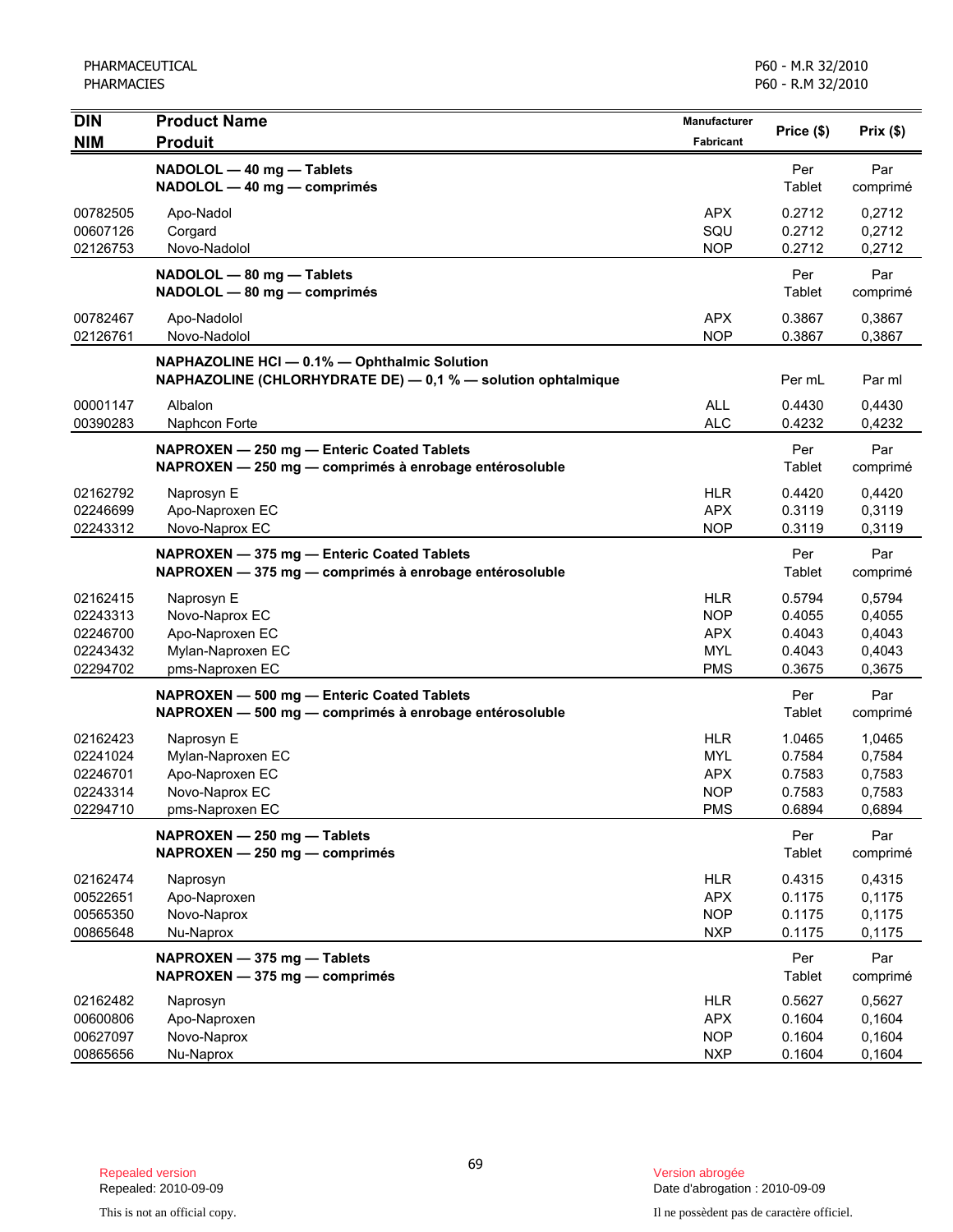| <b>DIN</b><br><b>NIM</b>                                 | <b>Product Name</b><br><b>Produit</b>                                                                                                                                                                           | Manufacturer<br>Fabricant                                          | Price (\$)                                     | Prix(\$)                                       |
|----------------------------------------------------------|-----------------------------------------------------------------------------------------------------------------------------------------------------------------------------------------------------------------|--------------------------------------------------------------------|------------------------------------------------|------------------------------------------------|
|                                                          | NAPROXEN - 500 mg - Tablets<br>NAPROXEN - 500 mg - comprimés                                                                                                                                                    |                                                                    | Per<br>Tablet                                  | Par<br>comprimé                                |
| 02162490<br>00592277<br>00615331<br>00589861<br>00865664 | Naprosyn<br>Apo-Naproxen<br>Naxen<br>Novo-Naprox<br>Nu-Naprox                                                                                                                                                   | <b>HLR</b><br><b>APX</b><br><b>SYP</b><br><b>NOP</b><br><b>NXP</b> | 1.0206<br>0.2321<br>0.2321<br>0.2321<br>0.2321 | 1,0206<br>0,2321<br>0,2321<br>0,2321<br>0,2321 |
|                                                          | NAPROXEN - 750 mg - Sustained Release Tablets<br>NAPROXEN - 750 mg - comprimés à libération progressive                                                                                                         |                                                                    | Per<br>Tablet                                  | Par<br>comprimé                                |
| 02162466<br>02177072                                     | Naprosyn SR<br>Apo-Naproxen SR                                                                                                                                                                                  | <b>HLR</b><br><b>APX</b>                                           | 1.3968<br>1.0048                               | 1,3968<br>1,0048                               |
|                                                          | NAPROXEN SODIUM - 275 mg - Tablets<br>NAPROXEN SODIQUE - 275 mg - comprimés                                                                                                                                     |                                                                    | Per<br>Tablet                                  | Par<br>comprimé                                |
| 02162725<br>00784354<br>00778389                         | Anaprox<br>Apo-Napro-Na<br>Novo-Naprox Sodium                                                                                                                                                                   | <b>HLR</b><br><b>APX</b><br><b>NOP</b>                             | 0.6597<br>0.3764<br>0.3764                     | 0,6597<br>0,3764<br>0,3764                     |
|                                                          | NAPROXEN SODIUM - 550 mg - Tablets<br>NAPROXEN SODIQUE - 550 mg - comprimés                                                                                                                                     |                                                                    | Per<br>Tablet                                  | Par<br>comprimé                                |
| 02162717<br>01940309<br>02026600                         | Anaprox DS<br>Apo-Napro-Na DS<br>Novo-Naprox Sodium DS                                                                                                                                                          | <b>HLR</b><br><b>APX</b><br><b>NOP</b>                             | 1.2700<br>0.7334<br>0.7334                     | 1,2700<br>0,7334<br>0,7334                     |
|                                                          | NEOMYCIN/GRAMICIDIN/NYSTATIN/TRIAMCINOLONE - 2.5 mg/0.25 mg/<br>100,000 U/1 mg per g - Topical Cream<br>NÉOMYCINE/GRAMICIDINE/NYSTATINE/TRIAMCINOLONE - 2,5 mg/<br>0,25 mg/100 000 U/1 mg par g — crème topique |                                                                    | Per<br>Gram                                    | Par<br>gramme                                  |
| 01999850<br>00717002<br>00550507                         | Kenacomb<br>Viaderm KC<br>ratio-Triacomb                                                                                                                                                                        | <b>WSQ</b><br><b>TAR</b><br><b>RPH</b>                             | 0.8052<br>0.4327<br>0.4301                     | 0,8052<br>0,4327<br>0,4301                     |
|                                                          | NIFEDIPINE - 10 mg - Capsules<br>$NIFÉDIPINE - 10 mg - capsules$                                                                                                                                                |                                                                    | Per<br>Capsule                                 | Par<br>capsule                                 |
| 00755907<br>00865591                                     | Apo-Nifed<br>Nu-Nifed                                                                                                                                                                                           | <b>APX</b><br><b>NXP</b>                                           | 0.4877<br>0.4877                               | 0,4877<br>0,4877                               |
|                                                          | NIFEDIPINE - 60 mg - Extended Release Tablets<br>NIFÉDIPINE - 60 mg - comprimés à libération prolongée                                                                                                          |                                                                    | Per<br>Tablet                                  | Par<br>comprimé                                |
| 02155990<br>02321149                                     | <b>Adalat XL</b><br>Mylan-Nifedipine Extended Release                                                                                                                                                           | BAY<br><b>MYL</b>                                                  | 1.0312<br>1.0312                               | 1,0312<br>1,0312                               |
|                                                          | NITRAZEPAM - 5 mg - Tablets<br>$NITRAZÉPAM - 5 mg - comprimés$                                                                                                                                                  |                                                                    | Per<br>Tablet                                  | Par<br>comprimé                                |
| 00511528<br>02245230<br>02234003<br>02229654             | Mogadon<br>Apo-Nitrazepam<br>Sandoz Nitrazepam<br>Nitrazadon                                                                                                                                                    | <b>ICN</b><br><b>APX</b><br>SDZ<br><b>ICN</b>                      | 0.1571<br>0.0943<br>0.0943<br>0.0748           | 0,1571<br>0,0943<br>0,0943<br>0,0748           |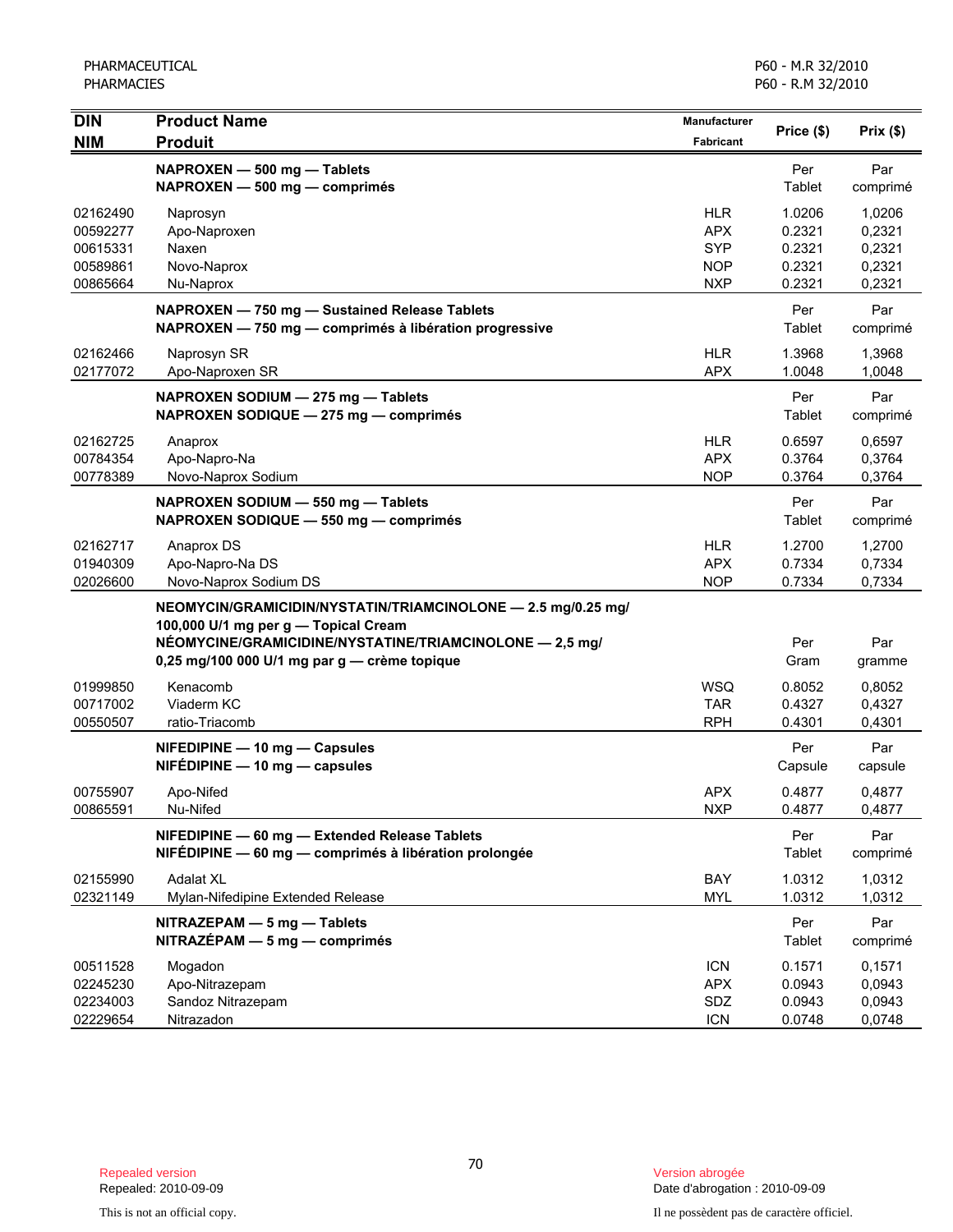| <b>DIN</b>                                                                       | <b>Product Name</b>                                                                                                             | Manufacturer                                                                            | Price (\$)                                                         | Prix(\$)                                                           |
|----------------------------------------------------------------------------------|---------------------------------------------------------------------------------------------------------------------------------|-----------------------------------------------------------------------------------------|--------------------------------------------------------------------|--------------------------------------------------------------------|
| <b>NIM</b>                                                                       | <b>Produit</b>                                                                                                                  | Fabricant                                                                               |                                                                    |                                                                    |
|                                                                                  | NITRAZEPAM - 10 mg - Tablets<br>NITRAZÉPAM - 10 mg - comprimés                                                                  |                                                                                         | Per<br>Tablet                                                      | Par<br>comprimé                                                    |
| 00511536<br>02245231<br>02234007<br>02229655                                     | Mogadon<br>Apo-Nitrazepam<br>Sandoz Nitrazepam<br>Nitrazadon                                                                    | <b>ICN</b><br><b>APX</b><br>SDZ<br><b>ICN</b>                                           | 0.2351<br>0.1410<br>0.1410<br>0.1119                               | 0,2351<br>0,1410<br>0,1410<br>0,1119                               |
|                                                                                  | NITROGLYCERIN - 200 Dose - 0.4 mg/Dose - Sublingual Spray<br>NITROGLYCÉRINE - 200 doses - 0,4 mg/dose - pompe sublinguale       |                                                                                         | Per<br>Dose                                                        | Par<br>dose                                                        |
| 02231441<br>02238998                                                             | Nitrolingual Pumpspray/Nitrolingual, pompe<br>Rho-Nitro Pumpspray/Rho-Nitro, pompe                                              | <b>AVE</b><br><b>ROP</b>                                                                | 0.0770<br>0.0465                                                   | 0,0770<br>0,0465                                                   |
|                                                                                  | NIZATIDINE - 150 mg - Capsules<br>NIZATIDINE - 150 mg - capsules                                                                |                                                                                         | Per<br>Capsule                                                     | Par<br>capsule                                                     |
| 00778338<br>02220156<br>02246046<br>02240457<br>02177714                         | Axid<br>Apo-Nizatidine<br>Gen-Nizatidine<br>Novo-Nizatidine<br>pms-Nizatidine                                                   | <b>PML</b><br><b>APX</b><br><b>GPM</b><br><b>NOP</b><br><b>PMS</b>                      | 0.9232<br>0.5816<br>0.5816<br>0.5816<br>0.5816                     | 0,9232<br>0,5816<br>0,5816<br>0,5816<br>0,5816                     |
|                                                                                  | NIZATIDINE - 300 mg - Capsules<br>NIZATIDINE - 300 mg - capsules                                                                |                                                                                         | Per<br>Capsule                                                     | Par<br>capsule                                                     |
| 00778346<br>02220164<br>02246047<br>02240458<br>02177722                         | Axid<br>Apo-Nizatidine<br>Gen-Nizatidine<br>Novo-Nizatidine<br>pms-Nizatidine                                                   | <b>PML</b><br><b>APX</b><br><b>GPM</b><br><b>NOP</b><br><b>PMS</b>                      | 1.6727<br>1.0538<br>1.0538<br>1.0538<br>1.0538                     | 1,6727<br>1,0538<br>1,0538<br>1,0538<br>1,0538                     |
|                                                                                  | NORFLOXACIN - 400 mg - Tablets<br>NORFLOXACINE - 400 mg - comprimés                                                             |                                                                                         | Per<br>Tablet                                                      | Par<br>comprimé                                                    |
| 02237682<br>02246596<br>02229524<br>02269627                                     | Novo-Norfloxacin<br>pms-Norfloxacin<br>Apo-Norflox<br>Co Norfloxacin                                                            | <b>NOP</b><br><b>PMS</b><br><b>APX</b><br>COB                                           | 1.6783<br>1.6783<br>1.5088<br>1.5088                               | 1,6783<br>1,6783<br>1,5088<br>1,5088                               |
|                                                                                  | NORTRIPTYLINE - 10 mg - Capsules<br>NORTRIPTYLINE - 10 mg - capsules                                                            |                                                                                         | Per<br>Capsule                                                     | Par<br>capsule                                                     |
| 00015229<br>02177692<br>02230361<br>02231781<br>02240789<br>02223511<br>02223139 | Aventyl<br>pms-Nortriptyline<br>Norventyl<br>Novo-Nortriptyline<br>ratio-Nortriptyline<br>Apo-Nortriptyline<br>Nu-Nortriptyline | PML<br><b>PMS</b><br><b>ICN</b><br><b>NOP</b><br><b>RPH</b><br><b>APX</b><br><b>NXP</b> | 0.2426<br>0.1650<br>0.1386<br>0.1386<br>0.1386<br>0.1385<br>0.1385 | 0,2426<br>0,1650<br>0,1386<br>0,1386<br>0,1386<br>0,1385<br>0,1385 |
|                                                                                  | NORTRIPTYLINE - 25 mg - Capsules<br>NORTRIPTYLINE - 25 mg - capsules                                                            |                                                                                         | Per<br>Capsule                                                     | Par<br>capsule                                                     |
| 00015237<br>02177706<br>02231782<br>02240790<br>02223538                         | Aventyl<br>pms-Nortriptyline<br>Novo-Nortriptyline<br>ratio-Nortriptyline<br>Apo-Nortriptyline                                  | PML<br><b>PMS</b><br><b>NOP</b><br><b>RPH</b><br><b>APX</b>                             | 0.4903<br>0.3330<br>0.2801<br>0.2801<br>0.2800                     | 0,4903<br>0,3330<br>0,2801<br>0,2801<br>0,2800                     |
| 02223147                                                                         | Nu-Nortriptyline                                                                                                                | <b>NXP</b>                                                                              | 0.2800                                                             | 0,2800                                                             |

Date d'abrogation : 2010-09-09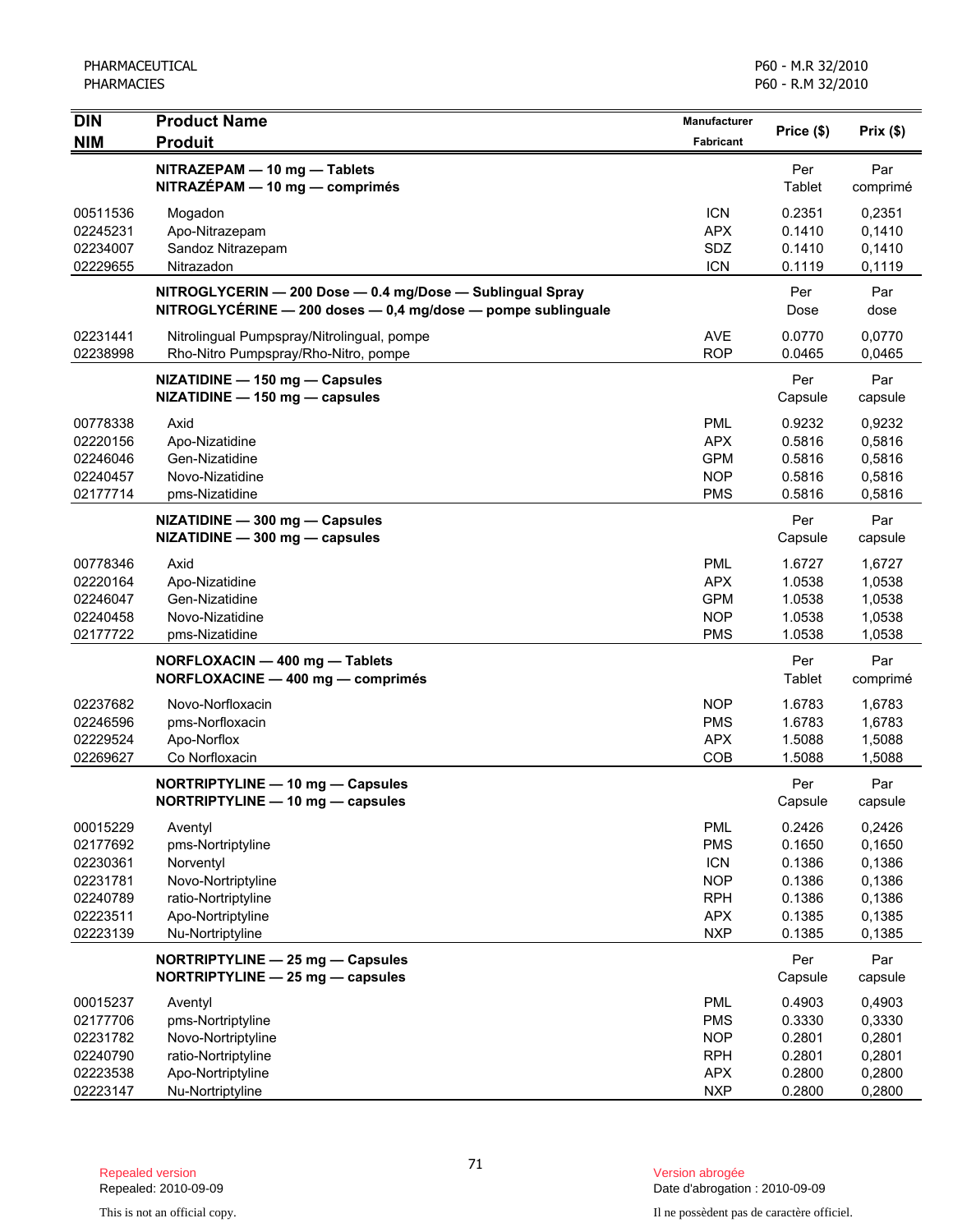| <b>DIN</b>                       | <b>Product Name</b>                                                                             | <b>Manufacturer</b>                    | Price (\$)                 | Prix(\$)                   |
|----------------------------------|-------------------------------------------------------------------------------------------------|----------------------------------------|----------------------------|----------------------------|
| <b>NIM</b>                       | <b>Produit</b>                                                                                  | <b>Fabricant</b>                       |                            |                            |
|                                  | NYSTATIN - 100,000 U/mL - Oral Liquid<br>NYSTATINE - 100 000 U/ml - liquide oral                |                                        | Per mL                     | Par ml                     |
| 00792667<br>02194201             | pms-Nystatin<br>ratio-Nystatin                                                                  | <b>PMS</b><br><b>RPH</b>               | 0.0647<br>0.0647           | 0,0647<br>0,0647           |
|                                  | NYSTATIN - 100,000 U/g - Topical Cream<br>NYSTATINE - 100 000 U/g - crème topique               |                                        | Per<br>Gram                | Par<br>gramme              |
| 00029092<br>00716871<br>02194236 | Mycostatin<br>Nyaderm<br>ratio-Nystatin                                                         | SQU<br><b>TAR</b><br><b>RPH</b>        | 0.3164<br>0.1577<br>0.0770 | 0,3164<br>0,1577<br>0,0770 |
|                                  | OCTREOTIDE ACETATE - 50 mcg/mL - Injection<br>OCTRÉOTIDE (ACÉTATE D') - 50 mcg/ml - injection   |                                        | Per mL                     | Par ml                     |
| 02248639<br>00839191             | Octreotide Acetate Omega<br>Sandostatin                                                         | <b>OMA</b><br><b>NVT</b>               | 5.7310<br>5.4890           | 5,7310<br>5,4890           |
|                                  | OCTREOTIDE ACETATE - 100 mcg/mL - Injection<br>OCTRÉOTIDE (ACÉTATE D') - 100 mcg/ml - injection |                                        | Per mL                     | Par ml                     |
| 02248640<br>00839205             | Octreotide Acetate Omega<br>Sandostatin                                                         | <b>OMA</b><br><b>NVT</b>               | 10.8350<br>10.3620         | 10,8350<br>10,3620         |
|                                  | OCTREOTIDE ACETATE - 200 mcg/mL - Injection<br>OCTRÉOTIDE (ACÉTATE D') - 200 mcg/ml - injection |                                        | Per mL                     | Par ml                     |
| 02248642<br>02049392             | Octreotide Acetate Omega<br>Sandostatin                                                         | <b>OMA</b><br><b>NVT</b>               | 20.8230<br>19.9320         | 20,8230<br>19,9320         |
|                                  | OCTREOTIDE ACETATE - 500 mcg/mL - Injection<br>OCTRÉOTIDE (ACÉTATE D') - 500 mcg/ml - injection |                                        | Per mL                     | Par ml                     |
| 02248641<br>00839213             | Octreotide Acetate Omega<br>Sandostatin                                                         | <b>OMA</b><br><b>NVT</b>               | 50.8860<br>48.6970         | 50,8860<br>48,6970         |
|                                  | OFLOXACIN - 0.3% - Ophthalmic Solution<br>OFLOXACINE - 0,3 % - solution ophtalmique             |                                        | Per mL                     | Par ml                     |
| 02143291<br>02248398<br>02252570 | Ocuflox<br>Apo-Ofloxacin<br>pms-Ofloxacin                                                       | <b>ALL</b><br><b>APX</b><br><b>PMS</b> | 2.7104<br>1.0913<br>1.0913 | 2,7104<br>1,0913<br>1,0913 |
|                                  | OFLOXACIN - 200 mg - Tablets<br>OFLOXACINE - 200 mg - comprimés                                 |                                        | Per<br>Tablet              | Par<br>comprimé            |
| 02243474<br>02231529             | Novo-Ofloxacin<br>Apo-Oflox                                                                     | <b>NOP</b><br><b>APX</b>               | 1.5939<br>1.4345           | 1,5939<br>1,4345           |
|                                  | OFLOXACIN - 300 mg - Tablets<br>OFLOXACINE - 300 mg - comprimés                                 |                                        | Per<br>Tablet              | Par<br>comprimé            |
| 02243475<br>02231531             | Novo-Ofloxacin<br>Apo-Oflox                                                                     | <b>NOP</b><br><b>APX</b>               | 1.8727<br>1.6855           | 1,8727<br>1,6855           |
|                                  | OLANZAPINE - 2.5 mg - Tablets<br>OLANZAPINE - 2.5 mg - comprimés                                |                                        | Per<br>Tablet              | Par<br>comprimé            |
| 02229250<br>02303116<br>02281791 | Zyprexa<br>pms-Olanzapine<br>Apo-Olanzapine                                                     | LIL.<br><b>PMS</b><br><b>APX</b>       | 1.9491<br>1.1813<br>0.8986 | 1,9491<br>1,1813<br>0,8986 |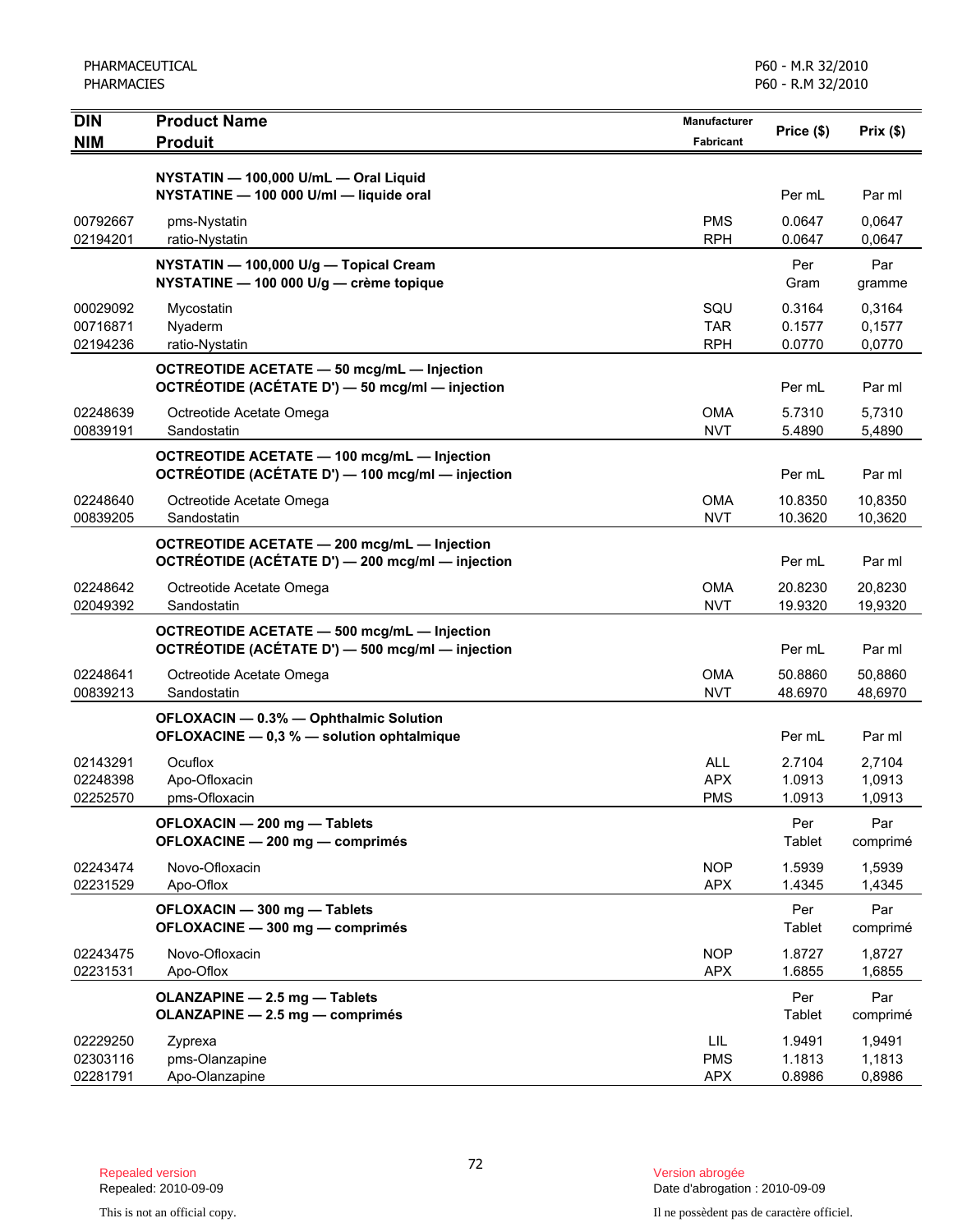| <b>DIN</b>                                               | <b>Product Name</b>                                                                                               | <b>Manufacturer</b>                                                | Price (\$)                                     | Prix(\$)                                       |
|----------------------------------------------------------|-------------------------------------------------------------------------------------------------------------------|--------------------------------------------------------------------|------------------------------------------------|------------------------------------------------|
| <b>NIM</b>                                               | <b>Produit</b>                                                                                                    | <b>Fabricant</b>                                                   |                                                |                                                |
|                                                          | <b>OLANZAPINE - 5 mg - Tablets</b><br><b>OLANZAPINE - 5 mg - comprimés</b>                                        |                                                                    | Per<br>Tablet                                  | Par<br>comprimé                                |
| 02229269<br>02303159<br>02281805                         | Zyprexa<br>pms-Olanzapine<br>Apo-Olanzapine                                                                       | LIL<br><b>PMS</b><br><b>APX</b>                                    | 3.8981<br>2.3625<br>1.7972                     | 3,8981<br>2,3625<br>1,7972                     |
|                                                          | OLANZAPINE - 7.5 mg - Tablets<br>OLANZAPINE - 7.5 mg - comprimés                                                  |                                                                    | Per<br>Tablet                                  | Par<br>comprimé                                |
| 02229277<br>02303167<br>02281813                         | Zyprexa<br>pms-Olanzapine<br>Apo-Olanzapine                                                                       | LIL<br><b>PMS</b><br><b>APX</b>                                    | 5.8473<br>3.5438<br>2.6958                     | 5,8473<br>3,5438<br>2,6958                     |
|                                                          | <b>OLANZAPINE - 10 mg - Tablets</b><br><b>OLANZAPINE - 10 mg - comprimés</b>                                      |                                                                    | Per<br>Tablet                                  | Par<br>comprimé                                |
| 02229285<br>02303175<br>02281821                         | Zyprexa<br>pms-Olanzapine<br>Apo-Olanzapine                                                                       | LIL<br><b>PMS</b><br><b>APX</b>                                    | 7.7963<br>4.7250<br>3.5944                     | 7,7963<br>4,7250<br>3,5944                     |
|                                                          | OLANZAPINE - 15 mg - Tablets<br><b>OLANZAPINE - 15 mg - comprimés</b>                                             |                                                                    | Per<br>Tablet                                  | Par<br>comprimé                                |
| 02238850<br>02303183<br>02281848                         | Zyprexa<br>pms-Olanzapine<br>Apo-Olanzapine                                                                       | LIL<br><b>PMS</b><br><b>APX</b>                                    | 11.6944<br>7.0875<br>5.3916                    | 11,6944<br>7,0875<br>5,3916                    |
|                                                          | <b>OLANZAPINE - 5 mg - Orally Disentigrating Tablets</b><br>OLANZAPINE - 5 mg - comprimés à dissolution orale     |                                                                    | Per<br>Tablet                                  | Par<br>comprimé                                |
| 02243086<br>02303191<br>02327775<br>02327562             | Zyprexa Zydis<br>pms-Olanzapine ODT<br>Sandoz Olanzapine ODT<br>Co Olanzapine ODT                                 | LIL<br><b>PMS</b><br>SDZ<br>COB                                    | 3.9322<br>1.7873<br>1.7873<br>1.7870           | 3,9322<br>1,7873<br>1,7873<br>1,7870           |
|                                                          | <b>OLANZAPINE - 10 mg - Orally Disentigrating Tablets</b><br>OLANZAPINE - 10 mg - comprimés à dissolution orale   |                                                                    | Per<br>Tablet                                  | Par<br>comprimé                                |
| 02243087<br>02303205<br>02327570<br>02327783             | Zyprexa Zydis<br>pms-Olanzapine ODT<br>Co Olanzapine ODT<br>Sandoz Olanzapine ODT                                 | LIL<br><b>PMS</b><br><b>COB</b><br>SDZ                             | 7.8572<br>3.5715<br>3.5714<br>3.5714           | 7,8572<br>3,5715<br>3,5714<br>3,5714           |
|                                                          | <b>OLANZAPINE - 15 mg - Orally Disentigrating Tablets</b><br>OLANZAPINE - 15 mg - comprimés à dissolution orale   |                                                                    | Per<br>Tablet                                  | Par<br>comprimé                                |
| 02243088<br>02303213<br>02327791<br>02327589             | Zyprexa Zydis<br>pms-Olanzapine ODT<br>Sandoz Olanzapine ODT<br>Co Olanzapine ODT                                 | LIL.<br><b>PMS</b><br>SDZ<br>COB                                   | 11.7822<br>5.3555<br>5.3555<br>5.3553          | 11,7822<br>5,3555,<br>5,3555<br>5,3553         |
|                                                          | OMEPRAZOLE - 20 mg - Capsules<br>OMÉPRAZOLE - 20 mg - capsules                                                    |                                                                    | Per<br>Capsule                                 | Par<br>capsule                                 |
| 02190915<br>00846503<br>02245058<br>02329433<br>02260867 | Losec - Tablets/comprimés<br>Losec<br>Apo-Omeprazole<br>Mylan-Omeprazole<br>ratio-Omeprazole - Tablets/comprimé s | <b>AZC</b><br><b>AZC</b><br><b>APX</b><br><b>MYL</b><br><b>RPH</b> | 2.4200<br>1.2100<br>1.1000<br>1.1000<br>1.1000 | 2,4200<br>1,2100<br>1,1000<br>1,1000<br>1,1000 |
| 02296446                                                 | Sandoz Omeprazole                                                                                                 | SDZ                                                                | 1.1000                                         | 1,1000                                         |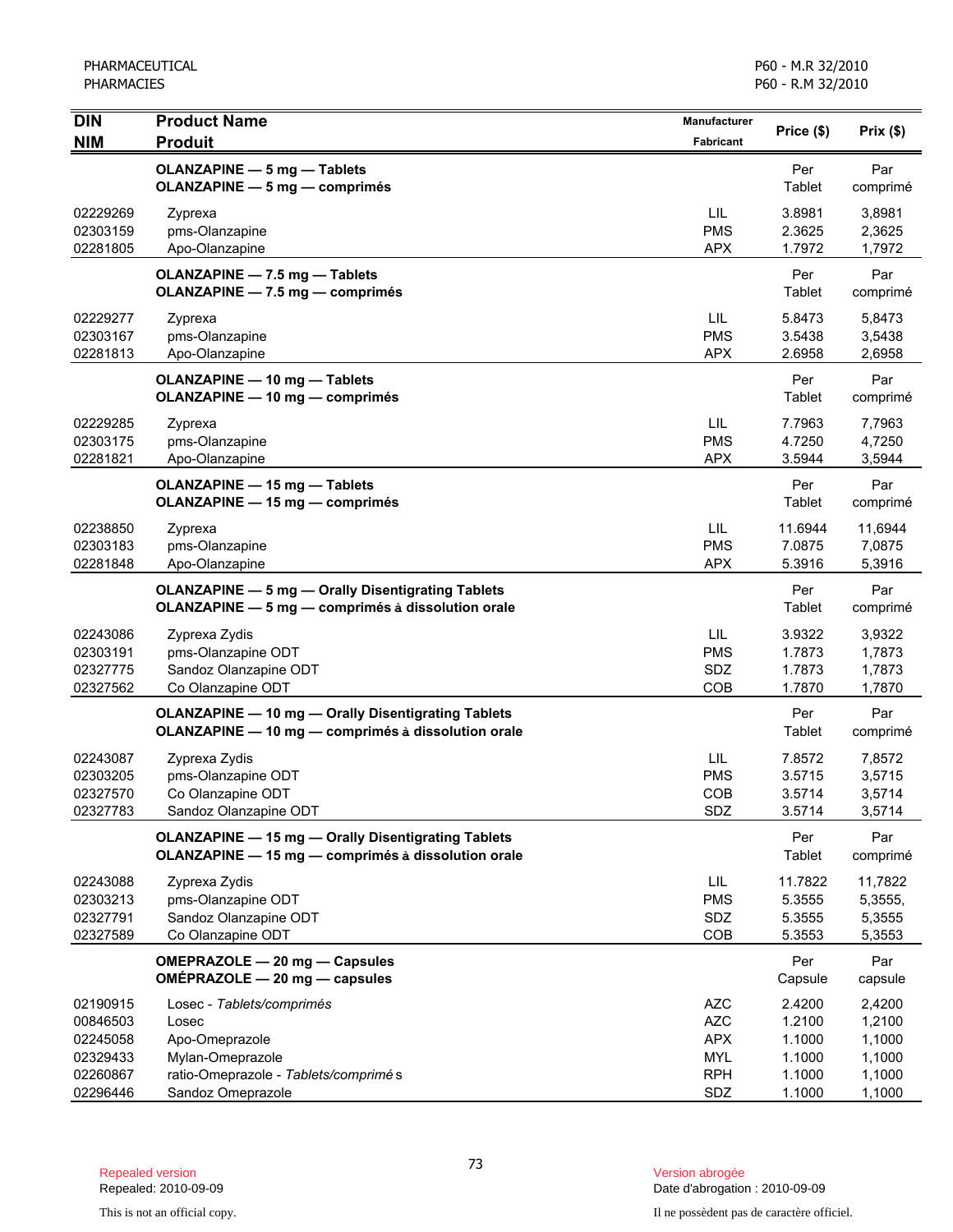| <b>DIN</b> | <b>Product Name</b>                                                                 | Manufacturer     | Price (\$)           | Prix(\$)        |
|------------|-------------------------------------------------------------------------------------|------------------|----------------------|-----------------|
| <b>NIM</b> | <b>Produit</b>                                                                      | <b>Fabricant</b> |                      |                 |
|            | ONDANSETRON - 4 mg - Tablets<br>ONDANSETRON - 4 mg - comprimés                      |                  | Per<br>Tablet        | Par<br>comprimé |
| 02213567   | Zofran                                                                              | <b>GSK</b>       | 14.7378              | 14,7378         |
| 02278529   | ratio-Ondansetron                                                                   | <b>RPH</b>       | 8.2999               | 8,2999          |
| 02258188   | pms-Ondansetron                                                                     | <b>PMS</b>       | 8.2995               | 8,2995          |
| 02305259   | Mint-Ondansetron                                                                    | <b>MPH</b>       | 7.5450               | 7,5450          |
| 02306212   | Ondansetron-Odan                                                                    | <b>ODN</b>       | 7.5450               | 7,5450          |
| 02274310   | Sandoz Ondansetron                                                                  | SDZ              | 7.5450               | 7,5450          |
| 02297868   | Mylan-Ondansetron                                                                   | <b>MYL</b>       | 7.5450               | 7,5450          |
| 02288184   | Apo-Ondansetron                                                                     | <b>APX</b>       | 7.3000               | 7,3000          |
| 02313685   | Jamp-Ondansetron                                                                    | <b>JPC</b>       | 7.3000               | 7,3000          |
| 02264056   | Novo-Ondansetron                                                                    | <b>NOP</b>       | 7.3000               | 7,3000          |
|            | ONDANSETRON - 8 mg - Tablets<br><b>ONDANSETRON - 8 mg - comprimés</b>               |                  | Per<br>Tablet        | Par<br>comprimé |
| 02213575   | Zofran                                                                              | <b>GSK</b>       | 22.4884              | 22.4884         |
| 02258196   | pms-Ondansetron                                                                     | <b>PMS</b>       | 12.6687              | 12,6687         |
| 02278537   | ratio-Ondansetron                                                                   | <b>RPH</b>       | 12.6682              | 12,6682         |
| 02305267   | Mint-Ondansetron                                                                    | <b>MPH</b>       | 11.5166              | 11,5166         |
| 02306220   | Ondansetron-Odan                                                                    | ODN              | 11.5166              | 11,5166         |
| 02274329   | Sandoz Ondansetron                                                                  | SDZ              | 11.5166              | 11,5166         |
| 02297876   | Mylan-Ondansetron                                                                   | <b>MYL</b>       | 11.5166              | 11,5166         |
| 02288192   | Apo-Ondansetron                                                                     | <b>APX</b>       | 11.0000              | 11,0000         |
| 02313693   | Jamp-Ondansetron                                                                    | <b>JPC</b>       | 11.0000              | 11,0000         |
| 02264064   | Novo-Ondansetron                                                                    | <b>NOP</b>       | 11.0000              | 11,0000         |
|            | ONDANSETRON - 4 mg/5 mL - Oral Solution<br>ONDANSETRON - 4 mg/5 mL - solution orale |                  | Per mL               | Par ml          |
| 02229639   | Zofran                                                                              | <b>GSK</b>       | 2.2487               | 2,2487          |
| 02291967   | Apo-Ondansetron                                                                     | <b>APX</b>       | 1.4614               | 1,4614          |
|            | OXAPROZIN - 600 mg - Tablets<br>OXAPROZINE - 600 mg - comprimés                     |                  | Per<br>Tablet        | Par<br>comprimé |
| 02027860   | Daypro                                                                              | PFI              | 0.7674               | 0,7674          |
| 02243661   | Apo-Oxaprozin                                                                       | <b>APX</b>       | 0.5520               | 0,5520          |
|            | OXCARBAZEPINE - 150 mg - Tablets<br>OXCARBAZEPINE - 150 mg - comprimés              |                  | Per<br><b>Tablet</b> | Par<br>comprimé |
| 02242067   | Trileptal                                                                           | <b>NVT</b>       | 0.9106               | 0,9106          |
| 02284294   | Apo-Oxcarbazepine                                                                   | <b>APX</b>       | 0.6209               | 0,6209          |
|            | OXCARBAZEPINE - 300 mg - Tablets<br>OXCARBAZEPINE - 300 mg - comprimés              |                  | Per<br>Tablet        | Par<br>comprimé |
| 02242068   | Trileptal                                                                           | <b>NVT</b>       | 1.8205               | 1,8205          |
| 02284308   | Apo-Oxcarbazepine                                                                   | <b>APX</b>       | 1.2414               | 1,2414          |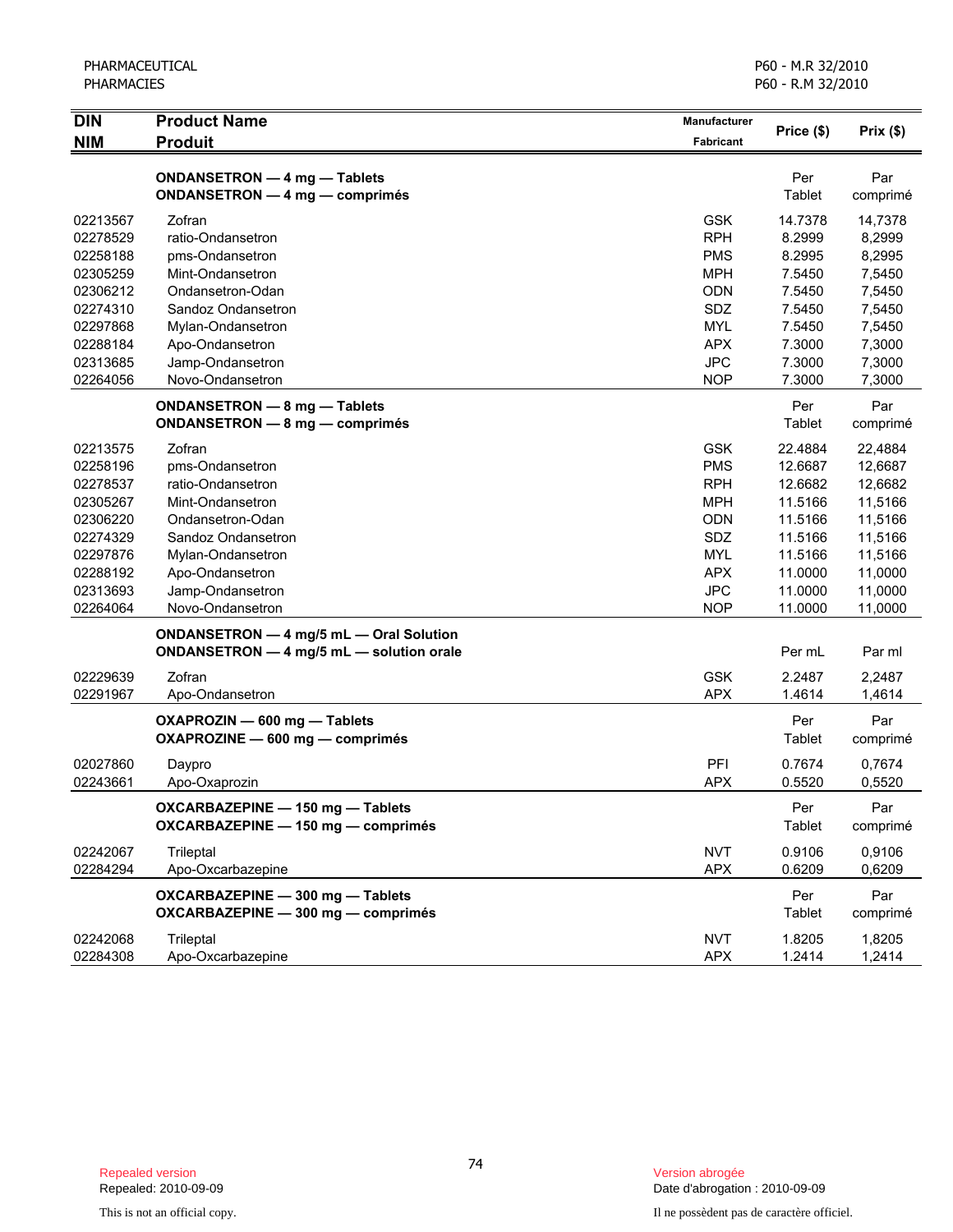| <b>DIN</b>           | <b>Product Name</b>                                                                                                            | Manufacturer             | Price (\$)       | Prix(\$)         |
|----------------------|--------------------------------------------------------------------------------------------------------------------------------|--------------------------|------------------|------------------|
| <b>NIM</b>           | <b>Produit</b>                                                                                                                 | Fabricant                |                  |                  |
|                      | OXCARBAZEPINE - 600 mg - Tablets<br>OXCARBAZEPINE - 600 mg - comprimés                                                         |                          | Per<br>Tablet    | Par<br>comprimé  |
| 02242069<br>02284316 | Trileptal<br>Apo-Oxcarbazepine                                                                                                 | <b>NVT</b><br><b>APX</b> | 3.6410<br>2.4826 | 3,6410<br>2,4826 |
|                      | OXYBUTYNIN CHLORIDE - 5 mg - Tablets<br>OXYBUTYNINE (CHLORURE D') - 5 mg - comprimés                                           |                          | Per<br>Tablet    | Par<br>comprimé  |
| 02220067             | Oxybutynin                                                                                                                     | <b>ABT</b>               | 0.2915           | 0,2915           |
| 02163543             | Apo-Oxybutynin                                                                                                                 | <b>APX</b>               | 0.2735           | 0,2735           |
| 02158590             | Nu-Oxybutynin                                                                                                                  | <b>NXP</b>               | 0.2735           | 0,2735           |
| 02230800             | Mylan-Oxybutynin                                                                                                               | <b>MYL</b>               | 0.2734           | 0,2734           |
| 02230394<br>02220059 | Novo-Oxybutynin<br>Oxybutyn                                                                                                    | <b>NOP</b><br><b>ICN</b> | 0.2734<br>0.2734 | 0,2734<br>0,2734 |
| 02240550             | pms-Oxybutynin                                                                                                                 | <b>PMS</b>               | 0.2734           | 0,2734           |
|                      | OXYCODONE HCI - 5 mg - Tablets<br>OXYCODONE (CHLORHYDRATE D') - 5 mg - comprimés                                               |                          | Per<br>Tablet    | Par<br>comprimé  |
| 02231934             | Oxy-IR                                                                                                                         | <b>PFR</b>               | 0.2832           | 0,2832           |
| 02319977             | pms-Oxycodone                                                                                                                  | <b>PMS</b>               | 0.1776           | 0,1776           |
|                      | OXYCODONE HCI - 10 mg - Tablets<br>OXYCODONE (CHLORHYDRATE D') - 10 mg - comprimés                                             |                          | Per<br>Tablet    | Par<br>comprimé  |
| 02240131             | Oxy-IR                                                                                                                         | <b>PFR</b>               | 0.4172           | 0,4172           |
| 02319985             | pms-Oxycodone                                                                                                                  | <b>PMS</b>               | 0.2760           | 0,2760           |
|                      | OXYCODONE HCI - 20 mg - Tablets<br>OXYCODONE (CHLORHYDRATE D') - 20 mg - comprimés                                             |                          | Per<br>Tablet    | Par<br>comprimé  |
| 02240132             | Oxy-IR                                                                                                                         | <b>PFR</b>               | 0.7245           | 0,7245           |
| 02319993             | pms-Oxycodone                                                                                                                  | <b>PMS</b>               | 0.4358           | 0,4358           |
| 02262983             | Supeudol                                                                                                                       | SDZ                      | 0.4358           | 0,4358           |
|                      | OXYCODONE HCI/ACETAMINOPHEN - 5 mg/325 mg - Tablets<br>OXYCODONE (CHLORHYDRATE D')/ACÉTAMINOPHÈNE — 5 mg/325 mg —<br>comprimés |                          | Per<br>Tablet    | Par<br>comprimé  |
| 01916475             | Percocet                                                                                                                       | SQU                      | 0.8069           | 0,8069           |
| 02245758             | pms-Oxycodone/Acetaminophen                                                                                                    | <b>PMS</b>               | 0.3135           | 0,3135           |
| 01916548             | Endocet                                                                                                                        | <b>END</b>               | 0.1414           | 0,1414           |
| 02324628<br>02307898 | Apo-Oxycodone/Acet<br>Novo-Oxycodone/Acetaminophen                                                                             | <b>APX</b><br><b>NOP</b> | 0.1285<br>0.1285 | 0,1285<br>0,1285 |
| 00608165             | ratio-Oxycocet                                                                                                                 | <b>RPH</b>               | 0.1285           | 0,1285           |
|                      | OXYCODONE HCI/ASA - 5 mg/325 mg - Tablets<br>OXYCODONE (CHLORHYDRATE D')/AAS - 5 mg/325 mg - comprimés                         |                          | Per<br>Tablet    | Par<br>comprimé  |
| 01916572             | Percodan                                                                                                                       | SQU                      | 0.9721           | 0,9721           |
| 00608157             | ratio-Oxycodan                                                                                                                 | <b>RPH</b>               | 0.3542           | 0,3542           |
|                      | PAMIDRONATE DISODIUM - 3 mg/mL - Injection<br>PAMIDRONATE DISODIQUE - 3 mg/ml - injection                                      |                          | Per mL           | Par ml           |
| 02059762             | Aredia                                                                                                                         | <b>NVT</b>               | 17.8453          | 17,8453          |
| 02244550             | Pamidronate Disodium/Pamidronate disodique                                                                                     | HOI                      | 11.0000          | 11,0000          |
| 02264951             | Pamidronate Disodium                                                                                                           | SDZ                      | 9.7185           | 9,7185           |
| 02249669             | Pamidronate Disodium Omega                                                                                                     | <b>OMA</b>               | 8.8350           | 8,8350           |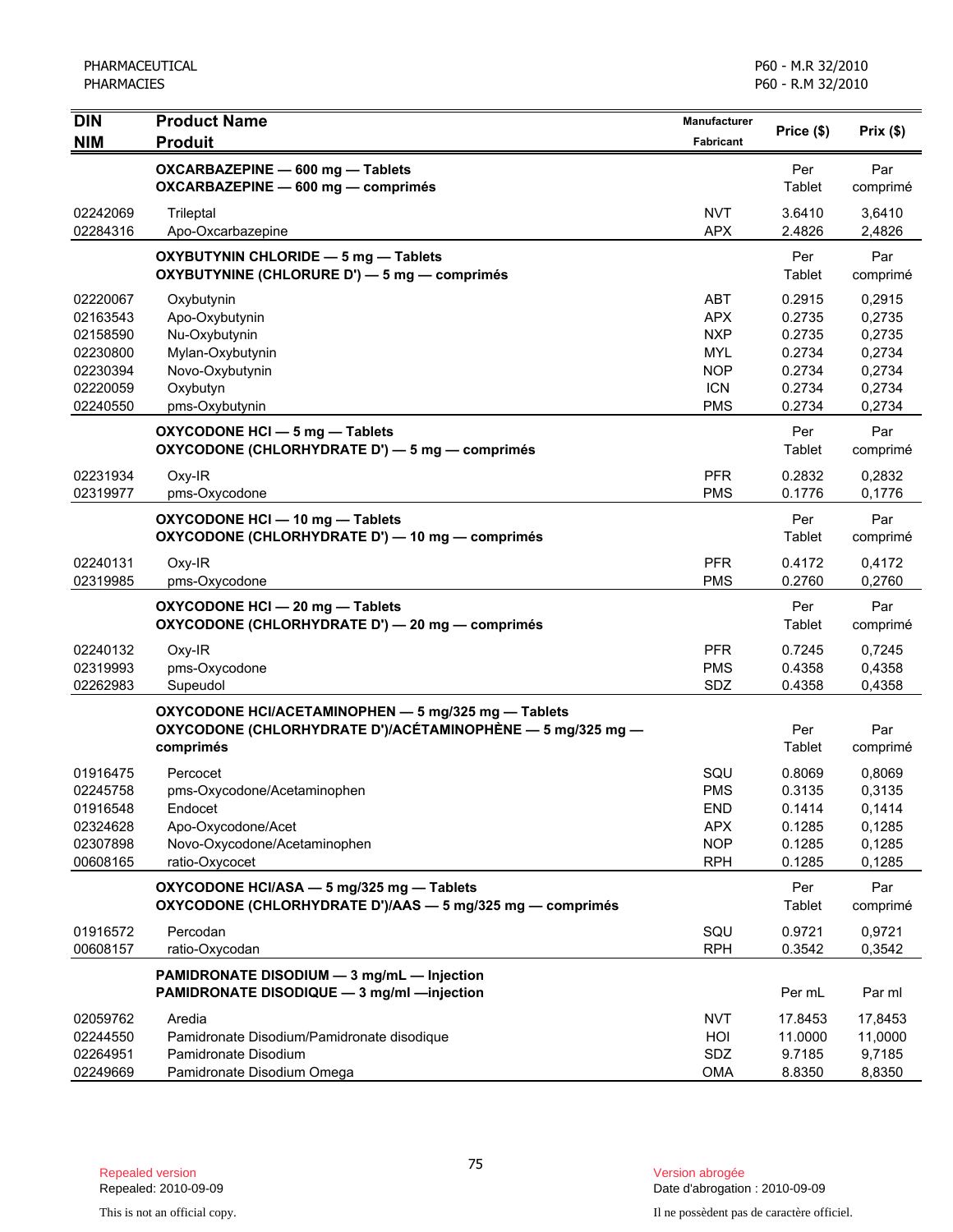| <b>DIN</b> | <b>Product Name</b>                              | Manufacturer |            |          |
|------------|--------------------------------------------------|--------------|------------|----------|
| <b>NIM</b> | <b>Produit</b>                                   | Fabricant    | Price (\$) | Prix(\$) |
|            | PAMIDRONATE DISODIUM - 9 mg/mL - Injection       |              |            |          |
|            | PAMIDRONATE DISODIQUE - 9 mg/ml - injection      |              | Per mL     | Par ml   |
| 02059789   | Aredia                                           | <b>NVT</b>   | 53.5348    | 53,5348  |
| 02244552   | Pamidronate Disodium/Pamidronate disodique       | HOI          | 33.0000    | 33,0000  |
| 02264986   | Pamidronate Disodium                             | SDZ          | 29.1555    | 29,1555  |
| 02249685   | Pamidronate Disodium Omega                       | <b>OMA</b>   | 26.5050    | 26,5050  |
|            | PANTOPRAZOLE - 20 mg - Tablets                   |              | Per        | Par      |
|            | PANTOPRAZOLE - 20 mg - comprimés                 |              | Tablet     | comprimé |
| 02241804   | Pantoloc                                         | <b>NYC</b>   | 1.9839     | 1,9839   |
| 02292912   | Apo-Pantoprazole                                 | <b>APX</b>   | 1.2750     | 1,2750   |
| 02285479   | Novo-Pantoprazole                                | <b>NOP</b>   | 1.2750     | 1,2750   |
| 02307863   | pms-Pantoprazole                                 | <b>PMS</b>   | 1.2750     | 1,2750   |
| 02305038   | Ran-Pantoprazole                                 | <b>RAN</b>   | 1.2750     | 1,2750   |
| 02308681   | ratio-Pantoprazole                               | <b>RPH</b>   | 1.2750     | 1,2750   |
| 02301075   | Sandoz Pantoprazole                              | SDZ          | 1.2750     | 1,2750   |
|            | PANTOPRAZOLE - 40 mg - Tablets                   |              | Per        | Par      |
|            | PANTOPRAZOLE - 40 mg - comprimés                 |              | Tablet     | comprimé |
| 02229453   | Pantoloc                                         | <b>NYC</b>   | 2.2173     | 2,2173   |
| 02292920   | Apo-Pantoprazole                                 | <b>APX</b>   | 1.3699     | 1,3699   |
| 02300486   | Co Pantoprazole                                  | COB          | 1.3699     | 1,3699   |
| 02299585   | Gen-Pantoprazole                                 | <b>GPM</b>   | 1.3699     | 1,3699   |
| 02285487   | Novo-Pantoprazole                                | <b>NOP</b>   | 1.3699     | 1,3699   |
| 02307871   | pms-Pantoprazole                                 | <b>PMS</b>   | 1.3699     | 1,3699   |
| 02305046   | Ran-Pantoprazole                                 | <b>RAN</b>   | 1.3699     | 1,3699   |
| 02308703   | ratio-Pantoprazole                               | <b>RPH</b>   | 1.3699     | 1,3699   |
| 02301083   | Sandoz Pantoprazole                              | SDZ          | 1.3699     | 1,3699   |
|            | PAROXETINE HCI - 10 mg - Tablets                 |              | Per        | Par      |
|            | PAROXÉTINE (CHLORHYDRATE DE) — 10 mg — comprimés |              | Tablet     | comprimé |
| 02027887   | Paxil                                            | <b>GSK</b>   | 1.8612     | 1,8612   |
| 02240907   | Apo-Paroxetine                                   | <b>APX</b>   | 1.1475     | 1,1475   |
| 02262746   | Co Paroxetine                                    | COB          | 1.1473     | 1,1473   |
| 02248556   | Novo-Paroxetine                                  | <b>NOP</b>   | 1.1473     | 1,1473   |
| 02247750   | pms-Paroxetine                                   | <b>PMS</b>   | 1.1473     | 1,1473   |
| 02247810   | ratio-Paroxetine                                 | <b>RPH</b>   | 1.1473     | 1,1473   |
| 02248012   | Mylan-Paroxetine                                 | <b>MYL</b>   | 1.1440     | 1,1440   |
| 02269422   | Sandoz Paroxetine                                | SDZ          | 1.0430     | 1,0430   |
|            | PAROXETINE HCI - 20 mg - Tablets                 |              | Per        | Par      |
|            | PAROXÉTINE (CHLORHYDRATE DE) - 20 mg - comprimés |              | Tablet     | comprimé |
| 01940481   | Paxil                                            | <b>GSK</b>   | 1.9862     | 1,9862   |
| 02247751   | pms-Paroxetine                                   | <b>PMS</b>   | 1.2243     | 1,2243   |
| 02248013   | Mylan-Paroxetine                                 | <b>MYL</b>   | 1.2210     | 1,2210   |
| 02240908   | Apo-Paroxetine                                   | <b>APX</b>   | 1.1019     | 1,1019   |
| 02262754   | Co Paroxetine                                    | COB          | 1.1019     | 1,1019   |
| 02248557   | Novo-Paroxetine                                  | <b>NOP</b>   | 1.1019     | 1,1019   |
| 02247811   | ratio-Paroxetine                                 | <b>RPH</b>   | 1.1019     | 1,1019   |
| 02254751   | Sandoz Paroxetine                                | SDZ          | 1.0017     | 1,0017   |
| 02269430   | Sandoz Paroxetine                                | SDZ          | 1.0017     | 1,0017   |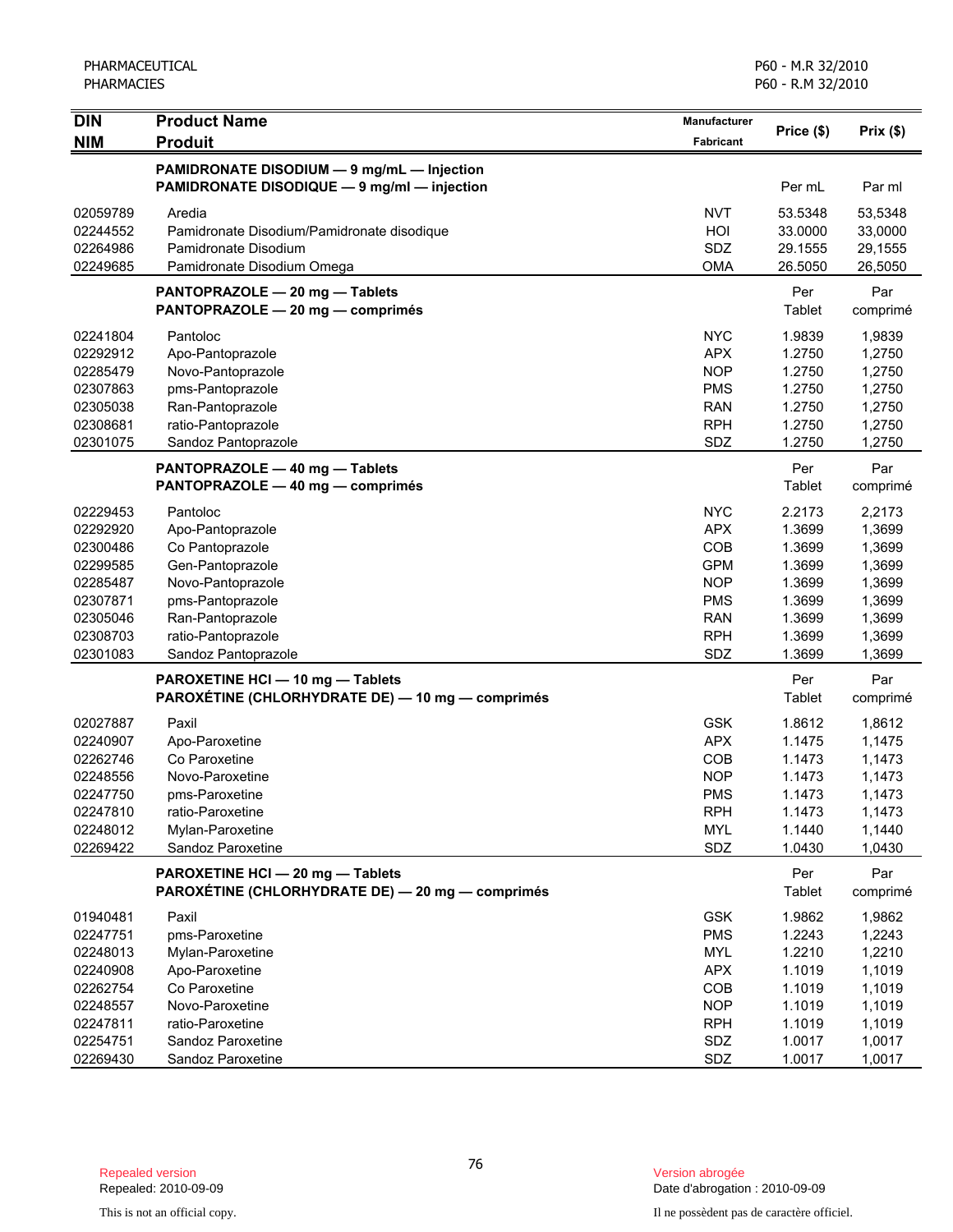| <b>DIN</b> | <b>Product Name</b>                                                 | <b>Manufacturer</b> |            |          |
|------------|---------------------------------------------------------------------|---------------------|------------|----------|
| <b>NIM</b> | <b>Produit</b>                                                      | Fabricant           | Price (\$) | Prix(\$) |
|            | PAROXETINE HCI - 30 mg - Tablets                                    |                     | Per        | Par      |
|            | PAROXÉTINE (CHLORHYDRATE DE) - 30 mg - comprimés                    |                     | Tablet     | comprimé |
| 01940473   | Paxil                                                               | <b>GSK</b>          | 2.1102     | 2,1102   |
| 02247752   | pms-Paroxetine                                                      | <b>PMS</b>          | 1.3013     | 1,3013   |
| 02248014   | Mylan-Paroxetine                                                    | <b>MYL</b>          | 1.2980     | 1,2980   |
| 02240909   | Apo-Paroxetine                                                      | <b>APX</b>          | 1.1712     | 1,1712   |
| 02262762   | Co Paroxetine                                                       | COB                 | 1.1712     | 1,1712   |
| 02248558   | Novo-Paroxetine                                                     | <b>NOP</b>          | 1.1712     | 1,1712   |
| 02247812   | ratio-Paroxetine                                                    | <b>RPH</b>          | 1.1712     | 1,1712   |
| 02254778   | Sandoz Paroxetine                                                   | SDZ                 | 1.0647     | 1,0647   |
| 02269449   | Sandoz Paroxetine                                                   | SDZ                 | 1.0647     | 1,0647   |
|            | PENICILLIN V (Potassium) - 500,000 IU (300 mg)/5 mL - Oral Liquid   |                     |            |          |
|            | PÉNICILLINE V (potassium) - 500 000 UI (300 mg)/5 ml - liquide oral |                     | Per mL     | Par ml   |
| 00642231   | Apo-Pen VK                                                          | <b>APX</b>          | 0.0618     | 0,0618   |
| 00391603   | Novo-Pen-VK                                                         | <b>NOP</b>          | 0.0618     | 0,0618   |
|            | PENICILLIN V (Potassium) - 500,000 IU (300 mg) - Tablets            |                     | Per        | Par      |
|            | PÉNICILLINE V (potassique) - 500 000 UI (300 mg) - comprimés        |                     | Tablet     | comprimé |
| 00717568   | Nu-Pen-VK                                                           | <b>NXP</b>          | 0.0781     | 0,0781   |
| 00021202   | Novo-Pen-VK 500                                                     | <b>NOP</b>          | 0.0713     | 0,0713   |
| 00642215   | Apo-Pen VK                                                          | <b>APX</b>          | 0.0710     | 0,0710   |
|            | PENTOXIFYLLINE - 400 mg - Sustained Release Tablets                 |                     | Per        | Par      |
|            | PENTOXIFYLLINE - 400 mg - comprimés à libération progressive        |                     | Tablet     | comprimé |
| 02221977   | Trental                                                             | <b>AVE</b>          | 0.8575     | 0,8575   |
| 02230090   | Apo-Pentoxifylline SR                                               | <b>APX</b>          | 0.4220     | 0,4220   |
| 02230401   | Nu-Pentoxifylline SR                                                | <b>NXP</b>          | 0.4220     | 0,4220   |
| 01968432   | ratio-Pentoxifylline                                                | <b>RPH</b>          | 0.4220     | 0,4220   |
|            | PHENYTOIN - 25 mg/mL - Oral Liquid                                  |                     |            |          |
|            | PHENYTOIN - 25 mg/mL - liquide oral                                 |                     | Per mL     | Par ml   |
| 00023450   | Dilantin                                                            | <b>PDA</b>          | 0.0508     | 0,0508   |
| 02250896   | Taro-Phenytoin                                                      | <b>TAR</b>          | 0.0343     | 0,0343   |
|            | PIMOZIDE - 2 mg - Tablets                                           |                     | Per        | Par      |
|            | PIMOZIDE - 2 mg - comprimés                                         |                     | Tablet     | comprimé |
| 02245432   | Apo-Pimozide                                                        | <b>APX</b>          | 0.2507     | 0,2507   |
| 00313815   | Orap                                                                | <b>PML</b>          | 0.2507     | 0,2507   |
|            | PIMOZIDE - 4 mg - Tablets                                           |                     | Per        | Par      |
|            | PIMOZIDE - 4 mg - comprimés                                         |                     | Tablet     | comprimé |
| 02245433   | Apo-Pimozide                                                        | <b>APX</b>          | 0.4550     | 0,4550   |
| 00313823   | Orap                                                                | <b>PML</b>          | 0.4550     | 0,4550   |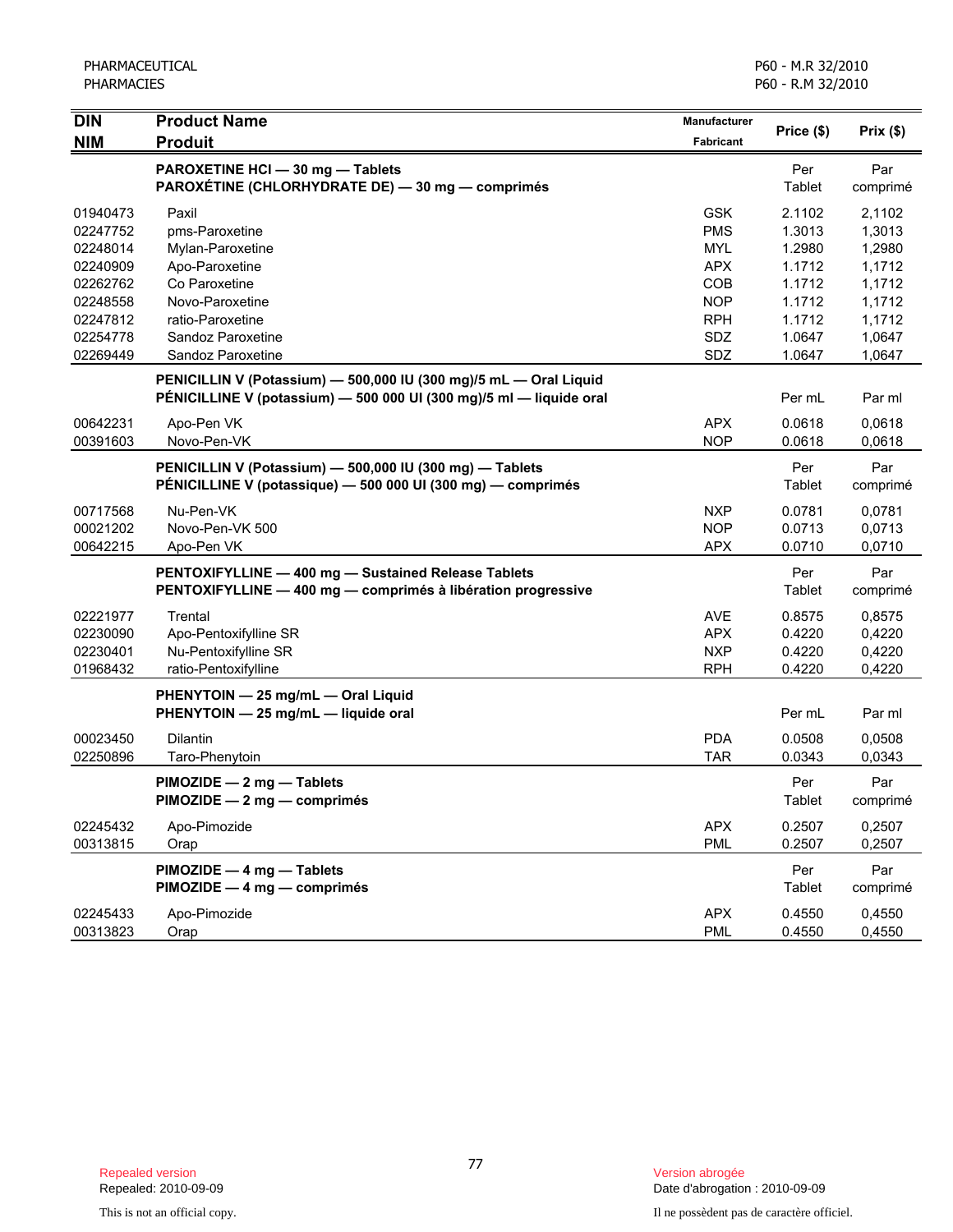| <b>DIN</b>           | <b>Product Name</b>                                      | <b>Manufacturer</b> |                  |                  |
|----------------------|----------------------------------------------------------|---------------------|------------------|------------------|
| <b>NIM</b>           | <b>Produit</b>                                           | <b>Fabricant</b>    | Price (\$)       | Prix(\$)         |
|                      |                                                          |                     | Per              | Par              |
|                      | PINDOLOL - 5 mg - Tablets<br>PINDOLOL - 5 mg - comprimés |                     | Tablet           | comprimé         |
|                      |                                                          |                     |                  |                  |
| 00417270             | Visken                                                   | <b>NVT</b>          | 0.5998           | 0,5998           |
| 02231650             | Dom-Pindolol                                             | <b>DOM</b>          | 0.2512           | 0,2512           |
| 02057808             | Gen-Pindolol                                             | <b>GPM</b>          | 0.2512           | 0,2512           |
| 02231536             | pms-Pindolol                                             | <b>PMS</b>          | 0.2512           | 0,2512           |
| 00755877             | Apo-Pindol                                               | <b>APX</b>          | 0.2511           | 0,2511           |
| 00869007             | Novo-Pindol<br>Nu-Pindol                                 | <b>NOP</b>          | 0.2511           | 0,2511           |
| 00886149<br>02261782 | Sandoz Pindolol                                          | <b>NXP</b><br>SDZ   | 0.2511<br>0.2511 | 0,2511<br>0,2511 |
|                      |                                                          |                     |                  |                  |
|                      | PINDOLOL - 10 mg - Tablets                               |                     | Per              | Par              |
|                      | PINDOLOL - 10 mg - comprimés                             |                     | Tablet           | comprimé         |
| 00443174             | Visken                                                   | <b>NVT</b>          | 1.0223           | 1,0223           |
| 00755885             | Apo-Pindol                                               | <b>APX</b>          | 0.4362           | 0,4362           |
| 02238046             | Dom-Pindolol                                             | <b>DOM</b>          | 0.4362           | 0,4362           |
| 02057816             | Gen-Pindolol                                             | <b>GPM</b>          | 0.4362           | 0,4362           |
| 00869015             | Novo-Pindol                                              | <b>NOP</b>          | 0.4362           | 0,4362           |
| 00886009             | Nu-Pindol                                                | <b>NXP</b>          | 0.4362           | 0,4362           |
| 02231537             | pms-Pindolol                                             | <b>PMS</b>          | 0.4362           | 0,4362           |
| 02261790             | Sandoz Pindolol                                          | SDZ                 | 0.4362           | 0,4362           |
|                      | PINDOLOL - 15 mg - Tablets                               |                     | Per              | Par              |
|                      | PINDOLOL - 15 mg - comprimés                             |                     | Tablet           | comprimé         |
|                      |                                                          |                     |                  |                  |
| 00417289             | Visken                                                   | <b>NVT</b>          | 1.4830           | 1,4830           |
| 00755893             | Apo-Pindol                                               | <b>APX</b>          | 0.6408           | 0,6408           |
| 02057824             | Gen-Pindolol                                             | <b>GPM</b>          | 0.6408           | 0,6408           |
| 00869023             | Novo-Pindol                                              | <b>NOP</b>          | 0.6408           | 0,6408           |
| 00886130             | Nu-Pindol                                                | <b>NXP</b>          | 0.6408           | 0,6408           |
| 02231539             | pms-Pindolol                                             | <b>PMS</b>          | 0.6408           | 0,6408           |
| 02261804             | Sandoz Pindolol                                          | SDZ                 | 0.6408           | 0,6408           |
|                      | PIOGLITAZONE - 15 mg - Tablets                           |                     | Per              | Par              |
|                      | PIOGLITAZONE - 15 mg - comprimés                         |                     | <b>Tablet</b>    | comprimé         |
| 02242572             | Actos                                                    | <b>LIL</b>          | 2.5561           | 2,5661           |
| 02302942             | Apo-Pioglitazone                                         | <b>APX</b>          | 1.5716           | 1,5716           |
| 02302861             | Co Pioglitazone                                          | COB                 | 1.5716           | 1,5716           |
| 02298279             | Mylan-Pioglitazone                                       | <b>MYL</b>          | 1.5716           | 1,5716           |
| 02274914             | Novo-Pioglitazone                                        | <b>NOP</b>          | 1.5716           | 1,5716           |
| 02303124             | pms-Pioglitazone                                         | <b>PMS</b>          | 1.5716           | 1,5716           |
| 02301423             | ratio-Pioglitazone                                       | <b>RPH</b>          | 1.5716           | 1,5716           |
| 02297906             | Sandoz Pioglitazone                                      | SDZ                 | 1.5716           | 1,5716           |
|                      | PIOGLITAZONE - 30 mg - Tablets                           |                     | Per              | Par              |
|                      | PIOGLITAZONE - 30 mg - comprimés                         |                     | <b>Tablet</b>    | comprimé         |
|                      |                                                          |                     |                  |                  |
| 02242573             | Actos                                                    | <b>LIL</b>          | 3.5810           | 3,5810           |
| 02302950             | Apo-Pioglitazone                                         | <b>APX</b>          | 2.2017           | 2,2017           |
| 02302888             | Co Pioglitazone                                          | COB                 | 2.2017           | 2,2017           |
| 02298287             | Mylan-Pioglitazone                                       | <b>MYL</b>          | 2.2017           | 2,2017           |
| 02274922             | Novo-Pioglitazone                                        | <b>NOP</b>          | 2.2017           | 2,2017           |
| 02303132             | pms-Pioglitazone                                         | <b>PMS</b>          | 2.2017           | 2,2017           |
| 02301431             | ratio-Pioglitazone                                       | <b>RPH</b>          | 2.2017           | 2,2017           |
| 02297914             | Sandoz Pioglitazone                                      | SDZ                 | 2.2017           | 2,2017           |

Date d'abrogation : 2010-09-09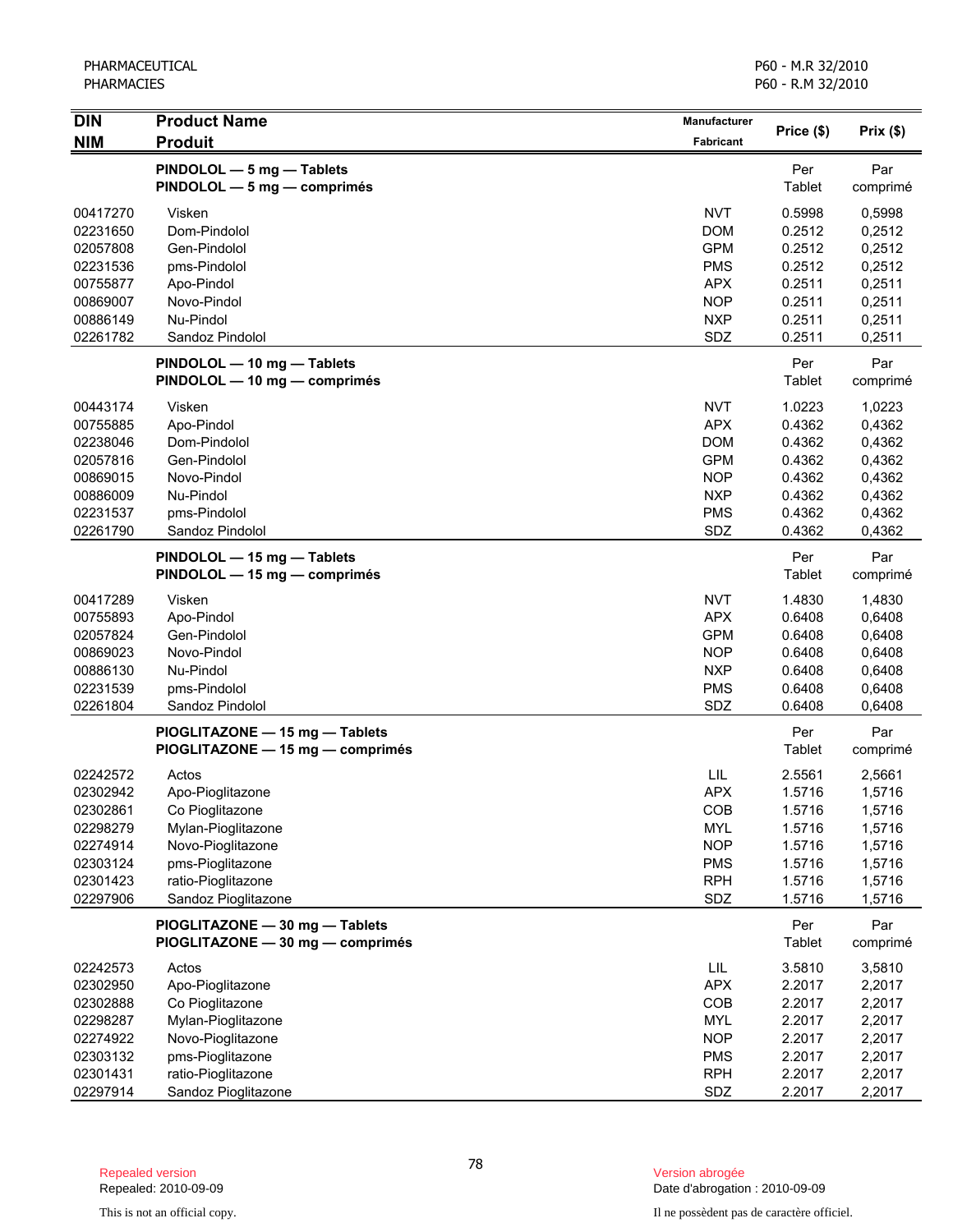| <b>DIN</b>                                                           | <b>Product Name</b>                                                                                                                                                            | Manufacturer<br><b>Fabricant</b>                                                 | Price (\$)                                               | Prix(\$)                                                 |
|----------------------------------------------------------------------|--------------------------------------------------------------------------------------------------------------------------------------------------------------------------------|----------------------------------------------------------------------------------|----------------------------------------------------------|----------------------------------------------------------|
| <b>NIM</b>                                                           | <b>Produit</b>                                                                                                                                                                 |                                                                                  |                                                          |                                                          |
|                                                                      | PIOGLITAZONE - 45 mg - Tablets<br>PIOGLITAZONE - 45 mg - comprimés                                                                                                             |                                                                                  | Per<br>Tablet                                            | Par<br>comprimé                                          |
| 02242574<br>02302977<br>02302896<br>02298295<br>02274930<br>02303140 | Actos<br>Apo-Pioglitazone<br>Co Pioglitazone<br>Mylan-Pioglitazone<br>Novo-Pioglitazone<br>pms-Pioglitazone                                                                    | LIL<br><b>APX</b><br>COB<br><b>MYL</b><br><b>NOP</b><br><b>PMS</b>               | 5.3844<br>3.3105<br>3.3105<br>3.3105<br>3.3105<br>3.3105 | 5,3844<br>3,3105<br>3,3105<br>3,3105<br>3,3105<br>3,3105 |
| 02301458                                                             | ratio-Pioglitazone                                                                                                                                                             | <b>RPH</b>                                                                       | 3.3105                                                   | 3,3105                                                   |
| 02297922                                                             | Sandoz Pioglitazone<br>PIROXICAM - 10 mg - Capsules<br>PIROXICAM - 10 mg - capsules                                                                                            | SDZ                                                                              | 3.3105<br>Per<br>Capsule                                 | 3,3105<br>Par<br>capsule                                 |
| 00642886<br>02171813<br>00695718<br>00865761                         | Apo-Piroxicam<br>Gen-Piroxicam<br>Novo-Pirocam<br>Nu-Pirox                                                                                                                     | <b>APX</b><br><b>GPM</b><br><b>NOP</b><br><b>NXP</b>                             | 0.4562<br>0.4562<br>0.4562<br>0.4562                     | 0,4562<br>0,4562<br>0,4562<br>0,4562                     |
|                                                                      | PIROXICAM - 20 mg - Capsules<br>PIROXICAM - 20 mg - capsules                                                                                                                   |                                                                                  | Per<br>Capsule                                           | Par<br>capsule                                           |
| 00695696<br>00642894<br>02239536<br>02171821<br>00836230<br>00865788 | Novo-Pirocam<br>Apo-Piroxicam<br>Dom-Piroxicam<br>Gen-Piroxicam<br>pms-Piroxicam<br>Nu-Pirox                                                                                   | <b>NOP</b><br><b>APX</b><br><b>DOM</b><br><b>GPM</b><br><b>PMS</b><br><b>NXP</b> | 0.7875<br>0.7874<br>0.7874<br>0.7874<br>0.7874<br>0.7874 | 0,7875<br>0,7874<br>0,7874<br>0,7874<br>0,7874<br>0,7874 |
|                                                                      | POLYMYXIN/NEOMYCIN/HYDROCORTISONE - 10,000 U/3.5 mg/10 mg per<br>mL - Otic Solution<br>POLYMYXINE/NÉOMYCINE/HYDROCORTISONE - 10 000 U/3,5 mg/10 mg<br>par ml - solution otique |                                                                                  | Per mL                                                   | Par ml                                                   |
| 01912828<br>02230386                                                 | Cortisporin<br>Sandoz Cortimyxin                                                                                                                                               | <b>GSK</b><br>SDZ                                                                | 1.4091<br>1.0250                                         | 1,4091<br>1,0250                                         |
|                                                                      | POTASSIUM CHLORIDE - 1.33 mEq/mL - Oral Liquid<br>POTASSIUM (CHLORURE DE) - 1,33 mEq/ml - liquide oral                                                                         |                                                                                  | Per mL                                                   | Par ml                                                   |
| 01918303<br>02238604                                                 | $K-10$<br>pms-Potassium Chloride                                                                                                                                               | <b>GSK</b><br><b>PMS</b>                                                         | 0.0170<br>0.0144                                         | 0,0170<br>0,0144                                         |
|                                                                      | PRAMIPEXOLE - 0.25 mg - Tablets<br>PRAMIPEXOLE - 0.25 mg - comprimés                                                                                                           |                                                                                  | Per<br>Tablet                                            | Par<br>comprimé                                          |
| 02237145<br>02290111<br>02292378<br>02297302<br>02269309<br>02315262 | Mirapex<br>pms-Pramipexole<br>Apo-Pramipexole<br>Co Pramipexole<br>Novo-Pramipexole<br>Sandoz Pramipexole                                                                      | <b>BOE</b><br><b>PMS</b><br><b>APX</b><br>COB<br><b>NOP</b><br>SDZ               | 1.2144<br>0.7623<br>0.6930<br>0.6930<br>0.6930<br>0.6930 | 1,2144<br>0,7623<br>0,6930<br>0,6930<br>0,6930<br>0,6930 |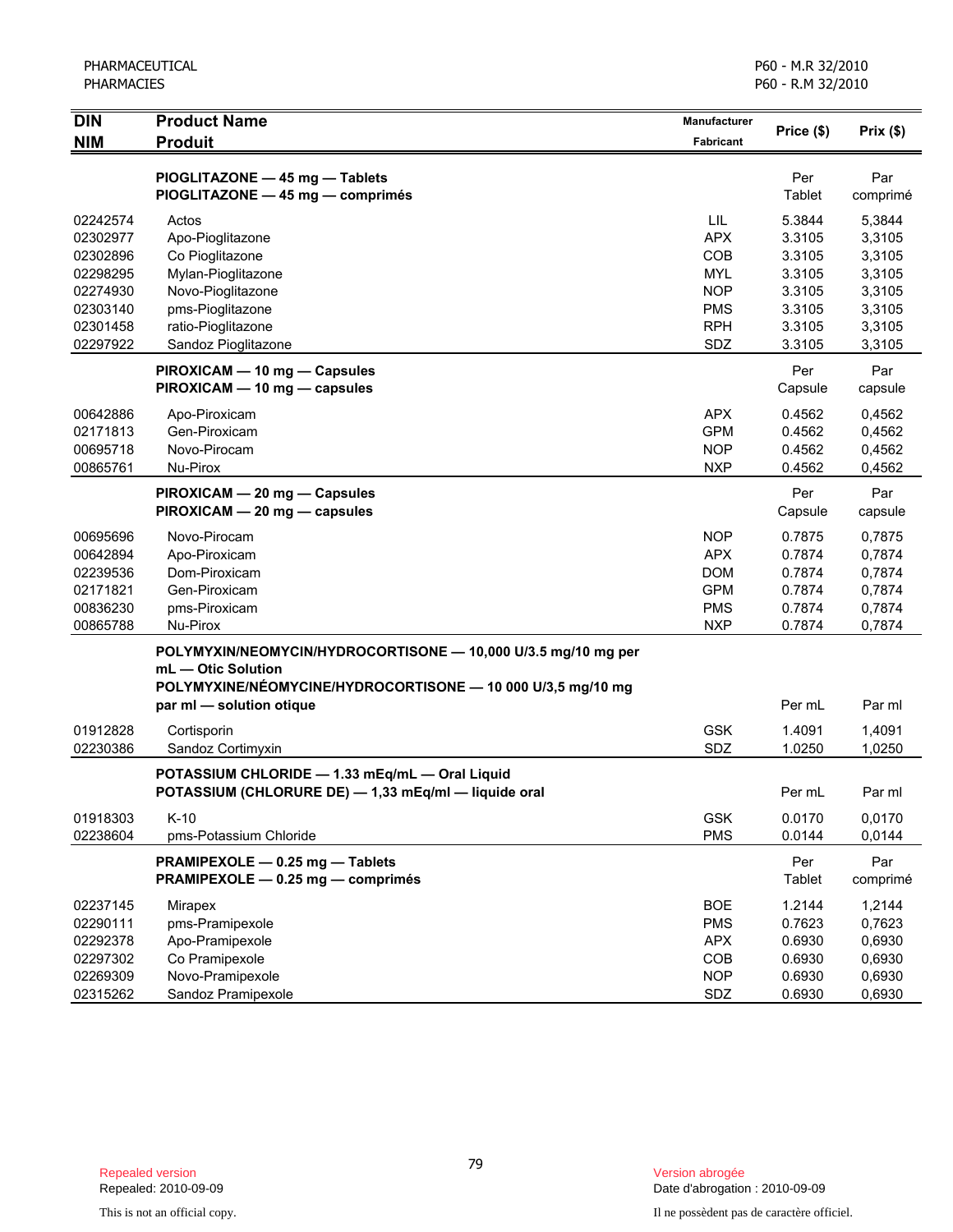| <b>DIN</b> | <b>Product Name</b>                                                                              | Manufacturer |             |                          |
|------------|--------------------------------------------------------------------------------------------------|--------------|-------------|--------------------------|
| <b>NIM</b> | <b>Produit</b>                                                                                   | Fabricant    | Price (\$)  | Prix(\$)                 |
|            | PRAMIPEXOLE - 0.5 mg - Tablets                                                                   |              | Per         | Par                      |
|            | PRAMIPEXOLE - 0.5 mg - comprimés                                                                 |              | Tablet      | comprimé                 |
| 02241594   | Mirapex                                                                                          | <b>BOE</b>   | 2.4288      | 2,4288                   |
| 02290138   | pms-Pramipexole                                                                                  | <b>PMS</b>   | 1.5246      | 1,5246                   |
| 02292386   | Apo-Pramipexole                                                                                  | <b>APX</b>   | 1.3860      | 1,3860                   |
| 02297310   | Co Pramipexole                                                                                   | <b>COB</b>   | 1.3860      | 1,3860                   |
| 02269317   | Novo-Pramipexole                                                                                 | <b>NOP</b>   | 1.3860      | 1,3860                   |
| 02315270   | Sandoz Pramipexole                                                                               | <b>SDZ</b>   | 1.3860      | 1,3860                   |
|            | PRAMIPEXOLE - 1 mg - Tablets                                                                     |              | Per         | Par                      |
|            | PRAMIPEXOLE - 1 mg - comprimés                                                                   |              | Tablet      | comprimé                 |
| 02237146   | Mirapex                                                                                          | <b>BOE</b>   | 2.4288      | 2,4288                   |
| 02290146   | pms-Pramipexole                                                                                  | <b>PMS</b>   | 1.5246      | 1,5246                   |
| 02292394   | Apo-Pramipexole                                                                                  | <b>APX</b>   | 1.3860      | 1,3860                   |
| 02297329   | Co Pramipexole                                                                                   | <b>COB</b>   | 1.3860      | 1,3860                   |
| 02269325   | Novo-Pramipexole                                                                                 | <b>NOP</b>   | 1.3860      | 1,3860                   |
| 02315289   | Sandoz Pramipexole                                                                               | <b>SDZ</b>   | 1.3860      | 1,3860                   |
|            | PRAMIPEXOLE - 1.5 mg - Tablets                                                                   |              | Per         | Par                      |
|            | PRAMIPEXOLE - 1.5 mg - comprimés                                                                 |              | Tablet      | comprimé                 |
| 02237147   | <b>Mirapex</b>                                                                                   | <b>BOE</b>   | 2.4288      | 2,4288                   |
| 02290154   | pms-Pramipexole                                                                                  | <b>PMS</b>   | 1.5246      | 1,5246                   |
| 02292408   | Apo-Pramipexole                                                                                  | <b>APX</b>   | 1.3860      | 1,3860                   |
| 02297337   | Co Pramipexole                                                                                   | COB          | 1.3860      | 1,3860                   |
| 02269333   | Novo-Pramipexole                                                                                 | <b>NOP</b>   | 1.3860      | 1,3860                   |
| 02315297   | Sandoz Pramipexole                                                                               | SDZ          | 1.3860      | 1,3860                   |
|            | <b>PRAMOXINE HCI/HYDROCORTISONE ACETATE/ZINC SULFATE —</b>                                       |              |             |                          |
|            | 10 mg/5 mg/5 mg per g - Ointment                                                                 |              |             |                          |
|            | PRAMOXINE HCI/HYDROCORTISONE (ACETATE D')/ZINC (SULFATE DE) -<br>10 mg/5 mg/5 mg per g — pommade |              | Per<br>Gram | Par                      |
|            |                                                                                                  |              |             | gramme                   |
| 00505781   | Anugesic HC                                                                                      | PFI          | 1.1440      | 1,1440                   |
| 02234466   | Proctodan-HC                                                                                     | <b>ODN</b>   | 0.8834      | 0,8834                   |
| 02247692   | Sandoz Anuzinc HC Plus                                                                           | SDZ          | 0.8833      | 0,8833                   |
|            | <b>PRAMOXINE HCI/ZINC SULFATE MONOHYDRATE/</b>                                                   |              |             |                          |
|            | HYDROCORTISONE ACETATE - 20 mg/10 mg/10 mg - Suppositories                                       |              |             |                          |
|            | PRAMOXINE (CHLORHYDRATE DE)/ZINC (SULFATE MONOHYDRATÉ DE)/                                       |              | Per         | Par                      |
|            | HYDROCORTISONE (ACÉTATE D') - 20 mg/10 mg/10 mg - suppositoires                                  |              |             | Suppository suppositoire |
| 00476242   | Anugesic HC                                                                                      | <b>PDA</b>   | 1.4300      | 1,4300                   |
| 02240851   | Proctodan-HC                                                                                     | <b>ODN</b>   | 1.1042      | 1,1042                   |
| 02242797   | Sandoz Anuzinc HC Plus                                                                           | SDZ          | 1.1042      | 1,1042                   |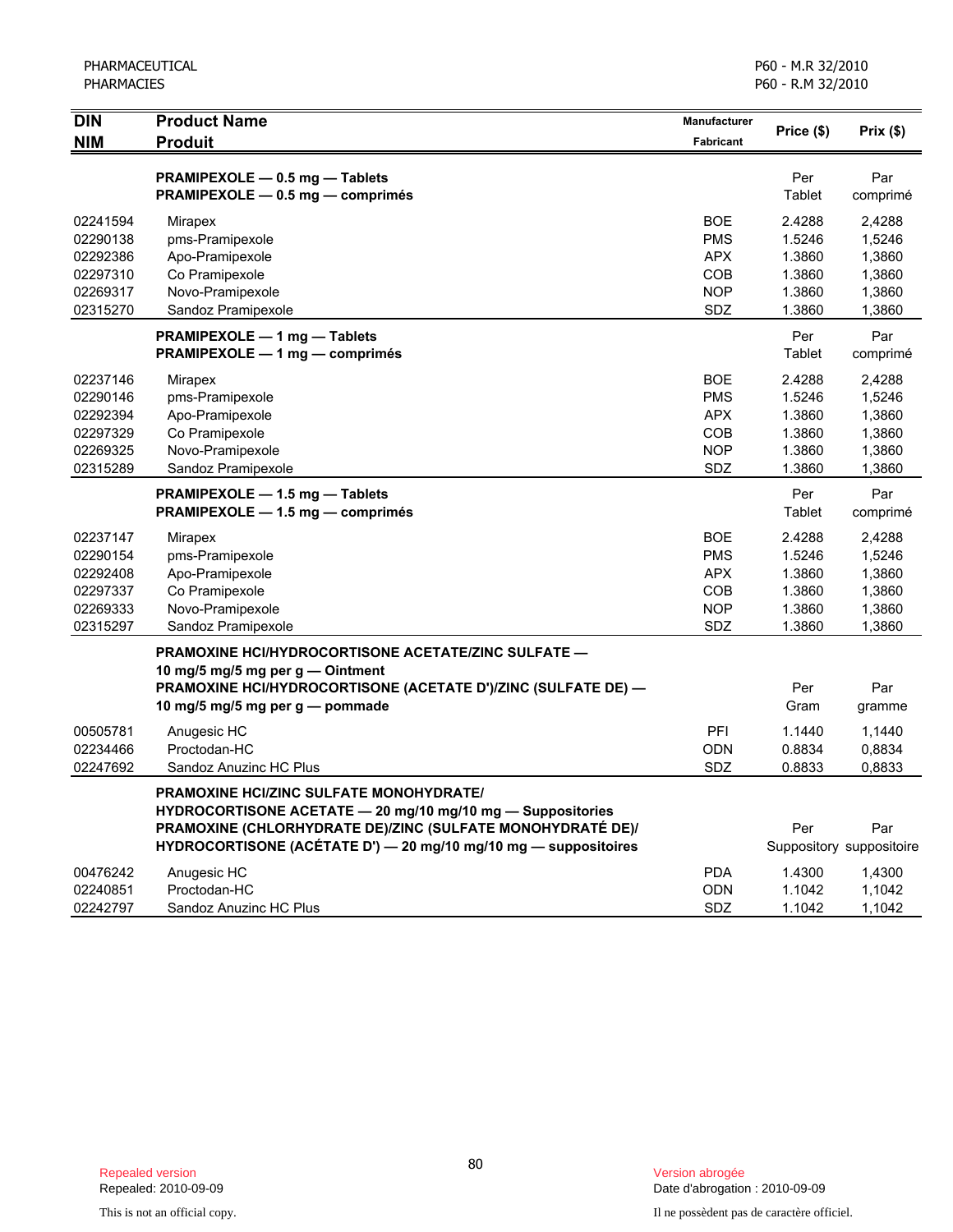| Price (\$)<br><b>NIM</b><br><b>Produit</b><br>Fabricant<br>PRAVASTATIN SODIUM - 10 mg - Tablets<br>Per<br><b>PRAVASTATINE SODIQUE - 10 mg - comprimés</b><br>Tablet<br>02243506<br><b>APX</b><br>1.0483<br>Apo-Pravastatin<br>COB<br>1.0483<br>02248182<br>Co Pravastatin<br><b>MYL</b><br>1.0483<br>02257092<br>Mylan-Pravastatin<br><b>NOP</b><br>1.0483<br>02247008<br>Novo-Pravastatin<br>1.0483<br>02244350<br>Nu-Pravastatin<br><b>NXP</b><br>1.0483<br>02247655<br>pms-Pravastatin<br><b>PMS</b> | Prix(\$)<br>Par<br>comprimé<br>1,0483<br>1,0483<br>1,0483<br>1,0483<br>1,0483<br>1,0483<br>1,0483<br>1,0483<br>0,9530<br>0,9530 |
|---------------------------------------------------------------------------------------------------------------------------------------------------------------------------------------------------------------------------------------------------------------------------------------------------------------------------------------------------------------------------------------------------------------------------------------------------------------------------------------------------------|---------------------------------------------------------------------------------------------------------------------------------|
|                                                                                                                                                                                                                                                                                                                                                                                                                                                                                                         |                                                                                                                                 |
|                                                                                                                                                                                                                                                                                                                                                                                                                                                                                                         |                                                                                                                                 |
|                                                                                                                                                                                                                                                                                                                                                                                                                                                                                                         |                                                                                                                                 |
|                                                                                                                                                                                                                                                                                                                                                                                                                                                                                                         |                                                                                                                                 |
|                                                                                                                                                                                                                                                                                                                                                                                                                                                                                                         |                                                                                                                                 |
|                                                                                                                                                                                                                                                                                                                                                                                                                                                                                                         |                                                                                                                                 |
|                                                                                                                                                                                                                                                                                                                                                                                                                                                                                                         |                                                                                                                                 |
|                                                                                                                                                                                                                                                                                                                                                                                                                                                                                                         |                                                                                                                                 |
| SQU<br>1.0483<br>00893749<br>Pravachol                                                                                                                                                                                                                                                                                                                                                                                                                                                                  |                                                                                                                                 |
| ratio-Pravastatin<br><b>RPH</b><br>1.0483<br>02246930                                                                                                                                                                                                                                                                                                                                                                                                                                                   |                                                                                                                                 |
| <b>RAN</b><br>0.9530<br>02284421<br>Ran-Pravastatin<br>SDZ<br>02247856<br>Sandoz Pravastatin<br>0.9530                                                                                                                                                                                                                                                                                                                                                                                                  |                                                                                                                                 |
|                                                                                                                                                                                                                                                                                                                                                                                                                                                                                                         |                                                                                                                                 |
| Per<br>PRAVASTATIN SODIUM - 20 mg - Tablets<br>Tablet<br><b>PRAVASTATINE SODIQUE - 20 mg - comprimés</b>                                                                                                                                                                                                                                                                                                                                                                                                | Par<br>comprimé                                                                                                                 |
| COB<br>1.2368<br>02248183<br>Co Pravastatin                                                                                                                                                                                                                                                                                                                                                                                                                                                             | 1,2368                                                                                                                          |
| <b>MYL</b><br>02257106<br>Mylan-Pravastatin<br>1.2368                                                                                                                                                                                                                                                                                                                                                                                                                                                   | 1,2368                                                                                                                          |
| 00893757<br>Pravachol<br>SQU<br>1.2368                                                                                                                                                                                                                                                                                                                                                                                                                                                                  | 1,2368                                                                                                                          |
| 1.2368<br>02246931<br>ratio-Pravastatin<br><b>RPH</b>                                                                                                                                                                                                                                                                                                                                                                                                                                                   | 1,2368                                                                                                                          |
| 1.2367<br>02243507<br>Apo-Pravastatin<br><b>APX</b>                                                                                                                                                                                                                                                                                                                                                                                                                                                     | 1,2367                                                                                                                          |
| 1.2367<br>02247009<br>Novo-Pravastatin<br><b>NOP</b>                                                                                                                                                                                                                                                                                                                                                                                                                                                    | 1,2367                                                                                                                          |
| 1.2367<br>02244351<br>Nu-Pravastatin<br><b>NXP</b>                                                                                                                                                                                                                                                                                                                                                                                                                                                      | 1,2367                                                                                                                          |
| <b>PMS</b><br>1.2367<br>02247656<br>pms-Pravastatin                                                                                                                                                                                                                                                                                                                                                                                                                                                     | 1,2367                                                                                                                          |
| <b>RAN</b><br>1.1243<br>02284448<br>Ran-Pravastatin                                                                                                                                                                                                                                                                                                                                                                                                                                                     | 1,1243                                                                                                                          |
| SDZ<br>1.1243<br>02247857<br>Sandoz Pravastatin                                                                                                                                                                                                                                                                                                                                                                                                                                                         | 1,1243                                                                                                                          |
| Per<br>PRAVASTATIN SODIUM - 40 mg - Tablets<br><b>PRAVASTATINE SODIQUE - 40 mg - comprimés</b><br>Tablet                                                                                                                                                                                                                                                                                                                                                                                                | Par<br>comprimé                                                                                                                 |
| <b>COB</b><br>1.4898<br>02248184<br>Co Pravastatin                                                                                                                                                                                                                                                                                                                                                                                                                                                      | 1,4898                                                                                                                          |
| <b>MYL</b><br>1.4898<br>02257114<br>Mylan-Pravastatin                                                                                                                                                                                                                                                                                                                                                                                                                                                   | 1,4898                                                                                                                          |
| SQU<br>02222051<br>Pravachol<br>1.4898                                                                                                                                                                                                                                                                                                                                                                                                                                                                  | 1,4898                                                                                                                          |
| <b>RPH</b><br>02246932<br>ratio-Pravastatin<br>1.4898                                                                                                                                                                                                                                                                                                                                                                                                                                                   | 1,4898                                                                                                                          |
| 02243508<br>Apo-Pravastatin<br><b>APX</b><br>1.4897                                                                                                                                                                                                                                                                                                                                                                                                                                                     | 1,4897                                                                                                                          |
| 02247010<br>Novo-Pravastatin<br><b>NOP</b><br>1.4897                                                                                                                                                                                                                                                                                                                                                                                                                                                    | 1,4897                                                                                                                          |
| <b>NXP</b><br>02244352<br>Nu-Pravastatin<br>1.4897                                                                                                                                                                                                                                                                                                                                                                                                                                                      | 1,4897                                                                                                                          |
| 02247657<br><b>PMS</b><br>1.4897<br>pms-Pravastatin                                                                                                                                                                                                                                                                                                                                                                                                                                                     | 1,4897                                                                                                                          |
| 02284456<br>Ran-Pravastatin<br><b>RAN</b><br>1.3543                                                                                                                                                                                                                                                                                                                                                                                                                                                     | 1,3543                                                                                                                          |
| SDZ<br>02247858<br>Sandoz Pravastatin<br>1.3543                                                                                                                                                                                                                                                                                                                                                                                                                                                         | 1,3543                                                                                                                          |
| Per<br>PRAZOSIN - 1 mg - Tablets<br>Tablet<br>PRAZOSINE - 1 mg - comprimés                                                                                                                                                                                                                                                                                                                                                                                                                              | Par<br>comprimé                                                                                                                 |
| PFI<br>0.3252<br>00560952<br><b>Minipress</b>                                                                                                                                                                                                                                                                                                                                                                                                                                                           | 0,3252                                                                                                                          |
| 00882801<br><b>APX</b><br>0.2261<br>Apo-Prazo                                                                                                                                                                                                                                                                                                                                                                                                                                                           | 0,2261                                                                                                                          |
| Nu-Prazo<br><b>NXP</b><br>0.2261<br>01913794                                                                                                                                                                                                                                                                                                                                                                                                                                                            | 0,2261                                                                                                                          |
| Novo-Prazin<br>0.2055<br>01934198<br><b>NOP</b>                                                                                                                                                                                                                                                                                                                                                                                                                                                         | 0,2055                                                                                                                          |
| PRAZOSIN - 2 mg - Tablets<br>Per<br>Tablet<br>PRAZOSINE - 2 mg - comprimés                                                                                                                                                                                                                                                                                                                                                                                                                              | Par<br>comprimé                                                                                                                 |
|                                                                                                                                                                                                                                                                                                                                                                                                                                                                                                         |                                                                                                                                 |
| PFI<br>0.4415<br>00560960<br><b>Minipress</b>                                                                                                                                                                                                                                                                                                                                                                                                                                                           | 0,4415                                                                                                                          |
| <b>APX</b><br>0.3070<br>00882828<br>Apo-Prazo<br>Nu-Prazo<br><b>NXP</b><br>01913808<br>0.3070                                                                                                                                                                                                                                                                                                                                                                                                           | 0,3070<br>0,3070                                                                                                                |
| 01934201<br>Novo-Prazin<br>0.2791<br>0,2791<br><b>NOP</b>                                                                                                                                                                                                                                                                                                                                                                                                                                               |                                                                                                                                 |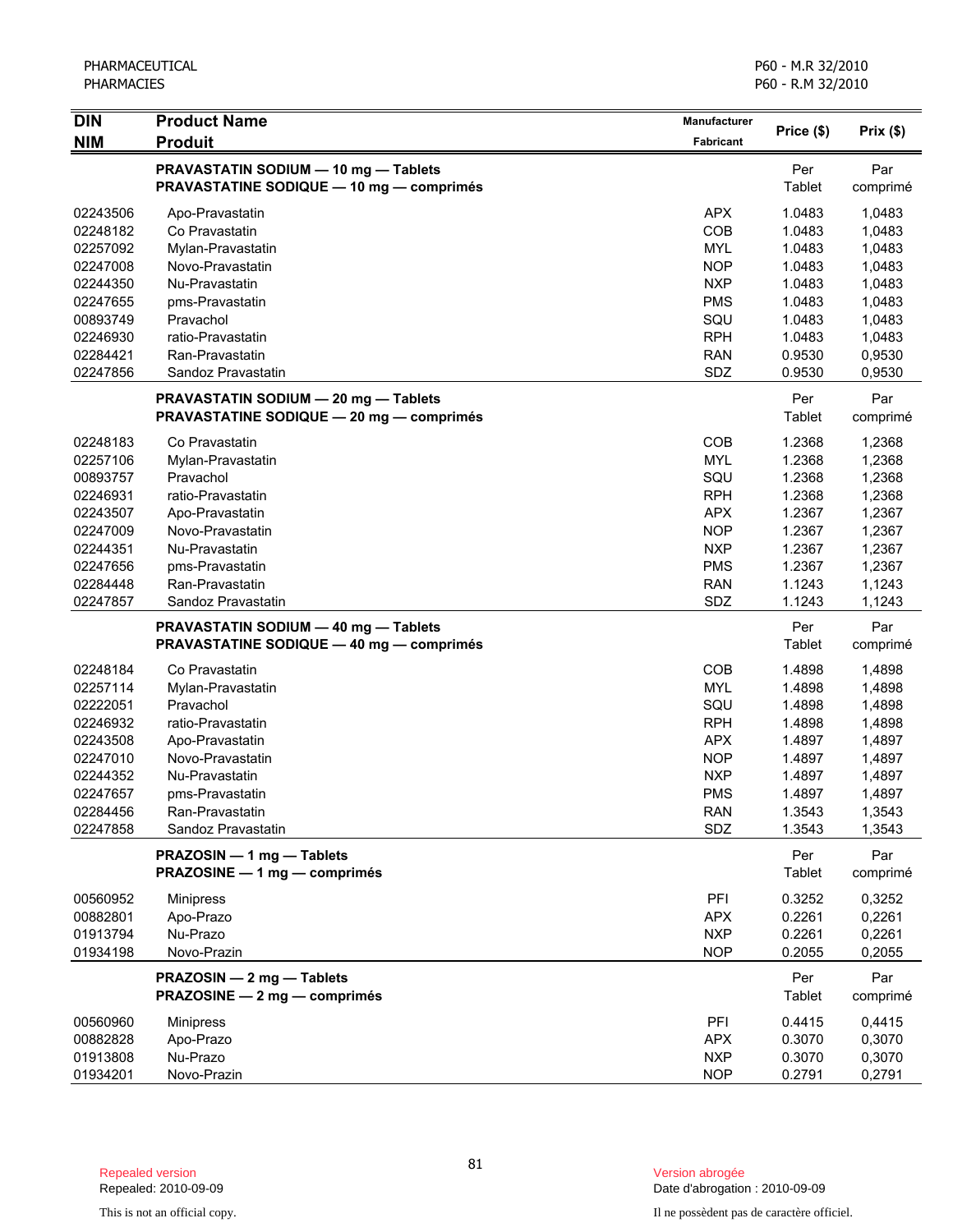| <b>DIN</b>                                   | <b>Product Name</b>                                                                                                     | Manufacturer                                  | Price (\$)                           | Prix(\$)                             |
|----------------------------------------------|-------------------------------------------------------------------------------------------------------------------------|-----------------------------------------------|--------------------------------------|--------------------------------------|
| <b>NIM</b>                                   | <b>Produit</b>                                                                                                          | Fabricant                                     |                                      |                                      |
|                                              | PRAZOSIN - 5 mg - Tablets<br>PRAZOSINE - 5 mg - comprimés                                                               |                                               | Per<br>Tablet                        | Par<br>comprimé                      |
| 00560979<br>00882836<br>01913816<br>01934228 | <b>Minipress</b><br>Apo-Prazo<br>Nu-Prazo<br>Novo-Prazin                                                                | PFI<br><b>APX</b><br>NXP<br><b>NOP</b>        | 0.6070<br>0.4187<br>0.4187<br>0.3806 | 0,6070<br>0,4187<br>0,4187<br>0,3806 |
|                                              | PREDNISOLONE ACETATE - 1% - Ophthalmic Suspension<br>PREDNISOLONE (ACÉTATE DE) - 1 % - suspension ophtalmique           |                                               | Per mL                               | Par ml                               |
| 00301175<br>01916203<br>00700401             | Pred-Forte<br>Sandoz Prednisolone<br>ratio-Prednisolone                                                                 | <b>ALL</b><br>SDZ<br><b>RPH</b>               | 4.8466<br>2.1450<br>1.9400           | 4,8466<br>2,1450<br>1,9400           |
|                                              | PREDNISOLONE SODIUM PHOSPHATE - 5 mg/5 mL - Oral Solution<br>PREDNISOLONE SODIUM PHOSPHATE - 5 mg/5 ml - solution orale |                                               | Per mL                               | Par ml                               |
| 02230619<br>02245532                         | Pediapred<br>pms-Prednisolone                                                                                           | AVE<br><b>PMS</b>                             | 0.1346<br>0.0768                     | 0,1346<br>0,0768                     |
|                                              | PREDNISONE - 1 mg - Tablets<br>PREDNISONE - 1 mg - comprimés                                                            |                                               | Per<br>Tablet                        | Par<br>comprimé                      |
| 00271373<br>00598194                         | Winpred<br>Apo-Prednisone                                                                                               | <b>ICN</b><br><b>APX</b>                      | 0.1139<br>0.1072                     | 0,1139<br>0,1072                     |
|                                              | PREDNISONE - 5 mg - Tablets<br>PREDNISONE - 5 mg - comprimés                                                            |                                               | Per<br>Tablet                        | Par<br>comprimé                      |
| 00312770<br>00021695                         | Apo-Prednisone<br>Novo-Prednisone                                                                                       | <b>APX</b><br><b>NOP</b>                      | 0.0401<br>0.0286                     | 0,0401<br>0,0286                     |
|                                              | PREDNISONE - 50 mg - Tablets<br>PREDNISONE - 50 mg - comprimés                                                          |                                               | Per<br>Tablet                        | Par<br>comprimé                      |
| 00550957<br>00232378                         | Apo-Prednisone<br>Novo-Prednisone                                                                                       | <b>APX</b><br><b>NOP</b>                      | 0.1735<br>0.1205                     | 0,1735<br>0,1205                     |
|                                              | PRIMIDONE - 125 mg - Tablets<br>PRIMIDONE - 125 mg - comprimés                                                          |                                               | Per<br>Tablet                        | Par<br>comprimé                      |
| 02042363<br>00399310                         | Mysoline<br>Apo-Primidone                                                                                               | <b>DRX</b><br>APX                             | 0.0641<br>0.0553                     | 0,0641<br>0,0553                     |
|                                              | PRIMIDONE - 250 mg - Tablets<br>PRIMIDONE - 250 mg - comprimés                                                          |                                               | Per<br>Tablet                        | Par<br>comprimé                      |
| 02042355<br>00396761                         | Mysoline<br>Apo-Primidone                                                                                               | <b>DRX</b><br><b>APX</b>                      | 0.1239<br>0.0870                     | 0,1239<br>0,0870                     |
|                                              | PROPAFENONE HCI-150 mg-Tablets<br>PROPAFÉNONE (CHLORHYDRATE DE) - 150 mg - comprimés                                    |                                               | Per<br>Tablet                        | Par<br>comprimé                      |
| 00603708<br>02245372<br>02243727<br>02243324 | Rythmol<br>Mylan-Propafenone<br>pms-Propafenone<br>Apo-Propafenone                                                      | ABB<br><b>MYL</b><br><b>PMS</b><br><b>APX</b> | 1.2427<br>0.7497<br>0.7497<br>0.4703 | 1,2427<br>0,7497<br>0,7497<br>0,4703 |
| 02294559                                     | pms-Propafenone                                                                                                         | <b>PMS</b>                                    | 0.4275                               | 0,4275                               |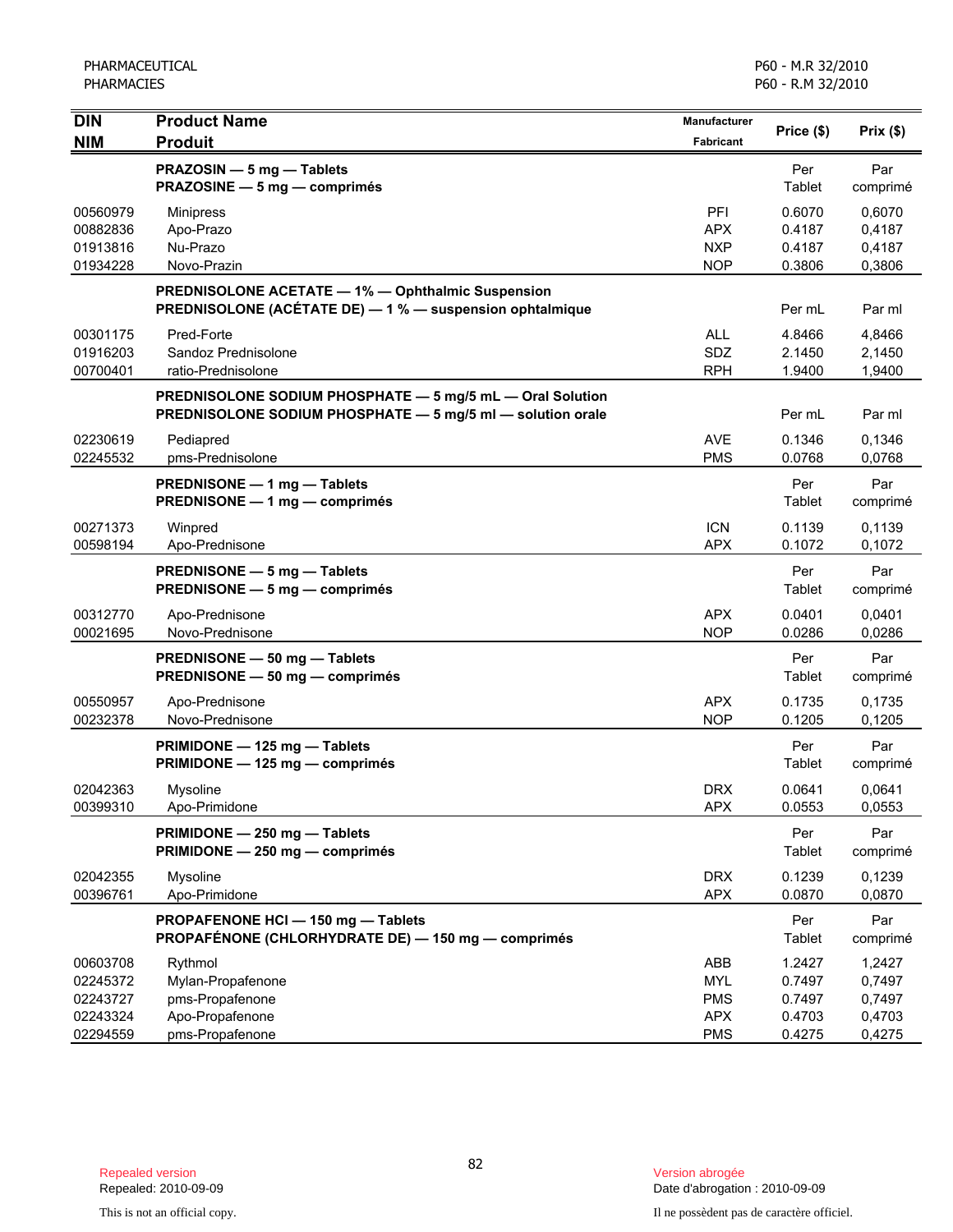| <b>DIN</b><br><b>NIM</b>                                 | <b>Product Name</b><br><b>Produit</b>                                                  | Manufacturer<br>Fabricant                                          | Price (\$)                                     | Prix(\$)                                       |
|----------------------------------------------------------|----------------------------------------------------------------------------------------|--------------------------------------------------------------------|------------------------------------------------|------------------------------------------------|
|                                                          | PROPAFENONE HCI-300 mg-Tablets<br>PROPAFÉNONE (CHLORHYDRATE DE) - 300 mg - comprimés   |                                                                    | Per<br>Tablet                                  | Par<br>comprimé                                |
| 00603716<br>02245373<br>02243728<br>02243325<br>02294575 | Rythmol<br>Mylan-Propafenone<br>pms-Propafenone<br>Apo-Propafenone<br>pms-Propafenone  | ABB<br><b>MYL</b><br><b>PMS</b><br><b>APX</b><br><b>PMS</b>        | 2.1905<br>1.3217<br>1.3217<br>0.8291<br>0.7537 | 2,1905<br>1,3217<br>1,3217<br>0,8291<br>0,7537 |
|                                                          | PROPRANOLOL HCI-10 mg-Tablets<br>PROPRANOLOL (CHLORHYDRATE DE) - 10 mg - comprimés     |                                                                    | Per<br>Tablet                                  | Par<br>comprimé                                |
| 02042177<br>00496480<br>02137313<br>00582255<br>00402788 | Inderal<br>Novo-Pranol<br>Dom-Propranolol<br>pms-Propranolol<br>Apo-Propranolol        | <b>WAY</b><br><b>NOP</b><br><b>DOM</b><br><b>PMS</b><br><b>APX</b> | 0.0895<br>0.0264<br>0.0212<br>0.0212<br>0.0211 | 0,0895<br>0,0264<br>0,0212<br>0,0212<br>0,0211 |
|                                                          | PROPRANOLOL HCI - 20 mg - Tablets<br>PROPRANOLOL (CHLORHYDRATE DE) - 20 mg - comprimés |                                                                    | Per<br>Tablet                                  | Par<br>comprimé                                |
| 00663719<br>00740675                                     | Apo-Propranolol<br>Novo-Pranol                                                         | <b>APX</b><br><b>NOP</b>                                           | 0.0381<br>0.0381                               | 0,0381<br>0,0381                               |
|                                                          | PROPRANOLOL HCI - 40 mg - Tablets<br>PROPRANOLOL (CHLORHYDRATE DE) - 40 mg - comprimés |                                                                    | Per<br>Tablet                                  | Par<br>comprimé                                |
| 00402753<br>02137321<br>00496499<br>00582263             | Apo-Propranolol<br>Dom-Propranolol<br>Novo-Pranol<br>pms-Propranolol                   | <b>APX</b><br><b>DOM</b><br><b>NOP</b><br><b>PMS</b>               | 0.0383<br>0.0383<br>0.0383<br>0.0383           | 0,0383<br>0,0383<br>0,0383<br>0,0383           |
|                                                          | PROPRANOLOL HCI - 80 mg - Tablets<br>PROPRANOLOL (CHLORHYDRATE DE) - 80 mg - comprimés |                                                                    | Per<br>Tablet                                  | Par<br>comprimé                                |
| 02042215<br>00582271<br>00402761<br>00496502             | Inderal<br>pms-Propranolol<br>Apo-Propranolol<br>Novo-Pranol                           | <b>WAY</b><br><b>PMS</b><br><b>APX</b><br><b>NOP</b>               | 0.2238<br>0.0776<br>0.0644<br>0.0644           | 0,2238<br>0,0776<br>0,0644<br>0,0644           |
|                                                          | <b>PSYLLIUM MUCILLOID - Powder</b><br>PSYLLIUM (MUCILLOÏDE HYDROPHILE DE) — poudre     |                                                                    | Per<br>Dose                                    | Par<br>dose                                    |
| 02174812<br>00599875                                     | Metamucil<br>Mucillium                                                                 | <b>PGP</b><br><b>PMS</b>                                           | 0.1852<br>0.1466                               | 0,1852<br>0,1466                               |
|                                                          | PYRIDOXINE HCI - 25 mg - Tablets<br>PYRIDOXINE (CHLORHYDRATE DE) - 25 mg - comprimés   |                                                                    | Per<br>Tablet                                  | Par<br>comprimé                                |
| 01943200<br>00232475                                     | Vitamin $B_6$ /Vitamine $B_6$<br>Vitamin $B_6$ /Vitamine $B_6$                         | ODN<br><b>PMS</b>                                                  | 0.0295<br>0.0270                               | 0,0295<br>0,0270                               |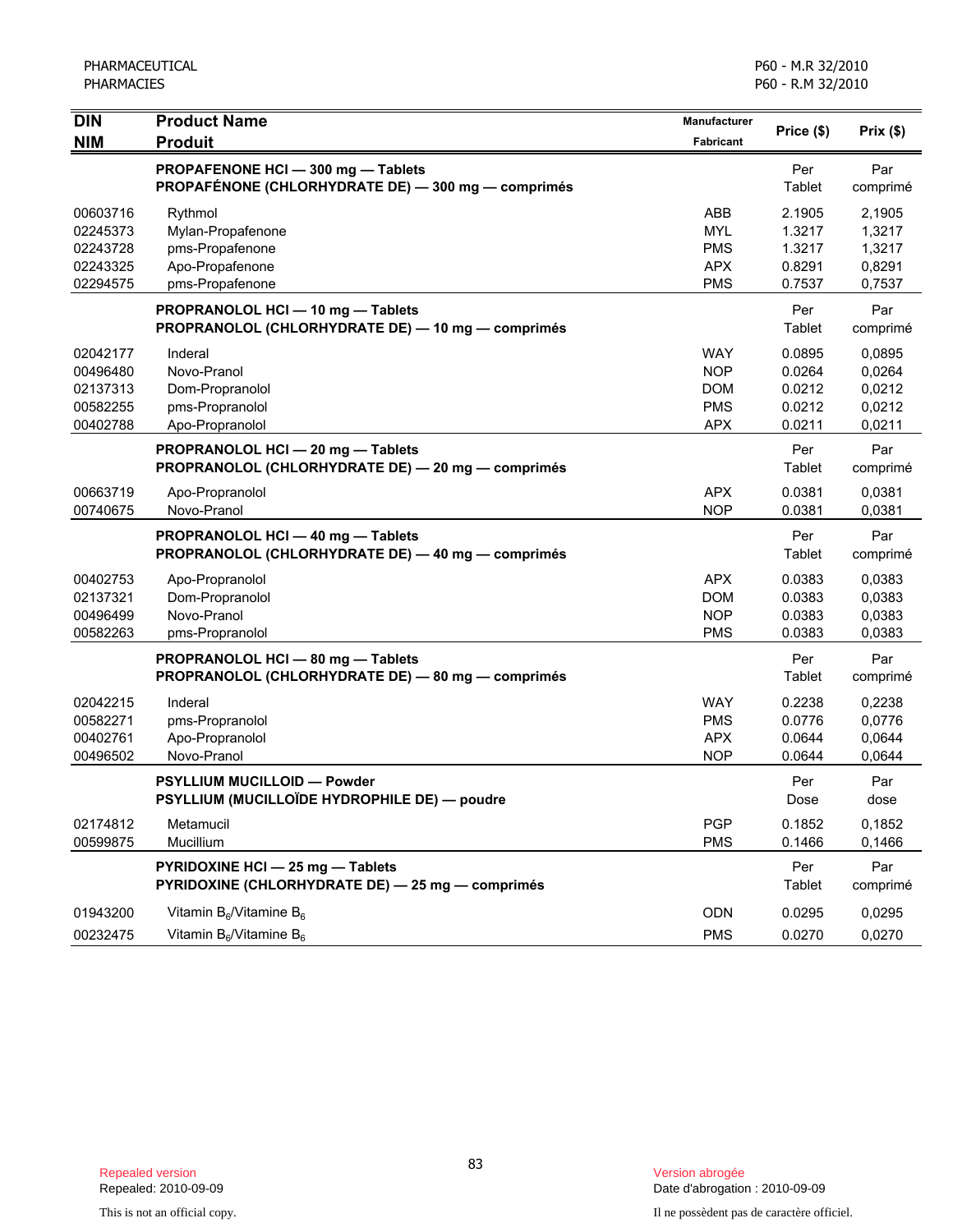| <b>DIN</b>                                                                                   | <b>Product Name</b>                                                                                                                           | Manufacturer                                                                                          | Price (\$)                                                                   | Prix(\$)                                                                     |
|----------------------------------------------------------------------------------------------|-----------------------------------------------------------------------------------------------------------------------------------------------|-------------------------------------------------------------------------------------------------------|------------------------------------------------------------------------------|------------------------------------------------------------------------------|
| <b>NIM</b>                                                                                   | <b>Produit</b>                                                                                                                                | <b>Fabricant</b>                                                                                      |                                                                              |                                                                              |
|                                                                                              | QUETIAPINE - 25 mg - Tablets<br>QUETIAPINE - 25 mg - comprimés                                                                                |                                                                                                       | Per<br>Tablet                                                                | Par<br>comprimé                                                              |
| 02236951<br>02313901<br>02316080<br>02307804<br>02284235<br>02311704<br>02313995<br>02296551 | Seroquel<br>Apo-Quetiapine<br>Co Quetiapine<br>Mylan-Quetiapine<br>Novo-Quetiapine<br>ratio-Quetiapine<br>Sandoz Quetiapine<br>pms-Quetiapine | <b>AZC</b><br><b>APX</b><br>COB<br><b>MYL</b><br><b>NOP</b><br><b>RPH</b><br>SDZ<br><b>PMS</b>        | 0.5436<br>0.3458<br>0.3458<br>0.3458<br>0.3458<br>0.3458<br>0.3458<br>0.3458 | 0,5436<br>0,3458<br>0,3458<br>0,3458<br>0,3458<br>0,3458<br>0,3458<br>0,3458 |
|                                                                                              | QUETIAPINE - 100 mg - Tablets<br>QUETIAPINE - 100 mg - comprimés                                                                              |                                                                                                       | Per<br>Tablet                                                                | Par<br>comprimé                                                              |
| 02236952<br>02313928<br>02316099<br>02307812<br>02284243<br>02311712<br>02314002<br>02296578 | Seroquel<br>Apo-Quetiapine<br>Co Quetiapine<br>Mylan-Quetiapine<br>Novo-Quetiapine<br>ratio-Quetiapine<br>Sandoz Quetiapine<br>pms-Quetiapine | <b>AZC</b><br><b>APX</b><br>COB<br><b>MYL</b><br><b>NOP</b><br><b>RPH</b><br>SDZ<br><b>PMS</b>        | 1.4502<br>0.9226<br>0.9226<br>0.9226<br>0.9226<br>0.9226<br>0.9226<br>0.9226 | 1,4502<br>0,9226<br>0,9226<br>0,9226<br>0,9226<br>0,9226<br>0,9226<br>0,9226 |
|                                                                                              | QUETIAPINE - 150 mg - Tablets<br>QUETIAPINE - 150 mg - comprimés                                                                              |                                                                                                       | Per<br>Tablet                                                                | Par<br>comprimé                                                              |
| 02240862<br>02284251                                                                         | Seroquel<br>Novo-Quetiapine                                                                                                                   | <b>AZC</b><br><b>NOP</b>                                                                              | 2.3550<br>1.3518                                                             | 2,3550<br>1,3518                                                             |
|                                                                                              | QUETIAPINE - 200 mg - Tablets<br>QUETIAPINE - 200 mg - comprimés                                                                              |                                                                                                       | Per<br>Tablet                                                                | Par<br>comprimé                                                              |
| 02236953<br>02307839<br>02313936<br>02316110<br>02284278<br>02311747<br>02314010<br>02296594 | Seroquel<br>Mylan-Quetiapine<br>Apo-Quetiapine<br>Co Quetiapine<br>Novo-Quetiapine<br>ratio-Quetiapine<br>Sandoz Quetiapine<br>pms-Quetiapine | <b>AZC</b><br><b>MYL</b><br><b>APX</b><br><b>COB</b><br><b>NOP</b><br><b>RPH</b><br>SDZ<br><b>PMS</b> | 2.9114<br>2.9062<br>1.8527<br>1.8527<br>1.8527<br>1.8527<br>1.8527<br>1.8527 | 2,9114<br>2,9062<br>1,8527<br>1,8527<br>1,8527<br>1,8527<br>1,8527<br>1,8527 |
|                                                                                              | QUETIAPINE - 300 mg - Tablets<br>QUETIAPINE - 300 mg - comprimés                                                                              |                                                                                                       | Per<br>Tablet                                                                | Par<br>comprimé                                                              |
| 02244107<br>02313944<br>02316129<br>02307847<br>02284286<br>02311755<br>02314029<br>02296608 | Seroquel<br>Apo-Quetiapine<br>Co Quetiapine<br>Mylan-Quetiapine<br>Novo-Quetiapine<br>ratio-Quetiapine<br>Sandoz Quetiapine<br>pms-Quetiapine | <b>AZC</b><br><b>APX</b><br>COB<br><b>MYL</b><br><b>NOP</b><br><b>RPH</b><br>SDZ<br><b>PMS</b>        | 4.2488<br>2.7038<br>2.7038<br>2.7038<br>2.7038<br>2.7038<br>2.7038<br>2.7038 | 4,2488<br>2,7038<br>2,7038<br>2,7038<br>2,7038<br>2,7038<br>2,7038<br>2,7038 |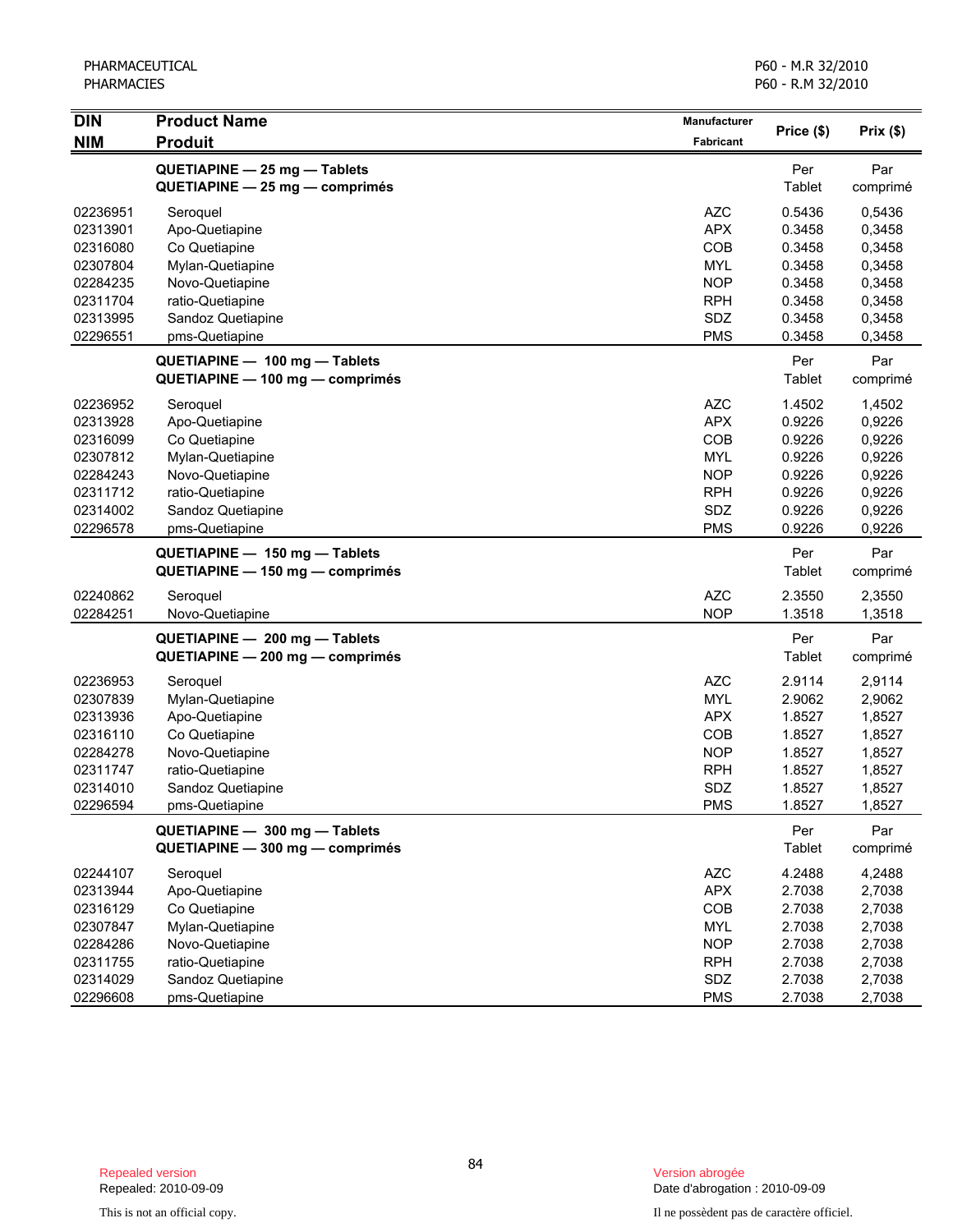| <b>DIN</b> | <b>Product Name</b>                      | Manufacturer     | Price (\$) | Prix(\$) |
|------------|------------------------------------------|------------------|------------|----------|
| <b>NIM</b> | <b>Produit</b>                           | <b>Fabricant</b> |            |          |
|            | QUININE SULFATE - 200 mg - Capsules      |                  | Per        | Par      |
|            | QUININE (SULFATE DE) - 200 mg - capsules |                  | Capsule    | capsule  |
| 00022837   | Quinine Sulfate/Sulfate de quinine       | <b>PDA</b>       | 0.3590     | 0,3590   |
| 00021008   | Novo-Quinine                             | <b>NOP</b>       | 0.2800     | 0,2800   |
| 02254514   | Apo-Quinine                              | <b>APX</b>       | 0.2629     | 0,2629   |
| 00695440   | Quinine-Odan                             | ODN              | 0.2390     | 0,2390   |
|            | QUININE SULFATE - 300 mg - Capsules      |                  | Per        | Par      |
|            | QUININE (SULFATE DE) - 300 mg - capsules |                  | Capsule    | capsule  |
| 00022845   | Quinine Sulfate/Sulfate de quinine       | <b>PDA</b>       | 0.5104     | 0,5104   |
| 00021016   | Novo-Quinine                             | <b>NOP</b>       | 0.4364     | 0,4364   |
| 02254522   | Apo-Quinine                              | <b>APX</b>       | 0.4125     | 0,4125   |
| 00695459   | Quinine-Odan                             | <b>ODN</b>       | 0.3750     | 0,3750   |
|            | RABEPRAZOLE - 10 mg - Tablets            |                  | Per        | Par      |
|            | RABEPRAZOLE - 10 mg - comprimés          |                  | Tablet     | comprimé |
| 02243796   | Pariet                                   | <b>JAN</b>       | 0.7357     | 0,7357   |
| 02296632   | Novo-Rabeprazole EC                      | <b>NOP</b>       | 0.4550     | 0,4550   |
| 02310805   | pms-Rabeprazole EC                       | <b>PMS</b>       | 0.4550     | 0,4550   |
| 02298074   | Ran-Rabeprazole                          | <b>RAN</b>       | 0.4550     | 0,4550   |
| 02314177   | Sandoz Rabeprazole                       | SDZ              | 0.4550     | 0,4550   |
|            | RABEPRAZOLE - 20 mg - Tablets            |                  | Per        | Par      |
|            | RABEPRAZOLE - 20 mg - comprimés          |                  | Tablet     | comprimé |
| 02243797   | Pariet                                   | <b>JAN</b>       | 1.4715     | 1,4715   |
| 02296640   | Novo-Rabeprazole EC                      | <b>NOP</b>       | 0.9100     | 0,9100   |
| 02310813   | pms-Rabeprazole EC                       | <b>PMS</b>       | 0.9100     | 0,9100   |
| 02298082   | Ran-Rabeprazole                          | <b>RAN</b>       | 0.9100     | 0,9100   |
| 02314185   | Sandoz Rabeprazole                       | SDZ              | 0.9100     | 0,9100   |
|            | RALOXIFENE - 60 mg - Tablets             |                  | Per        | Par      |
|            | RALOXIFENE - 60 mg - comprimés           |                  | Tablet     | comprimé |
| 02239028   | Evista                                   | LIL              | 2.0170     | 2,0170   |
| 02279215   | Apo-Raloxifene                           | <b>APX</b>       | 1.3752     | 1,3752   |
| 02312298   | Novo-Raloxifene                          | <b>NOP</b>       | 1.3752     | 1,3752   |
|            | RAMIPRIL - 1.25 mg - Capsules            |                  | Per        | Par      |
|            | RAMIPRIL - 1.25 mg - capsules            |                  | Capsule    | capsule  |
| 02221829   | Altace                                   | SAA              | 0.7627     | 0,7627   |
| 02295482   | Co Ramipril                              | COB              | 0.4550     | 0,4550   |
| 02287692   | ratio-Ramipril                           | <b>RPH</b>       | 0.4550     | 0,4550   |
| 02291398   | Sandoz Ramipril Tablets/comprimés        | SDZ              | 0.4550     | 0,4550   |
| 02301148   | Mylan-Ramipril                           | <b>MYL</b>       | 0.4550     | 0,4550   |
| 02251515   | Apo-Ramipril                             | <b>APX</b>       | 0.4200     | 0,4200   |
| 02310503   | Ran-Ramipril                             | <b>RAN</b>       | 0.4200     | 0,4200   |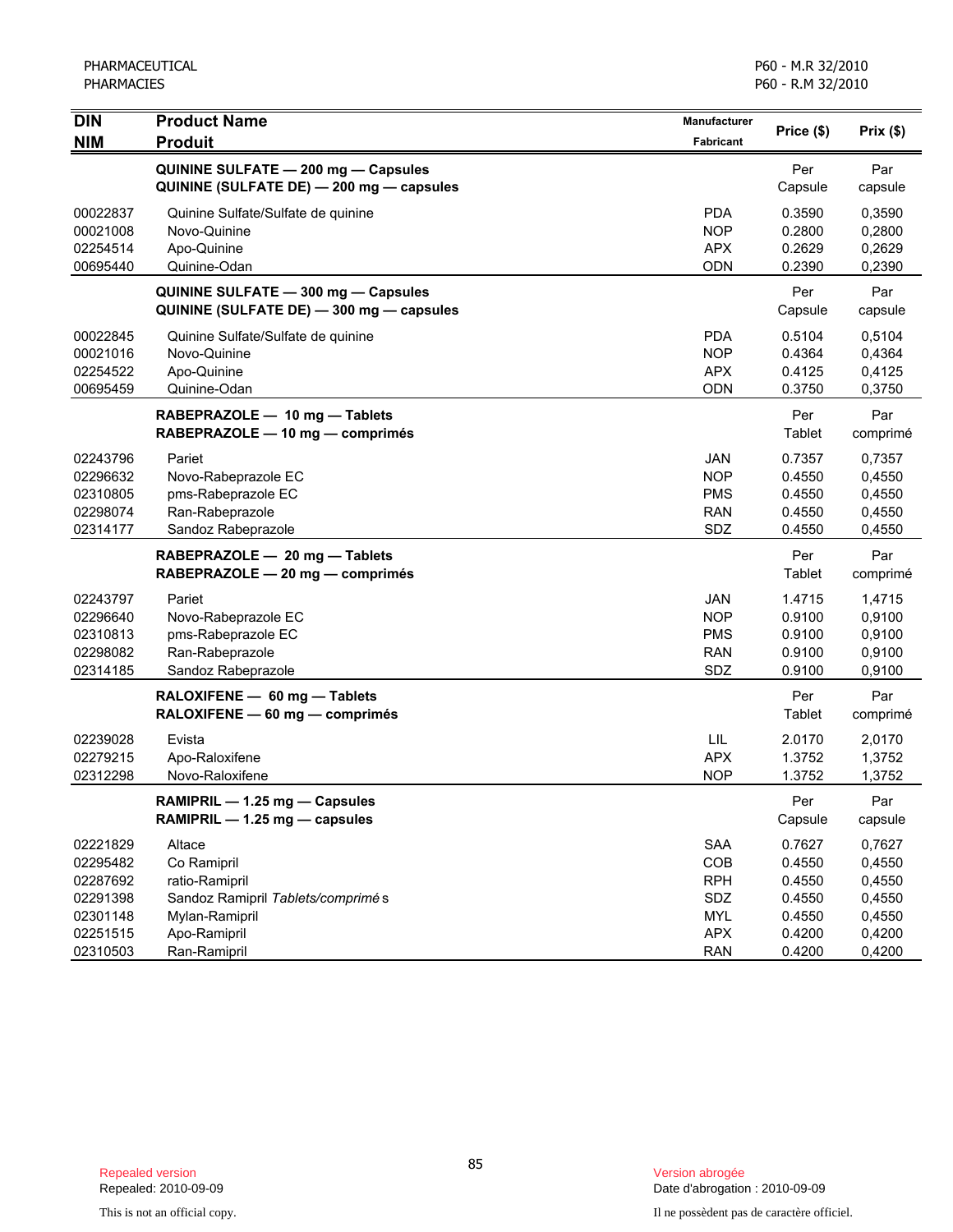| <b>DIN</b> | <b>Product Name</b>                                      | <b>Manufacturer</b> |            |           |
|------------|----------------------------------------------------------|---------------------|------------|-----------|
| <b>NIM</b> | <b>Produit</b>                                           | Fabricant           | Price (\$) | Prix (\$) |
|            | RAMIPRIL - 2.5 mg - Capsules                             |                     | Per        | Par       |
|            | RAMIPRIL - 2.5 mg - capsules                             |                     | Capsule    | capsule   |
| 02221837   | Altace                                                   | <b>SAA</b>          | 0.8799     | 0,8799    |
| 02295490   | Co Ramipril                                              | COB                 | 0.5250     | 0,5250    |
| 02287706   | ratio-Ramipril                                           | <b>RPH</b>          | 0.5250     | 0,5250    |
| 02291401   | Sandoz Ramipril Tablets/comprimé s                       | SDZ                 | 0.5250     | 0,5250    |
| 02301156   | Mylan-Ramipril                                           | <b>MYL</b>          | 0.5250     | 0,5250    |
| 02251531   | Apo-Ramipril                                             | <b>APX</b>          | 0.5000     | 0,5000    |
| 02247945   | Novo-Ramipril                                            | <b>NOP</b>          | 0.5000     | 0,5000    |
| 02310511   | Ran-Ramipril                                             | <b>RAN</b>          | 0.5000     | 0,5000    |
|            | RAMIPRIL - 5 mg - Capsules                               |                     | Per        | Par       |
|            | RAMIPRIL $-5$ mg $-$ capsules                            |                     | Capsule    | capsule   |
| 02221845   | Altace                                                   | <b>SAA</b>          | 0.8799     | 0,8799    |
| 02295504   | Co Ramipril                                              | COB                 | 0.5250     | 0,5250    |
| 02287714   | ratio-Ramipril                                           | <b>RPH</b>          | 0.5250     | 0,5250    |
| 02291428   | Sandoz Ramipril Tablets/comprimé s                       | SDZ                 | 0.5250     | 0,5250    |
| 02301164   | Mylan-Ramipril                                           | MYL                 | 0.5250     | 0,5250    |
| 02251574   | Apo-Ramipril                                             | <b>APX</b>          | 0.5000     | 0,5000    |
| 02247946   | Novo-Ramipril                                            | <b>NOP</b>          | 0.5000     | 0,5000    |
| 02310538   | Ran-Ramipril                                             | <b>RAN</b>          | 0.5000     | 0,5000    |
|            | RAMIPRIL - 10 mg - Capsules                              |                     | Per        | Par       |
|            | RAMIPRIL - 10 mg - capsules                              |                     | Capsule    | capsule   |
| 02221853   | Altace                                                   | <b>SAA</b>          | 1.1146     | 1,1146    |
| 02295512   | Co Ramipril                                              | COB                 | 0.6650     | 0,6650    |
| 02287722   | ratio-Ramipril                                           | <b>RPH</b>          | 0.6650     | 0,6650    |
| 02291436   | Sandoz Ramipril Tablets/comprimé s                       | SDZ                 | 0.6650     | 0,6650    |
| 02301172   | Mylan-Ramipril                                           | <b>MYL</b>          | 0.6650     | 0,6650    |
| 02251582   | Apo-Ramipril                                             | <b>APX</b>          | 0.6300     | 0,6300    |
| 02247947   | Novo-Ramipril                                            | <b>NOP</b>          | 0.6300     | 0,6300    |
| 02310546   | Ran-Ramipril                                             | <b>RAN</b>          | 0.6300     | 0,6300    |
|            | RAMIPRIL - 15 mg - Capsules                              |                     | Per        | Par       |
|            | RAMIPRIL - 15 mg - capsules                              |                     | Capsule    | capsule   |
| 02281112   | Altace                                                   | <b>SAA</b>          | 1.2080     | 1,2080    |
| 02325381   | Apo-Ramipril                                             | <b>APX</b>          | 0.8132     | 0,8132    |
| 02311194   | ratio-Ramipril                                           | <b>APX</b>          | 0.8132     | 0,8132    |
|            | RANITIDINE HCI - 15 mg/mL - Oral Solution                |                     | Per        | Par       |
|            | RANITIDINE (CHLORHYDRATE DE) - 15 mg/ml - solution orale |                     | mL         | ml        |
| 02212374   | Zantac                                                   | <b>GSK</b>          | 0.2294     | 0,2294    |
| 02280833   | Apo-Ranitidine                                           | <b>APX</b>          | 0.1292     | 0,1292    |
| 02242940   | Novo-Ranidine                                            | <b>NOP</b>          | 0.1175     | 0,1175    |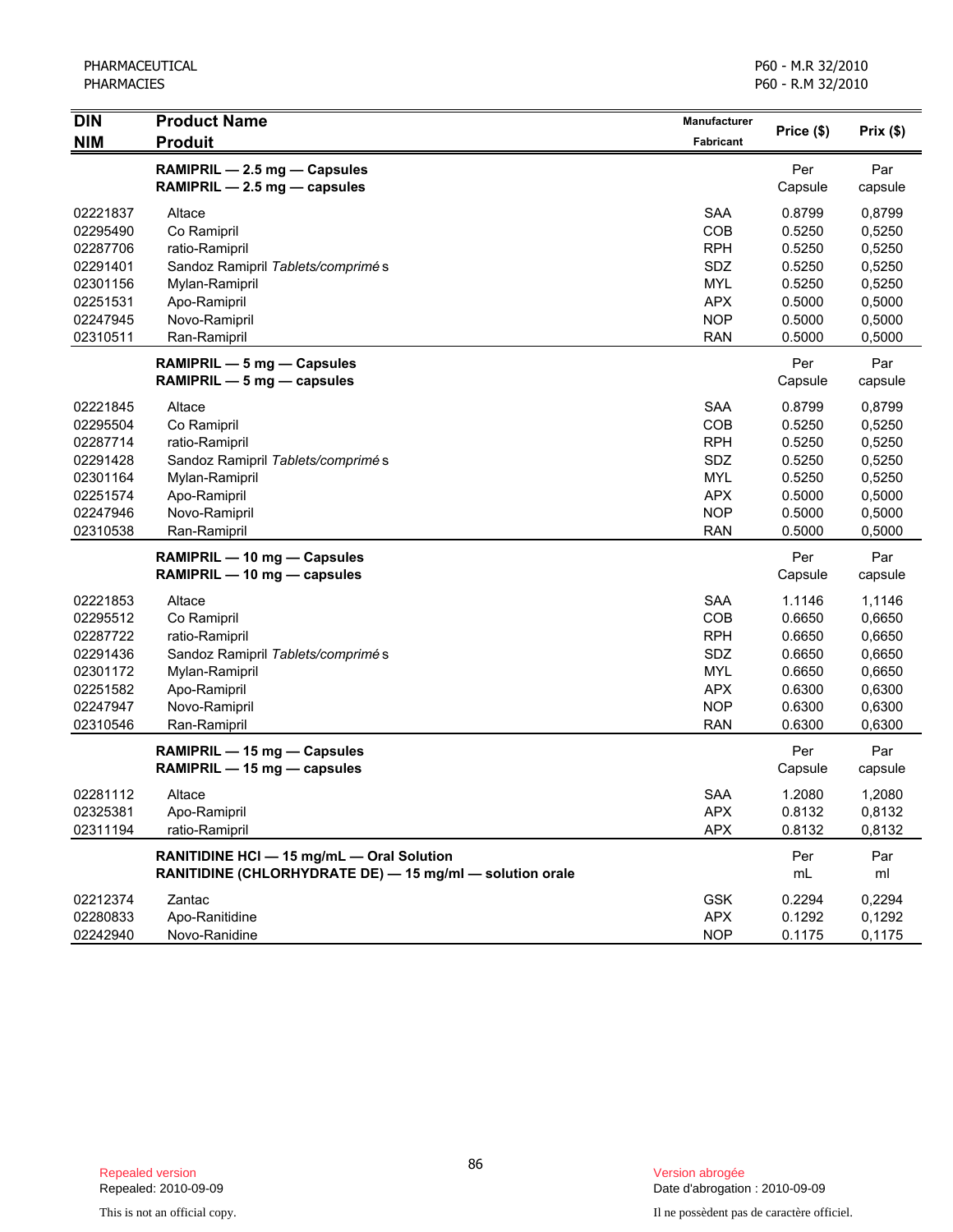| <b>DIN</b>           | <b>Product Name</b>                                                                    | <b>Manufacturer</b>      |                      |                  |
|----------------------|----------------------------------------------------------------------------------------|--------------------------|----------------------|------------------|
| <b>NIM</b>           | <b>Produit</b>                                                                         | Fabricant                | Price (\$)           | Prix(\$)         |
|                      | RANITIDINE HCI - 150 mg - Tablets<br>RANITIDINE (CHLORHYDRATE DE) - 150 mg - comprimés |                          | Per<br>Tablet        | Par<br>comprimé  |
| 02242453             | pms-Ranitidine                                                                         | <b>PMS</b>               | 0.4447               | 0,4447           |
| 00733059             | Apo-Ranitidine                                                                         | <b>APX</b>               | 0.4446               | 0,4446           |
| 02248570             | Co Ranitidine                                                                          | COB                      | 0.4446               | 0,4446           |
| 02207761             | Mylan-Ranitidine                                                                       | <b>MYL</b>               | 0.4446               | 0,4446           |
| 00828564             | Novo-Ranidine                                                                          | <b>NOP</b>               | 0.4446               | 0,4446           |
| 00865737             | Nu-Ranit                                                                               | <b>NXP</b>               | 0.4446               | 0,4446           |
| 00828823             | ratio-Ranitidine                                                                       | <b>RPH</b>               | 0.4446               | 0,4446           |
| 02243229             | Sandoz Ranitidine                                                                      | SDZ                      | 0.4446               | 0,4446           |
| 02212331             | Zantac                                                                                 | <b>GSK</b>               | 0.1980               | 0,1980           |
|                      | RANITIDINE HCI - 300 mg - Tablets<br>RANITIDINE (CHLORHYDRATE DE) - 300 mg - comprimés |                          | Per<br>Tablet        | Par<br>comprimé  |
| 02248571             | Co Ranitidine                                                                          | <b>COB</b>               | 0.8566               | 0,8566           |
| 02207788             | Mylan-Ranitidine                                                                       | <b>MYL</b>               | 0.8566               | 0,8566           |
| 00828556             | Novo-Ranidine                                                                          | <b>NOP</b>               | 0.8566               | 0,8566           |
| 00865745             | Nu-Ranit                                                                               | <b>NXP</b>               | 0.8566               | 0,8566           |
| 02242454             | pms-Ranitidine                                                                         | <b>PMS</b>               | 0.8566               | 0,8566           |
| 00828688             | ratio-Ranitidine                                                                       | <b>RPH</b>               | 0.8566               | 0,8566           |
| 00733067             | Apo-Ranitidine                                                                         | <b>APX</b>               | 0.8565               | 0,8565           |
| 02243230             | Sandoz Ranitidine                                                                      | SDZ                      | 0.8565               | 0,8565           |
| 02212358             | Zantac                                                                                 | <b>GSK</b>               | 0.3960               | 0,3960           |
|                      | RIFAMPIN - 150 mg - Capsules<br>RIFAMPINE - 150 mg - capsules                          |                          | Per<br>Capsule       | Par<br>capsule   |
|                      |                                                                                        |                          |                      |                  |
| 02091887<br>00393444 | Rifadin<br>Rofact                                                                      | <b>AVE</b><br><b>ICN</b> | 0.8478<br>0.6642     | 0,8478<br>0,6642 |
|                      |                                                                                        |                          |                      |                  |
|                      | RIFAMPIN - 300 mg - Capsules<br>RIFAMPINE - 300 mg - capsules                          |                          | Per<br>Capsule       | Par<br>capsule   |
| 02092808             | Rifadin                                                                                | <b>AVE</b>               | 1.3342               | 1,3342           |
| 00343617             | Rofact                                                                                 | <b>ICN</b>               | 1.0454               | 1,0454           |
|                      | RISPERIDONE - 1 mg/mL - Oral Solution<br>RISPERIDONE - 1 mg/ml - solution orale        |                          | Per mL               | Par ml           |
| 02236950             | Risperdal                                                                              | JAN                      | 1.5092               | 1,5092           |
| 02279266             | pms-Risperidone                                                                        | <b>PMS</b>               | 0.8501               | 0,8501           |
| 02280396             | Apo-Risperidone                                                                        | <b>APX</b>               | 0.8500               | 0,8500           |
|                      | RISPERIDONE - 0.25 mg - Tablet<br>RISPERIDONE - 0.25 mg - comprimés                    |                          | Per<br><b>Tablet</b> | Par<br>comprimé  |
| 02240551             | Risperdal                                                                              | <b>JAN</b>               | 0.5783               | 0,5783           |
| 02280906             | Ran-Risperidone                                                                        | <b>RAN</b>               | 0.3516               | 0,3516           |
| 02282119             | Apo-Risperidone                                                                        | <b>APX</b>               | 0.2877               | 0,2877           |
| 02282585             | Co Risperidone                                                                         | COB                      | 0.2877               | 0,2877           |
| 02282240             | Mylan-Risperidone                                                                      | <b>MYL</b>               | 0.2877               | 0,2877           |
| 02252007             | pms-Risperidone                                                                        | <b>PMS</b>               | 0.2877               | 0,2877           |
| 02264757             | ratio-Risperidone                                                                      | <b>RPH</b>               | 0.2877               | 0,2877           |
| 02282690             | Novo-Risperidone                                                                       | <b>NOP</b>               | 0.2615               | 0,2615           |
| 02303655             | Sandoz Risperidone                                                                     | SDZ                      | 0.2615               | 0,2615           |
| 02292807             | Sandoz Risperidone                                                                     | SDZ                      | 0.2615               | 0,2615           |

Date d'abrogation : 2010-09-09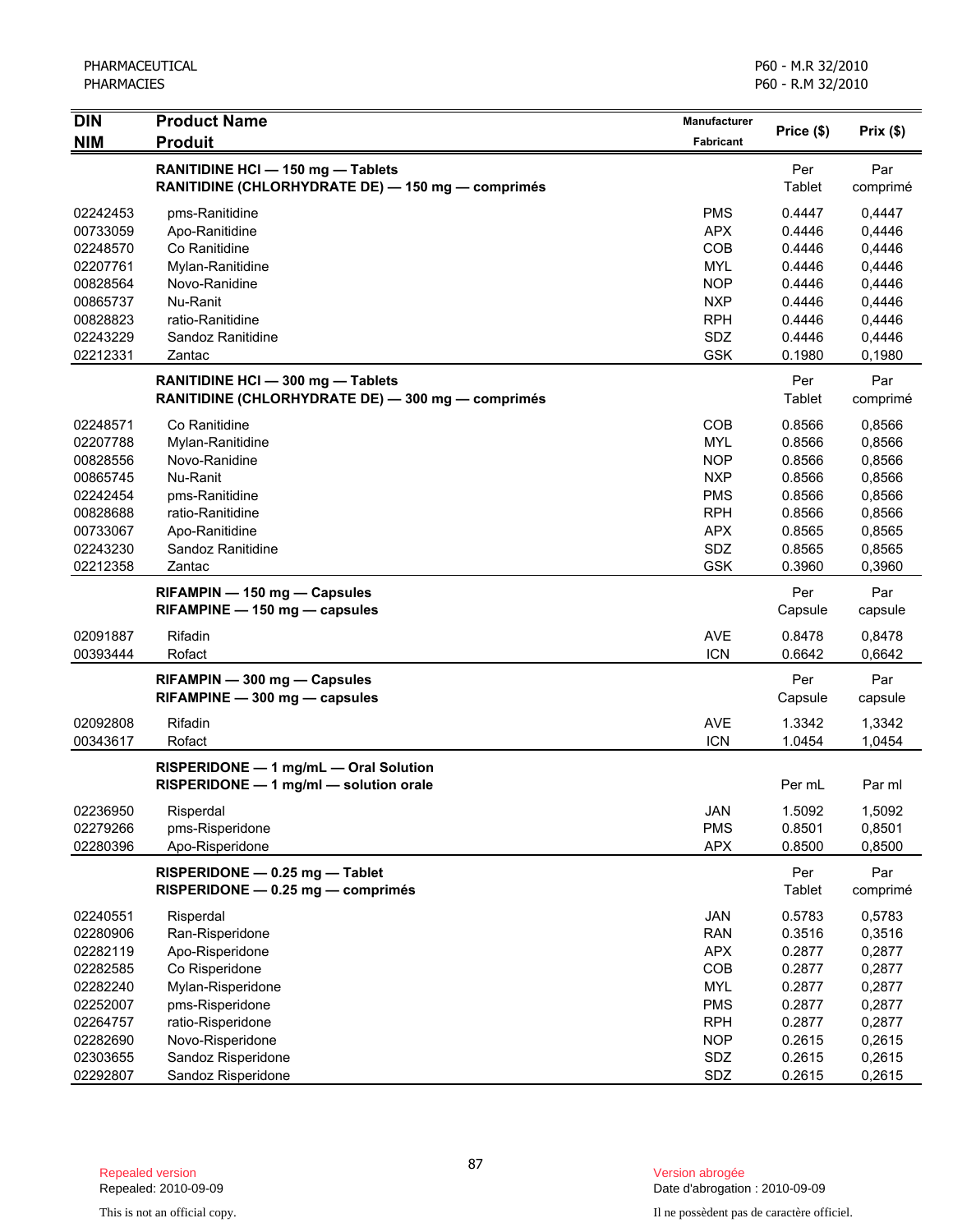| <b>DIN</b> | <b>Product Name</b>                                               | Manufacturer | Price (\$)    | Prix(\$)         |
|------------|-------------------------------------------------------------------|--------------|---------------|------------------|
| <b>NIM</b> | <b>Produit</b>                                                    | Fabricant    |               |                  |
|            | RISPERIDONE - 0.5 mg - Tablet<br>RISPERIDONE - 0.5 mg - comprimés |              | Per<br>Tablet | Par<br>comprimé  |
| 02240552   | Risperdal                                                         | JAN          | 0.9687        | 0,9687           |
| 02280914   | Ran-Risperidone                                                   | <b>RAN</b>   | 0.5888        | 0,5888           |
| 02282127   | Apo-Risperidone                                                   | <b>APX</b>   | 0.4817        | 0,4817           |
| 02282593   | Co Risperidone                                                    | COB          | 0.4817        | 0,4817           |
| 02282259   | Mylan-Risperidone                                                 | <b>MYL</b>   | 0.4817        | 0,4817           |
| 02252015   | pms-Risperidone                                                   | <b>PMS</b>   | 0.4817        | 0,4817           |
| 02264765   | ratio-Risperidone                                                 | <b>RPH</b>   | 0.4817        | 0,4817           |
| 02264188   | Novo-Risperidone                                                  | <b>NOP</b>   | 0.4379        | 0,4379           |
| 02303663   | Sandoz Risperidone                                                | SDZ          | 0.4379        | 0,4379           |
|            | RISPERIDONE - 1 mg - Tablet<br>$RISPERIDONE - 1 mg - comprimés$   |              | Per<br>Tablet | Par<br>comprimé  |
| 02025280   |                                                                   | JAN          | 1.3382        | 1,3382           |
| 02280922   | Risperdal<br>Ran-Risperidone                                      | <b>RAN</b>   | 0.8132        |                  |
| 02282267   | Mylan-Risperidone                                                 | <b>MYL</b>   | 0.6654        | 0,8132<br>0,6654 |
| 02252023   | pms-Risperidone                                                   | <b>PMS</b>   | 0.6654        | 0,6654           |
| 02282135   | Apo-Risperidone                                                   | <b>APX</b>   | 0.6653        | 0,6653           |
| 02282607   | Co Risperidone                                                    | COB          | 0.6653        | 0,6653           |
| 02264773   | ratio-Risperidone                                                 | <b>RPH</b>   | 0.6653        | 0,6653           |
| 02264196   | Novo-Risperidone                                                  | <b>NOP</b>   | 0.6048        | 0,6048           |
| 02279800   | Sandoz Risperidone                                                | SDZ          | 0.6048        | 0,6048           |
|            |                                                                   |              |               |                  |
|            | RISPERIDONE - 2 mg - Tablet<br>$RISPERIDONE - 2 mg - comprimés$   |              | Per<br>Tablet | Par<br>comprimé  |
| 02025299   | Risperdal                                                         | JAN          | 2.6714        | 2,6714           |
| 02280930   | Ran-Risperidone                                                   | <b>RAN</b>   | 1.6234        | 1,6234           |
| 02282143   | Apo-Risperidone                                                   | <b>APX</b>   | 1.3283        | 1,3283           |
| 02282615   | Co Risperidone                                                    | COB          | 1.3283        | 1,3283           |
| 02282275   | Mylan-Risperidone                                                 | <b>MYL</b>   | 1.3283        | 1,3283           |
| 02252031   | pms-Risperidone                                                   | <b>PMS</b>   | 1.3283        | 1,3283           |
| 02264781   | ratio-Risperidone                                                 | <b>RPH</b>   | 1.3283        | 1,3283           |
| 02264218   | Novo-Risperidone                                                  | <b>NOP</b>   | 1.2075        | 1,2075           |
| 02279819   | Sandoz Risperidone                                                | SDZ          | 1.2075        | 1,2075           |
|            | RISPERIDONE - 3 mg - Tablet                                       |              | Per           | Par              |
|            | RISPERIDONE - 3 mg - comprimés                                    |              | Tablet        | comprimé         |
| 02025302   | Risperdal                                                         | JAN          | 4.0073        | 4,0073           |
| 02280949   | Ran-Risperidone                                                   | <b>RAN</b>   | 2.4352        | 2,4352           |
| 02282623   | Co Risperidone                                                    | COB          | 1.9925        | 1,9925           |
| 02282283   | Mylan-Risperidone                                                 | <b>MYL</b>   | 1.9925        | 1,9925           |
| 02252058   | pms-Risperidone                                                   | <b>PMS</b>   | 1.9925        | 1,9925           |
| 02282151   | Apo-Risperidone                                                   | <b>APX</b>   | 1.9924        | 1,9924           |
| 02264803   | ratio-Risperidone                                                 | <b>RPH</b>   | 1.9924        | 1,9924           |
| 02264226   | Novo-Risperidone                                                  | <b>NOP</b>   | 1.8114        | 1,8114           |
| 02279827   | Sandoz Risperidone                                                | SDZ          | 1.8114        | 1,8114           |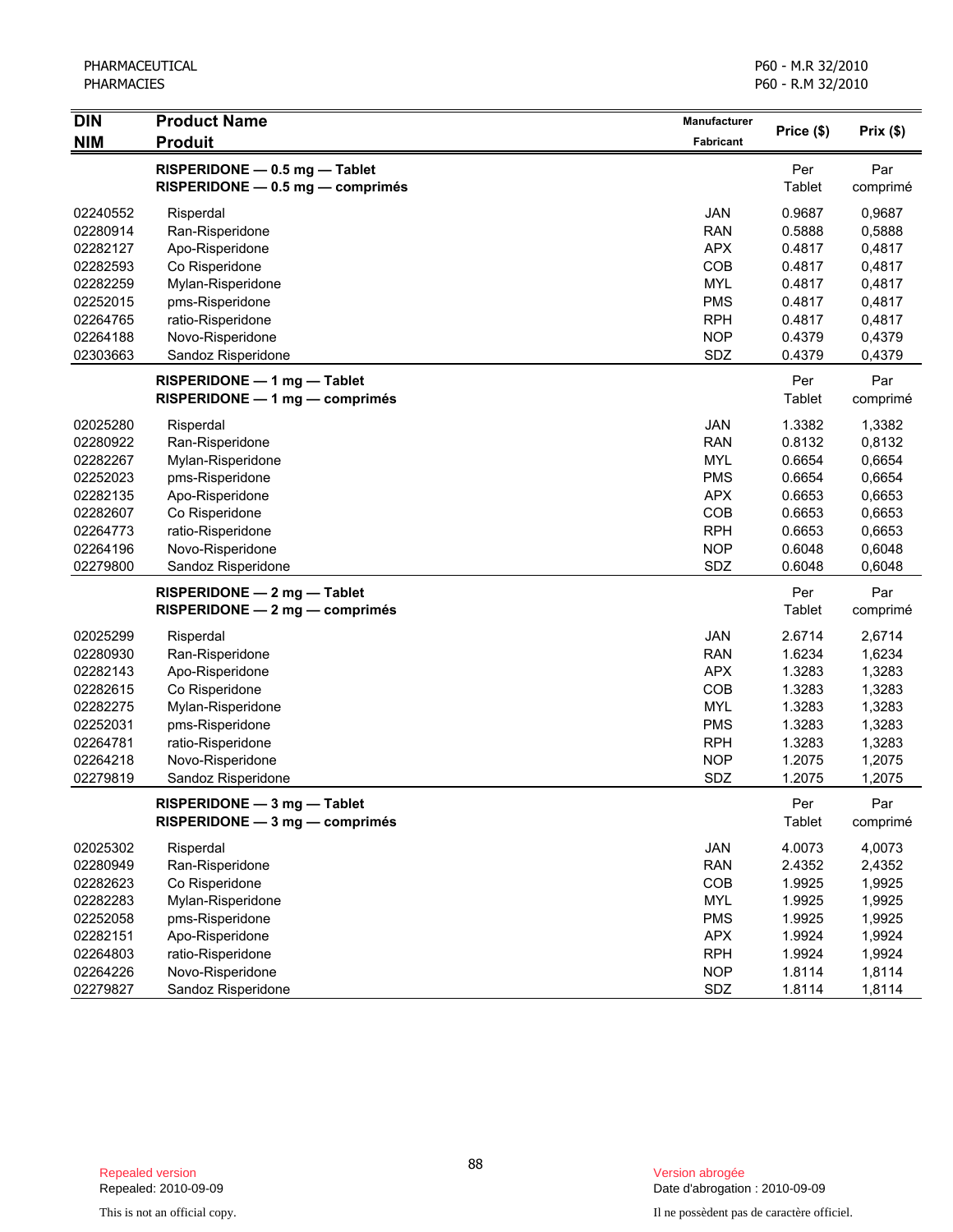| <b>DIN</b> | <b>Product Name</b>                                                  | Manufacturer |                |                 |
|------------|----------------------------------------------------------------------|--------------|----------------|-----------------|
| <b>NIM</b> | <b>Produit</b>                                                       | Fabricant    | Price (\$)     | Prix(\$)        |
|            | RISPERIDONE - 4 mg - Tablet<br>$RISPERIDONE - 4 mg - comprimés$      |              | Per<br>Tablet  | Par<br>comprimé |
| 02025310   | Risperdal                                                            | <b>JAN</b>   | 5.3433         | 5,3433          |
| 02280957   | Ran-Risperidone                                                      | <b>RAN</b>   | 3.2468         | 3,2468          |
| 02282178   | Apo-Risperidone                                                      | <b>APX</b>   | 2.6565         | 2,6565          |
| 02282631   | Co Risperidone                                                       | COB          | 2.6565         | 2,6565          |
| 02282291   | Mylan-Risperidone                                                    | <b>MYL</b>   | 2.6565         | 2,6565          |
| 02252066   | pms-Risperidone                                                      | <b>PMS</b>   | 2.6565         | 2,6565          |
| 02264811   | ratio-Risperidone                                                    | <b>RPH</b>   | 2.6565         | 2,6565          |
| 02264234   | Novo-Risperidone                                                     | <b>NOP</b>   | 2.4150         | 2,4150          |
| 02279835   | Sandoz Risperidone                                                   | SDZ          | 2.4150         | 2,4150          |
|            | RIVASTIGMINE - 1.5 mg - Capsules<br>RIVASTIGMINE - 1.5 mg - capsules |              | Per<br>Capsule | Par<br>capsule  |
| 02242115   | Exelon                                                               | <b>NVT</b>   | 2.8665         | 2,8665          |
| 02336715   | Apo-Rivastigmine                                                     | <b>APX</b>   | 1.3029         | 1,3029          |
| 02332809   | Mylan-Rivastigmine                                                   | <b>MYL</b>   | 1.3029         | 1,3029          |
| 02305984   | Novo-Rivastigmine                                                    | <b>NOP</b>   | 1.3029         | 1,3029          |
| 02306034   | pms-Rivastigmine                                                     | <b>PMS</b>   | 1.3029         | 1,3029          |
| 02311283   | ratio-Rivastigmine                                                   | <b>RPH</b>   | 1.3029         | 1,3029          |
| 02324563   | Sandoz Rivastigmine                                                  | SDZ          | 1.3029         | 1,3029          |
|            | RIVASTIGMINE - 3 mg - Capsules                                       |              | Per            | Par             |
|            | $RIVASTIGMINE - 3 mg - capsules$                                     |              | Capsule        | capsule         |
| 02242116   | Exelon                                                               | <b>NVT</b>   | 2.8665         | 2,8665          |
| 02336723   | Apo-Rivastigmine                                                     | <b>APX</b>   | 1.3029         | 1,3029          |
| 02332817   | Mylan-Rivastigmine                                                   | <b>MYL</b>   | 1.3029         | 1,3029          |
| 02305992   | Novo-Rivastigmine                                                    | <b>NOP</b>   | 1.3029         | 1,3029          |
| 02306042   | pms-Rivastigmine                                                     | <b>PMS</b>   | 1.3029         | 1,3029          |
| 02311291   | ratio-Rivastigmine                                                   | <b>RPH</b>   | 1.3029         | 1,3029          |
| 02324571   | Sandoz Rivastigmine                                                  | SDZ          | 1.3029         | 1,3029          |
|            | RIVASTIGMINE - 4.5 mg - Capsules<br>RIVASTIGMINE - 4.5 mg - capsules |              | Per<br>Capsule | Par<br>capsule  |
| 02242117   | Exelon                                                               | <b>NVT</b>   | 2.8665         | 2,8665          |
| 02336731   | Apo-Rivastigmine                                                     | <b>APX</b>   | 1.3029         | 1,3029          |
| 02332825   | Mylan-Rivastigmine                                                   | <b>MYL</b>   | 1.3029         | 1,3029          |
| 02306018   | Novo-Rivastigmine                                                    | <b>NOP</b>   | 1.3029         | 1,3029          |
| 02306050   | pms-Rivastigmine                                                     | <b>PMS</b>   | 1.3029         | 1,3029          |
| 02311305   | ratio-Rivastigmine                                                   | <b>RPH</b>   | 1.3029         | 1,3029          |
| 02324598   | Sandoz Rivastigmine                                                  | SDZ          | 1.3029         | 1,3029          |
|            | RIVASTIGMINE - 6 mg - Capsules<br>RIVASTIGMINE - 6 mg - capsules     |              | Per<br>Capsule | Par<br>capsule  |
| 02242118   | Exelon                                                               | <b>NVT</b>   | 2.8665         | 2,8665          |
| 02336758   | Apo-Rivastigmine                                                     | <b>APX</b>   | 1.3029         | 1,3029          |
| 02332833   | Mylan-Rivastigmine                                                   | <b>MYL</b>   | 1.3029         | 1,3029          |
| 02306026   | Novo-Rivastigmine                                                    | <b>NOP</b>   | 1.3029         | 1,3029          |
| 02306069   | pms-Rivastigmine                                                     | <b>PMS</b>   | 1.3029         | 1,3029          |
| 02311313   | ratio-Rivastigmine                                                   | <b>RPH</b>   | 1.3029         | 1,3029          |
| 02324601   | Sandoz Rivastigmine                                                  | SDZ          | 1.3029         | 1,3029          |

Date d'abrogation : 2010-09-09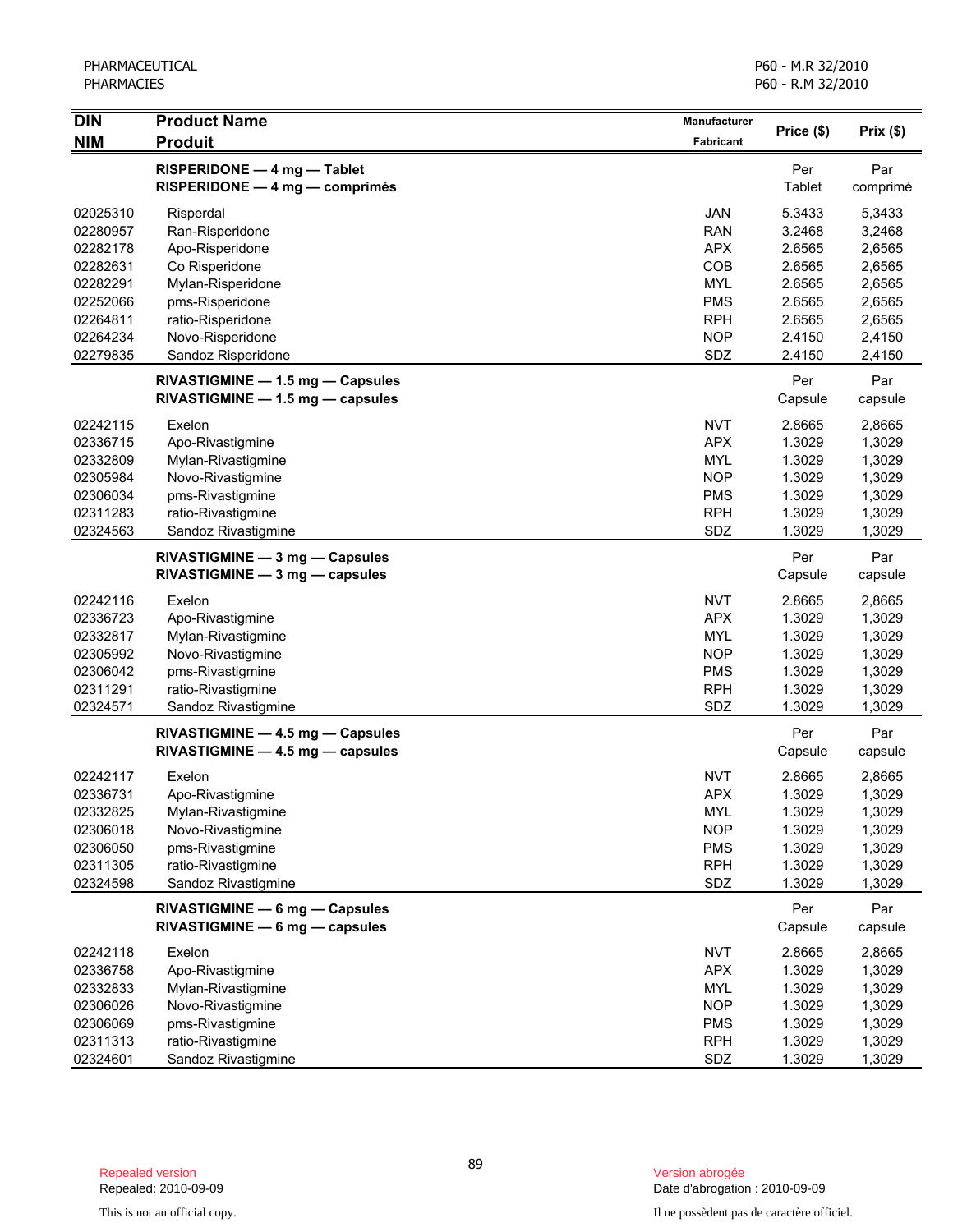| <b>DIN</b>                                               | <b>Product Name</b>                                                                                                                              | <b>Manufacturer</b>                                         | Price (\$)                                     | Prix(\$)                                       |
|----------------------------------------------------------|--------------------------------------------------------------------------------------------------------------------------------------------------|-------------------------------------------------------------|------------------------------------------------|------------------------------------------------|
| <b>NIM</b>                                               | <b>Produit</b>                                                                                                                                   | Fabricant                                                   |                                                |                                                |
|                                                          | ROPINIROLE - 0.25 mg - Tablet<br>ROPINIROLE - 0.25 mg - comprimés                                                                                |                                                             | Per<br>Tablet                                  | Par<br>comprimé                                |
| 02232565<br>02316846<br>02326590<br>02314037             | Requip<br>Co Ropinirole<br>pms-Ropinirole<br>Ran-Ropinirole                                                                                      | <b>GSK</b><br>COB<br><b>PMS</b><br><b>RAN</b>               | 0.3122<br>0.1419<br>0.1419<br>0.1419           | 0,3122<br>0,1419<br>0,1419<br>0,1419           |
|                                                          | ROPINIROLE - 1 mg - Tablet<br>ROPINIROLE - 1 mg - comprimés                                                                                      |                                                             | Per<br>Tablet                                  | Par<br>comprimé                                |
| 02232567<br>02316854<br>02326612<br>02314053             | Requip<br>Co Ropinirole<br>pms-Ropinirole<br>Ran-Ropinirole                                                                                      | <b>GSK</b><br>COB<br><b>PMS</b><br><b>RAN</b>               | 1.2489<br>0.5676<br>0.5676<br>0.5676           | 1,2489<br>0,5676<br>0,5676<br>0,5676           |
|                                                          | ROPINIROLE - 2 mg - Tablet<br>ROPINIROLE - 2 mg - comprimés                                                                                      |                                                             | Per<br>Tablet                                  | Par<br>comprimé                                |
| 02232568<br>02316862<br>02326620<br>02314061             | Requip<br>Co Ropinirole<br>pms-Ropinirole<br>Ran-Ropinirole                                                                                      | <b>GSK</b><br>COB<br><b>PMS</b><br><b>RAN</b>               | 1.3738<br>0.6244<br>0.6244<br>0.6244           | 1,3738<br>0,6244<br>0,6244<br>0,6244           |
|                                                          | ROPINIROLE - 5 mg - Tablet<br>$ROPINIROLE - 5 mg - comprimés$                                                                                    |                                                             | Per<br>Tablet                                  | Par<br>comprimé                                |
| 02232569<br>02316870<br>02326639<br>02314088             | Requip<br>Co Ropinirole<br>pms-Ropinirole<br>Ran-Ropinirole                                                                                      | <b>GSK</b><br>COB<br><b>PMS</b><br><b>RAN</b>               | 3.7823<br>1.7192<br>1.7192<br>1.7192           | 3,7823<br>1,7192<br>1,7192<br>1,7192           |
|                                                          | SALBUTAMOL - 5 mg/mL - Respirator Solution<br>SALBUTAMOL - 5 mg/ml - solution pour respirateur                                                   |                                                             | Per mL                                         | Par ml                                         |
| 02213486<br>02069571<br>02232987<br>00860808<br>02154412 | Ventolin<br>pms-Salbutamol<br>Mylan-Salbutamol<br>ratio-Salbutamol<br>Sandoz Salbutamol                                                          | <b>GSK</b><br><b>PMS</b><br><b>MYL</b><br><b>RPH</b><br>SDZ | 1.1033<br>0.6952<br>0.6490<br>0.6490<br>0.6490 | 1.1033<br>0,6952<br>0,6490<br>0,6490<br>0,6490 |
|                                                          | SALBUTAMOL SULFATE - 200 Dose - 100 mcg/Dose<br>- Metered Dose Inhaler<br>SALBUTAMOL (SULFATE DE) - 200 doses - 100 mcg/dose -<br>aérosol doseur |                                                             | Per<br>Dose                                    | Par<br>dose                                    |
| 02232570<br>02245669<br>02244914<br>02241497             | Airomir<br>Apo-Salvent CFC Free/Apo-Salvent sans CFC<br>ratio-Salbutamol<br>Ventolin HFA                                                         | <b>RIK</b><br><b>APX</b><br><b>RPH</b><br><b>GSK</b>        | 0.0426<br>0.0325<br>0.0325<br>0.0325           | 0.0426<br>0,0325<br>0,0325<br>0,0325           |
|                                                          | SALBUTAMOL SULFATE - 0.4 mg/mL - Oral Liquid<br>SALBUTAMOL (SULFATE DE) - 0,4 mg/ml - liquide oral                                               |                                                             | Per mL                                         | Par ml                                         |
| 02212390<br>02091186                                     | Ventolin<br>pms-Salbutamol                                                                                                                       | <b>GSK</b><br><b>PMS</b>                                    | 0.0782<br>0.0486                               | 0,0782<br>0,0486                               |

Date d'abrogation : 2010-09-09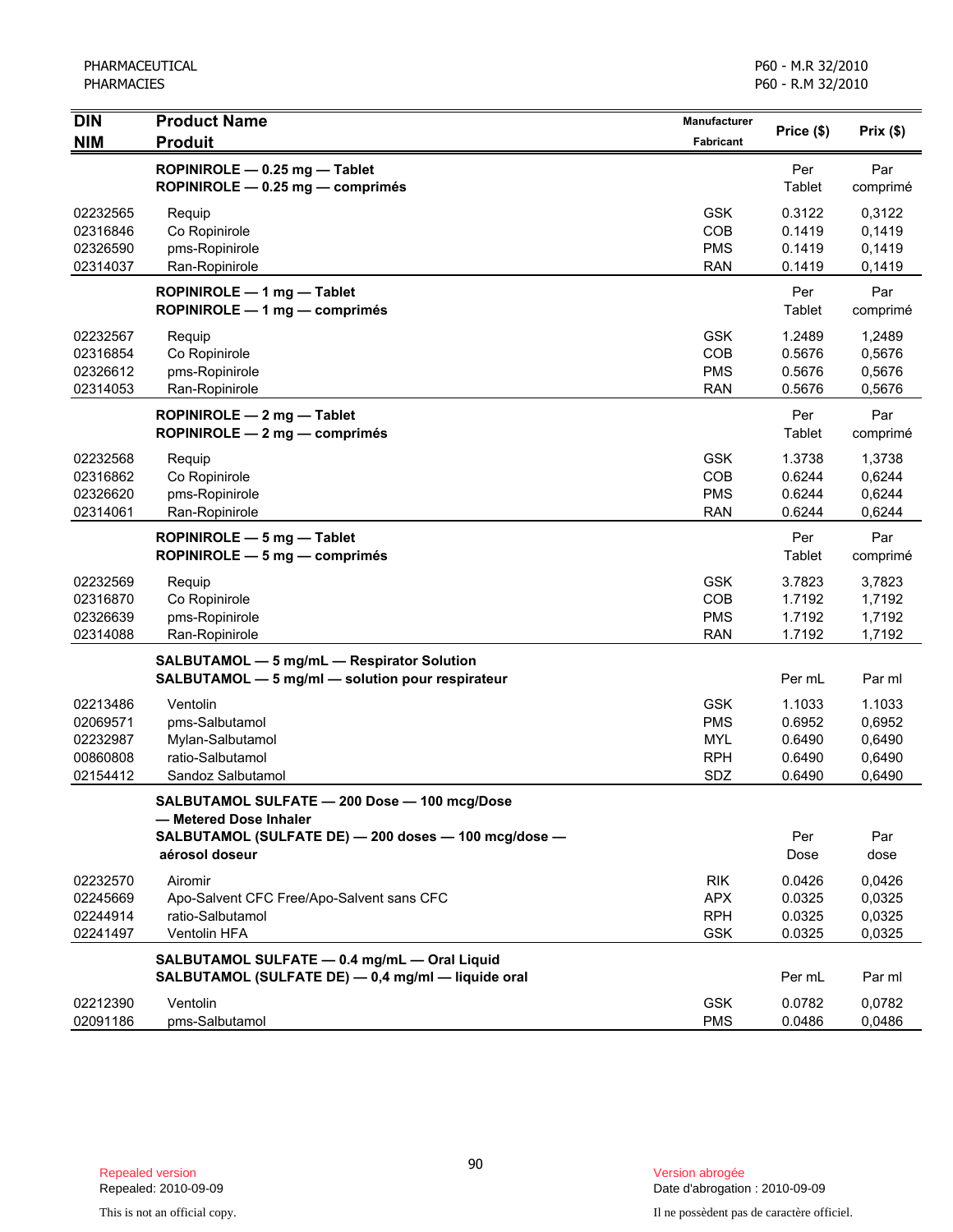| PHARMACEUTICAL<br><b>PHARMACIES</b> |                                                                                                                                     | P60 - M.R 32/2010<br>P60 - R.M 32/2010  |                  |                  |
|-------------------------------------|-------------------------------------------------------------------------------------------------------------------------------------|-----------------------------------------|------------------|------------------|
| <b>DIN</b><br><b>NIM</b>            | <b>Product Name</b><br><b>Produit</b>                                                                                               | <b>Manufacturer</b><br><b>Fabricant</b> | Price (\$)       | Prix(\$)         |
|                                     | SALBUTAMOL SULFATE - 1.25 mg/2.5 mL - Unit Dose Solution Nebules<br>SALBUTAMOL (SULFATE DE) - 1,25 mg/2,5 ml - préparation monodose |                                         |                  |                  |
|                                     | de solution pour nébuliseur                                                                                                         |                                         | Per mL           | Par ml           |
| 02213400                            | Ventolin                                                                                                                            | <b>GSK</b>                              | 0.1990           | 0,1990           |
| 02208245                            | pms-Salbutamol                                                                                                                      | <b>PMS</b>                              | 0.1642           | 0,1642           |
| 02239365                            | ratio-Salbutamol                                                                                                                    | <b>RPH</b>                              | 0.1641           | 0,1641           |
| 02243828                            | Apo-Salvent                                                                                                                         | <b>APX</b>                              | 0.1640           | 0,1640           |
|                                     | SALBUTAMOL SULFATE - 2.5 mg/2.5 mL - Unit Dose Solution Nebules<br>SALBUTAMOL (SULFATE DE) - 2,5 mg/2,5 ml - préparation monodose   |                                         |                  |                  |
|                                     | de solution pour nébuliseur                                                                                                         |                                         | Per mL           | Par ml           |
| 02213419                            | Ventolin PF                                                                                                                         | <b>GSK</b>                              | 0.4548           | 0,4548           |
| 02208229                            | pms-Salbutamol                                                                                                                      | <b>PMS</b>                              | 0.2867           | 0,2867           |
| 02231488                            | Apo-Salvent                                                                                                                         | <b>APX</b>                              | 0.2680           | 0,2680           |
| 01926934<br>01986864                | Mylan-Salbutamol Sterinebs<br>ratio-Salbutamol                                                                                      | <b>MYL</b><br><b>RPH</b>                | 0.2678<br>0.2678 | 0,2678<br>0,2678 |
|                                     | SALBUTAMOL SULFATE - 5 mg/2.5 mL - Unit Dose Solution Nebules<br>SALBUTAMOL (SULFATE DE) - 5 mg/2,5 ml - préparation monodose       |                                         |                  |                  |
|                                     | de solution pour nébuliseur                                                                                                         |                                         | Per mL           | Par ml           |
| 02213427                            | Ventolin                                                                                                                            | <b>GSK</b>                              | 0.8638           | 0,8638           |
| 02208237                            | pms-Salbutamol                                                                                                                      | <b>PMS</b>                              | 0.6053           | 0,6053           |
| 02173360                            | Mylan-Salbutamol Sterinebs                                                                                                          | <b>MYL</b>                              | 0.5085           | 0,5085           |
| 02231678                            | Apo-Salvent                                                                                                                         | <b>APX</b>                              | 0.5084           | 0,5084           |
| 02239366                            | ratio-Salbutamol                                                                                                                    | <b>RPH</b>                              | 0.5084           | 0,5084           |
|                                     | SELEGILINE HCI - 5 mg - Tablets                                                                                                     |                                         | Per              | Par              |
|                                     | SÉLÉGILINE (CHLORHYDRATE DE) — 5 mg — comprimés                                                                                     |                                         | Tablet           | comprimé         |
| 02123312                            | Eldepryl                                                                                                                            | <b>BJH</b>                              | 2.2094           | 2,2094           |
| 02230641                            | Apo-Selegiline                                                                                                                      | <b>APX</b>                              | 1.3915           | 1,3915           |
| 02231036                            | Mylan-Selegiline                                                                                                                    | <b>MYL</b>                              | 1.3915           | 1,3915           |
| 02068087                            | Novo-Selegiline                                                                                                                     | <b>NOP</b>                              | 1.3915           | 1,3915           |
| 02230717<br>02238102                | Nu-Selegiline<br>pms-Selegiline                                                                                                     | <b>NXP</b><br><b>PMS</b>                | 1.3915<br>1.3915 | 1,3915<br>1,3915 |
|                                     |                                                                                                                                     |                                         |                  |                  |
|                                     | SENNOSIDES A AND B - 8.6 mg - Tablets<br>SENNOSIDES A ET B - 8,6 mg - comprimés                                                     |                                         | Per<br>Tablet    | Par<br>comprimé  |
| 00026158                            | Senokot                                                                                                                             | <b>PFR</b>                              | 0.0880           | 0,0880           |
| 02068109                            | Sennatab                                                                                                                            | <b>PMS</b>                              | 0.0644           | 0,0644           |
|                                     | <b>SERTRALINE HCI - 25 mg - Capsules</b>                                                                                            |                                         | Per              | Par              |
|                                     | SERTRALINE (CHLORHYDRATE DE) - 25 mg - capsules                                                                                     |                                         | Capsule          | capsule          |
| 02132702                            | Zoloft                                                                                                                              | PFI                                     | 0.8818           | 0,8818           |
| 02238280                            | Apo-Sertraline                                                                                                                      | <b>APX</b>                              | 0.5544           | 0,5544           |
| 02242519                            | Mylan-Sertraline                                                                                                                    | <b>MYL</b>                              | 0.5544           | 0,5544           |
| 02240485                            | Novo-Sertraline                                                                                                                     | <b>NOP</b>                              | 0.5544           | 0,5544           |
| 02244838                            | pms-Sertraline                                                                                                                      | <b>PMS</b>                              | 0.5544           | 0,5544           |
| 02245787<br>02287390                | ratio-Sertraline<br>Co Sertraline                                                                                                   | <b>RPH</b><br>COB                       | 0.5542<br>0.5040 | 0,5542<br>0,5040 |
| 02245159                            | Sandoz Sertraline                                                                                                                   | SDZ                                     | 0.5040           | 0,5040           |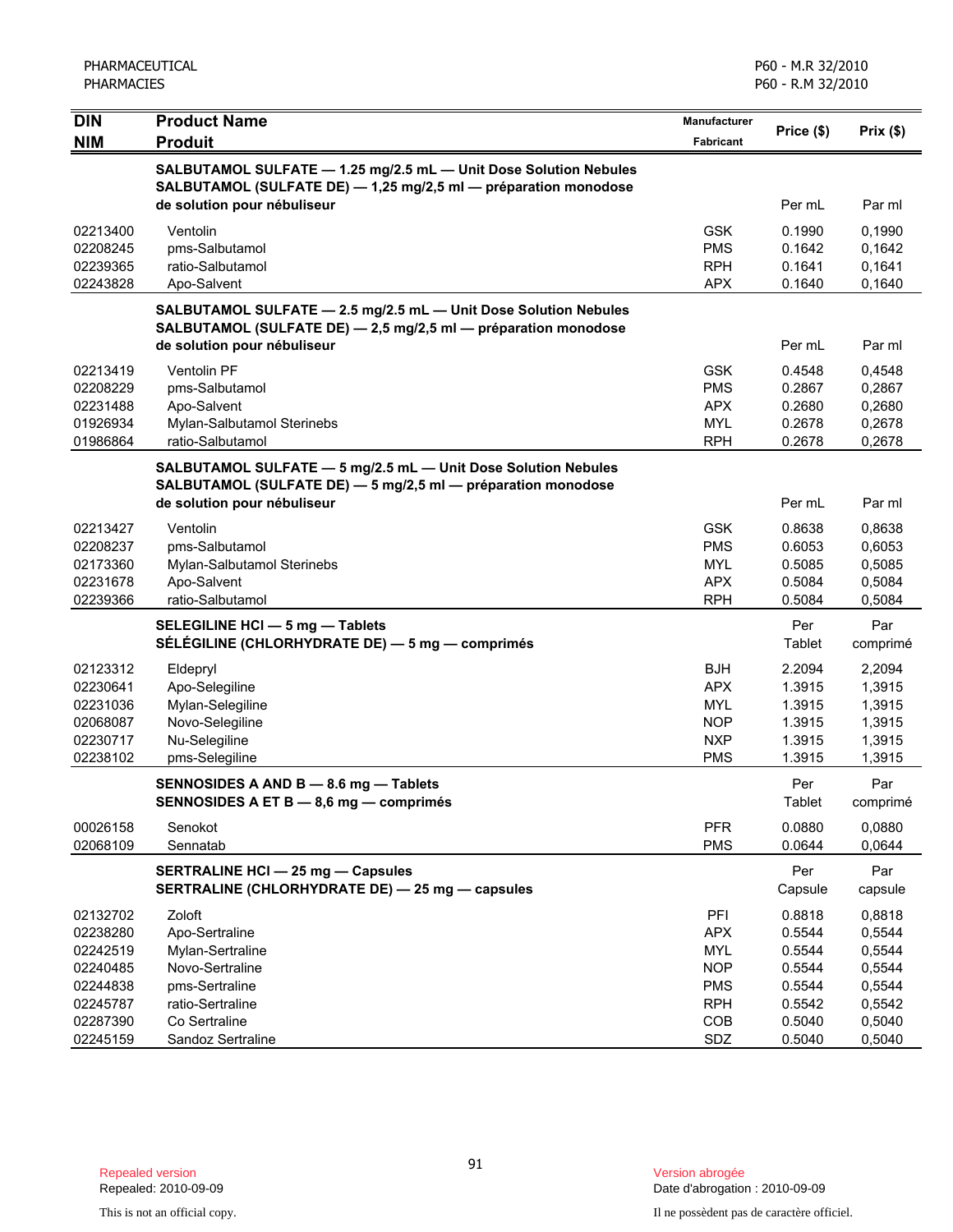| <b>DIN</b><br><b>NIM</b> | <b>Product Name</b><br><b>Produit</b>            | <b>Manufacturer</b><br><b>Fabricant</b> | Price (\$) | Prix(\$) |
|--------------------------|--------------------------------------------------|-----------------------------------------|------------|----------|
|                          |                                                  |                                         |            |          |
|                          | <b>SERTRALINE HCI - 50 mg - Capsules</b>         |                                         | Per        | Par      |
|                          | SERTRALINE (CHLORHYDRATE DE) - 50 mg - capsules  |                                         | Capsule    | capsule  |
| 01962817                 | Zoloft                                           | PFI                                     | 1.7636     | 1,7636   |
| 02238281                 | Apo-Sertraline                                   | <b>APX</b>                              | 1.1088     | 1,1088   |
| 02242520                 | Mylan-Sertraline                                 | <b>MYL</b>                              | 1.1088     | 1,1088   |
| 02240484                 | Novo-Sertraline                                  | <b>NOP</b>                              | 1.1088     | 1,1088   |
| 02244839                 | pms-Sertraline                                   | <b>PMS</b>                              | 1.1088     | 1,1088   |
| 02245788                 | ratio-Sertraline                                 | <b>RPH</b>                              | 1.1086     | 1,1086   |
| 02287404                 | Co Sertraline                                    | COB                                     | 1.0080     | 1,0080   |
| 02245160                 | Sandoz Sertraline                                | SDZ                                     | 1.0080     | 1,0080   |
|                          | <b>SERTRALINE HCI - 100 mg - Capsules</b>        |                                         | Per        | Par      |
|                          | SERTRALINE (CHLORHYDRATE DE) - 100 mg - capsules |                                         | Capsule    | capsule  |
| 01962779                 | Zoloft                                           | PFI                                     | 1.8480     | 1,8480   |
| 02238282                 | Apo-Sertraline                                   | <b>APX</b>                              | 1.2128     | 1,2128   |
| 02242521                 | Mylan-Sertraline                                 | <b>MYL</b>                              | 1.2128     | 1,2128   |
| 02240481                 | Novo-Sertraline                                  | <b>NOP</b>                              | 1.2128     | 1,2128   |
| 02244840                 | pms-Sertraline                                   | <b>PMS</b>                              | 1.2128     | 1,2128   |
| 02245789                 | ratio-Sertraline                                 | <b>RPH</b>                              | 1.2126     | 1,2126   |
| 02287412                 | Co Sertraline                                    | COB                                     | 1.1025     | 1,1025   |
| 02245161                 | Sandoz Sertraline                                | SDZ                                     | 1.1025     | 1,1025   |
|                          | SIMVASTATIN - 5 mg - Tablets                     |                                         | Per        | Par      |
|                          | SIMVASTATINE - 5 mg - comprimés                  |                                         | Tablet     | comprimé |
| 00884324                 | Zocor                                            | <b>MFX</b>                              | 1.1248     | 1,1248   |
| 02247011                 | Apo-Simvastatin                                  | <b>APX</b>                              | 0.6237     | 0,6237   |
| 02248103                 | Co Simvastatin                                   | <b>COB</b>                              | 0.6237     | 0,6237   |
| 02246582                 | Mylan-Simvastatin                                | <b>MYL</b>                              | 0.6237     | 0,6237   |
| 02250144                 | Novo-Simvastatin                                 | <b>NOP</b>                              | 0.6237     | 0,6237   |
| 02269252                 | pms-Simvastatin                                  | <b>PMS</b>                              | 0.6237     | 0,6237   |
| 02252619                 | pms-Simvastatin                                  | <b>PMS</b>                              | 0.6237     | 0,6237   |
| 02329131                 | Ran-Simvastatin                                  | <b>RAN</b>                              | 0.5670     | 0,5670   |
|                          | SIMVASTATIN - 10 mg - Tablets                    |                                         | Per        | Par      |
|                          | SIMVASTATINE - 10 mg - comprimés                 |                                         | Tablet     | comprimé |
| 00884332                 | Zocor                                            | <b>MFX</b>                              | 2.2256     | 2,2256   |
| 02269260                 | pms-Simvastatin                                  | <b>PMS</b>                              | 1.2336     | 1,2336   |
| 02247012                 | Apo-Simvastatin                                  | APX                                     | 1.2335     | 1,2335   |
| 02248104                 | Co Simvastatin                                   | COB                                     | 1.2335     | 1,2335   |
| 02246583                 | Mylan-Simvastatin                                | <b>MYL</b>                              | 1.2335     | 1,2335   |
| 02250152                 | Novo-Simvastatin                                 | <b>NOP</b>                              | 1.2335     | 1,2335   |
| 02252635                 | pms-Simvastatin                                  | <b>PMS</b>                              | 1.2335     | 1,2335   |
| 02247068                 | ratio-Simvastatin                                | <b>RPH</b>                              | 1.2335     | 1,2335   |
| 02247828                 | Sandoz Simvastatin                               | SDZ                                     | 1.2335     | 1,2335   |
| 02265885                 | Taro-Simvastatin                                 | <b>TAR</b>                              | 1.2335     | 1,2335   |
| 02329158                 | Ran-Simvastatin                                  | <b>RAN</b>                              | 1.1214     | 1,1214   |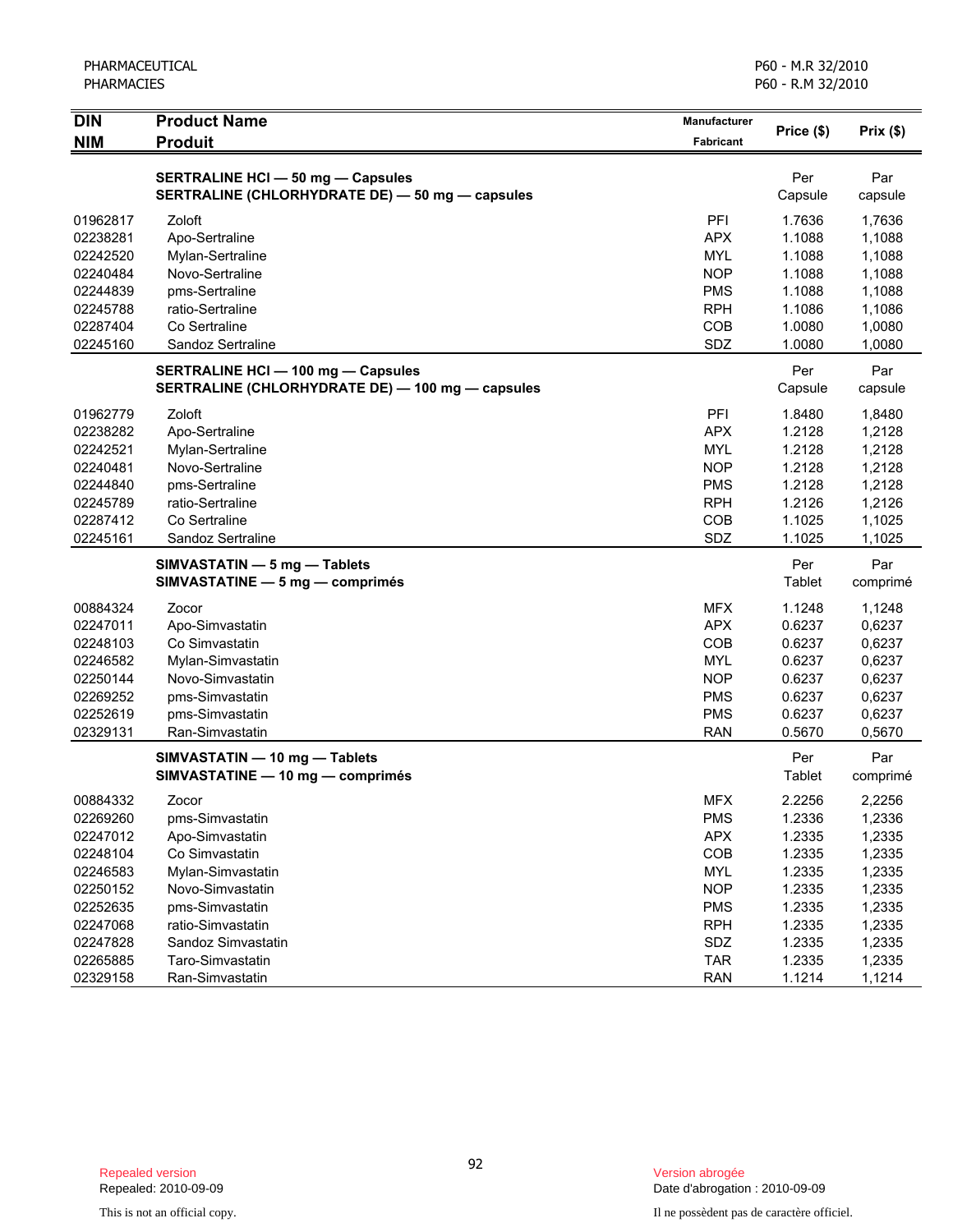| <b>DIN</b> | <b>Product Name</b>                                               | Manufacturer     |               |                 |
|------------|-------------------------------------------------------------------|------------------|---------------|-----------------|
| <b>NIM</b> | <b>Produit</b>                                                    | <b>Fabricant</b> | Price (\$)    | Prix(\$)        |
|            |                                                                   |                  |               |                 |
|            | SIMVASTATIN - 20 mg - Tablets<br>SIMVASTATINE - 20 mg - comprimés |                  | Per<br>Tablet | Par<br>comprimé |
|            |                                                                   |                  |               |                 |
| 00884340   | Zocor                                                             | <b>MFX</b>       | 2.7504        | 2,7504          |
| 02247013   | Apo-Simvastatin                                                   | <b>APX</b>       | 1.5246        | 1,5246          |
| 02248105   | Co Simvastatin                                                    | COB              | 1.5246        | 1,5246          |
| 02246737   | Mylan-Simvastatin                                                 | <b>MYL</b>       | 1.5246        | 1,5246          |
| 02250160   | Novo-Simvastatin                                                  | <b>NOP</b>       | 1.5246        | 1,5246          |
| 02269279   | pms-Simvastatin                                                   | <b>PMS</b>       | 1.5246        | 1,5246          |
| 02252643   | pms-Simvastatin                                                   | <b>PMS</b>       | 1.5246        | 1,5246          |
| 02247069   | ratio-Simvastatin                                                 | <b>RPH</b>       | 1.5246        | 1,5246          |
| 02247830   | Sandoz Simvastatin                                                | SDZ              | 1.5246        | 1,5246          |
| 02265893   | Taro-Simvastatin                                                  | <b>TAR</b>       | 1.5246        | 1,5246          |
| 02329166   | Ran-Simvastatin                                                   | <b>RAN</b>       | 1.3860        | 1,3860          |
|            | SIMVASTATIN - 40 mg - Tablets                                     |                  | Per           | Par             |
|            | SIMVASTATINE - 40 mg - comprimés                                  |                  | Tablet        | comprimé        |
| 00884359   | Zocor                                                             | <b>MFX</b>       | 2.7504        | 2,7504          |
| 02247014   | Apo-Simvastatin                                                   | <b>APX</b>       | 1.5246        | 1,5246          |
| 02248106   | Co Simvastatin                                                    | COB              | 1.5246        | 1,5246          |
| 02246584   | Mylan-Simvastatin                                                 | <b>MYL</b>       | 1.5246        | 1,5246          |
| 02250179   | Novo-Simvastatin                                                  | <b>NOP</b>       | 1.5246        | 1,5246          |
| 02269287   | pms-Simvastatin                                                   | <b>PMS</b>       | 1.5246        | 1,5246          |
| 02252651   | pms-Simvastatin                                                   | <b>PMS</b>       | 1.5246        | 1,5246          |
| 02247070   | ratio-Simvastatin                                                 | <b>RPH</b>       | 1.5246        | 1,5246          |
| 02247831   | Sandoz Simvastatin                                                | SDZ              | 1.5246        | 1,5246          |
| 02265907   | Taro-Simvastatin                                                  | <b>TAR</b>       | 1.5246        | 1,5246          |
| 02329174   | Ran-Simvastatin                                                   | <b>RAN</b>       | 1.3860        | 1,3860          |
|            | SIMVASTATIN - 80 mg - Tablets                                     |                  | Per           | Par             |
|            | SIMVASTATINE - 80 mg - comprimés                                  |                  | Tablet        | comprimé        |
| 02240332   | Zocor                                                             | <b>MFX</b>       | 2.7504        | 2,7504          |
| 02247015   | Apo-Simvastatin                                                   | <b>APX</b>       | 1.5246        | 1,5246          |
| 02248107   | Co Simvastatin                                                    | COB              | 1.5246        | 1,5246          |
| 02246585   | Mylan-Simvastatin                                                 | <b>MYL</b>       | 1.5246        | 1,5246          |
| 02250187   | Novo-Simvastatin                                                  | <b>NOP</b>       | 1.5246        | 1,5246          |
| 02269295   | pms-Simvastatin                                                   | <b>PMS</b>       | 1.5246        | 1,5246          |
| 02252678   | pms-Simvastatin                                                   | <b>PMS</b>       | 1.5246        | 1,5246          |
| 02247071   | ratio-Simvastatin                                                 | <b>RPH</b>       | 1.5246        | 1,5246          |
| 02247833   | Sandoz Simvastatin                                                | SDZ              | 1.5246        | 1,5246          |
| 02329182   | Ran-Simvastatin                                                   | <b>RAN</b>       | 1.3860        | 1,3860          |
|            | SODIUM AUROTHIOMALATE - 10 mg/mL - Injection                      |                  |               |                 |
|            | SODIUM (AUROTHIOMALATE DE) - 10 mg/ml - injection                 |                  | Per mL        | Par ml          |
| 01927620   | Myochrysine                                                       | <b>AVT</b>       | 12.6613       | 12,6613         |
| 02245456   | Sodium Aurothiomalate BP                                          | SIL              | 9.7240        | 9,7240          |
|            | SODIUM AUROTHIOMALATE - 50 mg/mL - Injection                      |                  |               |                 |
|            | SODIUM (AUROTHIOMALATE DE) - 50 mg/ml - injection                 |                  | Per mL        | Par ml          |
| 01927604   | Myochrysine                                                       | <b>AVT</b>       | 23.8485       | 23,8485         |
| 02245458   | Sodium Aurothiomalate BP                                          | SDZ              | 18.3150       | 18,3150         |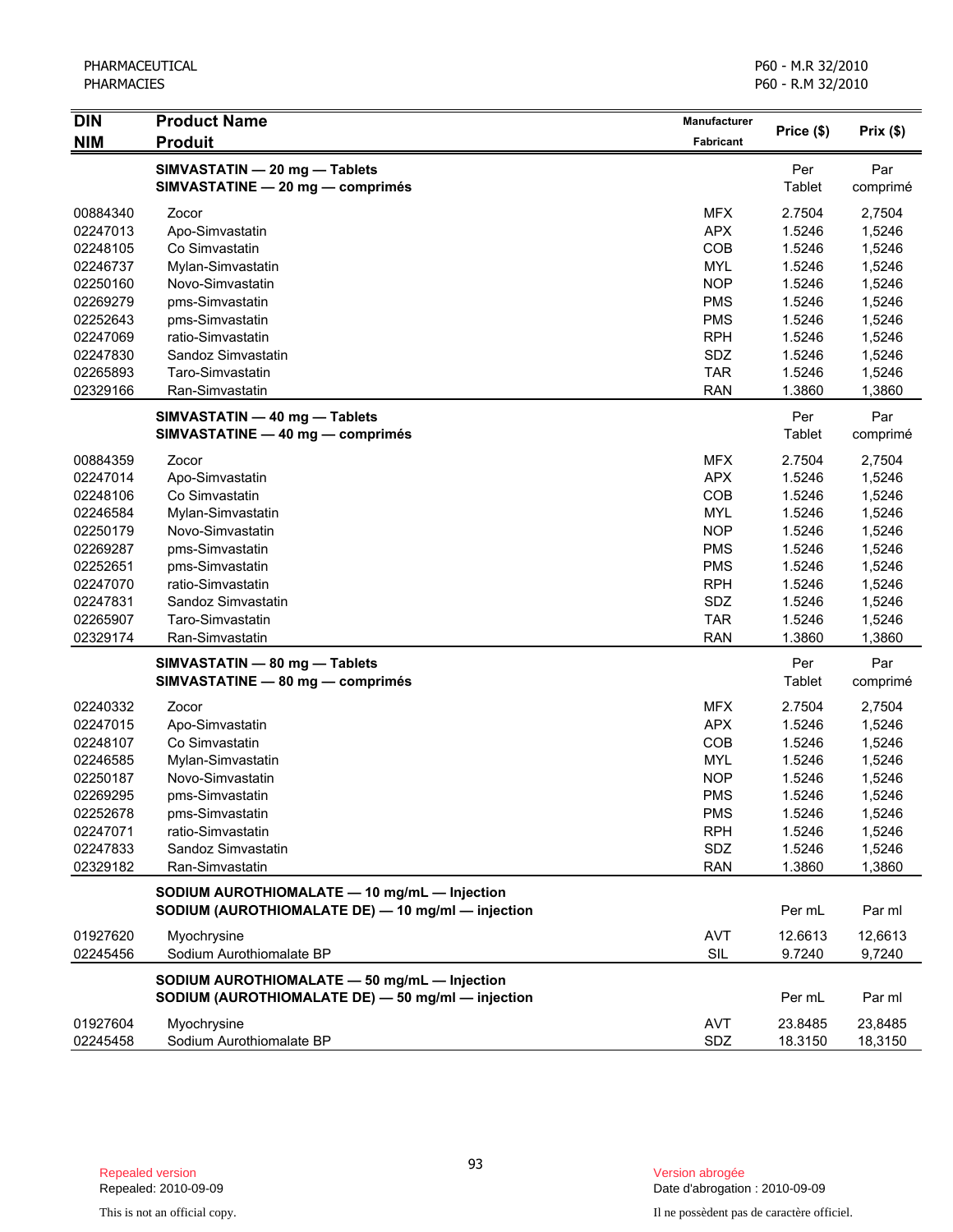| <b>DIN</b> | <b>Product Name</b>                                                    | Manufacturer             |                  |          |
|------------|------------------------------------------------------------------------|--------------------------|------------------|----------|
| <b>NIM</b> | <b>Produit</b>                                                         | Fabricant                | Price (\$)       | Prix(\$) |
|            | SODIUM CROMOGLYCATE - 2% - Ophthalmic Solution                         |                          |                  |          |
|            | CROMOGLYCATE SODIQUE - 2 % - solution ophtalmique                      |                          | Per mL           | Par ml   |
| 02009277   | Cromolyn                                                               | <b>PMS</b>               | 1.0450           | 1,0450   |
| 02230621   | Opticrom                                                               | <b>ALL</b>               | 1.0450           | 1,0450   |
|            | SODIUM POLYSTYRENE SULFONATE - 1 mEq/g - Oral Powder                   |                          |                  |          |
|            | -454 g Package                                                         |                          |                  |          |
|            | POLYSTYRÈNE SODIQUE (SULFONATE DE) — 1 mEq/g — poudre orale —          |                          | Per              | Par      |
|            | paquet de 454 g                                                        |                          | Gram             | gramme   |
| 02026961   | Kayexalate                                                             | SAW                      | 0.1933           | 0,1933   |
| 00755338   | pms-Sodium Polystyrene Sulfonate/pms-Polystyrène, sulfonate sodique de | <b>PMS</b>               | 0.1460           | 0,1460   |
|            | SOTALOL HCI - 80 mg - Tablets                                          |                          | Per              | Per      |
|            | SOTALOL (CHLORHYDRATE DE) - 80 mg - comprimés                          |                          | Tablet           | comprimé |
| 02200996   | Nu-Sotalol                                                             | <b>NXP</b>               | 0.7250           | 0,7250   |
| 02270625   | Co Sotalol                                                             | COB                      | 0.6526           | 0,6526   |
| 02229778   | Mylan-Sotalol                                                          | <b>MLY</b>               | 0.6526           | 0,6526   |
| 02238326   | pms-Sotalol                                                            | <b>PMS</b>               | 0.6526           | 0,6526   |
| 00897272   | Sotacor                                                                | SQU                      | 0.6526           | 0,6526   |
| 02084228   | ratio-Sotalol                                                          | <b>RPH</b>               | 0.6526           | 0,6526   |
| 02210428   | Apo-Sotalol                                                            | <b>APX</b>               | 0.6525           | 0,6525   |
| 02231181   | Novo-Sotalol                                                           | <b>NOP</b>               | 0.6525           | 0,6525   |
| 02257831   | Sandoz Sotalol                                                         | SDZ                      | 0.6525           | 0,6525   |
|            | SOTALOL HCI - 160 mg - Tablets                                         |                          | Per              | Per      |
|            | SOTALOL (CHLORHYDRATE DE) - 160 mg - comprimés                         |                          | Tablet           | comprimé |
| 02270633   | Co Sotalol                                                             | COB                      | 0.7142           | 0,7142   |
| 02238635   | Dom-Sotalol                                                            | <b>DOM</b>               | 0.7142           | 0,7142   |
| 02229779   | Mylan-Sotalol                                                          | <b>MYL</b>               | 0.7142           | 0,7142   |
| 02238327   | pms-Sotalol                                                            | <b>PMS</b>               | 0.7142           | 0,7142   |
| 00483923   | Sotacor                                                                | SQU                      | 0.7142           | 0,7142   |
| 02231182   | Sotacor                                                                | <b>NOP</b>               | 0.7141           | 0,7141   |
| 02084236   | ratio-Sotalol                                                          | <b>RPH</b>               | 0.7141           | 0,7141   |
| 02257858   | Rhoxal-sotalol                                                         | <b>RXP</b>               | 0.7141           | 0,7141   |
| 02167794   | Apo-Sotalol                                                            | <b>APX</b>               | 0.7140           | 0,7140   |
| 02163772   | Nu-Sotalol                                                             | <b>NXP</b><br><b>SDZ</b> | 0.7140<br>0.6492 | 0,7140   |
| 02234013   | Sandoz Sotalol                                                         |                          |                  | 0,6492   |
|            | SPIRONOLACTONE - 25 mg - Tablets                                       |                          | Per              | Per      |
|            | SPIRONOLACTONE - 25 mg - comprimés                                     |                          | <b>Tablet</b>    | comprimé |
| 00028606   | Aldactone                                                              | PFI                      | 0.1408           | 0.1408   |
| 00613215   | Novo-Spiroton                                                          | <b>NOP</b>               | 0.1038           | 0,1038   |
|            | SPIRONOLACTONE - 100 mg - Tablets                                      |                          | Per              | Per      |
|            | SPIRONOLACTONE - 100 mg - comprimés                                    |                          | Tablet           | comprimé |
| 00285455   | Aldactone                                                              | PFI                      | 0.3319           | 0,3319   |
| 00613223   | Novo-Spiroton                                                          | <b>NOP</b>               | 0.2417           | 0,2417   |
|            | SPIRONOLACTONE/HYDROCHLOROTHIAZIDE - 25 mg/25 mg - Tablets             |                          | Per              | Per      |
|            | SPIRONOLACTONE/HYDROCHLOROTHIAZIDE - 25 mg/25 mg - comprimés           |                          | <b>Tablet</b>    | comprimé |
| 00180408   | Aldactazide 25                                                         | PFI                      | 0.1408           | 0,1408   |
| 00613231   | Novo-Spirozine 25                                                      | <b>NOP</b>               | 0.1057           | 0,1057   |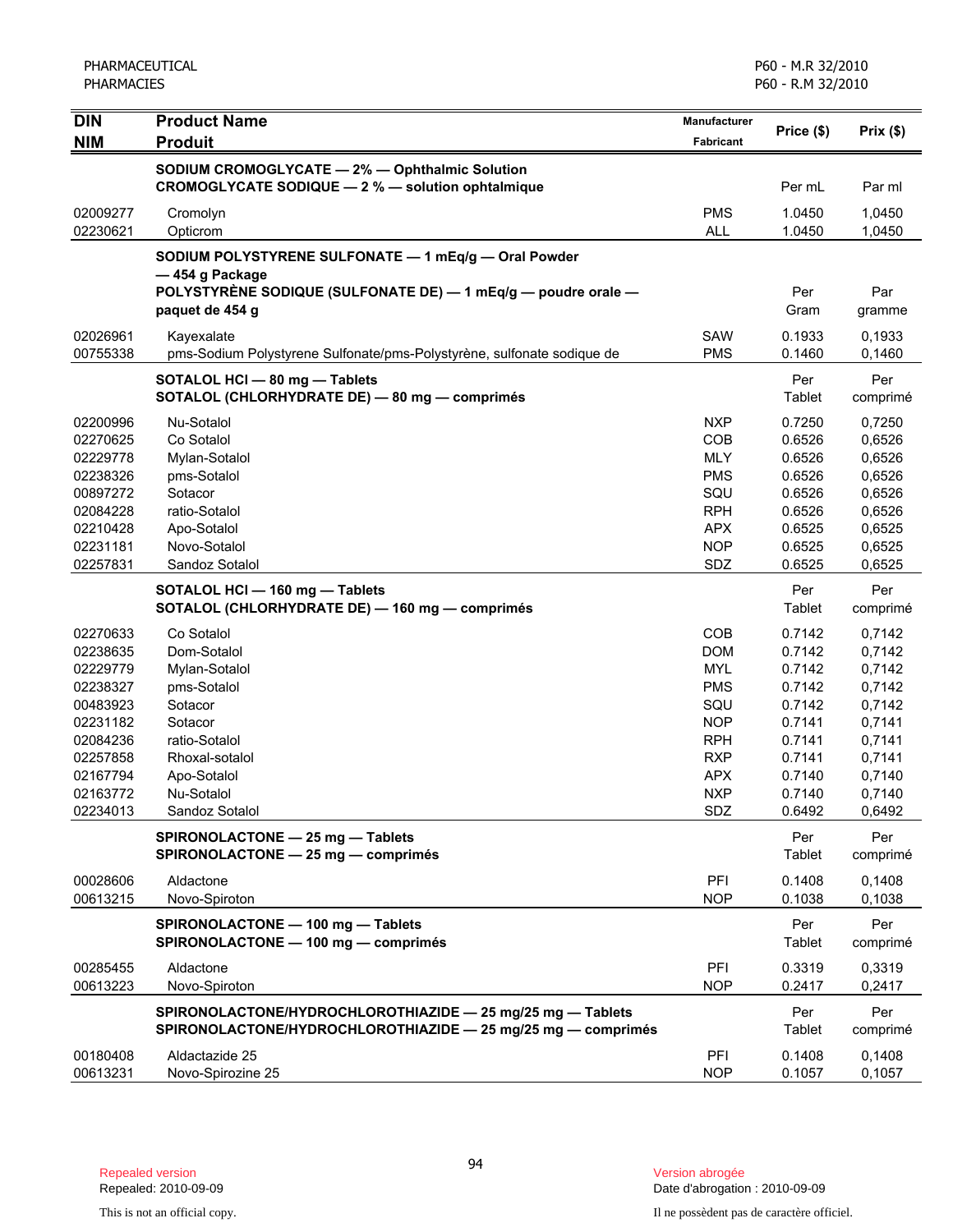| <b>DIN</b>                                                           | <b>Product Name</b>                                                                                                        | Manufacturer                                                              | Price (\$)                                                | Prix(\$)                                                  |
|----------------------------------------------------------------------|----------------------------------------------------------------------------------------------------------------------------|---------------------------------------------------------------------------|-----------------------------------------------------------|-----------------------------------------------------------|
| <b>NIM</b>                                                           | <b>Produit</b>                                                                                                             | Fabricant                                                                 |                                                           |                                                           |
|                                                                      | SPIRONOLACTONE/HYDROCHLOROTHIAZIDE - 50 mg/50 mg - Tablets<br>SPIRONOLACTONE/HYDROCHLOROTHIAZIDE - 50 mg/50 mg - comprimés |                                                                           | Per<br>Tablet                                             | Per<br>comprimé                                           |
| 00594377<br>00657182                                                 | Aldactazide 50<br>Novo-Spirozine 50                                                                                        | PFI<br><b>NOP</b>                                                         | 0.2986<br>0.2460                                          | 0,2986<br>0,2460                                          |
|                                                                      | SUCRALFATE - 1g-Tablets<br>SUCRALFATE $-1$ g $-$ comprimés                                                                 |                                                                           | Per<br>Tablet                                             | Per<br>comprimé                                           |
| 02100622<br>02134829<br>02238209<br>02125250<br>02045702             | Sulcrate<br>Nu-Sucralfate<br>pms-Sucralfate<br>Apo-Sucralfate<br>pms-Sucralfate                                            | AXC<br><b>NXP</b><br><b>PMS</b><br><b>APX</b><br><b>NOP</b>               | 0.5759<br>0.4110<br>0.3468<br>0.3236<br>0.3236            | 0,5759<br>0,4110<br>0,3468<br>0,3236<br>0,3236            |
|                                                                      | SULFASALAZINE - 500 mg - Tablets<br>SULFASALAZINE - 500 mg - comprimés                                                     |                                                                           | Per<br>Tablet                                             | Per<br>comprimé                                           |
| 02064480<br>00598461                                                 | Salazopyrin<br>pms-Sulfasalazine                                                                                           | PFI<br><b>PMS</b>                                                         | 0.2755<br>0.2122                                          | 0,2755<br>0,2122                                          |
|                                                                      | SULFINPYRAZONE - 200 mg - Tablets<br>SULFINPYRAZONE - 200 mg - comprimés                                                   |                                                                           | Per<br>Tablet                                             | Per<br>comprimé                                           |
| 00441767<br>02045699                                                 | Apo-Sulfinpyrazone<br>Nu-Sulfinpyrazone                                                                                    | <b>APX</b><br><b>NXP</b>                                                  | 0.2997<br>0.2997                                          | 0,2997<br>0,2997                                          |
|                                                                      | SULINDAC - 150 mg - Tablets<br>SULINDAC - 150 mg - comprimés                                                               |                                                                           | Per<br>Tablet                                             | Per<br>comprimé                                           |
| 02042576<br>00778354<br>00745588                                     | Nu-Sulindac<br>Apo-Sulin<br>Novo-Sundac                                                                                    | <b>NXP</b><br><b>APX</b><br><b>NOP</b>                                    | 0.4752<br>0.4206<br>0.4206                                | 0,4752<br>0,4206<br>0,4206                                |
|                                                                      | SULINDAC - 200 mg - Tablets<br>SULINDAC - 200 mg - comprimés                                                               |                                                                           | Per<br>Tablet                                             | Per<br>comprimé                                           |
| 00432369<br>02042584<br>00778362<br>00745596                         | Clinoril<br>Nu-Sulindac<br>Apo-Sulin<br>Novo-Sundac                                                                        | <b>MFX</b><br><b>NXP</b><br><b>APX</b><br><b>NOP</b>                      | 0.7203<br>0.5962<br>0.5324<br>0.5324                      | 0,7203<br>0,5962<br>0,5324<br>0,5324                      |
|                                                                      | <b>SUMATRIPTAN - 50 mg - Tablets</b><br><b>SUMATRIPTAN - 50 mg - comprimés</b>                                             |                                                                           | Per<br>Tablet                                             | Per<br>comprimé                                           |
| 02212153<br>02268388<br>02257890<br>02268914<br>02256436<br>02271583 | Imitrex DF<br>Apo-Sumatriptan<br>Co Sumatriptan<br>Mylan-Sumatriptan<br>pms-Sumatriptan<br>ratio-Sumatriptan               | <b>GSK</b><br><b>APX</b><br>COB<br><b>MYL</b><br><b>PMS</b><br><b>RPH</b> | 16.3291<br>9.9715<br>9.9715<br>9.9715<br>9.9715<br>9.9715 | 16,3291<br>9,9715<br>9,9715<br>9,9715<br>9,9715<br>9,9715 |
| 02263025<br>02286823                                                 | Sandoz Sumatriptan<br>Novo-Sumatriptan DF                                                                                  | SDZ<br><b>NOP</b>                                                         | 9.9715<br>9.0650                                          | 9,9715<br>9,0650                                          |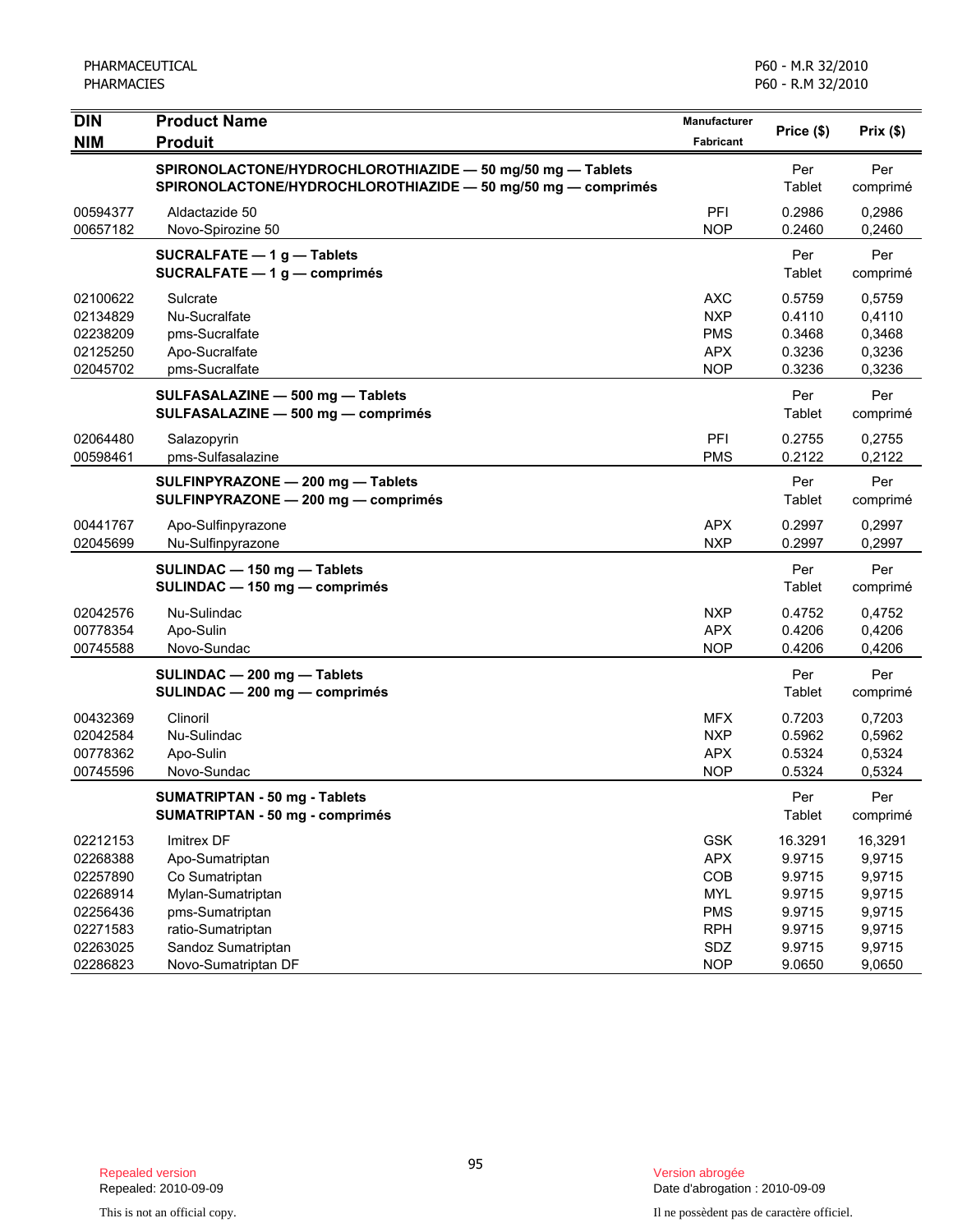| <b>DIN</b> | <b>Product Name</b>                                                                | Manufacturer |                |                    |
|------------|------------------------------------------------------------------------------------|--------------|----------------|--------------------|
| <b>NIM</b> | <b>Produit</b>                                                                     | Fabricant    | Price (\$)     | Prix(\$)           |
|            | SUMATRIPTAN - 100 mg - Tablets<br>SUMATRIPTAN - 100 mg - comprimés                 |              | Per<br>Tablet  | Per<br>comprimé    |
| 02212161   | <b>Imitrex DF</b>                                                                  | <b>GSK</b>   | 17.9878        |                    |
| 02268396   | Apo-Sumatriptan                                                                    | <b>APX</b>   | 10.9854        | 17,9878<br>10,9854 |
| 02257904   | Co Sumatriptan                                                                     | COB          | 10.9854        | 10,9854            |
| 02268922   | Mylan-Sumatriptan                                                                  | <b>MYL</b>   | 10.9854        | 10,9854            |
| 02239367   | Novo-Sumatriptan                                                                   | <b>NOP</b>   | 10.9854        | 10,9854            |
| 02256444   | pms-Sumatriptan                                                                    | <b>PMS</b>   | 10.9854        | 10,9854            |
| 02271591   | ratio-Sumatriptan                                                                  | <b>RPH</b>   | 10.9854        | 10,9854            |
| 02263033   | Sandoz Sumatriptan                                                                 | SDZ          | 10.9854        | 10,9854            |
| 02286831   | Novo-Sumatriptan DF                                                                | <b>NOP</b>   | 9.9867         | 9,9867             |
|            | TAMOXIFEN CITRATE - 10 mg - Tablets<br>TAMOXIFÈNE (CITRATE DE) — 10 mg — comprimés |              | Per<br>Tablet  | Per                |
|            |                                                                                    |              |                | comprimé           |
| 01926624   | Tamofen                                                                            | <b>AVE</b>   | 0.2123         | 0,2123             |
| 00812404   | Apo-Tamox                                                                          | <b>APX</b>   | 0.1925         | 0,1925             |
| 02088428   | Mylan-Tamoxifen                                                                    | <b>MYL</b>   | 0.1925         | 0,1925             |
| 00851965   | Novo-Tamoxifen                                                                     | <b>NOP</b>   | 0.1925         | 0,1925             |
|            | TAMOXIFEN CITRATE - 20 mg - Tablets<br>TAMOXIFÈNE (CITRATE DE) — 20 mg — comprimés |              | Per<br>Tablet  | Per<br>comprimé    |
| 01926632   | Tamofen                                                                            | <b>AVE</b>   | 0.4245         | 0,4245             |
| 02048485   | Nolvadex-D                                                                         | <b>AZC</b>   | 0.3960         | 0,3960             |
| 00812390   | Apo-Tamox                                                                          | <b>APX</b>   | 0.3850         | 0,3850             |
| 02089858   | Mylan-Tamoxifen                                                                    | <b>MYL</b>   | 0.3850         | 0,3850             |
| 00851973   | Novo-Tamoxifen                                                                     | <b>NOP</b>   | 0.3850         | 0,3850             |
| 02237460   | pms-Tamoxifen                                                                      | <b>PMS</b>   | 0.3850         | 0,3850             |
|            | TEMAZEPAM - 15 mg - Capsules<br>$TÉMAZÉPAM - 15 mg - capsules$                     |              | Per<br>Capsule | Par<br>capsule     |
| 00604453   | Restoril                                                                           | <b>ORX</b>   | 0.1925         | 0,1925             |
| 02229756   | Dom-Temazepam                                                                      | <b>DOM</b>   | 0.1213         | 0,1213             |
| 02229455   | pms-Temazepam                                                                      | <b>PMS</b>   | 0.1213         | 0,1213             |
| 02273039   | pms-Temazepam                                                                      | <b>PMS</b>   | 0.1213         | 0,1213             |
| 02244814   | Co Temazepam                                                                       | COB          | 0.1212         | 0,1212             |
| 02230095   | Novo-Temazepam                                                                     | <b>NOP</b>   | 0.1212         | 0,1212             |
| 02243023   | ratio-Temazepam                                                                    | <b>RPH</b>   | 0.1212         | 0,1212             |
| 02225964   | Apo-Temazepam                                                                      | <b>APX</b>   | 0.1210         | 0,1210             |
|            | TEMAZEPAM - 30 mg - Capsules<br>$TÉMAZÉPAM - 30 mg - capsules$                     |              | Per<br>Capsule | Par<br>capsule     |
| 00604461   | Restoril                                                                           | <b>ORX</b>   | 0.2316         | 0,2316             |
| 02225972   | Apo-Temazepam                                                                      | <b>APX</b>   | 0.1460         | 0,1460             |
| 02244815   | Co Temazepam                                                                       | COB          | 0.1459         | 0,1459             |
| 02229758   | Dom-Temazepam                                                                      | <b>DOM</b>   | 0.1459         | 0,1459             |
| 02230102   | Novo-Temazepam                                                                     | <b>NOP</b>   | 0.1459         | 0,1459             |
| 02229456   | pms-Temazepam                                                                      | <b>PMS</b>   | 0.1459         | 0,1459             |
| 02273047   | pms-Temazepam                                                                      | <b>PMS</b>   | 0.1459         | 0,1459             |
| 02243024   | ratio-Temazepam                                                                    | <b>RPH</b>   | 0.1459         | 0,1459             |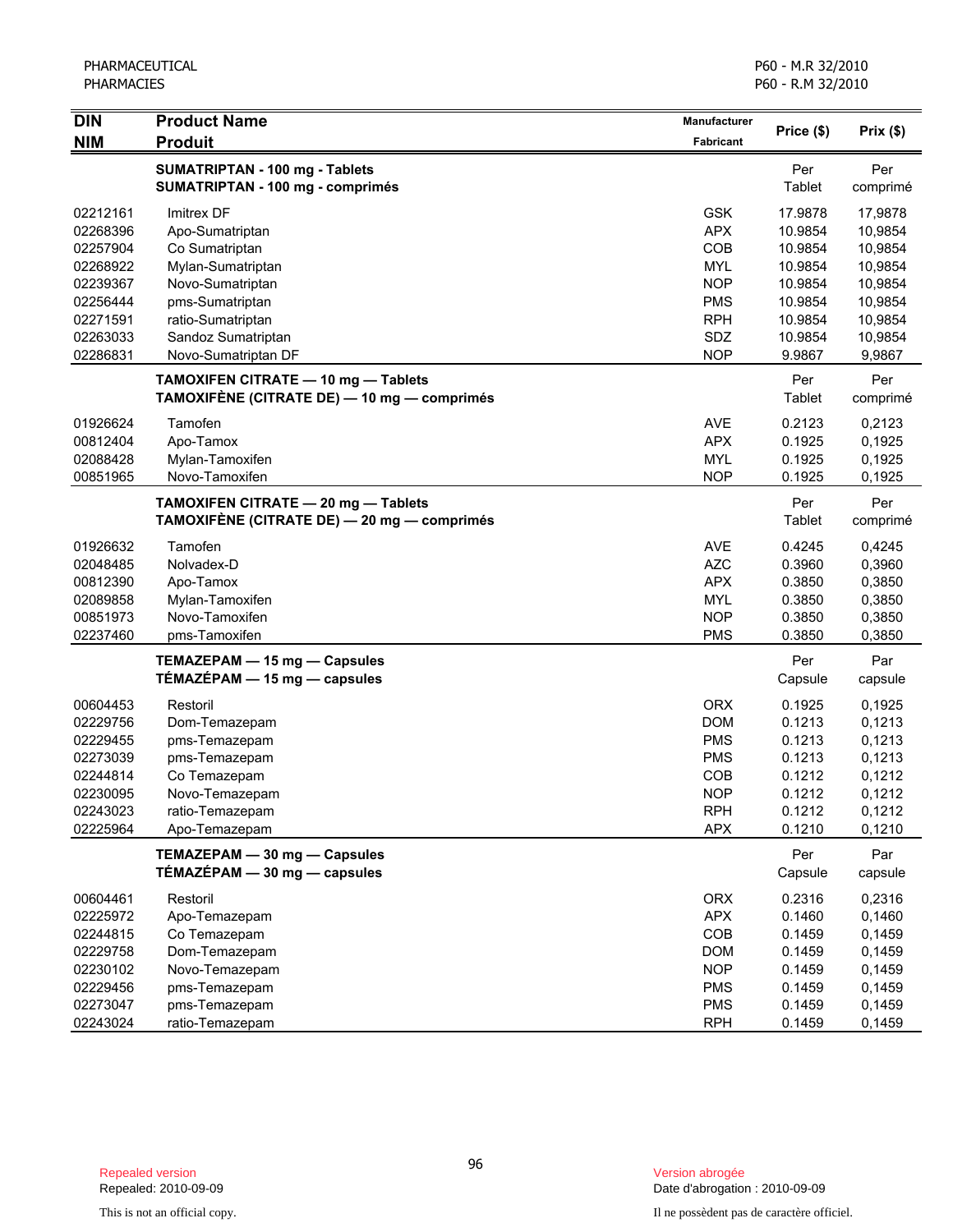| <b>DIN</b><br><b>NIM</b>                                             | <b>Product Name</b><br><b>Produit</b>                                                                | <b>Manufacturer</b><br>Fabricant                                          | Price (\$)                                               | Prix(\$)                                                 |
|----------------------------------------------------------------------|------------------------------------------------------------------------------------------------------|---------------------------------------------------------------------------|----------------------------------------------------------|----------------------------------------------------------|
|                                                                      | TAMSULOSIN - 0.4 mg - Sustained Release Capsules<br>TAMSULOSIN - 0.4 mg - capsules à libération      |                                                                           | Per<br>Capsule                                           | Par<br>capsule                                           |
| 02298570<br>02281392<br>02294885<br>02294265<br>02295121             | Mylan-Tamsulosin<br>Novo-Tamsulosin<br>Ran-Tamsulosin<br>ratio-Tamsulosin<br>Sandoz Tamsulosin       | <b>MYL</b><br><b>NOP</b><br><b>RAN</b><br><b>RPH</b><br>SDZ               | 0.6000<br>0.6000<br>0.6000<br>0.6000<br>0.6000           | 0,6000<br>0,6000<br>0,6000<br>0,6000<br>0,6000           |
|                                                                      | TENOXICAM - 20 mg - Tablets<br>TÉNOXICAM - 20 mg - comprimés                                         |                                                                           | Per<br>Tablet                                            | Par<br>comprimé                                          |
| 00884367<br>02230661                                                 | Mobiflex<br>Apo-Tenoxicam                                                                            | <b>HLR</b><br><b>APX</b>                                                  | 1.3376<br>1.1552                                         | 1,3376<br>1,1552                                         |
|                                                                      | TERAZOSIN HCI - 1 mg - Tablets<br>TÉRAZOSINE (CHLORHYDRATE DE) — 1 mg — comprimés                    |                                                                           | Per<br>Tablet                                            | Par<br>comprimé                                          |
| 00818658<br>02234502<br>02233047<br>02230805<br>02243518<br>02218941 | <b>Hytrin</b><br>Apo-Terazosin<br>Nu-Terazosin<br>Novo-Terazosin<br>pms-Terazosin<br>ratio-Terazosin | ABB<br><b>APX</b><br><b>NXP</b><br><b>NOP</b><br><b>PMS</b><br><b>RPH</b> | 0.7691<br>0.3840<br>0.3840<br>0.3839<br>0.3839<br>0.3839 | 0,7691<br>0,3840<br>0,3840<br>0,3839<br>0,3839<br>0,3839 |
|                                                                      | TERAZOSIN HCI - 2 mg - Tablets<br>TÉRAZOSINE (CHLORHYDRATE DE) — 2 mg — comprimés                    |                                                                           | Per<br>Tablet                                            | Par<br>comprimé                                          |
| 00818682<br>02234503<br>02230806<br>02233048<br>02243519<br>02218968 | <b>Hytrin</b><br>Apo-Terazosin<br>Novo-Terazosin<br>Nu-Terazosin<br>pms-Terazosin<br>ratio-Terazosin | ABB<br><b>APX</b><br><b>NOP</b><br><b>NXP</b><br><b>PMS</b><br><b>RPH</b> | 0.9776<br>0.4880<br>0.4880<br>0.4880<br>0.4880<br>0.4880 | 0,9776<br>0,4880<br>0,4880<br>0,4880<br>0,4880<br>0,4880 |
|                                                                      | TERAZOSIN HCI - 5 mg - Tablets<br>TÉRAZOSINE (CHLORHYDRATE DE) — 5 mg — comprimés                    |                                                                           | Per<br>Tablet                                            | Par<br>comprimé                                          |
| 00818666<br>02233049<br>02234504<br>02230807<br>02243520<br>02218976 | Hytrin<br>Nu-Terazosin<br>Apo-Terazosin<br>Novo-Terazosin<br>pms-Terazosin<br>ratio-Terazosin        | ABB<br><b>NXP</b><br><b>APX</b><br><b>NOP</b><br><b>PMS</b><br><b>RPH</b> | 1.3276<br>0.6630<br>0.6628<br>0.6628<br>0.6628<br>0.6628 | 1,3276<br>0,6630<br>0,6628<br>0,6628<br>0,6628<br>0,6628 |
|                                                                      | TERAZOSIN HCI - 10 mg - Tablets<br>TÉRAZOSINE (CHLORHYDRATE DE) — 10 mg — comprimés                  |                                                                           | Per<br>Tablet                                            | Par<br>comprimé                                          |
| 00818674<br>02230808<br>02243521<br>02218984<br>02234505<br>02233050 | <b>Hytrin</b><br>Novo-Terazosin<br>pms-Terazosin<br>ratio-Terazosin<br>Apo-Terazosin<br>Nu-Terazosin | ABB<br><b>NOP</b><br><b>PMS</b><br><b>RPH</b><br><b>APX</b><br><b>NXP</b> | 1.9433<br>0.9702<br>0.9702<br>0.9702<br>0.9700<br>0.9700 | 1,9433<br>0,9702<br>0,9702<br>0,9702<br>0,9700<br>0,9700 |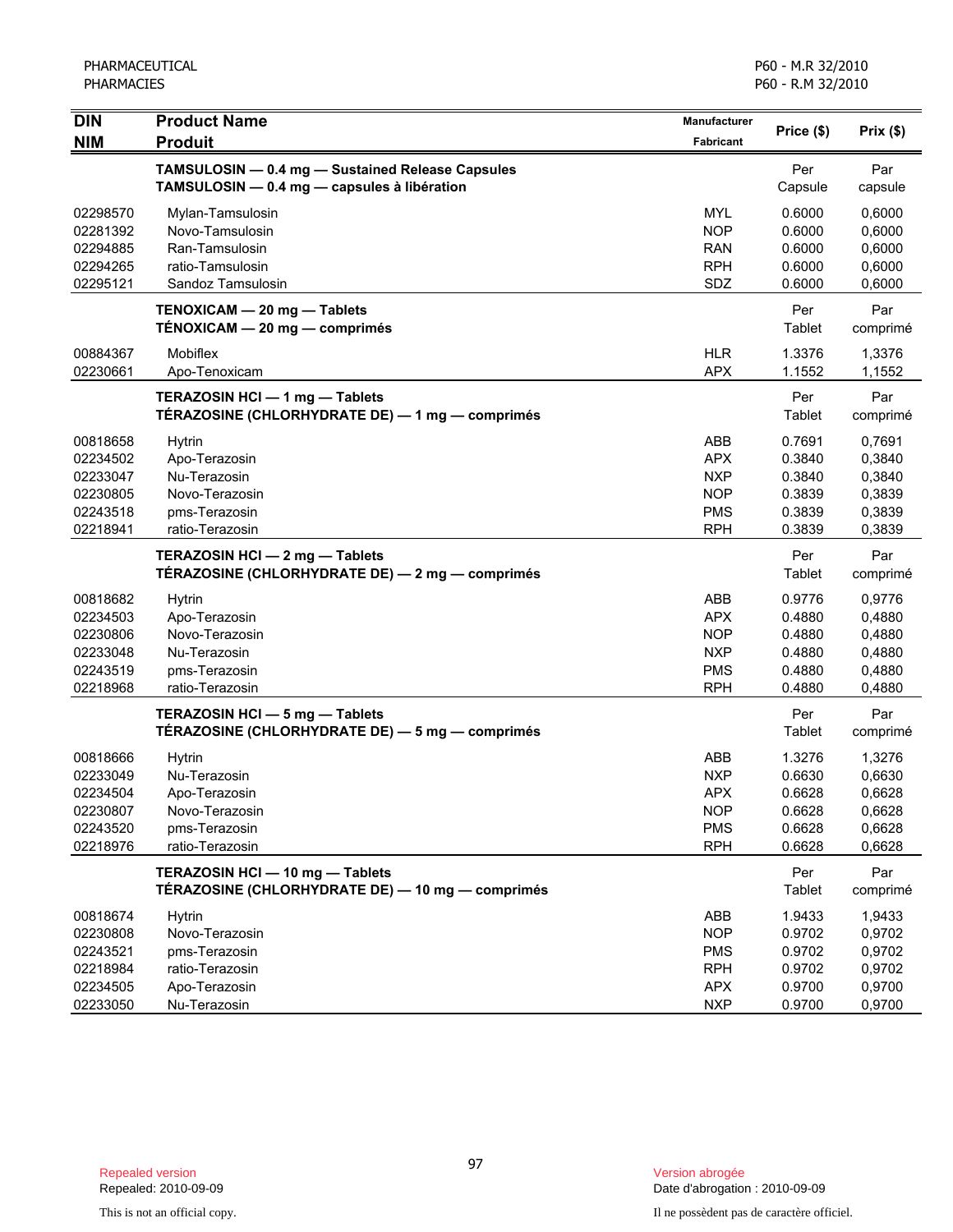| <b>PHARMACIES</b>                                                                |                                                                                                                                |                                                                                  | P60 - R.M 32/2010                                                  |                                                                    |
|----------------------------------------------------------------------------------|--------------------------------------------------------------------------------------------------------------------------------|----------------------------------------------------------------------------------|--------------------------------------------------------------------|--------------------------------------------------------------------|
| <b>DIN</b><br><b>NIM</b>                                                         | <b>Product Name</b><br><b>Produit</b>                                                                                          | Manufacturer<br><b>Fabricant</b>                                                 | Price (\$)                                                         | Prix(\$)                                                           |
|                                                                                  | TERBINAFINE HCI-250 mg-Tablets<br>TERBINAFINE (CHLORHYDRATE DE) - 250 mg - comprimés                                           |                                                                                  | Per<br>Tablet                                                      | Par<br>comprimé                                                    |
| 02031116<br>02240807<br>02242503<br>02239893<br>02254727<br>02240346<br>02262177 | Lamisil<br>pms-Terbinafine<br>Mylan-Terbinafine<br>Apo-Terbinafine<br>Co Terbinafine<br>Novo-Terbinafine<br>Sandoz Terbinafine | <b>NVT</b><br><b>PMS</b><br><b>MYL</b><br><b>APX</b><br>COB<br><b>NOP</b><br>SDZ | 4.6798<br>2.7771<br>2.7770<br>2.7767<br>2.7767<br>2.7767<br>2.7767 | 4,6798<br>2,7771<br>2,7770<br>2,7767<br>2,7767<br>2,7767<br>2,7767 |
|                                                                                  | TESTOSTERONE CYPIONATE - 100 mg/mL - Injection<br>TESTOSTÉRONE (CYPIONATE DE) - 100 mg/ml - injection                          |                                                                                  | Per<br>mL                                                          | Par<br>ml                                                          |
| 00030783<br>02246063                                                             | Depo-Testosterone<br>Testosterone Cypionate/Testostérone (cypionate de)                                                        | PFI<br>SDZ                                                                       | 2.9062<br>2.2460                                                   | 2,9062<br>2,2460                                                   |
|                                                                                  | TETRACYCLINE HCI - 250 mg - Capsules<br>TÉTRACYCLINE (CHLORHYDRATE DE) - 250 mg - capsules                                     |                                                                                  | Per<br>Capsule                                                     | Par<br>capsule                                                     |
| 00580929<br>00717606                                                             | Apo-Tetra<br>Nu-Tetra                                                                                                          | <b>APX</b><br><b>NXP</b>                                                         | 0.0657<br>0.0657                                                   | 0,0657<br>0,0657                                                   |
|                                                                                  | TIAPROFENIC ACID - 200 mg - Tablets<br>TIAPROFÉNIQUE (ACIDE) — 200 mg — comprimés                                              |                                                                                  | Per<br>Tablet                                                      | Par<br>comprimé                                                    |
| 01924613<br>02230827<br>02179679<br>02136112<br>02146878                         | Albert Tiafen<br>pms-Tiaprofenic<br>Novo-Tiaprofenic<br>Apo-Tiaprofenic<br>Nu-Tiaprofenic                                      | <b>ABT</b><br><b>PMS</b><br><b>NOP</b><br><b>APX</b><br><b>NXP</b>               | 0.4048<br>0.4048<br>0.3781<br>0.3780<br>0.3780                     | 0,4048<br>0,4048<br>0,3781<br>0,3780<br>0,3780                     |
|                                                                                  | TIAPROFENIC ACID - 300 mg - Tablets<br>TIAPROFÉNIQUE (ACIDE) - 300 mg - comprimés                                              |                                                                                  | Per<br>Tablet                                                      | Par<br>comprimé                                                    |
| 01924621<br>02136120<br>02146886<br>02230828<br>02179687                         | <b>Albert Tiafen</b><br>Apo-Tiaprofenic<br>Nu-Tiaprofenic<br>pms-Tiaprofenic<br>Novo-Tiaprofenic                               | <b>ABT</b><br><b>APX</b><br><b>NXP</b><br><b>PMS</b><br><b>NOP</b>               | 0.4835<br>0.4515<br>0.4515<br>0.4515<br>0.4514                     | 0,4835<br>0,4515<br>0,4515<br>0,4515<br>0,4514                     |
|                                                                                  | TICLOPIDINE HCI - 250 mg - Tablets<br>TICLOPIDINE (CHLORHYDRATE DE) - 250 mg - comprimés                                       |                                                                                  | Per<br>Tablet                                                      | Par<br>comprimé                                                    |
| 02162776<br>02237701<br>02239744<br>02236848<br>02243327<br>02243587             | <b>Ticlid</b><br>Apo-Ticlopidine<br>Mylan-Ticlopidine<br>Novo-Ticlopidine<br>pms-Ticlopidine<br>Sandoz Ticlopidine             | <b>HLR</b><br><b>APX</b><br><b>MYL</b><br><b>NOP</b><br><b>PMS</b><br>SDZ        | 1.3821<br>0.7574<br>0.7574<br>0.7574<br>0.7574<br>0.7574           | 1,3821<br>0,7574<br>0,7574<br>0,7574<br>0,7574<br>0,7574           |

PHARMACEUTICAL

P60 - M.R 32/2010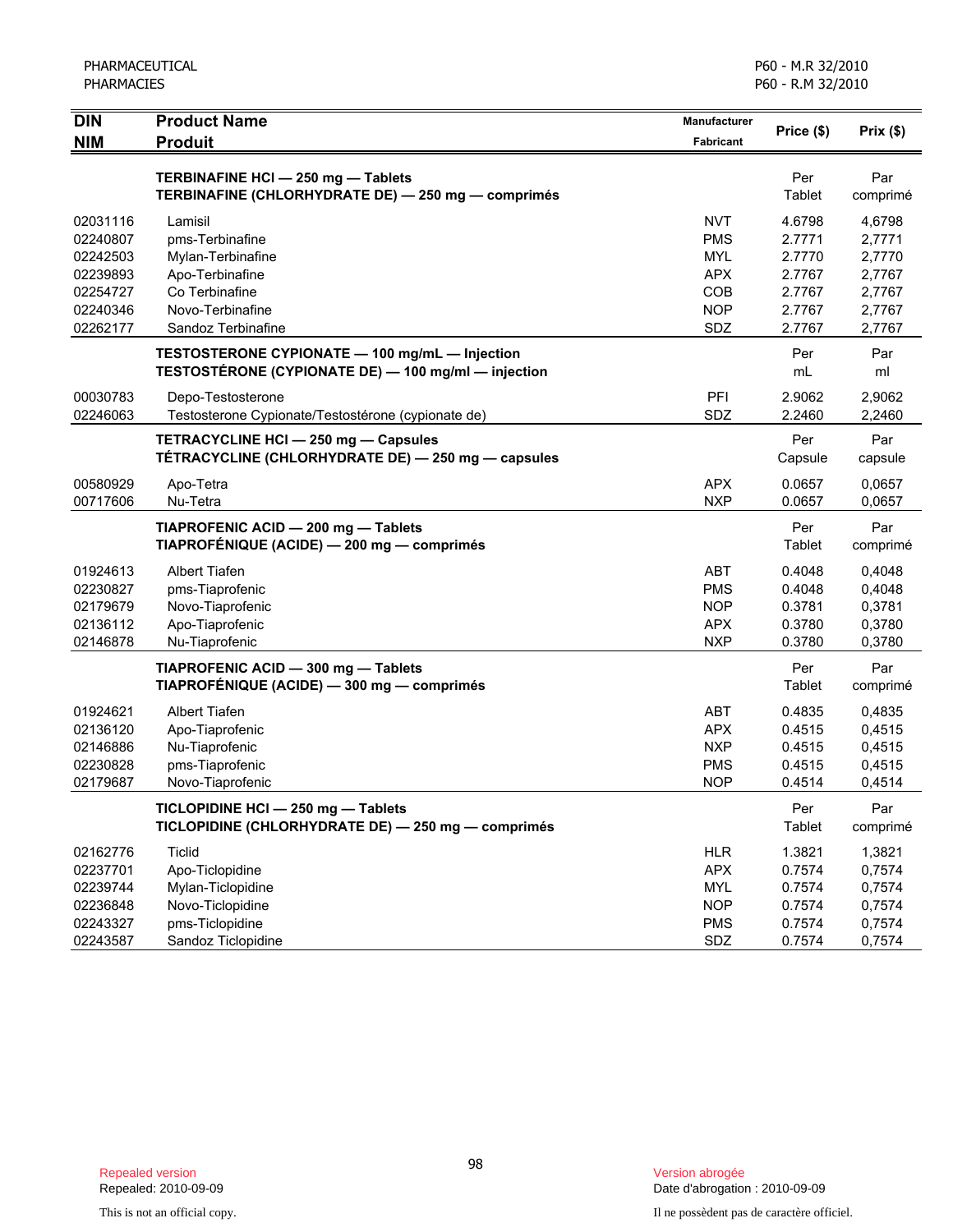| PHARMACEUTICAL<br><b>PHARMACIES</b> |                                                                                                         |                                  | P60 - M.R 32/2010<br>P60 - R.M 32/2010 |                  |
|-------------------------------------|---------------------------------------------------------------------------------------------------------|----------------------------------|----------------------------------------|------------------|
| <b>DIN</b><br><b>NIM</b>            | <b>Product Name</b><br><b>Produit</b>                                                                   | <b>Manufacturer</b><br>Fabricant | Price (\$)                             | Prix(\$)         |
|                                     | TIMOLOL MALEATE - 0.25% - Ophthalmic Solution                                                           |                                  |                                        |                  |
|                                     | TIMOLOL (MALÉATE DE) - 0,25 % - solution ophtalmique                                                    |                                  | Per mL                                 | Par ml           |
| 00451193                            | Timoptic                                                                                                | <b>MFX</b>                       | 2.7650                                 | 2,7650           |
| 00755826                            | Apo-Timop                                                                                               | <b>APX</b>                       | 1.7050                                 | 1,7050           |
| 00893773<br>02083353                | Mylan-Timolol                                                                                           | MYL<br><b>PMS</b>                | 1.7050<br>1.7050                       | 1,7050           |
| 02240248                            | pms-Timolol<br>ratio-Timolol Maleate                                                                    | <b>RPH</b>                       | 1.5500                                 | 1,7050<br>1,5500 |
| 02166712                            | Sandoz Timolol                                                                                          | SDZ                              | 1.5500                                 | 1,5500           |
|                                     | TIMOLOL MALEATE - 0.5% - Ophthalmic Solution                                                            |                                  |                                        |                  |
|                                     | TIMOLOL (MALÉATE DE) - 0,5 % - solution ophtalmique                                                     |                                  | Per mL                                 | par ml           |
| 00451207                            | Timoptic                                                                                                | <b>MFX</b>                       | 3.8170                                 | 3,8170           |
| 00755834                            | Apo-Timop                                                                                               | <b>APX</b>                       | 2.0460                                 | 2,0460           |
| 00893781<br>02083345                | Mylan-Timolol                                                                                           | <b>MYL</b>                       | 2.0460                                 | 2,0460           |
| 02166720                            | pms-Timolol<br>Sandoz Timolol                                                                           | <b>PMS</b><br>SDZ                | 2.0460<br>2.0460                       | 2,0460<br>2,0460 |
|                                     | TIMOLOL MALEATE - 0.25% - Ophthalmic Solution                                                           |                                  |                                        |                  |
|                                     | TIMOLOL (MALÉATE DE) - 0,25 % - solution ophtalmique                                                    |                                  | Per mL                                 | Par ml           |
| 02171880                            | Timoptic-XE                                                                                             | <b>MFX</b>                       | 4.0744                                 | 4,0744           |
| 02242275                            | <b>Timolol Maleate-EX</b>                                                                               | <b>ALC</b>                       | 2.2820                                 | 2,2820           |
|                                     | TIMOLOL MALEATE - 0.5% - Ophthalmic Solution<br>TIMOLOL (MALÉATE DE) $-$ 0,5 % $-$ solution ophtalmique |                                  | Per mL                                 | Par ml           |
| 02171899                            | Timoptic-XE                                                                                             | <b>MFX</b>                       | 4.8752                                 | 4,8752           |
| 02242276                            | <b>Timolol Maleate-EX</b>                                                                               | <b>ALC</b>                       | 2.7300                                 | 2,7300           |
| 02290812                            | Apo-Timop Gel                                                                                           | <b>APX</b>                       | 2.7300                                 | 2,7300           |
|                                     | TIMOLOL MALEATE - 5 mg - Tablets<br>TIMOLOL (MALÉATE DE) - 5 mg - comprimés                             |                                  | Per<br>Tablet                          | Par<br>comprimé  |
| 00755842                            | Apo-Timol                                                                                               | <b>APX</b>                       | 0.1999                                 | 0,1999           |
| 02044609                            | Nu-Timol                                                                                                | <b>NXP</b>                       | 0.1999                                 | 0,1999           |
| 01947796                            | Novo-Timol                                                                                              | <b>NOP</b>                       | 0.1817                                 | 0,1817           |
|                                     | TIMOLOL MALEATE - 10 mg - Tablets<br>TIMOLOL (MALÉATE DE) - 10 mg - comprimés                           |                                  | Per<br>Tablet                          | Par<br>comprimé  |
| 00755850                            | Apo-Timol                                                                                               | <b>APX</b>                       | 0.3119                                 | 0,3119           |
| 02044617                            | Nu-Timol                                                                                                | <b>NXP</b>                       | 0.3119                                 | 0,3119           |
| 01947818                            | Novo-Timol                                                                                              | <b>NOP</b>                       | 0.2835                                 | 0,2835           |
|                                     | TIMOLOL MALEATE - 20 mg - Tablets<br>TIMOLOL (MALÉATE DE) - 20 mg - comprimés                           |                                  | Per<br>Tablet                          | Par<br>comprimé  |
| 00755869                            | Apo-Timol                                                                                               | <b>APX</b>                       | 0.6237                                 | 0,6237           |
| 02044625                            | Nu-Timol                                                                                                | <b>NXP</b>                       | 0.6237                                 | 0,6237           |
|                                     | TIZANIDINE HCI - 4 mg - Tablets<br>TIZANIDINE (CHLORHYDRATE DE) - 4 mg - comprimés                      |                                  | Per<br>Tablet                          | Par<br>comprimé  |
| 02239170                            | Zanaflex                                                                                                | PAL                              | 0.8110                                 | 0,8110           |
| 02259893                            | Apo-Tizanidine                                                                                          | <b>APX</b>                       | 0.5617                                 | 0,5617           |
| 02272059                            | Mylan-Tizanidine                                                                                        | <b>MYL</b>                       | 0.5617                                 | 0,5617           |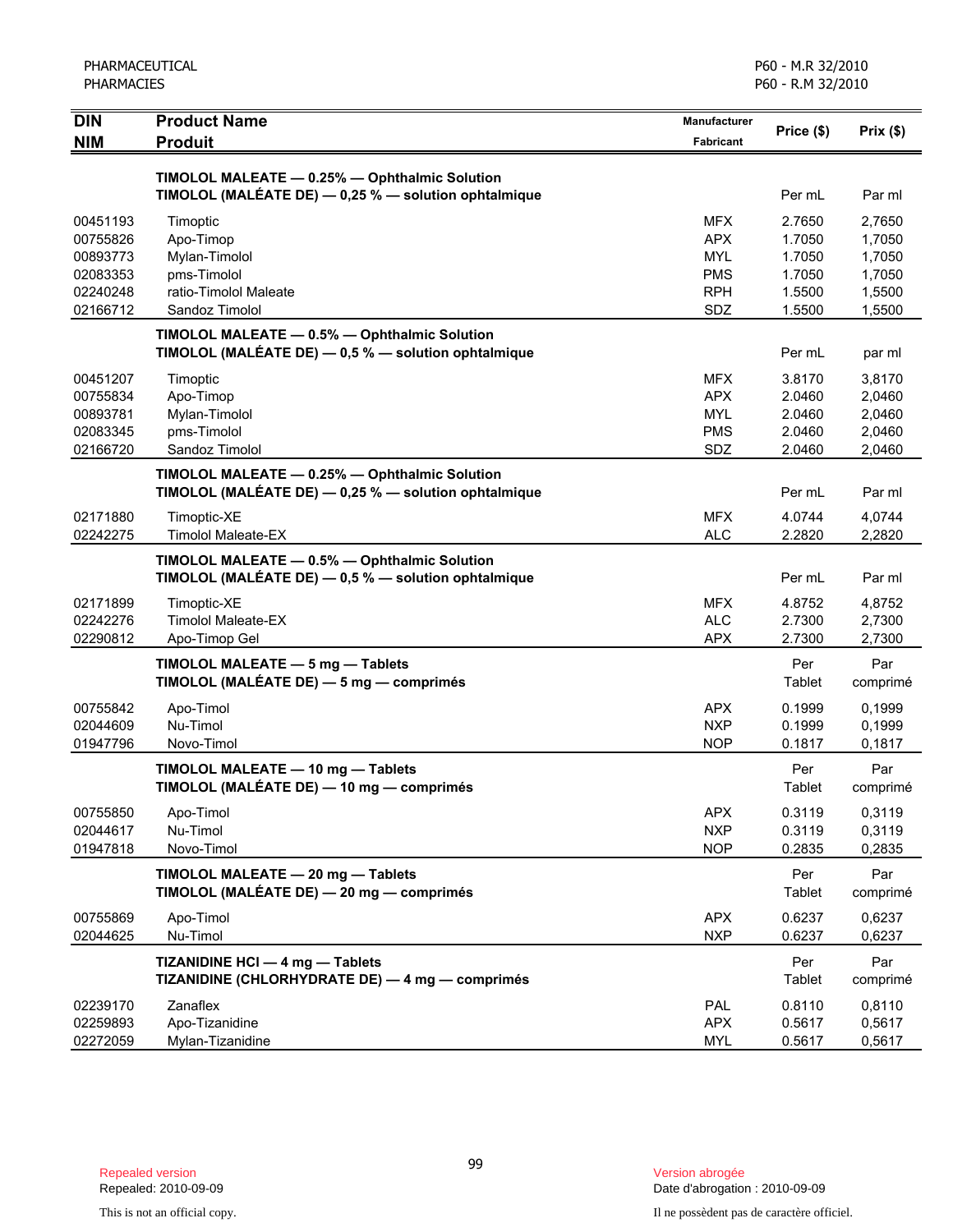PHARMACEUTICAL PHARMACIES

| <b>DIN</b>                       | <b>Product Name</b>                                                                   | Manufacturer                    | Price (\$)                 | Prix(\$)                   |
|----------------------------------|---------------------------------------------------------------------------------------|---------------------------------|----------------------------|----------------------------|
| <b>NIM</b>                       | <b>Produit</b>                                                                        | <b>Fabricant</b>                |                            |                            |
|                                  | TOBRAMYCIN - 0.3% - Ophthalmic Solution<br>TOBRAMYCINE - 0,3 % - solution ophtalmique |                                 | Per mL                     | Par ml                     |
| 00513962<br>02239577<br>02241755 | <b>Tobrex</b><br>pms-Tobramycin<br>Sandoz Tobramycin                                  | <b>ALC</b><br><b>PMS</b><br>SDZ | 1.8326<br>1.2826<br>1.1528 | 1,8326<br>1,2826<br>1,1528 |
|                                  | TOLBUTAMIDE - 500 mg - Tablets<br>TOLBUTAMIDE - 500 mg - comprimés                    |                                 | Per<br>Tablet              | Par<br>comprimé            |
| 01987542<br>00312762             | Orinase<br>Apo-Tolbutamide                                                            | <b>MRR</b><br><b>APX</b>        | 0.1261<br>0.1089           | 0,1261<br>0,1089           |
|                                  | TOPIRAMATE - 25 mg - Tablets<br>TOPIRAMATE - 25 mg - comprimés                        |                                 | Per<br>Tablet              | Par<br>comprimé            |
| 02230893                         | Topamax                                                                               | JAN                             | 1.3764                     | 1,3764                     |
| 02279614                         | Apo-Topiramate                                                                        | <b>APX</b>                      | 0.7277                     | 0,7277                     |
| 02263351                         | Mylan-Topiramate                                                                      | <b>MYL</b>                      | 0.7277                     | 0,7277                     |
| 02262991                         | pms-Topiramate                                                                        | <b>PMS</b>                      | 0.7277                     | 0,7277                     |
| 02256827                         | ratio-Topiramate                                                                      | <b>RPH</b>                      | 0.7277                     | 0,7277                     |
| 02287765                         | Co Topiramate                                                                         | COB                             | 0.6615                     | 0,6615                     |
| 02315645                         | Mint-Topiramate                                                                       | <b>MPH</b>                      | 0.6615                     | 0,6615                     |
| 02248860                         | Novo-Topiramate                                                                       | <b>NOP</b>                      | 0.6615                     | 0,6615                     |
| 02260050                         | Sandoz Topiramate                                                                     | SDZ                             | 0.6615                     | 0,6615                     |
|                                  | TOPIRAMATE - 100 mg - Tablets                                                         |                                 | Per                        | Par                        |
|                                  | TOPIRAMATE - 100 mg - comprimés                                                       |                                 | Tablet                     | comprimé                   |
| 02230894                         | Topamax                                                                               | <b>JAN</b>                      | 2.6087                     | 2,6087                     |
| 02279630                         | Apo-Topiramate                                                                        | <b>APX</b>                      | 1.3791                     | 1,3791                     |
| 02263378                         | Mylan-Topiramate                                                                      | <b>MYL</b>                      | 1.3791                     | 1,3791                     |
| 02263009                         | pms-Topiramate                                                                        | <b>PMS</b>                      | 1.3791                     | 1,3791                     |
| 02256835                         | ratio-Topiramate                                                                      | <b>RPH</b>                      | 1.3791                     | 1.3791                     |
| 02287773                         | Co Topiramate                                                                         | COB                             | 1.2537                     | 1,2537                     |
| 02248861                         | Novo-Topiramate                                                                       | <b>NOP</b>                      | 1.2537                     | 1,2537                     |
| 02315653                         | Mint-Topiramate                                                                       | <b>MPH</b>                      | 1.2537                     | 1,2537                     |
| 02260069                         | Sandoz Topiramate                                                                     | SDZ                             | 1.2537                     | 1,2537                     |
|                                  | TOPIRAMATE - 200 mg - Tablets<br>TOPIRAMATE - 200 mg - comprimés                      |                                 | Per<br>Tablet              | Par<br>comprimé            |
| 02230896                         | Topamax                                                                               | JAN                             | 3.8957                     | 3,8957                     |
| 02279649                         | Apo-Topiramate                                                                        | <b>APX</b>                      | 2.1830                     | 2,1830                     |
| 02263386                         | Mylan-Topiramate                                                                      | <b>MYL</b>                      | 2.1830                     | 2,1830                     |
| 02263017                         | pms-Topiramate                                                                        | <b>PMS</b>                      | 2.1830                     | 2,1830                     |
| 02256843                         | ratio-Topiramate                                                                      | <b>RPH</b>                      | 2.1830                     | 2,1830                     |
| 02287781                         | Co Topiramate                                                                         | COB                             | 1.9845                     | 1,9845                     |
| 02248862                         | Novo-Topiramate                                                                       | <b>NOP</b>                      | 1.9845                     | 1,9845                     |
| 02315661                         | Mint-Topiramate                                                                       | <b>MPH</b>                      | 1.9845                     | 1,9845                     |
| 02267837                         | Sandoz Topiramate                                                                     | SDZ                             | 1.9845                     | 1,9845                     |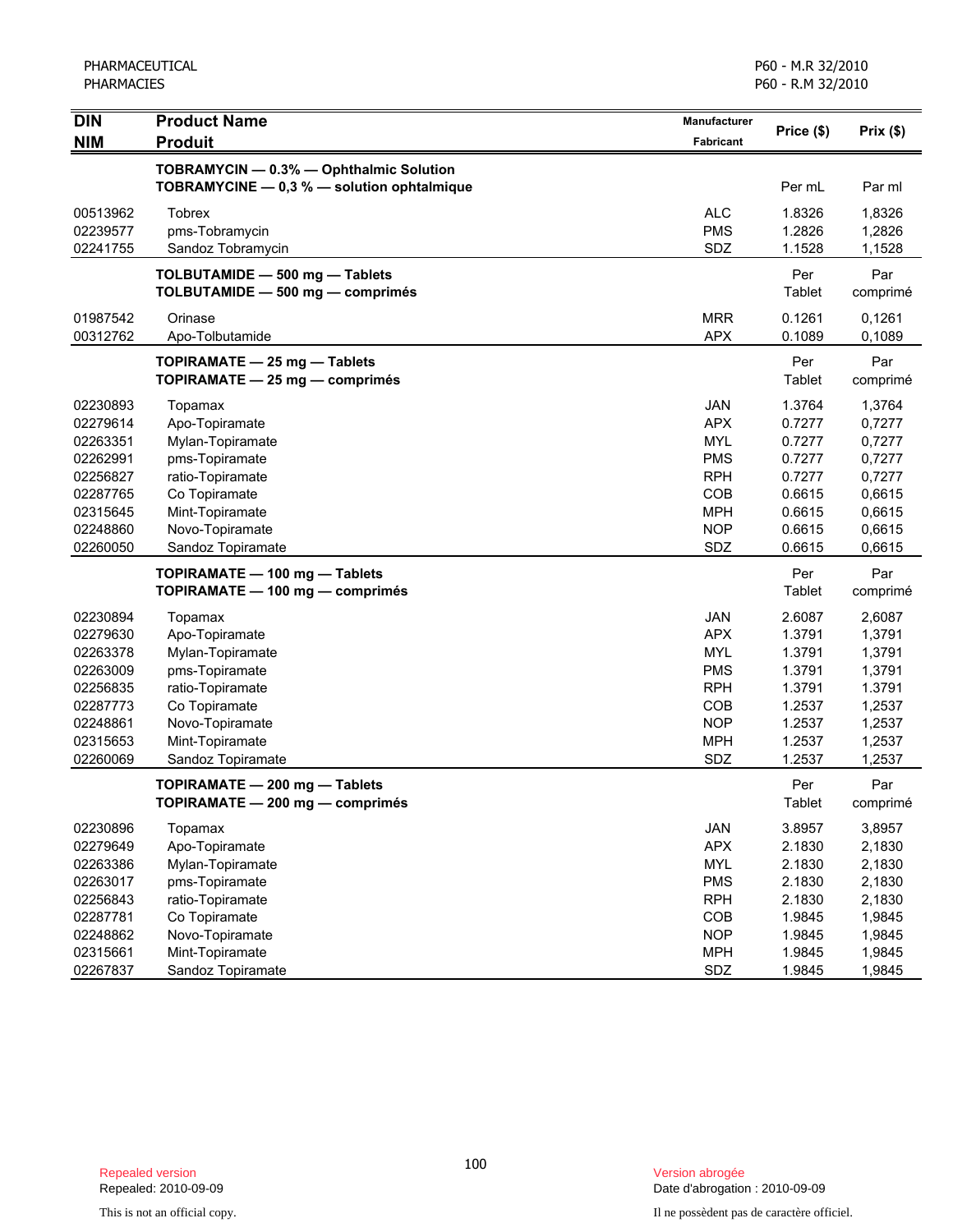| <b>DIN</b>           | <b>Product Name</b>                                                                  | Manufacturer | Price (\$)       | Prix(\$)         |
|----------------------|--------------------------------------------------------------------------------------|--------------|------------------|------------------|
| <b>NIM</b>           | <b>Produit</b>                                                                       | Fabricant    |                  |                  |
|                      | TRAZODONE HCI - 50 mg - Tablets<br>TRAZODONE (CHLORHYDRATE DE) - 50 mg - comprimés   |              | Per<br>Tablet    | Par<br>comprimé  |
| 02128950             | Dom-Trazodone                                                                        | <b>DOM</b>   | 0.2436           | 0,2436           |
| 00579351             | Desyrel                                                                              | SQU          | 0.2436           | 0,2436           |
| 02231683             | Mylan-Trazodone                                                                      | <b>MYL</b>   | 0.2436           | 0,2436           |
| 01937227             | pms-Trazodone                                                                        | <b>PMS</b>   | 0.2436           | 0,2436           |
| 02230284             | Trazorel                                                                             | <b>ICN</b>   | 0.2436           | 0,2436           |
| 02147637             | Apo-Trazodone                                                                        | <b>APX</b>   | 0.2435           | 0,2435           |
| 02144263             | Novo-Trazodone                                                                       | <b>NOP</b>   | 0.2435           | 0,2435           |
| 02165384             | Nu-Trazodone                                                                         | <b>NXP</b>   | 0.2435           | 0,2435           |
| 02053187             | ratio-Trazodone                                                                      | <b>RPH</b>   | 0.2435           | 0,2435           |
| 02277344             | ratio-Trazodone                                                                      | <b>RPH</b>   | 0.2435           | 0.2435           |
|                      | TRAZODONE HCI - 100 mg - Tablets<br>TRAZODONE (CHLORHYDRATE DE) - 100 mg - comprimés |              | Per<br>Tablet    | Par<br>comprimé  |
| 02147645             | Apo-Trazodone                                                                        | <b>APX</b>   | 0.4352           | 0,4352           |
| 00579378             | Desyrel                                                                              | SQU          | 0.4352           | 0,4352           |
| 02128969             | Dom-Trazodone                                                                        | <b>DOM</b>   | 0.4352           | 0,4352           |
| 02231684             | Mylan-Trazodone                                                                      | <b>MYL</b>   | 0.4352           | 0,4352           |
| 02144271             | Novo-Trazodone                                                                       | <b>NOP</b>   | 0.4352           | 0,4352           |
| 02165392             | Nu-Trazodone                                                                         | <b>NXP</b>   | 0.4352           | 0,4352           |
| 01937235             | pms-Trazodone                                                                        | <b>PMS</b>   | 0.4352           | 0,4352           |
| 02053195             | ratio-Trazodone                                                                      | <b>RPH</b>   | 0.4352           | 0,4352           |
| 02277352             | ratio-Trazodone                                                                      | <b>RPH</b>   | 0.4352           | 0,4352           |
| 02230285             | Trazorel                                                                             | <b>ICN</b>   | 0.4352           | 0,4352           |
|                      | TRAZODONE HCI - 150 mg - Tablets<br>TRAZODONE (CHLORHYDRATE DE) - 150 mg - comprimés |              | Per<br>Tablet    | Par<br>comprimé  |
| 02165406             | Nu-Trazodone-D                                                                       | <b>NXP</b>   | 0.6395           | 0,6395           |
| 00702277             | Desyrel                                                                              | SQU          | 0.6394           | 0,6394           |
| 02147653             | Apo-Trazodone-D                                                                      | <b>APX</b>   | 0.6393           | 0,6393           |
| 02144298             | Novo-Trazodone-D                                                                     | <b>NOP</b>   | 0.6393           | 0,6393           |
| 02053209             | ratio-Trazodone                                                                      | <b>RPH</b>   | 0.6393           | 0,6393           |
| 02277360             | ratio-Trazodone                                                                      | <b>RPH</b>   | 0.6393           | 0,6393           |
|                      | TRETINOIN - 0.01% - Topical Cream<br>TRÉTINOÏNE - 0,01 % - crème topique             |              | Per<br>Gram      | Par<br>gramme    |
| 00897329             | Retin A                                                                              | JOI          | 0.3916           | 0,3916           |
| 00657204             | Stieva-A                                                                             | STI          | 0.3124           | 0,3124           |
|                      | TRETINOIN - 0.025% - Topical Cream<br>TRÉTINOÏNE - 0,025 % - crème topique           |              | Per<br>Gram      | Par<br>gramme    |
| 00897310<br>00578576 | <b>Retin A</b><br>Stieva-A                                                           | JOI<br>STI   | 0.3916<br>0.3217 | 0,3916<br>0,3217 |
|                      | TRETINOIN - 0.05% - Topical Cream<br>TRÉTINOÏNE $-$ 0,05 % $-$ crème topique         |              | Per<br>Gram      | Par<br>gramme    |
| 00443794<br>00518182 | Retin A<br>Stieva-A                                                                  | JOI<br>STI   | 0.3800<br>0.3217 | 0,3800<br>0,3217 |

Date d'abrogation : 2010-09-09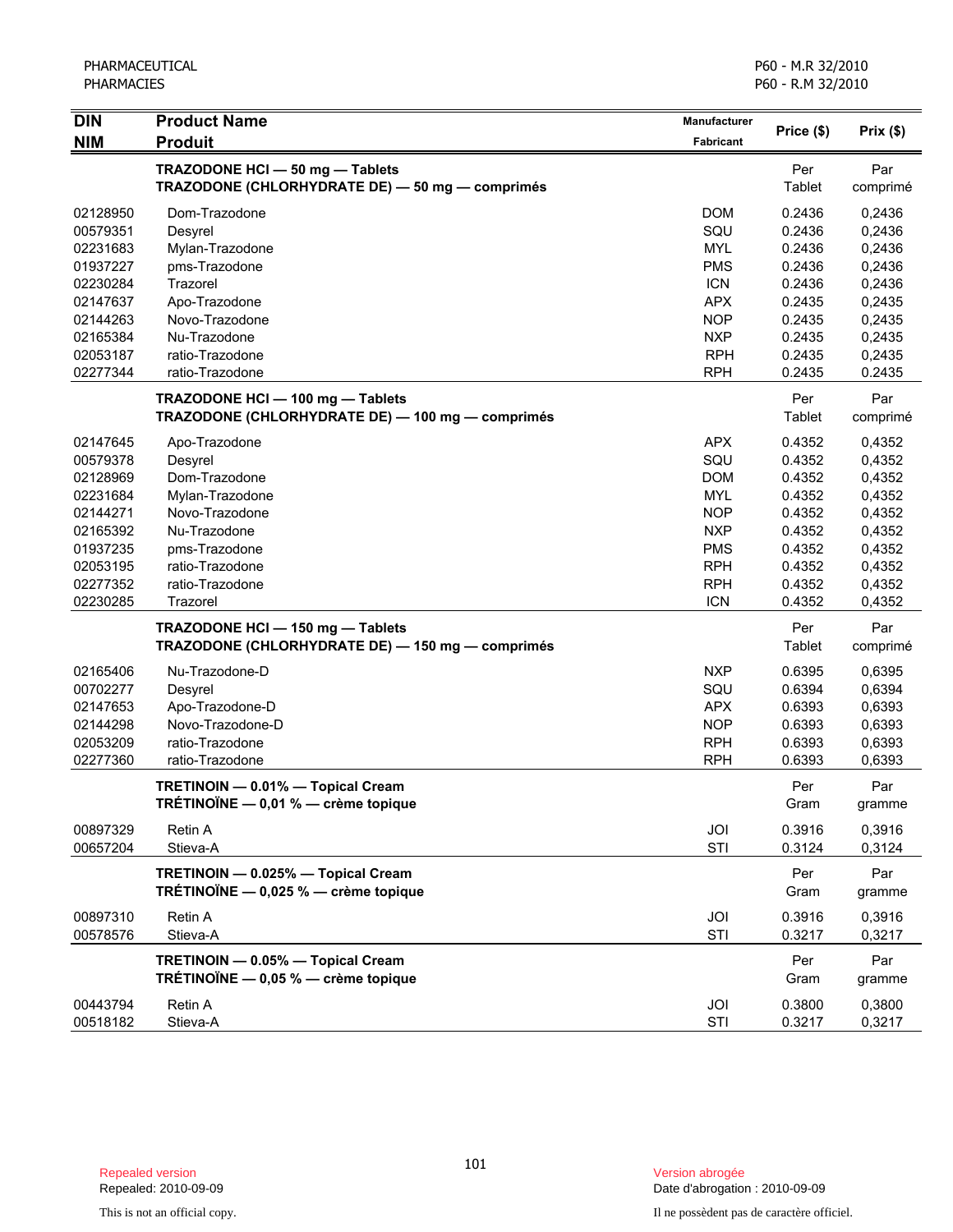| <b>DIN</b>                       | <b>Product Name</b>                                                                                                  | Manufacturer                           | Price (\$)                 | Prix(\$)                   |
|----------------------------------|----------------------------------------------------------------------------------------------------------------------|----------------------------------------|----------------------------|----------------------------|
| <b>NIM</b>                       | <b>Produit</b>                                                                                                       | <b>Fabricant</b>                       |                            |                            |
|                                  | TRETINOIN - 0.1% - Topical Cream<br>TRÉTINOÏNE $-$ 0,1 % $-$ crème topique                                           |                                        | Per<br>Gram                | Par<br>gramme              |
| 00870021<br>00662348             | Retin A<br>Stieva-A Forte                                                                                            | JOI<br><b>STI</b>                      | 0.3916<br>0.3217           | 0,3916<br>0,3217           |
|                                  | TRETINOIN - 0.01% - Topical Gel<br>TRÉTINOÏNE $-$ 0,01 % $-$ gel topique                                             |                                        | Per<br>Gram                | Par<br>gramme              |
| 00870013<br>01926462             | <b>Retin A</b><br>Vitamin A Acid                                                                                     | JOI<br>AVE                             | 0.3800<br>0.3124           | 0,3800<br>0,3124           |
|                                  | TRETINOIN - 0.025% - Topical Gel<br>TRÉTINOÏNE - 0,025 % - gel topique                                               |                                        | Per<br>Gram                | Par<br>gramme              |
| 00443816<br>00587966<br>01926470 | Retin A<br>Stieva-A<br>Vitamin A Acid                                                                                | JOI<br>STI<br><b>AVE</b>               | 0.3800<br>0.3217<br>0.3124 | 0,3800<br>0,3217<br>0,3124 |
|                                  | TRETINOIN - 0.05% - Topical Gel<br>TRÉTINOÏNE - 0,05 % - gel topique                                                 |                                        | Per<br>Gram                | Par<br>gramme              |
| 00641863<br>01926489             | Stieva-A<br>Vitamin A Acid                                                                                           | STI<br><b>AVE</b>                      | 0.3217<br>0.3124           | 0,3217<br>0,3124           |
|                                  | TRIAMCINOLONE ACETONIDE - 10 mg/mL - Injection<br>TRIAMCINOLONE (ACÉTONIDE DE) — 10 mg/ml — injection                |                                        | Per mL                     | Par ml                     |
| 01999761<br>02229540             | Kenalog-10<br>Triamcinolone                                                                                          | <b>WSQ</b><br>SDZ                      | 3.3946<br>2.8446           | 3,3946<br>2,8446           |
|                                  | TRIAMCINOLONE ACETONIDE - 40 mg/mL - Injection<br>TRIAMCINOLONE (ACÉTONIDE DE) - 40 mg/ml - injection                |                                        | Per mL                     | Par ml                     |
| 01999869<br>02229550             | Kenalog-40<br>Triamcinolone                                                                                          | <b>WSQ</b><br>SDZ                      | 7.8870<br>6.3800           | 7,8870<br>6,3800           |
|                                  | TRIAMTERENE/HYDROCHLOROTHIAZIDE - 50 mg/25 mg - Tablets<br>TRIAMTÉRÈNE/HYDROCHLOROTHIAZIDE - 50 mg/25 mg - comprimés |                                        | Per<br>Tablet              | Par<br>comprimé            |
| 00441775<br>00865532<br>00532657 | Apo-Triazide<br>Nu-Triazide<br>Novo-Triamzide                                                                        | <b>APX</b><br><b>NXP</b><br><b>NOP</b> | 0.0669<br>0.0669<br>0.0608 | 0,0669<br>0,0669<br>0,0608 |
|                                  | TRIAZOLAM - 0.125 mg - Tablets<br>TRIAZOLAM - 0,125 mg - comprimés                                                   |                                        | Per<br>Tablet              | Par<br>comprimé            |
| 00808563<br>01995227             | Apo-Triazo<br>Mylan-Triazolam                                                                                        | <b>APX</b><br><b>MYL</b>               | 0.1300<br>0.1300           | 0,1300<br>0,1300           |
|                                  | TRIAZOLAM - 0.25 mg - Tablets<br>TRIAZOLAM - 0,25 mg - comprimés                                                     |                                        | Per<br>Tablet              | Par<br>comprimé            |
| 00808571<br>01913506<br>00443158 | Apo-Triazo<br>Mylan-Triazolam<br>Halcion                                                                             | <b>APX</b><br><b>MYL</b><br>PFI        | 0.2300<br>0.2295<br>0.2274 | 0,2300<br>0,2295<br>0,2274 |
|                                  | TRIFLURIDINE - 1% - Ophthalmic Solution<br>TRIFLURIDINE - 1 % - solution ophtalmique                                 |                                        | Per mL                     | Par ml                     |
| 00687456<br>02248529             | Viroptic<br>Sandoz Trifluridine                                                                                      | <b>BWE</b><br>SDZ                      | 3.3426<br>3.2667           | 3,3426<br>3,2667           |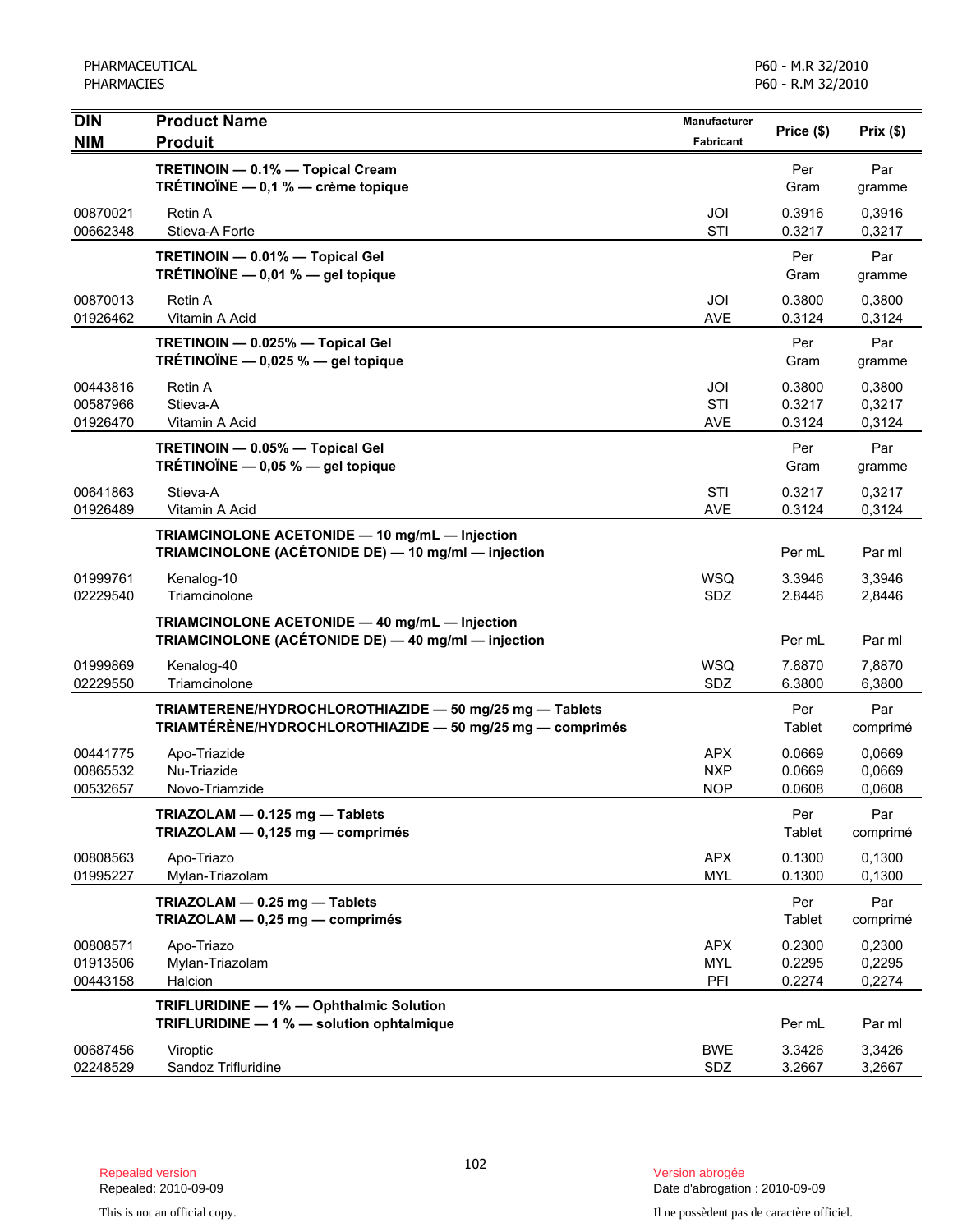| <b>DIN</b><br><b>NIM</b>                     | <b>Product Name</b><br><b>Produit</b>                                                                                                                                                     | <b>Manufacturer</b><br><b>Fabricant</b>              | Price (\$)                           | Prix(\$)                             |
|----------------------------------------------|-------------------------------------------------------------------------------------------------------------------------------------------------------------------------------------------|------------------------------------------------------|--------------------------------------|--------------------------------------|
|                                              | TRIMEBUTINE - 200 mg - Tablets<br>TRIMÉBUTINE - 200 mg - comprimés                                                                                                                        |                                                      | Per<br>Tablet                        | Par<br>comprimé                      |
| 00803499<br>02245664                         | Modulon<br>Apo-Trimebutine                                                                                                                                                                | <b>AXC</b><br><b>APX</b>                             | 0.7079<br>0.5235                     | 0,7079<br>0,5235                     |
|                                              | TRIMETHOPRIM/SULFAMETHOXAZOLE - 80 mg/400 mg - Tablets<br>TRIMÉTHOPRIME/SULFAMÉTHOXAZOLE - 80 mg/400 mg - comprimés                                                                       |                                                      | Per<br>Tablet                        | Par<br>comprimé                      |
| 00272469<br>00865710<br>00445274<br>00510637 | <b>Bactrim</b><br>Nu-Cotrimox<br>Apo-Sulfatrim<br>Novo-Trimel                                                                                                                             | HLR<br><b>NXP</b><br><b>APX</b><br><b>NOP</b>        | 0.1601<br>0.0531<br>0.0530<br>0.0530 | 0,1601<br>0,0531<br>0.0530<br>0,0530 |
|                                              | TRIMETHOPRIM/SULFAMETHOXAZOLE - 160 mg/800 mg - Tablets<br>TRIMÉTHOPRIME/SULFAMÉTHOXAZOLE - 160 mg/800 mg - comprimés                                                                     |                                                      | Per<br>Tablet                        | Par<br>comprimé                      |
| 00371823<br>00865729<br>00445282<br>00510645 | <b>Bactrim DS</b><br>Nu-Cotrimox DS<br>Apo-Sulfatrim DS<br>Novo-Trimel DS                                                                                                                 | <b>HLR</b><br><b>NXP</b><br><b>APX</b><br><b>NOP</b> | 0.2867<br>0.1344<br>0.1343<br>0.1343 | 0,2867<br>0,1344<br>0,1343<br>0,1343 |
|                                              | TRIMETHOPRIM SULFATE/POLYMYXIN B SULFATE - 1 mg/10,000 U/mL<br>- Ophthalmic Solution<br>TRIMÉTHOPRIME (SULFATE DE)/POLYMYXINE B (SULFATE DE) -<br>1 mg/10 000 U/ml - solution ophtalmique |                                                      | Per mL                               | Par ml                               |
| 02011956<br>02240363                         | Polytrim<br>pms-Polytrimethoprim                                                                                                                                                          | <b>ALL</b><br><b>PMS</b>                             | 3.3473<br>0.8040                     | 3.3473<br>0,8040                     |
|                                              | TRIMIPRAMINE - 25 mg - Tablets<br>TRIMIPRAMINE - 25 mg - comprimés                                                                                                                        |                                                      | Per<br>Tablet                        | Par<br>comprimé                      |
| 00740802<br>02020602                         | Apo-Trimip<br>Nu-Trimipramine                                                                                                                                                             | <b>APX</b><br><b>NXP</b>                             | 0.2776<br>0.2776                     | 0,2776<br>0,2776                     |
|                                              | TRIMIPRAMINE - 50 mg - Tablets<br>TRIMIPRAMINE - 50 mg - comprimés                                                                                                                        |                                                      | Per<br>Tablet                        | Par<br>comprimé                      |
| 00740810<br>02020610                         | Apo-Trimip<br>Nu-Trimipramine                                                                                                                                                             | <b>APX</b><br><b>NXP</b>                             | 0.5434<br>0.5434                     | 0,5434<br>0,5434                     |
|                                              | TRIMIPRAMINE - 100 mg - Tablets<br>TRIMIPRAMINE - 100 mg - comprimés                                                                                                                      |                                                      | Per<br>Tablet                        | Par<br>comprimé                      |
| 00740829<br>02020629                         | Apo-Trimip<br>Nu-Trimipramine                                                                                                                                                             | <b>APX</b><br><b>NXP</b>                             | 0.9273<br>0.9273                     | 0,9273<br>0,9273                     |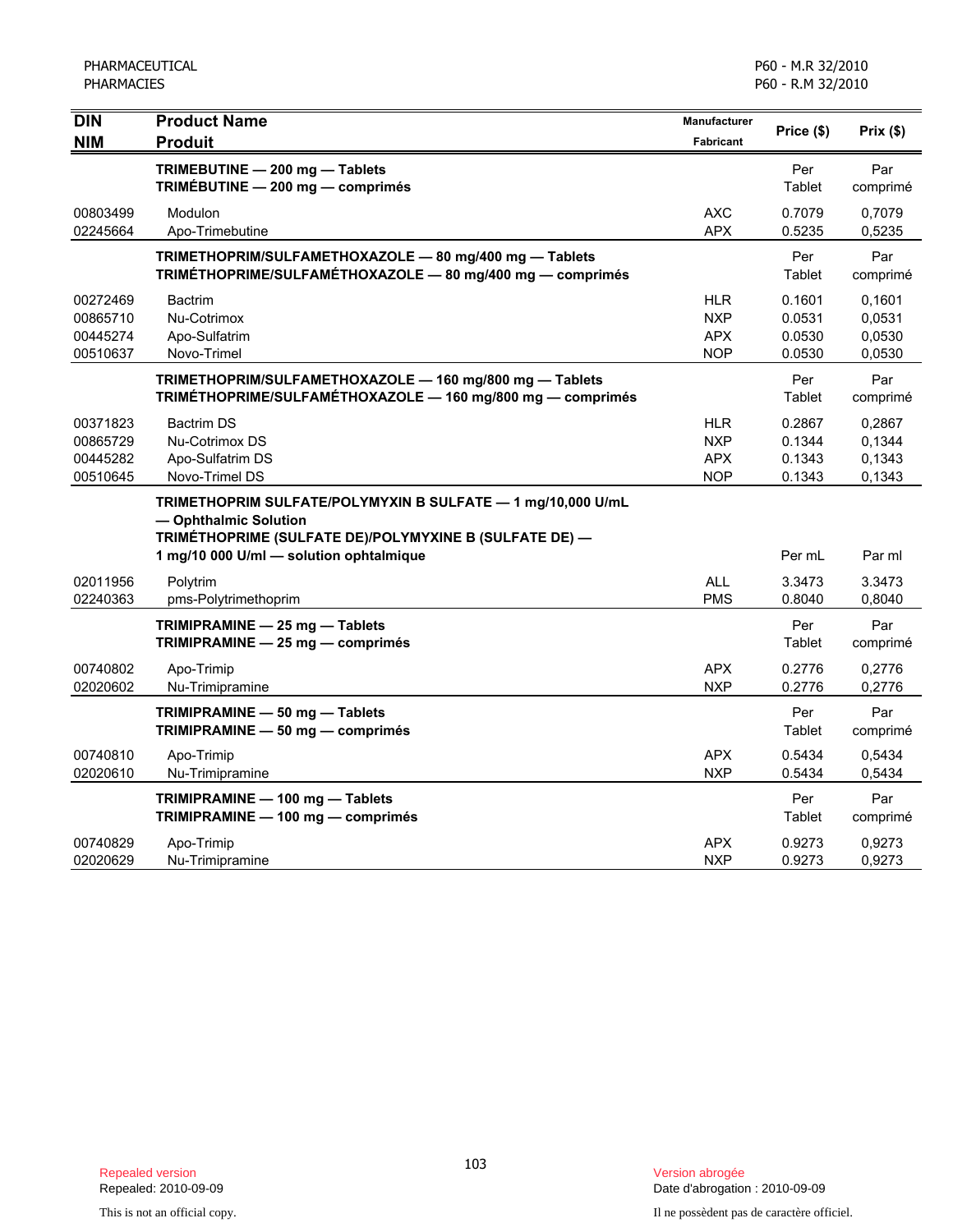| <b>DIN</b>                                   | <b>Product Name</b>                                                                                                                                                                                                                                                                           | Manufacturer                                         |                                      |                                      |
|----------------------------------------------|-----------------------------------------------------------------------------------------------------------------------------------------------------------------------------------------------------------------------------------------------------------------------------------------------|------------------------------------------------------|--------------------------------------|--------------------------------------|
| <b>NIM</b>                                   | <b>Produit</b>                                                                                                                                                                                                                                                                                | <b>Fabricant</b>                                     | Price (\$)                           | Prix(\$)                             |
|                                              | TRIPROLIDINE HCI/PSEUDOEPHEDRINE HCI/CODEINE PHOSPHATE<br>- 2 mg/30 mg/10 mg per 5 mL - Syrup<br>TRIPROLIDINE (CHLORHYDRATE DE)/PSEUDOÉPHÉDRINE<br>(CHLORHYDRATE DE)/CODÉINE (PHOSPHATE DE) - 2 mg/30 mg/10 mg<br>par 5 ml - sirop                                                            |                                                      | Per mL                               | Par ml                               |
| 00068594<br>02169126                         | CoActifed<br>ratio-Cotridin                                                                                                                                                                                                                                                                   | <b>GSK</b><br><b>RPH</b>                             | 0.1744<br>0.0574                     | 0,1744<br>0,0574                     |
|                                              | <b>TRIPROLIDINE HCI/PSEUDOEPHEDRINE HCI/GUAIFENESIN/CODEINE</b><br>PHOSPHATE - 2 mg/30 mg/100 mg/10 mg per 5 mL - Expectorant<br>TRIPROLIDINE (CHLORHYDRATE DE)/PSEUDOÉPHÉDRINE<br>(CHLORHYDRATE DE)/GUAIFÉNÉSINE/CODÉINE (PHOSPHATE DE) — 2 mg/<br>30 mg/100 mg/10 mg par 5 ml - expectorant |                                                      | Per mL                               | Par ml                               |
| 00068756<br>02053403                         | CoActifed<br>ratio-Cotridin                                                                                                                                                                                                                                                                   | <b>GSK</b><br><b>RPH</b>                             | 0.1911<br>0.0640                     | 0,1911<br>0,0640                     |
|                                              | L-TRYPTOPHAN - 500 mg - Capsules<br>L-TRYPTOPHANE - 500 mg - capsules                                                                                                                                                                                                                         |                                                      | Per<br>Capsule                       | Par<br>capsule                       |
| 00718149<br>02248540<br>02241023<br>02240334 | Tryptan<br>Apo-Tryptophan<br>pms-Tryptophan<br>ratio-Tryptophan                                                                                                                                                                                                                               | <b>ICN</b><br><b>APX</b><br><b>PMS</b><br><b>RPH</b> | 0.7838<br>0.5486<br>0.5486<br>0.5486 | 0,7838<br>0,5486<br>0,5486<br>0,5486 |
|                                              | L-TRYPTOPHAN - 500 mg - Tablets<br>L-TRYPTOPHANE - 500 mg - comprimés                                                                                                                                                                                                                         |                                                      | Per<br>Tablet                        | Par<br>comprimé                      |
| 02029456<br>02248538<br>02240445<br>02240333 | Tryptan<br>Apo-Tryptophan<br>pms-Tryptophan<br>ratio-Tryptophan                                                                                                                                                                                                                               | <b>ICN</b><br><b>APX</b><br><b>PMS</b><br><b>RPH</b> | 0.7838<br>0.5486<br>0.5486<br>0.5486 | 0,7838<br>0,5486<br>0,5486<br>0,5486 |
|                                              | $L = TRYPTOPHAN - 1 g - Tables$<br>L-TRYPTOPHANE - 1 g - comprimés                                                                                                                                                                                                                            |                                                      | Per<br>Tablet                        | Par<br>comprimé                      |
| 00654531<br>02248539<br>02230202<br>02237250 | Tryptan<br>Apo-Tryptophan<br>pms-Tryptophan<br>ratio-Tryptophan                                                                                                                                                                                                                               | <b>ICN</b><br><b>APX</b><br><b>PMS</b><br><b>RPH</b> | 1.5677<br>0.9876<br>0.9876<br>0.9876 | 1,5677<br>0,9876<br>0,9876<br>0,9876 |
|                                              | URSODIOL - 250 mg - Tablets<br>URSODIOL - 250 mg - comprimés                                                                                                                                                                                                                                  |                                                      | Per<br>Tablet                        | Par<br>comprimé                      |
| 02238984<br>02273497                         | Urso<br>pms-Ursodiol C                                                                                                                                                                                                                                                                        | <b>AXC</b><br><b>PMS</b>                             | 1.4378<br>0.9882                     | 1,4378<br>0,9882                     |
|                                              | URSODIOL - 500 mg - Tablets<br>URSODIOL - 500 mg - comprimés                                                                                                                                                                                                                                  |                                                      | Per<br>Tablet                        | Par<br>comprimé                      |
| 02245894<br>02273500                         | Urso<br>pms-Ursodiol C                                                                                                                                                                                                                                                                        | <b>AXC</b><br><b>PMS</b>                             | 2.7027<br>1.8746                     | 2,7027<br>1,8746                     |
|                                              | VALACYCLOVIR - 500 mg - Tablets<br>VALACYCLOVIR - 500 mg - comprimés                                                                                                                                                                                                                          |                                                      | Per<br>Tablet                        | Par<br>comprimé                      |
| 02219492<br>02295822<br>02298457             | Valtrex<br>Apo-Valacyclovir<br>pms-Valacyclovir                                                                                                                                                                                                                                               | <b>GSK</b><br><b>APX</b><br><b>PMS</b>               | 3.7317<br>2.5443<br>2.5443           | 3,7317<br>2,5443<br>2,5443           |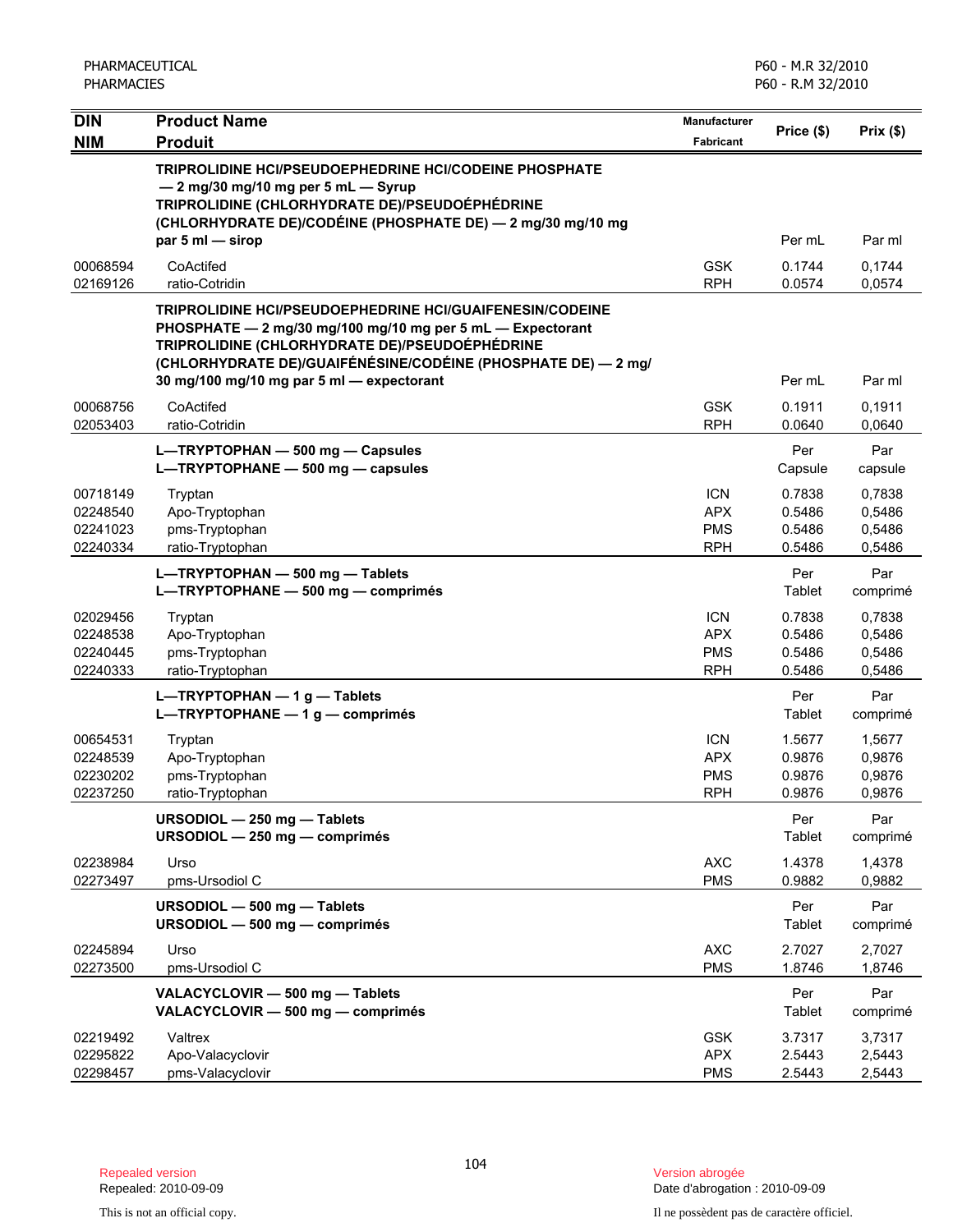| DIN        | <b>Product Name</b>                                             | <b>Manufacturer</b> | Price (\$) | Prix(\$) |
|------------|-----------------------------------------------------------------|---------------------|------------|----------|
| <b>NIM</b> | <b>Produit</b>                                                  | <b>Fabricant</b>    |            |          |
|            | VALPROIC ACID - 250 mg - Capsules                               |                     | Per        | Par      |
|            | VALPROÏQUE (ACIDE) - 250 mg - capsules                          |                     | Capsule    | capsule  |
| 00443840   | Depakene                                                        | ABB                 | 0.5725     | 0,5725   |
| 02231030   | Dom-Valproic Acid                                               | <b>DOM</b>          | 0.2843     | 0,2843   |
| 02184648   | Mylan-Valproic                                                  | <b>MYL</b>          | 0.2843     | 0,2843   |
| 02230768   | pms-Valproic Acid                                               | <b>PMS</b>          | 0.2843     | 0,2843   |
| 02238048   | Apo-Valproic                                                    | <b>APX</b>          | 0.2842     | 0,2842   |
| 02100630   | Novo-Valproic                                                   | <b>NOP</b>          | 0.2842     | 0,2842   |
| 02237830   | Nu-Valproic                                                     | <b>NXP</b>          | 0.2842     | 0,2842   |
| 02140047   | ratio-Valproic                                                  | <b>RPH</b>          | 0.2842     | 0,2842   |
| 02239714   | Sandoz Valproic                                                 | SDZ                 | 0.2842     | 0,2842   |
|            | VALPROIC ACID - 500 mg - Enteric Coated Capsules                |                     | Per        | Par      |
|            | VALPROÏQUE (ACIDE) - 500 mg - capsules à enrobage entérosoluble |                     | Capsule    | capsule  |
| 00507989   | Depakene                                                        | ABB                 | 0.9709     | 0,9709   |
| 02231031   | Dom-Valproic Acid E.C.                                          | <b>DOM</b>          | 0.5717     | 0,5717   |
| 02218321   | Novo-Valproic                                                   | <b>NOP</b>          | 0.5717     | 0,5717   |
| 02229628   | pms-Valproic Acid E.C.                                          | <b>PMS</b>          | 0.5717     | 0,5717   |
| 02140055   | ratio-Valproic                                                  | <b>RPH</b>          | 0.5717     | 0,5717   |
| 02239713   | Sandoz Valproic                                                 | SDZ                 | 0.5717     | 0,5717   |
|            | VALPROIC ACID - 250 mg/5 mL - Syrup                             |                     |            |          |
|            | VALPROÏQUE (ACIDE) — 250 mg/5 ml — sirop                        |                     | Per mL     | Par ml   |
| 00443832   | Depakene                                                        | ABB                 | 0.1193     | 0,1193   |
| 02236807   | pms-Valproic Acid                                               | <b>PMS</b>          | 0.0757     | 0,0757   |
| 02238370   | Apo-Valproic                                                    | <b>APX</b>          | 0.0635     | 0,0635   |
| 02140063   | ratio-Valproic                                                  | <b>RPH</b>          | 0.0635     | 0,0635   |
|            | VENLAFAXINE - 37.5 mg - Capsules                                |                     | Per        | Par      |
|            | VENLAFAXINE - 37,5 mg - capsules                                |                     | Capsule    | capsule  |
| 02237279   | Effexor XR                                                      | <b>WAY</b>          | 0.9988     | 0,9988   |
| 02275023   | Novo-Venlafaxine XR                                             | <b>NOP</b>          | 0.6467     | 0,6467   |
| 02331683   | Apo-Venlafaxine XR                                              | <b>APX</b>          | 0.5879     | 0,5879   |
| 02304317   | Co Venlafaxine XR                                               | COB                 | 0.5879     | 0,5879   |
| 02278545   | pms-Venlafaxine XR                                              | <b>PMS</b>          | 0.5879     | 0,5879   |
| 02273969   | ratio-Venlafaxine XR                                            | <b>RPH</b>          | 0.5879     | 0,5879   |
| 02310317   | Sandoz Venlafaxine XR                                           | SDZ                 | 0.5879     | 0,5879   |
| 02310279   | Mylan-Venlafaxine XR                                            | <b>MYL</b>          | 0.5879     | 0,5879   |
|            | VENLAFAXINE - 75 mg - Capsules                                  |                     | Per        | Par      |
|            | VENLAFAXINE - 75 mg - capsules                                  |                     | Capsule    | capsule  |
| 02237280   | Effexor XR                                                      | <b>WAY</b>          | 1.9978     | 1,9978   |
| 02275031   | Novo-Venlafaxine XR                                             | <b>NOP</b>          | 1.2934     | 1,2934   |
| 02331691   | Apo-Venlafaxine XR                                              | <b>APX</b>          | 1.1758     | 1,1758   |
| 02304325   | Co Venlafaxine XR                                               | COB                 | 1.1758     | 1,1758   |
| 02278553   | pms-Venlafaxine XR                                              | <b>PMS</b>          | 1.1758     | 1,1758   |
| 02273977   | ratio-Venlafaxine XR                                            | <b>RPH</b>          | 1.1758     | 1,1758   |
| 02310325   | Sandoz Venlafaxine XR                                           | SDZ                 | 1.1758     | 1,1758   |
| 02310287   | Mylan-Venlafaxine XR                                            | <b>MYL</b>          | 1.1758     | 1,1758   |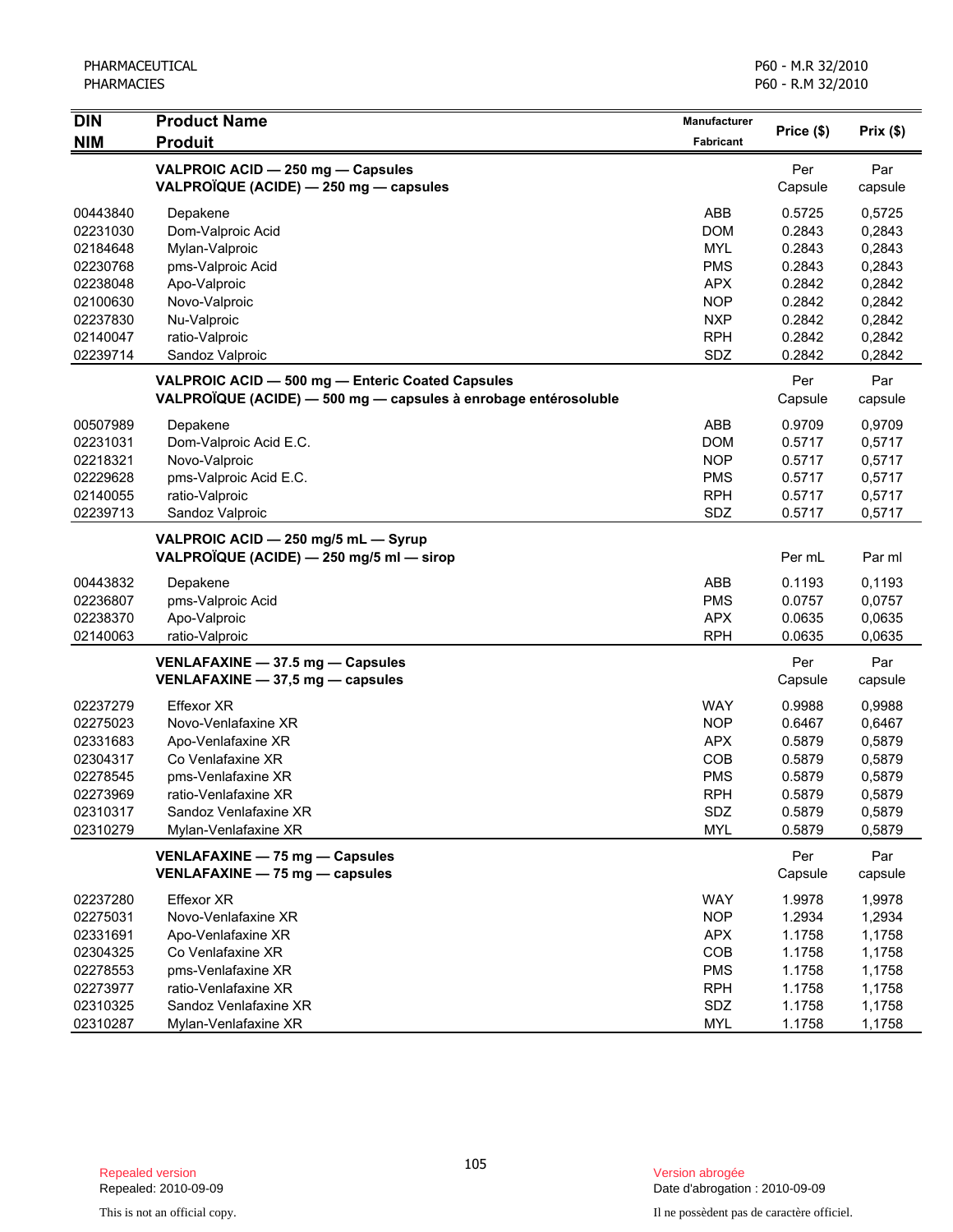| <b>DIN</b>                                                                                   | <b>Product Name</b>                                                                                                                                                                | <b>Manufacturer</b>                                                                            | Price (\$)                                                                   | Prix(\$)                                                                     |
|----------------------------------------------------------------------------------------------|------------------------------------------------------------------------------------------------------------------------------------------------------------------------------------|------------------------------------------------------------------------------------------------|------------------------------------------------------------------------------|------------------------------------------------------------------------------|
| <b>NIM</b>                                                                                   | <b>Produit</b>                                                                                                                                                                     | <b>Fabricant</b>                                                                               |                                                                              |                                                                              |
|                                                                                              | VENLAFAXINE - 150 mg - Capsules<br>VENLAFAXINE - 150 mg - capsules                                                                                                                 |                                                                                                | Per<br>Capsule                                                               | Par<br>capsule                                                               |
| 02237282<br>02275058<br>02331705<br>02304333<br>02278561<br>02283985<br>02310333<br>02310295 | <b>Effexor XR</b><br>Novo-Venlafaxine XR<br>Apo-Venlafaxine XR<br>Co Venlafaxine XR<br>pms-Venlafaxine XR<br>ratio-Venlafaxine XR<br>Sandoz Venlafaxine XR<br>Mylan-Venlafaxine XR | <b>WAY</b><br><b>NOP</b><br><b>APX</b><br>COB<br><b>PMS</b><br><b>RPH</b><br>SDZ<br><b>MYL</b> | 2.1090<br>1.3656<br>1.2414<br>1.2414<br>1.2414<br>1.2414<br>1.2414<br>1.2414 | 2,1090<br>1,3656<br>1,2414<br>1,2414<br>1,2414<br>1,2414<br>1,2414<br>1,2414 |
|                                                                                              | VERAPAMIL HCI - 120 mg - Sustained Release Tablets<br>VÉRAPAMIL (CHLORHYDRATE DE) - 120 mg - comprimés à libération<br>progressive                                                 |                                                                                                | Per<br>Tablet                                                                | Par<br>comprimé                                                              |
| 01907123<br>02246893<br>02210347                                                             | Isoptin SR<br>Apo-Verap SR<br>Mylan-Verapamil                                                                                                                                      | ABB<br><b>APX</b><br><b>MYL</b>                                                                | 1.4122<br>0.7590<br>0.7590                                                   | 1,4122<br>0,7590<br>0,7590                                                   |
|                                                                                              | VERAPAMIL HCI - 180 mg - Sustained Release Tablets<br>VÉRAPAMIL (CHLORHYDRATE DE) — 180 mg — comprimés à libération<br>progressive                                                 |                                                                                                | Per<br>Tablet                                                                | Par<br>comprimé                                                              |
| 01934317<br>02246894<br>02210355                                                             | Isoptin SR<br>Apo-Verap SR<br>Mylan-Verapamil                                                                                                                                      | ABB<br><b>APX</b><br><b>MYL</b>                                                                | 1.5947<br>0.7214<br>0.7214                                                   | 1,5947<br>0,7214<br>0,7214                                                   |
|                                                                                              | VERAPAMIL HCI - 240 mg - Sustained Release Tablets<br>VÉRAPAMIL (CHLORHYDRATE DE) - 240 mg - comprimés à libération<br>progressive                                                 |                                                                                                | Per<br>Tablet                                                                | Par<br>comprimé                                                              |
| 00742554<br>02246895<br>02210363<br>02211920<br>02237791                                     | <b>Isoptin SR</b><br>Apo-Verap SR<br>Mylan-Verapamil<br>Novo-Veramil SR<br>pms-Verapamil SR                                                                                        | ABB<br><b>APX</b><br><b>MYL</b><br><b>NOP</b><br><b>PMS</b>                                    | 2.1267<br>0.9592<br>0.9592<br>0.9592<br>0.9592                               | 2,1267<br>0,9592<br>0,9592<br>0,9592<br>0,9592                               |
|                                                                                              | VERAPAMIL HCI - 80 mg - Tablets<br>VÉRAPAMIL (CHLORHYDRATE DE) - 80 mg - comprimés                                                                                                 |                                                                                                | Per<br>Tablet                                                                | Par<br>comprimé                                                              |
| 00782483<br>00554316<br>02237921<br>00886033                                                 | Apo-Verap<br>Isoptin<br>Mylan-Verapamil<br>Nu-Verap                                                                                                                                | <b>APX</b><br>ABB<br><b>MYL</b><br><b>NXP</b>                                                  | 0.3009<br>0.3009<br>0.3009<br>0.3009                                         | 0,3009<br>0,3009<br>0,3009<br>0,3009                                         |
|                                                                                              | VERAPAMIL HCI - 120 mg - Tablets<br>VÉRAPAMIL (CHLORHYDRATE DE) - 120 mg - comprimés                                                                                               |                                                                                                | Per<br>Tablet                                                                | Par<br>comprimé                                                              |
| 00782491<br>00554324<br>02237922<br>00886041                                                 | Apo-Verap<br>Isoptin<br>Mylan-Verapamil<br>Nu-Verap                                                                                                                                | <b>APX</b><br>ABB<br><b>MYL</b><br><b>NXP</b>                                                  | 0.4675<br>0.4675<br>0.4675<br>0.4675                                         | 0,4675<br>0,4675<br>0,4675<br>0,4675                                         |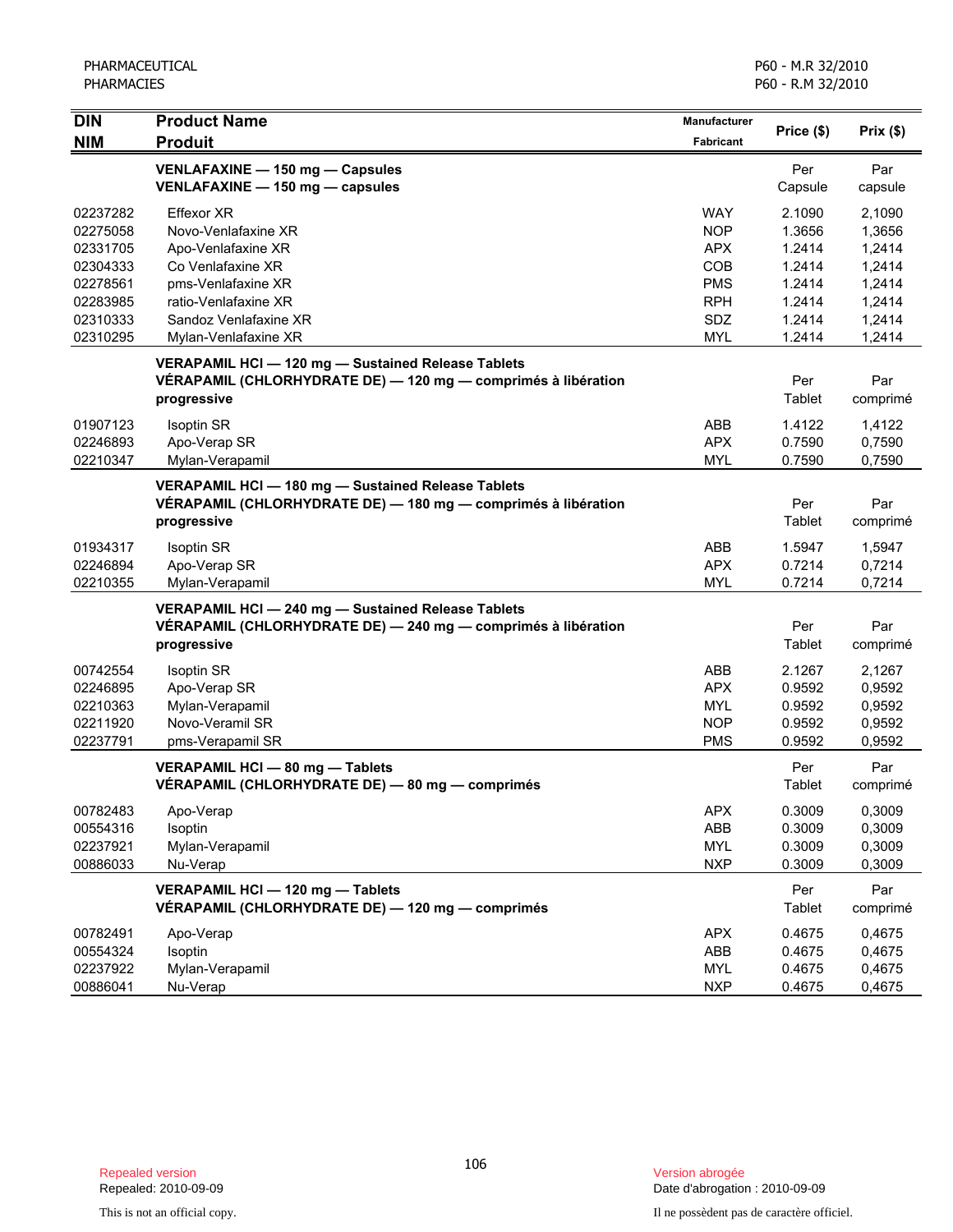| <b>DIN</b><br><b>NIM</b>                                 | <b>Product Name</b><br><b>Produit</b>                                                                         | Manufacturer<br>Fabricant                                   | Price (\$)                                     | Prix(\$)                                       |
|----------------------------------------------------------|---------------------------------------------------------------------------------------------------------------|-------------------------------------------------------------|------------------------------------------------|------------------------------------------------|
|                                                          | WARFARIN SODIUM - 1 mg - Tablets<br><b>WARFARINE SODIQUE - 1 mg - comprimés</b>                               |                                                             | Per<br>Tablet                                  | Par<br>comprimé                                |
| 01918311<br>02242680<br>02242924<br>02244462<br>02265273 | Coumadin<br>Taro-Warfarin<br>Apo-Warfarin<br>Mylan-Warfarin<br>Novo-Warfarin                                  | SQU<br><b>TAR</b><br><b>APX</b><br><b>MYL</b><br><b>NOP</b> | 0.3432<br>0.2178<br>0.1960<br>0.1960<br>0.1960 | 0,3432<br>0,2178<br>0,1960<br>0,1960<br>0,1960 |
|                                                          | WARFARIN SODIUM - 2 mg - Tablets<br><b>WARFARINE SODIQUE - 2 mg - comprimés</b>                               |                                                             | Per<br>Tablet                                  | Par<br>comprimé                                |
| 01918338<br>02242681<br>02242925<br>02244463<br>02265281 | Coumadin<br>Taro-Warfarin<br>Apo-Warfarin<br>Mylan-Warfarin<br>Novo-Warfarin                                  | SQU<br><b>TAR</b><br><b>APX</b><br><b>MYL</b><br><b>NOP</b> | 0.3629<br>0.2304<br>0.2074<br>0.2074<br>0.2074 | 0,3629<br>0,2304<br>0,2074<br>0,2074<br>0,2074 |
|                                                          | WARFARIN SODIUM - 2.5 mg - Tablets<br><b>WARFARINE SODIQUE <math>-</math> 2.5 mg <math>-</math> comprimes</b> |                                                             | Per<br>Tablet                                  | Par<br>comprimé                                |
| 01918346<br>02242682<br>02242926<br>02244464<br>02265303 | Coumadin<br>Taro-Warfarin<br>Apo-Warfarin<br>Mylan-Warfarin<br>Novo-Warfarin                                  | SQU<br><b>TAR</b><br><b>APX</b><br><b>MYL</b><br><b>NOP</b> | 0.2906<br>0.1845<br>0.1660<br>0.1660<br>0.1660 | 0,2906<br>0,1845<br>0,1660<br>0,1660<br>0,1660 |
|                                                          | WARFARIN SODIUM - 3 mg - Tablets<br>WARFARINE SODIQUE - 3 mg - comprimés                                      |                                                             | Per<br>Tablet                                  | Par<br>comprimé                                |
| 02240205<br>02242683<br>02265311<br>02245618<br>02287498 | Coumadin<br>Taro-Warfarin<br>Novo-Warfarin<br>Apo-Warfarin<br>Mylan-Warfarin                                  | SQU<br><b>TAR</b><br><b>NOP</b><br><b>APX</b><br><b>MYL</b> | 0.4499<br>0.2827<br>0.2571<br>0.2570<br>0.2337 | 0,4499<br>0,2827<br>0,2571<br>0,2570<br>0,2337 |
|                                                          | WARFARIN SODIUM - 4 mg - Tablets<br>WARFARINE SODIQUE - 4 mg - comprimés                                      |                                                             | Per<br>Tablet                                  | Par<br>comprimé                                |
| 02007959<br>02242684<br>02242927<br>02244465<br>02265338 | Coumadin<br>Taro-Warfarin<br>Apo-Warfarin<br>Mylan-Warfarin<br>Novo-Warfarin                                  | SQU<br><b>TAR</b><br>APX<br><b>MYL</b><br><b>NOP</b>        | 0.4499<br>0.2856<br>0.2571<br>0.2571<br>0.2571 | 0,4499<br>0,2856<br>0,2571<br>0,2571<br>0,2571 |
|                                                          | WARFARIN SODIUM - 5 mg - Tablets<br>WARFARINE SODIQUE - 5 mg - comprimés                                      |                                                             | Per<br>Tablet                                  | Par<br>comprimé                                |
| 01918354<br>02242685<br>02242928<br>02244466<br>02265346 | Coumadin<br>Taro-Warfarin<br>Apo-Warfarin<br>Mylan-Warfarin<br>Novo-Warfarin                                  | SQU<br><b>TAR</b><br><b>APX</b><br><b>MYL</b><br><b>NOP</b> | 0.2911<br>0.1848<br>0.1663<br>0.1663<br>0.1663 | 0,2911<br>0,1848<br>0,1663<br>0,1663<br>0,1663 |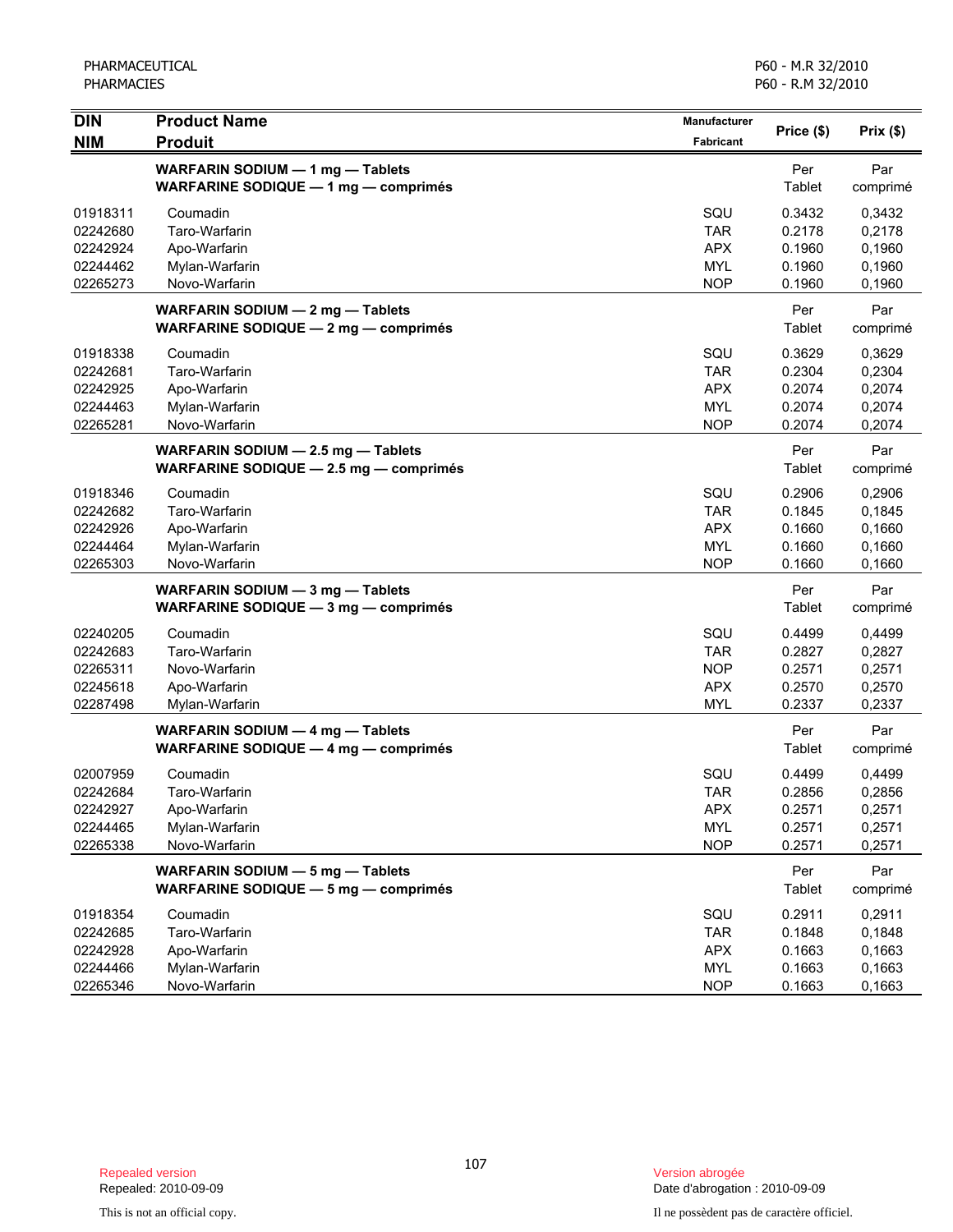| <b>DIN</b> | <b>Product Name</b>                                                               | Manufacturer |            |                          |
|------------|-----------------------------------------------------------------------------------|--------------|------------|--------------------------|
| <b>NIM</b> | <b>Produit</b>                                                                    | Fabricant    | Price (\$) | Prix(\$)                 |
|            | WARFARIN SODIUM - 10 mg - Tablets                                                 |              | Per        | Par                      |
|            | <b>WARFARINE SODIQUE - 10 mg - comprimés</b>                                      |              | Tablet     | comprimé                 |
| 01918362   | Coumadin                                                                          | SQU          | 0.5223     | 0,5223                   |
| 02242687   | Taro-Warfarin                                                                     | <b>TAR</b>   | 0.3316     | 0,3316                   |
| 02242929   | Apo-Warfarin                                                                      | <b>APX</b>   | 0.2984     | 0,2984                   |
| 02244467   | Mylan-Warfarin                                                                    | <b>MYL</b>   | 0.2984     | 0,2984                   |
|            | ZIDOVUDINE - 100 mg - Capsules                                                    |              | Per        | Par                      |
|            | ZIDOVUDINE - 100 mg - capsules                                                    |              | Capsule    | capsule                  |
| 01902660   | Retrovir                                                                          | <b>NVT</b>   | 2.0079     | 2,0079                   |
| 01946323   | Apo-Zidovudine                                                                    | <b>APX</b>   | 1.2750     | 1,2750                   |
|            | ZINC SULFATE - 10 mg - Suppositories                                              |              | Per        | Par                      |
|            | ZINC (SULFATE DE) - 10 mg - suppositoires                                         |              |            | Suppository suppositoire |
| 00621439   | Sandoz Anuzinc                                                                    | <b>SDZ</b>   | 0.4281     | 0,4281                   |
| 01945920   | Anusol                                                                            | PFI          | 0.4116     | 0,4116                   |
|            | ZINC SULFATE MONOHYDRATE - 0.5% - Topical Ointment                                |              | Per        | Par                      |
|            | ZINC (SULFATE MONOHYDRATÉ DE) - 0,5 % - pommade topique                           |              | Gram       | gramme                   |
| 01945939   | Anusol                                                                            | <b>PDA</b>   | 0.1331     | 0,1331                   |
| 00621447   | Sandoz Anuzinc                                                                    | <b>SDZ</b>   | 0.1309     | 0.1309                   |
|            |                                                                                   |              |            |                          |
|            | ZINC SULFATE MONOHYDRATE/HYDROCORTISONE ACETATE - 5 mg/5 mg<br>- Topical Ointment |              |            |                          |
|            | ZINC (SULFATE MONOHYDRATÉ DE)/HYDROCORTISONE (ACÉTATE D') —                       |              | Per        | Par                      |
|            | 5 mg/5 mg - pommade topique                                                       |              | Gram       | gramme                   |
| 00505773   | Anusol-HC                                                                         | <b>PDA</b>   | 0.9152     | 0,9152                   |
| 00607789   | ratio-Hemcort HC                                                                  | <b>RPH</b>   | 0.4576     | 0,4576                   |
| 02128446   | Anodan-HC                                                                         | <b>ODN</b>   | 0.4160     | 0,4160                   |
| 02247691   | Sandoz Anuzinc HC                                                                 | SDZ          | 0.4160     | 0,4160                   |
|            | ZINC SULFATE MONOHYDRATE/HYDROCORTISONE ACETATE - 10 mg/10 mg                     |              |            |                          |
|            | - Suppositories                                                                   |              |            |                          |
|            | ZINC (SULFATE MONOHYDRATÉ DE)/HYDROCORTISONE (ACÉTATE D') —                       |              | Per        | Par                      |
|            | 10 mg/10 mg - suppositoires                                                       |              |            | Suppository suppositoire |
| 00476285   | Anusol-HC                                                                         | <b>PDA</b>   | 1.1440     | 1,1440                   |
| 00607797   | ratio-Hemcort HC                                                                  | <b>RPH</b>   | 0.6683     | 0,6683                   |
| 02236399   | Andodan-HC                                                                        | ODN          | 0.6683     | 0,6683                   |
| 02242798   | Sandoz Anuzinc HC                                                                 | SDZ          | 0.6683     | 0,6683                   |
|            | ZOPICLONE - 5 mg - Tablets                                                        |              | Per        | Par                      |
|            | ZOPICLONE - 5 mg - comprimés                                                      |              | Tablet     | comprimé                 |
| 02216167   | Imovane                                                                           | AVE          | 0.9350     | 0,9350                   |
| 02267918   | Ran-Zopiclone                                                                     | <b>RAN</b>   | 0.2700     | 0,2700                   |
| 02245077   | Apo-Zopiclone                                                                     | <b>APX</b>   | 0.2455     | 0,2455                   |
| 02271931   | Co Zopiclone                                                                      | COB          | 0.2455     | 0,2455                   |
| 02243426   | pms-Zopiclone                                                                     | <b>PMS</b>   | 0.2455     | 0,2455                   |
| 02251450   | Novo-Zopiclone                                                                    | <b>NOP</b>   | 0.2454     | 0,2454                   |
| 02246534   | ratio-Zopiclone                                                                   | <b>RPH</b>   | 0.2454     | 0,2454                   |
| 02296616   | Mylan-Zopiclone                                                                   | <b>MYL</b>   | 0.2231     | 0,2231                   |
| 02257572   | Sandoz Zopiclone                                                                  | SDZ          | 0.2231     | 0,2231                   |